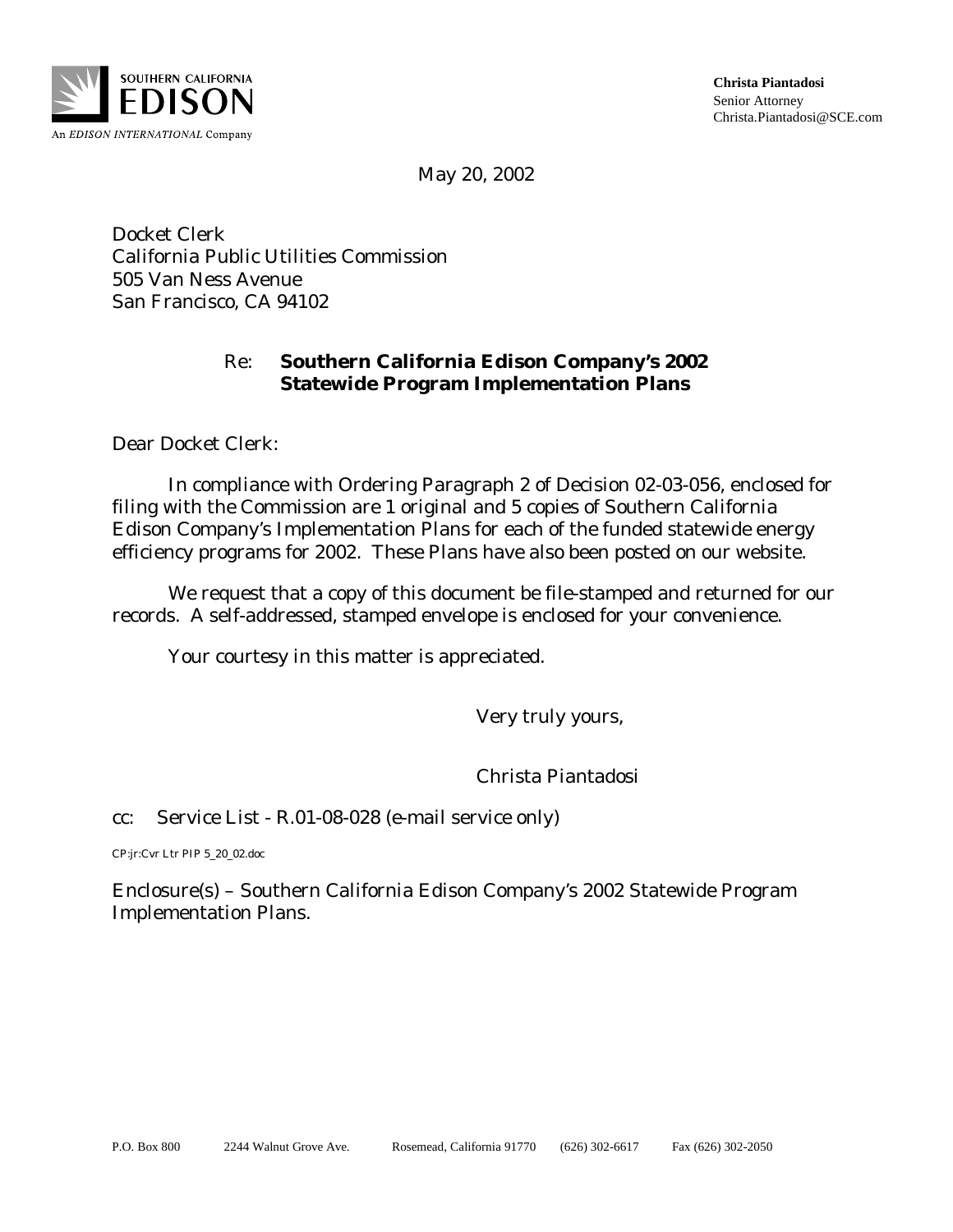Rulemaking No.: 01-08-028



## An EDISON INTERNATIONAL Company

(U 338-E)

## *Southern California Edison Company's 2002 Statewide Program Implementation Plans*

May 20, 2002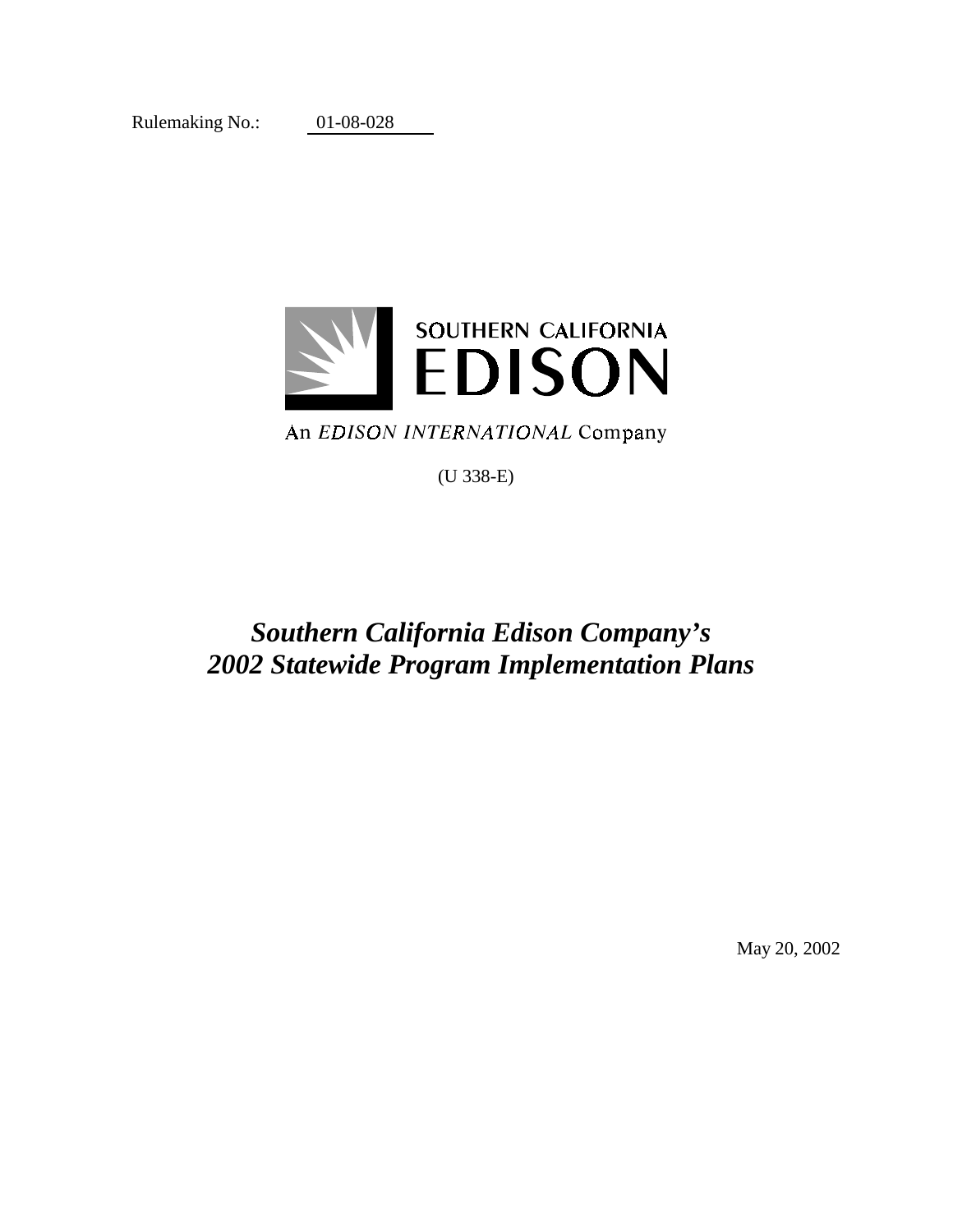## **Southern California Edison Company's 2002 Statewide Program Implementation Plans**

**Index** 

## **Residential Appliance Recycling Single Family EE Rebates Multifamily EE Rebates Home Energy Efficiency Surveys CA Energy Star New Homes Programs Standard Performance Contract Express Efficiency Nonresidential Energy Audits Building Operator Certification Emerging Technologies Savings By Design Education and Training Codes and Standards Advocacy Upstream Residential Lighting**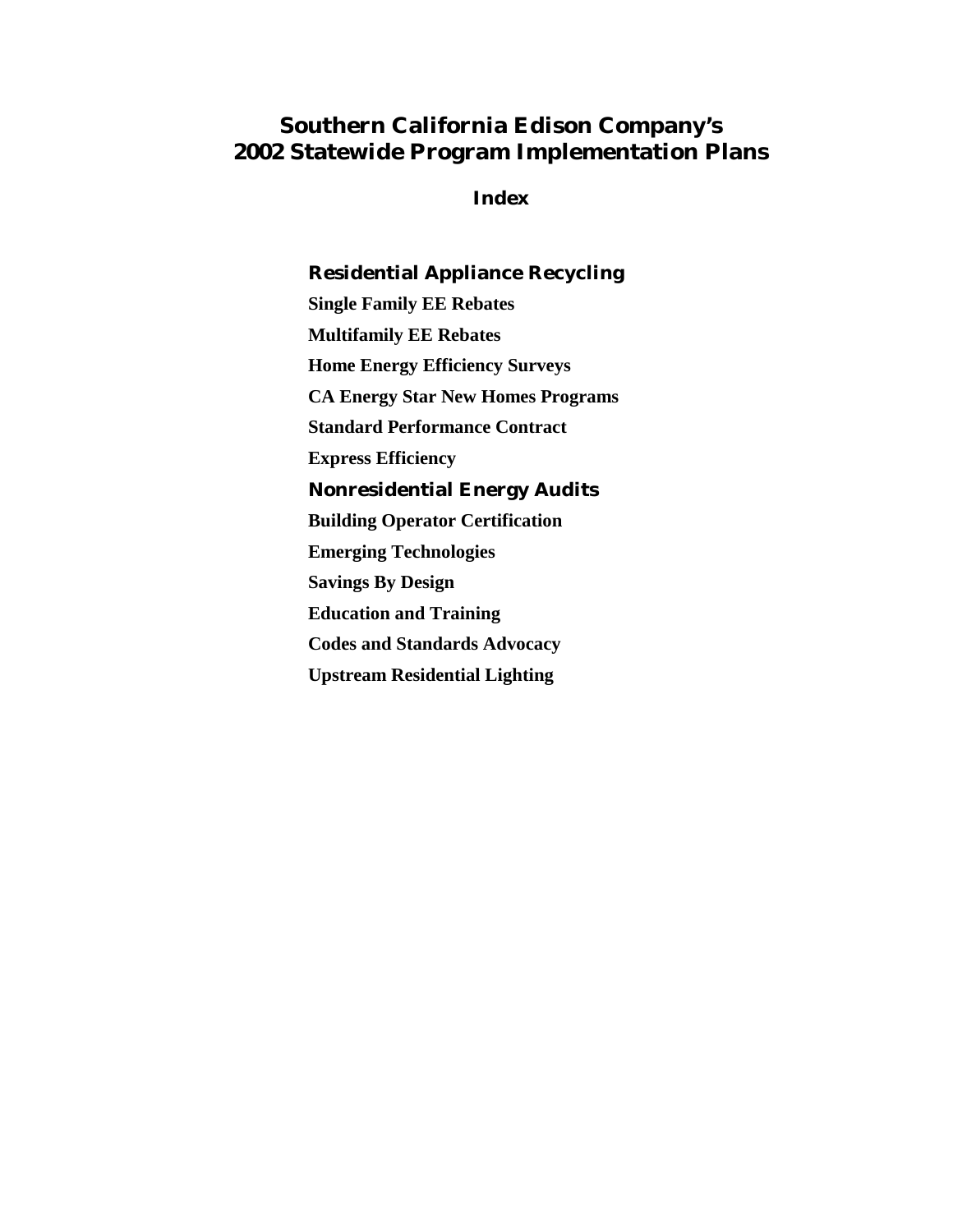## **Residential Appliance Recycling Implementation Plan**

### **1. Title of Individual Program**

Residential Appliance Recycling

### **2. Plans to Implement this Decision's Changes to Original Proposals**

### **2.1 Program Overview**

The Statewide Residential Appliance Recycling Program (RARP) program is designed to reduce energy usage by allowing eligible customers (single family and multifamily owners/landlords and tenants) to dispose of their operable, inefficient primary and secondary refrigerators and freezers in an environmentally safe manner. The program is offered to customers within the service territories of Pacific Gas and Electric (PG&E), Southern California Edison (SCE), and San Diego Gas & Electric (SDG&E).

## **2.2 Objectives**

The primary objectives of this program are:

- Decrease the retention of high energy-usage refrigerators;
- Deliver long-term energy savings and peak demand reduction; and
- Increase hard-to-reach customer participation by strategically targeting, for example, geographic locations.

### **2.3 Implementation**

**Overview:** The program is on a first-come, first serve basis and is available April 1 through December 31, 2002 or until funds are spent, whichever comes first. Qualifying refrigerators or freezers must be working (cooling) and be between 10-27 cubic feet. Customers may turn in no more than two refrigerators or freezers or combination of one refrigerator and freezer per year per dwelling unit.

RARP offers a recycling incentive of \$35 or a five-pack of compact fluorescent lamps (CFLs). The customer is asked when the pickup is scheduled to choose an incentive. If the \$35 incentive is chosen, the customer receives a check from the vendor  $6 - 8$  weeks after the pickup. The CFL five-pack is provided to the customer at the time of pick-up.

The targeted market segment is residential customers, with an emphasis on the hard-to-reach (HTR) as defined by the California Public Utilities Commission (CPUC) in its Energy Efficiency Policy Manual. The program does allow other non-HTR customers to participate in the program.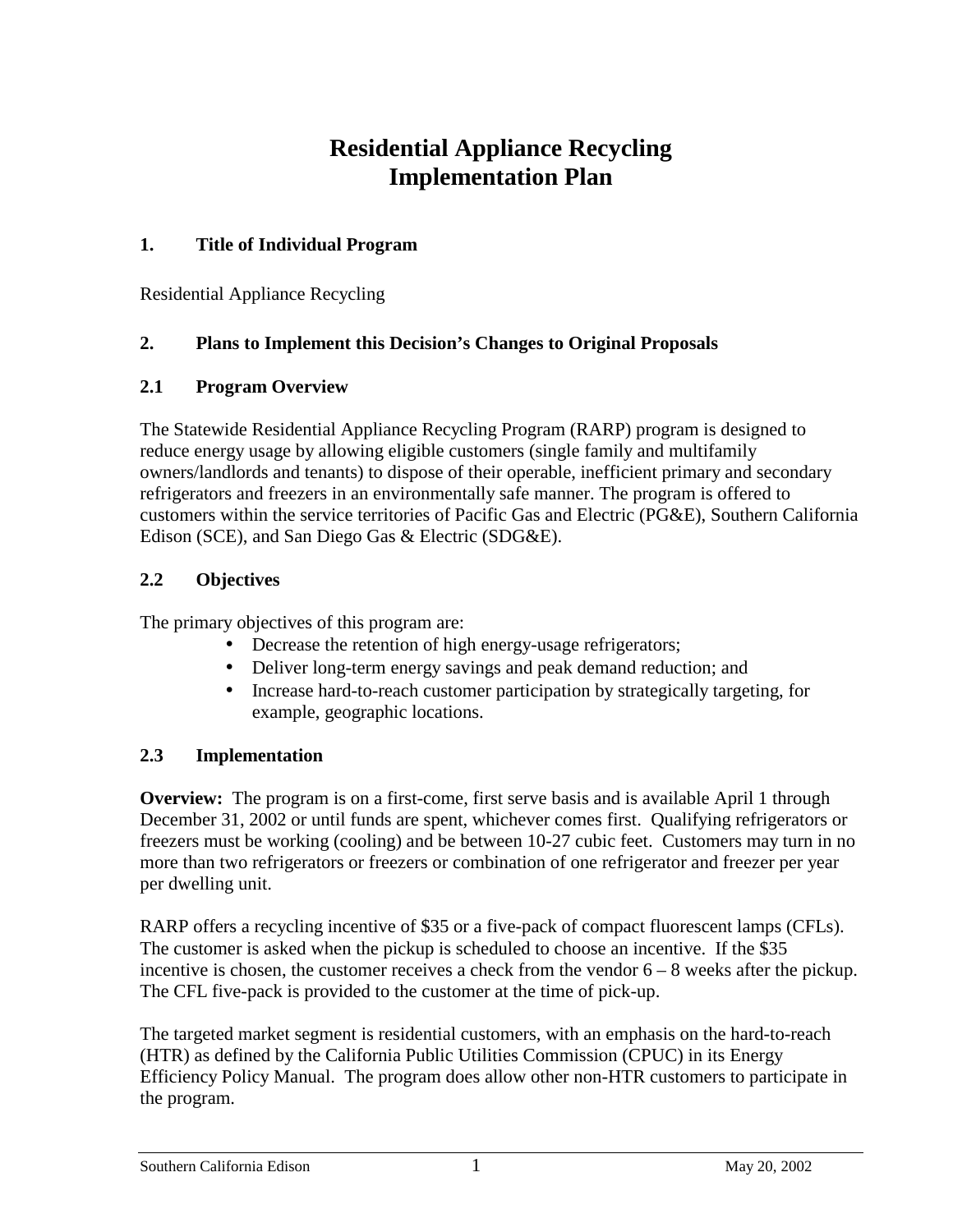**Operation:** The RARP's recycling vendor, Appliance Recycling Centers of America, Inc. (ARCA) is responsible for operating its Compton recycling facility, including but not limited to, the recycling process of dismantling the units and removing refrigerants, scheduling and performing refrigerator and freezer pickups. ARCA is responsible for meeting the comprehensive toxic material recycling and disposal standards in conformance with California environmental laws and regulations and permitting requirements. To schedule a refrigerator or freezer pickup, the program will provide customers a toll free telephone number or web site address. Each investor-owned utility (IOU) will coordinate development of a website to allow customers to electronically sign-up to the program.

**Marketing**: The program will advertise and market to customers within each of the IOU's service territory with an emphasis on hard-to-reach customer groups. ARCA will be exclusively responsible for preparing and implementing all marketing activities in PG&E and SDG&E's service territories. The program may also leverage the integration of other statewide and outreach campaigns such as those that offer information and education, e.g., Univision.

**Outreach**: The IOUs will ensure accurate RARP information on their respective websites and through their phone centers. The program, if feasible, will also leverage the integration of other energy efficiency programs such as those that offer information, education and information connections through various crosscutting program activities.

**Administration:** By CPUC directive, SCE will serve as the administrator to oversee the program statewide. Per this directive, PG&E and SDG&E will also transfer program funds to SCE for payment purposes.

**Tracking and Reporting:** The program tracking systems will monitor and report program activity. Program tracking will include units recycled, expenditures, and energy savings. SCE, as administrator, will report such data to the CPUC on its prescribed timeline. SCE will also periodically report respective program activity to PG&E and SDG&E.

### **3. Energy and Peak Demand Savings Targets**

The following matrix identifies the unit count, energy savings and demand reduction targets for the 2002 Statewide Residential Appliance Recycling program. The unit count target is consistent with the CPUC's target set forth in Decision 02-03-056. However, the CPUC incorrectly listed the energy savings and demand reduction targets in gross figures. The targets shown below reflect net targets using a 0.80 net-to-gross ratio (refrigerators, freezers only) as required by the CPUC's Energy Efficiency Policy Manual.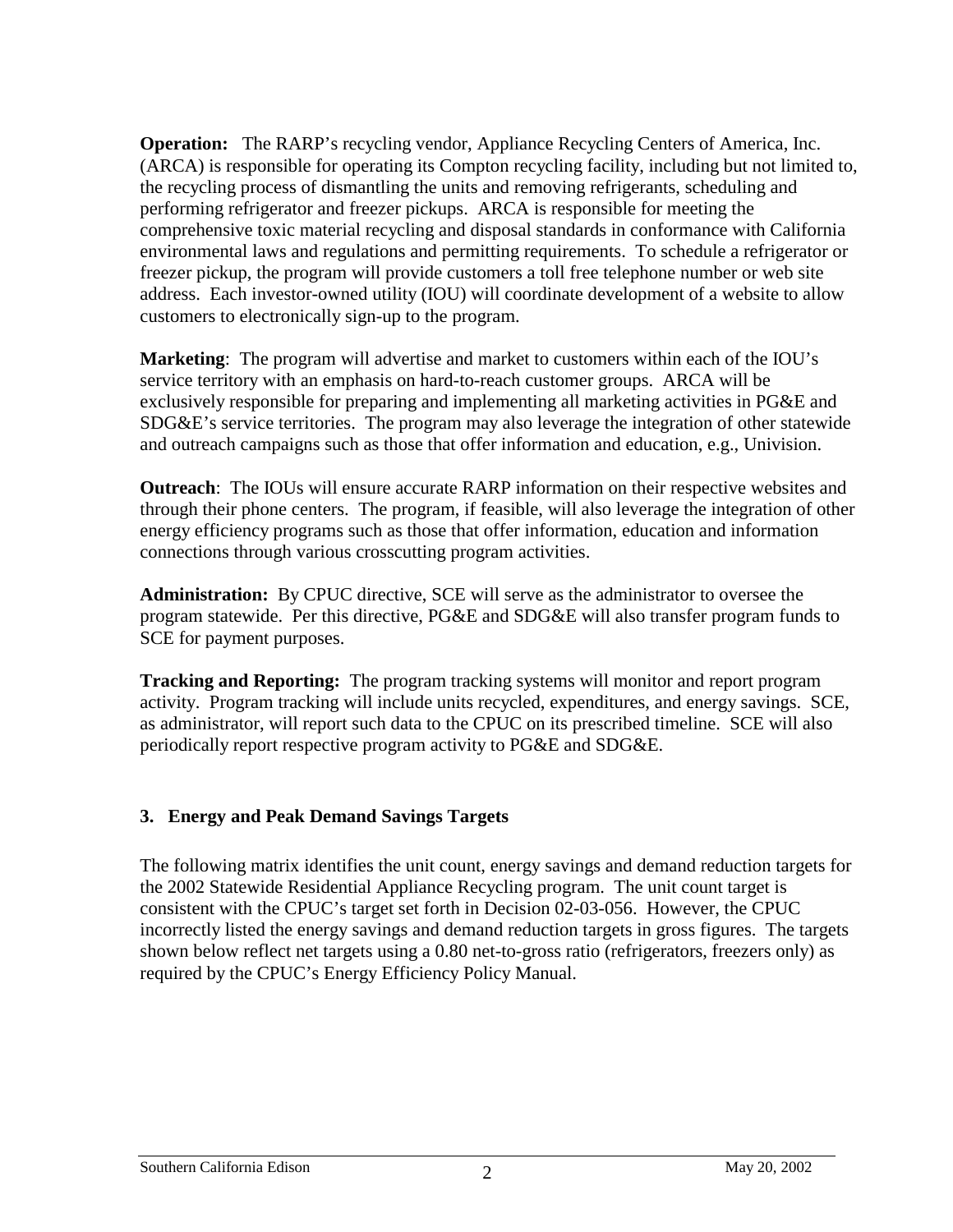Due to the abovementioned administrative structure of this statewide program, the targets are not the responsibility of SDG&E or PG&E rather the responsibility of the prime vendor.

|                  | Unit           | <b>Forecast</b> | <b>Total</b>   | <b>Net kWh</b> | <b>Total</b> | Net kW   |
|------------------|----------------|-----------------|----------------|----------------|--------------|----------|
| <b>Measure</b>   | <b>Defined</b> | <b>Units</b>    | <b>Net kWh</b> | per unit       | Net kW       | per unit |
| Refrigerators    | Unit           | 17.096          | 29,377,766     | 1,718          | 4,513        | 0.26     |
| Screw-in CFL 15W | Unit           | 4.274           | 136,768        | 32             | 21           | 0.01     |
| Screw-in CFL 20W | Unit           | 2.137           | 108,987        | 51             | 17           | 0.01     |
| Screw-in CFL 23W | Unit           | 4.274           | 200,878        | 47             | 32           | 0.01     |
| Freezers         | Unit           | 4.274           | 7,036,714      | 1.646          | 1.060        | 0.25     |
|                  |                |                 |                |                |              |          |
| Total            |                |                 | 36,861,113     |                | 5,643        |          |

### **Recycled Refrigerators/Freezers**

\*0.80 Net-to-Gross for Refrigerators and Freezers: 1.0 Net-to-Gross for 5-pack CFLs. It appears the CPUC targets for kWh and kW, shown in D.02-03-056, are listed as gross energy targets.

#### **4. Cost Effectiveness**

|                                           | Program<br><b>Benefits</b> | <b>Program</b><br><b>Costs</b> | <b>Net</b><br><b>Benefits</b> | <b>Benefit/Cost</b><br><b>Ratio</b> |
|-------------------------------------------|----------------------------|--------------------------------|-------------------------------|-------------------------------------|
| <b>Total Resource</b><br><b>Cost Test</b> | \$13,892,000               | \$2,848,501                    | \$11,043,499                  | 4.88                                |
| <b>Participant Cost</b><br><b>Test</b>    | \$17,253,501               | 2,103,000                      | 15,150,501                    | 8.20                                |

### **5. Evaluating Program Progress For Information-only Programs**

Section is not applicable to this non-information program.

#### **6. Hard-to-reach Targets**

In 2002, 49% of the units collected in SCE's service territory will be from "hard-to-reach" geographic areas defined as rural, moderate income and/or multifamily. In 2001, 54.01% of the units collected in SCE's service territory were from these HTR geographic areas.

#### **7. Budgets**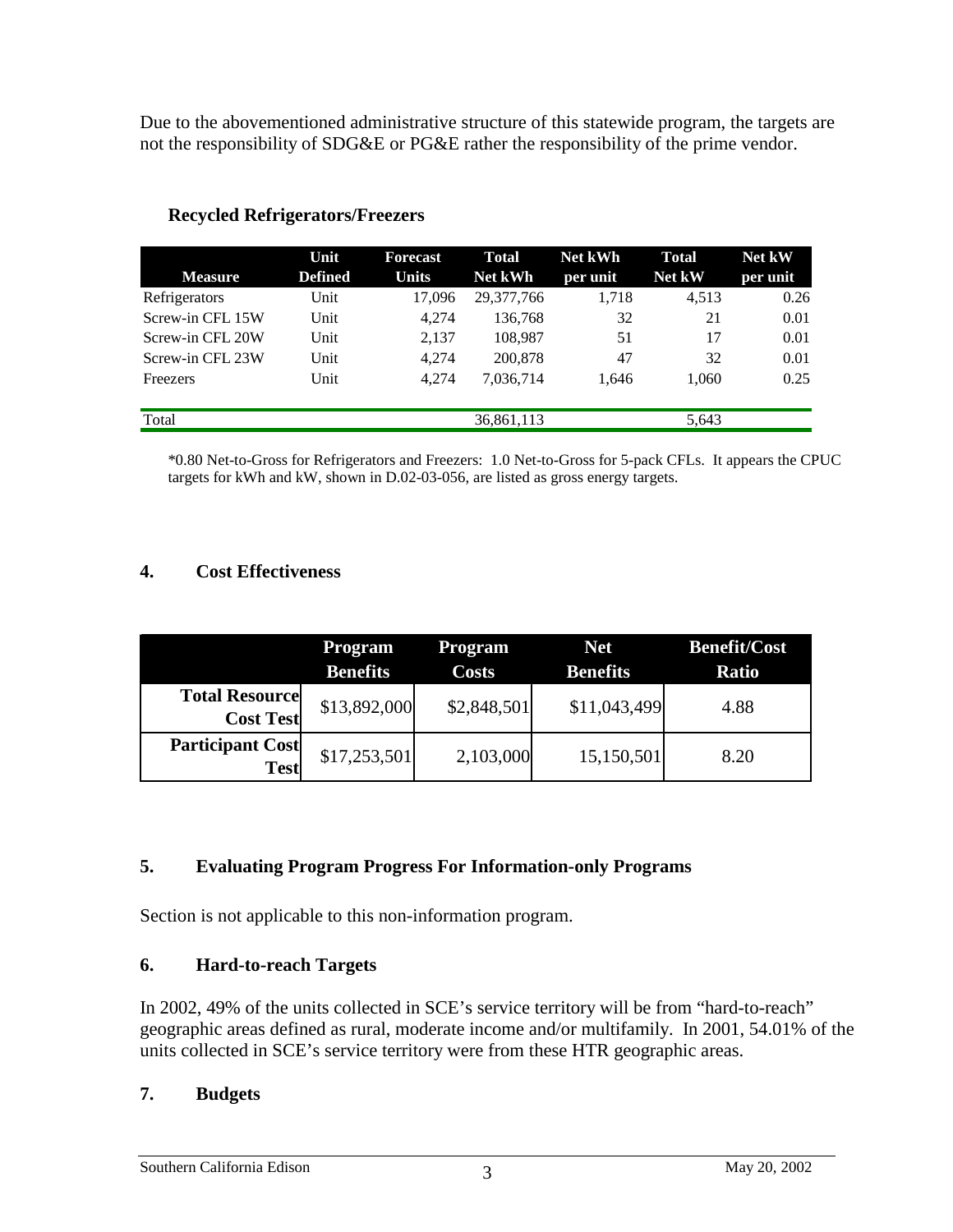| <b>Program</b>                          | 2002 Budget |
|-----------------------------------------|-------------|
| Residential Appliance Recycling Program | \$4,000,000 |
| Notes:                                  |             |

Program budget does not include EM&V activities funded from the statewide EM&V budget. See, Attachment B for a detailed budget.

#### **8. Payment Schedule**

The CPUC has adopted this program for the remaining nine months of calendar year 2002 thus the payment of funds to the sponsoring utility will be collected during the second, third and fourth quarter of 2002. This payment schedule is abbreviated from the two-year schedule outlined in CPUC's Energy Efficiency Policy Manual in recognition of the program's limited nine-month implementation period.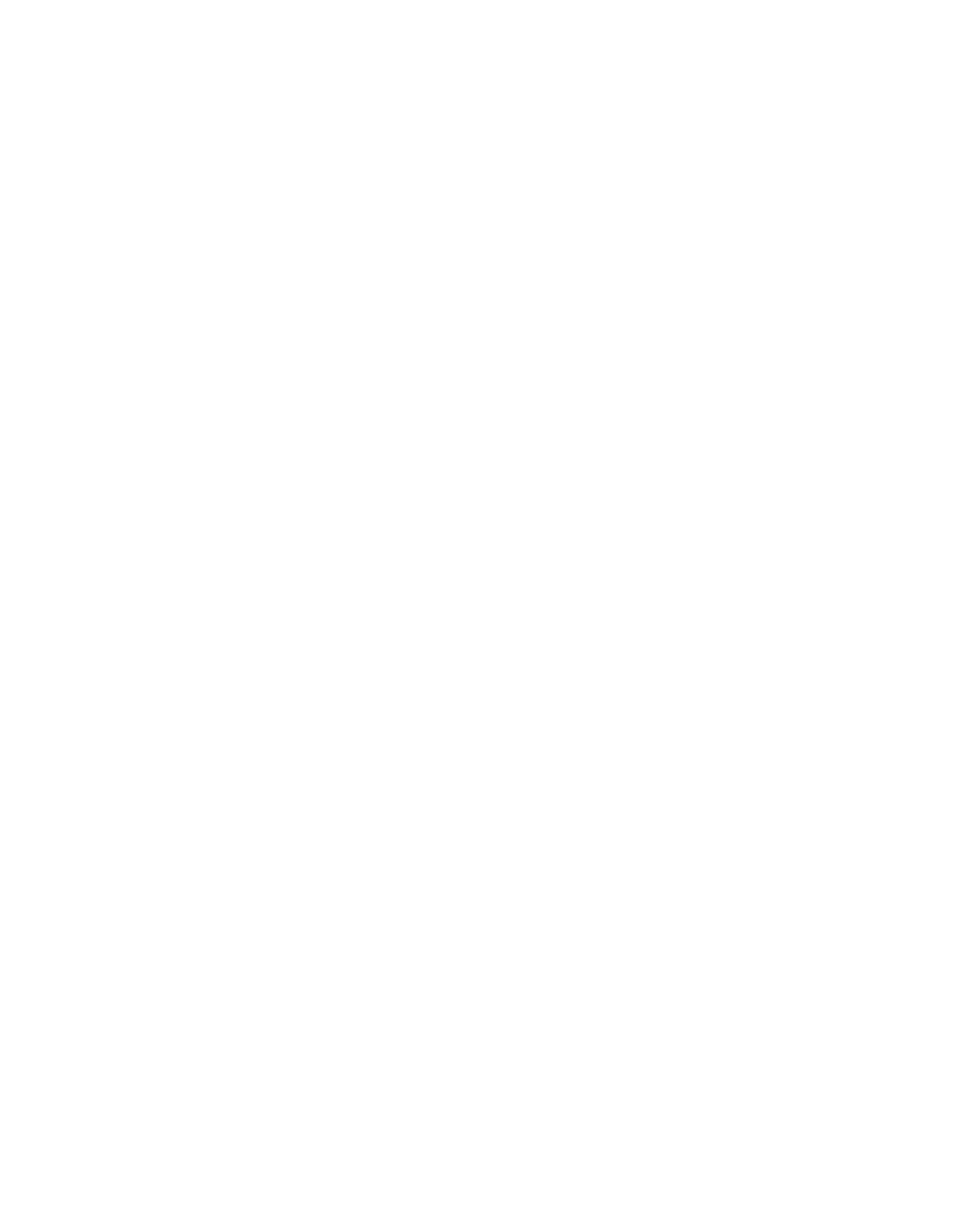# **Attachment A: Measure Forecast Table**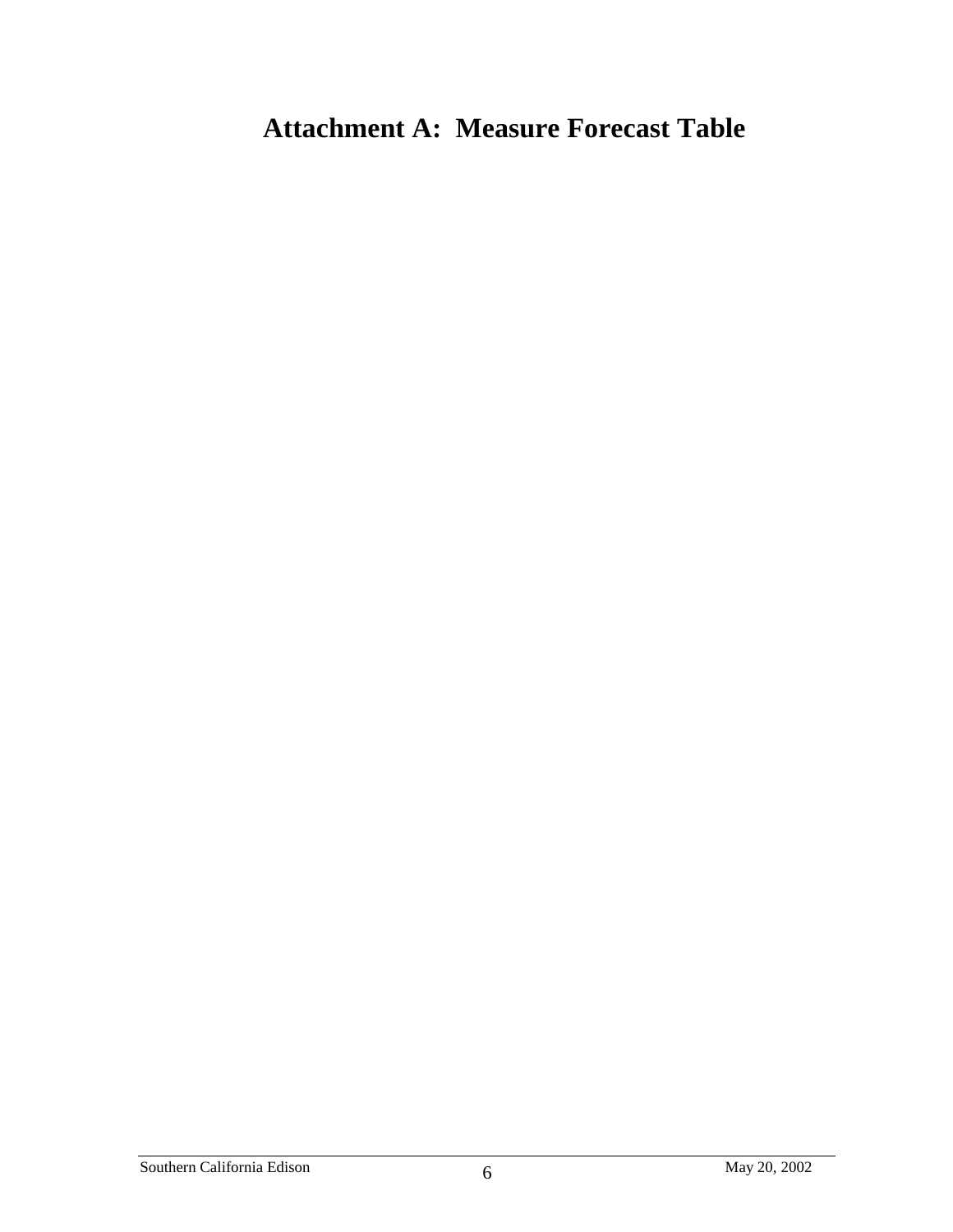| Unit | <b>Forecast</b> | <b>Rebate</b> | <b>Total</b><br><b>Rebate</b> |
|------|-----------------|---------------|-------------------------------|
|      |                 |               |                               |
| Unit | 17,096          | \$155         | \$2,641,332                   |
| Unit | 4,274           | \$6           | \$23,934                      |
| Unit | 2,137           | \$6           | \$11,967                      |
| Unit | 4,274           | \$6           | \$23,934                      |
| Unit | 4,274           | \$155         | \$660,333                     |
|      |                 |               |                               |
|      |                 |               | \$3,361,501                   |
|      | <b>Defined</b>  | Units         | per unit                      |

Note:

Rebate per unit of \$155 is an average cost based upon \$123 recycling cost, \$35 customer incentive, and 90% customer selection of incentive instead of CFL pack.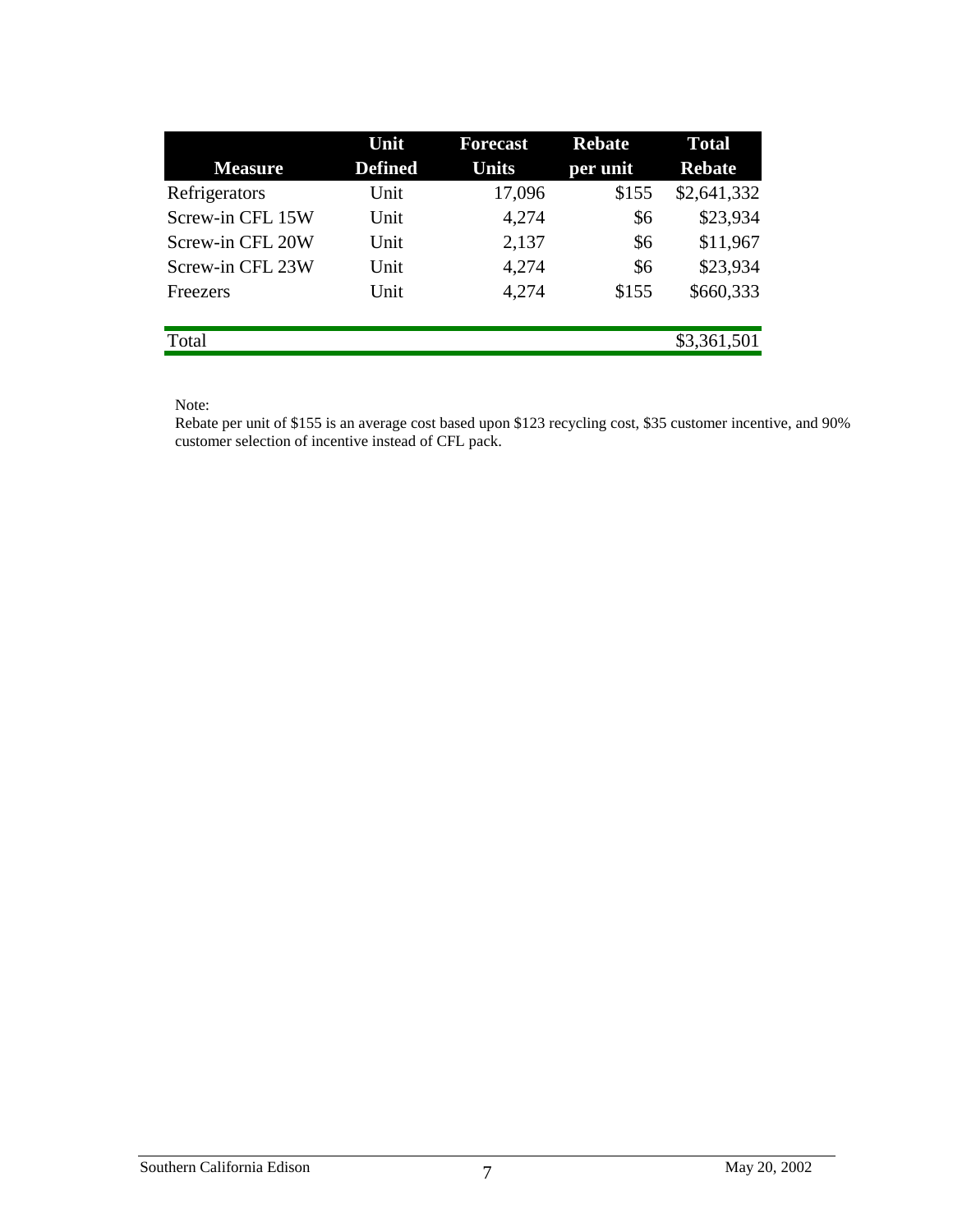# **Attachment B: Program Budget**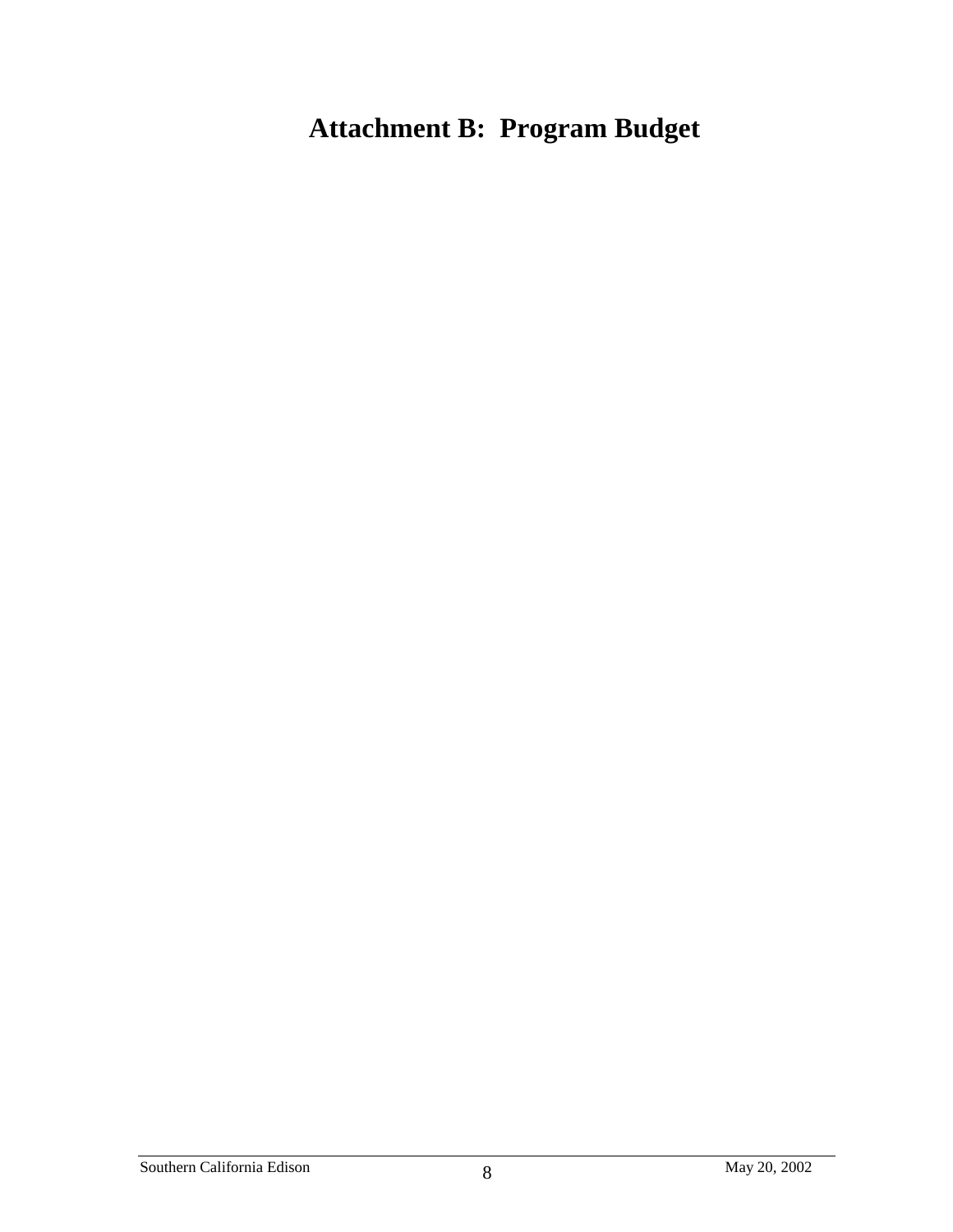#### **SOUTHERN CALIFORNIA EDISON RESIDENTIAL APPLIANCE RECYCLING**

| <b>Program Budget Summary</b>                                                 |                |                                                              |                                                               |
|-------------------------------------------------------------------------------|----------------|--------------------------------------------------------------|---------------------------------------------------------------|
| Item                                                                          | S              | <b>Methodology for Allocation</b><br>(Footnote if necessary) | <b>Percentage of</b><br><b>Total Program</b><br><b>Budget</b> |
| <b>Administrative Costs</b>                                                   |                |                                                              |                                                               |
| Labor                                                                         | 173,300<br>S   |                                                              | 4.3%                                                          |
| <b>Benefits</b>                                                               | 57,700         |                                                              | 1.4%                                                          |
| <b>Travel/Conference/Training</b>                                             | 2,200          |                                                              | 0.1%                                                          |
| Reporting/Tracking/Development - Information Services                         | 30,000         |                                                              | 0.8%                                                          |
| <b>Materials &amp; Handling</b>                                               | 15,200         |                                                              | 0.4%                                                          |
| <b>Overhead and General and Administrative costs</b>                          | 188,300        |                                                              | 4.7%                                                          |
| <b>Subcontractor Administrative costs</b>                                     |                |                                                              | $0.0\%$                                                       |
| <b>Total Administrative Costs</b>                                             | 466.700        |                                                              | 11.7%                                                         |
| Marketing/Advertising/Outreach Costs                                          |                |                                                              |                                                               |
| <b>Total Marketing/Advertising/Outreach Costs</b>                             | 210.000        |                                                              | 5.3%                                                          |
| <b>Direct Implementation Costs</b>                                            |                |                                                              |                                                               |
| <b>Financial Incentives</b>                                                   | 3,361,500      |                                                              | 84.0%                                                         |
| <b>Installation costs</b>                                                     |                |                                                              | 0.0%                                                          |
| <b>Activity costs</b>                                                         |                |                                                              | $0.0\%$                                                       |
| <b>Rebate Processing/Inspection</b>                                           | 19,500         |                                                              | 0.5%                                                          |
| <b>Total Direct Implementation costs</b>                                      | 3,381,000      |                                                              | 84.5%                                                         |
| <b>Evaluation, Measurement and Verification Costs</b>                         |                |                                                              |                                                               |
| Labor                                                                         |                |                                                              | $0.0\%$                                                       |
| <b>Benefits</b>                                                               |                |                                                              | $0.0\%$                                                       |
| <b>Travel/Conference/Training costs</b>                                       |                |                                                              | $0.0\%$                                                       |
| <b>EM&amp;V Reporting costs</b>                                               |                |                                                              | $0.0\%$                                                       |
| <b>Materials &amp; Handling</b>                                               |                |                                                              | $0.0\%$                                                       |
| <b>Overhead and General and Administrative costs</b>                          |                |                                                              | $0.0\%$                                                       |
| <b>Total Evaluation, Measurement and Verification Costs</b>                   | 107,000        |                                                              | 2.7%                                                          |
| <b>Other Costs</b>                                                            |                |                                                              |                                                               |
| <b>Financing Costs</b>                                                        |                |                                                              | $0.0\%$                                                       |
| <b>Bonding Costs</b>                                                          |                |                                                              | $0.0\%$                                                       |
| Less Costs Not Charged to this Program (e.g., benefits recovered by alternate |                |                                                              |                                                               |
| means, as noted above)                                                        | (164, 700)     |                                                              | $-4.1%$                                                       |
|                                                                               |                |                                                              | 0.0%                                                          |
| <b>Budget Grand Total</b>                                                     | 4.000.000<br>s |                                                              | 100.0%                                                        |

notes -

Administrative costs related to Marketing, Implementation, and EMV costs are categorized under Administrative Cost category. Administrative costs shown above are consistent with the cost categories defined by the EE Policy Manual. However, these costs categories are not intended to be consistent with other CPUC manuals such as the Standard Practice Manual, Reporting Requirements Manual, etc.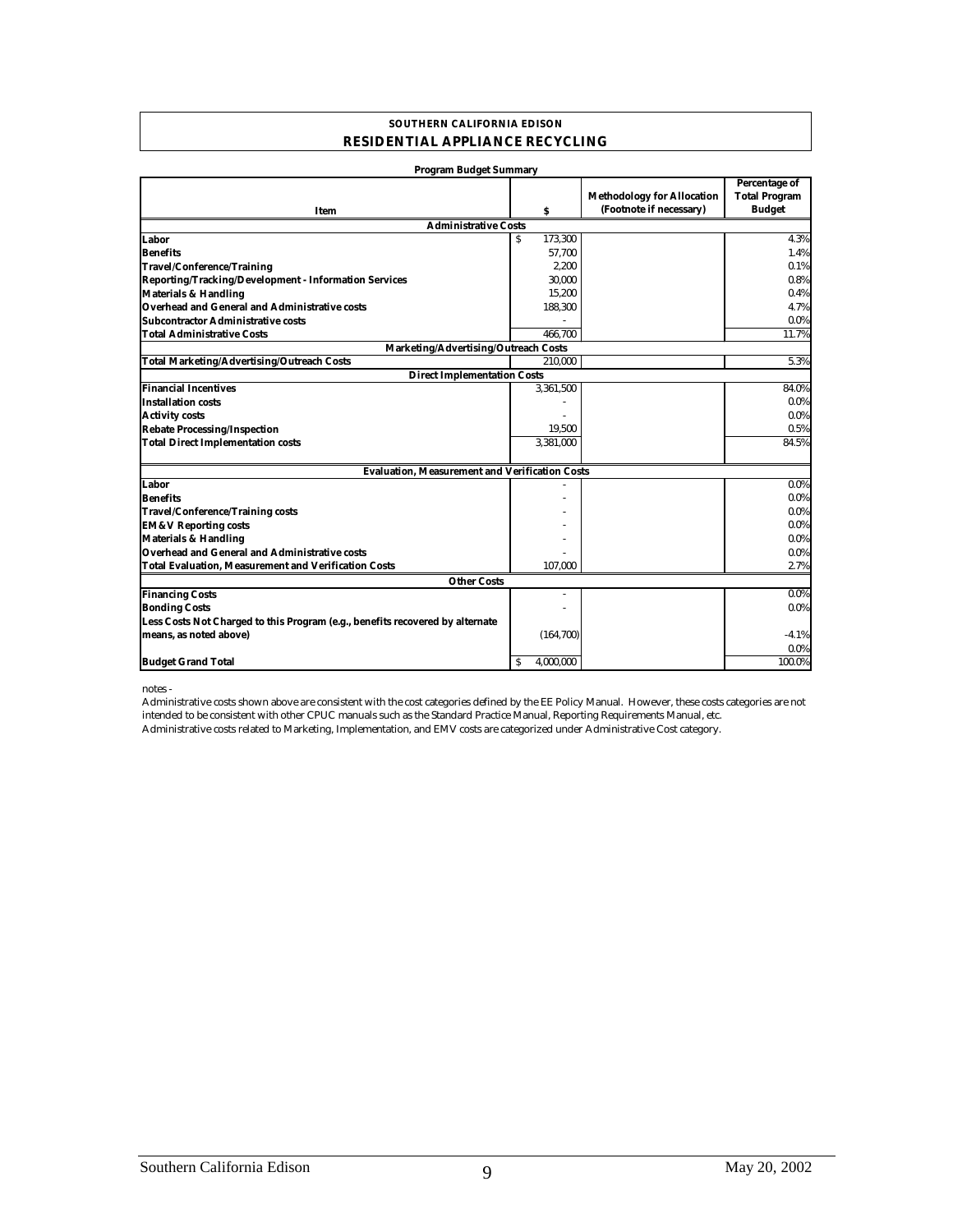#### **SOUTHERN CALIFORNIA EDISON RESIDENTIAL APPLIANCE RECYCLING**

| Program Budget Detail                                                               |              |                                                              |                                                               |
|-------------------------------------------------------------------------------------|--------------|--------------------------------------------------------------|---------------------------------------------------------------|
| Item                                                                                | S            | <b>Methodology for Allocation</b><br>(Footnote if necessary) | <b>Percentage of</b><br><b>Total Program</b><br><b>Budget</b> |
| <b>Administrative Costs</b>                                                         |              |                                                              |                                                               |
| Labor                                                                               |              |                                                              |                                                               |
| Type A - Program Planning/Design/Program Mgmt.                                      | S<br>137.700 |                                                              | 3.4%                                                          |
| Type B - Mgmt./Supervisor                                                           | 35,600       |                                                              | 0.9%                                                          |
| Type C - Clerical Support                                                           |              |                                                              | 0.0%                                                          |
| <b>Subtotal Labor</b>                                                               | 173,300      |                                                              | 4.3%                                                          |
| <b>Benefits</b>                                                                     |              |                                                              |                                                               |
| Pensions & Benefits                                                                 | 50,100       | 48.6% of SCE Labor                                           | 1.3%                                                          |
| <b>Payroll Taxes</b>                                                                | 7,600        | 7.4% of SCE Labor                                            | 0.2%                                                          |
| <b>Subtotal Benefits</b>                                                            | 57.700       |                                                              | 1.4%                                                          |
| <b>Travel/Conference/Training</b>                                                   |              |                                                              |                                                               |
| Type A - Mileage and Parking                                                        | 1.000        |                                                              | 0.0%                                                          |
| Type B - Other - Meals, lodging, misc. expenses                                     |              |                                                              | 0.0%                                                          |
| Type C - Conference/Training Activities                                             | 1,200        |                                                              | 0.0%                                                          |
| <b>Subtotal Travel costs</b>                                                        | 2,200        |                                                              | 0.1%                                                          |
| <b>Reporting/Tracking/Development - Information Services</b>                        | 30,000       |                                                              | 0.8%                                                          |
| <b>Materials &amp; Handling</b>                                                     | 5,200        |                                                              | 0.1%                                                          |
| Overhead and General and Administrative costs                                       |              |                                                              |                                                               |
| Type A - Regulatory Support                                                         | 59.100       |                                                              | 1.5%                                                          |
| Type B - Accounting Support                                                         | 44,600       |                                                              | 1.1%                                                          |
| Type C - Communications/Telecommunications/Automated Systems Support                | 66,300       |                                                              | 1.7%                                                          |
| Type D - Human Resources Support                                                    | 17,300       |                                                              | 0.4%                                                          |
| Type E - Facilities Support                                                         |              |                                                              | 0.0%                                                          |
| Type F - Supervision                                                                |              |                                                              | 0.0%                                                          |
| Type G - Corporate Services                                                         |              |                                                              | 0.0%                                                          |
| Type H - Transportation Services, Shop Services                                     |              |                                                              | 0.0%                                                          |
| Type I - Information Technology                                                     | 1,000        |                                                              | 0.0%                                                          |
| Type J - Procurement and Material Management                                        |              |                                                              | $0.0\%$                                                       |
| Subtotal Overhead and General and Administrative costs                              | 188.300      |                                                              | 4.7%                                                          |
| Subcontractor Administrative costs (administrative only, report other subcontractor |              |                                                              |                                                               |
| costs in the appropriate category)                                                  |              |                                                              |                                                               |
| Labor                                                                               |              |                                                              | 0.0%                                                          |
| <b>Benefits</b>                                                                     |              |                                                              | 0.0%                                                          |
| Overhead                                                                            |              |                                                              | $0.0\%$                                                       |
| <b>Travel</b> costs                                                                 |              |                                                              | 0.0%                                                          |
| <b>Reporting costs</b>                                                              |              |                                                              | 0.0%                                                          |
| Materials & Handling                                                                |              |                                                              | 0.0%                                                          |
| Overhead and General and Administrative costs                                       |              |                                                              | $0.0\%$                                                       |
| Subtotal Subcontractor Administrative costs                                         | ÷            |                                                              | 0.0%                                                          |
| Profit                                                                              |              |                                                              | 0.0%                                                          |
| <b>Total Administrative Costs</b>                                                   | 456,700      |                                                              | 11.4%                                                         |
| Marketing/Advertising/Outreach Costs                                                |              |                                                              |                                                               |
| Type A - Brochures/Booklets                                                         | 10,000       |                                                              | 0.3%                                                          |
| Type B - Media Support                                                              | 200,000      |                                                              | 5.0%                                                          |
| Type C - Outreach                                                                   |              |                                                              | 0.0%                                                          |
| Total Marketing/Advertising/Outreach Costs                                          | 210.000      |                                                              | 5.3%                                                          |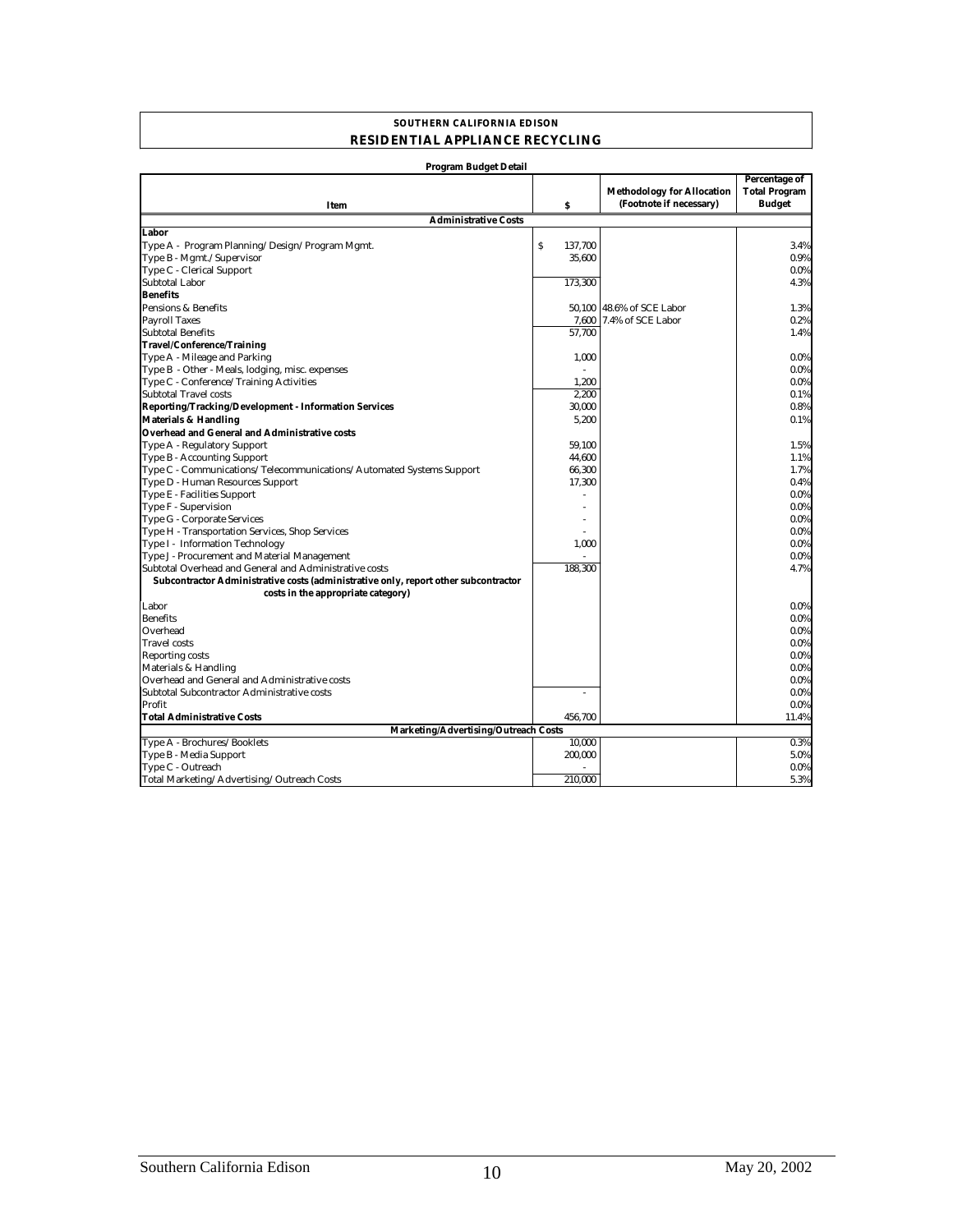#### **SOUTHERN CALIFORNIA EDISON RESIDENTIAL APPLIANCE RECYCLING, Cont'd**

| <b>Program Budget Detail</b>                                         |           |                                                              |                                                        |
|----------------------------------------------------------------------|-----------|--------------------------------------------------------------|--------------------------------------------------------|
| Item                                                                 | S         | <b>Methodology for Allocation</b><br>(Footnote if necessary) | Percentage of<br><b>Total Program</b><br><b>Budget</b> |
| <b>Direct Implementation Costs</b>                                   |           |                                                              |                                                        |
| Itemized financial incentives                                        |           |                                                              |                                                        |
| See. Attachment A. Measure Forecast Table                            | 3,361,500 |                                                              | 84.0%                                                  |
| Subtotal Financial Incentives                                        | 3,361,500 |                                                              | 84.0%                                                  |
| <b>Itemized installation costs</b>                                   |           |                                                              | 0.0%                                                   |
| Subtotal Installation costs                                          |           |                                                              | 0.0%                                                   |
| Itemized hardware/materials costs (primarily for direct install and  |           |                                                              |                                                        |
| information/education programs)                                      |           |                                                              |                                                        |
| <b>Itemized activity costs</b>                                       |           |                                                              |                                                        |
| <b>Subtotal Activity costs</b>                                       |           |                                                              | $0.0\%$                                                |
| <b>Rebate Processing/Inspection</b>                                  |           |                                                              |                                                        |
| E.E. Call Center                                                     | 19,500    |                                                              | 0.5%                                                   |
| Subtotal Rebate Processing/Inspection costs                          | 19.500    |                                                              | 0.5%                                                   |
| <b>Total Direct Implementation costs</b>                             | 3,381,000 |                                                              | 84.5%                                                  |
| <b>Evaluation, Measurement and Verification Costs</b>                |           |                                                              |                                                        |
| Labor                                                                |           |                                                              |                                                        |
| EM&V labor                                                           |           |                                                              | 0.0%                                                   |
| Subtotal EM&V Labor                                                  |           |                                                              | 0.0%                                                   |
| <b>Benefits</b>                                                      |           |                                                              |                                                        |
| Pensions & Benefits                                                  |           |                                                              | 0.0%                                                   |
| <b>Payroll Taxes</b>                                                 |           |                                                              | 0.0%                                                   |
| <b>Subtotal Benefits</b>                                             |           |                                                              | 0.0%                                                   |
| <b>Travel/Conference/Training costs</b>                              |           |                                                              |                                                        |
| Type A - Mileage and Parking                                         |           |                                                              | 0.0%                                                   |
| Type B - Other - Meals, lodging, misc. expenses                      |           |                                                              | 0.0%                                                   |
| Type C - Conference/Training Activities                              |           |                                                              | 0.0%                                                   |
| <b>Subtotal Travel Costs</b>                                         | ä,        |                                                              | 0.0%                                                   |
| <b>Reporting costs</b>                                               |           |                                                              |                                                        |
| Report 1 (consultant cost)                                           |           |                                                              | 0.0%                                                   |
| Report 2 (consultant cost)                                           |           |                                                              | $0.0\%$                                                |
| <b>Subtotal EM&amp;V Reporting Costs</b>                             |           |                                                              | 0.0%                                                   |
| <b>Materials &amp; Handling</b>                                      |           |                                                              |                                                        |
| Overhead and General and Administrative costs                        |           |                                                              |                                                        |
| Type A - Regulatory Support                                          |           |                                                              | 0.0%                                                   |
| Type B - Accounting Support                                          |           |                                                              | $0.0\%$                                                |
| Type C - Communications/Telecommunications/Automated Systems Support |           |                                                              | 0.0%                                                   |
| Type D - Human Resources Support                                     |           |                                                              | $0.0\%$                                                |
| Type E - Facilities Support                                          |           |                                                              | 0.0%                                                   |
| Type F - Supervision                                                 |           |                                                              | 0.0%                                                   |
| Type G - Corporate Services                                          |           |                                                              | 0.0%                                                   |
| Type H - Transportation Services, Shop Services                      |           |                                                              | 0.0%                                                   |
| Type I - Information Technology                                      |           |                                                              | 0.0%                                                   |
| Type J - Procurement and Material Management                         |           |                                                              | 0.0%                                                   |
| Subtotal Overhead and General and Administrative costs               |           |                                                              | 0.0%                                                   |
| <b>Total Evaluation, Measurement and Verification Costs</b>          | 107.000   |                                                              | 2.7%                                                   |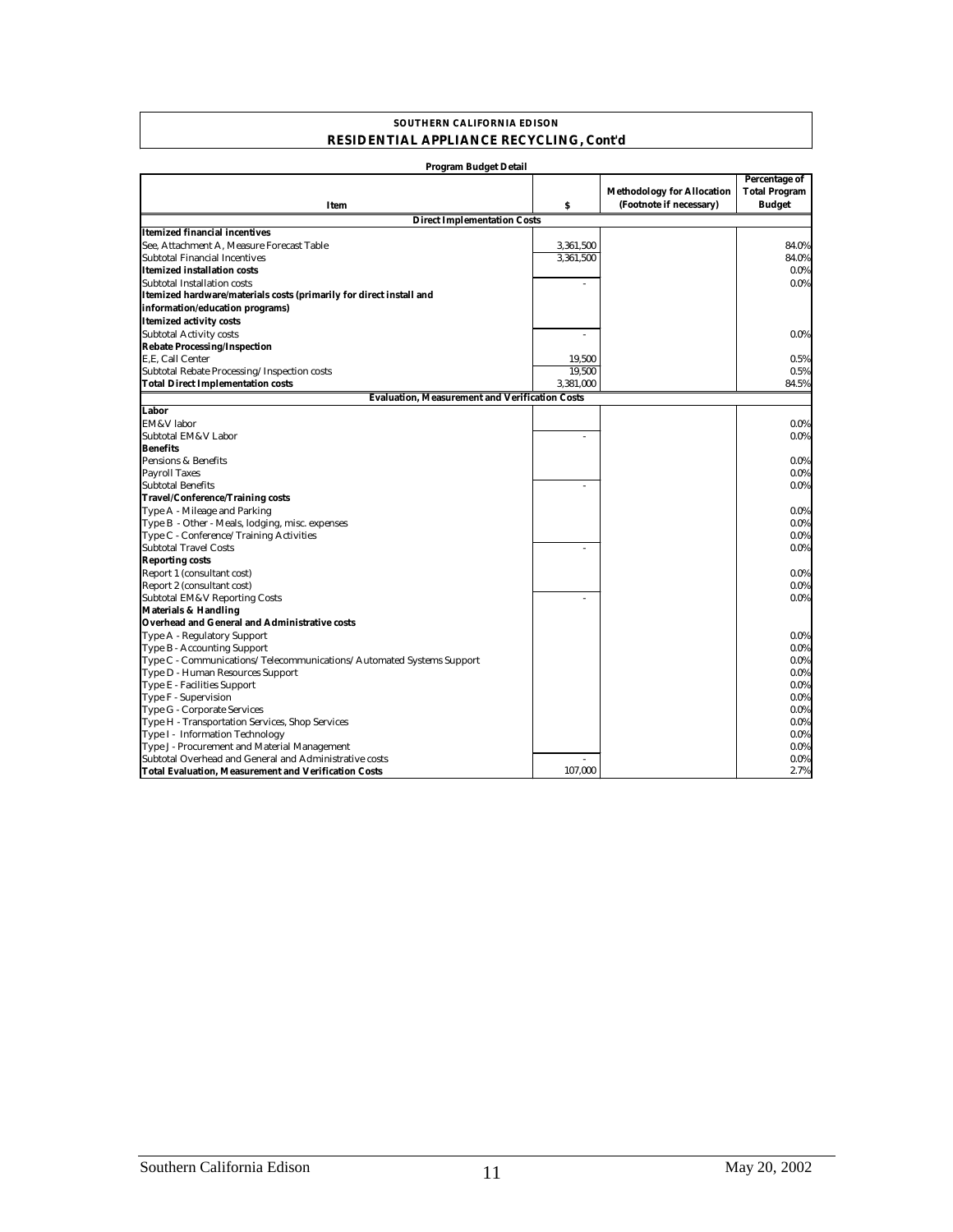#### **RESIDENTIAL APPLIANCE RECYCLING, Cont'd SOUTHERN CALIFORNIA EDISON**

#### **Program Budget Detail**

| Item                                                                                    | s                | <b>Methodology for Allocation</b><br>(Footnote if necessary) | Percentage of<br><b>Total Program</b><br><b>Budget</b> |
|-----------------------------------------------------------------------------------------|------------------|--------------------------------------------------------------|--------------------------------------------------------|
| <b>Other Costs</b>                                                                      |                  |                                                              |                                                        |
| Itemized, may include:                                                                  |                  |                                                              |                                                        |
| <b>Financing Costs</b>                                                                  |                  |                                                              | $0.0\%$                                                |
| <b>Bonding Costs</b>                                                                    |                  |                                                              | $0.0\%$                                                |
| Less Costs Not Charged to this Program (e.g., benefits recovered by alternate means, as |                  |                                                              |                                                        |
| noted above)                                                                            | (164, 700)       |                                                              | $-4.1%$                                                |
|                                                                                         |                  |                                                              |                                                        |
| <b>Budget Grand Total</b>                                                               | 4.000.000<br>\$. |                                                              | 100.0%                                                 |

notes -

Administrative costs shown above are consistent with the cost categories defined by the EE Policy Manual. However, these costs categories are not intended to be consistent with other CPUC manuals such as the Standard Practice Manual, Reporting Requiremen

Administrative costs related to Marketing, Implementation, and EMV costs are categorized under Administrative Cost category.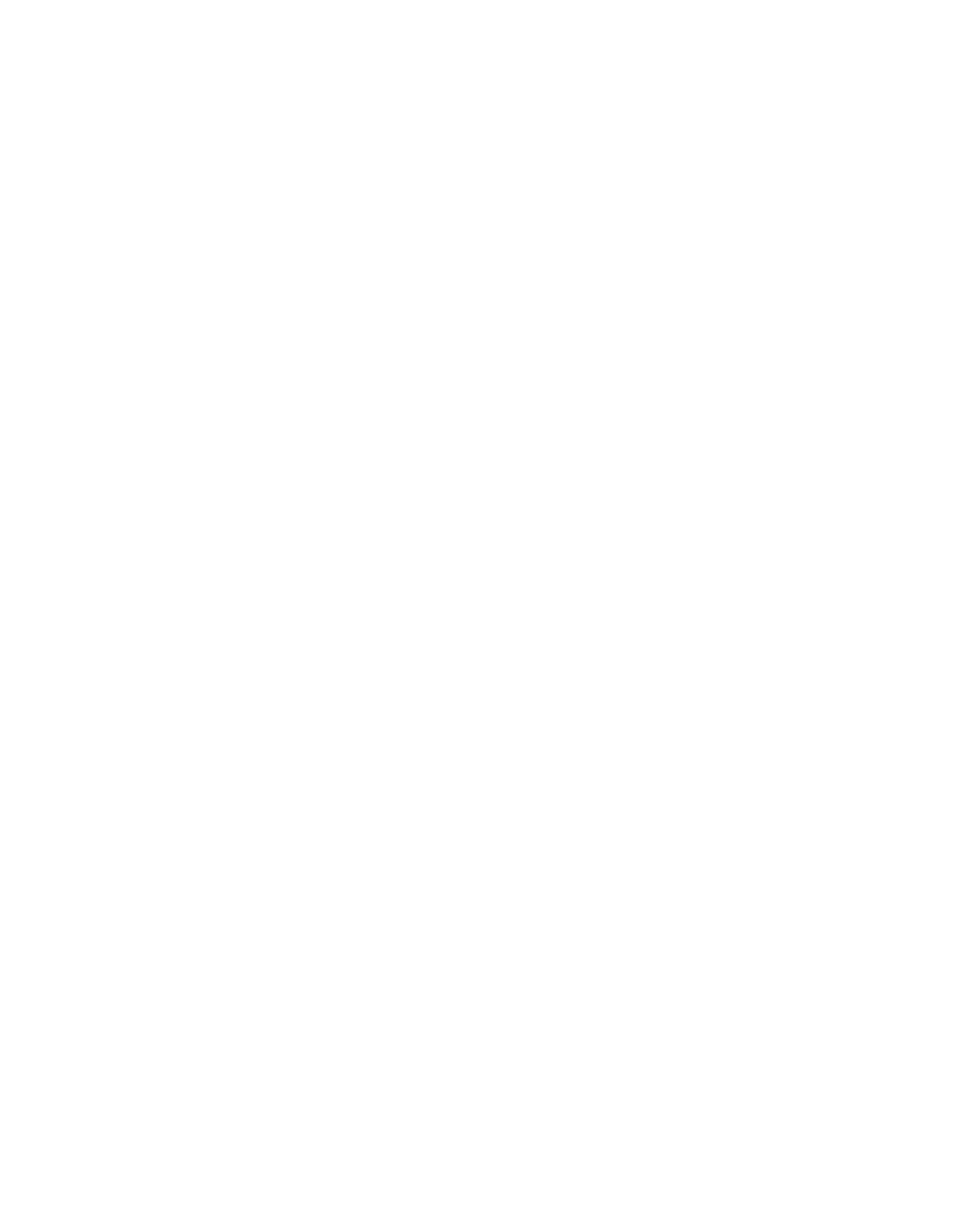## **Single Family Home Energy Efficiency Rebates Implementation Plan**

### **1. Title of Individual Program**

Single Family Home Energy Efficiency Rebates

### **2. Plans to Implement this Decision's Changes to Original Proposals**

### **2.1 Program Summary**

#### Program Description

#### Program Specifics:

This proposal seeks funding for the Single Family Home Energy Efficiency Rebates Program in the statewide residential category. The total 2002 budget for Pacific Gas and Electric (PG&E) Company's program is \$12,816,000, Southern California Edison (SCE) \$5,850,000, San Diego Gas and Electric (SDG&E) \$3,197,000, and Southern California Gas Company (SCG) \$2,598,000 to be funded by electric and gas public goods charges. The target market segments to be included in this program are retrofit and renovation, appliances, heating and cooling. This program will be delivered through a prescriptive rebate per unit for qualified energy efficiency measures. This program will also target hard-to-reach (HTR) customers as defined in the California Public Utilities Commission's (CPUC) Policy Manual; however, the utilities will not prevent other non-HTR customers from participation in the program.

This statewide program is designed to provide consistency among the four California investorowned-utilities (IOUs) in adopting the CPUC's final decision for the program. The statewide programs are consistent in incentive levels, application procedures and program implementation. As such, IOU Single Family programs will reflect changes to rebate offerings in response to the CPUC's final decision in an effort to maintain consistency among utility programs, municipalities and state agencies, and achievement of the changed energy savings targets. The unique service areas and geographical variation of each IOU dictate actual per measure rebate demands from customers and varied overall energy savings for certain measures. IOUs have not placed any limits on the number of rebates per measure that can be requested by customers. That, combined with the desire to develop consistent prescriptive rebate amounts, will cause net energy savings on a per measure basis to differ slightly among IOUs. Program Description:

This program builds on the highly successful residential rebate programs offered by the four IOUs in 2001. The 2002 program promotes energy efficiency retrofits within the residential sector through an integrated approach combining broader distribution of information and direct customer rebates to stimulate customer action.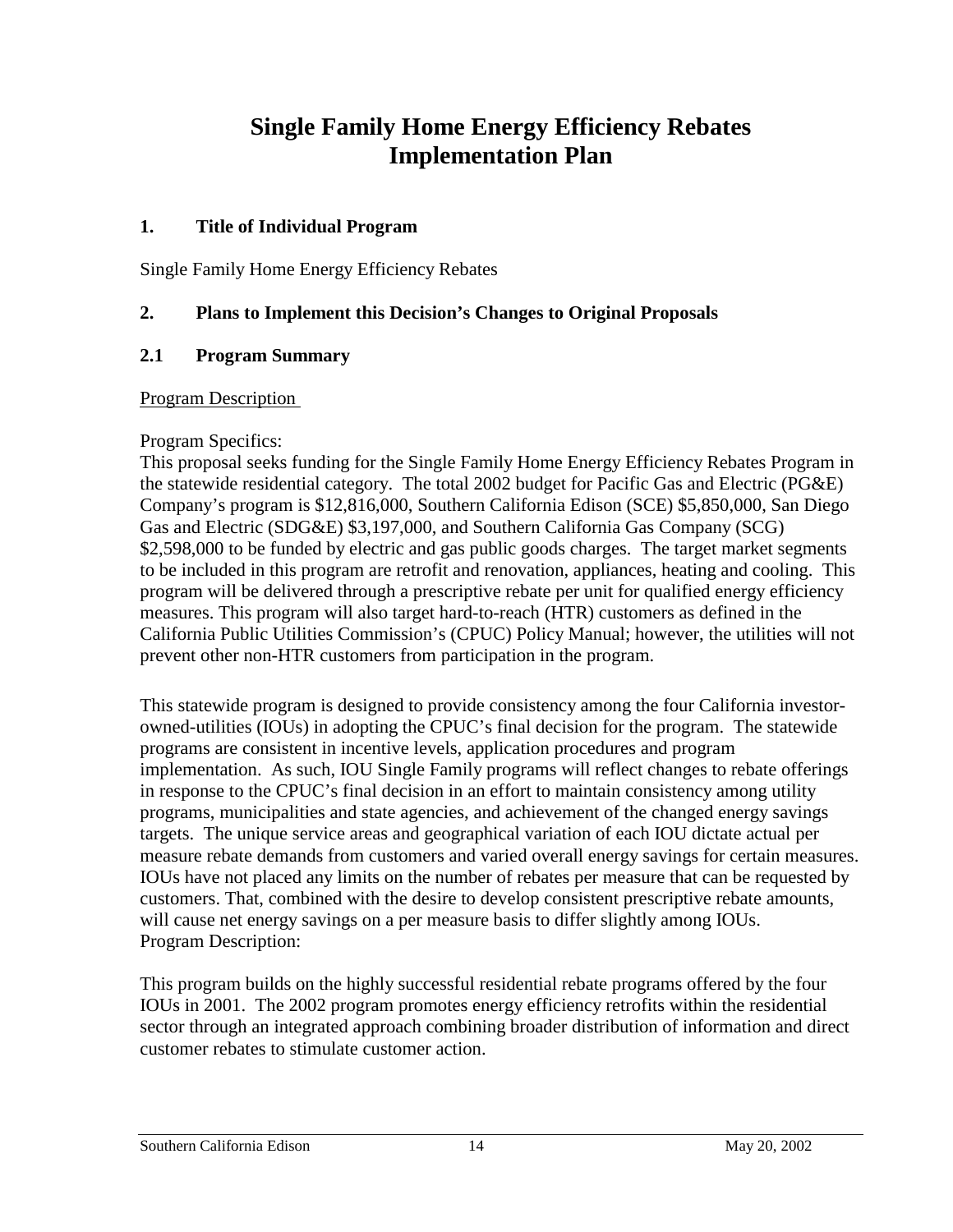Energy efficiency and rebate information are provided through a variety of means, including: customer communications, toll free consumer service, IOU websites, as well as retailers. Additionally, direct outreach to diverse, hard-to-reach customer markets and referrals from other utility operated programs will help to attract new customers to this program. Finally, when the customer is ready to invest in energy efficient equipment, direct rebates are available to help offset the higher cost of purchasing high efficiency equipment. The Program offers a broad list of statewide energy efficiency measures with prescribed rebates to encourage customer adoption of comprehensive multi-measure projects. The measures offered are also the same as those available for tenant unit improvements under the Statewide Multifamily Energy Efficiency Rebate Program for consistency.

## **2.2 Implementation**

### Marketing and Outreach

The IOUs will work with local retailers and distributors, as well as manufacturer partners to maximize effectiveness with consumers. In addition, IOUs will leverage with the Energy Star ® Change Campaign, the Flex Your Power Campaign, and other promotional campaign efforts to ensure reinforcement of the energy efficiency and energy savings message.

Program information will be communicated to consumers via a multi-pronged approach:

- Consumer information and educational materials,
- Direct customer support through toll-free customer service and utility websites,
- Coordinated marketing and outreach through retail and field support, and
- Leveraging other utility and non-utility programs.

Program information will be disseminated through bill inserts, energy events for consumers, trade ally communications, and through IOU staff that engage in customer contact.

- The program will also be promoted through field support to the appliance, lighting, home improvement, and large box wholesale stores. The field support may include signing up participating stores with an agreement contract, training retailer staff on rebate promotions, and ensuring marketing materials are posted in the stores. The IOUs will also coordinate with retailers to provide point of purchase marketing materials and seasonal advertising promotions.
- Additional marketing and outreach will be achieved through contractor and other energy professional dissemination of energy efficiency information and promotion of available programs to consumers.
- Finally, the Program will be used to "cross-reference" other customer programs, including the low-income energy efficiency and rate discount programs, and will leverage marketing messages to the widest customer audience.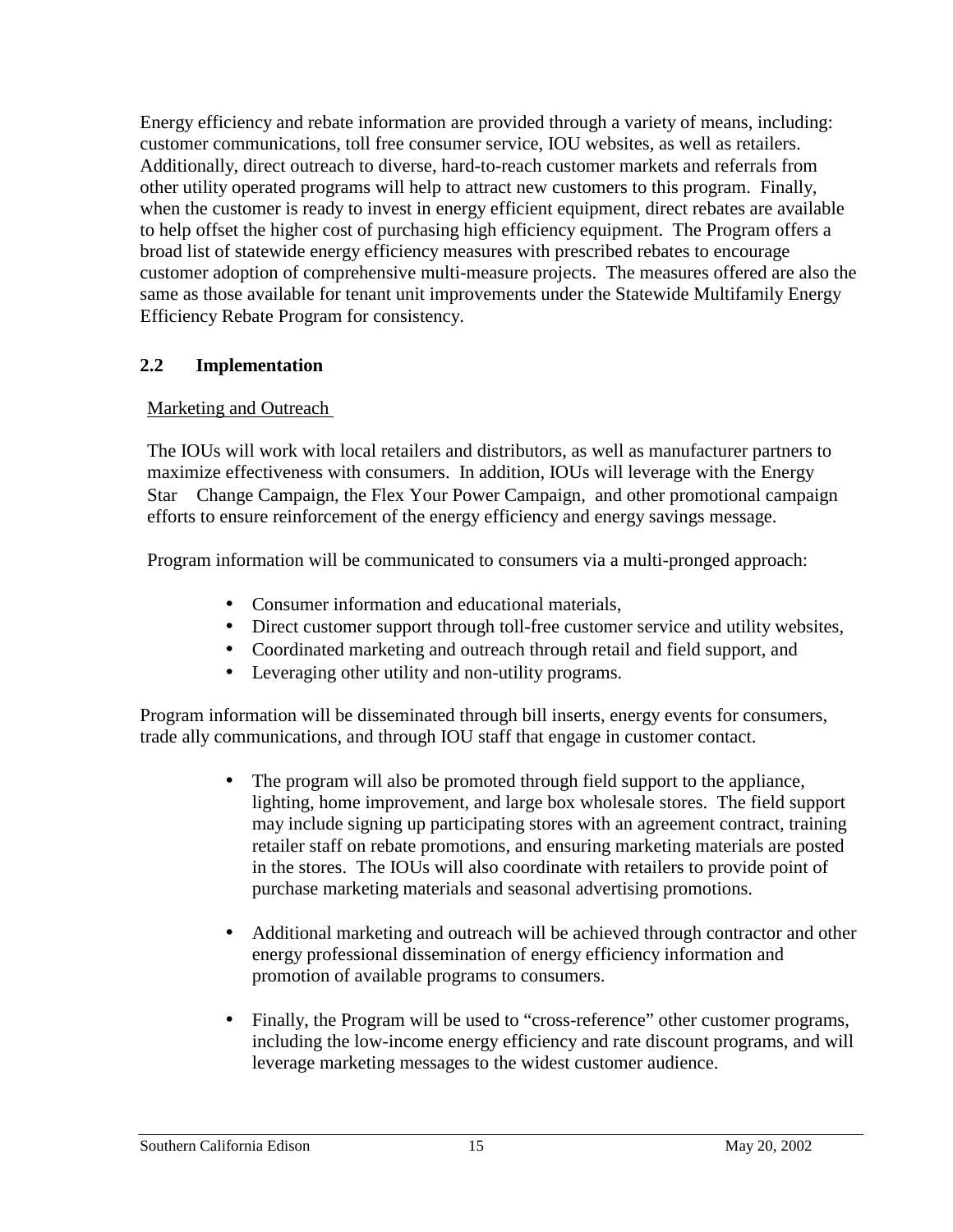#### Synergies and Coordination

- To achieve maximum synergy, the timing of rebate promotion cycle, advertising and product promotion will be consistent throughout the state. This approach not only assures optimum use of advertising resources reaching customers throughout the state, but also helps major retailers and manufacturers plan product shipment to meet projected demand in the market place. Additionally, the timing of rebates and promotions will coincide with the Statewide Marketing and Outreach Campaign. This goal is to provide customers with a focused and consistent message statewide.
- The 2002 Home Energy Efficiency Rebate Program will also be coordinated with other IOU programs, including the statewide Multifamily Energy Efficiency Rebate Program, local HTR programs, and Low-Income programs. The coordination will ensure consistency of the energy efficiency message and leverage marketing and advertising resources where possible.

|                                | Unit           | <b>Forecast</b> | <b>Total</b> | Net kWh  | <b>Total</b> | Net kW   |
|--------------------------------|----------------|-----------------|--------------|----------|--------------|----------|
| <b>Measure</b>                 | <b>Defined</b> | <b>Units</b>    | Net kWh      | per unit | Net kW       | per unit |
| Pool Pump & Motor              | site           | 9,100           | 12,754,560   | 1,402    | 1,820        | 0.20     |
| Room A/C - $5,000$ to 18,000   | Unit           | 250             | 25,400       | 102      | 29           | 0.12     |
| <b>High Performance Window</b> | sq. ft.        | 500,000         | 641,776      |          | 633          | 0.00     |
| Programmable Thermostat        | unit           | 5,000           | 1,305,583    | 261      | 534          | 0.11     |
| Attic Insulation               | sq. ft.        | 1,000,000       | 27,083       | $\Omega$ | 21           | 0.00     |
| Wall Insulation                | sq. ft.        | 500,000         | 20,542       | $\Omega$ | 31           | 0.00     |
| Whole House Fan                | unit           | 5,000           | 1,010,638    | 202      | 130          | 0.03     |
| <b>Evaporative Cooler</b>      | unit           | 500             | 604,896      | 1,210    | 663          | 1.33     |
| Central AC - SEER 12           | unit           | 5,000           | 1,564,731    | 313      | 1,914        | 0.38     |
| Central AC - Tier I            | unit           | 2,000           | 704.658      | 352      | 1,327        | 0.66     |
| Central AC - Tier II           | unit           | 1,000           | 390,877      | 391      | 803          | 0.80     |
| Central AC - Tier III          | unit           | 500             | 240,495      | 481      | 452          | 0.90     |
| Central Heat Pump - SEER 12    | unit           | 100             | 31,506       | 315      | 64           | 0.64     |
| Central Heat Pump - Tier I     | unit           | 250             | 117,164      | 469      | 145          | 0.58     |
| Central Heat Pump - Tier II    | unit           | 40              | 29,536       | 738      | 27           | 0.68     |
| Central Heat Pump - Tier III   | unit           | 15              | 14,077       | 938      | 13           | 0.85     |
| Total                          |                |                 | 19,483,521   |          | 8,606        |          |

#### **3. Energy and Peak Demand Savings Targets**

Note –

The energy savings and demand reduction forecasts may differ from the CPUC adopted targets listed in Decision 02-03-056.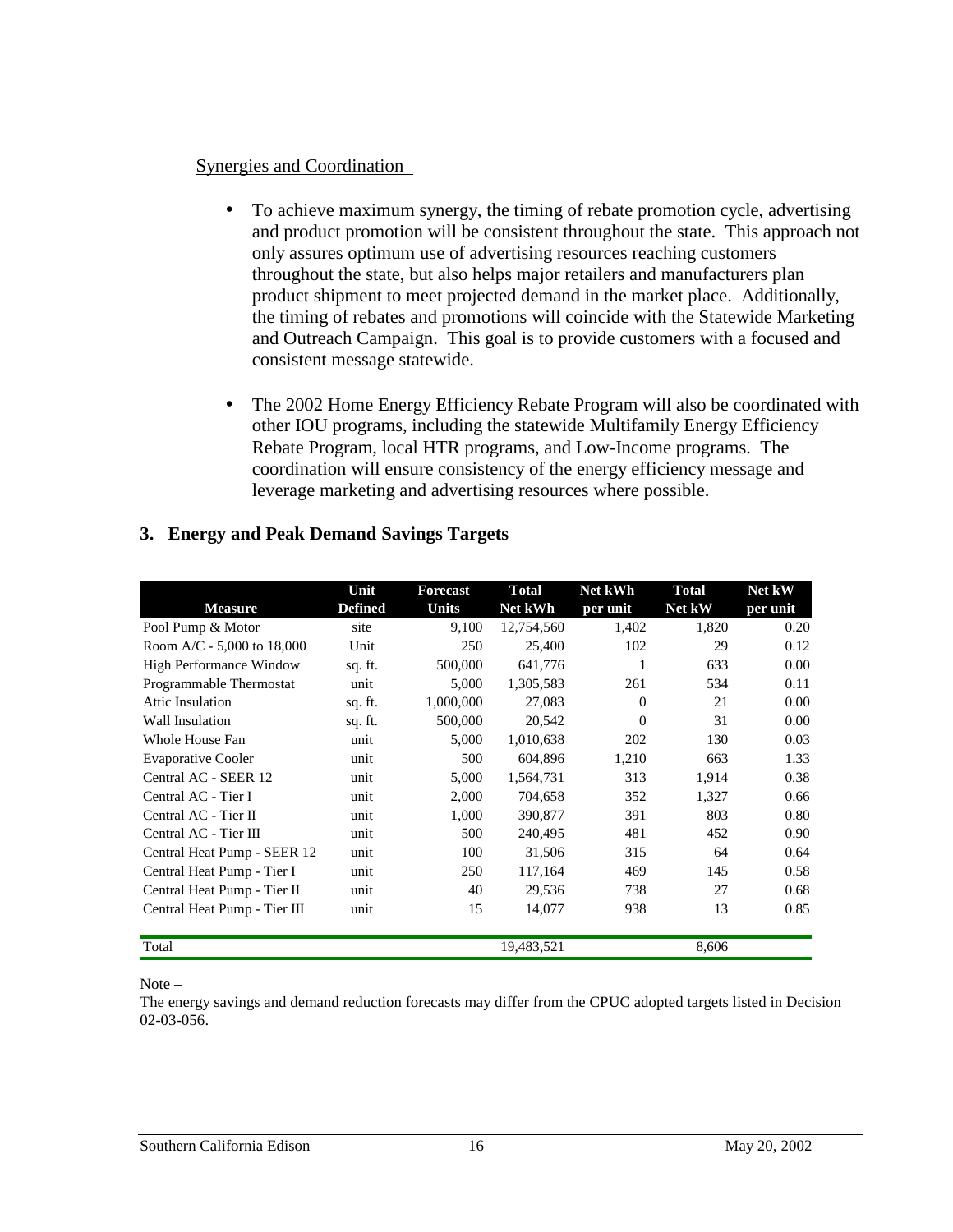#### **4. Cost-Effectiveness**

|                                           | Program<br><b>Benefits</b> | <b>Program</b><br><b>Costs</b> | <b>Net</b><br><b>Benefits</b> | <b>Benefit/Cost</b><br><b>Ratio</b> |
|-------------------------------------------|----------------------------|--------------------------------|-------------------------------|-------------------------------------|
| <b>Total Resource</b><br><b>Cost Test</b> | \$13,794,000               | \$13,214,719                   | \$579,281                     | 1.04                                |
| <b>Participant Cost</b><br><b>Test</b>    | \$17,363,750               | 10,731,000                     | 6,632,750                     | 1.62                                |

#### **4. Evaluating Program Progress For Information-only Programs**

Section is not applicable to this non-information program.

#### **6. Hard-to-Reach Targets**

SCE had 12% of 2001 paid and committed single family rebate applications from hard-to-reach geographic areas. The 2002 target is that 14% (i.e., 1.2 times the 2001 percentage) of Statewide Home Energy Efficiency Rebate applications come from these hard-to-reach geographic areas.

### **7. Budget**

| Program                                             | 2002 Budget |
|-----------------------------------------------------|-------------|
| Single Family Home Energy Efficiency Rebate Program | \$5,850,000 |
| Notes:                                              |             |

Program budget does not include EM&V activities funded from the statewide EM&V budget. See, Attachment B for a detailed budget.

#### **8. Payment Schedule**

The CPUC has adopted this program for the remaining nine months of calendar year 2002 thus the payment of funds to the sponsoring utility will be collected during the second, third and fourth quarter of 2002. This payment schedule is abbreviated from the two-year schedule outlined in CPUC's Energy Efficiency Policy Manual in recognition of the program's limited nine-month implementation period.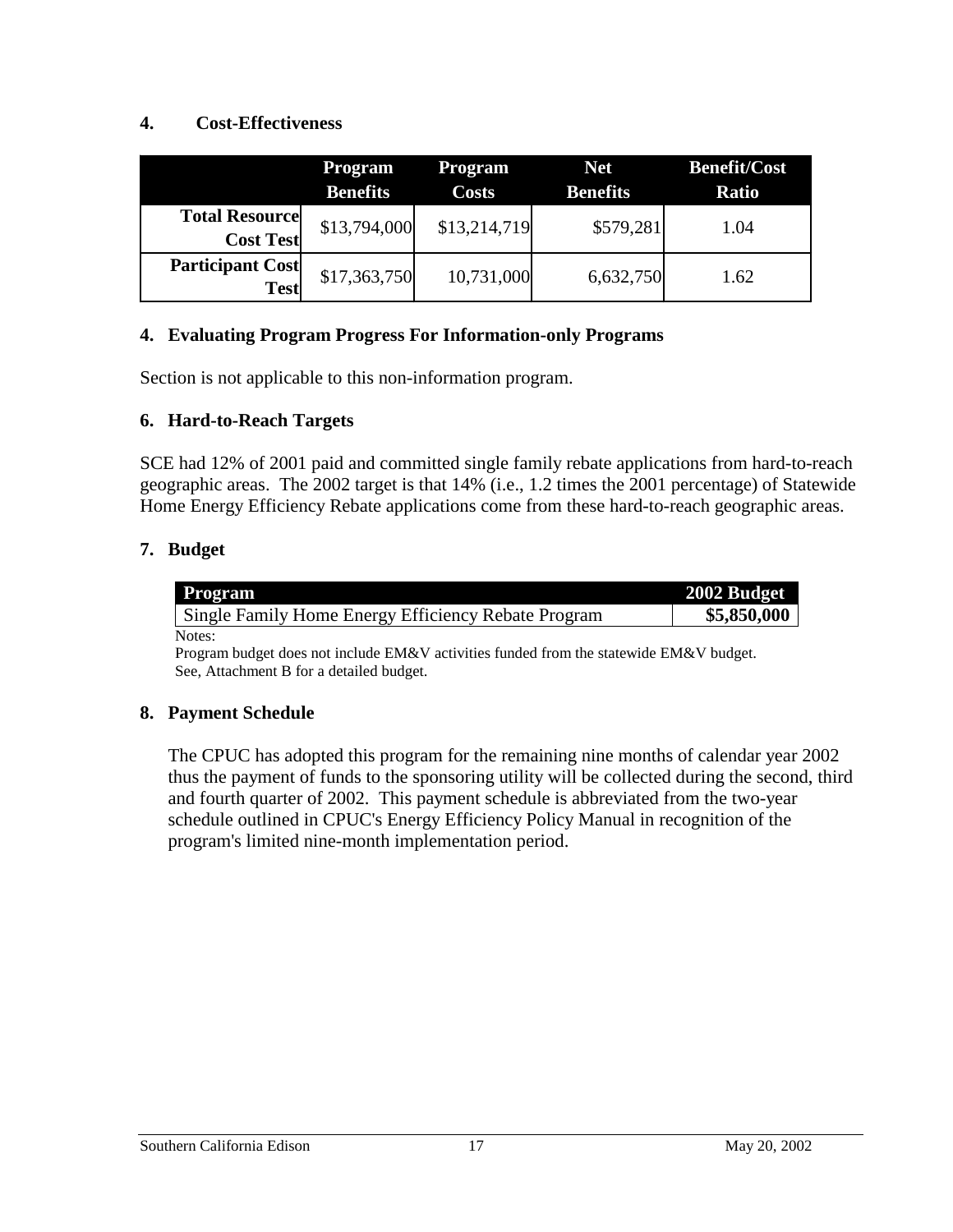# **Attachment A: Measure Forecast Table**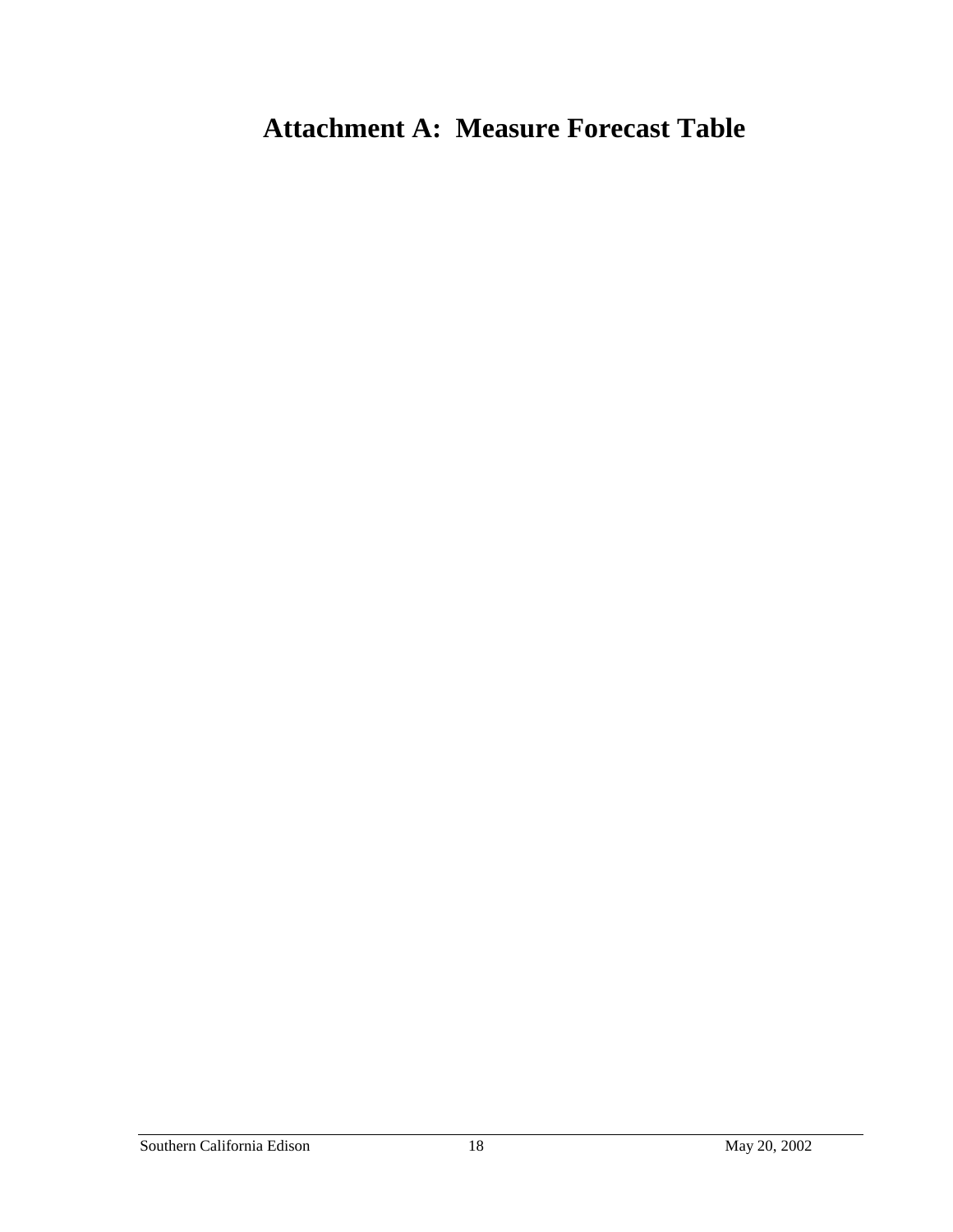|                                | Unit           | <b>Forecast</b> | <b>Rebate</b> | <b>Total</b>  |
|--------------------------------|----------------|-----------------|---------------|---------------|
| <b>Measure</b>                 | <b>Defined</b> | Units           | per unit      | <b>Rebate</b> |
| Pool Pump & Motor              | site           | 9,100           | \$100         | \$910,000     |
| Room A/C - 5,000 to 18,000     | Unit           | 250             | \$50          | \$12,500      |
| <b>High Performance Window</b> | sq. ft.        | 500,000         | \$0.50        | \$250,000     |
| Programmable Thermostat        | unit           | 5,000           | \$20          | \$100,000     |
| <b>Attic Insulation</b>        | sq. ft.        | 1,000,000       | \$0.15        | \$150,000     |
| <b>Wall Insulation</b>         | sq. ft.        | 500,000         | \$0.15        | \$75,000      |
| Whole House Fan                | unit           | 5,000           | \$75          | \$375,000     |
| <b>Evaporative Cooler</b>      | unit           | 500             | \$300         | \$150,000     |
| Central AC - SEER 12           | unit           | 5,000           | \$100         | \$500,000     |
| Central AC - Tier I            | unit           | 2,000           | \$200         | \$400,000     |
| Central AC - Tier II           | unit           | 1,000           | \$325         | \$325,000     |
| Central AC - Tier III          | unit           | 500             | \$425         | \$212,500     |
| Central Heat Pump - SEER 12    | unit           | 100             | \$175         | \$17,500      |
| Central Heat Pump - Tier I     | unit           | 250             | \$275         | \$68,750      |
| Central Heat Pump - Tier II    | unit           | 40              | \$400         | \$16,000      |
| Central Heat Pump - Tier III   | unit           | 15              | \$500         | \$7,500       |
|                                |                |                 |               |               |
| Total                          |                |                 |               | \$3,569,750   |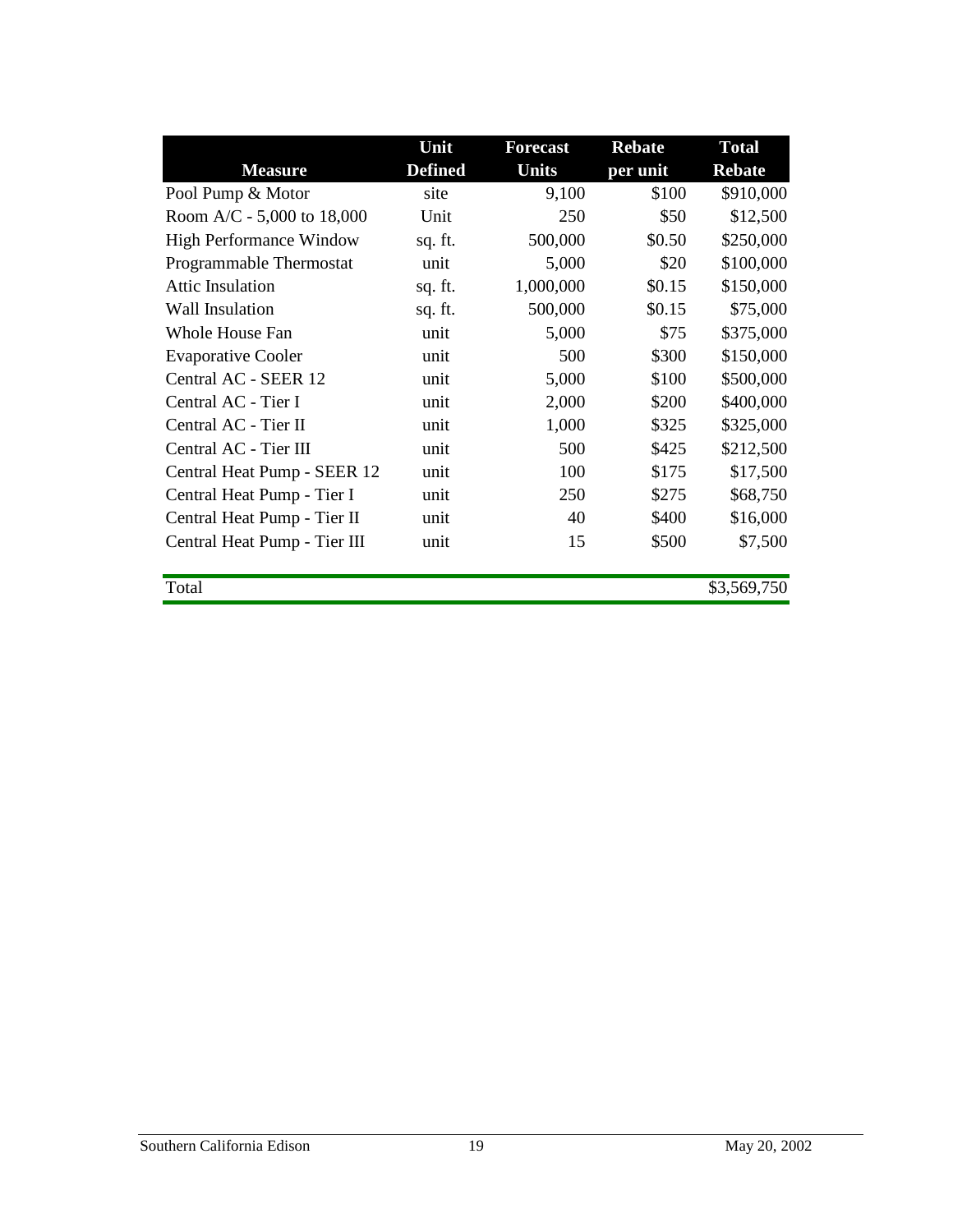# **Attachment B: Program Budget**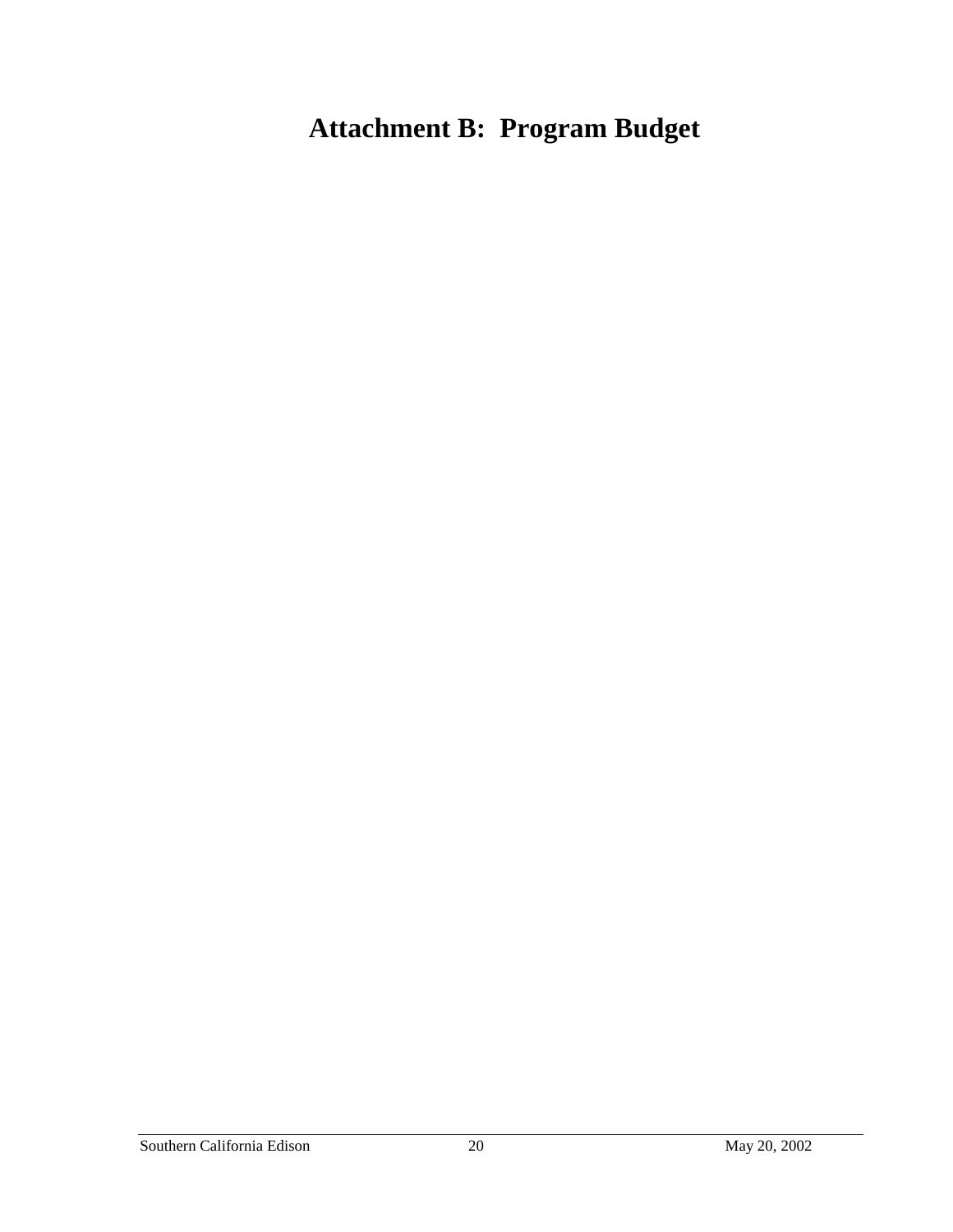#### **SOUTHERN CALIFORNIA EDISON RESIDENTIAL SINGLE FAMILY REBATES**

| <b>Program Budget Summary</b>                                                 |            |                                   |                                       |
|-------------------------------------------------------------------------------|------------|-----------------------------------|---------------------------------------|
|                                                                               |            | <b>Methodology for Allocation</b> | Percentage of<br><b>Total Program</b> |
|                                                                               | s          | (Footnote if necessary)           | <b>Budget</b>                         |
| Item                                                                          |            |                                   |                                       |
| <b>Administrative Costs</b><br>Labor                                          | 319.800    |                                   | 5.5%                                  |
| <b>Benefits</b>                                                               |            |                                   |                                       |
|                                                                               | 206,800    |                                   | 3.5%                                  |
| <b>Travel/Conference/Training</b>                                             | 16,700     |                                   | 0.3%<br>3.8%                          |
| Reporting/Tracking/Development - Information Services                         | 220,000    |                                   |                                       |
| <b>Materials &amp; Handling</b>                                               | 189,100    |                                   | 3.2%                                  |
| Overhead and General and Administrative costs                                 | 303,900    |                                   | 5.2%                                  |
| <b>Subcontractor Administrative costs</b>                                     |            |                                   | 0.0%                                  |
| <b>Total Administrative Costs</b>                                             | 1.256.300  |                                   | 21.5%                                 |
| Marketing/Advertising/Outreach Costs                                          |            |                                   |                                       |
| <b>Total Marketing/Advertising/Outreach Costs</b>                             | 360,000    |                                   | 6.2%                                  |
| <b>Direct Implementation Costs</b>                                            |            |                                   |                                       |
| <b>Financial Incentives</b>                                                   | 3,570,000  |                                   | 61.0%                                 |
| <b>Installation costs</b>                                                     |            |                                   | $0.0\%$                               |
| <b>Activity costs</b>                                                         | 135,000    |                                   | 2.3%                                  |
| <b>Rebate Processing/Inspection</b>                                           | 735,500    |                                   | 12.6%                                 |
| <b>Total Direct Implementation costs</b>                                      | 4,440,500  |                                   | 75.9%                                 |
| <b>Evaluation, Measurement and Verification Costs</b>                         |            |                                   |                                       |
| Labor                                                                         |            |                                   | $0.0\%$                               |
| <b>Benefits</b>                                                               |            |                                   | $0.0\%$                               |
| <b>Travel/Conference/Training costs</b>                                       |            |                                   | $0.0\%$                               |
| <b>EM&amp;V Reporting costs</b>                                               |            |                                   | $0.0\%$                               |
| <b>Materials &amp; Handling</b>                                               |            |                                   | $0.0\%$                               |
| Overhead and General and Administrative costs                                 |            |                                   | $0.0\%$                               |
| <b>Total Evaluation, Measurement and Verification Costs</b>                   | 203.000    |                                   | 3.5%                                  |
| <b>Other Costs</b>                                                            |            |                                   |                                       |
| <b>Financing Costs</b>                                                        |            |                                   | $0.0\%$                               |
| <b>Bonding Costs</b>                                                          |            |                                   | 0.0%                                  |
| Less Costs Not Charged to this Program (e.g., benefits recovered by alternate |            |                                   |                                       |
| means, as noted above)                                                        | (409, 800) |                                   | $-7.0%$                               |
|                                                                               |            |                                   | 0.0%                                  |
| <b>Budget Grand Total</b>                                                     | 5,850,000  |                                   | 100.0%                                |

notes -

Administrative costs related to Marketing, Implementation, and EMV costs are categorized under Administrative Cost category. Administrative costs shown above are consistent with the cost categories defined by the EE Policy Manual. However, these costs categories are not intended to be consistent with other CPUC manuals such as the Standard Practice Manual, Reporting Requirements Manual, etc.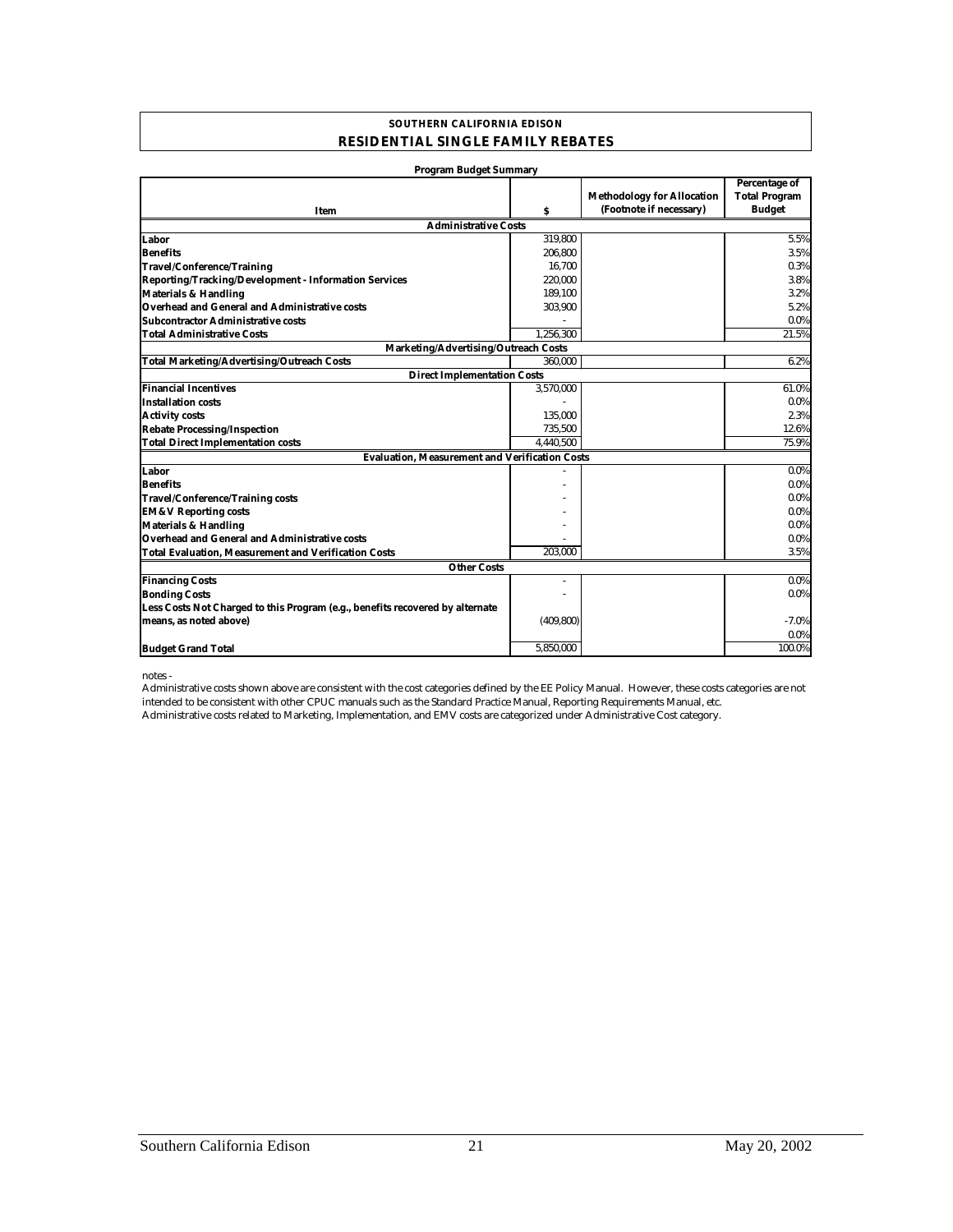#### **SOUTHERN CALIFORNIA EDISON RESIDENTIAL SINGLE FAMILY REBATES**

| Program Budget Detail                                                               |                        |                                                              |                                                               |  |  |
|-------------------------------------------------------------------------------------|------------------------|--------------------------------------------------------------|---------------------------------------------------------------|--|--|
| Item                                                                                | S                      | <b>Methodology for Allocation</b><br>(Footnote if necessary) | <b>Percentage of</b><br><b>Total Program</b><br><b>Budget</b> |  |  |
| <b>Administrative Costs</b>                                                         |                        |                                                              |                                                               |  |  |
| Labor                                                                               |                        |                                                              |                                                               |  |  |
| Type A - Program Planning/Design/Program Mgmt.                                      | $\mathbf S$<br>190.000 |                                                              | 3.2%                                                          |  |  |
| Type B - Mgmt./Supervisor                                                           | 119,400                |                                                              | 2.0%                                                          |  |  |
| Type C - Clerical Support                                                           | 10,400                 |                                                              | 0.2%                                                          |  |  |
| <b>Subtotal Labor</b>                                                               | 319.800                |                                                              | 5.5%                                                          |  |  |
| <b>Benefits</b>                                                                     |                        |                                                              |                                                               |  |  |
| Pensions & Benefits                                                                 |                        | 179,500 48.6% of SCE Labor                                   | 3.1%                                                          |  |  |
| <b>Payroll Taxes</b>                                                                | 27,300                 | 7.4% of SCE Labor                                            | 0.5%                                                          |  |  |
| <b>Subtotal Benefits</b>                                                            | 206,800                |                                                              | 3.5%                                                          |  |  |
| Travel/Conference/Training                                                          |                        |                                                              |                                                               |  |  |
| Type A - Mileage and Parking                                                        | 4,700                  |                                                              | 0.1%                                                          |  |  |
| Type B - Other - Meals, lodging, misc. expenses                                     | 8,000                  |                                                              | 0.1%                                                          |  |  |
| Type C - Conference/Training Activities                                             | 4.000                  |                                                              | 0.1%                                                          |  |  |
| <b>Subtotal Travel costs</b>                                                        | 16.700                 |                                                              | 0.3%                                                          |  |  |
| <b>Reporting/Tracking/Development - Information Services</b>                        | 220,000                |                                                              | 3.8%                                                          |  |  |
| <b>Materials &amp; Handling</b>                                                     | 189,100                |                                                              | 3.2%                                                          |  |  |
| Overhead and General and Administrative costs                                       |                        |                                                              |                                                               |  |  |
| Type A - Regulatory Support                                                         | 86,500                 |                                                              | 1.5%                                                          |  |  |
| Type B - Accounting Support                                                         | 65,200                 |                                                              | 1.1%                                                          |  |  |
| Type C - Communications/Telecommunications/Automated Systems Support                | 97,000                 |                                                              | 1.7%                                                          |  |  |
| Type D - Human Resources Support                                                    | 25,200                 |                                                              | 0.4%                                                          |  |  |
| Type E - Facilities Support                                                         |                        |                                                              | 0.0%                                                          |  |  |
| Type F - Supervision                                                                |                        |                                                              | 0.0%                                                          |  |  |
| Type G - Corporate Services                                                         |                        |                                                              | 0.0%                                                          |  |  |
| Type H - Transportation Services, Shop Services                                     |                        |                                                              | 0.0%                                                          |  |  |
| Type I - Information Technology                                                     | 30,000                 |                                                              | 0.5%                                                          |  |  |
| Type J - Procurement and Material Management                                        |                        |                                                              | 0.0%                                                          |  |  |
| Subtotal Overhead and General and Administrative costs                              | 303,900                |                                                              | 5.2%                                                          |  |  |
| Subcontractor Administrative costs (administrative only, report other subcontractor |                        |                                                              |                                                               |  |  |
| costs in the appropriate category)                                                  |                        |                                                              |                                                               |  |  |
| Labor                                                                               |                        |                                                              | $0.0\%$                                                       |  |  |
| <b>Benefits</b>                                                                     |                        |                                                              | $0.0\%$                                                       |  |  |
| Overhead                                                                            |                        |                                                              | 0.0%                                                          |  |  |
| <b>Travel</b> costs                                                                 |                        |                                                              | 0.0%                                                          |  |  |
| Reporting costs                                                                     |                        |                                                              | 0.0%                                                          |  |  |
| Materials & Handling                                                                |                        |                                                              | 0.0%                                                          |  |  |
| Overhead and General and Administrative costs                                       |                        |                                                              | 0.0%                                                          |  |  |
| Subtotal Subcontractor Administrative costs                                         | ÷,                     |                                                              | $0.0\%$                                                       |  |  |
| Profit                                                                              |                        |                                                              | $0.0\%$                                                       |  |  |
| <b>Total Administrative Costs</b>                                                   | 1,256,300              |                                                              | 21.5%                                                         |  |  |
|                                                                                     |                        |                                                              |                                                               |  |  |
| Marketing/Advertising/Outreach Costs                                                |                        |                                                              |                                                               |  |  |
| Type A - Brochures/Booklets                                                         | 110,000                |                                                              | 1.9%                                                          |  |  |
| Type B - Media Support                                                              | 250,000                |                                                              | 4.3%                                                          |  |  |
| Type C - Outreach                                                                   |                        |                                                              | 0.0%                                                          |  |  |
| Total Marketing/Advertising/Outreach Costs                                          | 360,000                |                                                              | 6.2%                                                          |  |  |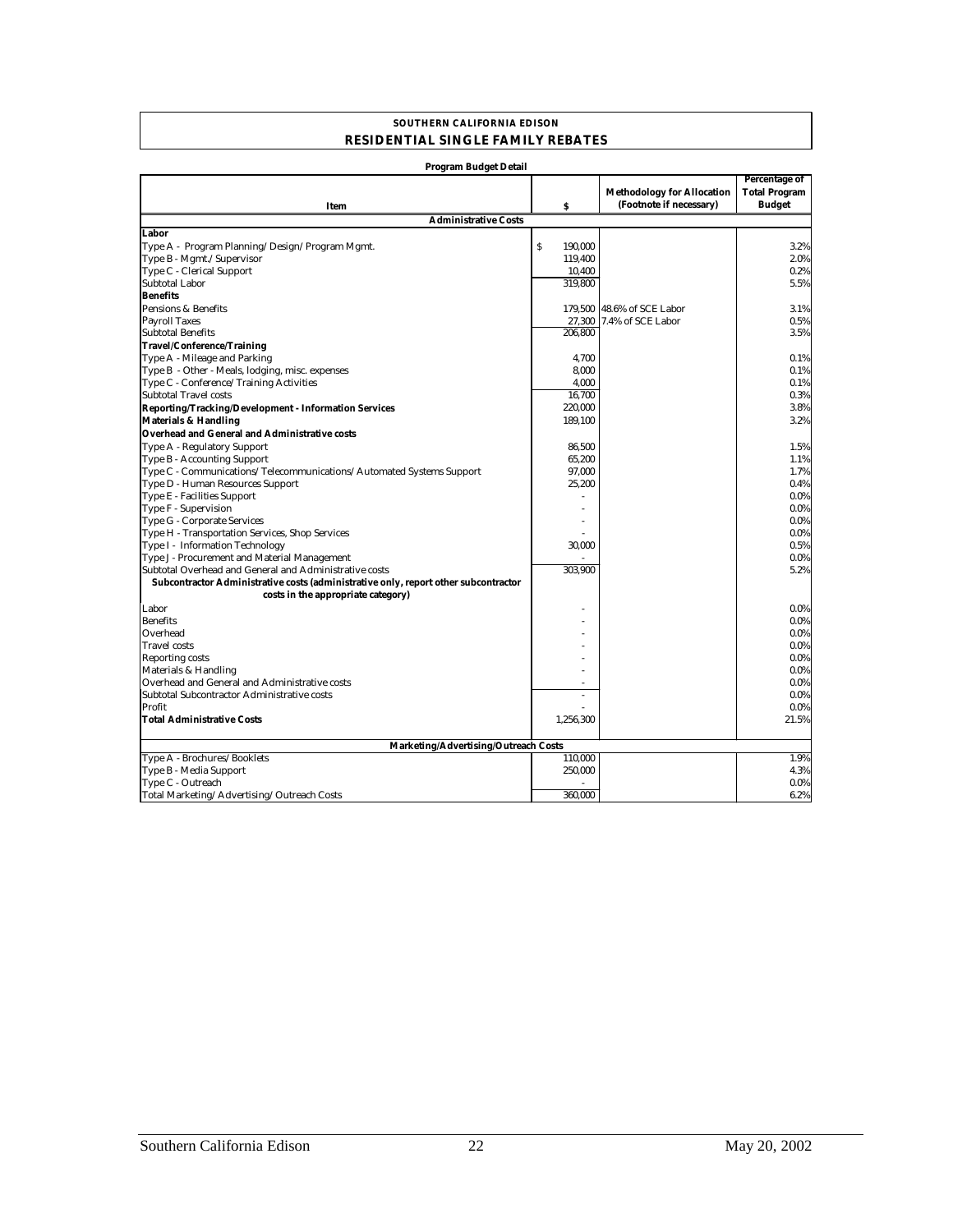#### **SOUTHERN CALIFORNIA EDISON RESIDENTIAL SINGLE FAMILY REBATES, Cont'd**

| Program Budget Detail                                                |           |                                                              |                                                        |  |  |  |
|----------------------------------------------------------------------|-----------|--------------------------------------------------------------|--------------------------------------------------------|--|--|--|
| Item                                                                 | \$        | <b>Methodology for Allocation</b><br>(Footnote if necessary) | Percentage of<br><b>Total Program</b><br><b>Budget</b> |  |  |  |
| <b>Direct Implementation Costs</b>                                   |           |                                                              |                                                        |  |  |  |
| <b>Itemized financial incentives</b>                                 |           |                                                              |                                                        |  |  |  |
| See. Attachment A. Measure Forecast Table                            | 3,570,000 |                                                              | 61.0%                                                  |  |  |  |
| Subtotal Financial Incentives                                        | 3,570,000 |                                                              | 61.0%                                                  |  |  |  |
| <b>Itemized installation costs</b>                                   |           |                                                              | $0.0\%$                                                |  |  |  |
| Subtotal Installation costs                                          | ÷.        |                                                              | $0.0\%$                                                |  |  |  |
| Itemized hardware/materials costs (primarily for direct install and  |           |                                                              |                                                        |  |  |  |
| information/education programs)                                      |           |                                                              |                                                        |  |  |  |
| <b>Itemized activity costs</b>                                       |           |                                                              | $0.0\%$                                                |  |  |  |
| <b>Engineering Analysis</b>                                          | 135,000   |                                                              | 2.3%                                                   |  |  |  |
| <b>Subtotal Activity costs</b>                                       | 135,000   |                                                              | 2.3%                                                   |  |  |  |
| <b>Rebate Processing/Inspection</b>                                  |           |                                                              |                                                        |  |  |  |
| Process 30,000 applications @ \$14 each                              | 415,500   |                                                              | 7.1%                                                   |  |  |  |
| Long Beach EE Phone Center                                           | 320.000   |                                                              | 5.5%                                                   |  |  |  |
| Subtotal Rebate Processing/Inspection costs                          | 735,500   |                                                              | 12.6%                                                  |  |  |  |
| <b>Total Direct Implementation costs</b>                             | 4,440,500 |                                                              | 75.9%                                                  |  |  |  |
| <b>Evaluation, Measurement and Verification Costs</b>                |           |                                                              |                                                        |  |  |  |
| Labor                                                                |           |                                                              |                                                        |  |  |  |
| EM&V labor                                                           |           |                                                              | $0.0\%$                                                |  |  |  |
| Subtotal EM&V Labor                                                  | ٠         |                                                              | $0.0\%$                                                |  |  |  |
| <b>Benefits</b>                                                      |           |                                                              |                                                        |  |  |  |
| Pensions & Benefits                                                  |           |                                                              | $0.0\%$                                                |  |  |  |
| <b>Payroll Taxes</b>                                                 | ٠         |                                                              | $0.0\%$                                                |  |  |  |
| <b>Subtotal Benefits</b>                                             | ÷         |                                                              | $0.0\%$                                                |  |  |  |
| <b>Travel/Conference/Training costs</b>                              |           |                                                              |                                                        |  |  |  |
| Type A - Mileage and Parking                                         |           |                                                              | $0.0\%$                                                |  |  |  |
| Type B - Other - Meals, lodging, misc. expenses                      |           |                                                              | $0.0\%$                                                |  |  |  |
| Type C - Conference/Training Activities                              |           |                                                              | $0.0\%$                                                |  |  |  |
| <b>Subtotal Travel Costs</b>                                         |           |                                                              | $0.0\%$                                                |  |  |  |
| <b>Reporting costs</b>                                               |           |                                                              |                                                        |  |  |  |
| Report 1 (consultant cost)                                           |           |                                                              | $0.0\%$                                                |  |  |  |
| Report 2 (consultant cost)                                           |           |                                                              | $0.0\%$                                                |  |  |  |
| <b>Subtotal EM&amp;V Reporting Costs</b>                             |           |                                                              | $0.0\%$                                                |  |  |  |
| <b>Materials &amp; Handling</b>                                      |           |                                                              | $0.0\%$                                                |  |  |  |
| <b>Overhead and General and Administrative costs</b>                 |           |                                                              |                                                        |  |  |  |
| Type A - Regulatory Support                                          |           |                                                              | $0.0\%$                                                |  |  |  |
| Type B - Accounting Support                                          |           |                                                              | $0.0\%$                                                |  |  |  |
| Type C - Communications/Telecommunications/Automated Systems Support |           |                                                              | $0.0\%$                                                |  |  |  |
| Type D - Human Resources Support                                     |           |                                                              | $0.0\%$                                                |  |  |  |
| Type E - Facilities Support                                          |           |                                                              | $0.0\%$                                                |  |  |  |
| Type F - Supervision                                                 |           |                                                              | $0.0\%$                                                |  |  |  |
| Type G - Corporate Services                                          |           |                                                              | $0.0\%$                                                |  |  |  |
| Type H - Transportation Services, Shop Services                      |           |                                                              | $0.0\%$                                                |  |  |  |
| Type I - Information Technology                                      |           |                                                              | $0.0\%$                                                |  |  |  |
| Type J - Procurement and Material Management                         | ٠         |                                                              | $0.0\%$                                                |  |  |  |
| Subtotal Overhead and General and Administrative costs               | ÷.        |                                                              | $0.0\%$                                                |  |  |  |
| <b>Total Evaluation, Measurement and Verification Costs</b>          | 203,000   |                                                              | 3.5%                                                   |  |  |  |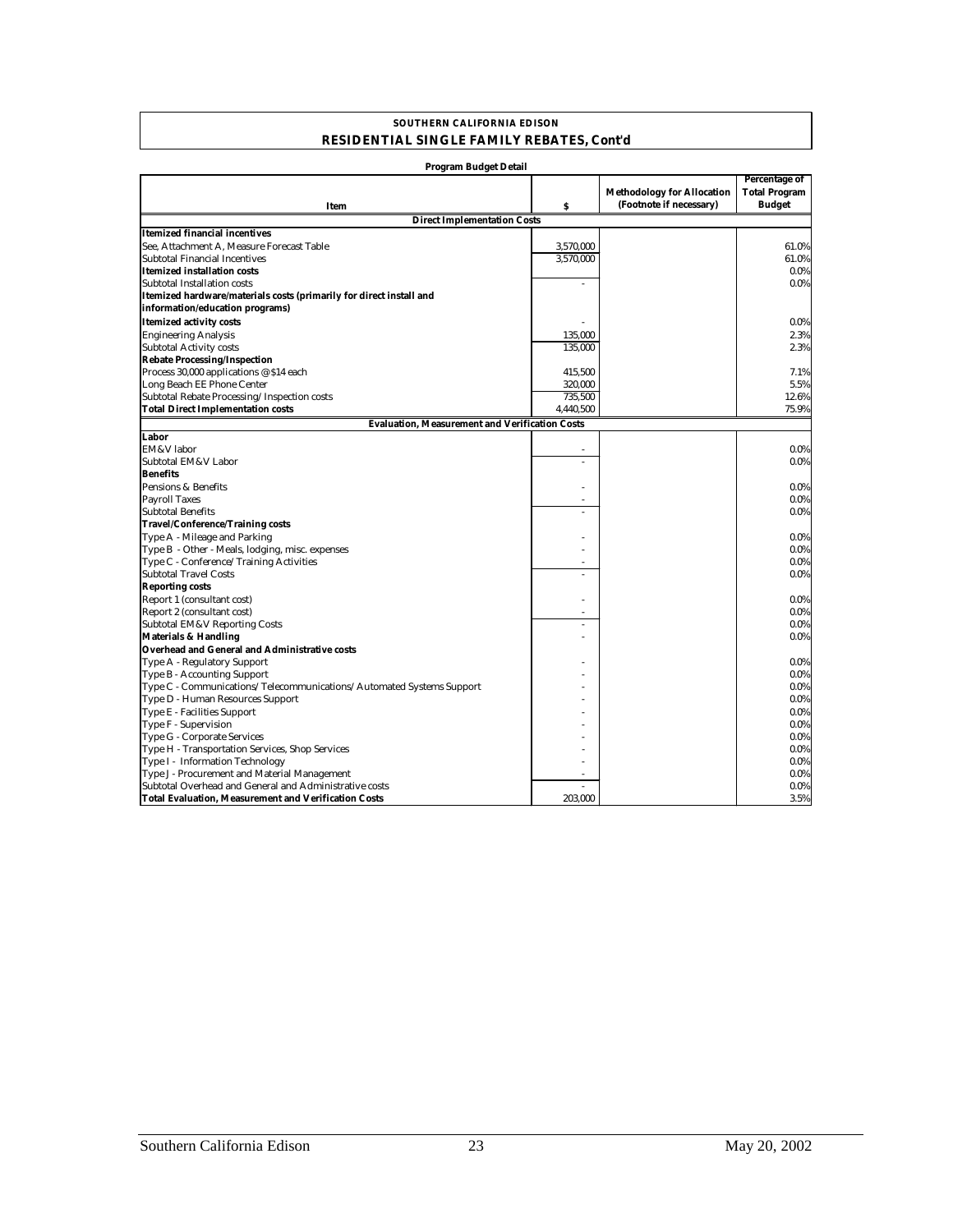#### **RESIDENTIAL SINGLE FAMILY REBATES, Cont'd SOUTHERN CALIFORNIA EDISON**

#### **Program Budget Detail**

|                                                                                         |            |                                   | Percentage of        |
|-----------------------------------------------------------------------------------------|------------|-----------------------------------|----------------------|
|                                                                                         |            | <b>Methodology for Allocation</b> | <b>Total Program</b> |
| Item                                                                                    |            | (Footnote if necessary)           | <b>Budget</b>        |
| <b>Other Costs</b>                                                                      |            |                                   |                      |
| Itemized, may include:                                                                  |            |                                   |                      |
| <b>Financing Costs</b>                                                                  | -          |                                   | $0.0\%$              |
| <b>Bonding Costs</b>                                                                    |            |                                   | $0.0\%$              |
| Less Costs Not Charged to this Program (e.g., benefits recovered by alternate means, as |            |                                   |                      |
| noted above)                                                                            | (409, 800) |                                   | $-7.0%$              |
|                                                                                         |            |                                   |                      |
| <b>Budget Grand Total</b>                                                               | 5.850.000  |                                   | 100.0%               |

notes -

Administrative costs shown above are consistent with the cost categories defined by the EE Policy Manual. However, these costs categories are not intended to be consistent with other CPUC manuals such as the Standard Practice Manual, Reporting Requiremen

Administrative costs related to Marketing, Implementation, and EMV costs are categorized under Administrative Cost category.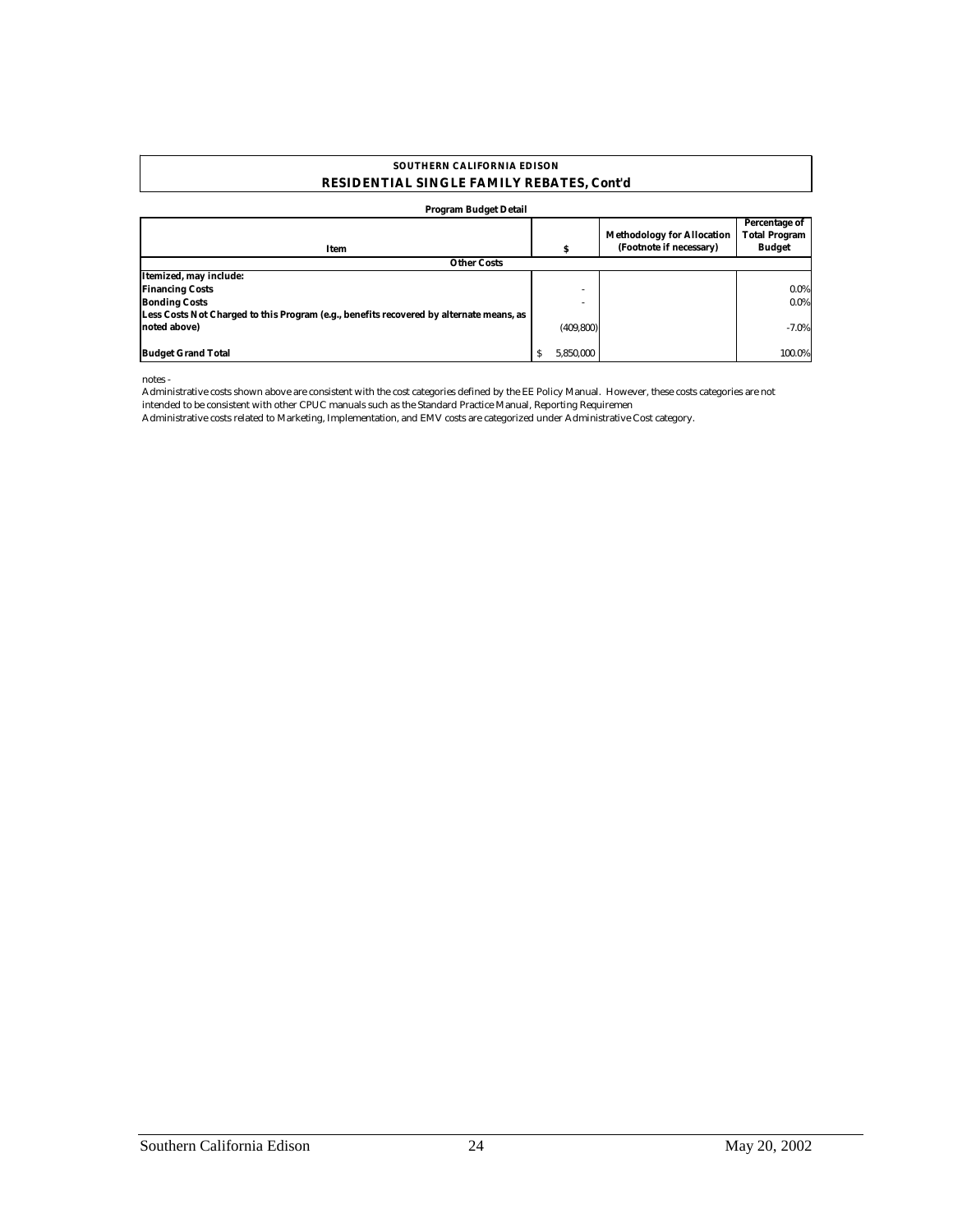## **Multifamily Energy Efficiency Rebates Implementation Plan**

### **1. Title of Individual Program**

Multifamily Energy Efficiency Rebates

### **2. Plans to Implement this Decision's Changes to Original Proposals**

#### **2.1 Program Summary**

Program Objectives and Description

#### Program Specifics:

The Statewide Multifamily Energy Efficiency Rebate program (MFEERP) is funded by electric and natural gas public goods charges in the statewide residential category. The investor-owned utilities' (IOUs) authorized 2002 program budgets are Pacific Gas and Electric Company - \$3,304,000; Southern California Edison - \$2,000,000; San Diego Gas and Electric - \$1,500,000; and Southern California Gas Company - \$1,500,000. This program will provide a prescriptive rebate for qualified energy efficiency measures and will target the existing residential multifamily market sector, reaching out to hard-to-reach (HTR) customers as defined in the Commission's *Energy Efficiency Policy Manual*. The program is uniform throughout all the IOUs' service areas, with consistent terms and requirements and implementation characteristics, including rebate levels and application procedures.

### **Program Objectives**

The program's primary objectives are:

Long-Term Energy Savings and Peak Demand Reduction: The MFEERP will deliver sustained long-term energy savings resulting from customers' energy efficiency equipment investment choices; aided by customers' heightened awareness of energy efficiency options; and new, effective technologies with higher performance.

Equity:

Program emphasis is on multifamily HTR customers who traditionally have not actively participated in energy efficiency programs due to various barriers, e.g., split incentives or geographic location.

### **Program Description**

The MFEERP is designed for multifamily residential customers who have not traditionally nor actively participated in energy efficiency programs. Rebates are available to multifamily owners/landlords, homeowners associations, and mobile home customers of master-metered and individually metered accounts. Owners/landlords need only make a qualifying purchase, install the measure or have the measure installed, obtain an application from any one of a variety of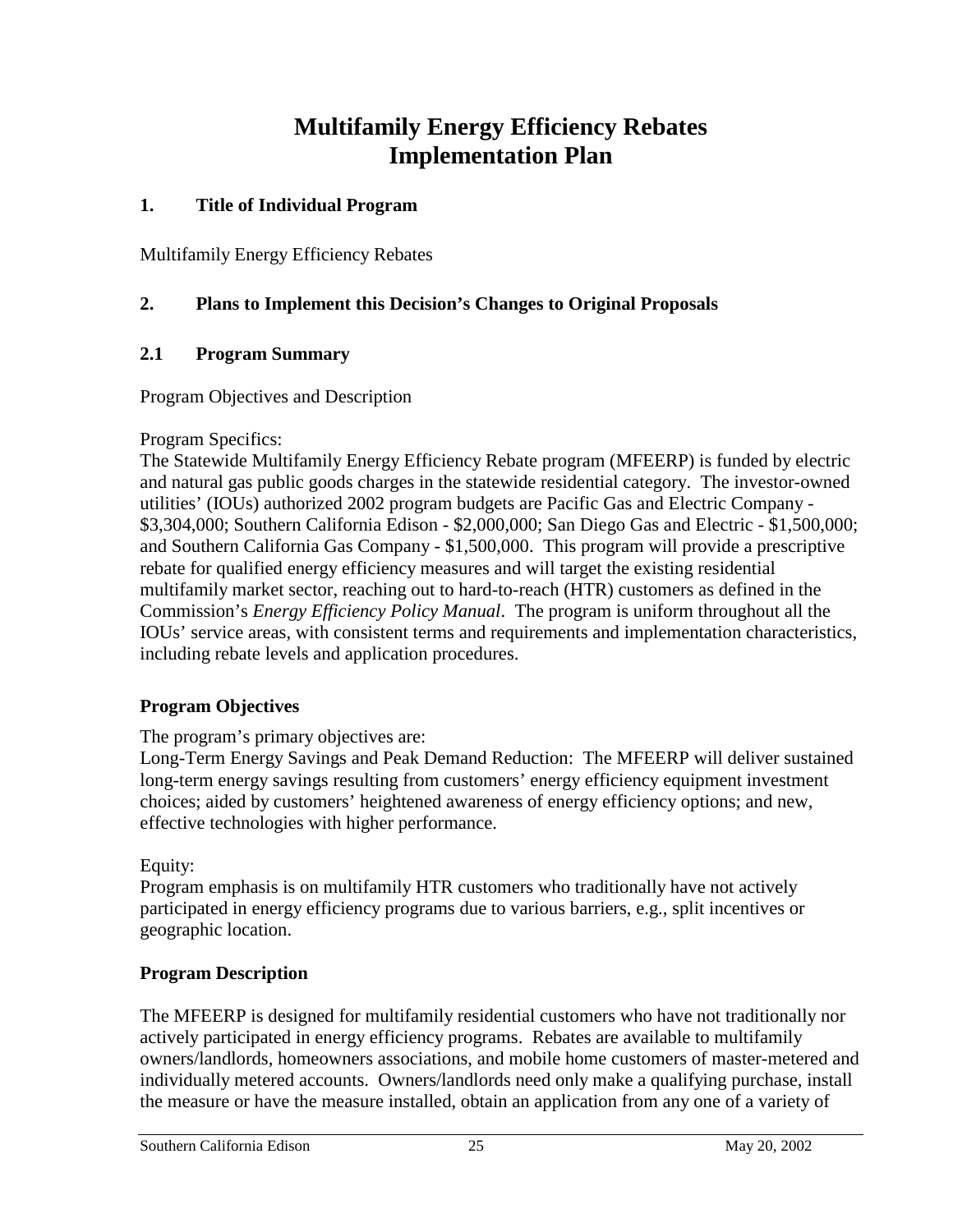sources, complete and return it with required supporting documentation to the corresponding IOU for processing. This program uses an integrated approach combining customer rebates, information, education, and energy management services to stimulate customer action. Energy efficiency and rebate information are provided through various channels, for example: the IOUs' customer information lines; Web sites; direct mail and online energy audits; and local groups such as ethnic, trade, community, and apartment associations that specifically target the HTR.

The MFEERP offers a broad list of qualifying energy efficiency measures with prescribed rebates to encourage customer adoption of comprehensive multi-measure projects. Several measures are the same as those available under the Statewide Single-Family Rebate program. Other measures are offered for common area and dwelling unit energy efficient improvement, some with rebate levels set to encourage owners/landlords to retrofit tenant units. This design is intended to generate market response, achieve greater penetration in multifamily complexes, and motivate owners/landlords to provide energy efficient, energy saving measures to the HTR tenant sector.

The MREEFP introduces customer-driven participation with prescribed rebates and an application process compared to the 2001 multifamily contractor-delivered and calculated or measured savings payment approach. This program focuses on paying rebates to owners/landlords of multi-dwelling complexes. Owners/landlords may designate the installation contractor as the recipient of the approved rebate payment.

## **2.2 Implementation**

## Marketing and Outreach

The MFEERP will leverage the integration of statewide marketing and outreach campaigns such as those that offer information and education, i.e., Univision. The IOUs will synchronize with the State of California's "Flex Your Power" campaign and pursue additional advertising venues, e.g., trade ally magazines and radio public service announcements.

The IOUs plan to provide energy efficiency information and encourage customers to find ways to save money on their energy bills. Energy efficiency and program information will be disseminated through delivery channels such as advertising, monthly bill packets, energy fairs, speaker events, trade ally communications, IOU collateral materials and customer information lines, Web sites, other utility programs, direct mail campaign(s) targeted at zip code communities with HTR populations, and utility and local HTR implementers.

The IOUs will focus their marketing and outreach efforts with local ethnic, trade, community and/or apartment associations. Other targeted efforts may include cities, Department of Housing and Urban Development (HUD), community based organizations (CBOs), mobile home associations, property management companies, and local government agencies. While HTR is emphasized, the program is open to all multifamily owners/landlords. The IOUs will cross-reference other energy efficiency programs including the low-income energy efficiency programs administered by the IOUs.

Synergies and Coordination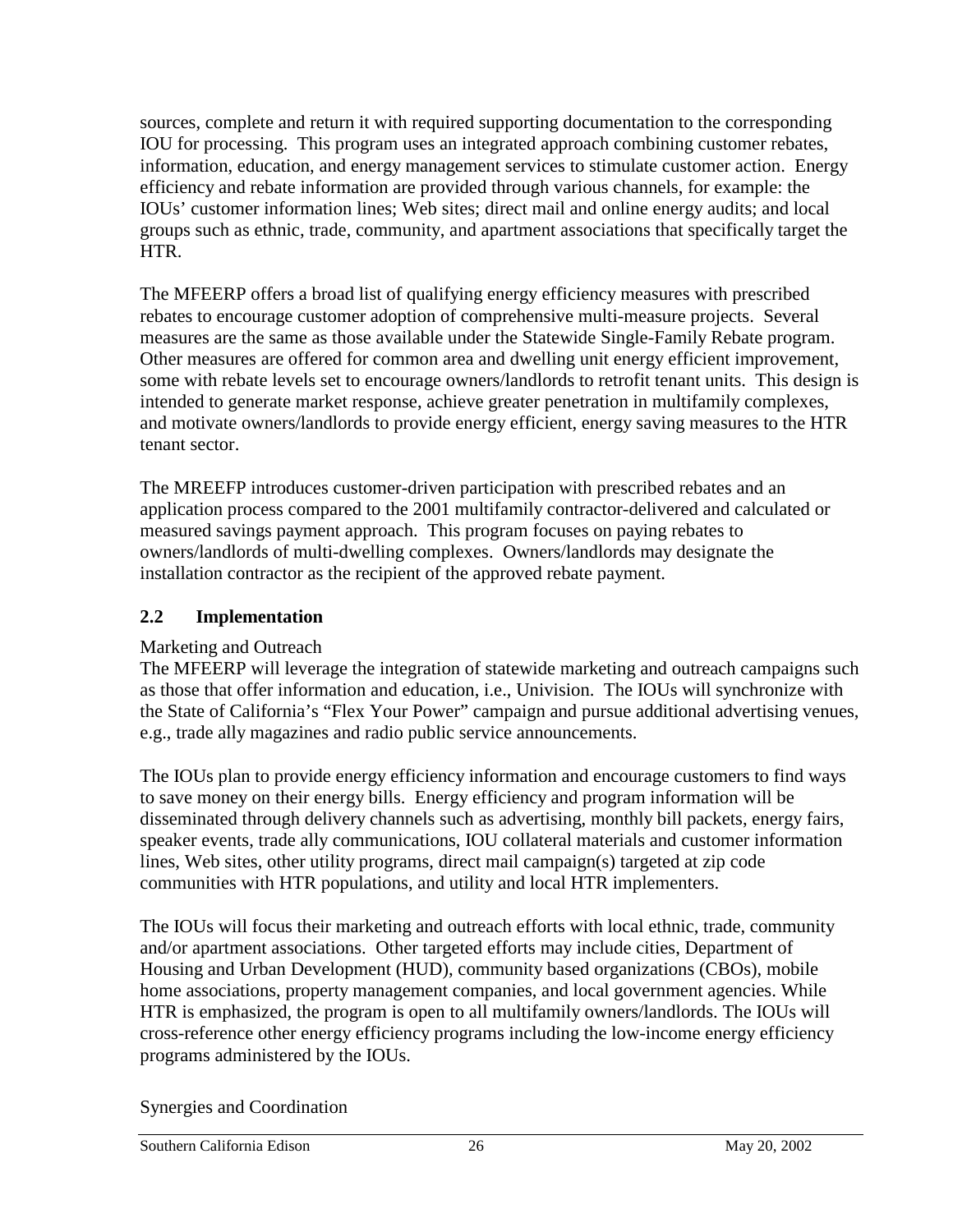To achieve maximum synergy and provide customers with a focused and consistent message statewide, the timing of rebates and product delivery, as well as advertising promotions, will be consistent throughout the state. This approach assures optimum use of advertising resources, and it also helps major retailers and manufacturers plan product shipment to meet marketplace demand. The timing of rebates and promotions will coincide with the Statewide Marketing and Outreach Campaign.

The MFEERP will also coordinate with other IOU programs, including the statewide Single-Family Rebate program and Low-Income Energy Efficiency programs. The coordination will ensure a consistent energy efficiency message and leverage marketing and advertising resources where possible. Furthermore, the utilities will track and monitor program participation to minimize double dipping.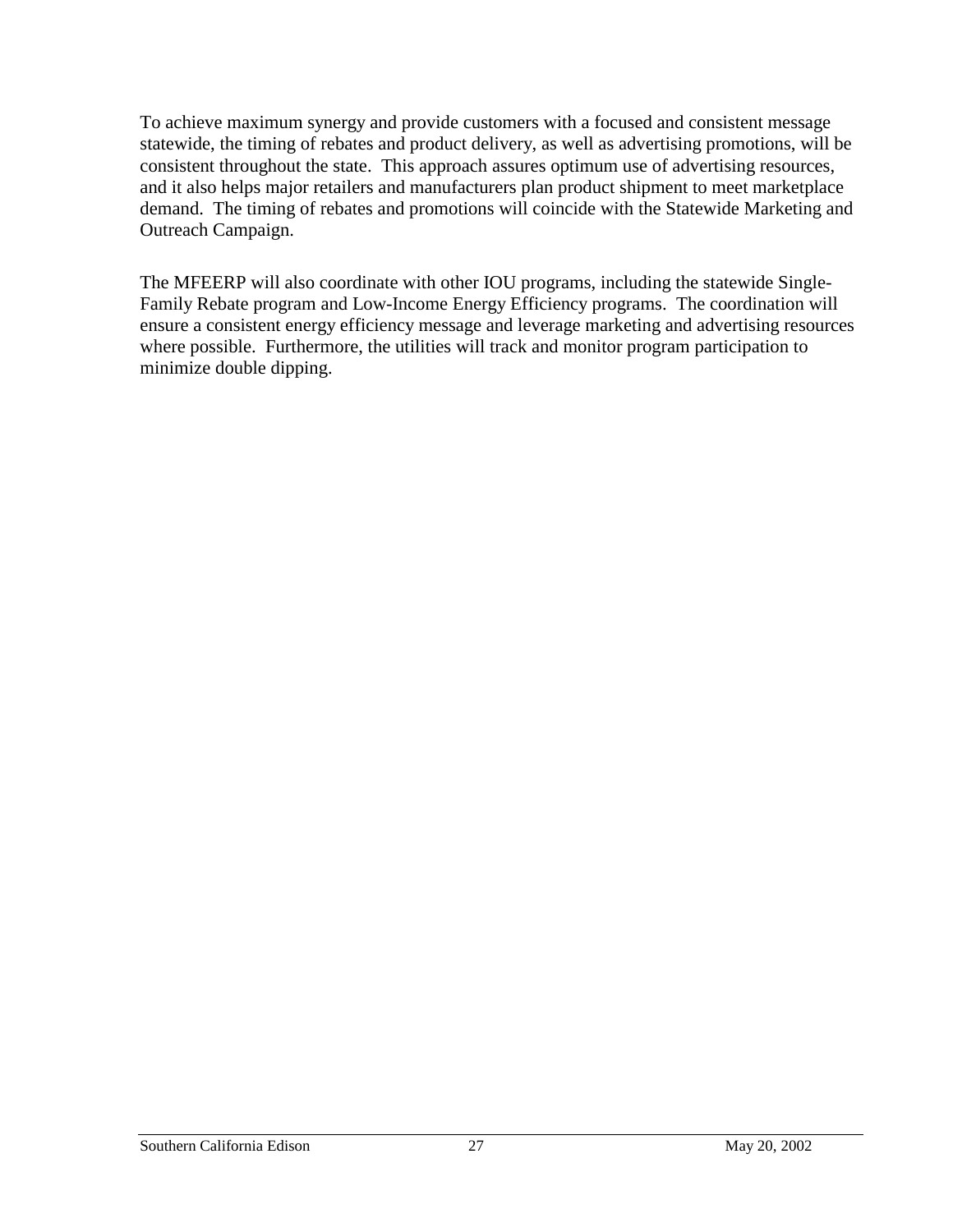## **3. Energy and Peak Demand Savings Targets**

|                              | Unit           | <b>Forecast</b>  | <b>Total</b>   | Net kWh  | <b>Total</b>   | Net kW   |
|------------------------------|----------------|------------------|----------------|----------|----------------|----------|
| <b>Measure</b>               | <b>Defined</b> | <b>Units</b>     | Net kWh        | per unit | Net kW         | per unit |
| Screw-in CFL 15 Watt-        | Unit           | 16,000           | 960,000        | 60       | 64             | 0.00     |
| Screw-in CFL 25 Watt-        | Unit           | 13,000           | 1,549,600      | 119      | 104            | 0.01     |
| Screw-in CFL 30 Watt-        | Unit           | 10,000           | 1,072,000      | 107      | 72             | 0.01     |
| Screw-in CFL 15 Watt-        | Unit           | 12,000           | 307,200        | 26       | 48             | 0.00     |
| Screw-in CFL 25 Watt-        | Unit           | 9,000            | 460,800        | 51       | 72             | 0.01     |
| Screw-in CFL 30 Watt-        | Unit           | 8,000            | 569,600        | 71       | 90             | 0.01     |
| <b>Indoor Fixtures</b>       | Unit           | 10,000           | 712,000        | 71       | 112            | 0.01     |
| Porch Light                  | Unit           | 7,500            | 660,000        | 88       | $\mathbf{0}$   | 0.00     |
| Energy Star Ceiling Fan w/   | Unit           | 300              | 48,000         | 160      | 3              | 0.01     |
| Room A/C - 5,000 to 18,000   | Unit           | 400              | 40,640         | 102      | 47             | 0.12     |
| High Performance Window      | sq. ft.        | 80,100           | 102,812        | 1        | 101            | 0.00     |
| Programmable Thermostat      | unit           | 2,500            | 652,791        | 261      | 267            | 0.11     |
| <b>Attic Insulation</b>      | sq. ft.        | 80,100           | 2,169          | $\Omega$ | 2              | 0.00     |
| Wall Insulation              | sq. ft.        | 25,000           | 1,027          | $\theta$ | $\overline{c}$ | 0.00     |
| Central AC - SEER 12         | unit           | 2                | 563            | 313      | 1              | 0.38     |
| Central AC - Tier I          | unit           | $\overline{0}$   | $\overline{0}$ | 352      | $\mathbf{0}$   | 0.66     |
| Central AC - Tier II         | unit           | $\boldsymbol{0}$ | $\overline{0}$ | 391      | $\mathbf{0}$   | 0.80     |
| Central AC - Tier III        | unit           | $\overline{0}$   | $\overline{0}$ | 481      | $\overline{0}$ | 0.90     |
| Central Heat Pump - SEER 12  | unit           | 2                | 567            | 315      | $\mathbf{1}$   | 0.64     |
| Central Heat Pump - Tier I   | unit           | 2                | 844            | 469      | 1              | 0.58     |
| Central Heat Pump - Tier II  | unit           | $\overline{0}$   | $\overline{0}$ | 738      | $\mathbf{0}$   | 0.68     |
| Central Heat Pump - Tier III | unit           | $\overline{0}$   | $\theta$       | 938      | $\mathbf{0}$   | 0.85     |
| Package Terminal AC (>2,     | unit           | 50               | 51.141         | 1,023    | 8              | 0.15     |
| Package Terminal HP          | unit           | 50               | 44,545         | 891      | 29             | 0.59     |
| Occupancy Sensor wall        | sensor         | 150              | 12,476         | 83       | $\overline{7}$ | 0.04     |
| Occupancy Sensor ceiling     | sensor         | 400              | 33,268         | 83       | 17             | 0.04     |
| Photocell                    | photocell      | 50               | 4,717          | 94       | $\mathbf{0}$   | 0.00     |
| Exit Sign Retrofit Kit (LED) | fixture        | 1,200            | 233,892        | 195      | 27             | 0.02     |
| LED Exit Sign                | fixture        | 1,200            | 336,804        | 281      | 38             | 0.03     |
| 2.0 gpm Showerhead           | Unit           | 150              | 20,105         | 134      | $\Omega$       | 0.00     |
| <b>Faucet Aerator</b>        | Unit           | 50               | 521            | 10       | $\Omega$       | 0.00     |
| Turn-In-Torchiere Floor      | Unit           | 4,500            | 993,600        | 221      | $\overline{0}$ | 0.00     |
| Total                        |                |                  | 8,871,683      |          | 1,113          |          |

Note:

Total net energy savings may be different from the energy savings targets provided in Decision 02-03-056.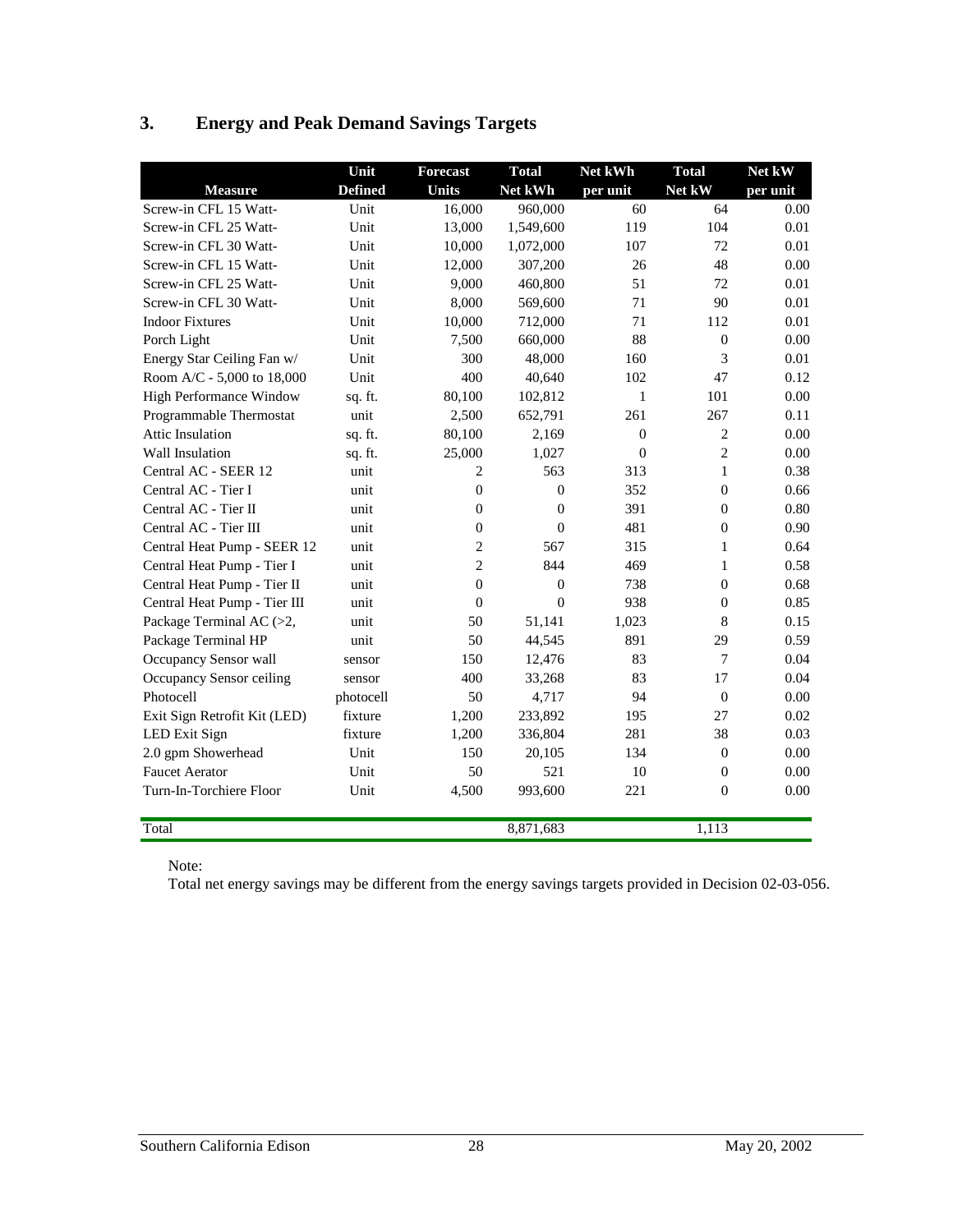#### **4. Cost-Effectiveness**

|                                           | Program<br><b>Benefits</b> | <b>Program</b><br><b>Costs</b> | <b>Net</b><br><b>Benefits</b> | <b>Benefit/Cost</b><br><b>Ratio</b> |
|-------------------------------------------|----------------------------|--------------------------------|-------------------------------|-------------------------------------|
| <b>Total Resource</b><br><b>Cost Test</b> | \$5,115,000                | \$2,149,691                    | \$2,965,309                   | 2.38                                |
| <b>Participant Cost</b><br><b>Test</b>    | \$6,586,955                | 1,486,000                      | 5,100,955                     | 4.43                                |

#### **5. Evaluating Program Progress For Information-only Programs**

Section is not applicable to this non-information program.

#### **6. Hard-to-Reach Targets**

SCE had 43% of PY 2001 paid and committed multi family rebate applications from hard-toreach customer groups. The PY 2002 target is that 47% of Multifamily Energy Efficiency Rebate applications come from this same hard-to-reach group.

#### **7. Budget**

| Program                                                                                | 2002 Budget |
|----------------------------------------------------------------------------------------|-------------|
| Single Family Home Energy Efficiency Rebate Program                                    | \$2,000,000 |
| Notes:                                                                                 |             |
| Program budget does not include EM&V activities funded from the statewide EM&V budget. |             |
| See, Attachment B for a detailed budget.                                               |             |

### **8. Payment Schedule**

The Commission has adopted this program for the remaining nine months of calendar year 2002, thus the payment of funds to the sponsoring utility will be collected during the second, third and fourth quarter of 2002. This payment schedule is abbreviated from the two-year schedule outlined in the Commission's Energy Efficiency Policy Manual in recognition of the program's limited nine-month implementation period.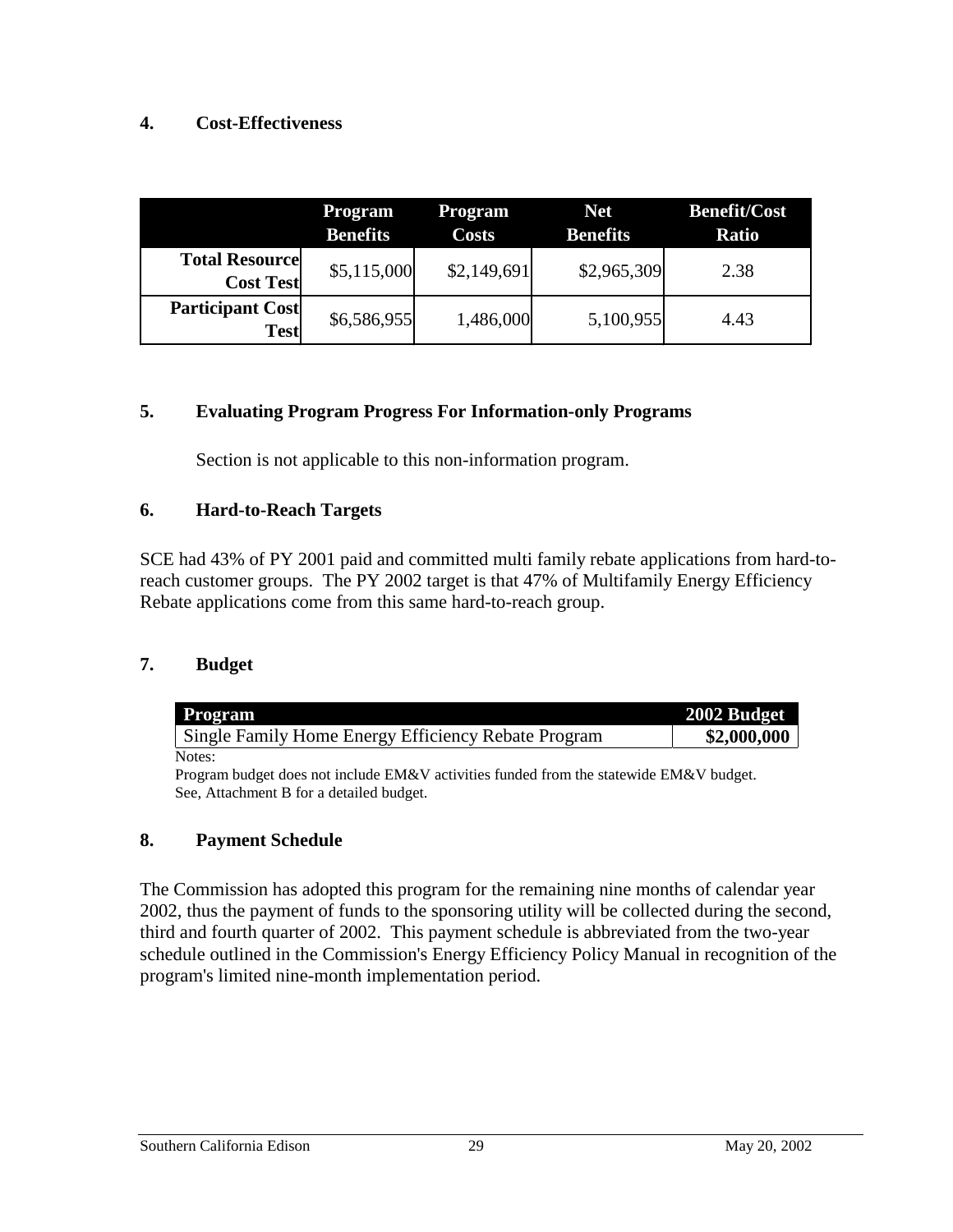# **Attachment A: Measure Forecast Table**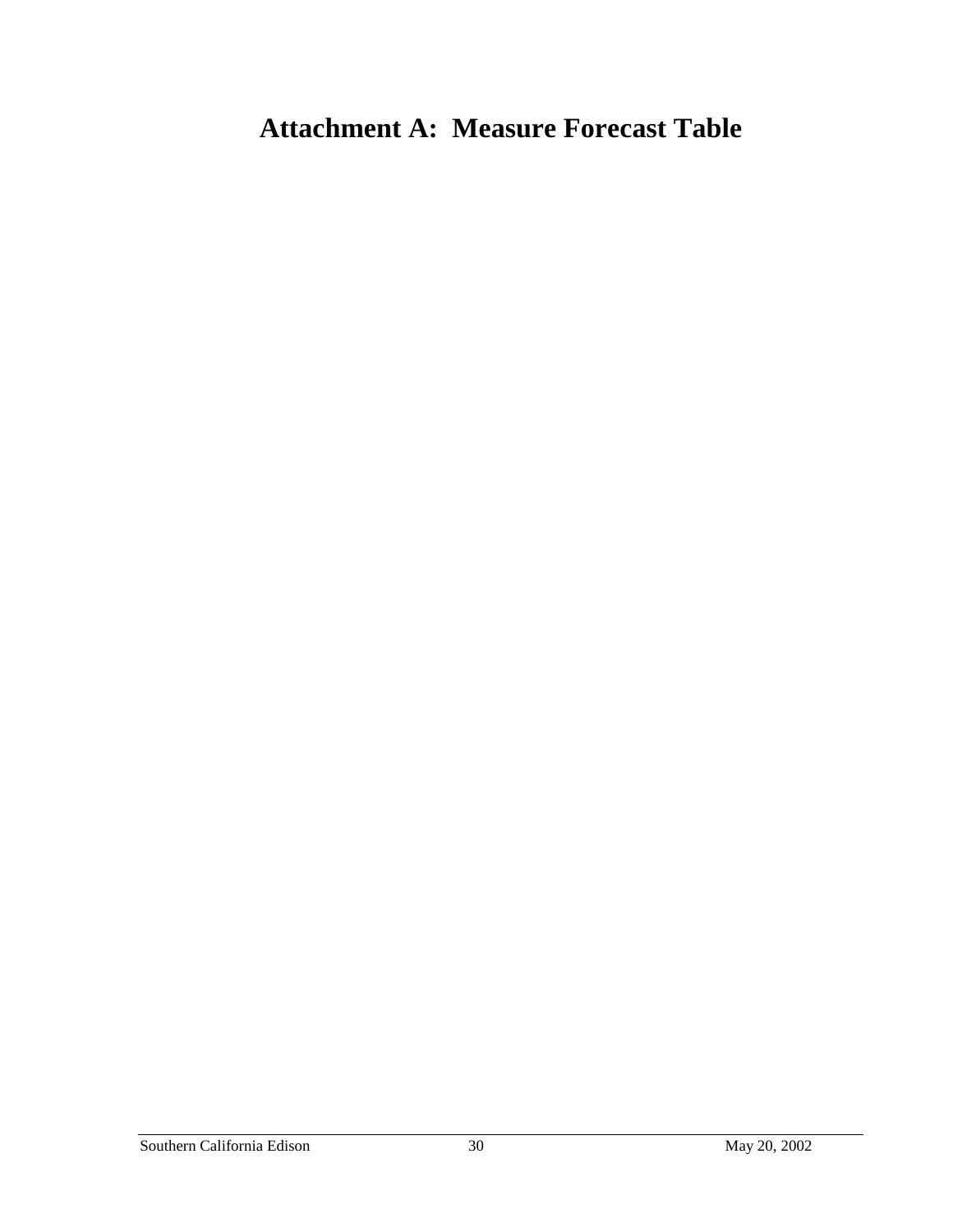|                                | Unit           | <b>Forecast</b>  | <b>Rebate</b> | <b>Total</b>  |
|--------------------------------|----------------|------------------|---------------|---------------|
| <b>Measure</b>                 | <b>Defined</b> | <b>Units</b>     | per unit      | <b>Rebate</b> |
| Screw-in CFL 15 Watt-          | Unit           | 16,000           | \$2.00        | \$32,000      |
| Screw-in CFL 25 Watt-          | Unit           | 13,000           | \$2.00        | \$26,000      |
| Screw-in CFL 30 Watt-          | Unit           | 10,000           | \$2.00        | \$20,000      |
| Screw-in CFL 15 Watt-          | Unit           | 12,000           | \$2.00        | \$24,000      |
| Screw-in CFL 25 Watt-          | Unit           | 9,000            | \$2.00        | \$18,000      |
| Screw-in CFL 30 Watt-          | Unit           | 8,000            | \$2.00        | \$16,000      |
| <b>Indoor Fixtures</b>         | Unit           | 10,000           | \$60          | \$600,000     |
| Porch Light                    | Unit           | 7,500            | \$30          | \$225,000     |
| Energy Star Ceiling Fan w/     | Unit           | 300              | \$20          | \$6,000       |
| Room A/C - 5,000 to 18,000     | Unit           | 400              | \$50          | \$20,000      |
| <b>High Performance Window</b> | sq. ft.        | 80,100           | \$0.50        | \$40,050      |
| Programmable Thermostat        | unit           | 2,500            | \$20          | \$50,000      |
| <b>Attic Insulation</b>        | sq. ft.        | 80,100           | \$0.15        | \$12,015      |
| <b>Wall Insulation</b>         | sq. ft.        | 25,000           | \$0.15        | \$3,750       |
| Central AC - SEER 12           | unit           | 2                | \$100         | \$180         |
| Central AC - Tier I            | unit           | $\boldsymbol{0}$ | \$200         | \$0           |
| Central AC - Tier II           | unit           | $\boldsymbol{0}$ | \$325         | \$0           |
| Central AC - Tier III          | unit           | $\boldsymbol{0}$ | \$425         | \$0           |
| Central Heat Pump - SEER 12    | unit           | $\overline{2}$   | \$175         | \$315         |
| Central Heat Pump - Tier I     | unit           | $\overline{2}$   | \$275         | \$495         |
| Central Heat Pump - Tier II    | unit           | $\boldsymbol{0}$ | \$400         | \$0           |
| Central Heat Pump - Tier III   | unit           | $\boldsymbol{0}$ | \$500         | \$0           |
| Package Terminal AC (>2,       | unit           | 50               | \$100         | \$5,000       |
| Package Terminal HP            | unit           | 50               | \$150         | \$7,500       |
| Occupancy Sensor wall          | sensor         | 150              | \$10          | \$1,500       |
| Occupancy Sensor ceiling       | sensor         | 400              | \$10          | \$4,000       |
| Photocell                      | photocell      | 50               | \$10          | \$500         |
| Exit Sign Retrofit Kit (LED)   | fixture        | 1,200            | \$5           | \$5,400       |
| <b>LED Exit Sign</b>           | fixture        | 1,200            | \$14          | \$16,200      |
| 2.0 gpm Showerhead             | Unit           | 150              | \$3.25        | \$488         |
| <b>Faucet Aerator</b>          | Unit           | 50               | \$1.25        | \$63          |
| Turn-In-Torchiere Floor        | Unit           | 4,500            | \$75          | \$337,500     |
|                                |                |                  |               |               |

Total \$1,471,955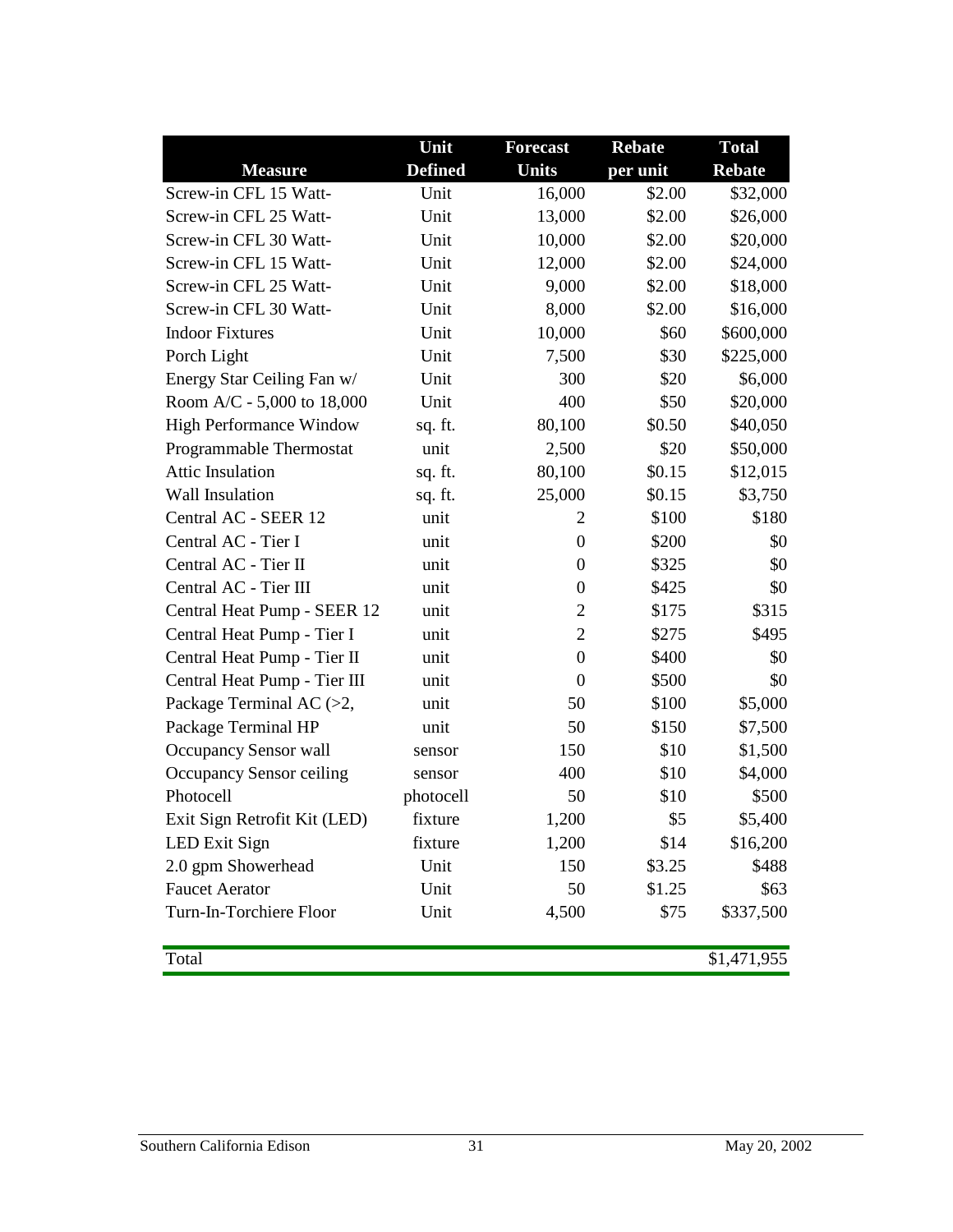# **Attachment B: Program Cost Proposal**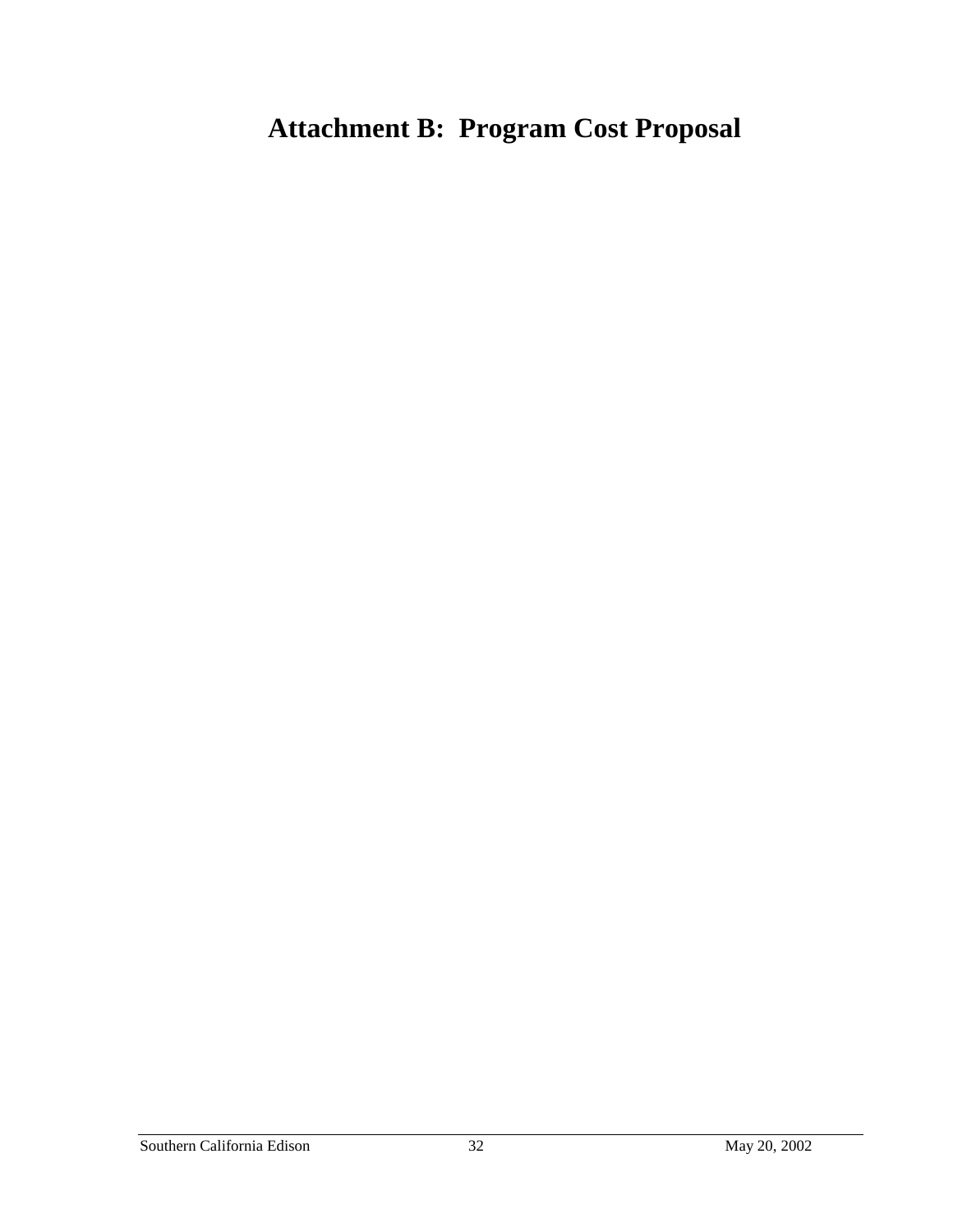#### **SOUTHERN CALIFORNIA EDISON RESIDENTIAL MULTIFAMILY REBATES**

| <b>Program Budget Summary</b>                                                 |                |                                                              |                                                        |
|-------------------------------------------------------------------------------|----------------|--------------------------------------------------------------|--------------------------------------------------------|
| Item                                                                          | \$             | <b>Methodology for Allocation</b><br>(Footnote if necessary) | Percentage of<br><b>Total Program</b><br><b>Budget</b> |
| <b>Administrative Costs</b>                                                   |                |                                                              |                                                        |
| Labor                                                                         | 114,800        |                                                              | 5.7%                                                   |
| <b>Benefits</b>                                                               | 66,500         |                                                              | 3.3%                                                   |
| <b>Travel/Conference/Training</b>                                             | 3,400          |                                                              | 0.2%                                                   |
| <b>Reporting/Tracking/Development - Information Services</b>                  | 30,000         |                                                              | 1.5%                                                   |
| <b>Materials &amp; Handling</b>                                               | 20,100         |                                                              | 1.0%                                                   |
| <b>Overhead and General and Administrative costs</b>                          | 98,600         |                                                              | 4.9%                                                   |
| <b>Subcontractor Administrative costs</b>                                     | 100,000        |                                                              | 5.0%                                                   |
| <b>Total Administrative Costs</b>                                             | 433,400        |                                                              | 21.7%                                                  |
| Marketing/Advertising/Outreach Costs                                          |                |                                                              |                                                        |
| <b>Total Marketing/Advertising/Outreach Costs</b>                             | 58.000         |                                                              | 2.9%                                                   |
| <b>Direct Implementation Costs</b>                                            |                |                                                              |                                                        |
| <b>Financial Incentives</b>                                                   | 1,472,000      |                                                              | 73.6%                                                  |
| <b>Installation costs</b>                                                     |                |                                                              | $0.0\%$                                                |
| <b>Activity costs</b>                                                         |                |                                                              | $0.0\%$                                                |
| <b>Rebate Processing/Inspection</b>                                           | 103,100        |                                                              | 5.2%                                                   |
| <b>Total Direct Implementation costs</b>                                      | 1,575,100      |                                                              | 78.8%                                                  |
| <b>Evaluation, Measurement and Verification Costs</b>                         |                |                                                              |                                                        |
| Labor                                                                         |                |                                                              | 0.0%                                                   |
| <b>Benefits</b>                                                               |                |                                                              | $0.0\%$                                                |
| <b>Travel/Conference/Training costs</b>                                       |                |                                                              | $0.0\%$                                                |
| <b>EM&amp;V Reporting costs</b>                                               |                |                                                              | $0.0\%$                                                |
| <b>Materials &amp; Handling</b>                                               |                |                                                              | $0.0\%$                                                |
| <b>Overhead and General and Administrative costs</b>                          |                |                                                              | $0.0\%$                                                |
| <b>Total Evaluation, Measurement and Verification Costs</b>                   | 136.000        |                                                              | 6.8%                                                   |
| <b>Other Costs</b>                                                            |                |                                                              |                                                        |
| <b>Financing Costs</b>                                                        |                |                                                              | 0.0%                                                   |
| <b>Bonding Costs</b>                                                          |                |                                                              | 0.0%                                                   |
| Less Costs Not Charged to this Program (e.g., benefits recovered by alternate |                |                                                              |                                                        |
| means, as noted above)                                                        | (202, 500)     |                                                              | $-10.1%$                                               |
|                                                                               |                |                                                              | 0.0%                                                   |
| <b>Budget Grand Total</b>                                                     | 2.000.000<br>s |                                                              | 100.0%                                                 |

notes -

Administrative costs related to Marketing, Implementation, and EMV costs are categorized under Administrative Cost category. Administrative costs shown above are consistent with the cost categories defined by the EE Policy Manual. However, these costs categories are not intended to be consistent with other CPUC manuals such as the Standard Practice Manual, Reporting Requirements Manual, etc.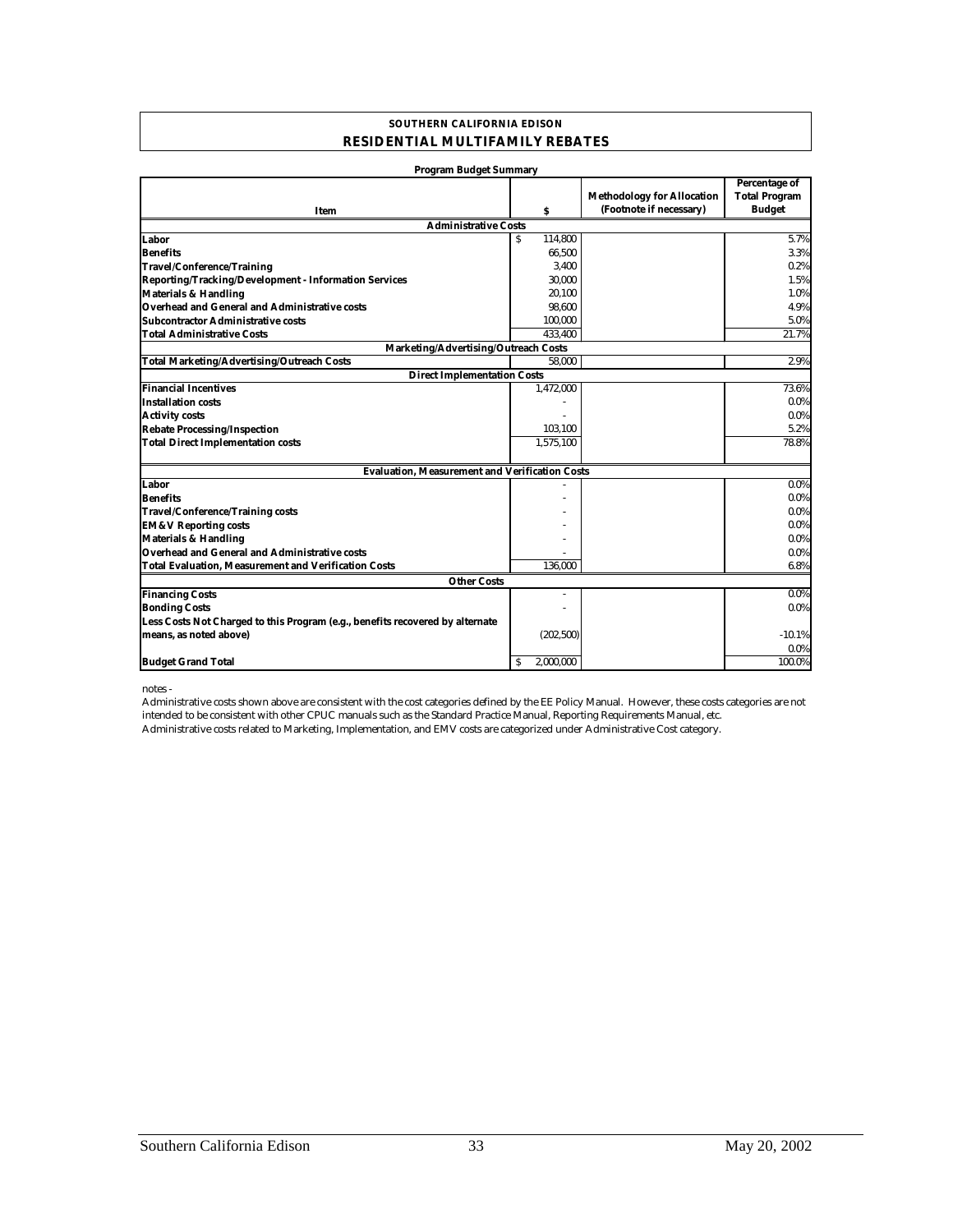#### **SOUTHERN CALIFORNIA EDISON RESIDENTIAL MULTIFAMILY REBATES**

| Program Budget Detail                                                               |             |                                                              |                                                               |
|-------------------------------------------------------------------------------------|-------------|--------------------------------------------------------------|---------------------------------------------------------------|
| Item                                                                                | \$          | <b>Methodology for Allocation</b><br>(Footnote if necessary) | <b>Percentage of</b><br><b>Total Program</b><br><b>Budget</b> |
| <b>Administrative Costs</b>                                                         |             |                                                              |                                                               |
| Labor                                                                               |             |                                                              |                                                               |
| Type A - Program Planning/Design/Program Mgmt.                                      | S<br>70,300 |                                                              | 3.5%                                                          |
| Type B - Mgmt./Supervisor                                                           | 38,700      |                                                              | 1.9%                                                          |
| Type C - Clerical Support                                                           | 5,800       |                                                              | 0.3%                                                          |
| <b>Subtotal Labor</b>                                                               | 114.800     |                                                              | 5.7%                                                          |
| <b>Benefits</b>                                                                     |             |                                                              |                                                               |
| Pensions & Benefits                                                                 | 57,700      | 48.6% of SCE Labor                                           | 2.9%                                                          |
| <b>Payroll Taxes</b>                                                                | 8,800       | 7.4% of SCE Labor                                            | 0.4%                                                          |
| <b>Subtotal Benefits</b>                                                            | 66.500      |                                                              | 3.3%                                                          |
| Travel/Conference/Training                                                          |             |                                                              |                                                               |
| Type A - Mileage and Parking                                                        | 2,000       |                                                              | 0.1%                                                          |
| Type B - Other - Meals, lodging, misc. expenses                                     |             |                                                              | 0.0%                                                          |
| Type C - Conference/Training Activities                                             | 1,400       |                                                              | 0.1%                                                          |
| <b>Subtotal Travel costs</b>                                                        | 3,400       |                                                              | 0.2%                                                          |
| Reporting/Tracking/Development - Information Services                               | 30,000      |                                                              | 1.5%                                                          |
| <b>Materials &amp; Handling</b>                                                     | 20,100      |                                                              | 1.0%                                                          |
| <b>Overhead and General and Administrative costs</b>                                |             |                                                              |                                                               |
| Type A - Regulatory Support                                                         | 29,600      |                                                              | 1.5%                                                          |
| Type B - Accounting Support                                                         | 22,300      |                                                              | 1.1%                                                          |
| Type C - Communications/Telecommunications/Automated Systems Support                | 33,100      |                                                              | 1.7%                                                          |
| Type D - Human Resources Support                                                    | 8,600       |                                                              | 0.4%                                                          |
| Type E - Facilities Support                                                         |             |                                                              | 0.0%                                                          |
| Type F - Supervision                                                                |             |                                                              | 0.0%                                                          |
| Type G - Corporate Services                                                         |             |                                                              | 0.0%                                                          |
| Type H - Transportation Services, Shop Services                                     |             |                                                              | 0.0%                                                          |
| Type I - Information Technology                                                     | 5,000       |                                                              | 0.3%                                                          |
| Type J - Procurement and Material Management                                        |             |                                                              | 0.0%                                                          |
| Subtotal Overhead and General and Administrative costs                              | 98.600      |                                                              | 4.9%                                                          |
| Subcontractor Administrative costs (administrative only, report other subcontractor |             |                                                              |                                                               |
| costs in the appropriate category)                                                  |             |                                                              |                                                               |
| Labor                                                                               | 100,000     |                                                              | 5.0%                                                          |
| <b>Benefits</b>                                                                     |             |                                                              | 0.0%                                                          |
| Overhead                                                                            |             |                                                              | 0.0%                                                          |
| <b>Travel costs</b>                                                                 |             |                                                              | 0.0%                                                          |
| <b>Reporting costs</b>                                                              |             |                                                              | 0.0%                                                          |
| Materials & Handling                                                                |             |                                                              | 0.0%                                                          |
| Overhead and General and Administrative costs                                       |             |                                                              | 0.0%                                                          |
| Subtotal Subcontractor Administrative costs                                         | 100,000     |                                                              | 5.0%                                                          |
| Profit                                                                              |             |                                                              | 0.0%                                                          |
| <b>Total Administrative Costs</b>                                                   | 433,400     |                                                              | 21.7%                                                         |
| Marketing/Advertising/Outreach Costs                                                |             |                                                              |                                                               |
| Type A - Brochures/Booklets                                                         | 38,000      |                                                              | 1.9%                                                          |
| Type B - Media Support                                                              | 20,000      |                                                              | 1.0%                                                          |
| Type C - Outreach                                                                   |             |                                                              | 0.0%                                                          |
| Total Marketing/Advertising/Outreach Costs                                          | 58.000      |                                                              | 2.9%                                                          |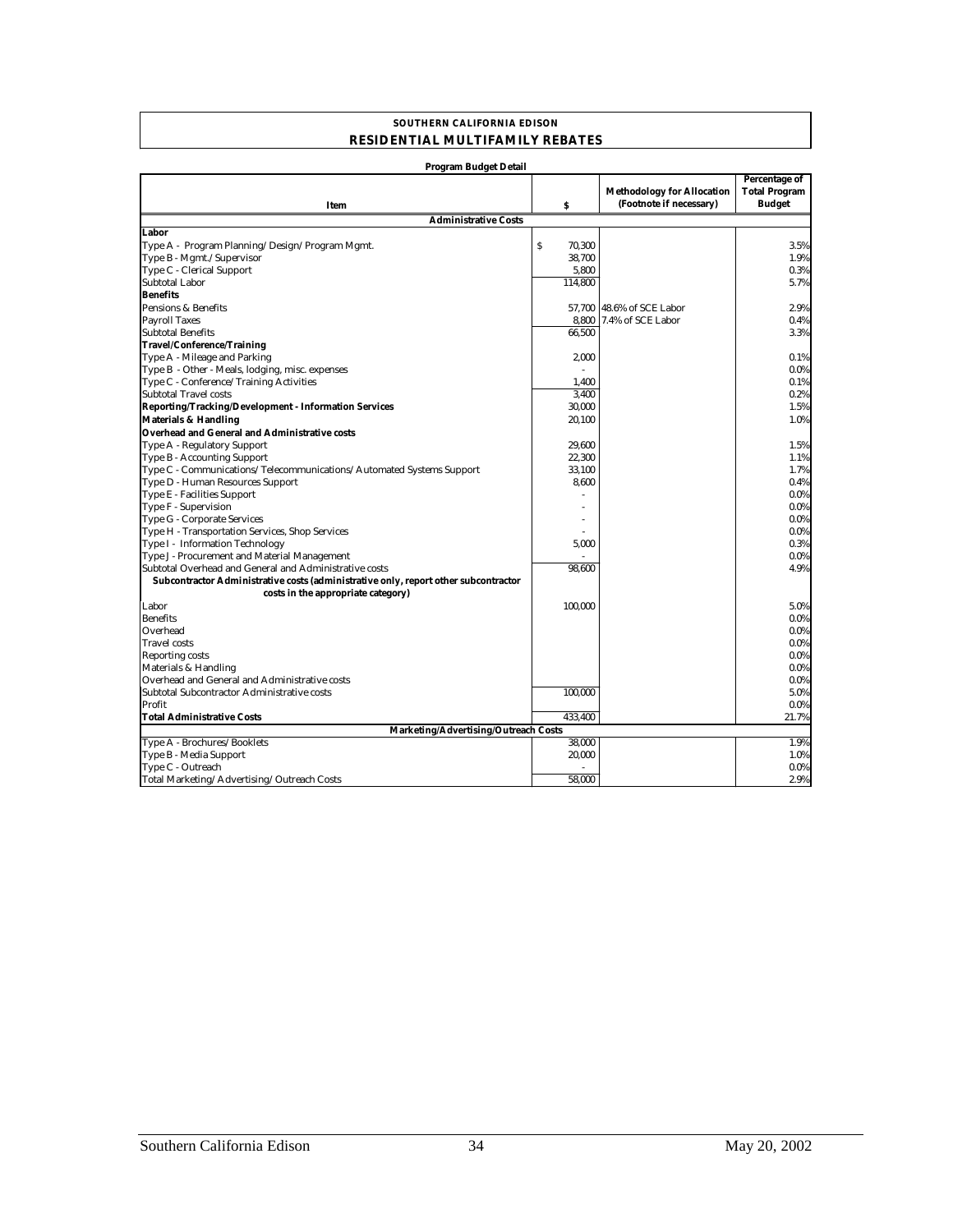#### **SOUTHERN CALIFORNIA EDISON RESIDENTIAL MULTIFAMILY REBATES, Cont'd**

| Program Budget Detail                                                |           |                                                              |                                                        |
|----------------------------------------------------------------------|-----------|--------------------------------------------------------------|--------------------------------------------------------|
| Item                                                                 | s         | <b>Methodology for Allocation</b><br>(Footnote if necessary) | Percentage of<br><b>Total Program</b><br><b>Budget</b> |
| <b>Direct Implementation Costs</b>                                   |           |                                                              |                                                        |
| <b>Itemized financial incentives</b>                                 |           |                                                              | 0.0%                                                   |
|                                                                      | 1,472,000 |                                                              | 73.6%                                                  |
| Subtotal Financial Incentives                                        | 1,472,000 |                                                              | 73.6%                                                  |
| <b>Itemized installation costs</b>                                   |           |                                                              | 0.0%                                                   |
| Subtotal Installation costs                                          |           |                                                              | 0.0%                                                   |
| Itemized hardware/materials costs (primarily for direct install and  |           |                                                              |                                                        |
| information/education programs)                                      |           |                                                              |                                                        |
| <b>Itemized activity costs</b>                                       |           |                                                              | $0.0\%$                                                |
| <b>Subtotal Activity costs</b>                                       | ä,        |                                                              | 0.0%                                                   |
| <b>Rebate Processing/Inspection</b>                                  |           |                                                              | 0.0%                                                   |
| <b>Process Applications</b>                                          | 103,100   |                                                              | 5.2%                                                   |
| Subtotal Rebate Processing/Inspection costs                          | 103,100   |                                                              | 5.2%                                                   |
| <b>Total Direct Implementation costs</b>                             | 1,575,100 |                                                              | 78.8%                                                  |
| <b>Evaluation, Measurement and Verification Costs</b>                |           |                                                              |                                                        |
| Labor                                                                |           |                                                              |                                                        |
| <b>EM&amp;V</b> labor                                                |           |                                                              | 0.0%                                                   |
| Subtotal EM&V Labor                                                  | ä,        |                                                              | 0.0%                                                   |
| <b>Benefits</b>                                                      |           |                                                              |                                                        |
| Pensions & Benefits                                                  |           |                                                              | 0.0%                                                   |
| <b>Payroll Taxes</b>                                                 |           |                                                              | 0.0%                                                   |
| <b>Subtotal Benefits</b>                                             |           |                                                              | 0.0%                                                   |
| <b>Travel/Conference/Training costs</b>                              |           |                                                              |                                                        |
| Type A - Mileage and Parking                                         |           |                                                              | $0.0\%$                                                |
| Type B - Other - Meals, lodging, misc. expenses                      |           |                                                              | 0.0%                                                   |
| Type C - Conference/Training Activities                              |           |                                                              | 0.0%                                                   |
| <b>Subtotal Travel Costs</b>                                         |           |                                                              | 0.0%                                                   |
| <b>Reporting costs</b>                                               |           |                                                              |                                                        |
| Report 1 (consultant cost)                                           |           |                                                              | $0.0\%$                                                |
| Report 2 (consultant cost)                                           |           |                                                              | 0.0%                                                   |
| <b>Subtotal EM&amp;V Reporting Costs</b>                             |           |                                                              | 0.0%                                                   |
| <b>Materials &amp; Handling</b>                                      |           |                                                              |                                                        |
| <b>Overhead and General and Administrative costs</b>                 |           |                                                              |                                                        |
| Type A - Regulatory Support                                          |           |                                                              | $0.0\%$                                                |
| Type B - Accounting Support                                          |           |                                                              | 0.0%                                                   |
| Type C - Communications/Telecommunications/Automated Systems Support |           |                                                              | 0.0%                                                   |
| Type D - Human Resources Support                                     |           |                                                              | 0.0%                                                   |
| Type E - Facilities Support                                          |           |                                                              | 0.0%                                                   |
| Type F - Supervision                                                 |           |                                                              | 0.0%                                                   |
| Type G - Corporate Services                                          |           |                                                              | 0.0%                                                   |
| Type H - Transportation Services, Shop Services                      |           |                                                              | 0.0%                                                   |
| Type I - Information Technology                                      |           |                                                              | 0.0%                                                   |
| Type J - Procurement and Material Management                         |           |                                                              | 0.0%                                                   |
| Subtotal Overhead and General and Administrative costs               |           |                                                              | 0.0%                                                   |
| <b>Total Evaluation, Measurement and Verification Costs</b>          | 136,000   |                                                              | 6.8%                                                   |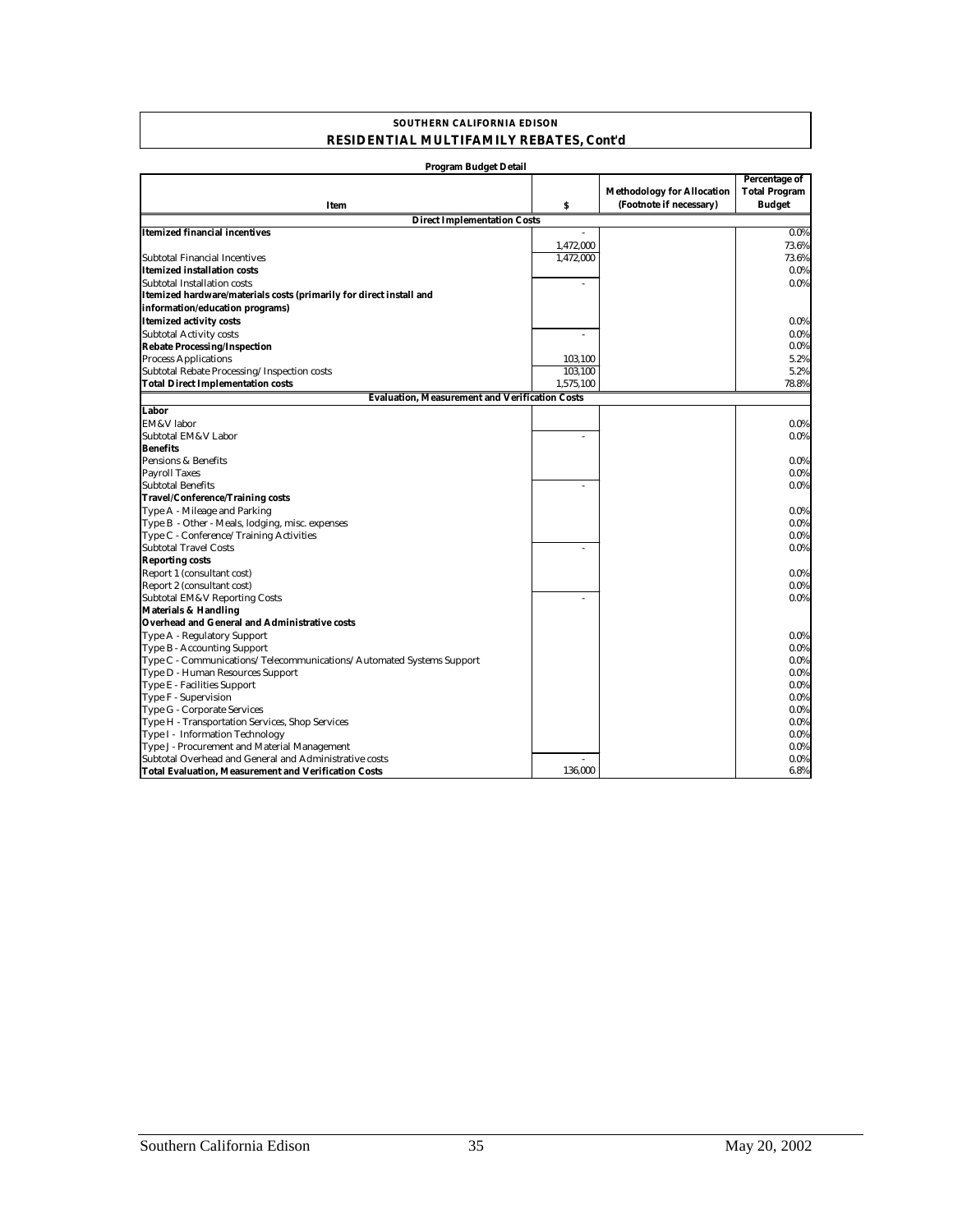#### **RESIDENTIAL MULTIFAMILY REBATES, Cont'd SOUTHERN CALIFORNIA EDISON**

#### **Program Budget Detail**

| Item                                                                                    |           | <b>Methodology for Allocation</b><br>(Footnote if necessary) | Percentage of<br><b>Total Program</b><br><b>Budget</b> |
|-----------------------------------------------------------------------------------------|-----------|--------------------------------------------------------------|--------------------------------------------------------|
| <b>Other Costs</b>                                                                      |           |                                                              |                                                        |
| Itemized, may include:                                                                  |           |                                                              |                                                        |
| <b>Financing Costs</b>                                                                  |           |                                                              | 0.0%                                                   |
| <b>Bonding Costs</b>                                                                    |           |                                                              | 0.0%                                                   |
| Less Costs Not Charged to this Program (e.g., benefits recovered by alternate means, as |           |                                                              |                                                        |
| noted above)                                                                            | (202,500) |                                                              | $-10.1%$                                               |
|                                                                                         |           |                                                              |                                                        |
| <b>Budget Grand Total</b>                                                               | 2.000.000 |                                                              | 100.0%                                                 |

notes -

Administrative costs shown above are consistent with the cost categories defined by the EE Policy Manual. However, these costs categories are not intended to be consistent with other CPUC manuals such as the Standard Practice Manual, Reporting Requiremen

Administrative costs related to Marketing, Implementation, and EMV costs are categorized under Administrative Cost category.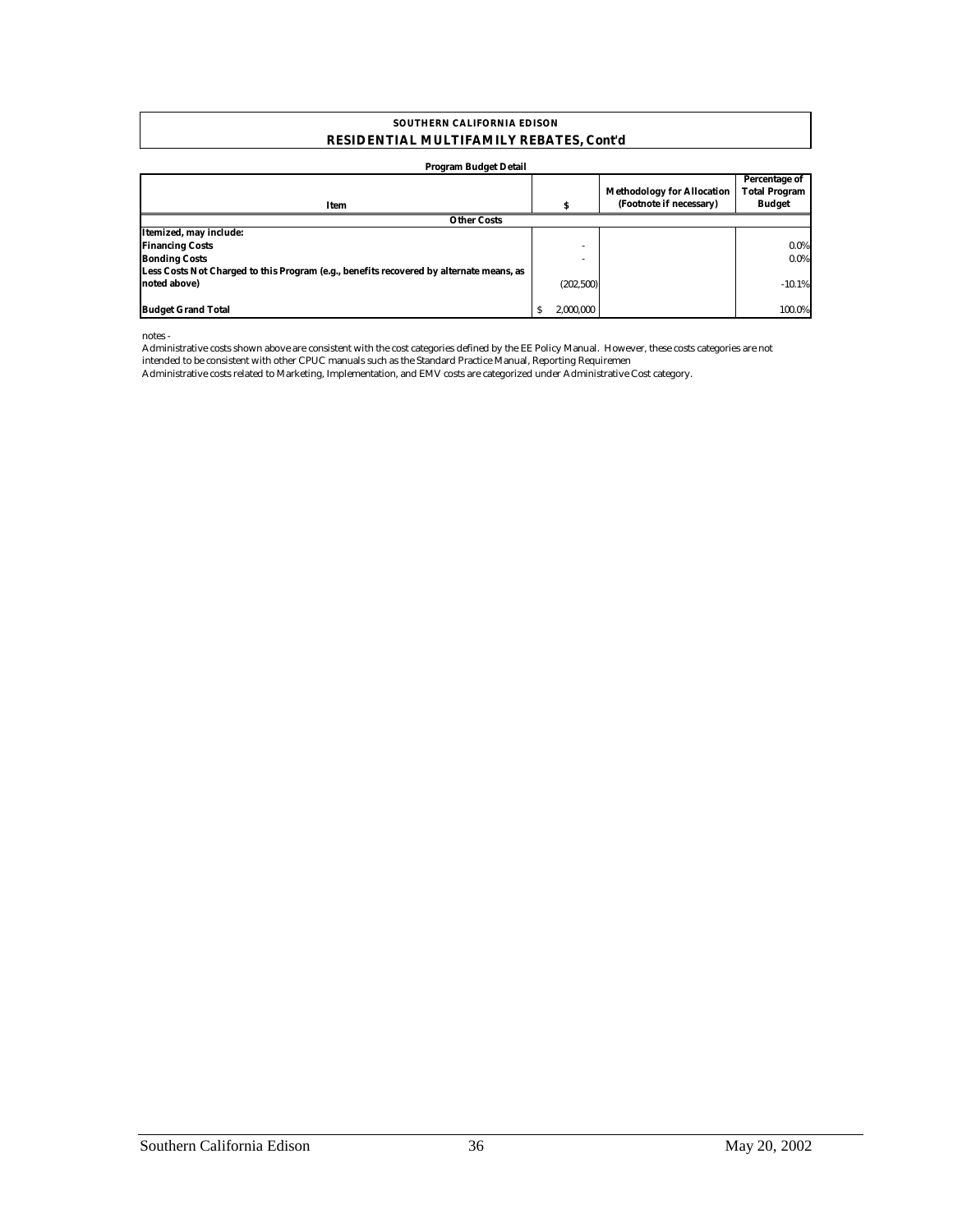## **Home Energy Efficiency Survey Implementation Plan**

## **1. Title of Individual Program**

Home Energy Efficiency Survey

## **2. Plans to Implement this Decision's Changes to Original Proposal**

## 2.1 Program Summary

The Home Energy Efficiency Survey (HEES) program is a statewide effort that provides residential customers with valuable information to assist them with understanding, controlling and reducing energy use in their homes. The Home Energy Efficiency Survey program uses two delivery channels: Mail-In surveys, which include targeted direct mailings, and the interactive online survey. Both delivery channels are open to all eligible residential customers. The interactive online component is available in English, and allows customers to obtain immediate results by answering specific questions regarding their energy use online. The mailin, or written version of the survey, is available in additional languages, and provides customers with similar information as the on-line survey, in an easy-to-complete mail-back format. Both survey tools help consumers understand how their behavior can affect energy costs, how to improve their home's energy efficiency, and what additional resources and programs are available to help reduce energy use.

## **Mail-In- (Written Version):**

Mail-In surveys will be available in English and Spanish in all four investor-owned utilities (IOUs) service territories, in Chinese in Pacific Gas & and Electric (PG&E), Southern California Gas Company (SoCalGas), and Southern California Edison (SCE) service territories, and in Vietnamese in San Diego Gas and Electric's (SDG&E) service territory. Mail-In surveys are distributed to consumers via direct mail marketing efforts, as handouts through in-home visits and public events, and through customer requests. Participating customers are given a survey and materials explaining the value of the program. Once completed, the survey is mailed back to the statewide mail-in survey vendor for processing. Completed surveys are analyzed against the customer's actual energy usage, and a report representing actual energy usage in graph form is mailed to the customer. Reports include information on energy efficiency products and services, rebate programs, and other energy-related information to encourage adoption of energy efficiency measures identified through the energy survey. Beginning this year, mail-in surveys will also be available in multiple languages via each IOU's web site. These Spanish-, Chinese-, and Vietnamese-language surveys (as specified above), will be posted prominently on the utility's web site, and may be downloaded by consumers for completion and mail-back. Consumers will receive a mailed-back customized report in the language they selected.

## **On-Line (Interactive):**

The English-language online energy survey provides information on energy use via the Internet. Consumers input specific data regarding their energy use and receive immediate results through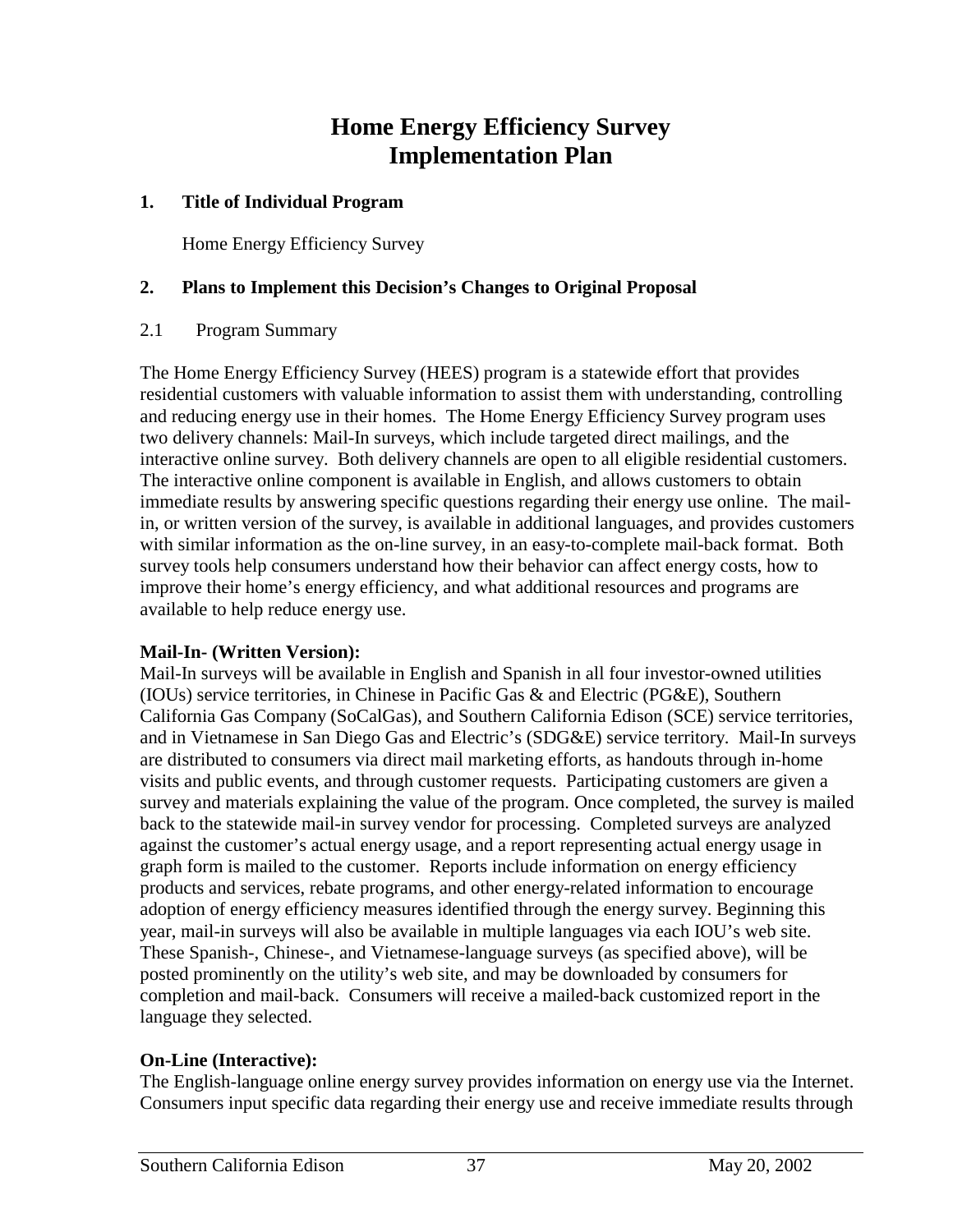an online report that provides an explanation of where energy dollars are spent. This easy to use tool provides customers with immediate short- and long-term changes they can make to become more energy efficient.

## **Marketing**

The IOUs will implement various outreach methods to solicit customer participation for the mail-in and online surveys. Marketing and outreach for the mail-in survey may include direct mailings, marketing through local events, community collaborations, education programs, and/or call centers. With respect to the online survey, efforts may include utility web sites (through banners and placement), customer call centers, and/or bill inserts. Second and third language translations may be marketed through ethnic specific newsletters or papers, utility newsletters, community-based organizations, local media announcements, and utility websites. Program administration includes ongoing development of program design and implementation, budget preparation, customer communications, working with market suppliers and vendors, budget tracking, and reporting of program activities. Tracking results for both the mail-in and the online surveys will be reported in the IOU's quarterly reports to the California Public Utilities Commission (CPUC).

## **3. Energy and Peak Demand Savings Targets**

Based upon the CPUC approved Energy Efficiency Policy Manual, this information program implementation plan is not expected to provide energy savings targets. Program goals are provided below in sections 5 and 6.

## **4. Cost-Effectiveness**

There is no estimate of energy, capacity, therm savings, or cost effectiveness for this information program. Although it is the intention of each energy efficiency program to encourage the efficient utilization of electricity and/or natural gas, the calculations performed for the 2002 program cost-effectiveness utilize energy, capacity, and therm savings estimates for measures and programs for which there is a lower degree of speculation. The lack of energy savings, capacity savings, therm savings, resource benefits, or a TRC ratio for any particular program (i.e., information programs) should not imply that a measure or program does not promote energy efficiency nor should it imply that there is not an impact to the customer's use of electricity or natural gas or a corresponding impact to the electricity or natural gas system. However, pursuant to the CPUC's approved Energy Efficiency Policy Manual (Policy Manual), this proposal for an information-only program is not reasonably expected to provide an estimate of energy savings

## **5. Evaluation Program Progress For Information-only Programs**

The CPUC adopted targets for this program include the following:

- 18,000 mail-in audits
- 12,000 online audits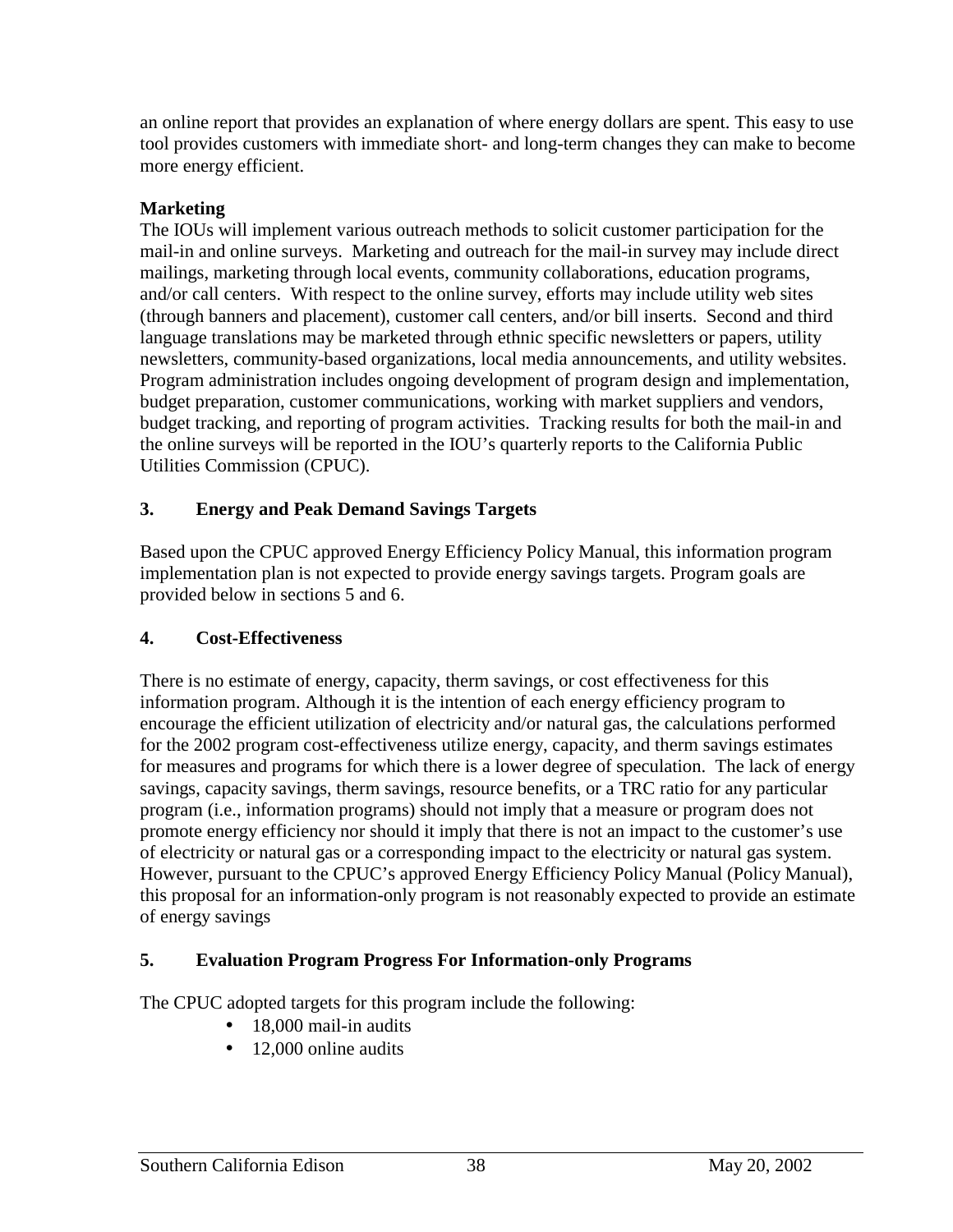Program progress for the written survey to include both hard-to-reach (HTR) and non-HTR, will be reported based on the following:

- Number of written surveys distributed (includes mail-in and customer requests)
- Number of completed survey reports returned to customers

Program progress for the on-line version of the survey will be reported based on the following:

• Number of surveys completed on-line

IOUs will report on the progress of the mail-in and online surveys in their quarterly reports to the CPUC.

## **6. Hard-To-Reach Targets**

IOUs will work within the CPUC's definition of HTR customers to actively target this group through direct mailings. In Decision 02-03-056, the CPUC required that 50% of the following mail in survey targets will be sent to HTR customers:

| Mail In survey targets | <b>Hard-to-reach mailings</b> |
|------------------------|-------------------------------|
| 18.000                 | 9,000                         |

Utilities will target HTR customers based on the CPUC's definition of HTR. One or more of the following customer segments definitions will be targeted for mailing by each of the utilities.

Language: primary language spoken is other than English Income: Those customers who fall into the moderate income level Housing Type: Multifamily and mobile home tenants Geographic: Residents of areas other than San Francisco Bay area, San Diego area, Los Angeles Basin, or Sacramento Homeownerships: Renters

Progress toward meeting these goals will be reported in each investor-owned utilities' (IOUs) quarterly report, as the number of customers solicited within one or more HTR customer segments.

## **7. Budget**

| <b>Program</b>                | <b>:002 Budget</b> |
|-------------------------------|--------------------|
| Home Energy Efficiency Survey | \$900,000          |
| Notes:                        |                    |

Program budget does not include EM&V activities funded from the statewide EM&V budget. See, Attachment B for a detailed budget.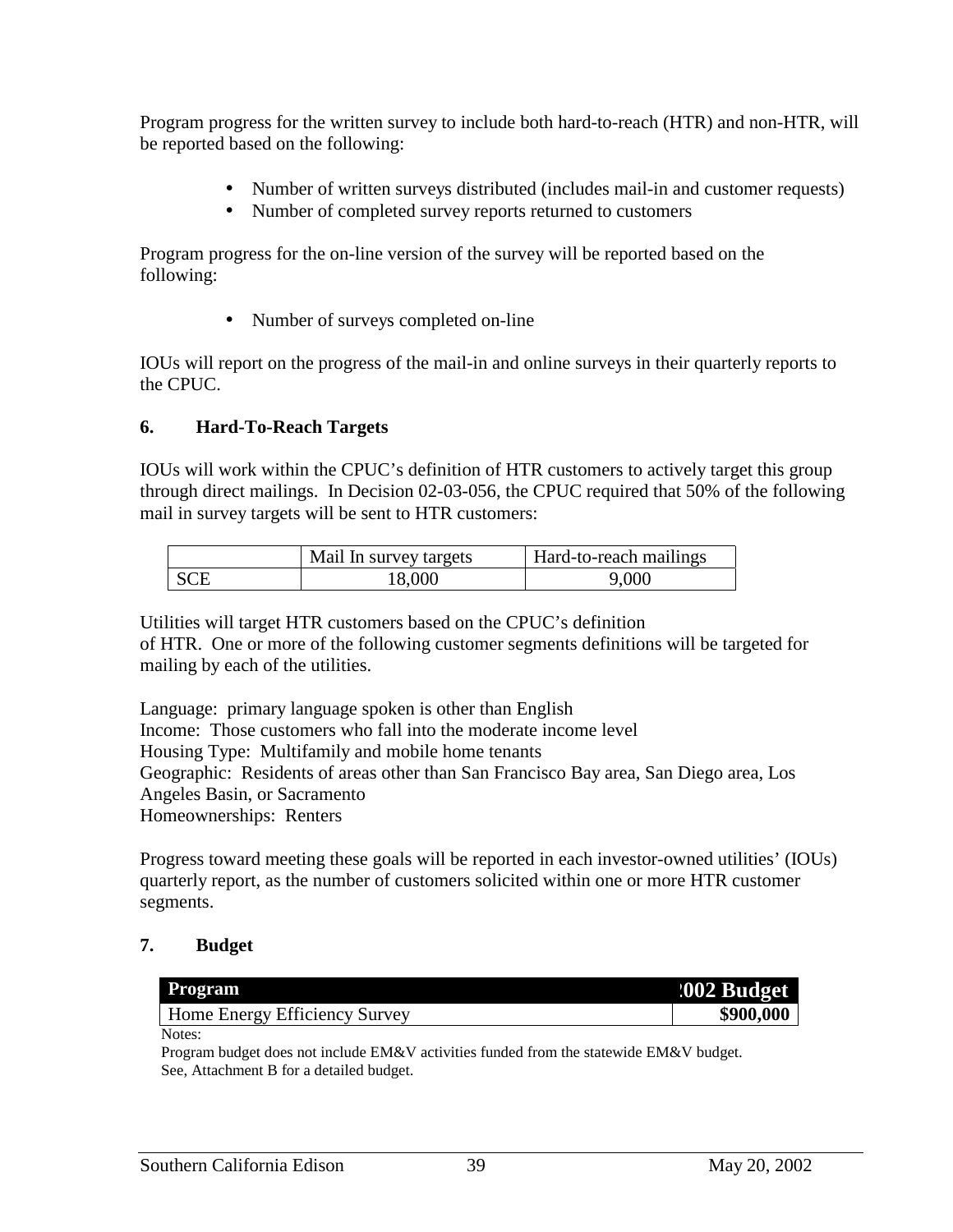## **8. Payment Schedule**

The CPUC has adopted this program for the remaining nine months of calendar year 2002 thus the payment of funds to the sponsoring utility will be collected during the second, third and fourth quarter of 2002. This payment schedule is abbreviated from the two-year schedule outlined in CPUC's Energy Efficiency Policy Manual in recognition of the program's limited nine-month implementation period.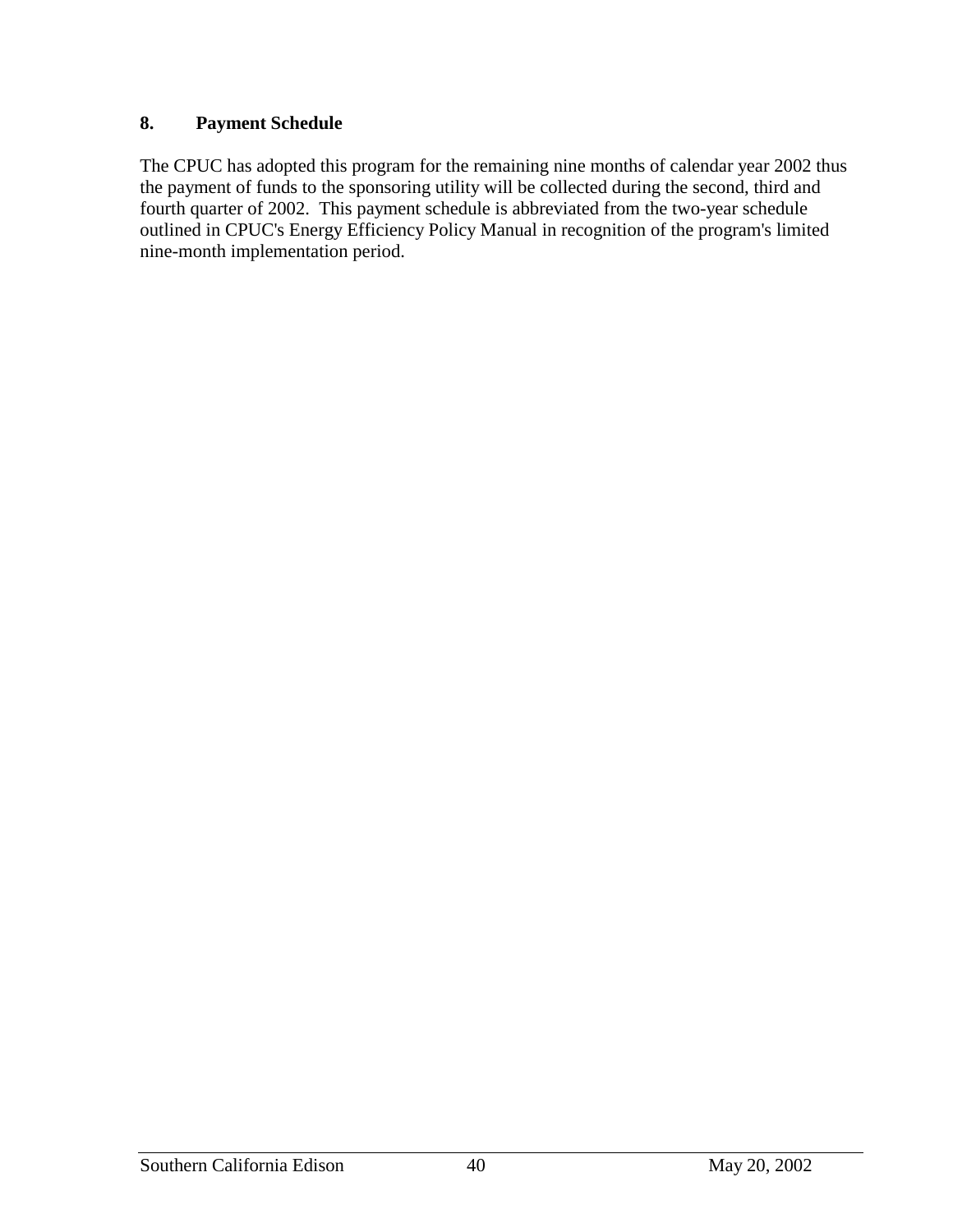## **Attachment A: Measure Forecast Table**

**Not Applicable**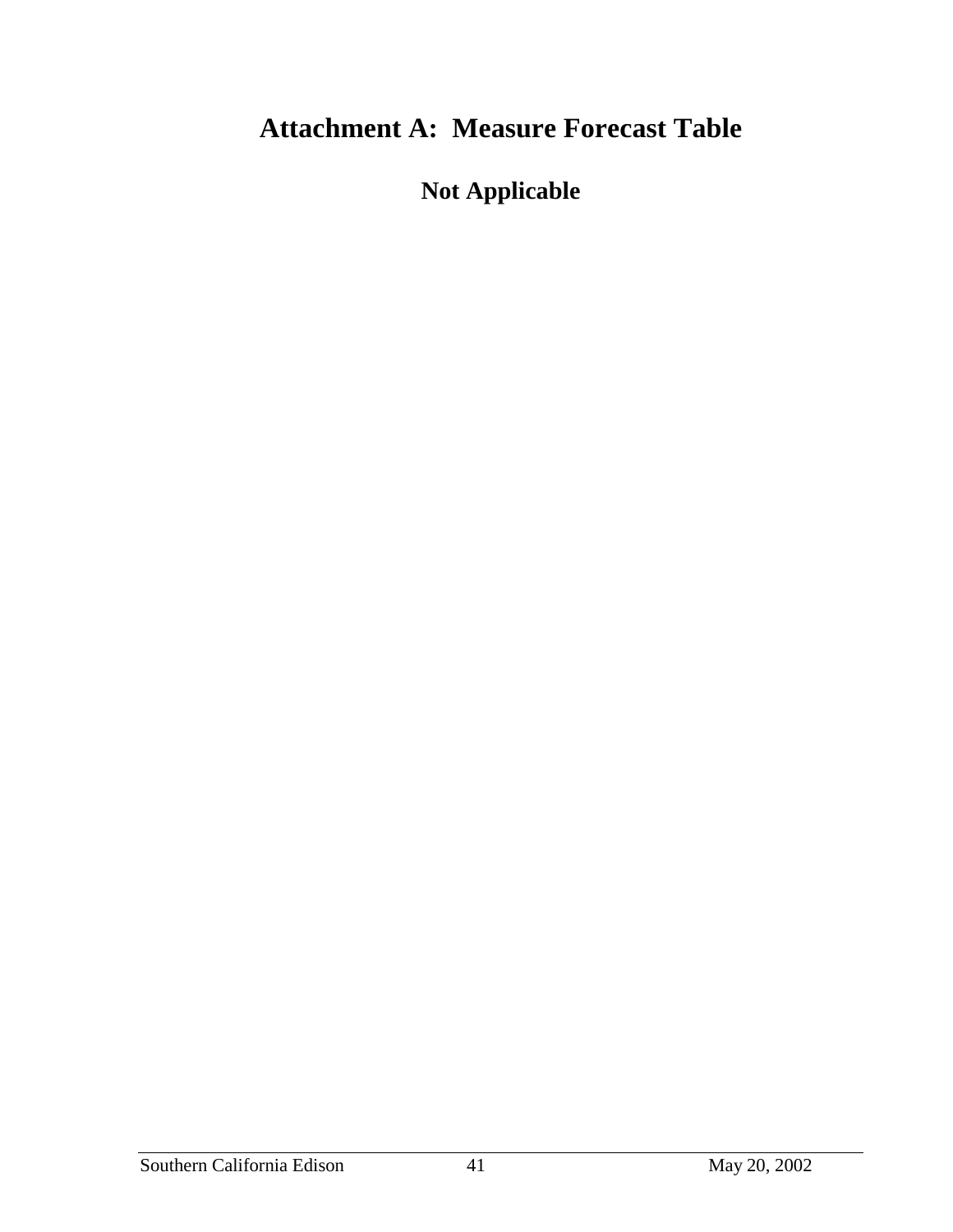# **Attachment B: Program Budget**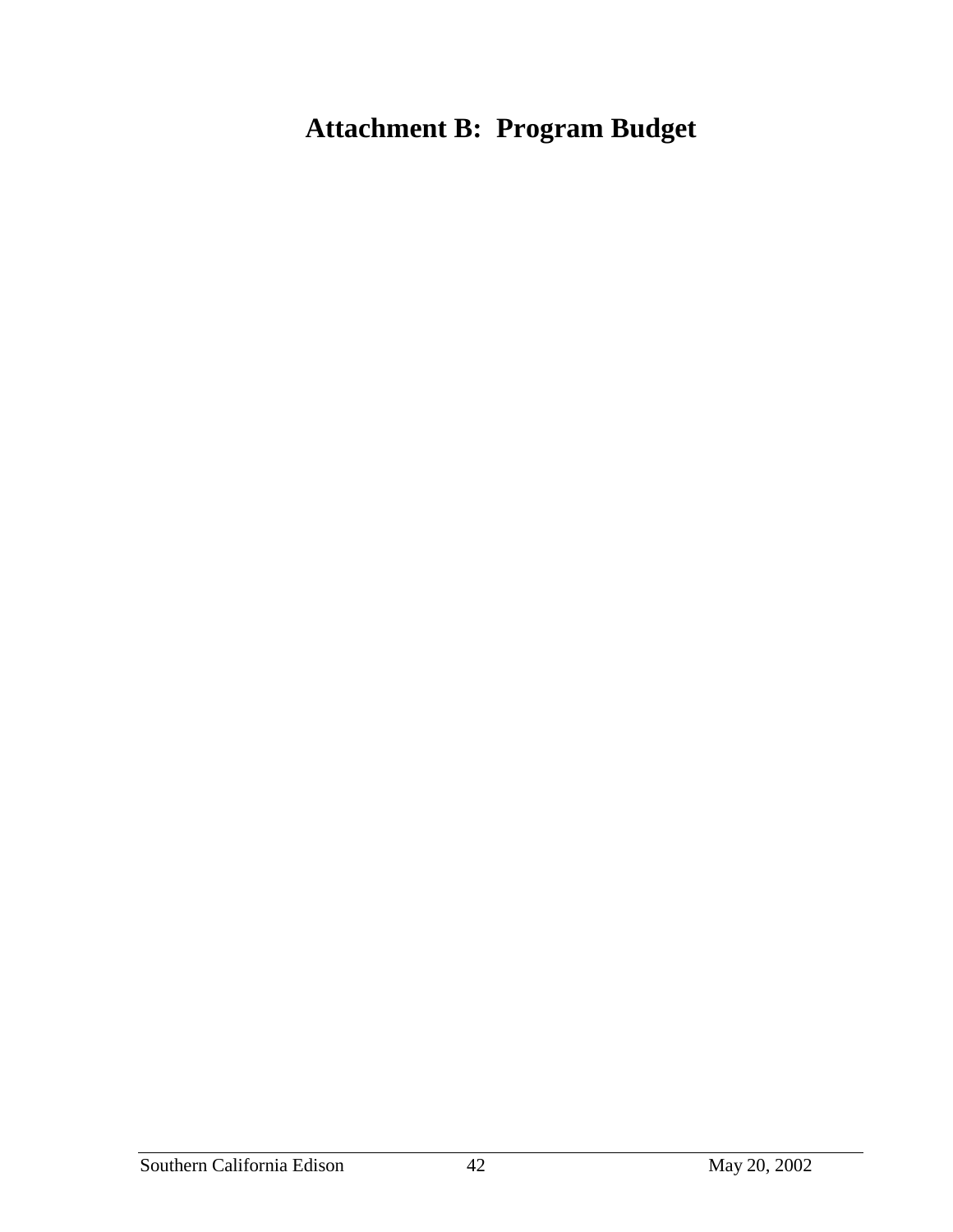#### **SOUTHERN CALIFORNIA EDISON HOME ENERGY EFFICIENCY SURVEY**

| <b>Program Budget Summary</b>                                                 |            |                                                              |                                                        |
|-------------------------------------------------------------------------------|------------|--------------------------------------------------------------|--------------------------------------------------------|
| Item                                                                          | \$         | <b>Methodology for Allocation</b><br>(Footnote if necessary) | Percentage of<br><b>Total Program</b><br><b>Budget</b> |
| <b>Administrative Costs</b>                                                   |            |                                                              |                                                        |
| Labor                                                                         | 96,900     |                                                              | 10.8%                                                  |
| <b>Benefits</b>                                                               | 54.200     |                                                              | 6.0%                                                   |
| <b>Travel/Conference/Training</b>                                             | 2.400      |                                                              | 0.3%                                                   |
| Reporting/Tracking/Development - Information Services                         | 45,000     |                                                              | 5.0%                                                   |
| <b>Materials &amp; Handling</b>                                               | 4.800      |                                                              | 0.5%                                                   |
| Overhead and General and Administrative costs                                 | 44,100     |                                                              | 4.9%                                                   |
| <b>Subcontractor Administrative costs</b>                                     |            |                                                              | $0.0\%$                                                |
| <b>Total Administrative Costs</b>                                             | 247.400    |                                                              | 27.5%                                                  |
| Marketing/Advertising/Outreach Costs                                          |            |                                                              |                                                        |
| <b>Total Marketing/Advertising/Outreach Costs</b>                             | 232.000    |                                                              | 25.8%                                                  |
| <b>Direct Implementation Costs</b>                                            |            |                                                              |                                                        |
| <b>Financial Incentives</b>                                                   | $\bar{a}$  |                                                              | $0.0\%$                                                |
| <b>Installation costs</b>                                                     |            |                                                              | 0.0%                                                   |
| <b>Activity costs</b>                                                         | 474,800    |                                                              | 52.8%                                                  |
| <b>Rebate Processing/Inspection</b>                                           |            |                                                              | $0.0\%$                                                |
| <b>Total Direct Implementation costs</b>                                      | 474,800    |                                                              | 52.8%                                                  |
| <b>Evaluation, Measurement and Verification Costs</b>                         |            |                                                              |                                                        |
| Labor                                                                         |            |                                                              | $0.0\%$                                                |
| <b>Benefits</b>                                                               |            |                                                              | 0.0%                                                   |
| <b>Travel/Conference/Training costs</b>                                       |            |                                                              | $0.0\%$                                                |
| <b>EM&amp;V Reporting costs</b>                                               |            |                                                              | $0.0\%$                                                |
| <b>Materials &amp; Handling</b>                                               |            |                                                              | 0.0%                                                   |
| <b>Overhead and General and Administrative costs</b>                          |            |                                                              | $0.0\%$                                                |
| <b>Total Evaluation, Measurement and Verification Costs</b>                   | 81,000     |                                                              | 9.0%                                                   |
|                                                                               | 81.000     |                                                              | 9.0%                                                   |
| <b>Other Costs</b>                                                            |            |                                                              |                                                        |
| <b>Financing Costs</b>                                                        | $\sim$     |                                                              | $0.0\%$                                                |
| <b>Bonding Costs</b>                                                          |            |                                                              | 0.0%                                                   |
| Less Costs Not Charged to this Program (e.g., benefits recovered by alternate |            |                                                              |                                                        |
| means, as noted above)                                                        | (135, 200) |                                                              | $-15.0%$                                               |
|                                                                               |            |                                                              | $0.0\%$                                                |
| <b>Budget Grand Total</b>                                                     | 900.000    |                                                              | 100.0%                                                 |

notes -

Administrative costs related to Marketing, Implementation, and EMV costs are categorized under Administrative Cost category. Administrative costs shown above are consistent with the cost categories defined by the EE Policy Manual. However, these costs categories are not intended to be consistent with other CPUC manuals such as the Standard Practice Manual, Reporting Requirements Manual, etc.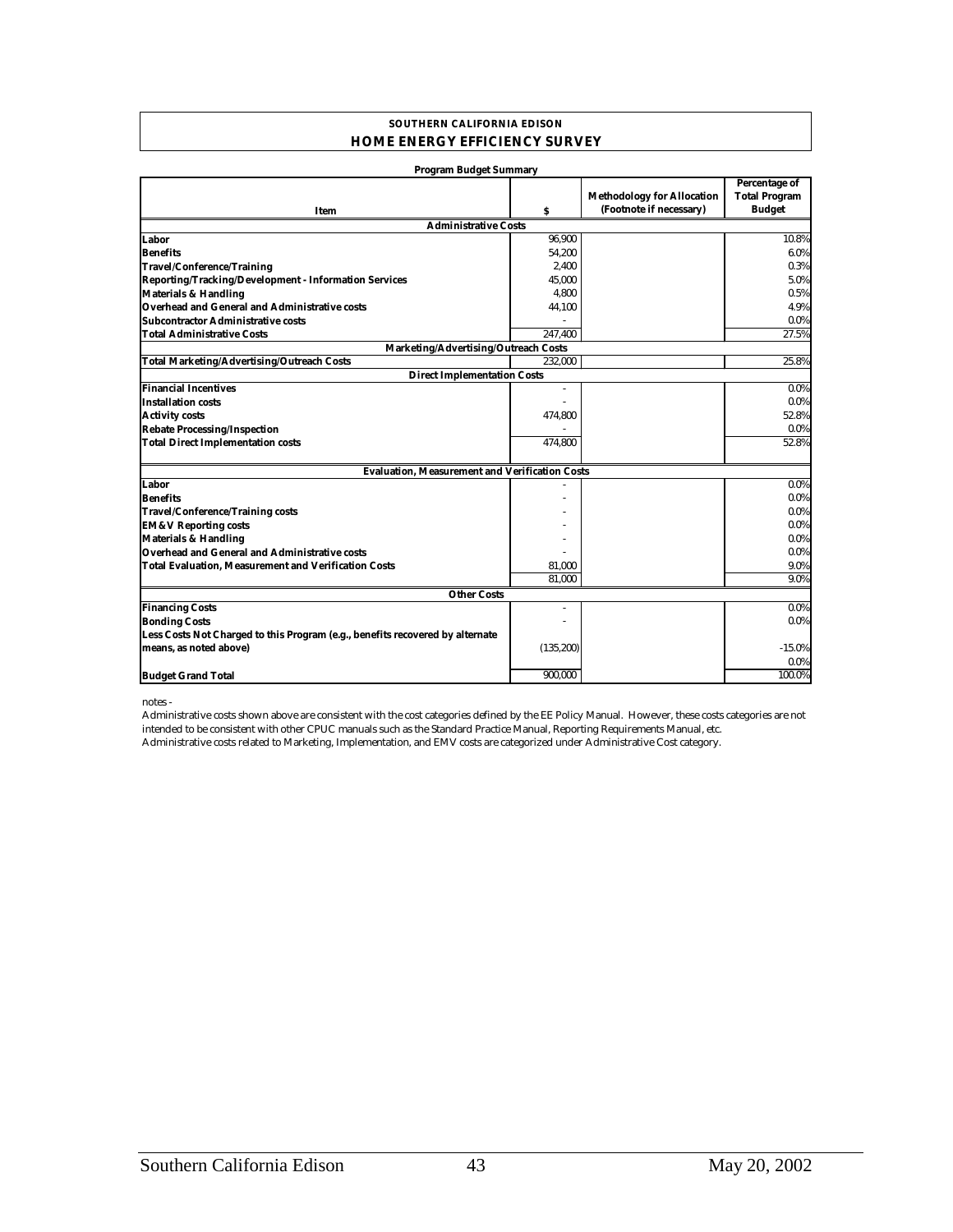#### **SOUTHERN CALIFORNIA EDISON HOME ENERGY EFFICIENCY SURVEY**

| <b>Program Budget Summary</b>                                                 |            |                                                              |                                                        |
|-------------------------------------------------------------------------------|------------|--------------------------------------------------------------|--------------------------------------------------------|
| Item                                                                          | \$         | <b>Methodology for Allocation</b><br>(Footnote if necessary) | Percentage of<br><b>Total Program</b><br><b>Budget</b> |
| <b>Administrative Costs</b>                                                   |            |                                                              |                                                        |
| Labor                                                                         | 96,900     |                                                              | 10.8%                                                  |
| <b>Benefits</b>                                                               | 54.200     |                                                              | 6.0%                                                   |
| <b>Travel/Conference/Training</b>                                             | 2.400      |                                                              | 0.3%                                                   |
| Reporting/Tracking/Development - Information Services                         | 45,000     |                                                              | 5.0%                                                   |
| <b>Materials &amp; Handling</b>                                               | 4.800      |                                                              | 0.5%                                                   |
| Overhead and General and Administrative costs                                 | 44,100     |                                                              | 4.9%                                                   |
| <b>Subcontractor Administrative costs</b>                                     |            |                                                              | 0.0%                                                   |
| <b>Total Administrative Costs</b>                                             | 247.400    |                                                              | 27.5%                                                  |
| Marketing/Advertising/Outreach Costs                                          |            |                                                              |                                                        |
| <b>Total Marketing/Advertising/Outreach Costs</b>                             | 232.000    |                                                              | 25.8%                                                  |
| <b>Direct Implementation Costs</b>                                            |            |                                                              |                                                        |
| <b>Financial Incentives</b>                                                   | $\bar{a}$  |                                                              | $0.0\%$                                                |
| <b>Installation costs</b>                                                     |            |                                                              | $0.0\%$                                                |
| <b>Activity costs</b>                                                         | 474,800    |                                                              | 52.8%                                                  |
| <b>Rebate Processing/Inspection</b>                                           |            |                                                              | $0.0\%$                                                |
| <b>Total Direct Implementation costs</b>                                      | 474,800    |                                                              | 52.8%                                                  |
| <b>Evaluation, Measurement and Verification Costs</b>                         |            |                                                              |                                                        |
| Labor                                                                         |            |                                                              | $0.0\%$                                                |
| <b>Benefits</b>                                                               |            |                                                              | 0.0%                                                   |
| <b>Travel/Conference/Training costs</b>                                       |            |                                                              | $0.0\%$                                                |
| <b>EM&amp;V Reporting costs</b>                                               |            |                                                              | $0.0\%$                                                |
| <b>Materials &amp; Handling</b>                                               |            |                                                              | 0.0%                                                   |
| <b>Overhead and General and Administrative costs</b>                          |            |                                                              | $0.0\%$                                                |
| <b>Total Evaluation, Measurement and Verification Costs</b>                   | 81,000     |                                                              | 9.0%                                                   |
|                                                                               | 81.000     |                                                              | 9.0%                                                   |
| <b>Other Costs</b>                                                            |            |                                                              |                                                        |
| <b>Financing Costs</b>                                                        | $\sim$     |                                                              | $0.0\%$                                                |
| <b>Bonding Costs</b>                                                          |            |                                                              | 0.0%                                                   |
| Less Costs Not Charged to this Program (e.g., benefits recovered by alternate |            |                                                              |                                                        |
| means, as noted above)                                                        | (135, 200) |                                                              | $-15.0%$                                               |
|                                                                               |            |                                                              | $0.0\%$                                                |
| <b>Budget Grand Total</b>                                                     | 900.000    |                                                              | 100.0%                                                 |

notes -

Administrative costs related to Marketing, Implementation, and EMV costs are categorized under Administrative Cost category. Administrative costs shown above are consistent with the cost categories defined by the EE Policy Manual. However, these costs categories are not intended to be consistent with other CPUC manuals such as the Standard Practice Manual, Reporting Requirements Manual, etc.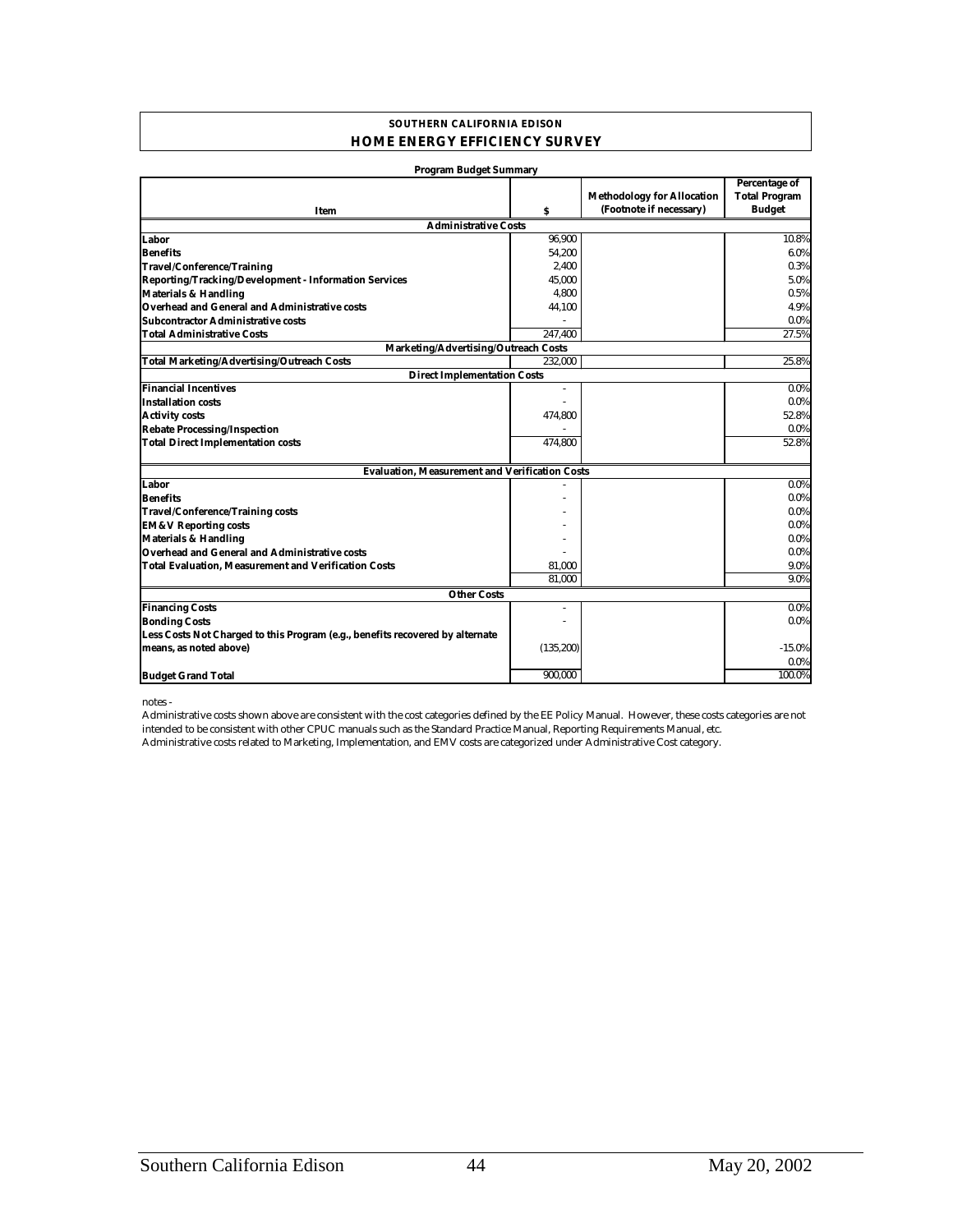#### **SOUTHERN CALIFORNIA EDISON HOME ENERGY EFFICIENCY SURVEY, Cont'd**

| <b>Program Budget Detail</b>                                         |         |                                                              |                                                        |
|----------------------------------------------------------------------|---------|--------------------------------------------------------------|--------------------------------------------------------|
| <b>Item</b>                                                          | \$      | <b>Methodology for Allocation</b><br>(Footnote if necessary) | Percentage of<br><b>Total Program</b><br><b>Budget</b> |
| <b>Direct Implementation Costs</b>                                   |         |                                                              |                                                        |
| <b>Itemized financial incentives</b>                                 | L.      |                                                              | $0.0\%$                                                |
| <b>Subtotal Financial Incentives</b>                                 | ÷,      |                                                              | $0.0\%$                                                |
| <b>Itemized installation costs</b>                                   |         |                                                              | $0.0\%$                                                |
| Subtotal Installation costs                                          | ÷.      |                                                              | $0.0\%$                                                |
| Itemized hardware/materials costs (primarily for direct install and  |         |                                                              |                                                        |
| information/education programs)                                      |         |                                                              |                                                        |
|                                                                      |         |                                                              |                                                        |
| <b>Itemized activity costs</b>                                       |         |                                                              |                                                        |
| 12.000 online audits @ 2.44 each                                     | 29.300  |                                                              | 3.3%                                                   |
| 18.000 mail-in audits @ 24.75 each                                   | 445,500 |                                                              | 49.5%                                                  |
| <b>Subtotal Activity costs</b>                                       | 474,800 |                                                              | 52.8%                                                  |
| <b>Rebate Processing/Inspection</b>                                  |         |                                                              |                                                        |
| Subtotal Rebate Processing/Inspection costs                          |         |                                                              | $0.0\%$                                                |
| <b>Total Direct Implementation costs</b>                             | 474.800 |                                                              | 52.8%                                                  |
| <b>Evaluation, Measurement and Verification Costs</b>                |         |                                                              |                                                        |
| Labor                                                                |         |                                                              |                                                        |
| EM&V labor                                                           |         |                                                              | $0.0\%$                                                |
| Subtotal EM&V Labor                                                  |         |                                                              | $0.0\%$                                                |
| <b>Benefits</b>                                                      |         |                                                              |                                                        |
| Pensions & Benefits                                                  |         |                                                              | $0.0\%$                                                |
| <b>Payroll Taxes</b>                                                 |         |                                                              | 0.0%                                                   |
| <b>Subtotal Benefits</b>                                             |         |                                                              | $0.0\%$                                                |
| <b>Travel/Conference/Training costs</b>                              |         |                                                              |                                                        |
| Type A - Mileage and Parking                                         |         |                                                              | $0.0\%$                                                |
| Type B - Other - Meals, lodging, misc. expenses                      |         |                                                              | $0.0\%$                                                |
| Type C - Conference/Training Activities                              | ä,      |                                                              | 0.0%                                                   |
| <b>Subtotal Travel Costs</b>                                         |         |                                                              | $0.0\%$                                                |
| <b>Reporting costs</b>                                               |         |                                                              |                                                        |
| Report 1 (consultant cost)                                           |         |                                                              | $0.0\%$                                                |
| Report 2 (consultant cost)                                           | ä,      |                                                              | $0.0\%$                                                |
| Subtotal EM&V Reporting Costs                                        | ÷       |                                                              | $0.0\%$                                                |
| <b>Materials &amp; Handling</b>                                      |         |                                                              | $0.0\%$                                                |
| <b>Overhead and General and Administrative costs</b>                 |         |                                                              |                                                        |
| Type A - Regulatory Support                                          |         |                                                              | $0.0\%$                                                |
| Type B - Accounting Support                                          |         |                                                              | $0.0\%$                                                |
| Type C - Communications/Telecommunications/Automated Systems Support |         |                                                              | 0.0%                                                   |
| Type D - Human Resources Support                                     |         |                                                              | $0.0\%$                                                |
| Type E - Facilities Support                                          |         |                                                              | $0.0\%$                                                |
| Type F - Supervision                                                 |         |                                                              | $0.0\%$                                                |
| Type G - Corporate Services                                          |         |                                                              | $0.0\%$                                                |
| Type H - Transportation Services, Shop Services                      |         |                                                              | $0.0\%$                                                |
| Type I - Information Technology                                      |         |                                                              | $0.0\%$                                                |
| Type J - Procurement and Material Management                         |         |                                                              | $0.0\%$                                                |
| Subtotal Overhead and General and Administrative costs               | ÷.      |                                                              | $0.0\%$                                                |
| <b>Total Evaluation, Measurement and Verification Costs</b>          | 81,000  |                                                              | 9.0%                                                   |

## Southern California Edison 45 May 20, 2002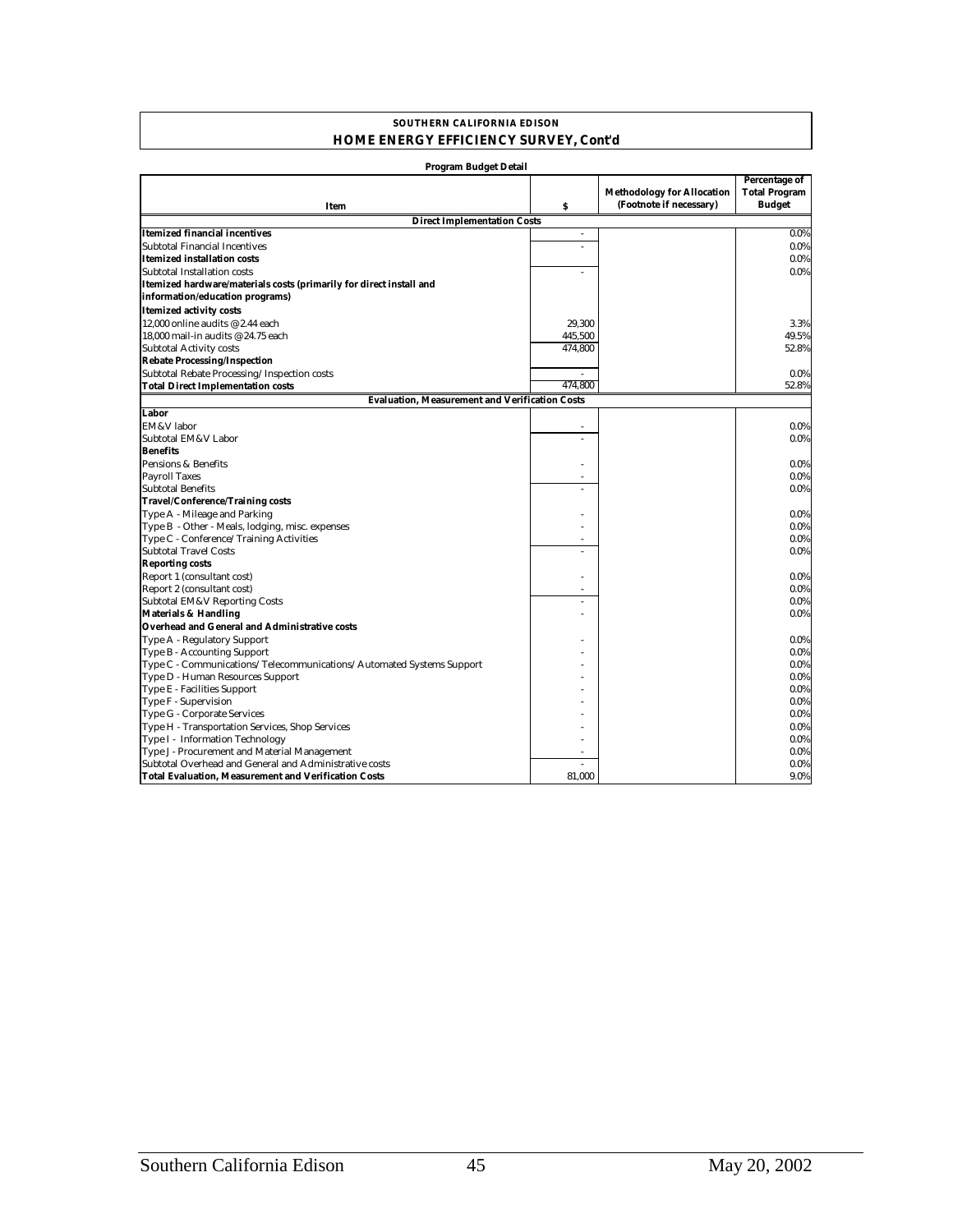#### **HOME ENERGY EFFICIENCY SURVEY, Cont'd SOUTHERN CALIFORNIA EDISON**

#### **Program Budget Detail**

|                                                                                         |                          | <b>Methodology for Allocation</b> | Percentage of<br><b>Total Program</b> |  |  |
|-----------------------------------------------------------------------------------------|--------------------------|-----------------------------------|---------------------------------------|--|--|
| Item                                                                                    |                          | (Footnote if necessary)           | <b>Budget</b>                         |  |  |
| <b>Other Costs</b>                                                                      |                          |                                   |                                       |  |  |
| Itemized, may include:                                                                  |                          |                                   |                                       |  |  |
| <b>Financing Costs</b>                                                                  | $\overline{\phantom{a}}$ |                                   | $0.0\%$                               |  |  |
| <b>Bonding Costs</b>                                                                    |                          |                                   | $0.0\%$                               |  |  |
| Less Costs Not Charged to this Program (e.g., benefits recovered by alternate means, as |                          |                                   |                                       |  |  |
| noted above)                                                                            | (135, 200)               |                                   | $-15.0%$                              |  |  |
|                                                                                         |                          |                                   |                                       |  |  |
| <b>Budget Grand Total</b>                                                               | 900.000                  |                                   | 100.0%                                |  |  |

notes -

Administrative costs shown above are consistent with the cost categories defined by the EE Policy Manual. However, these costs categories are not intended to be consistent with other CPUC manuals such as the Standard Practice Manual, Reporting Requiremen

Administrative costs related to Marketing, Implementation, and EMV costs are categorized under Administrative Cost category.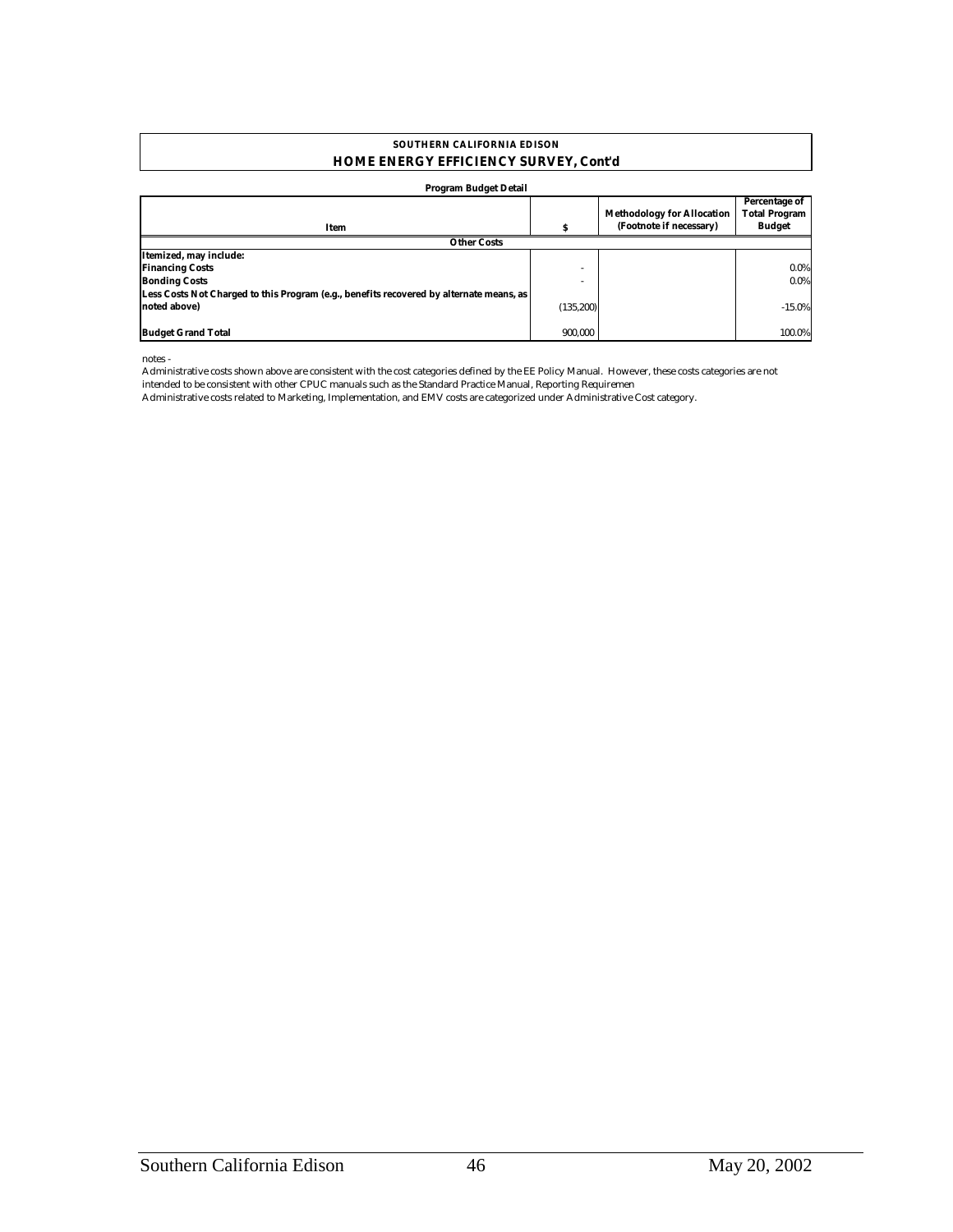## **California Energy Star® New Homes Programs Implementation Plans**

## **1. Title of Individual Programs**

California Energy Star® New Homes Programs

- Multi-Family California Energy Star<sup>®</sup> New Homes Program
- Single Family California Energy Star<sup>®</sup> New Homes Program

## **2. Plans to Implement this Decision's Changes to Original Proposals**

## **2.1 Program Summary**

The California Energy Star New Homes Programs (Programs) builds on one of the most successful efforts undertaken by the California Public Utilities Commission (Commission) in partnership with Pacific Gas & Electric (PG&E), Southern California Edison (SCE), San Diego Gas & Electric (SDG&E), and Southern California Gas (SoCalGas) over the past decade to influence the design and construction of energy-efficient **single family and multi-family** dwellings. The most successful elements of the various utility programs, along with input from the California Energy Commission, the U.S. Environmental Protection Agency (EPA), and California home builders have been combined to create two statewide programs with identical applications, incentives, and requirements for both the **single family and multi-family sectors,**  with a targeted effort in the **Hard-to-Reach** residential new construction markets.

The residential new construction market for both single family and multi-family housing has long been recognized as a potential "lost opportunity" for long-term energy savings. Building homes and apartment buildings that are even more energy-efficient than the State's minimum requirements (Title 24) is more sensible both economically and environmentally. The California Energy Star New Homes Programs will also be effective in the Hard-to-Reach market segments the Commission has identified, specifically: housing for senior citizens, housing for individuals with special needs, housing for lower-to-moderate income households, and rental units.

## 2.2 Implementation Plans

The California Energy Star New Homes Programs are designed to encourage single family and multi-family (including rental apartments, condominiums, and townhomes) builders to construct homes that exceed Title 24 through a combination of financial incentives, design assistance, and education. These performance-based programs are designed to encourage homebuilders to construct single family and multi-family dwellings that are 15% and 20% more efficient than required by the 2001 Residential Energy Efficiency Standards – initiated in State Assembly Bill (AB) 970. The 15% level has been designated by the EPA as the new Energy Star® homes baseline for California, subsequent to the Title 24 revisions (2001 Standards) brought about in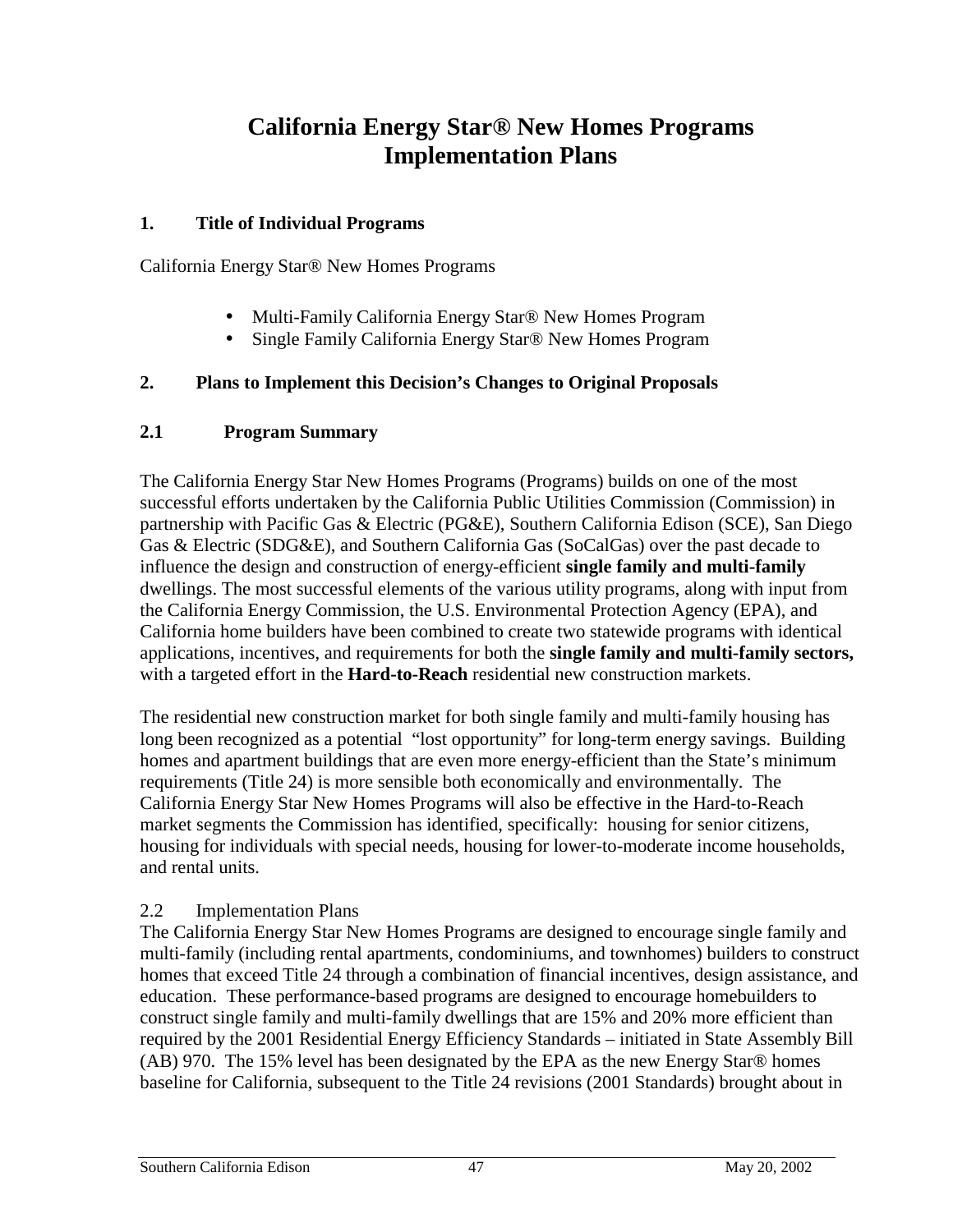AB 970. As a result, buyers of **single-family homes, and renters of multifamily** have energyefficient, money-saving, comfort and quality alternatives compared to standard new housing.

The program will also offer a high-rise (four floors or more) multi-family component. The EPA's Energy Star currently does not have a designation for high-rise multi-family buildings. The information gathered on participation as a result of this high-rise component will be shared with EPA Energy Star. EPA is also interested in the outcome of this program activity for possible future Energy Star designation of high-rise multi-family buildings.

To make it easier for single family and multi-family builders to participate in the Programs on a statewide basis, utilities have adopted identical application procedures and program requirements. Effective April 1, 2002, the following program implementation procedures will apply in the service territories of PG&E, SCE, SDG&E, and SoCalGas:

2.2.1 Single family and/or multi-family builders will submit respective application for each project to their respective Utility, which must include the following documentation:

- A full set of construction plans
- **An electronic or hard copy of the participating project's** compliance documentation created using CEC-approved Title 24 software.

2.2.2 Program staff /agents assigned to the project will review the submitted documentation to assure accuracy, thoroughness, and viability of project.

2.2.3. Once project submittal has been evaluated for eligibility, the **single family and/or multi-family** builder will be notified that the project qualifies for the programs. At that point, the progress of the project will be monitored. Conversely, if the project does not meet minimum requirements for participation, the builder will be notified. The builder may resubmit a new application if corrections are made, and minimum program requirements subsequently met. An approved application will be valid for up to 24 months, which allows builders adequate time to construct residential units.

2.2.4 At the appropriate time during construction, the single family and/or multifamily builder will arrange to have a CHEERS rater inspect 100% of every unique model/floor plan, and 15% of the production units (at minimum, one out of every seven homes) to verify program compliance. Upon receiving documentation from CHEERS that certifies the agreed-upon measures were installed, the utility will process incentive payment to the **single family and/or multi-family** builder.

2.2.5 The Programs have an implementation team in place that markets the program to **single family and multi-family builders**. These implementation teams also provide assistance to the builder in completing the program applications and gathering the necessary supporting documentation that is required for submittal with the program application.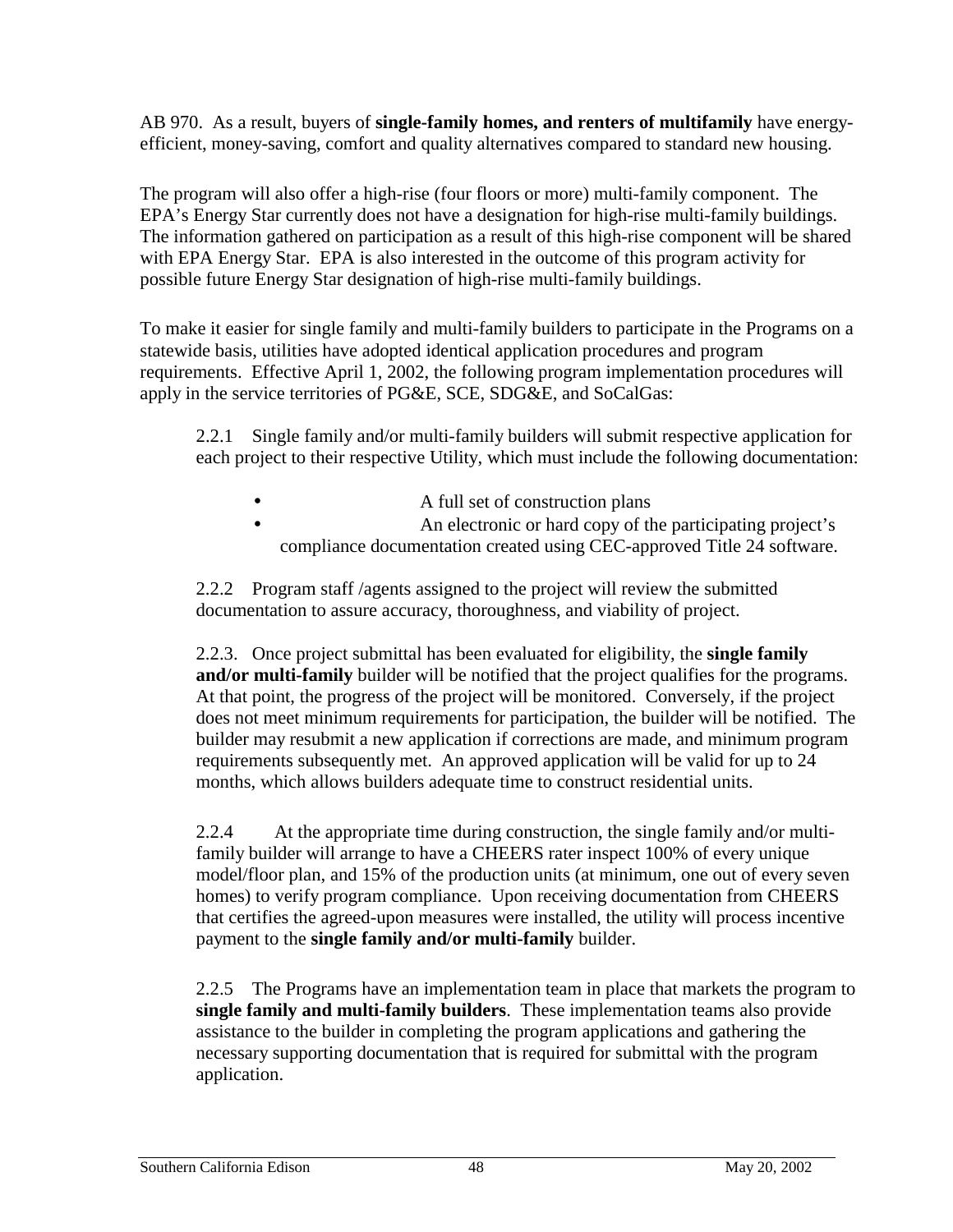### 2.2.6 California Energy Star® Homes Programs Incentive Structure

## **Multi-Family Program**

| Climate Zones | Performance Threshold                | Incentive Per<br>Home |
|---------------|--------------------------------------|-----------------------|
| - All         | $15\%$ > Title 24 Minimum Compliance | \$150                 |
| A11           | $20\%$ > Title 24 Minimum Compliance | \$250                 |

### **Single Family Program**

| Climate Zones      | <b>Performance Threshold</b>         | <b>Incentive Per</b><br>Home |
|--------------------|--------------------------------------|------------------------------|
| Coastal $(CZ 1-7)$ | $15\%$ > Title 24 Minimum Compliance | \$400                        |
| Inland $(CZ 8-16)$ | $15\%$ > Title 24 Minimum Compliance | \$500                        |
| Coastal (CZ 1-7)   | $20\%$ > Title 24 Minimum Compliance | \$600                        |
| Inland $(CZ 8-16)$ | $20\%$ > Title 24 Minimum Compliance | \$900                        |

## **2.3 Outreach**

Outreach to the **single family and/or multi-family** homebuilders will continue through each utility's local and regional involvement with Building Industry Associations, Affordable Housing Associations, and other associations related to single family, multi-family residential new construction, with emphasis in the Hard-to-Reach segments of those markets. Collateral materials needed to support the implementation of the Programs include a statewide Multifamily Program Application and Single Family Program Application (both available April, 2002), and a multi-family and single family builder brochure/fact sheet that will summarize the programs' requirements (available by June, 2002).

2.3.1 PG&E, SCE, SDG&E, and SoCalGas will maintain a presence in industry activities that offer opportunities to promote the statewide Programs, such as:

- Pacific Coast Builders Conference (June 25 -28, 2002, Moscone Convention Center). Conference focused toward both single family and multi-family builders.
- Building Industry Show (November  $7 \& 8$ , 2002, Long Beach Convention Center). Conference focused toward both single family and multi-family builders.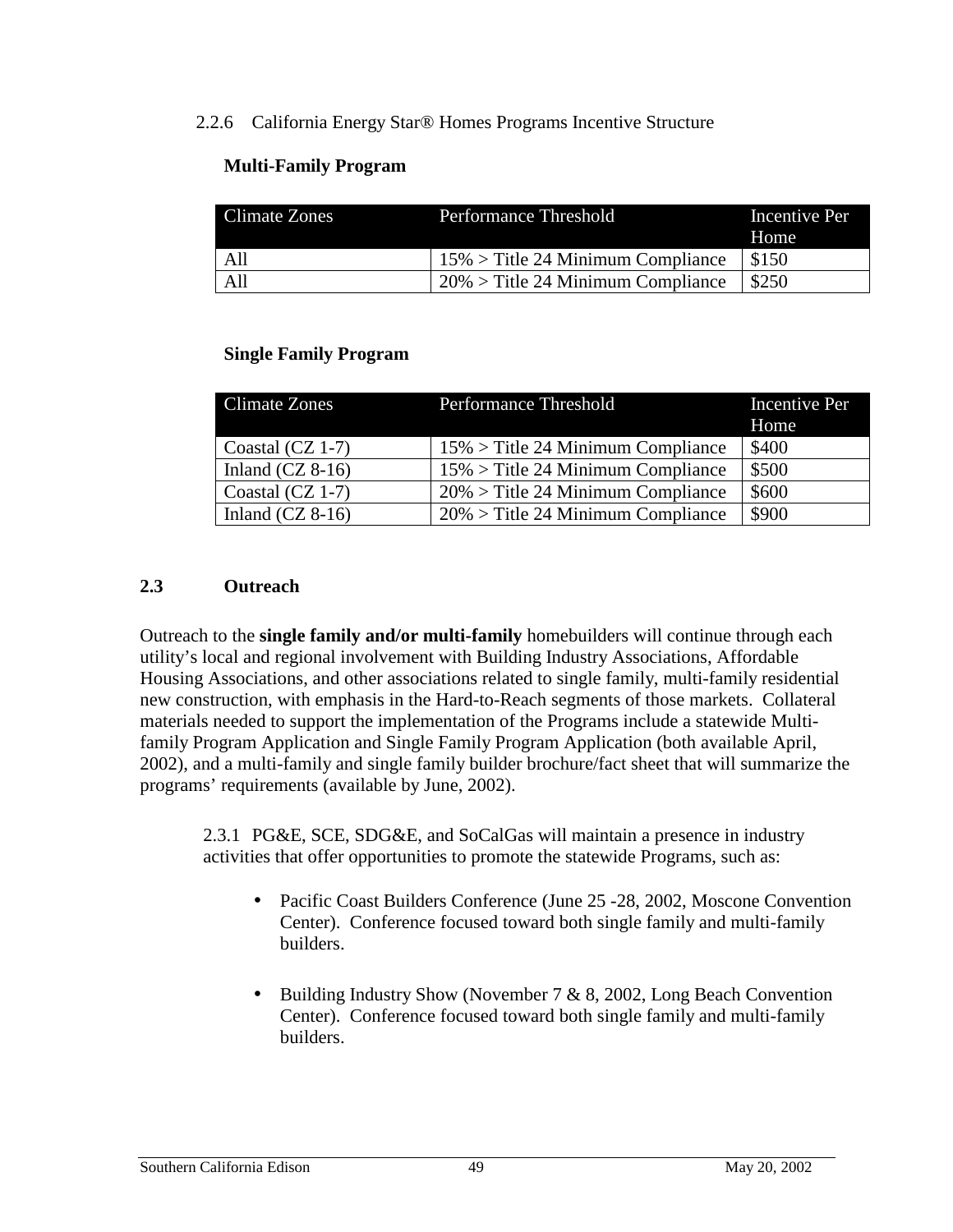- Southern California Association of Non-Profit Housing (SCANPH) Conference (September 27, 2002, Los Angeles). Conference focused toward multi-family builders
- American Institute of Architects Meetings
- Apartment Associations' Chapter Meetings. Meetings focused toward multifamily builders.
- Local Building Industry Association Chapter Meetings. Meetings focused toward single family builders.
- California Building Industry Association's (CBIA) Quarterly Committee Meetings. Meetings focused toward both single family and multi-family builders.

2.3.3 In the case of new construction, local governments are an optimal outreach resource due to the interaction between the builder and local building departments. The programs will utilize these relationships to promote and market not only new construction programs, but other energy efficiency programs that require local government intervention.

### **3. Energy and Peak Demand Savings Targets**

|                            | Unit      |       | Forecast Total Net kWh |                               | Total | Net kW   |
|----------------------------|-----------|-------|------------------------|-------------------------------|-------|----------|
| <b>Measure</b>             | Defined   |       |                        | Units Net kWh per unit Net kW |       | per unit |
| <b>Single Family Homes</b> | Dwellings | 4.720 | 2.906.944              | 616                           | 3.122 | 0.66     |
| Total                      |           |       | 2,906,944              |                               | 3.122 |          |

#### Single Family California Energy Star® New Homes Program

#### Multi-Family California Energy Star® New Homes Program

| <b>Measure</b> | Unit<br><b>Defined</b> | Forecast<br><b>Units</b> | <b>Total</b><br>Net kWh | <b>Net kWh</b><br>per unit | <b>Total</b><br>Net kW | <b>Net kW</b><br>per unit |
|----------------|------------------------|--------------------------|-------------------------|----------------------------|------------------------|---------------------------|
| Multi-Family   | Defined                | 2.000                    | 286,400                 | 143                        | 308                    | 0.15                      |
| Total          |                        |                          | 286,400                 |                            | 308                    |                           |

Notes:

A. Energy and demand targets may vary between single family and multi-family.

- B. If EM&V is to be conducted by the IOUs, protocols will be established for measuring energy and peak demand accomplishments for these programs.
- C. Please note that the SCE and SoCalGas single family and multi-family forecasts should be viewed in concert with one another. Owing to the overlap of service territories, SCE and SoCalGas have structured their programs focus and outreach efforts to minimize overlap and maximize resultant savings. SCE will focus their efforts primarily on the single family market and builders serving that market. SoCalGas will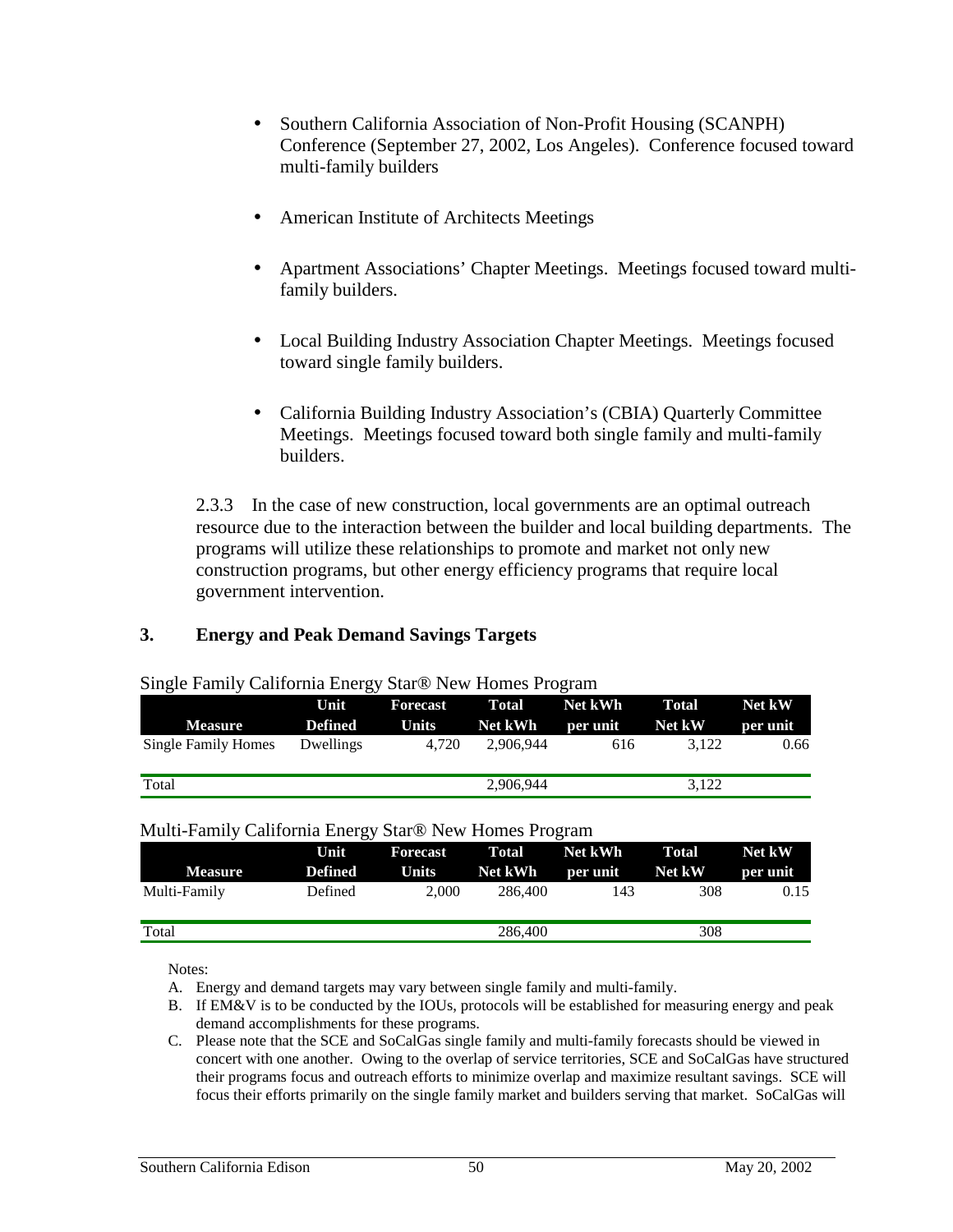focus their efforts primarily on the multi-family market and builders associated with that market. Marketing and outreach efforts will be coordinated so as to ensure that both the single family and multifamily opportunities are efficiently handled for builders serving both market segments and for builders working in municipal utility service territories served by only one of the two IOUs.

D. The energy savings and demand reduction forecasts differ from the CPUC adopted targets listed in Decision 02-03-056.

## **4. Cost Effectiveness**

|                                        | <b>Program</b>  | <b>Program</b> | <b>Net</b>      | <b>Benefit/Cost</b> |
|----------------------------------------|-----------------|----------------|-----------------|---------------------|
|                                        | <b>Benefits</b> | <b>Costs</b>   | <b>Benefits</b> | <b>Ratio</b>        |
| <b>Total Resource</b>                  | \$2,288,000     | \$4,018,343    | (\$1,730,343)   | 0.57                |
| <b>Cost Test</b>                       |                 |                |                 |                     |
| <b>Participant Cost</b><br><b>Test</b> | \$4,628,000     | 2,662,000      | 1,966,000       | 1.74                |

## Single Family California Energy Star® New Homes Program

### Multi-Family California Energy Star® New Homes Program

|                                           | <b>Program</b><br><b>Benefits</b> | <b>Program</b><br><b>Costs</b> | <b>Net</b><br><b>Benefits</b> | <b>Benefit/Cost</b><br><b>Ratio</b> |
|-------------------------------------------|-----------------------------------|--------------------------------|-------------------------------|-------------------------------------|
| <b>Total Resource</b><br><b>Cost Test</b> | \$225,000                         | \$579,308                      | $(\$354,308)$                 | 0.39                                |
| <b>Participant Cost</b><br><b>Test</b>    | \$525,000                         | 360,000                        | 165,000                       | 1.46                                |

## **5. Evaluating Program Progress For Information-only Programs**

Section is not applicable to these non-information programs.

## **6. Hard-to-Reach Targets**

PG&E, SCE, SDG&E, and SoCalGas possess strong community ties and well-developed relationships with local builders, associations and organizations that serve Hard-to-Reach markets. In the past, many of these market actors have often participated in the IOUs' individual residential new construction programs. However, prior to 2002, the participation of these market actors was not tracked independent of the "general population." The sheer expanse of the geographic area served by the statewide programs provides the utilities with an even greater opportunity to work with a larger and more diverse Hard-to-Reach market. These successes will be tracked accordingly.

Outreach Strategies: Substantial housing is developed by housing authorities. The IOU's implementation teams have established relationships with these entities through previous programs and continued outreach. Projects proposed by these agencies mostly consist of senior, disabled, and lower-income housing. These will be targeted for program participation. In addition, projects meeting federal affordable housing criteria will be targeted. Rental housing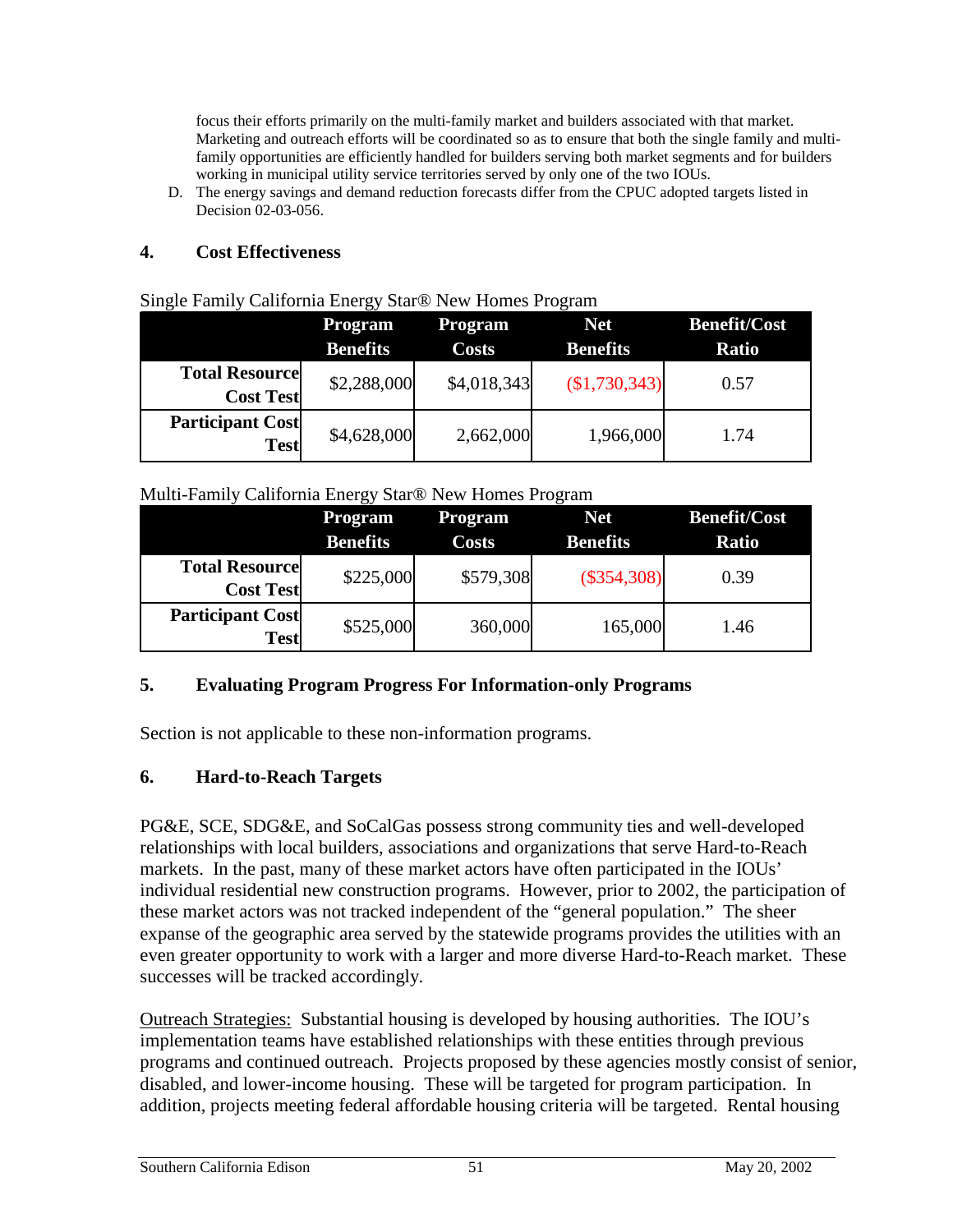projects and projects in rural and moderate-income areas will be specifically targeted. If housing project appears targeted to a specific language group or is in a zip code with a majority of ethnic households, it will be more likely to include non-English occupants. Such projects will be targeted to encourage program participation.

In compliance with CPUC Decision 02-03-056, 20% of the direct implementation funds allocated for these programs will be reserved for units constructed for hard-to-reach customers.

## **7. Budgets**

| <b>Programs</b>                                         | 2002 Budget |
|---------------------------------------------------------|-------------|
| Multi-Family California Energy Star® New Homes Program  | \$500,000   |
| Single Family California Energy Star® New Homes Program | \$3,500,000 |
| Total                                                   | \$4,000,000 |
| Notes:                                                  |             |

Program budgets do not include EM&V activities funded from the statewide EM&V budget. See, Attachment B for a detailed budget.

## **8. Payment Schedule**

The CPUC has adopted these programs for the remaining nine months of calendar year 2002 thus the payment of funds to the sponsoring utility will be collected during the second, third and fourth quarter of 2002. This payment schedule is abbreviated from the two-year schedule outlined in CPUC's Energy Efficiency Policy Manual in recognition of the programs' limited nine-month implementation period.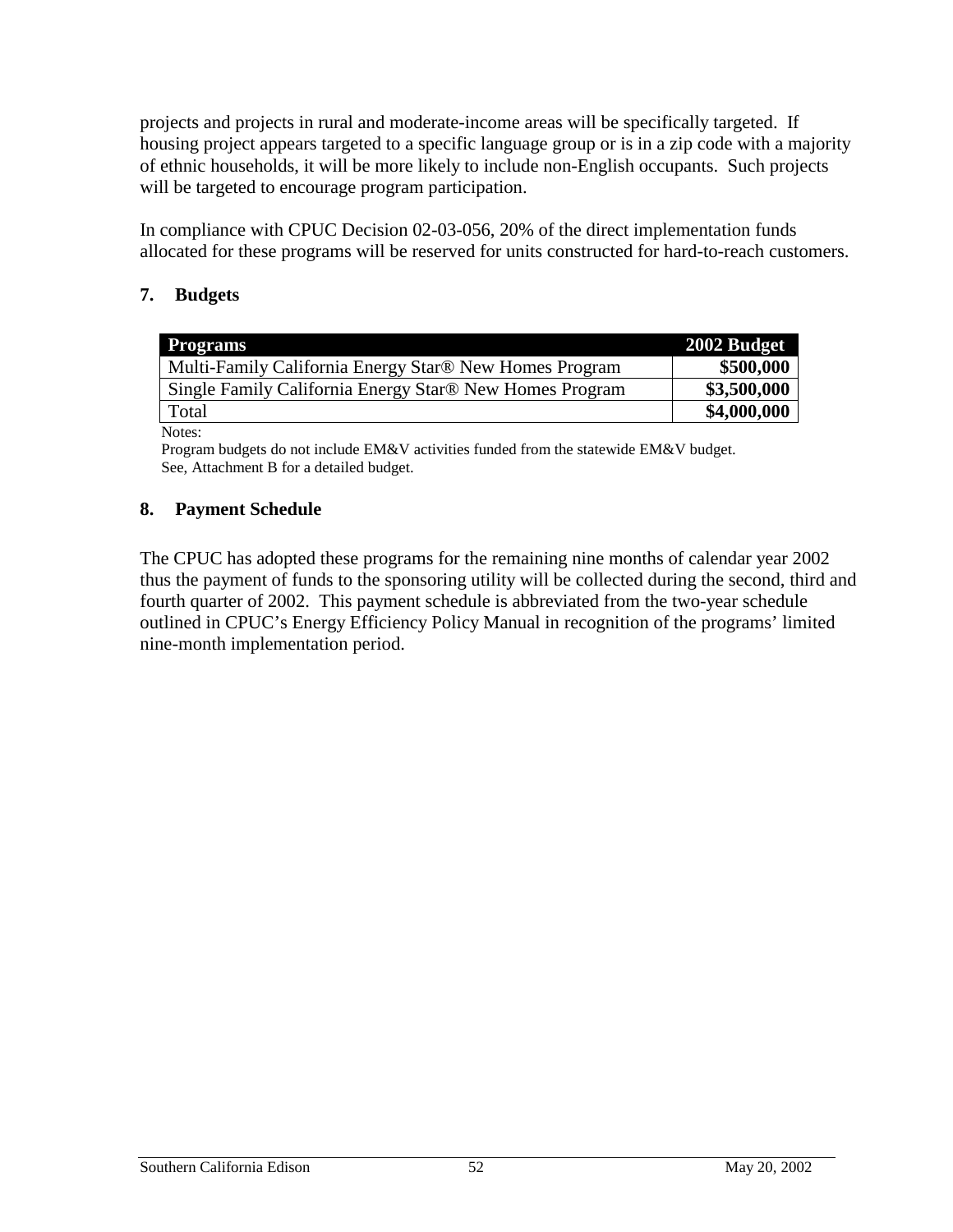# **Attachment A: Measure Forecast Table**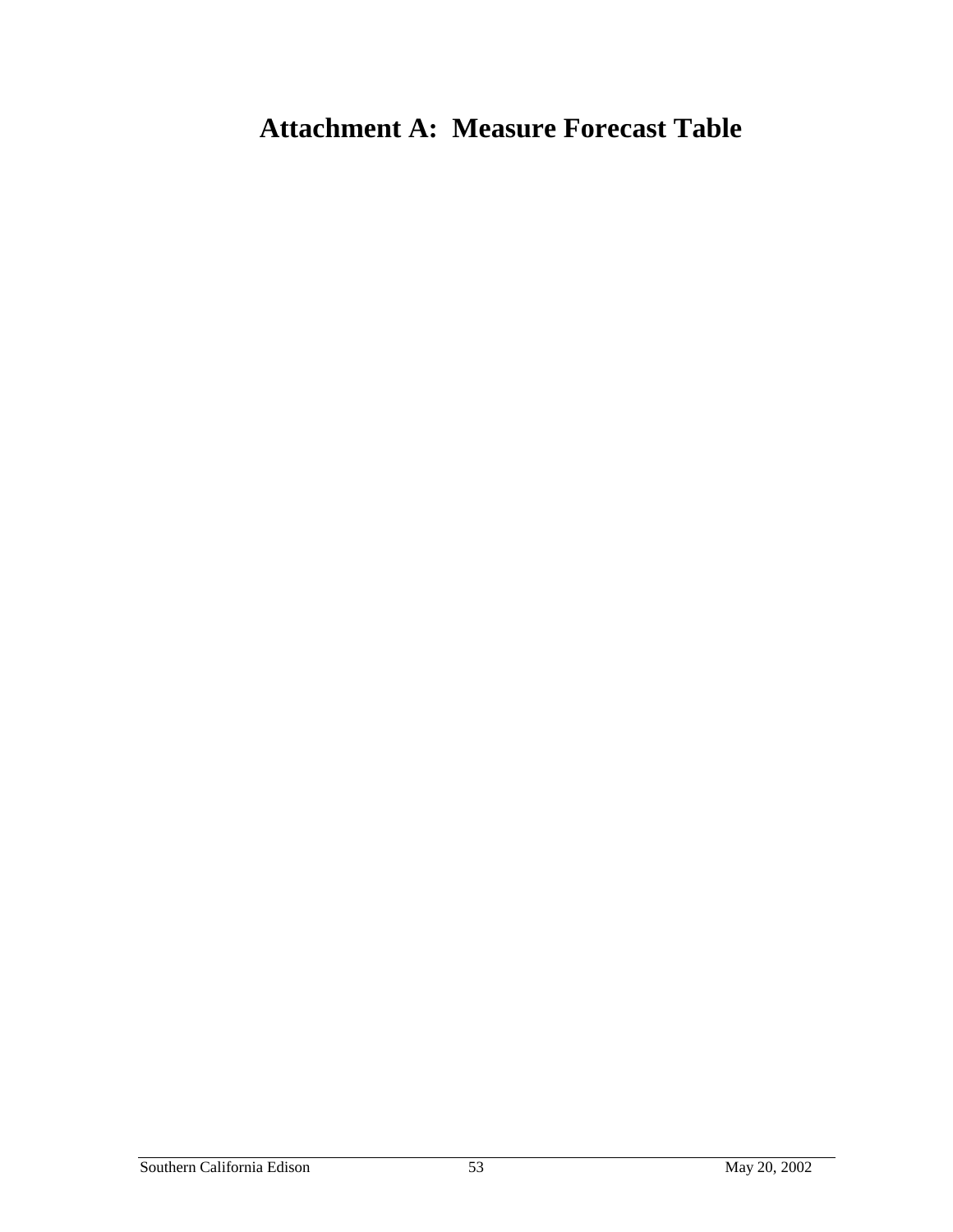| Single Family California Energy Star® New Homes Program |
|---------------------------------------------------------|
|---------------------------------------------------------|

|                            | Unit           | <b>Forecast</b> | <b>Rebate</b> | <b>Total</b>  |
|----------------------------|----------------|-----------------|---------------|---------------|
| <b>Measure</b>             | <b>Defined</b> | Units           | per unit      | <b>Rebate</b> |
| <b>Single Family Homes</b> | Dwellings      | 4,720           | \$496         | \$2,340,000   |
| Total                      |                |                 |               | \$2,340,000   |

## Multi-Family California Energy Star® New Homes Program

|                | Unit           | <b>Forecast</b> | <b>Rebate</b> | <b>Total</b>  |
|----------------|----------------|-----------------|---------------|---------------|
| <b>Measure</b> | <b>Defined</b> | Units           | per unit      | <b>Rebate</b> |
| Multi-Family   | Defined        | 2,000           | \$150         | \$300,000     |
| Total          |                |                 |               | \$300,000     |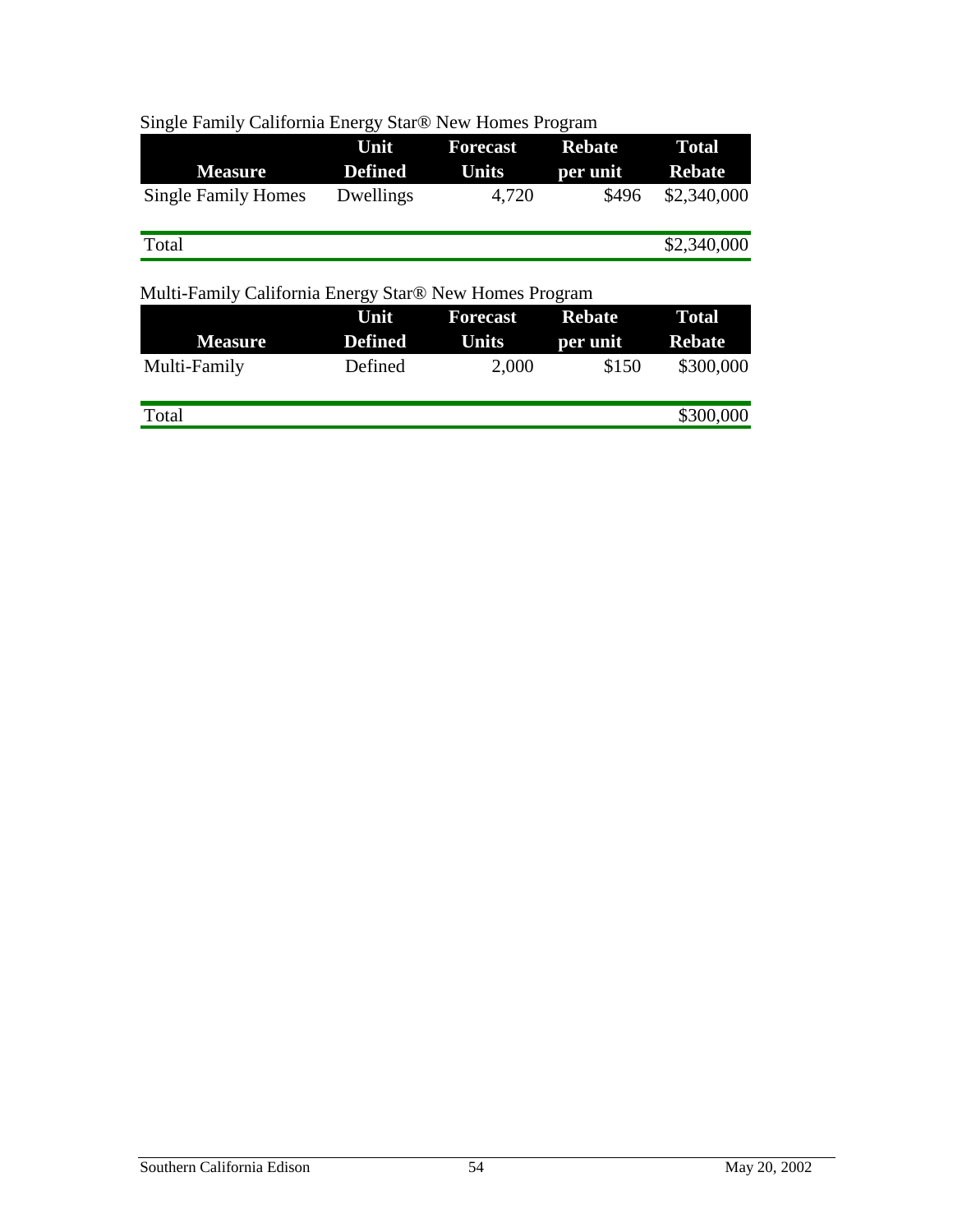# **Attachment B: Program Budgets**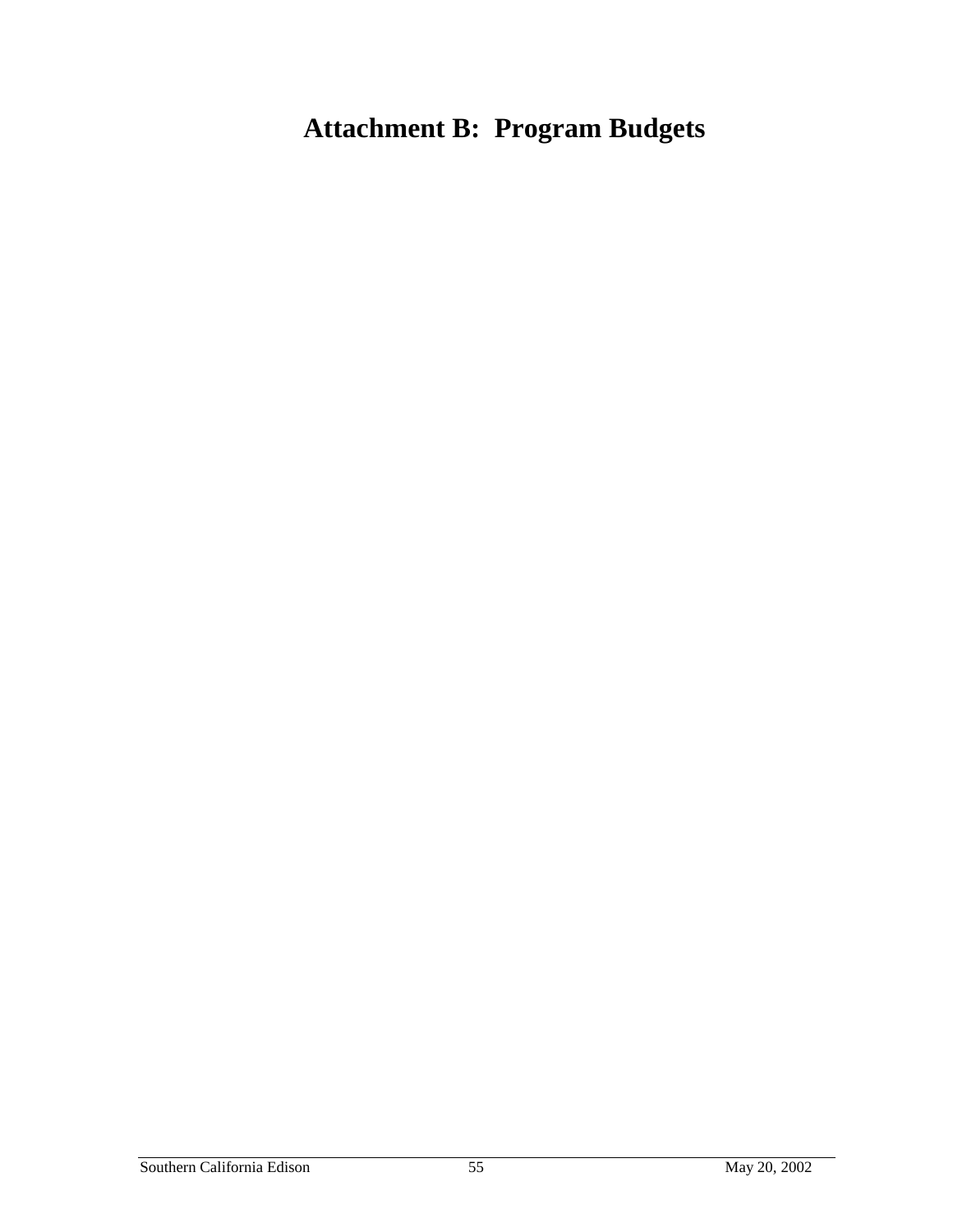| <b>SOUTHERN CALIFORNIA EDISON</b>                           |  |  |  |
|-------------------------------------------------------------|--|--|--|
| <b>Multifamily California Energy Star New Homes Program</b> |  |  |  |

| <b>Program Budget Summary</b>                                                 |                |                                                              |                                                        |
|-------------------------------------------------------------------------------|----------------|--------------------------------------------------------------|--------------------------------------------------------|
| Item                                                                          | s              | <b>Methodology for Allocation</b><br>(Footnote if necessary) | Percentage of<br><b>Total Program</b><br><b>Budget</b> |
| <b>Administrative Costs</b>                                                   |                |                                                              |                                                        |
| Labor                                                                         | 20.400         |                                                              | 4.1%                                                   |
| <b>Benefits</b>                                                               | 11,400         |                                                              | 2.3%                                                   |
| <b>Travel/Conference/Training</b>                                             | 5,200          |                                                              | 1.0%                                                   |
| Reporting/Tracking/Development - Information Services                         |                |                                                              | $0.0\%$                                                |
| <b>Materials &amp; Handling</b>                                               | 500            |                                                              | 0.1%                                                   |
| Overhead and General and Administrative costs                                 | 24,900         |                                                              | 5.0%                                                   |
| Subcontractor Administrative costs                                            |                |                                                              | 0.0%                                                   |
| <b>Total Administrative Costs</b>                                             | 62.400         |                                                              | 12.5%                                                  |
| <b>Marketing/Advertising/Outreach Costs</b>                                   |                |                                                              |                                                        |
| <b>Total Marketing/Advertising/Outreach Costs</b>                             | 39,000         |                                                              | 7.8%                                                   |
| <b>Direct Implementation Costs</b>                                            |                |                                                              |                                                        |
| <b>Financial Incentives</b>                                                   | 300,000        |                                                              | 60.0%                                                  |
| <b>Installation costs</b>                                                     |                |                                                              | 0.0%                                                   |
| <b>Activity costs</b>                                                         | 110,000        |                                                              | 22.0%                                                  |
| <b>Rebate Processing/Inspection</b>                                           |                |                                                              | 0.0%                                                   |
| <b>Total Direct Implementation costs</b>                                      | 410.000        |                                                              | 82.0%                                                  |
| <b>Evaluation, Measurement and Verification Costs</b>                         |                |                                                              |                                                        |
| Labor                                                                         |                |                                                              | 0.0%                                                   |
| <b>Benefits</b>                                                               |                |                                                              | $0.0\%$                                                |
| <b>Travel/Conference/Training costs</b>                                       |                |                                                              | $0.0\%$                                                |
| <b>EM&amp;V Reporting costs</b>                                               |                |                                                              | 0.0%                                                   |
| <b>Materials &amp; Handling</b>                                               |                |                                                              | $0.0\%$                                                |
| <b>Overhead and General and Administrative costs</b>                          |                |                                                              | $0.0\%$                                                |
| <b>Total Evaluation, Measurement and Verification Costs</b>                   | 27,000         |                                                              | 5.4%                                                   |
| <b>Other Costs</b>                                                            |                |                                                              |                                                        |
| <b>Financing Costs</b>                                                        | $\overline{a}$ |                                                              | $0.0\%$                                                |
| <b>Bonding Costs</b>                                                          |                |                                                              | $0.0\%$                                                |
| Less Costs Not Charged to this Program (e.g., benefits recovered by alternate |                |                                                              |                                                        |
| means, as noted above)                                                        | (38, 400)      |                                                              | $-7.7%$                                                |
|                                                                               |                |                                                              | 0.0%                                                   |
| <b>Budget Grand Total</b>                                                     | 500,000        |                                                              | 100.0%                                                 |

notes -

Administrative costs shown above are consistent with the cost categories defined by the EE Policy Manual. However, these costs categories are not intended to be consistent with other CPUC manuals such as the Standard Practice Manual, Reporting Requiremen

Administrative costs related to Marketing, Implementation, and EMV costs are categorized under Administrative Cost category.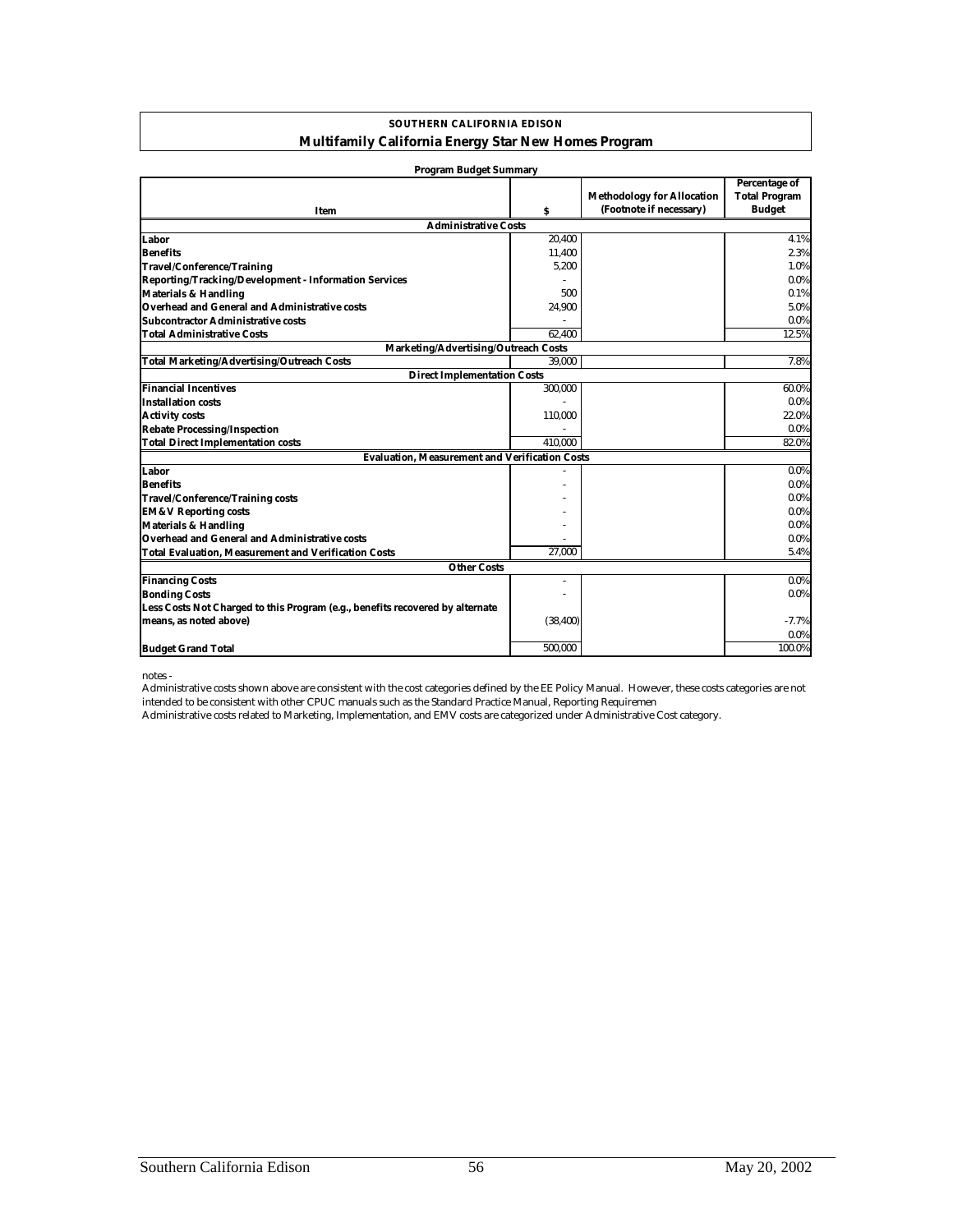| <b>SOUTHERN CALIFORNIA EDISON</b>                             |
|---------------------------------------------------------------|
| <b>Single Family California Energy Star New Homes Program</b> |

| <b>Program Budget Summary</b>                                                 |            |                                   |                      |
|-------------------------------------------------------------------------------|------------|-----------------------------------|----------------------|
|                                                                               |            |                                   | Percentage of        |
|                                                                               |            | <b>Methodology for Allocation</b> | <b>Total Program</b> |
| Item                                                                          | s          | (Footnote if necessary)           | <b>Budget</b>        |
| <b>Administrative Costs</b>                                                   |            |                                   |                      |
| Labor                                                                         | 161.200    |                                   | 4.6%                 |
| <b>Benefits</b>                                                               | 92,500     |                                   | 2.6%                 |
| <b>Travel/Conference/Training</b>                                             | 41,400     |                                   | 1.2%                 |
| Reporting/Tracking/Development - Information Services                         | 5.000      |                                   | 0.1%                 |
| <b>Materials &amp; Handling</b>                                               | 53,500     |                                   | 1.5%                 |
| Overhead and General and Administrative costs                                 | 178,900    |                                   | 5.1%                 |
| Subcontractor Administrative costs                                            |            |                                   | 0.0%                 |
| <b>Total Administrative Costs</b>                                             | 532.500    |                                   | 15.2%                |
| Marketing/Advertising/Outreach Costs                                          |            |                                   |                      |
| <b>Total Marketing/Advertising/Outreach Costs</b>                             | 276.800    |                                   | 7.9%                 |
| <b>Direct Implementation Costs</b>                                            |            |                                   |                      |
| <b>Financial Incentives</b>                                                   | 2,340,000  |                                   | 66.9%                |
| <b>Installation costs</b>                                                     |            |                                   | $0.0\%$              |
| <b>Activity costs</b>                                                         | 439,100    |                                   | 12.5%                |
| <b>Rebate Processing/Inspection</b>                                           | 4,100      |                                   | 0.1%                 |
| <b>Total Direct Implementation costs</b>                                      | 2,783,200  |                                   | 79.5%                |
| <b>Evaluation, Measurement and Verification Costs</b>                         |            |                                   |                      |
| Labor                                                                         |            |                                   | 0.0%                 |
| <b>Benefits</b>                                                               |            |                                   | 0.0%                 |
| <b>Travel/Conference/Training costs</b>                                       |            |                                   | $0.0\%$              |
| <b>EM&amp;V Reporting costs</b>                                               |            |                                   | $0.0\%$              |
| <b>Materials &amp; Handling</b>                                               |            |                                   | $0.0\%$              |
| <b>Overhead and General and Administrative costs</b>                          |            |                                   | $0.0\%$              |
| <b>Total Evaluation, Measurement and Verification Costs</b>                   | 189.000    |                                   | 5.4%                 |
| <b>Other Costs</b>                                                            |            |                                   |                      |
| <b>Financing Costs</b>                                                        | ۰          |                                   | $0.0\%$              |
| <b>Bonding Costs</b>                                                          |            |                                   | $0.0\%$              |
| Less Costs Not Charged to this Program (e.g., benefits recovered by alternate |            |                                   |                      |
| means, as noted above)                                                        | (281, 500) |                                   | $-8.0\%$             |
|                                                                               |            |                                   | 0.0%                 |
| <b>Budget Grand Total</b>                                                     | 3,500,000  |                                   | 100.0%               |
|                                                                               |            |                                   |                      |

notes -

Administrative costs shown above are consistent with the cost categories defined by the EE Policy Manual. However, these costs categories are not intended to be consistent with other CPUC manuals such as the Standard Practice Manual, Reporting Requiremen

Administrative costs related to Marketing, Implementation, and EMV costs are categorized under Administrative Cost category.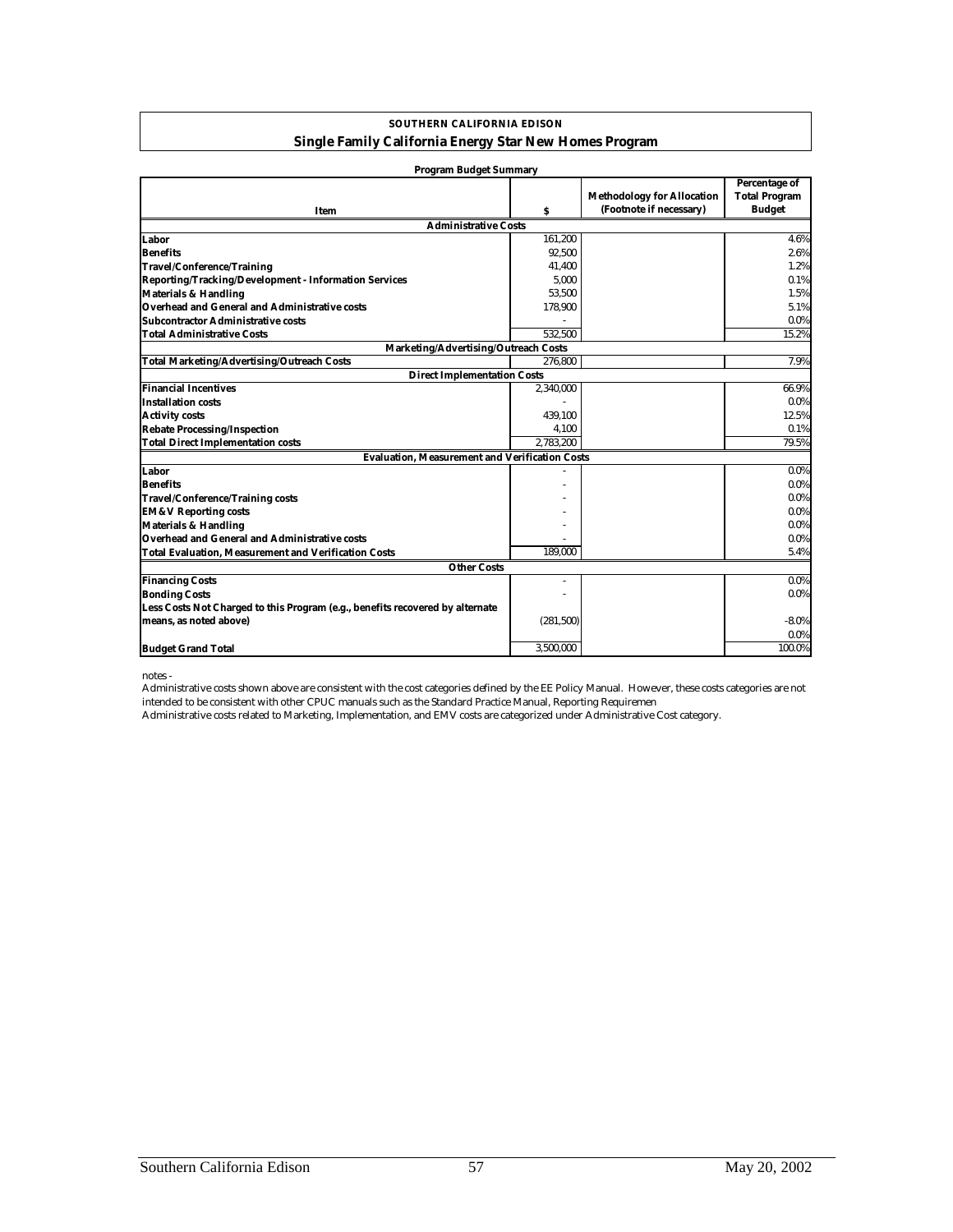#### **SOUTHERN CALIFORNIA EDISON Multifamily California Energy Star New Homes Program**

| <b>Program Budget Detail</b>                                                        |              |                                                              |                                                               |
|-------------------------------------------------------------------------------------|--------------|--------------------------------------------------------------|---------------------------------------------------------------|
| Item                                                                                | s            | <b>Methodology for Allocation</b><br>(Footnote if necessary) | <b>Percentage of</b><br><b>Total Program</b><br><b>Budget</b> |
| <b>Administrative Costs</b>                                                         |              |                                                              |                                                               |
| Labor                                                                               |              |                                                              |                                                               |
| Type A - Program Planning/Design/Program Mgmt.                                      | \$<br>20,400 |                                                              | 4.1%                                                          |
| Type B - Mgmt./Supervisor                                                           |              |                                                              | 0.0%                                                          |
| Type C - Clerical Support                                                           |              |                                                              | $0.0\%$                                                       |
| <b>Subtotal Labor</b>                                                               | 20,400       |                                                              | 4.1%                                                          |
| <b>Benefits</b>                                                                     |              |                                                              |                                                               |
| Pensions & Benefits                                                                 |              | 9,900 48.6% of SCE Labor                                     | 2.0%                                                          |
| <b>Payroll Taxes</b>                                                                | 1,500        | 7.4% of SCE Labor                                            | 0.3%                                                          |
| <b>Subtotal Benefits</b>                                                            | 11.400       |                                                              | 2.3%                                                          |
| <b>Travel/Conference/Training</b>                                                   |              |                                                              |                                                               |
| Type A - Mileage and Parking                                                        | 1,200        |                                                              | 0.2%                                                          |
| Type B - Other - Meals, lodging, misc. expenses                                     |              |                                                              | 0.0%                                                          |
| Type C - Conference/Training Activities                                             | 4.000        |                                                              | 0.8%                                                          |
| <b>Subtotal Travel costs</b>                                                        | 5,200        |                                                              | 1.0%                                                          |
| Reporting/Tracking/Development - Information Services                               |              |                                                              | 0.0%                                                          |
| <b>Materials &amp; Handling</b>                                                     | 500          |                                                              | 0.1%                                                          |
| Overhead and General and Administrative costs                                       |              |                                                              |                                                               |
| Type A - Regulatory Support                                                         | 7,300        |                                                              | 1.5%                                                          |
| Type B - Accounting Support                                                         | 5,600        |                                                              | 1.1%                                                          |
| Type C - Communications/Telecommunications/Automated Systems Support                | 8,300        |                                                              | 1.7%                                                          |
| Type D - Human Resources Support                                                    | 2,200        |                                                              | 0.4%                                                          |
| Type E - Facilities Support                                                         |              |                                                              | 0.0%                                                          |
| Type F - Supervision                                                                |              |                                                              | 0.0%                                                          |
| Type G - Corporate Services                                                         |              |                                                              | 0.0%                                                          |
| Type H - Transportation Services, Shop Services                                     |              |                                                              | 0.0%                                                          |
| Type I - Information Technology                                                     | 1,500        |                                                              | 0.3%                                                          |
| Type J - Procurement and Material Management                                        |              |                                                              | $0.0\%$                                                       |
| Subtotal Overhead and General and Administrative costs                              | 24,900       |                                                              | 5.0%                                                          |
| Subcontractor Administrative costs (administrative only, report other subcontractor |              |                                                              |                                                               |
| costs in the appropriate category)                                                  |              |                                                              |                                                               |
| Labor                                                                               |              |                                                              | 0.0%                                                          |
| <b>Benefits</b>                                                                     |              |                                                              | 0.0%                                                          |
| Overhead                                                                            |              |                                                              | 0.0%                                                          |
| <b>Travel</b> costs                                                                 |              |                                                              | 0.0%                                                          |
| <b>Reporting costs</b>                                                              |              |                                                              | 0.0%                                                          |
| Materials & Handling                                                                |              |                                                              | 0.0%                                                          |
| Overhead and General and Administrative costs                                       |              |                                                              | 0.0%                                                          |
| Subtotal Subcontractor Administrative costs                                         | L,           |                                                              | 0.0%                                                          |
| Profit                                                                              |              |                                                              | 0.0%                                                          |
| <b>Total Administrative Costs</b>                                                   | 62,400       |                                                              | 12.5%                                                         |
| Marketing/Advertising/Outreach Costs                                                |              |                                                              |                                                               |
| Type A - Brochures/Booklets                                                         | 12,000       |                                                              | 2.4%                                                          |
| Type B - Media Support                                                              | 27,000       |                                                              | 5.4%                                                          |
| Type C - Outreach                                                                   |              |                                                              | $0.0\%$                                                       |
| Total Marketing/Advertising/Outreach Costs                                          | 39.000       |                                                              | 7.8%                                                          |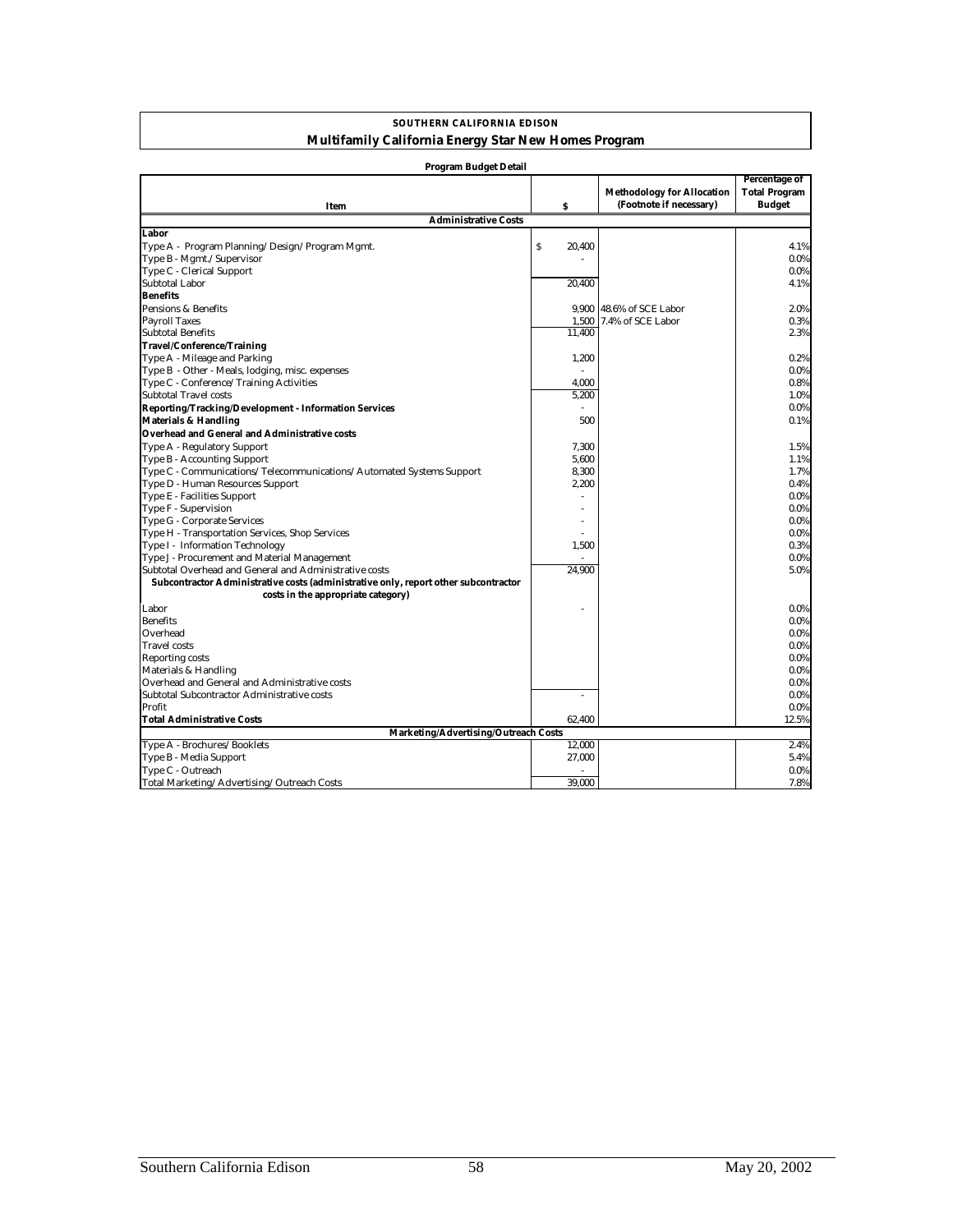#### **SOUTHERN CALIFORNIA EDISON Multifamily California Energy Star New Homes Program, Cont'd**

| <b>Program Budget Detail</b>                                         |         |                                   |                      |  |  |  |
|----------------------------------------------------------------------|---------|-----------------------------------|----------------------|--|--|--|
|                                                                      |         |                                   | Percentage of        |  |  |  |
|                                                                      |         | <b>Methodology for Allocation</b> | <b>Total Program</b> |  |  |  |
| Item                                                                 | \$      | (Footnote if necessary)           | Budget               |  |  |  |
| <b>Direct Implementation Costs</b>                                   |         |                                   |                      |  |  |  |
| Itemized financial incentives                                        |         |                                   |                      |  |  |  |
| See. Attachment A. Measure Forecast Table                            | 300,000 |                                   | 60.0%                |  |  |  |
| Subtotal Financial Incentives                                        | 300,000 |                                   | 60.0%                |  |  |  |
| Itemized installation costs                                          |         |                                   | $0.0\%$              |  |  |  |
| Subtotal Installation costs                                          | ÷,      |                                   | $0.0\%$              |  |  |  |
| Itemized hardware/materials costs (primarily for direct install and  |         |                                   |                      |  |  |  |
| information/education programs)                                      |         |                                   |                      |  |  |  |
| <b>Itemized activity costs</b>                                       |         |                                   |                      |  |  |  |
| 20 projects @ \$5,500 each                                           | 110,000 |                                   | 22.0%                |  |  |  |
| <b>Subtotal Activity costs</b>                                       | 110,000 |                                   | 22.0%                |  |  |  |
| <b>Rebate Processing/Inspection</b>                                  |         |                                   |                      |  |  |  |
| Subtotal Rebate Processing/Inspection costs                          |         |                                   | $0.0\%$              |  |  |  |
| <b>Total Direct Implementation costs</b>                             | 410.000 |                                   | 82.0%                |  |  |  |
| <b>Evaluation. Measurement and Verification Costs</b>                |         |                                   |                      |  |  |  |
| Labor                                                                |         |                                   |                      |  |  |  |
| EM&V labor                                                           |         |                                   | $0.0\%$              |  |  |  |
| Subtotal EM&V Labor                                                  |         |                                   | 0.0%                 |  |  |  |
| <b>Benefits</b>                                                      |         |                                   | 0.0%                 |  |  |  |
| Pensions & Benefits                                                  |         |                                   | $0.0\%$              |  |  |  |
| <b>Payroll Taxes</b>                                                 |         |                                   | 0.0%                 |  |  |  |
| <b>Subtotal Benefits</b>                                             |         |                                   | 0.0%                 |  |  |  |
| <b>Travel/Conference/Training costs</b>                              |         |                                   | 0.0%                 |  |  |  |
| Type A - Mileage and Parking                                         |         |                                   | 0.0%                 |  |  |  |
| Type B - Other - Meals, lodging, misc. expenses                      |         |                                   | 0.0%                 |  |  |  |
| Type C - Conference/Training Activities                              |         |                                   | 0.0%                 |  |  |  |
| <b>Subtotal Travel Costs</b>                                         |         |                                   | 0.0%                 |  |  |  |
| <b>Reporting costs</b>                                               |         |                                   | $0.0\%$              |  |  |  |
| Report 1 (consultant cost)                                           |         |                                   | 0.0%                 |  |  |  |
| Report 2 (consultant cost)                                           |         |                                   | $0.0\%$              |  |  |  |
| Subtotal EM&V Reporting Costs                                        |         |                                   | $0.0\%$              |  |  |  |
| <b>Materials &amp; Handling</b>                                      |         |                                   | $0.0\%$              |  |  |  |
| Overhead and General and Administrative costs                        |         |                                   | $0.0\%$              |  |  |  |
| Type A - Regulatory Support                                          |         |                                   | 0.0%                 |  |  |  |
| Type B - Accounting Support                                          |         |                                   | 0.0%                 |  |  |  |
| Type C - Communications/Telecommunications/Automated Systems Support |         |                                   | $0.0\%$              |  |  |  |
| Type D - Human Resources Support                                     |         |                                   | 0.0%                 |  |  |  |
| Type E - Facilities Support                                          |         |                                   | 0.0%                 |  |  |  |
| Type F - Supervision                                                 |         |                                   | 0.0%                 |  |  |  |
| Type G - Corporate Services                                          |         |                                   | 0.0%                 |  |  |  |
| Type H - Transportation Services, Shop Services                      |         |                                   | 0.0%                 |  |  |  |
| Type I - Information Technology                                      |         |                                   | 0.0%                 |  |  |  |
| Type J - Procurement and Material Management                         |         |                                   | 0.0%                 |  |  |  |
| Subtotal Overhead and General and Administrative costs               |         |                                   | $0.0\%$              |  |  |  |
| <b>Total Evaluation, Measurement and Verification Costs</b>          | 27,000  |                                   | 5.4%                 |  |  |  |
|                                                                      |         |                                   |                      |  |  |  |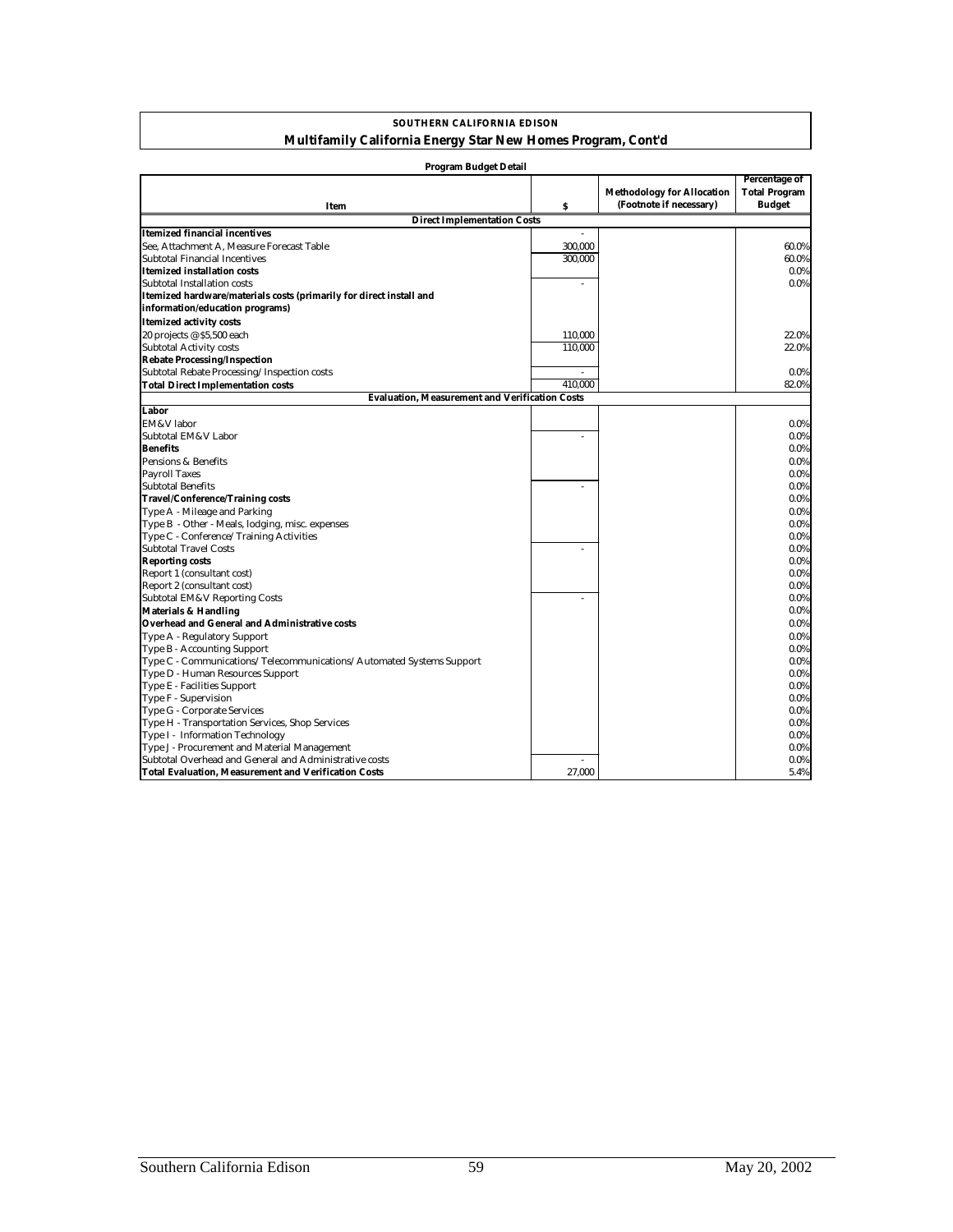#### **Multifamily California Energy Star New Homes Program, Cont'd SOUTHERN CALIFORNIA EDISON**

#### **Program Budget Detail**

|                                                                                         |         | <b>Methodology for Allocation</b> | Percentage of<br><b>Total Program</b> |
|-----------------------------------------------------------------------------------------|---------|-----------------------------------|---------------------------------------|
| Item                                                                                    | s       | (Footnote if necessary)           | <b>Budget</b>                         |
| <b>Other Costs</b>                                                                      |         |                                   |                                       |
| Itemized, may include:                                                                  |         |                                   | $0.0\%$                               |
| <b>Financing Costs</b>                                                                  |         | -                                 | $0.0\%$                               |
| <b>Bonding Costs</b>                                                                    |         |                                   | $0.0\%$                               |
| Less Costs Not Charged to this Program (e.g., benefits recovered by alternate means, as |         |                                   |                                       |
| noted above)                                                                            |         | (38, 400)                         | $-7.7%$                               |
|                                                                                         |         |                                   |                                       |
| <b>Budget Grand Total</b>                                                               | 500.000 |                                   | 100.0%                                |

notes -

Administrative costs shown above are consistent with the cost categories defined by the EE Policy Manual. However, these costs categories are not intended to be consistent with other CPUC manuals such as the Standard Practice Manual, Reporting Requiremen

Administrative costs related to Marketing, Implementation, and EMV costs are categorized under Administrative Cost category.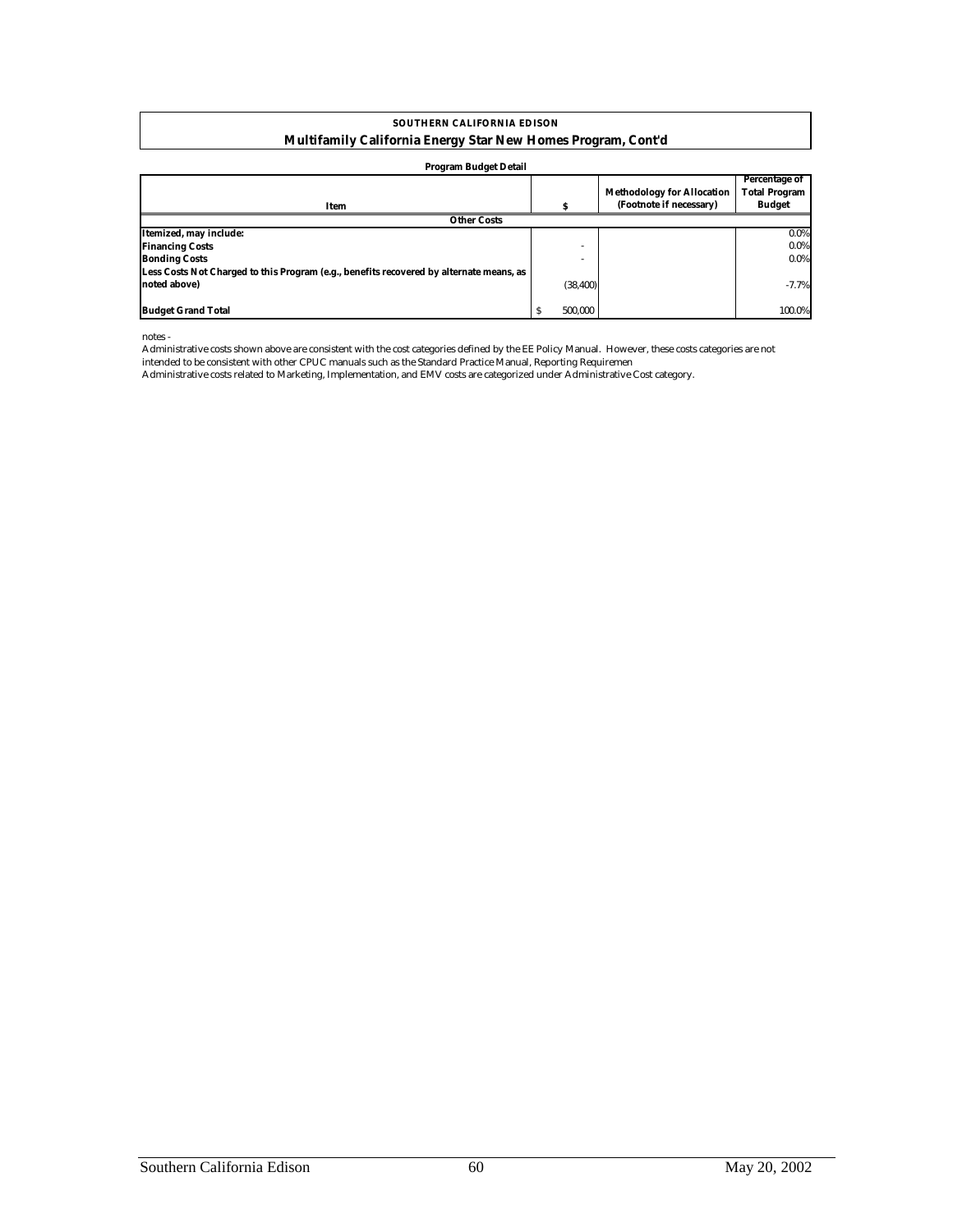#### **SOUTHERN CALIFORNIA EDISON Single Family California Energy Star New Homes Program**

| <b>Program Budget Detail</b>                                                        |                                      |                                                              |                                                        |
|-------------------------------------------------------------------------------------|--------------------------------------|--------------------------------------------------------------|--------------------------------------------------------|
| Item                                                                                | $\boldsymbol{s}$                     | <b>Methodology for Allocation</b><br>(Footnote if necessary) | Percentage of<br><b>Total Program</b><br><b>Budget</b> |
| <b>Administrative Costs</b>                                                         |                                      |                                                              |                                                        |
| Labor                                                                               |                                      |                                                              |                                                        |
| Type A - Program Planning/Design/Program Mgmt.                                      | $\boldsymbol{\mathsf{S}}$<br>139.900 |                                                              | 4.0%                                                   |
| Type B - Mgmt./Supervisor                                                           | 21.300                               |                                                              | 0.6%                                                   |
| Type C - Clerical Support                                                           |                                      |                                                              | $0.0\%$                                                |
| Subtotal Labor                                                                      | 161,200                              |                                                              | 4.6%                                                   |
| <b>Benefits</b>                                                                     |                                      |                                                              |                                                        |
| Pensions & Benefits                                                                 |                                      | 80.300 48.6% of SCE Labor                                    | 2.3%                                                   |
| <b>Payroll Taxes</b>                                                                |                                      | 12,200 7.4% of SCE Labor                                     | 0.3%                                                   |
| <b>Subtotal Benefits</b>                                                            | 92.500                               |                                                              | 2.6%                                                   |
| <b>Travel/Conference/Training</b>                                                   |                                      |                                                              |                                                        |
| Type A - Mileage and Parking                                                        | 15,600                               |                                                              | 0.4%                                                   |
| Type B - Other - Meals, lodging, misc. expenses                                     |                                      |                                                              | $0.0\%$                                                |
| Type C - Conference/Training Activities                                             | 25.800                               |                                                              | 0.7%                                                   |
| <b>Subtotal Travel costs</b>                                                        | 41,400                               |                                                              | 1.2%                                                   |
| <b>Reporting/Tracking/Development - Information Services</b>                        | 5,000                                |                                                              | 0.1%                                                   |
| <b>Materials &amp; Handling</b>                                                     | 53,500                               |                                                              | 1.5%                                                   |
| <b>Overhead and General and Administrative costs</b>                                |                                      |                                                              |                                                        |
| Type A - Regulatory Support                                                         | 51,800                               |                                                              | 1.5%                                                   |
| Type B - Accounting Support                                                         | 39,000                               |                                                              | 1.1%                                                   |
| Type C - Communications/Telecommunications/Automated Systems Support                | 58,000                               |                                                              | 1.7%                                                   |
| Type D - Human Resources Support                                                    | 15,100                               |                                                              | 0.4%                                                   |
| Type E - Facilities Support                                                         |                                      |                                                              | $0.0\%$                                                |
| Type F - Supervision                                                                |                                      |                                                              | $0.0\%$                                                |
| Type G - Corporate Services                                                         |                                      |                                                              | $0.0\%$                                                |
| Type H - Transportation Services, Shop Services                                     |                                      |                                                              | $0.0\%$                                                |
| Type I - Information Technology                                                     | 15,000                               |                                                              | 0.4%                                                   |
| Type J - Procurement and Material Management                                        |                                      |                                                              | $0.0\%$                                                |
| Subtotal Overhead and General and Administrative costs                              | 178,900                              |                                                              | 5.1%                                                   |
| Subcontractor Administrative costs (administrative only, report other subcontractor |                                      |                                                              |                                                        |
| costs in the appropriate category)                                                  |                                      |                                                              |                                                        |
| Labor                                                                               |                                      |                                                              | $0.0\%$                                                |
| <b>Benefits</b>                                                                     |                                      |                                                              | $0.0\%$                                                |
| Overhead                                                                            |                                      |                                                              | $0.0\%$                                                |
| <b>Travel</b> costs                                                                 |                                      |                                                              | $0.0\%$                                                |
| <b>Reporting costs</b>                                                              |                                      |                                                              | $0.0\%$                                                |
| Materials & Handling                                                                |                                      |                                                              | $0.0\%$                                                |
| Overhead and General and Administrative costs                                       |                                      |                                                              | $0.0\%$                                                |
| Subtotal Subcontractor Administrative costs                                         |                                      |                                                              | $0.0\%$                                                |
| Profit                                                                              |                                      |                                                              | $0.0\%$                                                |
| <b>Total Administrative Costs</b>                                                   | 532.500                              |                                                              | 15.2%                                                  |
| Marketing/Advertising/Outreach Costs                                                |                                      |                                                              |                                                        |
| Type A - Brochures/Booklets                                                         | 110,000                              |                                                              | 3.1%                                                   |
| Type B - Media Support                                                              | 166,800                              |                                                              | 4.8%                                                   |
| Type C - Outreach                                                                   |                                      |                                                              | $0.0\%$                                                |
| Total Marketing/Advertising/Outreach Costs                                          | 276,800                              |                                                              | 7.9%                                                   |
|                                                                                     |                                      |                                                              |                                                        |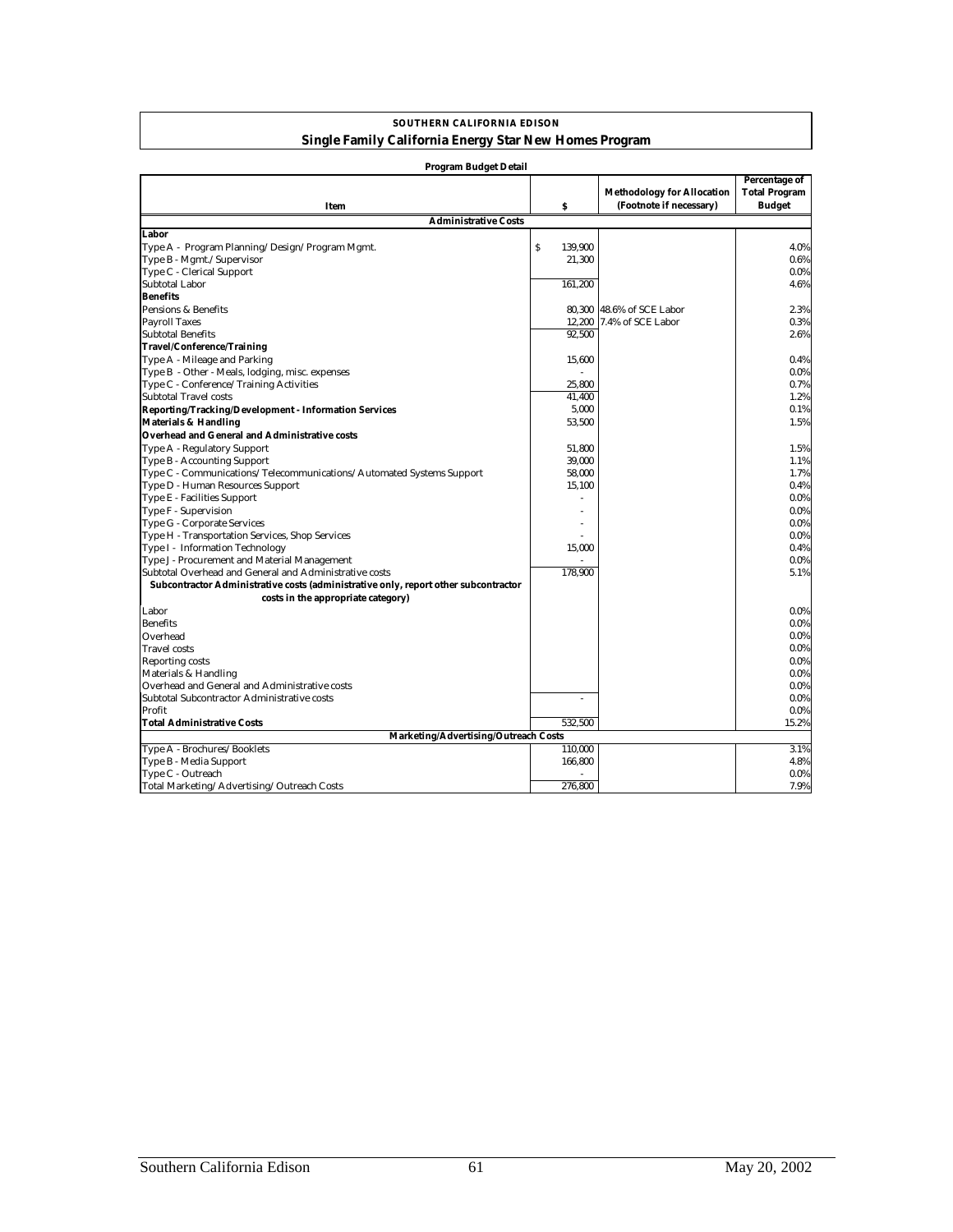| <b>SOUTHERN CALIFORNIA EDISON</b>                              |
|----------------------------------------------------------------|
| Single Family California Energy Star New Homes Program, Cont'd |

| Program Budget Detail                                                |                |                                                              |                                                        |
|----------------------------------------------------------------------|----------------|--------------------------------------------------------------|--------------------------------------------------------|
| Item                                                                 | \$             | <b>Methodology for Allocation</b><br>(Footnote if necessary) | Percentage of<br><b>Total Program</b><br><b>Budget</b> |
| <b>Direct Implementation Costs</b>                                   |                |                                                              |                                                        |
| <b>Itemized financial incentives</b>                                 |                |                                                              |                                                        |
| See, Attachment A, Measure Forecast Table                            | 2,340,000      |                                                              | 66.9%                                                  |
| Subtotal Financial Incentives                                        | 2,340,000      |                                                              | 66.9%                                                  |
| <b>Itemized installation costs</b>                                   |                |                                                              | $0.0\%$                                                |
| Subtotal Installation costs                                          |                |                                                              | 0.0%                                                   |
| Itemized hardware/materials costs (primarily for direct install and  |                |                                                              |                                                        |
| information/education programs)                                      |                |                                                              |                                                        |
| <b>Itemized activity costs</b>                                       |                |                                                              |                                                        |
| 75 projects @ \$5,850 each                                           | 439,100        |                                                              | 12.5%                                                  |
| <b>Subtotal Activity costs</b>                                       | 439,100        |                                                              |                                                        |
|                                                                      |                |                                                              | 12.5%                                                  |
| <b>Rebate Processing/Inspection</b>                                  |                |                                                              |                                                        |
|                                                                      | 4,100<br>4.100 |                                                              | 0.1%<br>0.1%                                           |
| Subtotal Rebate Processing/Inspection costs                          | 2.783.200      |                                                              | 79.5%                                                  |
| <b>Total Direct Implementation costs</b>                             |                |                                                              |                                                        |
| <b>Evaluation, Measurement and Verification Costs</b>                |                |                                                              |                                                        |
| Labor                                                                |                |                                                              |                                                        |
| <b>EM&amp;V</b> labor                                                |                |                                                              | $0.0\%$                                                |
| Subtotal EM&V Labor                                                  |                |                                                              | 0.0%                                                   |
| <b>Benefits</b>                                                      |                |                                                              |                                                        |
| Pensions & Benefits                                                  |                |                                                              | $0.0\%$                                                |
| <b>Payroll Taxes</b>                                                 |                |                                                              | $0.0\%$                                                |
| <b>Subtotal Benefits</b>                                             | ä,             |                                                              | $0.0\%$                                                |
| <b>Travel/Conference/Training costs</b>                              |                |                                                              |                                                        |
| Type A - Mileage and Parking                                         |                |                                                              | 0.0%                                                   |
| Type B - Other - Meals, lodging, misc. expenses                      |                |                                                              | 0.0%                                                   |
| Type C - Conference/Training Activities                              |                |                                                              | $0.0\%$                                                |
| <b>Subtotal Travel Costs</b>                                         |                |                                                              | $0.0\%$                                                |
| <b>Reporting costs</b>                                               |                |                                                              |                                                        |
| Report 1 (consultant cost)                                           |                |                                                              | $0.0\%$                                                |
| Report 2 (consultant cost)                                           |                |                                                              | $0.0\%$                                                |
| <b>Subtotal EM&amp;V Reporting Costs</b>                             | ä,             |                                                              | $0.0\%$                                                |
| <b>Materials &amp; Handling</b>                                      |                |                                                              | $0.0\%$                                                |
| <b>Overhead and General and Administrative costs</b>                 |                |                                                              |                                                        |
| Type A - Regulatory Support                                          |                |                                                              | $0.0\%$                                                |
| Type B - Accounting Support                                          |                |                                                              | $0.0\%$                                                |
| Type C - Communications/Telecommunications/Automated Systems Support |                |                                                              | $0.0\%$                                                |
| Type D - Human Resources Support                                     |                |                                                              | $0.0\%$                                                |
| Type E - Facilities Support                                          |                |                                                              | $0.0\%$                                                |
| Type F - Supervision                                                 |                |                                                              | $0.0\%$                                                |
| Type G - Corporate Services                                          |                |                                                              | $0.0\%$                                                |
| Type H - Transportation Services, Shop Services                      |                |                                                              | $0.0\%$                                                |
| Type I - Information Technology                                      |                |                                                              | $0.0\%$                                                |
| Type J - Procurement and Material Management                         |                |                                                              | $0.0\%$                                                |
| Subtotal Overhead and General and Administrative costs               |                |                                                              | $0.0\%$                                                |
| <b>Total Evaluation. Measurement and Verification Costs</b>          | 189.000        |                                                              | 5.4%                                                   |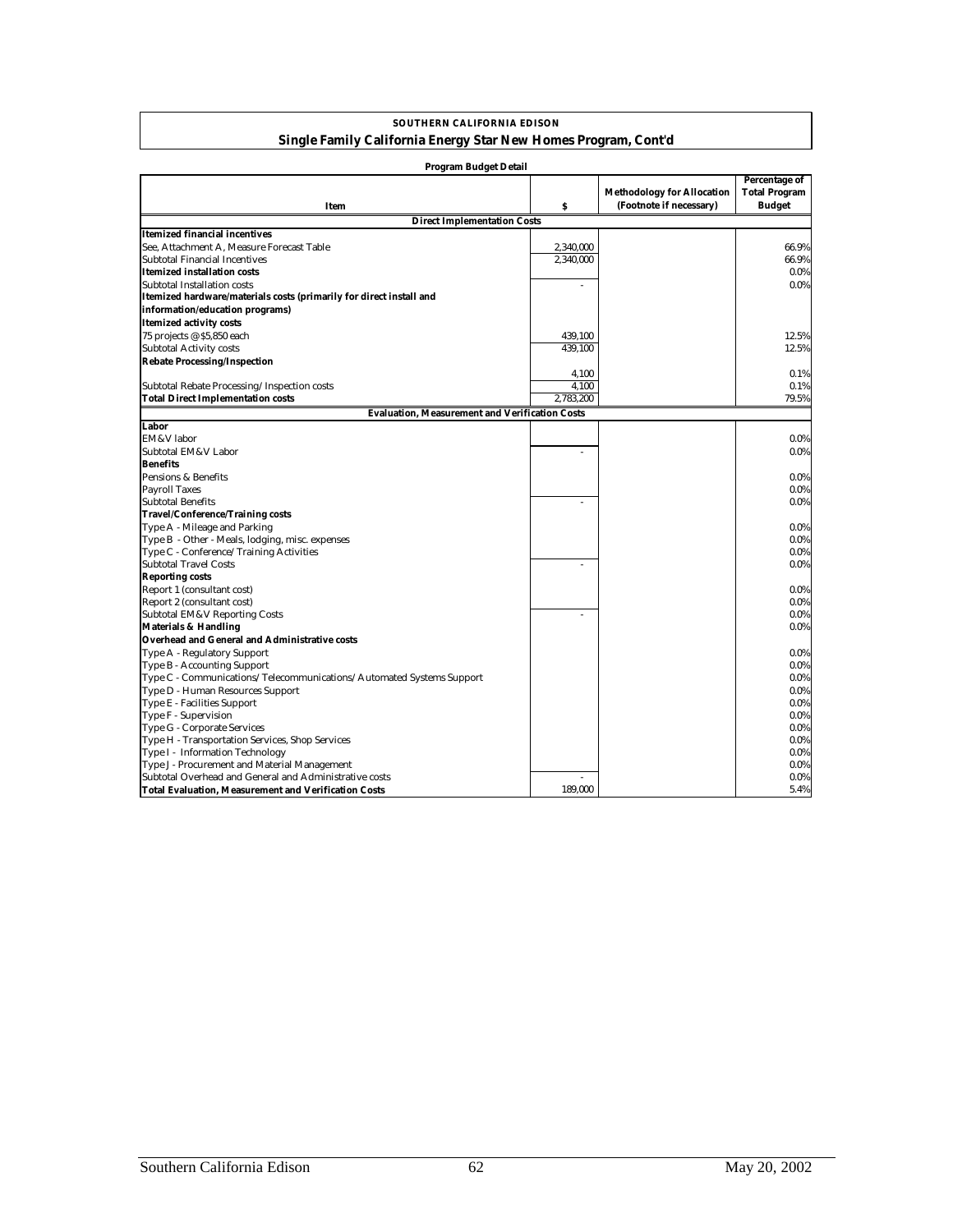#### **SOUTHERN CALIFORNIA EDISON Single Family California Energy Star New Homes Program, Cont'd**

#### **Program Budget Detail**

| 110gram buuget Detan                                                                    |                |                                                              |                                                        |
|-----------------------------------------------------------------------------------------|----------------|--------------------------------------------------------------|--------------------------------------------------------|
| Item                                                                                    |                | <b>Methodology for Allocation</b><br>(Footnote if necessary) | Percentage of<br><b>Total Program</b><br><b>Budget</b> |
| <b>Other Costs</b>                                                                      |                |                                                              |                                                        |
| Itemized, may include:                                                                  |                |                                                              |                                                        |
| <b>Financing Costs</b>                                                                  |                |                                                              | $0.0\%$                                                |
| <b>Bonding Costs</b>                                                                    |                |                                                              | $0.0\%$                                                |
| Less Costs Not Charged to this Program (e.g., benefits recovered by alternate means, as |                |                                                              |                                                        |
| noted above)                                                                            | (281,500)      |                                                              | $-8.0\%$                                               |
|                                                                                         |                |                                                              |                                                        |
| <b>Budget Grand Total</b>                                                               | 3.500.000<br>s |                                                              | 100.0%                                                 |

notes -

Administrative costs shown above are consistent with the cost categories defined by the EE Policy Manual. However, these costs categories are not intended to be consistent with other CPUC manuals such as the Standard Practice Manual, Reporting Requiremen

Administrative costs related to Marketing, Implementation, and EMV costs are categorized under Administrative Cost category.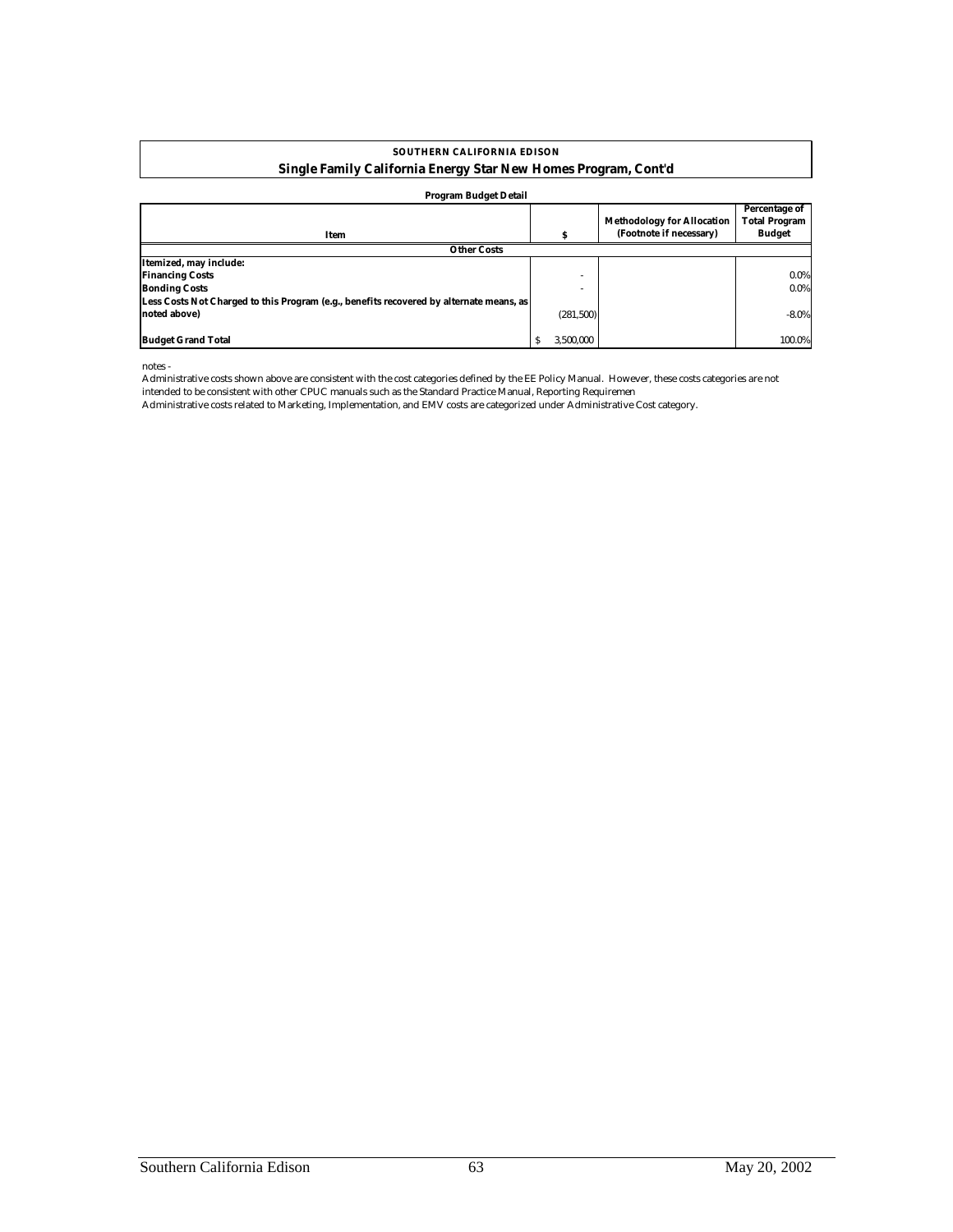## **Nonresidential Standard Performance Contract Implementation Plan**

## **1. Title of Individual Program**

Nonresidential Standard Performance Contract (SPC) Program

## **2. Plans to Implement This Decision's Changes to Original Proposals**

The SPC Program offers cash incentives for custom-designed energy savings retrofits of existing business facilities. The SPC program is designed primarily for large and medium businesses, but small and very small businesses can also participate if their measures do not qualify for the Express Efficiency Program. Examples of possible SPC projects include:

- Refrigeration system upgrade at a chain of grocery stores;
- Chiller and HVAC (heating, ventilating and air conditioning) replacement in a large office building;
- Lighting system, boiler and energy management system retrofit in a school district;
- Variable speed drives and efficient motors in processing plant;
- Steam system waste heat recovery project at a food processing plant.

SPC will be available to all nonresidential electric and gas customers for investment in complex or specialized facility retrofit projects that do not neatly fit under a prescriptive equipment rebate program. Any utility customer paying the gas or electric PGC (public goods charge) in the investor owned service territories would be eligible. This includes utility customers who may have opted to purchase electricity or gas from other suppliers. Third party EESPs (energy efficiency service providers) who sponsor energy efficiency retrofit projects at utility customer facilities are eligible to participate.

SPC will continue to focus its outreach and marketing efforts on those businesses that have more customized needs, are using more innovative technologies, or are considering larger, more complex projects. SPC education, outreach and marketing activity will be targeted at utility business customers, EESPs, trade associations, other local business groups and government entities. The program will be promoted to customers using the utility websites, utility representatives, EESPs, mailings and through events in the Education and Training Services Program.

The SPC Program pays incentives based on standard incentive rates per kilowatt-hour (kWh) of electricity or therm of gas saved. Financial incentives provided under SPC are intended to help offset costs for investments in custom energy efficient facility retrofits. The following incentive levels are subject to change based on market conditions:

• \$.08 per kWh saved (other measures)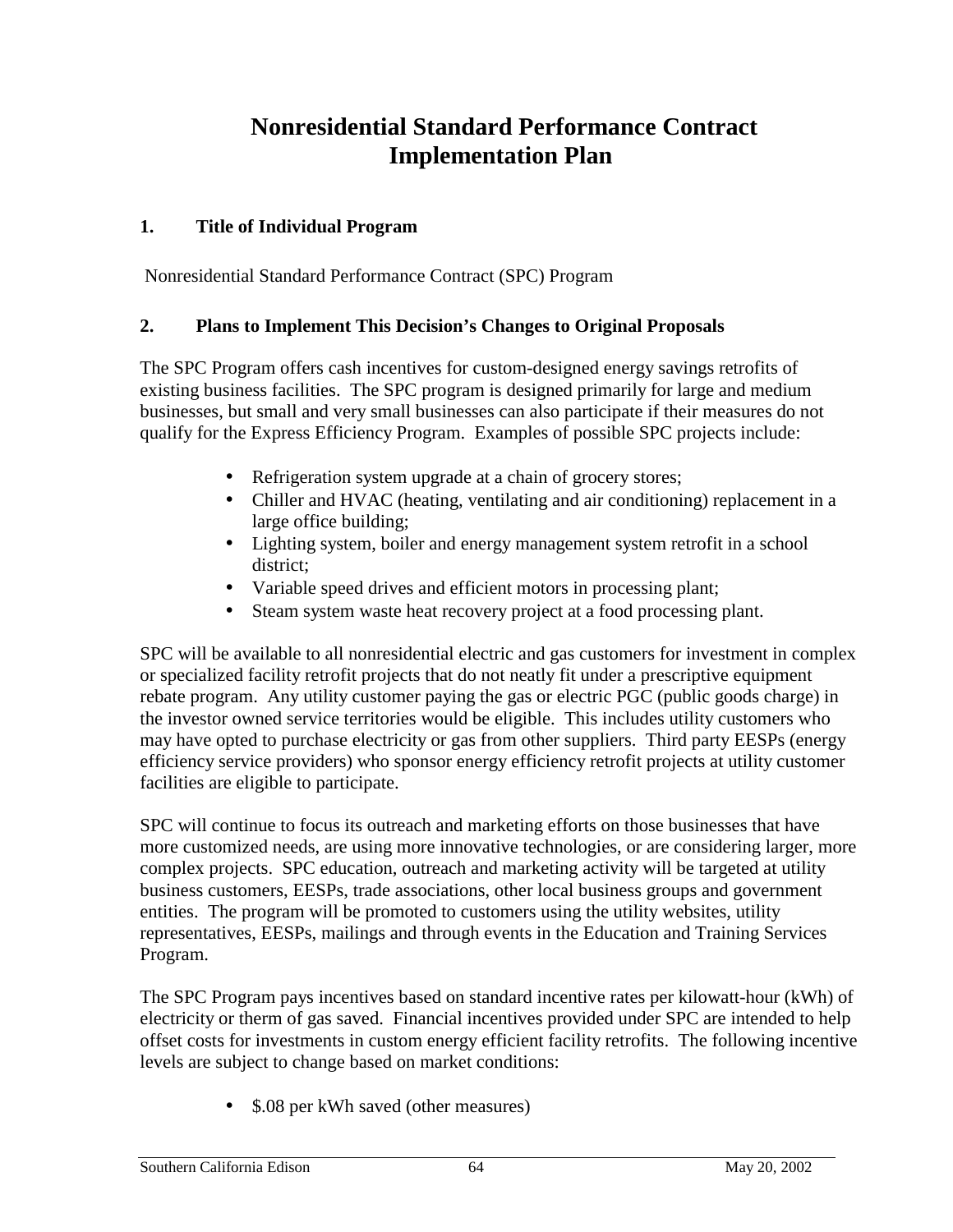- \$.14 per kWh saved (HVAC/refrigeration)
- \$.05 per kWh saved (lighting system measures)
- \$.45 per therm saved

SPC program incentive caps will be \$300,000 per project site. Statewide incentives are capped at \$1.5 million per Corporate parent and \$4.0 million per State and Federal Agency, County and Local governments. Project Sponsors, whether a self-sponsoring customer or a third party, are limited to 25% of the utility SPC incentive budgets. SPC incentives will be limited to the lesser of the SPC incentive caps, or 50% of the SPC project cost.

Incentives for energy saved will be based on engineering calculations, system modeling or quantitative measurements. The advantage for the business customer is that they can be sure what the project will save in their facilities. Incentives are paid upon project completion and inspection.

Utilities will retain the option to require measurement and verification of energy savings on those projects where energy savings cannot be modeled or estimated. Complex projects with questionable or unproven energy savings or new technologies may be required to perform 1 or 2 years of EM&V. Projects using the "Measure Savings" option will receive an additional 10% energy savings incentive to help defray EM&V costs. Measure Savings projects can receive up to 110% of the estimated incentive dollars based on actual measured energy savings.

Eligible SPC projects are retrofit projects that save at least 5,000 kWh of electricity or 500 therms per year. Similar projects at like facilities or for like measures can be aggregated under one SPC project. To qualify under SPC, the installed energy efficiency retrofit measure(s) must be permanent, be operated for at least 5 years and have an economic life of 5 years or greater. New construction, capacity expansion, load shifting, repairs, maintenance, cogeneration and fuel switching projects do not qualify under SPC.

The SPC program will continue to emphasize non-lighting measures with at least 70% of the incentive budget allocated for non-lighting retrofits. To be eligible for SPC incentives, lighting measures must be part of a comprehensive retrofit project (lighting plus non-lighting measures with at least 20% of the energy savings resulting from the non-lighting measures.)

For large customers (greater than 500 kW demand), lighting upgrades with "first generation" energy efficiency lighting technology is not an eligible SPC project. The definition of first generation T-8 lighting refers to the 700 Series of lighting with color rendering index (CRI) > 70. Eligible lighting projects for large customers must be for the installation of "second generation" and/or "third generation" lighting technology. The definition for Second Generation T-8 Lighting includes Premium T-8 Lamps with electronic ballasts, replacing existing T-12 lamps and magnetic ballasts. "Premium" means minimum rated life (at 3-hour start rating) of 24,000 hours with rapid-start ballasts or 18,000 hours with instant-start ballasts. Lamps must have a  $CRI > 85$ . The definition for Third Generation T-8 Lighting includes Premium T-8 plus the following characteristics: Lamps - initial (catalog) lumen output > 3100; ballasts - ballast factor  $< 0.77$ . All lighting measures must be part of a comprehensive retrofit project.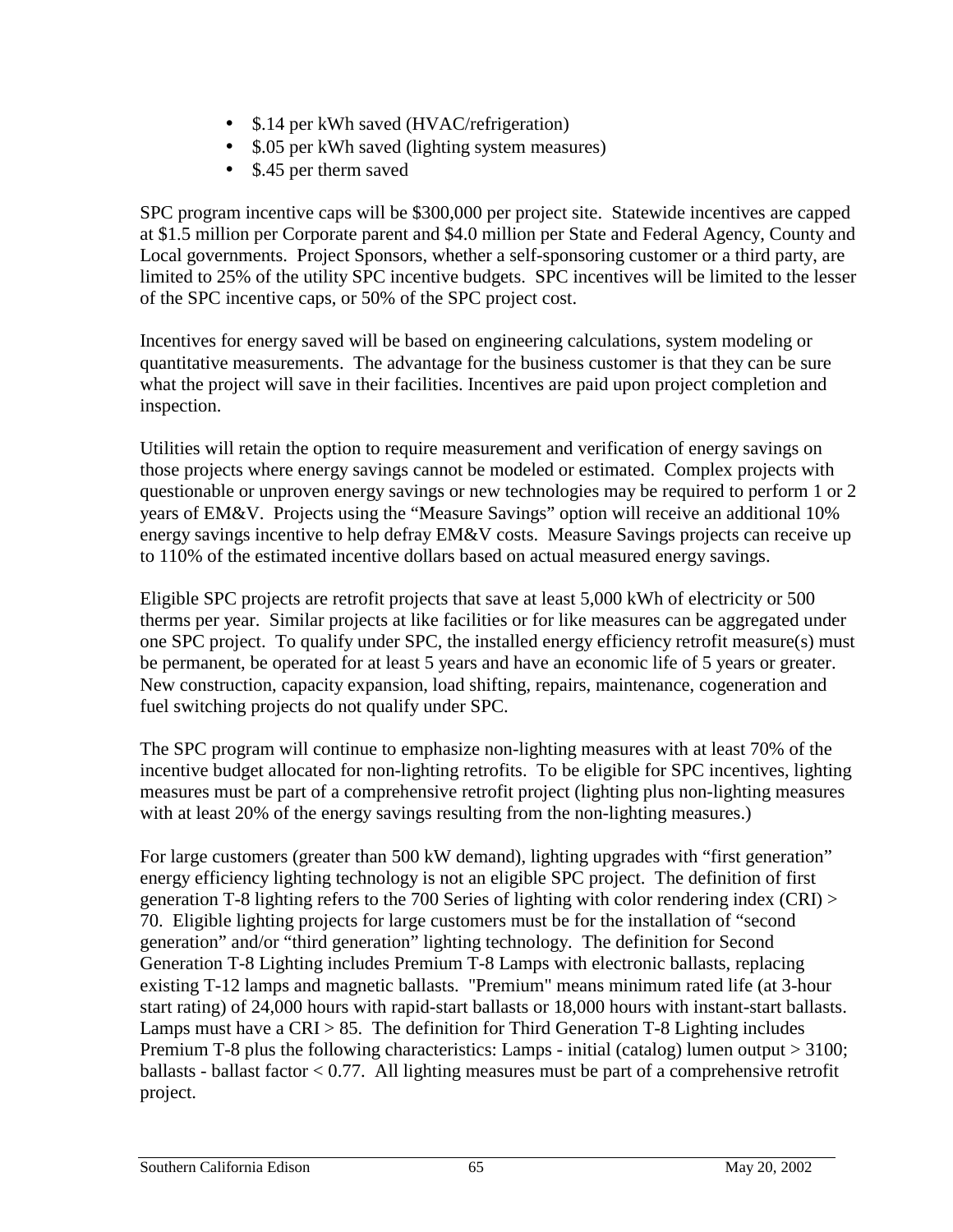As in prior program years, the SPC program applicant must submit an SPC application before starting work on the project. The SPC participant process is initiated with submittal of a SPC Project Application (PA). The utility customer or third party representing the customer can submit a PA. The PA describes the energy efficiency retrofit project, projected energy savings, and measurement and verification plan (if applicable).

The PA is reviewed and approved by the utility program administrator. If necessary, site preinspection, baseline energy usage measurement and verification are part of the application review. Utility approval of the PA reserves SPC incentive dollars. The utility accepts SPC applications on first-come, first served basis until SPC funds are fully committed.

Following approval of the PA, the customer or third party Project Sponsor and the utility sign an SPC Agreement (contract) for the estimated energy savings. The project is then implemented and a Project Installation Report (PIR) prepared to document as-built conditions. The PIR also certifies that the project was installed and operating per the SPC Agreement.

After inspection and acceptance of the PIR, 100% of the SPC incentives (for Calculated Savings Option) or 60% of the SPC incentives (for Measured Savings Option) is paid. The remaining 40% for Measured Saving Option is paid after approval of the Operating Report (1 year).

|                  | Unit           | Forecast     | <b>Total</b> | <b>Net kWh</b> | Total         | Net kW   |
|------------------|----------------|--------------|--------------|----------------|---------------|----------|
| <b>Measure</b>   | <b>Defined</b> | <b>Units</b> | Net kWh      | per unit       | <b>Net kW</b> | per unit |
| Air Conditioning | kWh            | 24,200,000   | 12,826,000   | 0.53           | 3,367         | 0.00014  |
| Lighting         | kWh            | 1,000,000    | 530,000      | 0.53           | 88            | 0.00009  |
| Other            | kWh            | 53.854.545   | 28,542,909   | 0.53           | 5.599         | 0.00010  |
| Total            |                |              | 41,898,909   |                | 9,055         |          |

## **3. Energy and Peak Demand Savings Targets**

Notes:

A - Measure mix may vary.

B - Total net energy savings may differ from the energy savings targets provided in Decision 02-03-056.

### **4. Cost-Effectiveness**

|                                           | <b>Program</b><br><b>Benefits</b> | Program<br><b>Costs</b> | <b>Net</b><br><b>Benefits</b> | <b>Benefit/Cost</b><br><b>Ratio</b> |
|-------------------------------------------|-----------------------------------|-------------------------|-------------------------------|-------------------------------------|
| <b>Total Resource</b><br><b>Cost Test</b> | \$30,391,000                      | \$10,172,312            | \$20,218,688                  | 2.99                                |
| <b>Participant Cost</b><br><b>Test</b>    | \$38,391,000                      | 8,333,000               | 30,058,000                    | 4.61                                |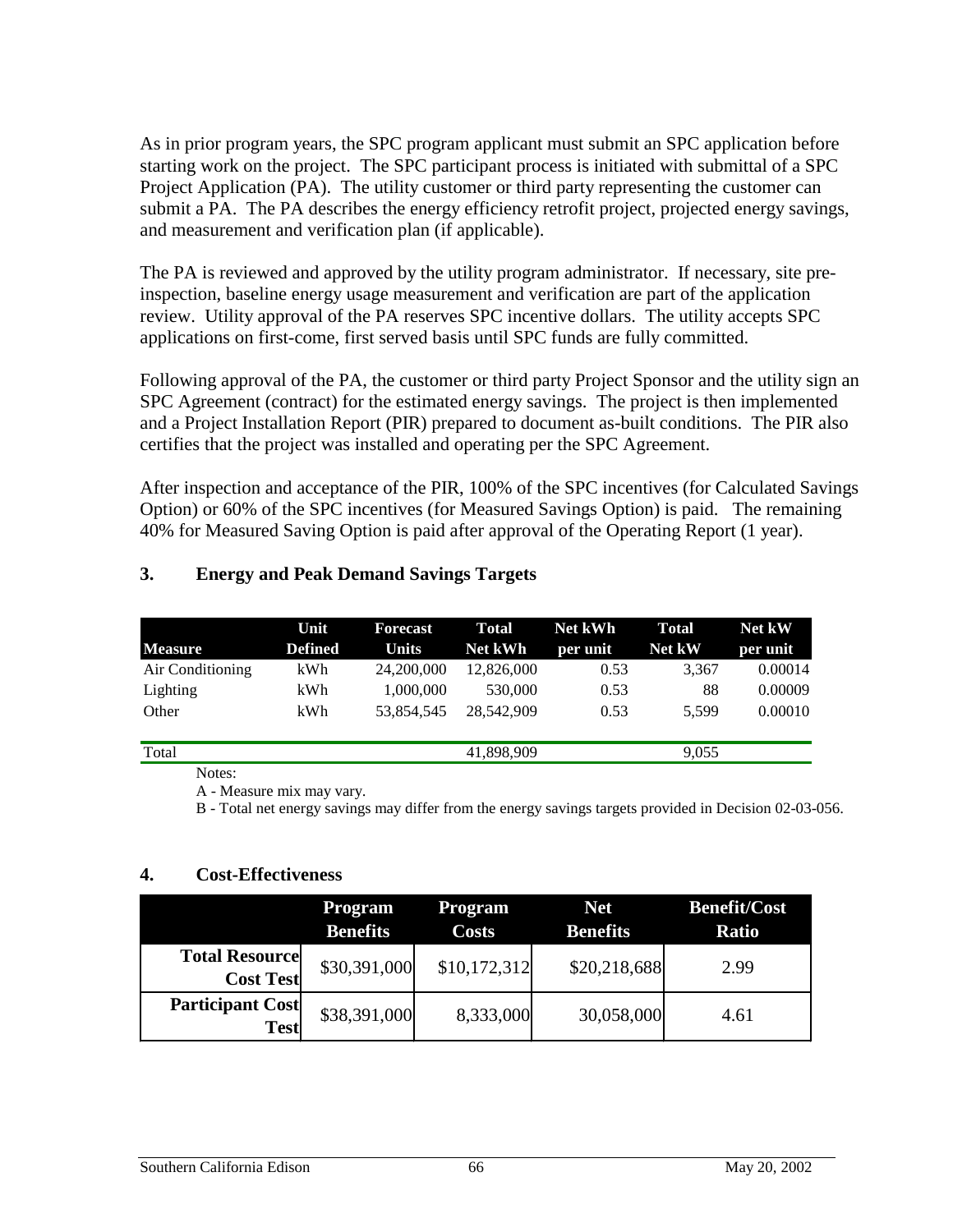## **5. Evaluating Program Progress For Information-only Programs**

Section is not applicable to this non-information program.

## **6. Hard-to-Reach Targets**

The SPC program was not designed for the hard-to-reach customer. Two of the three IOUs have committed the majority of their SPC incentive funds from wait listed SPC projects. The IOUs will continue to outreach to all customers in the future if there are projects that drop out or additional funds become available for SPC projects.

## **7. Budget**

| Program                                              | 2002 Budget |
|------------------------------------------------------|-------------|
| Nonresidential Standard Performance Contract Program | \$9,650,000 |
| Notes:                                               |             |

Program budget does not include EM&V activities funded from the statewide EM&V budget. See, Attachment B for a detailed budget.

## **8. Payment Schedule**

The California Public Utilities Commission (CPUC) has adopted this program for the remaining nine months of calendar year 2002 thus the payment of funds to the sponsoring utility will be collected during the second, third and fourth quarter of 2002. This payment schedule is abbreviated from the two-year schedule outlined in CPUC's Energy Efficiency Policy Manual in recognition of the program's limited nine-month implementation period.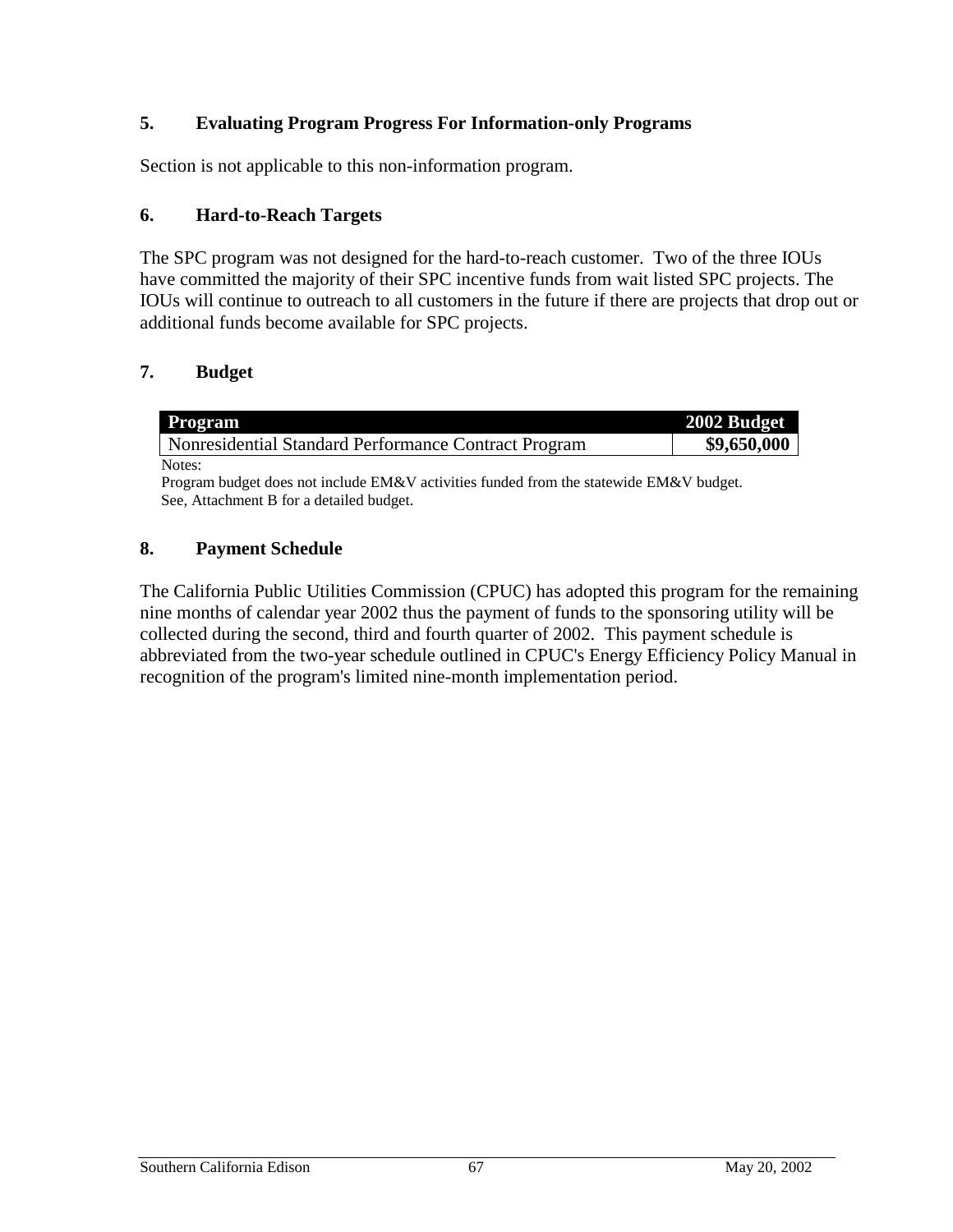# **Attachment A: Measure Forecast Table**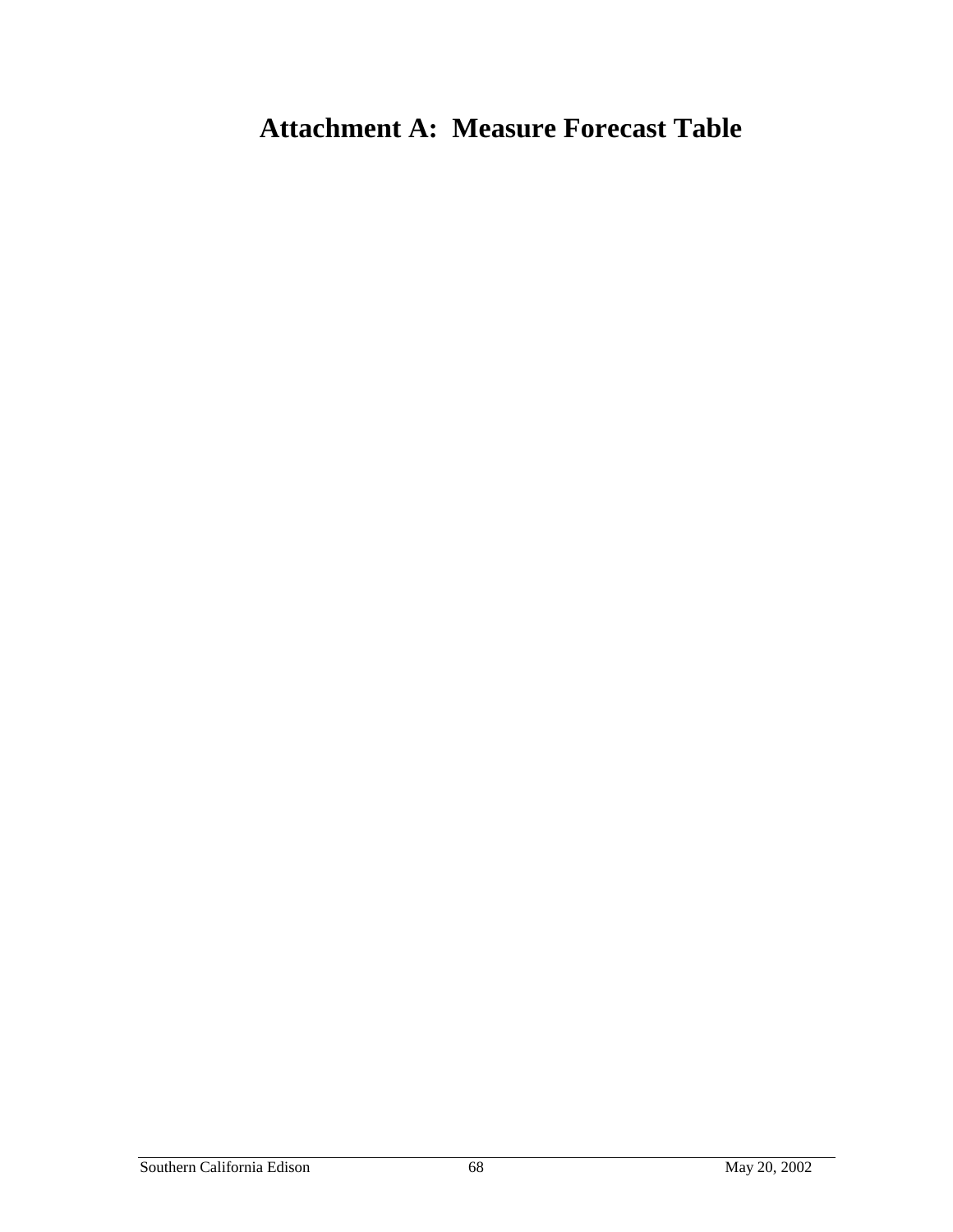|                  | Unit           | <b>Forecast</b> | <b>Rebate</b> | <b>Total</b>  |
|------------------|----------------|-----------------|---------------|---------------|
| <b>Measure</b>   | <b>Defined</b> | <b>Units</b>    | per unit      | <b>Rebate</b> |
| Air Conditioning | kWh            | 24,200,000      | \$0.14        | \$3,474,800   |
| Lighting         | kWh            | 1,000,000       | \$0.05        | \$50,000      |
| Other            | kWh            | 53,854,545      | \$0.08        | \$4,475,200   |
| Total            |                |                 |               | \$8,000,000   |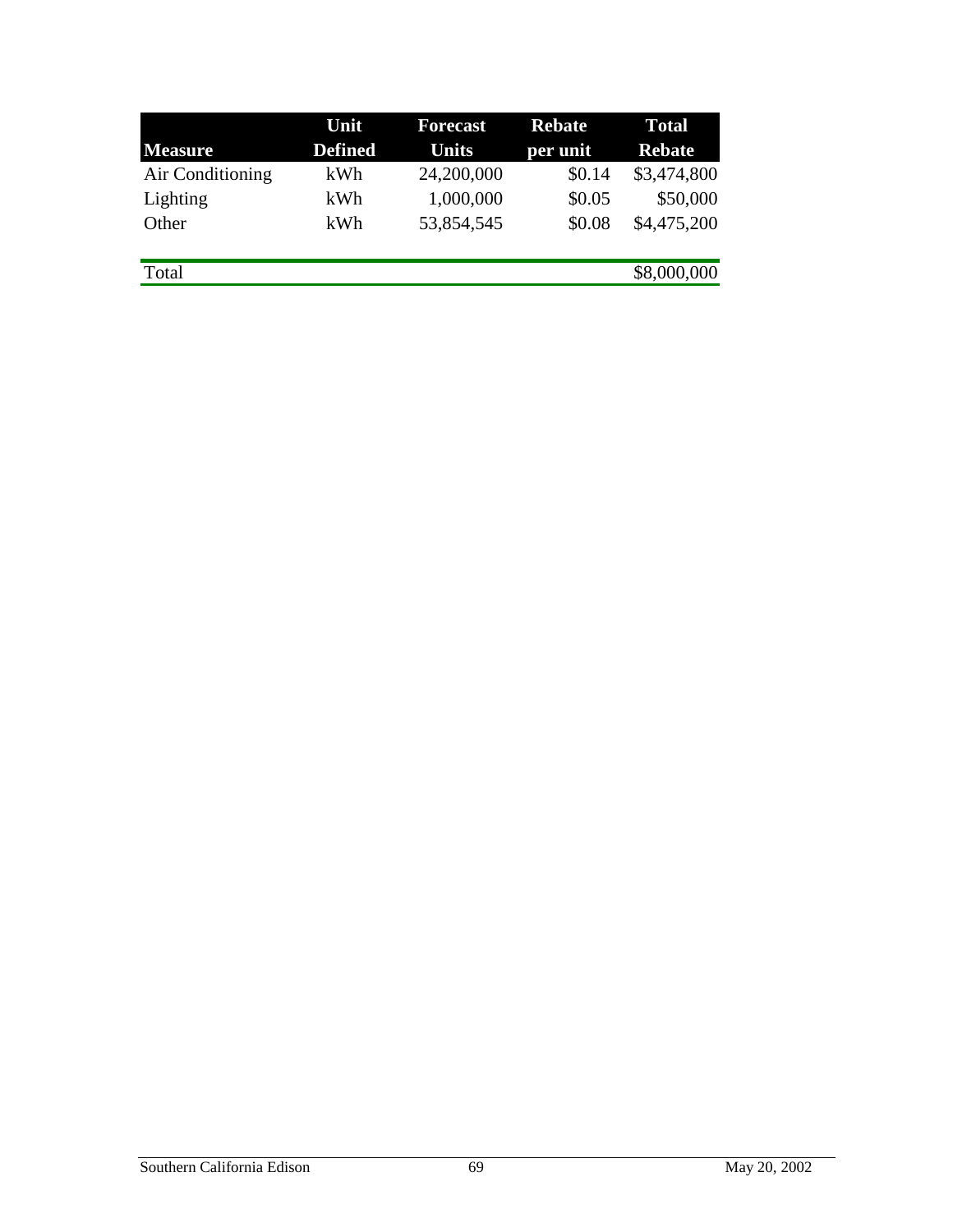# **Attachment B: Program Budget**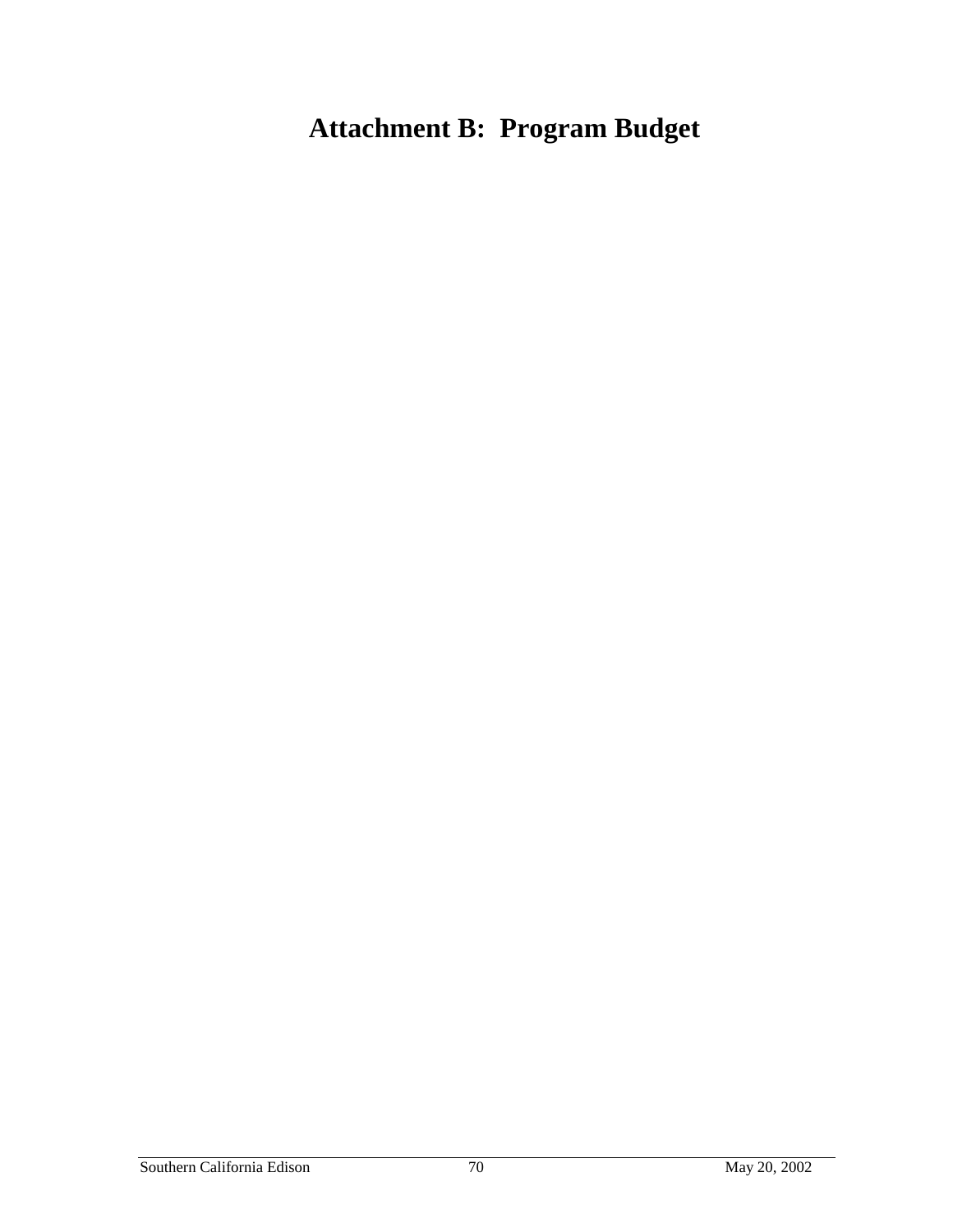#### **SOUTHERN CALIFORNIA EDISON STANDARD PERFORMANCE CONTRACTS**

| Program Budget Summary                                                        |                |                                                              |                                                        |
|-------------------------------------------------------------------------------|----------------|--------------------------------------------------------------|--------------------------------------------------------|
| Item                                                                          | \$             | <b>Methodology for Allocation</b><br>(Footnote if necessary) | Percentage of<br><b>Total Program</b><br><b>Budget</b> |
| <b>Administrative Costs</b>                                                   |                |                                                              |                                                        |
| Labor                                                                         | 170,300<br>S   |                                                              | 1.8%                                                   |
| <b>Benefits</b>                                                               | 197,200        |                                                              | 2.0%                                                   |
| <b>Travel/Conference/Training</b>                                             | 46,300         |                                                              | 0.5%                                                   |
| Reporting/Tracking/Development - Information Services                         |                |                                                              | $0.0\%$                                                |
| <b>Materials &amp; Handling</b>                                               | 13,200         |                                                              | 0.1%                                                   |
| Overhead and General and Administrative costs                                 | 469,000        |                                                              | 4.9%                                                   |
| <b>Subcontractor Administrative costs</b>                                     | 81,500         |                                                              | 0.8%                                                   |
| <b>Total Administrative Costs</b>                                             | 977,500        |                                                              | 10.1%                                                  |
| Marketing/Advertising/Outreach Costs                                          |                |                                                              |                                                        |
| <b>Total Marketing/Advertising/Outreach Costs</b>                             | 378.900        |                                                              | 3.9%                                                   |
| <b>Direct Implementation Costs</b>                                            |                |                                                              |                                                        |
| <b>Financial Incentives</b>                                                   | 8,000,000      |                                                              | 82.9%                                                  |
| <b>Installation costs</b>                                                     |                |                                                              | $0.0\%$                                                |
| <b>Activity costs</b>                                                         |                |                                                              | $0.0\%$                                                |
| <b>Rebate Processing/Inspection</b>                                           | 490,800        |                                                              | 5.1%                                                   |
| <b>Total Direct Implementation costs</b>                                      | 8,490,800      |                                                              | 88.0%                                                  |
| <b>Evaluation, Measurement and Verification Costs</b>                         |                |                                                              |                                                        |
| Labor                                                                         |                |                                                              | $0.0\%$                                                |
| <b>Benefits</b>                                                               |                |                                                              | $0.0\%$                                                |
| <b>Travel/Conference/Training costs</b>                                       |                |                                                              | $0.0\%$                                                |
| <b>EM&amp;V Reporting costs</b>                                               |                |                                                              | $0.0\%$                                                |
| <b>Materials &amp; Handling</b>                                               |                |                                                              | $0.0\%$                                                |
| <b>Overhead and General and Administrative costs</b>                          |                |                                                              | $0.0\%$                                                |
| <b>Total Evaluation, Measurement and Verification Costs</b>                   | 189.000        |                                                              | 2.0%                                                   |
| <b>Other Costs</b>                                                            |                |                                                              |                                                        |
| <b>Financing Costs</b>                                                        |                |                                                              | 0.0%                                                   |
| <b>Bonding Costs</b>                                                          |                |                                                              | 0.0%                                                   |
| Less Costs Not Charged to this Program (e.g., benefits recovered by alternate |                |                                                              |                                                        |
| means, as noted above)                                                        | (386, 200)     |                                                              | $-4.0%$                                                |
|                                                                               |                |                                                              | 0.0%                                                   |
| <b>Budget Grand Total</b>                                                     | 9.650.000<br>s |                                                              | 100.0%                                                 |

notes -

Administrative costs related to Marketing, Implementation, and EMV costs are categorized under Administrative Cost category. Administrative costs shown above are consistent with the cost categories defined by the EE Policy Manual. However, these costs categories are not intended to be consistent with other CPUC manuals such as the Standard Practice Manual, Reporting Requirements Manual, etc.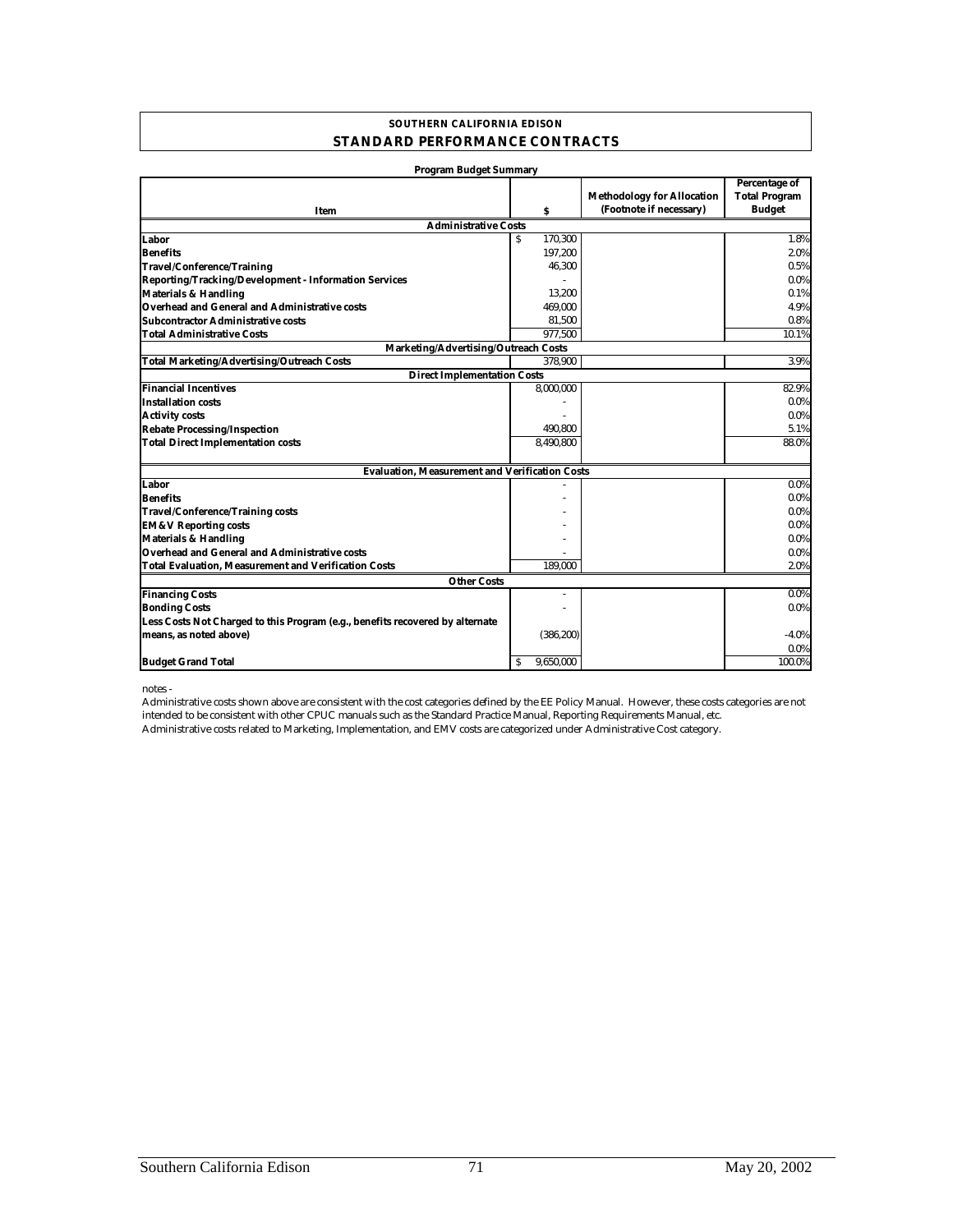#### **SOUTHERN CALIFORNIA EDISON STANDARD PERFORMANCE CONTRACTS**

| Program Budget Detail                                                               |                                     |                                   |                      |
|-------------------------------------------------------------------------------------|-------------------------------------|-----------------------------------|----------------------|
|                                                                                     |                                     |                                   | <b>Percentage of</b> |
|                                                                                     |                                     | <b>Methodology for Allocation</b> | <b>Total Program</b> |
| Item                                                                                | S                                   | (Footnote if necessary)           | <b>Budget</b>        |
| <b>Administrative Costs</b>                                                         |                                     |                                   |                      |
| Labor                                                                               |                                     |                                   |                      |
| Type A - Program Planning/Design/Program Mgmt.                                      | $\boldsymbol{\mathsf{S}}$<br>17,400 |                                   |                      |
| Type B - Mgmt./Supervisor                                                           | 133,700                             |                                   |                      |
| Type C - Clerical Support                                                           | 19,200                              |                                   |                      |
| <b>Subtotal Labor</b>                                                               | 170,300                             |                                   |                      |
| <b>Benefits</b>                                                                     |                                     |                                   |                      |
| Pensions & Benefits                                                                 |                                     | 171,200 48.6% of SCE Labor        |                      |
| <b>Payroll Taxes</b>                                                                | 26,000                              | 7.4% of SCE Labor                 |                      |
| <b>Subtotal Benefits</b>                                                            | 197,200                             |                                   |                      |
| Travel/Conference/Training                                                          |                                     |                                   |                      |
| Type A - Mileage and Parking                                                        | 23,100                              |                                   |                      |
| Type B - Other - Meals, lodging, misc. expenses                                     | 6,500                               |                                   |                      |
| Type C - Conference/Training Activities                                             | 16,700                              |                                   |                      |
| <b>Subtotal Travel costs</b>                                                        | 46,300                              |                                   |                      |
| Reporting/Tracking/Development - Information Services                               |                                     |                                   |                      |
| <b>Materials &amp; Handling</b>                                                     | 13,200                              |                                   |                      |
| Overhead and General and Administrative costs                                       |                                     |                                   |                      |
| Type A - Regulatory Support                                                         | 142.600                             |                                   |                      |
| Type B - Accounting Support                                                         | 107.600                             |                                   |                      |
| Type C - Communications/Telecommunications/Automated Systems Support                | 159,900                             |                                   |                      |
| Type D - Human Resources Support                                                    | 41,600                              |                                   |                      |
| Type E - Facilities Support                                                         |                                     |                                   |                      |
| Type F - Supervision                                                                |                                     |                                   |                      |
| Type G - Corporate Services                                                         |                                     |                                   |                      |
| Type H - Transportation Services, Shop Services                                     |                                     |                                   |                      |
| Type I - Information Technology                                                     | 17,300                              |                                   |                      |
| Type J - Procurement and Material Management                                        |                                     |                                   |                      |
| Subtotal Overhead and General and Administrative costs                              | 469.000                             |                                   |                      |
| Subcontractor Administrative costs (administrative only, report other subcontractor |                                     |                                   |                      |
| costs in the appropriate category)                                                  |                                     |                                   |                      |
| Labor                                                                               | 50,000                              |                                   |                      |
| <b>Benefits</b>                                                                     |                                     |                                   |                      |
| Overhead                                                                            |                                     |                                   |                      |
| <b>Travel</b> costs                                                                 |                                     |                                   |                      |
| <b>Reporting costs</b>                                                              |                                     |                                   |                      |
| Materials & Handling                                                                |                                     |                                   |                      |
| Overhead and General and Administrative costs                                       |                                     |                                   |                      |
| Profit                                                                              | 31,500                              |                                   |                      |
| Subtotal Subcontractor Administrative costs                                         | 81,500                              |                                   |                      |
| <b>Total Administrative Costs</b>                                                   | 977,500                             |                                   |                      |
|                                                                                     |                                     |                                   |                      |
| Marketing/Advertising/Outreach Costs                                                |                                     |                                   |                      |
| Type A - Brochures/Booklets                                                         | 112,500                             |                                   |                      |
| Type B - Media Support                                                              | 75,200                              |                                   |                      |
| Type C - Outreach                                                                   | 191,200                             |                                   |                      |
| Total Marketing/Advertising/Outreach Costs                                          | 378,900                             |                                   |                      |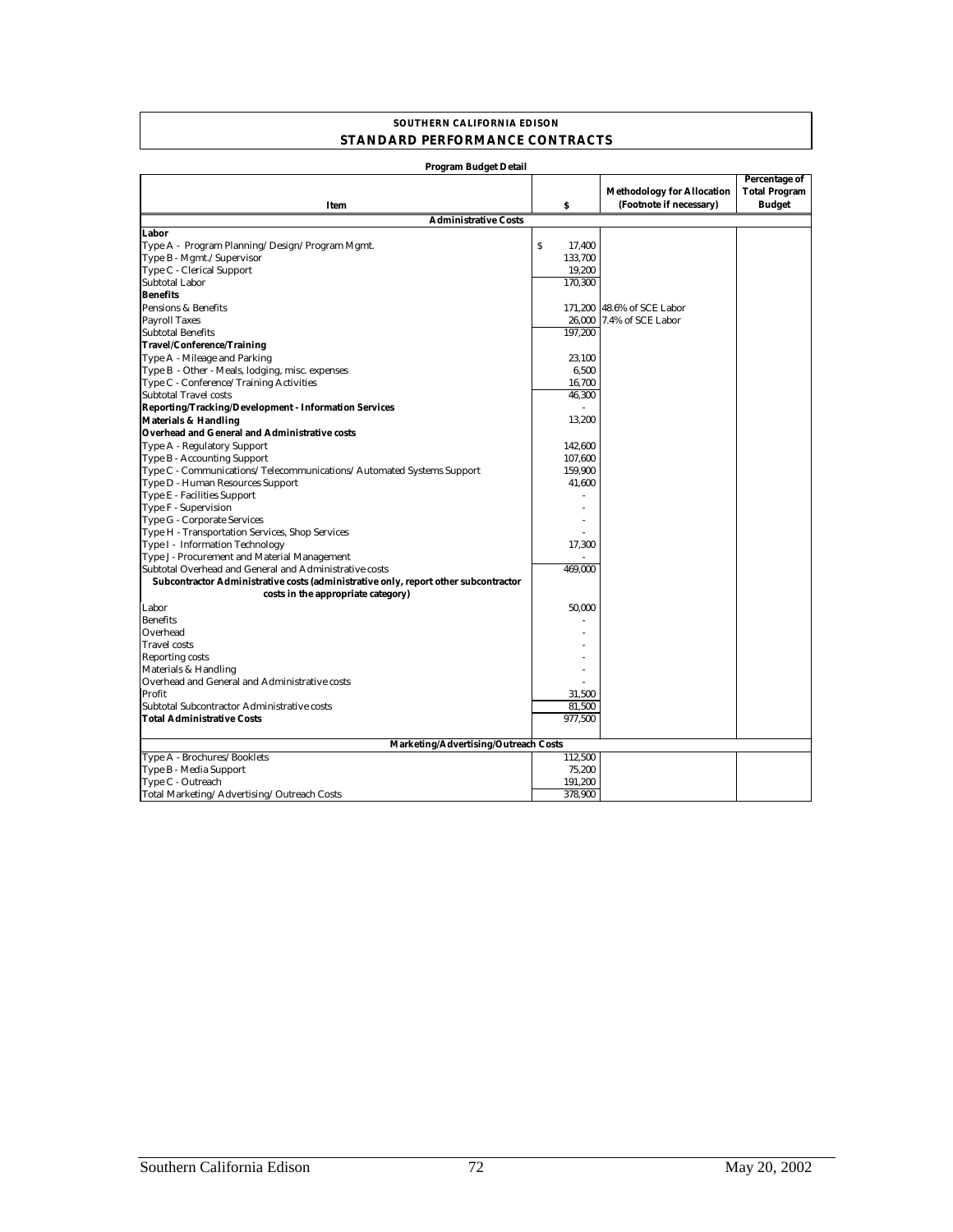#### **STANDARD PERFORMANCE CONTRACTS, Cont'd SOUTHERN CALIFORNIA EDISON**

| Program Budget Detail                                                          |           |                                                              |                                                        |
|--------------------------------------------------------------------------------|-----------|--------------------------------------------------------------|--------------------------------------------------------|
| Item                                                                           | Ŝ         | <b>Methodology for Allocation</b><br>(Footnote if necessary) | Percentage of<br><b>Total Program</b><br><b>Budget</b> |
| <b>Direct Implementation Costs</b>                                             |           |                                                              |                                                        |
| Itemized financial incentives                                                  |           |                                                              |                                                        |
| See Attachment A, Measure Forecast Table                                       | 8,000,000 |                                                              |                                                        |
| Subtotal Financial Incentives                                                  | 8,000,000 |                                                              |                                                        |
| <b>Itemized installation costs</b>                                             |           |                                                              |                                                        |
| Subtotal Installation costs                                                    |           |                                                              |                                                        |
| Itemized hardware/materials costs (primarily for direct install and            |           |                                                              |                                                        |
| information/education programs)                                                |           |                                                              |                                                        |
| <b>Itemized activity costs</b>                                                 |           |                                                              |                                                        |
| Subtotal Activity costs                                                        |           |                                                              |                                                        |
| <b>Rebate Processing/Inspection</b>                                            |           |                                                              |                                                        |
| <b>Engineering Review</b>                                                      | 340,800   |                                                              |                                                        |
| <b>Engineering Review - Future Years</b>                                       | 150,000   |                                                              |                                                        |
| Subtotal Rebate Processing/Inspection costs                                    | 490,800   |                                                              |                                                        |
| <b>Total Direct Implementation costs</b>                                       | 8,490,800 |                                                              |                                                        |
|                                                                                |           |                                                              |                                                        |
| <b>Evaluation, Measurement and Verification Costs</b>                          |           |                                                              |                                                        |
| Labor                                                                          |           |                                                              |                                                        |
| EM&V labor                                                                     |           |                                                              |                                                        |
| Subtotal EM&V Labor                                                            |           |                                                              |                                                        |
| <b>Benefits</b>                                                                |           |                                                              |                                                        |
| Pensions & Benefits                                                            |           |                                                              |                                                        |
| <b>Payroll Taxes</b>                                                           |           |                                                              |                                                        |
| <b>Subtotal Benefits</b>                                                       |           |                                                              |                                                        |
| <b>Travel/Conference/Training costs</b>                                        |           |                                                              |                                                        |
| Type A - Mileage and Parking                                                   |           |                                                              |                                                        |
| Type B - Other - Meals, lodging, misc. expenses                                |           |                                                              |                                                        |
| Type C - Conference/Training Activities                                        |           |                                                              |                                                        |
| <b>Subtotal Travel Costs</b>                                                   |           |                                                              |                                                        |
| <b>Reporting costs</b>                                                         |           |                                                              |                                                        |
| Report 1 (consultant cost)                                                     |           |                                                              |                                                        |
| Report 2 (consultant cost)                                                     |           |                                                              |                                                        |
| <b>Subtotal EM&amp;V Reporting Costs</b>                                       |           |                                                              |                                                        |
| <b>Materials &amp; Handling</b>                                                |           |                                                              |                                                        |
| Overhead and General and Administrative costs                                  |           |                                                              |                                                        |
| Type A - Regulatory Support                                                    |           |                                                              |                                                        |
| Type B - Accounting Support                                                    |           |                                                              |                                                        |
| Type C - Communications/Telecommunications/Automated Systems Support           |           |                                                              |                                                        |
| Type D - Human Resources Support                                               |           |                                                              |                                                        |
| Type E - Facilities Support                                                    |           |                                                              |                                                        |
| Type F - Supervision                                                           |           |                                                              |                                                        |
| Type G - Corporate Services<br>Type H - Transportation Services, Shop Services |           |                                                              |                                                        |
| Type I - Information Technology                                                |           |                                                              |                                                        |
| Type J - Procurement and Material Management                                   |           |                                                              |                                                        |
| Subtotal Overhead and General and Administrative costs                         |           |                                                              |                                                        |
| Total Evaluation, Measurement and Verification Costs                           | 189,000   |                                                              |                                                        |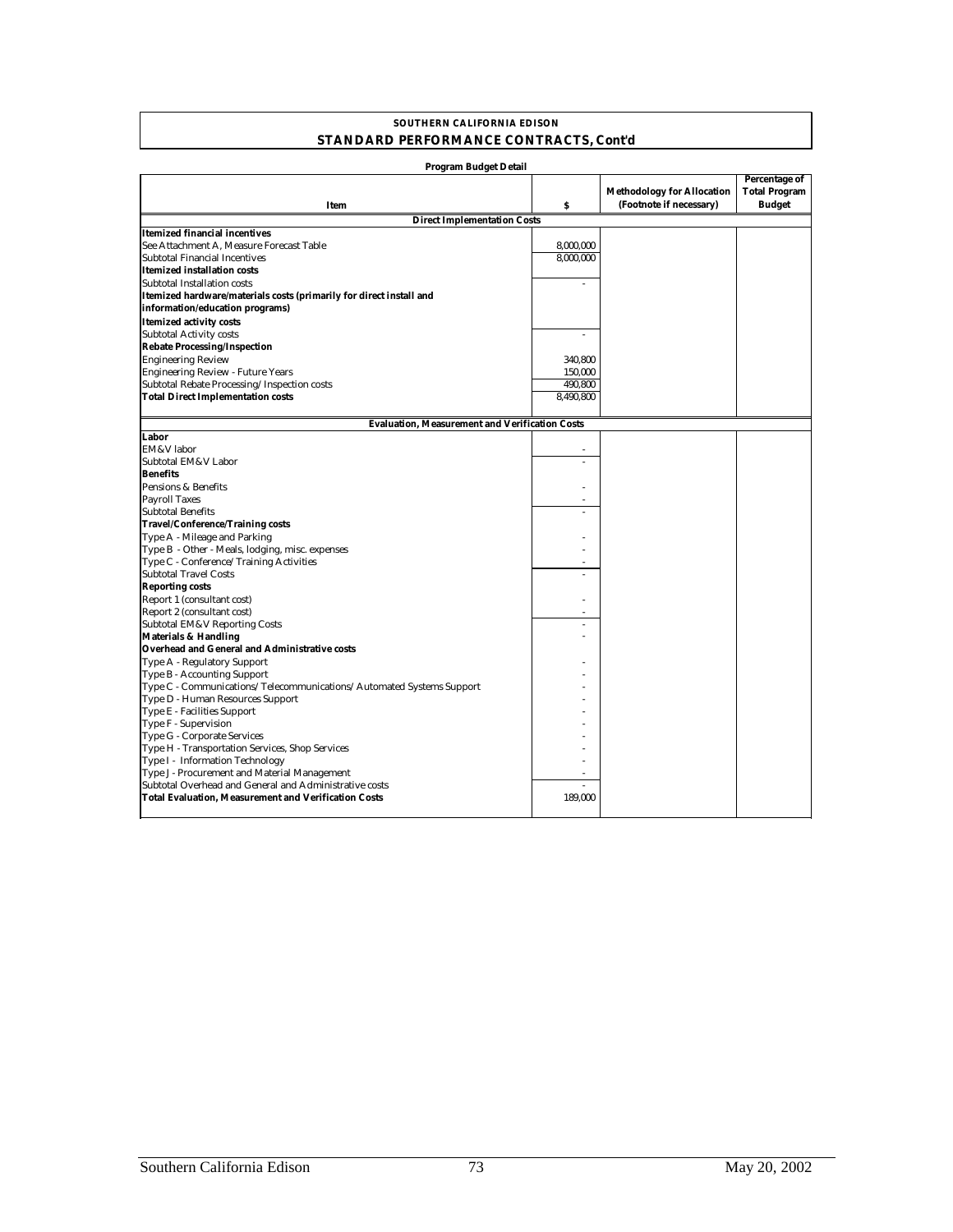#### **SOUTHERN CALIFORNIA EDISON STANDARD PERFORMANCE CONTRACTS, Cont'd**

#### **Program Budget Detail**

| Item                                                                                    |            | <b>Methodology for Allocation</b><br>(Footnote if necessary) | <b>Percentage of</b><br><b>Total Program</b><br><b>Budget</b> |
|-----------------------------------------------------------------------------------------|------------|--------------------------------------------------------------|---------------------------------------------------------------|
| <b>Other Costs</b>                                                                      |            |                                                              |                                                               |
| Itemized, may include:                                                                  |            |                                                              |                                                               |
| <b>Financing Costs</b>                                                                  | ۰          |                                                              |                                                               |
| <b>Bonding Costs</b>                                                                    | -          |                                                              |                                                               |
| Less Costs Not Charged to this Program (e.g., benefits recovered by alternate means, as |            |                                                              |                                                               |
| noted above)                                                                            | (386, 200) |                                                              |                                                               |
|                                                                                         |            |                                                              |                                                               |
| <b>Budget Grand Total</b>                                                               | 9.650.000  |                                                              |                                                               |

notes -

Administrative costs shown above are consistent with the cost categories defined by the EE Policy Manual. However, these costs categories are not intended to be consistent with other CPUC manuals such as the Standard Practice Manual, Reporting Requiremen

Administrative costs related to Marketing, Implementation, and EMV costs are categorized under Administrative Cost category.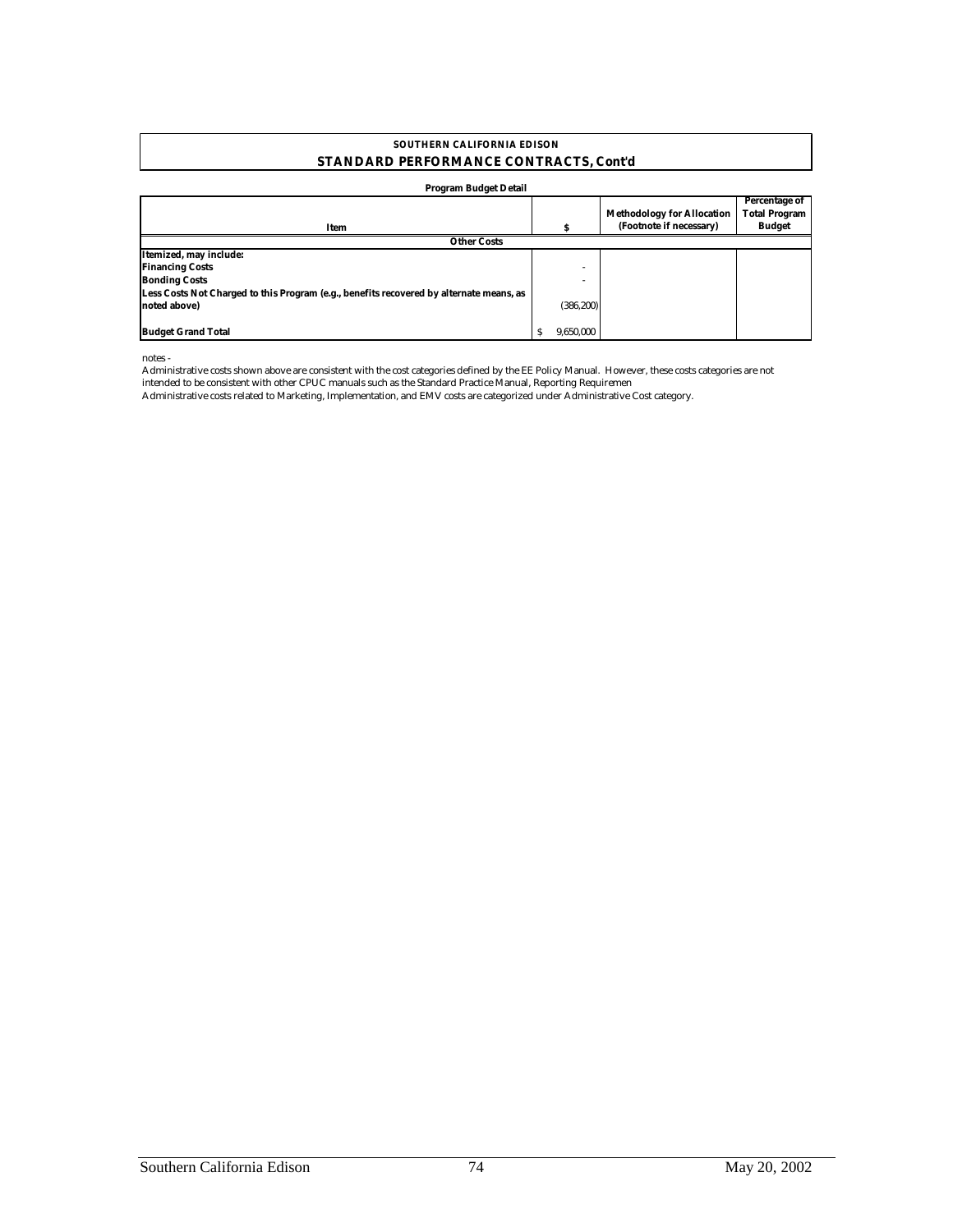## **Nonresidential Express Efficiency Implementation Plan**

#### **1. Title of Individual Program**

Nonresidential Express Efficiency

#### **2. Plans to Implement this Decision's Changes to Original Proposals**

#### **2.1 Program Summary**

The Express Efficiency program has been offered statewide by California's investor-owned utilities (IOUs) since 1999. Prior to 1999, each IOU independently offered prescriptive rebate programs similar to Express Efficiency. In 2002, nonresidential rebates will be offered for a specific list of proven energy efficient measures that include lighting, HVAC, refrigeration, agriculture, gas, LED lighting technology, and motor retrofit measures. All rebates and collateral materials will reflect statewide consistency throughout all IOU service areas. The Express Efficiency program will be limited to small and medium customers, defined as those whose monthly electric demand, when aggregated, does not exceed 500 kW or whose monthly gas usage does not exceed 20,800 therms per month or are currently served under a core gas rate schedule. These customers typically include "mom and pop" enterprises, local chains, laundries, hospitals, schools, local government facilities, non-profit commercial facilities and other tax exempt entities that have a harder time managing the first cost of energy efficient equipment. Prescriptive rebates will help to offset initial energy efficient equipment installation costs.

#### **Reservations**

As of the April 1, 2002 program rollout, all IOUs have a system in place for accepting reservation requests. The system gives customers the opportunity to ensure funding prior to purchasing energy efficient products that qualify for rebates.

#### **Marketing and Outreach**

The strategies are multi-faceted and will include English, Spanish, Korean, Chinese and Vietnamese multilingual marketing materials and technical sources. Direct mail pieces will be targeted to economic development areas, rural areas and other hard-to-reach (HTR) customers. Informational pieces will educate customers as to the amount of the rebate available for a specific piece(s) of equipment and how to receive a rebate. The IOUs may also assist small businesses develop and tailor energy efficiency information to disseminate to their own constituents and stakeholders, where applicable (e.g., countertop display promotions that highlight specific energy efficiency measures applicable to and available within non-English speaking neighborhoods).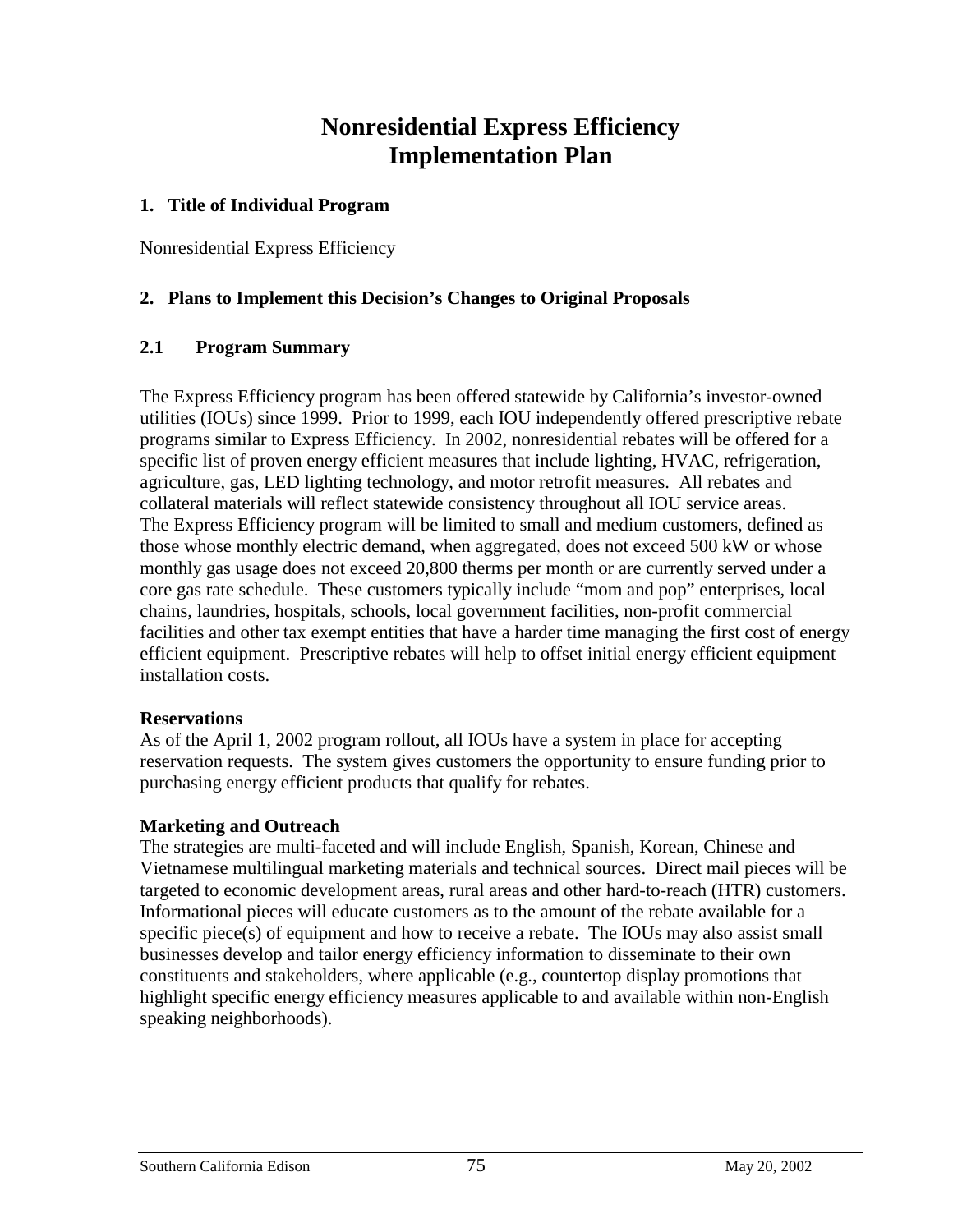#### **Promotional and Delivery Vehicles**

Promotional efforts may include multiple combinations of advertising in trade journals, telemarketing, participation in community events, working with faith-based organizations (FBOs), and various other approaches as shown in the table below.

|         | <b>One-to-One Contact</b> | <b>Promotional Vehicles</b> |                        | <b>Delivery Vehicles</b> |                     |         | <b>Tools</b>       |
|---------|---------------------------|-----------------------------|------------------------|--------------------------|---------------------|---------|--------------------|
|         |                           |                             |                        |                          |                     |         |                    |
| $\circ$ | Call center               | $\circ$                     | Foodservice Journals   | $\circ$                  | <b>Bill inserts</b> | $\circ$ | Web site           |
| O       | Project Specialist        | $\circ$                     | Multilingual           | $\circ$                  | Bill messages       |         | Information        |
| $\circ$ | <b>Customer Service</b>   |                             | Applications/          | $\circ$                  | Direct mail         | $\circ$ | Foodservice        |
|         | Representatives           |                             | <b>Brochures</b>       | $\circ$                  | Conferences         |         | Centers            |
| $\circ$ | <b>Account Executives</b> | $\circ$                     | <b>Email Marketing</b> | $\circ$                  | Customized          | $\circ$ | Professional       |
| O       | Specialized Account       | $\circ$                     | Targeted               |                          | audits              |         | Contacts           |
|         | Executives                |                             | Telemarketing          | $\circ$                  | Vendor and          | $\circ$ | Community          |
|         |                           |                             |                        |                          | <b>Trade Allies</b> |         | Based              |
|         |                           |                             |                        |                          |                     |         | Organizations      |
|         |                           |                             |                        |                          |                     | $\circ$ | <b>Faith Based</b> |
|         |                           |                             |                        |                          |                     |         | Organizations      |
|         |                           |                             |                        |                          |                     | $\circ$ | Local              |
|         |                           |                             |                        |                          |                     |         | Governments        |
|         |                           |                             |                        |                          |                     |         |                    |

### **Ongoing**

Delivery vehicles, the various ways in which the program content is actually provided to targeted audiences, will continue to feature multiple approaches in 2002. Third-party involvement, group workshops/seminars, and company Web sites have all increased in importance during the past several years and will continue to be available. Other approaches to expand delivery vehicles may include leveraging with community-based organizations (CBOs), increased media coverage in minority focused publications, and communications highlighting programs and services to the local government boards and commissions. IOU representatives will regularly visit various organizations to present program information and encourage program participation.

The IOUs will continue to develop relationships and encourage third-party and local vendor involvement as essential components of the sales process for high-efficiency equipment. In past programs, both have been instrumental in identifying qualifying customers with potential retrofit opportunities, and leveraging Express Efficiency rebates to capture those opportunities.

The IOUs' Express Efficiency Web sites will provide supplemental information, including current updates as to available funding levels. Customers requiring in-depth information can call their IOU, toll-free, for technical assistance and detailed program information.

Utilities will host and participate in seminars and other events to educate customers on energy efficient upgrade opportunities. Customers will be introduced to the new and often unfamiliar technologies, provided with an overview of the appropriate applications, and shown installation options. In an effort to effectively educate HTR customers on energy efficiency retrofit opportunities, presentations will be offered through CBOs, FBOs, associations, ethnic business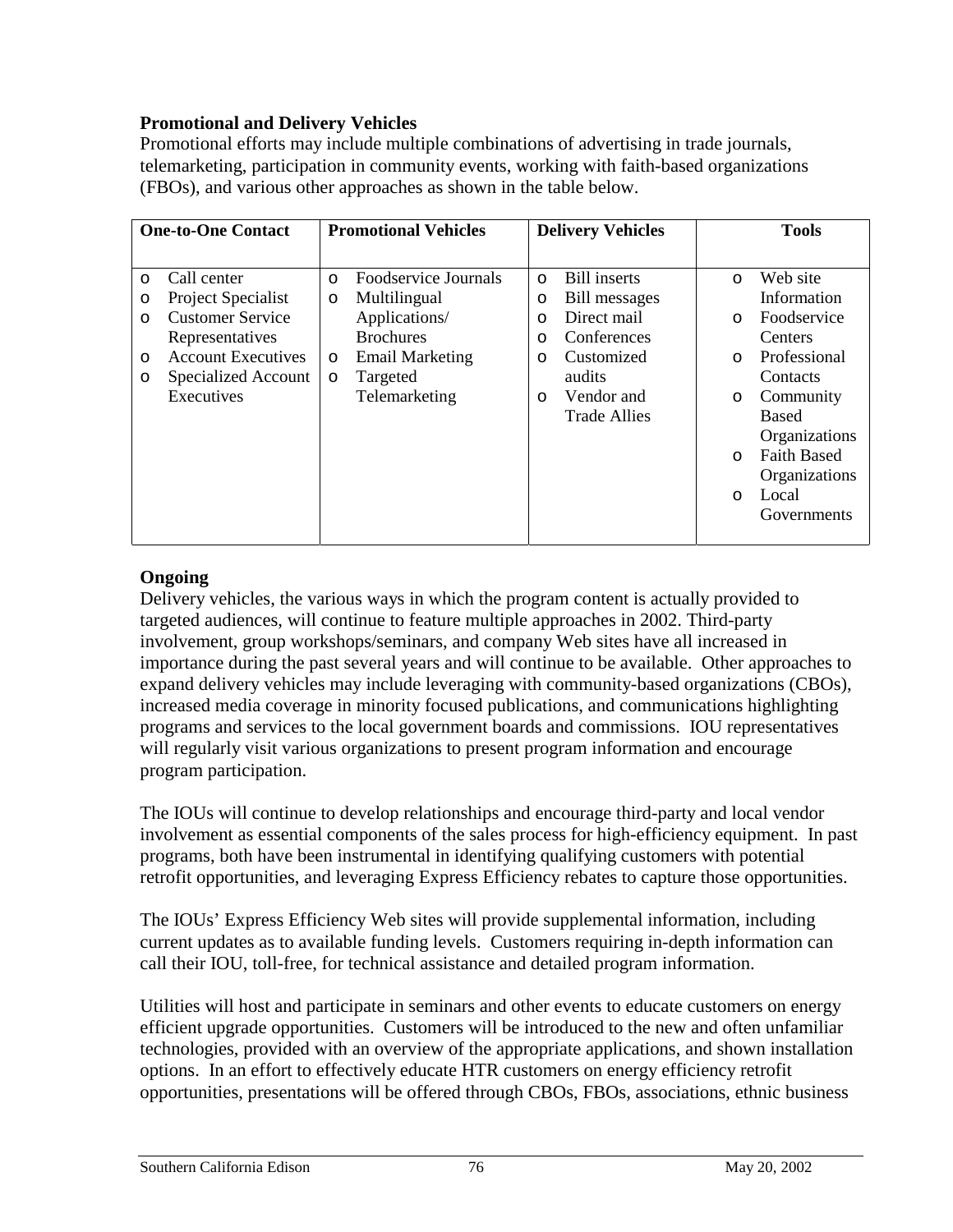organizations, local chambers of commerce, non-profit organizations, and trade organizations. Customers who wish to participate in the Express Efficiency program can secure applications at these events and through a variety of sources including local IOU offices, local vendors, IOU Web sites, local chambers of commerce, local program implementers and various other sources.

#### **Special Promotions**

To increase program participation, a "Summer Special" promotion may occur in early summer. It will feature specific item(s) that will have enhanced rebate levels, are particularly easy to install, and ensure immediate kW demand relief or therm savings.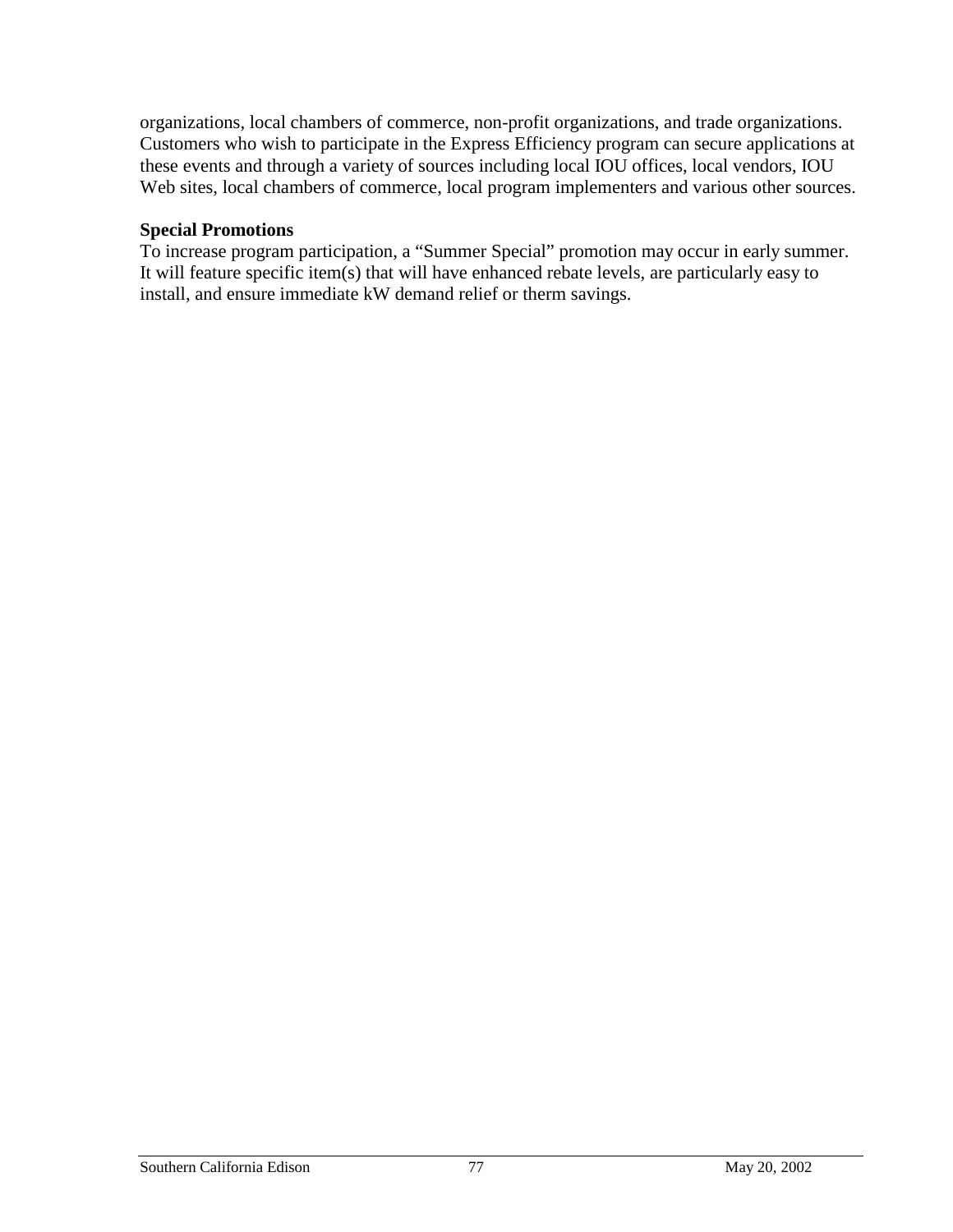## **3. Energy and Peak Demand Savings Targets**

| <b>Defined</b><br>Net kWh<br>Net kW<br><b>Measure</b><br>Units<br>per unit<br>per unit<br>Package Terminal Air Conditioners<br>708<br>4,700<br>1,728,457<br>368<br>0.15<br>ton<br>4.700<br>0.24<br>Package single Tier 1-air cooled<br>2,796,357<br>595<br>1.146<br>ton<br>508<br>0.21<br>Split System single Tier 1- air cooled<br>4,800<br>2,439,844<br>1,000<br>ton<br>0.27<br>Package single Tier 2 - air cooled<br>2,900<br>1,922,408<br>663<br>788<br>ton |
|-----------------------------------------------------------------------------------------------------------------------------------------------------------------------------------------------------------------------------------------------------------------------------------------------------------------------------------------------------------------------------------------------------------------------------------------------------------------|
|                                                                                                                                                                                                                                                                                                                                                                                                                                                                 |
|                                                                                                                                                                                                                                                                                                                                                                                                                                                                 |
|                                                                                                                                                                                                                                                                                                                                                                                                                                                                 |
|                                                                                                                                                                                                                                                                                                                                                                                                                                                                 |
|                                                                                                                                                                                                                                                                                                                                                                                                                                                                 |
| 0.26<br>Split System single Tier 2- air cooled<br>2,900<br>642<br>763<br>1,861,271<br>ton                                                                                                                                                                                                                                                                                                                                                                       |
| 728<br>731<br>0.30<br>Package single Tier 3 - air cooled<br>2,450<br>1,784,792<br>ton                                                                                                                                                                                                                                                                                                                                                                           |
| Split System Tier 3 - air cooled<br>$\mathbf{1}$<br>721<br>721<br>0.30<br>$\boldsymbol{0}$<br>ton                                                                                                                                                                                                                                                                                                                                                               |
| 4,800<br>1,191,813<br>248<br>488<br>0.10<br>65-135kBTU air cooled, package or split Tier 2<br>ton                                                                                                                                                                                                                                                                                                                                                               |
| 269<br>$\boldsymbol{0}$<br>0.11<br>135-240 kBTU air cooled, package or split Tier 2<br>$\mathbf{1}$<br>269<br>ton                                                                                                                                                                                                                                                                                                                                               |
| 4,800<br>581<br>0.12<br>>240 kBTU air cooled, package or split Tier 2<br>1,416,684<br>295<br>ton                                                                                                                                                                                                                                                                                                                                                                |
| Variable-Frequency Drives - HVAC Fans<br>723<br>$\boldsymbol{0}$<br>0.00<br>$\mathbf{1}$<br>723<br>hp                                                                                                                                                                                                                                                                                                                                                           |
| Variable-Frequency Drives - Chilled Water Pumps<br>864<br>864<br>$\boldsymbol{0}$<br>$\mathbf{1}$<br>0.00<br>hp                                                                                                                                                                                                                                                                                                                                                 |
| 70<br>275,050<br>3,929<br>$\boldsymbol{0}$<br>0.00<br>Setback Programmable Thermostats<br>unit                                                                                                                                                                                                                                                                                                                                                                  |
| 500<br>$\boldsymbol{0}$<br>0.00<br>Reflective Window Film - Coastal<br>ft2<br>6,240<br>12                                                                                                                                                                                                                                                                                                                                                                       |
| ft2<br>15<br>$\mathbf{0}$<br>0.00<br>Reflective Window Film - Inland<br>50,000<br>768,000                                                                                                                                                                                                                                                                                                                                                                       |
| Reflective Window Film - Desert<br>ft2<br>23<br>$\mathbf{0}$<br>0.00<br>20,000<br>460,800                                                                                                                                                                                                                                                                                                                                                                       |
| 2,429<br>73<br>0.52<br><b>Evaporative Coolers</b><br>140<br>340,032<br>ton                                                                                                                                                                                                                                                                                                                                                                                      |
| $\mathbf{0}$<br>0.00<br><b>Evaporator Fan Controller</b><br>controller<br>100<br>106,464<br>1,065                                                                                                                                                                                                                                                                                                                                                               |
| 0.03<br>Screw-in Compact Fluorescent Lamp, 5 - 13 watts<br>446<br>lamp<br>15,000<br>2,091,384<br>139                                                                                                                                                                                                                                                                                                                                                            |
| Screw-in Compact Fluorescent Lamp, 14-26 watts<br>223<br>1,901<br>0.05<br>lamp<br>40,000<br>8,905,248                                                                                                                                                                                                                                                                                                                                                           |
| Screw-in Compact Fluorescent Lamp, >=27watts<br>423<br>1,354<br>0.09<br>lamp<br>15,000<br>6,341,616                                                                                                                                                                                                                                                                                                                                                             |
| 0.04<br>Hardwired Fluorescent Fixture, 5-13 watts<br>fixture<br>1,000<br>202<br>43<br>202,392                                                                                                                                                                                                                                                                                                                                                                   |
| fixture<br>333<br>178<br>0.07<br>Hardwired Fluorescent Fixture, 14-26 watts<br>2,500<br>832,056                                                                                                                                                                                                                                                                                                                                                                 |
| fixture<br>6,500<br>639<br>886<br>0.14<br>Hardwired Fluorescent Fixture, 27-65 watts (incandescent<br>4,151,285                                                                                                                                                                                                                                                                                                                                                 |
| 0.06<br>Hardwired Fluorescent Fixture, 27-65 watts (mercury vapor<br>fixture<br>1,200<br>301<br>77<br>361,607                                                                                                                                                                                                                                                                                                                                                   |
| fixture<br>900<br>874,333<br>971<br>187<br>0.21<br>Hardwired Fluorescent Fixture, 66-90 watts (incandescent                                                                                                                                                                                                                                                                                                                                                     |
| 0.11<br>Hardwired Fluorescent Fixture, 66-90 watts (mercury vapor<br>fixture<br>3,000<br>1,565,165<br>522<br>334                                                                                                                                                                                                                                                                                                                                                |
| 900<br>187<br>0.21<br>Hardwired Fluorescent Fixture, >90 watts(incandescent<br>fixture<br>874,333<br>971                                                                                                                                                                                                                                                                                                                                                        |
| 522<br>Hardwired Fluorescent Fixture, >90 watts (mercury vapor<br>fixture<br>$\mathbf{1}$<br>522<br>$\overline{0}$<br>0.11                                                                                                                                                                                                                                                                                                                                      |
| 234<br>234<br>$\mathbf{0}$<br>0.05<br>Induction Lamps and fixtures <55 watts<br>fixture<br>$\mathbf{1}$                                                                                                                                                                                                                                                                                                                                                         |
| $\boldsymbol{0}$<br>Induction Lamps and fixtures 55 - 100 watts<br>fixture<br>$\mathbf{1}$<br>810<br>810<br>0.17                                                                                                                                                                                                                                                                                                                                                |
| $\boldsymbol{0}$<br>0.33<br>Induction Lamps and fixtures >100 watts<br>fixture<br>$\mathbf{1}$<br>1,543<br>1,543                                                                                                                                                                                                                                                                                                                                                |
| 285<br>$\boldsymbol{0}$<br>0.03<br>Exit Sign Retrofit Kit<br>fixture<br>$\mathbf{1}$<br>285                                                                                                                                                                                                                                                                                                                                                                     |
| LED Exit Sign<br>fixture<br>372<br>106,073<br>285<br>12<br>0.03                                                                                                                                                                                                                                                                                                                                                                                                 |
| 578<br>0.09<br>LED Traffic Signal (RED)<br>fixture<br>1,500<br>867,240<br>135                                                                                                                                                                                                                                                                                                                                                                                   |
| 431<br>0.09<br>LED Traffic Signal Amber Flashing<br>fixture<br>1,500<br>132<br>646,362                                                                                                                                                                                                                                                                                                                                                                          |
| LED Traffic Signal (Green)<br>fixture<br>1,500<br>725,328<br>484<br>124<br>0.08                                                                                                                                                                                                                                                                                                                                                                                 |
| 59<br>0.04<br>LED Traffic Signal (hand/pedestrian)<br>fixture<br>1,500<br>589,723<br>393                                                                                                                                                                                                                                                                                                                                                                        |
| 42<br>72<br>0.01<br>LED Channel Signage (Red) indoor <2ft<br>foot<br>10,000<br>419,328                                                                                                                                                                                                                                                                                                                                                                          |
| LED Channel Signage (Red) indoor >2ft<br>84<br>144<br>0.01<br>foot<br>10,000<br>838,656                                                                                                                                                                                                                                                                                                                                                                         |
| 84<br>72<br>0.01<br>LED Channel Signage (Red) outdoor <2ft<br>foot<br>10,000<br>838,656                                                                                                                                                                                                                                                                                                                                                                         |
| 42<br>144<br>0.01<br>LED Channel Signage (Red) outdoor >2ft<br>foot<br>10,000<br>420,480                                                                                                                                                                                                                                                                                                                                                                        |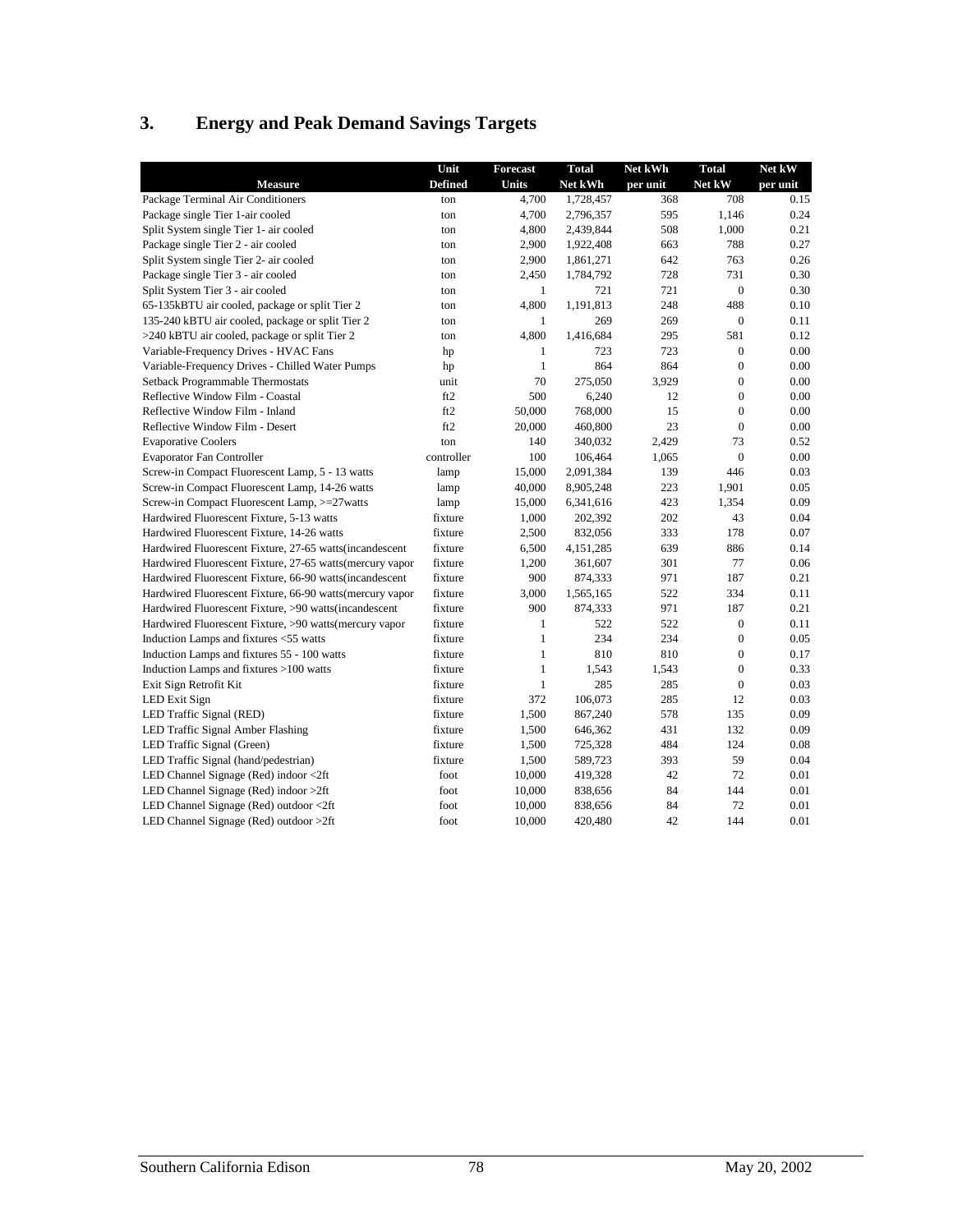## **Energy and Peak Demand Savings Targets (continued)**

|                                                           | Unit           |                  | <b>Forecast</b> | <b>Total</b> | Net kWh        | <b>Total</b> |
|-----------------------------------------------------------|----------------|------------------|-----------------|--------------|----------------|--------------|
| <b>Measure</b>                                            | <b>Defined</b> |                  | <b>Units</b>    | Net kWh      | per unit       | Net kW       |
| Electronic Ballast, Non-Dimming                           | lamp           | $\mathbf{0}$     | $\overline{0}$  | 31           | $\mathbf{0}$   | 0.01         |
| Electronic Ballast, Dimming(with daylighting)             | lamp           | $\mathbf{0}$     | $\mathbf{0}$    | 58           | $\mathbf{0}$   | 0.01         |
| T-8 Lamp and Electronic, 2-foot lamp installed            | lamp           | 550              | 27.210          | 49           | 6              | 0.01         |
| 2nd gen T-8 Lamp and Electronic, 2-foot lamp installed    | lamp           | 750              | 37,105          | 49           | 8              | 0.01         |
| T-8 Lamp and Electronic, 2-foot lamp removed              | lamp           | 575              | 96,980          | 169          | 21             | 0.04         |
| T-8 Lamp and Electronic, 3-foot lamp installed            | lamp           | 4,000            | 233,875         | 58           | 50             | 0.01         |
| 2nd gen T-8 Lamp and Electronic, 3-foot lamp installed    | lamp           | $\mathbf{0}$     | $\mathbf{0}$    | 58           | $\theta$       | 0.01         |
| T-8 Lamp and Electronic, 3-foot lamp removed              | lamp           | $\overline{0}$   | $\overline{0}$  | 198          | $\theta$       | 0.04         |
| T-8 Lamp and Electronic, 4-foot lamp installed            | lamp           | 62,674           | 2,536,925       | 40           | 541            | 0.01         |
| 2nd gen T-8 Lamp and Electronic, 4-foot lamp installed    | lamp           | 90,000           | 3,643,056       | 40           | 778            | 0.01         |
| T-8 Lamp and Electronic, 4-foot lamp removed              | lamp           | 3,657            | 707,252         | 193          | 151            | 0.04         |
| T-8 Lamp and Electronic, 8-foot lamp installed            | lamp           | 1,689            | 68,368          | 40           | 15             | 0.01         |
| T-8 Lamp and Electronic, 8-foot lamp removed              | lamp           | 96               | 34,110          | 355          | 7              | 0.08         |
| Interior HID fixture 0-35 watts incandescent basecase     | lamp           | $\boldsymbol{0}$ | $\mathbf{0}$    | 247          | $\mathbf{0}$   | 0.05         |
| Interior HID fixture 0-35 watts mercury vapor basecase    | lamp           | $\mathbf{0}$     | $\mathbf{0}$    | 130          | $\mathbf{0}$   | 0.03         |
| Interior HID fixture 36-70 watts incandescent basecase    | lamp           | $\mathbf{0}$     | $\mathbf{0}$    | 495          | $\Omega$       | 0.11         |
| Interior HID fixture 36-70 watts mercury vapor basecase   | lamp           | $\mathbf{0}$     | $\mathbf{0}$    | 157          | $\theta$       | 0.03         |
| Interior HID fixture 71-100 watts incandescent basecase   | lamp           | 144              | 110,749         | 769          | 24             | 0.16         |
| Interior HID fixture 71-100 watts mercury vapor basecase  | lamp           | $\boldsymbol{0}$ | $\mathbf{0}$    | 319          | $\mathbf{0}$   | 0.07         |
| Interior HID fixture 101-175 watts incandescent basecase  | lamp           | $\boldsymbol{0}$ | $\overline{0}$  | 1,304        | $\overline{0}$ | 0.28         |
| Interior HID fixture 101-175 watts mercury vapro basecase | lamp           | $\mathbf{0}$     | $\mathbf{0}$    | 337          | $\mathbf{0}$   | 0.07         |
| Interior HID fixture 176 - 250 watts mercury vapro        | lamp           | $\mathbf{0}$     | $\mathbf{0}$    | 819          | $\mathbf{0}$   | 0.17         |
| Interior HID fixture 176-250 watts incandescent basecase  | lamp           | $\mathbf{0}$     | $\mathbf{0}$    | 2.078        | $\mathbf{0}$   | 0.44         |
| Interior HID fixture 251 - 400 watts mercury vapro        | lamp           | $\overline{0}$   | $\mathbf{0}$    | 2.172        | $\overline{0}$ | 0.46         |
| Interior HID fixture 251-400 watts incandescent basecase  | lamp           | $\mathbf{0}$     | $\overline{0}$  | 2,851        | $\overline{0}$ | 0.61         |
| Interior HID fixture 251-400 watts metal halide basecase  | lamp           | $\mathbf{0}$     | $\mathbf{0}$    | 499          | $\mathbf{0}$   | 0.11         |
| Exterior HID fixture 0-100 watts incandescent basecase    | lamp           | 12               | 8,696           | 725          | $\theta$       | 0.00         |
| Exterior HID fixture 0-100 watts mercury vapor basecase   | lamp           | $\overline{0}$   | $\mathbf{0}$    | 339          | $\mathbf{0}$   | 0.00         |
| Exterior HID fixture 101-175 watts incandescent basecase  | lamp           | $\mathbf{0}$     | $\mathbf{0}$    | 1.272        | $\mathbf{0}$   | 0.00         |
| Exterior HID fixture 101-175 watts mercury vapor basecas  | lamp           | $\boldsymbol{0}$ | $\overline{0}$  | 443          | $\overline{0}$ | 0.00         |
| Exterior HID fixture $> 176$ watts incandescent basecase  | lamp           | $\mathbf{0}$     | $\mathbf{0}$    | 1,858        | $\Omega$       | 0.00         |
| Exterior HID fixture $> 176$ watts mercury vapor basecase | lamp           | $\mathbf{0}$     | $\mathbf{0}$    | 717          | $\theta$       | 0.00         |
| Interior Pulse Start Metal Halide (400 W replacements)    | lamp           | 500              | 213,120         | 426          | 53             | 0.11         |
| Interior HO T-5 4 lamp fixture retrofits                  | lamp           | 500              | 430,080         | 860          | 108            | 0.22         |
| Occupancy Sensor wall mounted                             | sensor         | 1,000            | 400,286         | 400          | 85             | 0.09         |
| Occupancy Sensor ceiling mounted                          | sensor         | 45               | 61,730          | 1,372        | 13             | 0.29         |
| Plug Load sensor                                          | sensor         | 550              | 244,894         | 445          | 52             | 0.10         |
| Photocell                                                 | photocell      | 6                | 10,255          | 1,709        | $\overline{0}$ | 0.00         |
| Timeclock                                                 | timeclock      | $\mathbf{1}$     | 1,709           | 1,709        | $\Omega$       | 0.00         |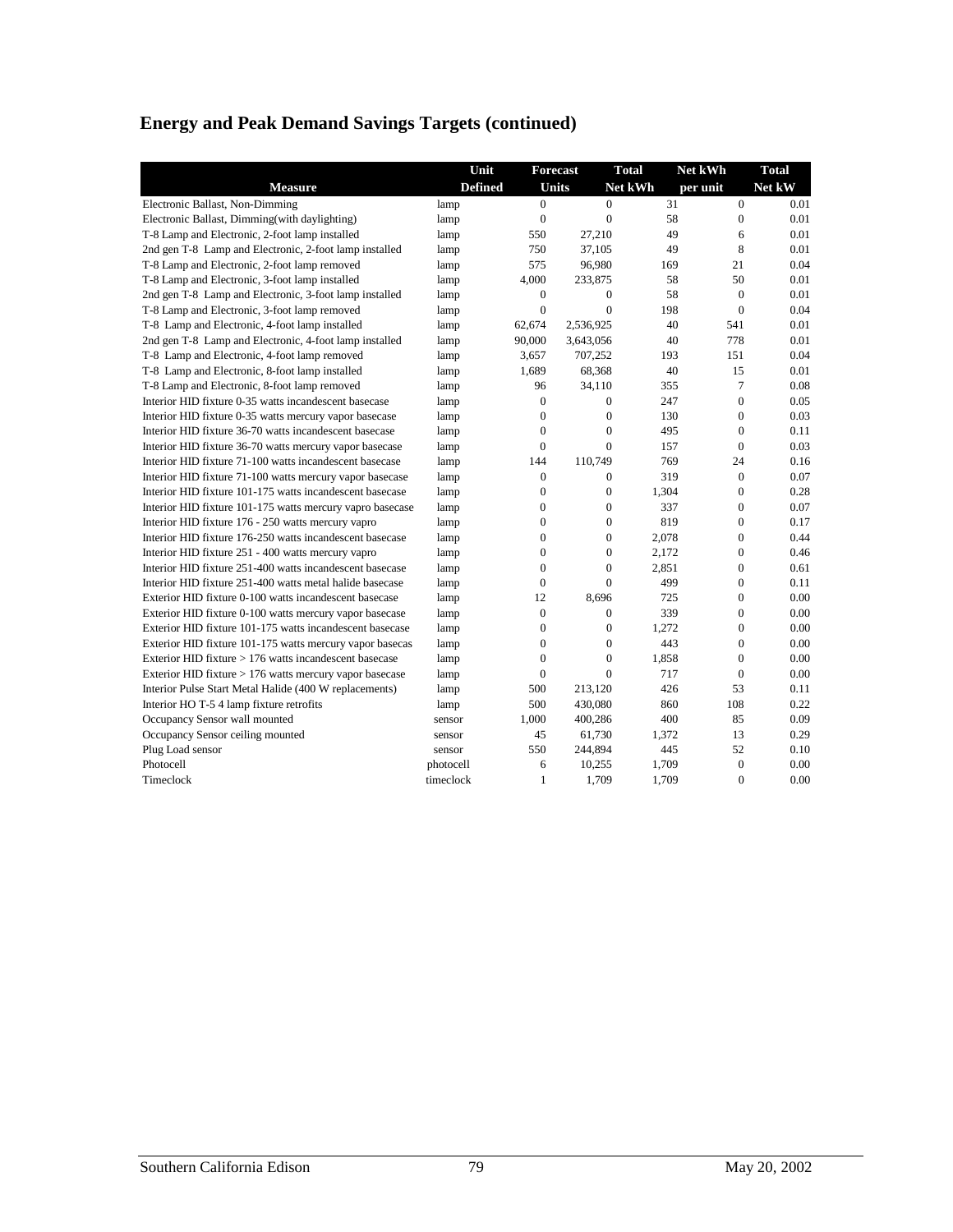#### **Energy and Peak Demand Savings Targets (continued)**

|                                                             | Unit           | <b>Forecast</b> | <b>Total</b> | Net kWh  | <b>Total</b>     | Net kW   |
|-------------------------------------------------------------|----------------|-----------------|--------------|----------|------------------|----------|
| <b>Measure</b>                                              | <b>Defined</b> | Units           | Net kWh      | per unit | Net kW           | per unit |
| Night Covers for Display Cases - med temp                   | linear ft      | 1,000           | 142,080      | 142      | 96               | 0.10     |
| Night Covers for Display Cases - low temp                   | linear ft      | 1,000           | 56,640       | 57       | 38               | 0.04     |
| Infiltration Barrier for Walk-ins (strip curtains)          | ft2            | 1,250           | 102,000      | 82       | $\mathbf{0}$     | 0.00     |
| Retrofit Glass doors on open vertical display cases (Low    | door           | 300             | 809,856      | 2,700    | 153              | 0.51     |
| Retrofit Glass doors on open vertical display cases         | door           | 300             | 332,640      | 1,109    | 69               | 0.23     |
| Replace reach in case w/doors with hi eff case with special | linear ft      | 500             | 682,560      | 1,365    | 77               | 0.15     |
| New Low Temp reach in Display Case with doors(replace       | linear ft      | 200             | 231,936      | 1,160    | 42               | 0.21     |
| New Medium Temp reach in Display Case with Doors            | linear ft      | 200             | 111,552      | 558      | 21               | 0.11     |
| Special Doors with Low Anti-Sweat Heat low temp)            | door           | 25              | 17,976       | 719      | 2                | 0.09     |
| Anti-Sweat Heat Controller                                  | linear ft      | 250             | 82,320       | 329      | 10               | 0.04     |
| <b>Insulate Bare Suction Pipes</b>                          | linear ft      | 18              | 272          | 15       | $\boldsymbol{0}$ | 0.00     |
| Main door Cooler Door Gaskets (Walk-in)                     | linear ft      | 25              | 792          | 32       | $\mathbf{0}$     | 0.00     |
| Main Door Freezer Door Gaskets(Walk-in)                     | linear ft      | 25              | 1,224        | 49       | $\mathbf{0}$     | 0.00     |
| Glass 'Cooler Door Gaskets (Reach-in or Walk-in)            | linear ft      | 25              | 240          | 10       | $\boldsymbol{0}$ | 0.00     |
| Auto-closer for Coolers                                     | closer         | 25              | 22,296       | 892      | $\mathbf{0}$     | 0.00     |
| <b>Auto-closer for Freezers</b>                             | closer         | 25              | 38,784       | 1,551    | $\overline{0}$   | 0.00     |
| Oversized Air Cooled Condenser                              | hp             | 250             | 374,160      | 1,497    | 46               | 0.18     |
| Oversized Evaporative Cooled Condenser                      | hp             | 250             | 225,120      | 900      | 29               | 0.12     |
| Air cooled to Evaporative cooled condensers -               | hp             | 125             | 339,360      | 2,715    | 58               | 0.46     |
| Air cooled to Evaporative cooled condensers - multiplex     | hp             | 125             | 228,000      | 1,824    | 66               | 0.53     |
| Multiplex Compressor System air cooled                      | hp             | 50              | 132,000      | 2,640    | 14               | 0.29     |
| Multiplex Compressor System - evap cooled                   | hp             | 50              | 72,000       | 1,440    | $\overline{7}$   | 0.14     |
| Multiplex Compressor System w/ eff cond - air cooled        | hp             | 50              | 136,800      | 2,736    | 14               | 0.29     |
| Multiplex Compressor System w/ eff cond - evap cooled       | hp             | 50              | 72,000       | 1,440    | 7                | 0.14     |
| Floating Head Pressure Controller - air cooled              | hp             | 25              | 21,600       | 864      | 3                | 0.12     |
| Floating Head Pressure Controller - evap cooled             | hp             | 25              | 10,080       | 403      | $\boldsymbol{0}$ | 0.00     |
| Efficient Evaporator Fan Motors (SHP to PSC)                | motor          | 250             | 20,160       | 81       | 3                | 0.01     |
| Efficient Evaporator Fan Motors (SHP to ECM)                | motor          | 125             | 20,160       | 161      | 3                | 0.02     |
| <b>High Efficiency Compressor</b>                           | ton            | 500             | 504,480      | 1,009    | 77               | 0.15     |
| Vending Machine Controller                                  | controller     | 100             | 152,640      | 1,526    | $\mathbf{0}$     | 0.00     |
| Sprinkler to Micro-Irrigation conversion                    | acre           | 2,000           | 1,073,280    | 537      | 603              | 0.30     |
| Low pressure impact sprinkler nozzles(permanent)            | nozzle         | 500             | 5,760        | 12       | $\overline{c}$   | 0.00     |
| Low pressure impact sprinkler nozzles(portable)             | nozzle         | 500             | 16,080       | 32       | 10               | 0.02     |
| Variable Frequency Drives for Dairy Pumps                   | hp             | 100             | 358,080      | 3,581    | $\mathbf{0}$     | 0.00     |
| Variable Frequency Drives for Injectin Molding Machines     | hp             | 100             | 147,840      | 1,478    | 21               | 0.21     |
| Motors 1-200 HP                                             | hp             | 3,000           | 270,720      | 90       | 58               | 0.02     |
| Total                                                       |                |                 | 64.435.334   |          | 16.205           |          |

NOTES:

1) Forecast units and total net kW, kWh impacts do not account for potential hard-to-reach promotions.

2) KWs, kWhs and therms per unit are average for building type and climate zone.

3) Total net energy savings may differ from the energy savings targets provided in Decision 02-03-056.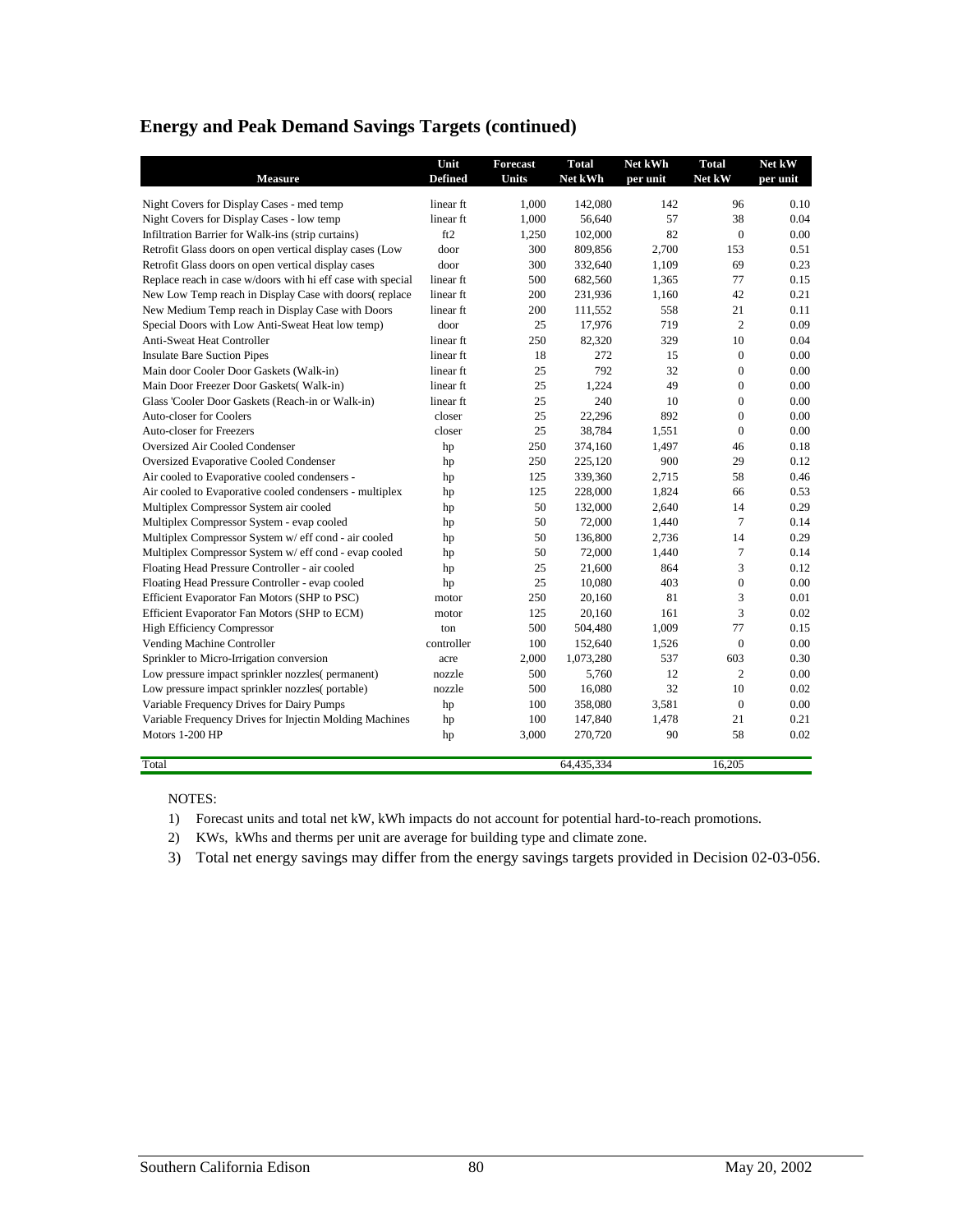#### **4. Cost-Effectiveness**

|                                           | <b>Program</b><br><b>Benefits</b> | <b>Program</b><br>Costs | <b>Net</b><br><b>Benefits</b> | <b>Benefit/Cost</b><br><b>Ratio</b> |
|-------------------------------------------|-----------------------------------|-------------------------|-------------------------------|-------------------------------------|
| <b>Total Resource</b><br><b>Cost Test</b> | \$39,918,000                      | \$17,407,345            | \$22,510,655                  | 2.29                                |
| <b>Participant Cost</b><br><b>Test</b>    | \$44,059,645                      | 15,307,000              | 28,752,645                    | 2.88                                |

NOTE: Cost-effectiveness calculations exclude M&E costs for PG&E because statewide market assessment and evaluation activities are not addressed in Decision 02-03-056.

#### **5. Evaluation Program Progress For Information-only Programs**

Section is not applicable to this non-information program.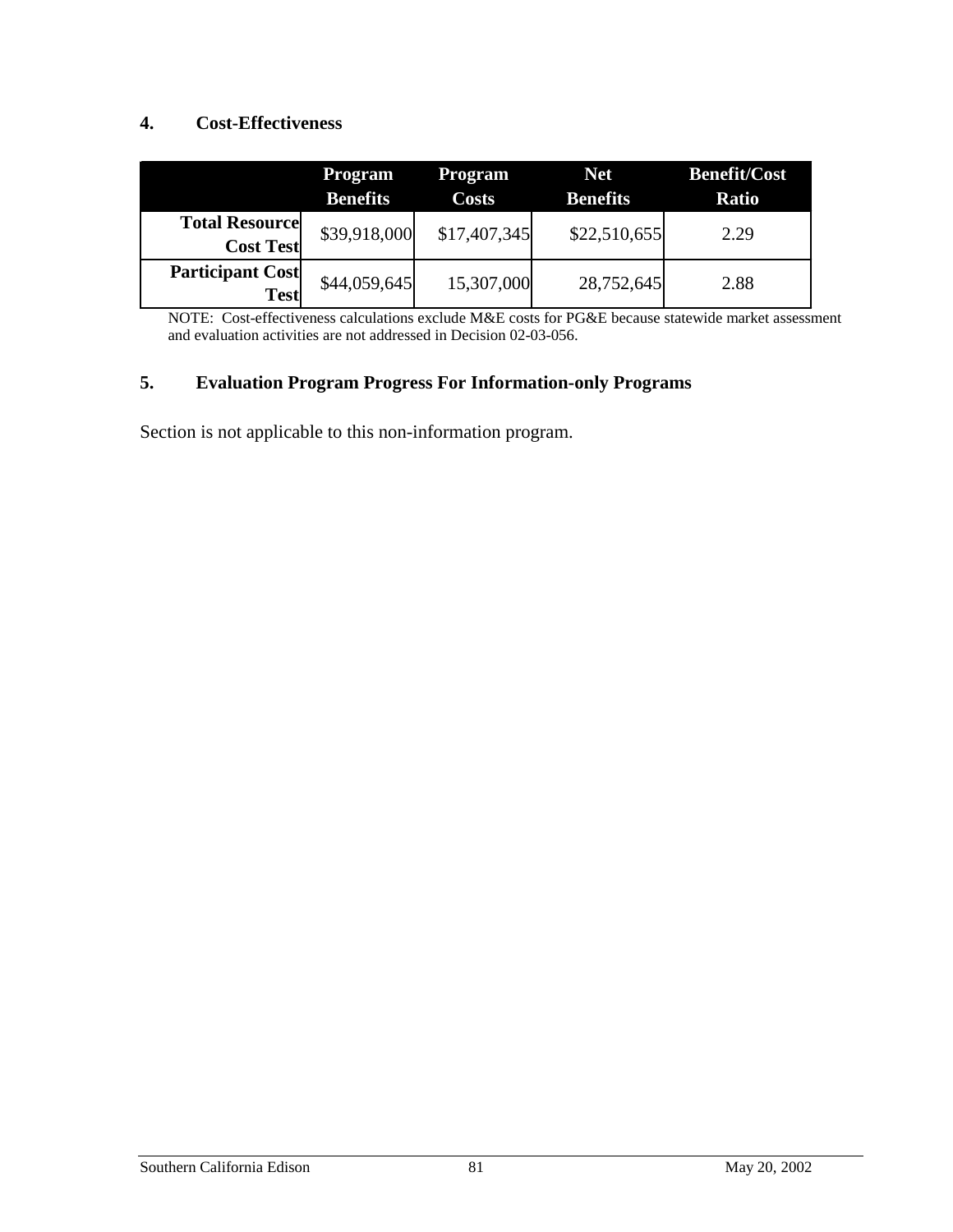### **6. Hard-to-Reach Targets**

The 2002 Express Efficiency program will increase participation of hard-to-reach customers to 47% as compared to the participation of these customers in the 2001 Express Efficiency program. Hard-to-reach customers are defined as customers meeting either of the two measurable hard-to-reach criteria: located in outlying areas (measured by location in a rural zip code) or small (measured by monthly demand at or below 20 KW). In 2001, the combined participation of these customer groups was 43%.

### **7. Budget**

| Program                                   | 2002 Budget |
|-------------------------------------------|-------------|
| Nonresidential Express Efficiency Program | \$6,000,000 |
| Notes:                                    |             |

Program budget does not include EM&V activities funded from the statewide EM&V budget. See, Attachment B for a detailed budget.

#### **8.Payment Schedule**

The California Public Utilities Commission (CPUC) has adopted this program for the remaining nine months of calendar year 2002, thus the payment of funds to the sponsoring utility will be collected during the second, third and fourth quarter of 2002. This payment schedule is abbreviated from the two-year schedule outlined in the CPUC's Energy Efficiency Policy Manual in recognition of the program's limited nine-month implementation period.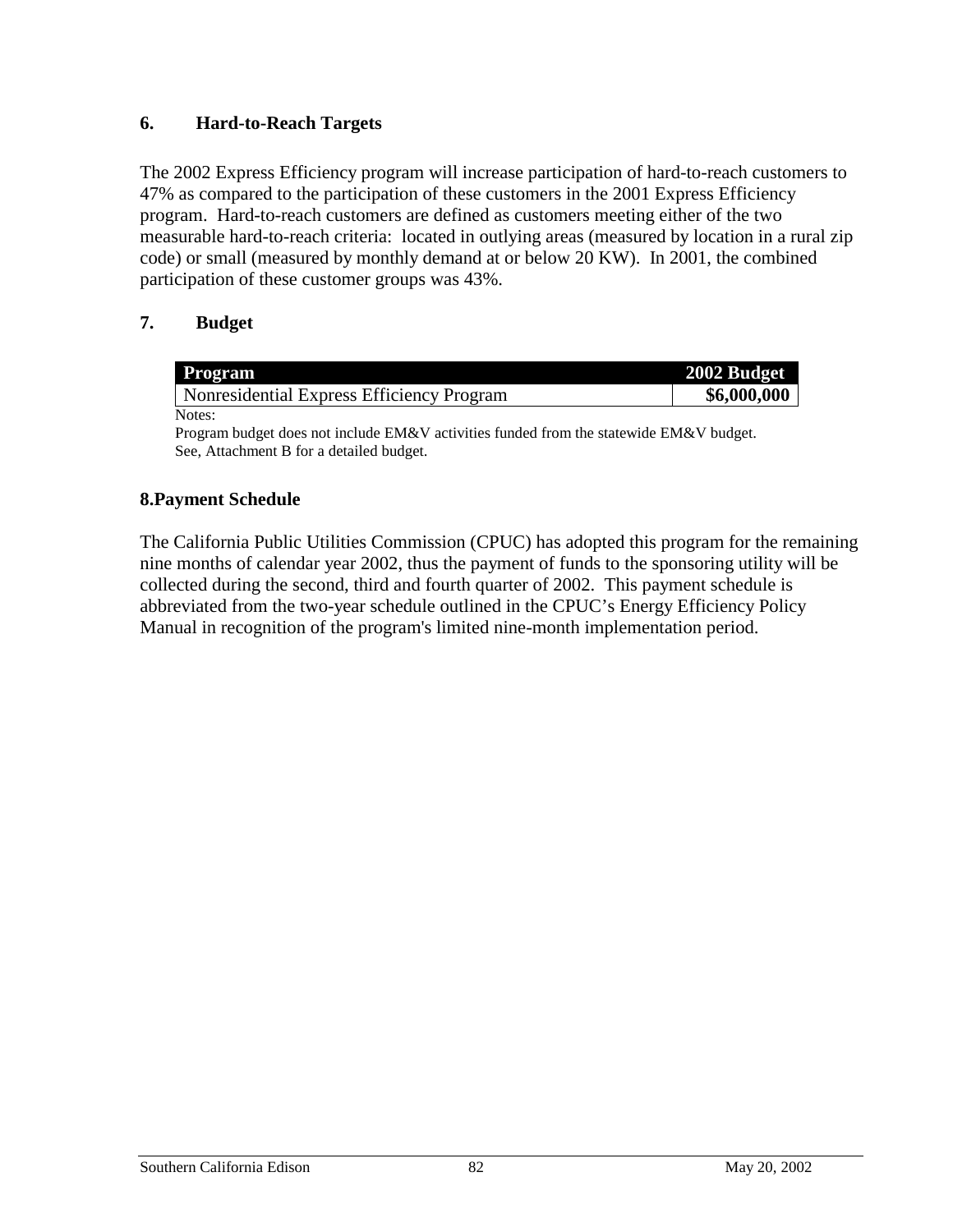# **Attachment A: Measure Forecast Table**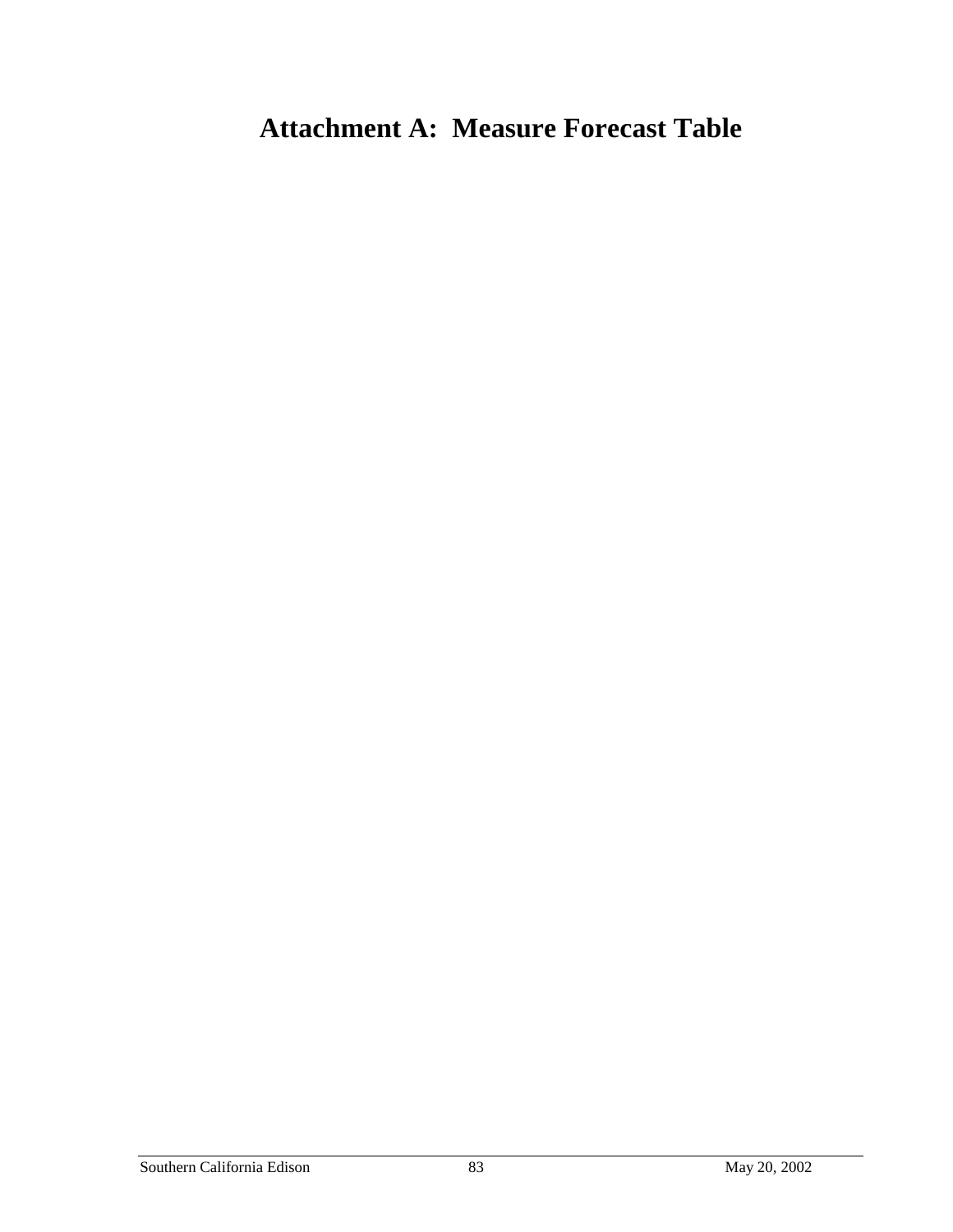|                                                           | Unit           | <b>Forecast</b> | <b>Rebate</b> | <b>Total</b>  |
|-----------------------------------------------------------|----------------|-----------------|---------------|---------------|
| <b>Measure</b>                                            | <b>Defined</b> | <b>Units</b>    | per unit      | <b>Rebate</b> |
| Package Terminal Air Conditioners                         | ton            | 4,700           | \$50          | \$235,000     |
| Package single Tier 1-air cooled                          | ton            | 4,700           | \$60          | \$282,000     |
| Split System single Tier 1- air cooled                    | ton            | 4,800           | \$65          | \$312,000     |
| Package single Tier 2 - air cooled                        | ton            | 2,900           | \$70          | \$203,000     |
| Split System single Tier 2- air cooled                    | ton            | 2,900           | \$70          | \$203,000     |
| Package single Tier 3 - air cooled                        | ton            | 2,450           | \$75          | \$183,750     |
| Split System Tier 3 - air cooled                          | ton            | 1               | \$75          | \$75          |
| 65-135kBTU air cooled, package or split Tier 2            | ton            | 4,800           | \$45          | \$216,000     |
| 135-240 kBTU air cooled, package or split Tier 2          | ton            | 1               | \$50          | \$50          |
| >240 kBTU air cooled, package or split Tier 2             | ton            | 4,800           | \$55          | \$264,000     |
| Variable-Frequency Drives - HVAC Fans                     | hp             | 1               | \$40          | \$40          |
| Variable-Frequency Drives - Chilled Water Pumps           | hp             | 1               | \$40          | \$40          |
| Setback Programmable Thermostats                          | unit           | 70              | \$12          | \$840         |
| Reflective Window Film - Coastal                          | ft2            | 500             | \$0           | \$225         |
| Reflective Window Film - Inland                           | ft2            | 50,000          | \$0           | \$22,500      |
| Reflective Window Film - Desert                           | ft2            | 20,000          | \$0           | \$9,000       |
| <b>Evaporative Coolers</b>                                | ton            | 140             | \$70          | \$9,800       |
| <b>Evaporator Fan Controller</b>                          | controller     | 100             | \$70          | \$7,000       |
| Screw-in Compact Fluorescent Lamp, 5 - 13 watts           | lamp           | 15,000          | \$2           | \$22,500      |
| Screw-in Compact Fluorescent Lamp, 14-26 watts            | lamp           | 40,000          | \$3           | \$110,000     |
| Screw-in Compact Fluorescent Lamp, >=27watts              | lamp           | 15,000          | \$4           | \$63,750      |
| Hardwired Fluorescent Fixture, 5-13 watts                 | fixture        | 1,000           | \$13          | \$12,500      |
| Hardwired Fluorescent Fixture, 14-26 watts                | fixture        | 2,500           | \$12          | \$28,750      |
| Hardwired Fluorescent Fixture, 27-65 watts(incandescent   | fixture        | 6,500           | \$18          | \$117,000     |
| Hardwired Fluorescent Fixture, 27-65 watts (mercury vapor | fixture        | 1,200           | \$17          | \$20,400      |
| Hardwired Fluorescent Fixture, 66-90 watts(incandescent   | fixture        | 900             | \$23          | \$20,250      |
| Hardwired Fluorescent Fixture, 66-90 watts (mercury vapor | fixture        | 3,000           | \$22          | \$64,500      |
| Hardwired Fluorescent Fixture, >90 watts(incandescent     | fixture        | 900             | \$23          | \$20,250      |
| Hardwired Fluorescent Fixture, >90 watts(mercury vapor    | fixture        | 1               | \$22          | \$22          |
| Induction Lamps and fixtures <55 watts                    | fixture        | 1               | \$6           | \$6           |
| Induction Lamps and fixtures 55 - 100 watts               | fixture        | 1               | \$50          | \$50          |
| Induction Lamps and fixtures >100 watts                   | fixture        | 1               | \$60          | \$60          |
| Exit Sign Retrofit Kit                                    | fixture        | 1               | \$5           | \$5           |
| LED Exit Sign                                             | fixture        | 372             | \$14          | \$5,022       |
| LED Traffic Signal (RED)                                  | fixture        | 1,500           | \$33          | \$48,750      |
| LED Traffic Signal Amber Flashing                         | fixture        | 1,500           | \$88          | \$131,250     |
| LED Traffic Signal (Green)                                | fixture        | 1,500           | \$63          | \$93,750      |
| LED Traffic Signal (hand/pedestrian)                      | fixture        | 1,500           | \$25          | \$37,500      |
| LED Channel Signage (Red) indoor <2ft                     | foot           | 10,000          | \$2           | \$24,000      |
| LED Channel Signage (Red) indoor >2ft                     | foot           | 10,000          | \$7           | \$66,000      |
| LED Channel Signage (Red) outdoor <2ft                    | foot           | 10,000          | \$2           | \$24,000      |
| LED Channel Signage (Red) outdoor >2ft                    | foot           | 10,000          | \$7           | \$66,000      |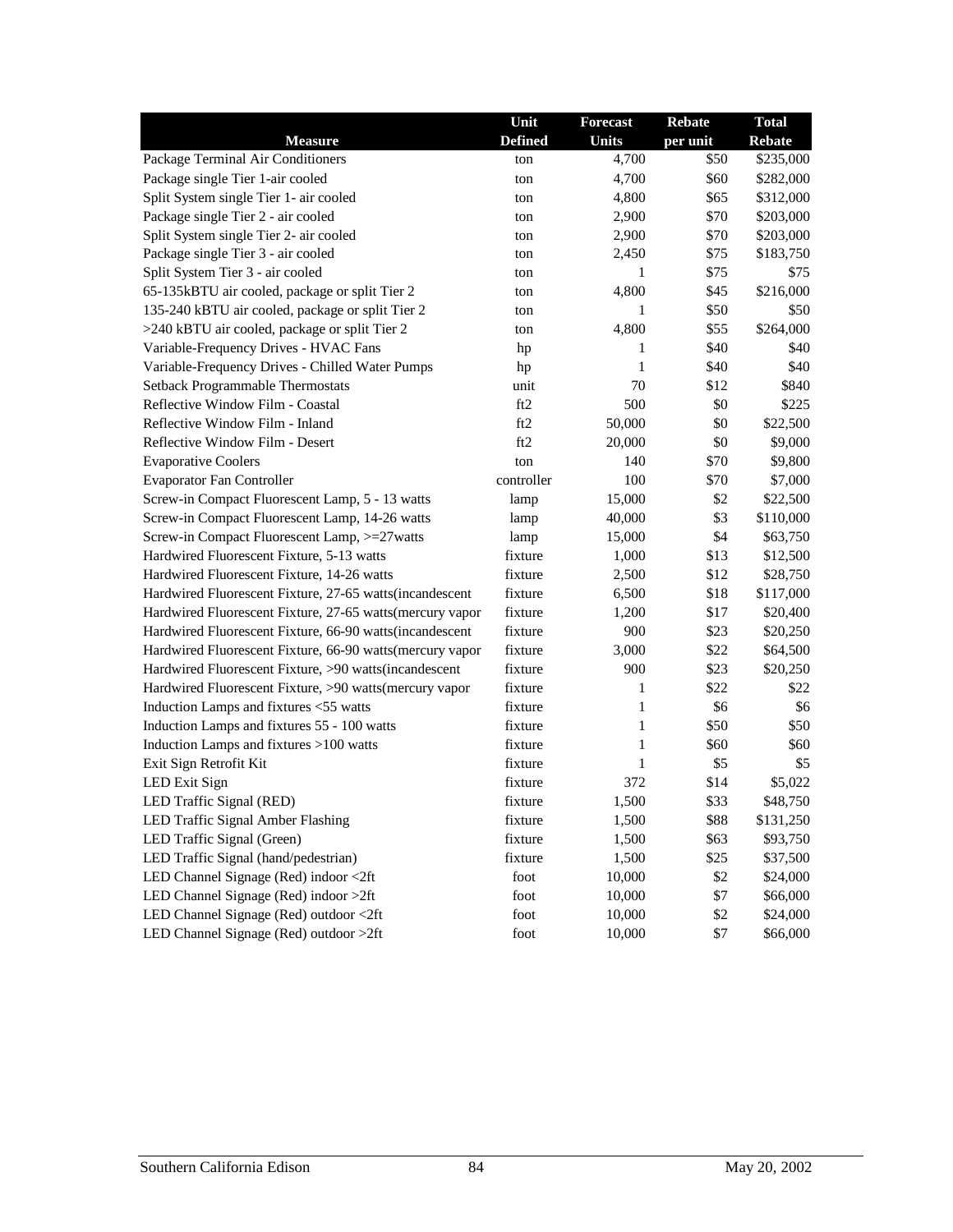|                                                           | Unit           | <b>Forecast</b>  | <b>Rebate</b> | <b>Total</b>  |
|-----------------------------------------------------------|----------------|------------------|---------------|---------------|
| <b>Measure</b>                                            | <b>Defined</b> | <b>Units</b>     | per unit      | <b>Rebate</b> |
| Electronic Ballast, Non-Dimming                           | lamp           | $\theta$         | \$2           | \$0           |
| Electronic Ballast, Dimming(with daylighting)             | lamp           | $\theta$         | \$10          | \$0           |
| T-8 Lamp and Electronic, 2-foot lamp installed            | lamp           | 550              | \$2           | \$1,100       |
| 2nd gen T-8 Lamp and Electronic, 2-foot lamp installed    | lamp           | 750              | \$2           | \$1,725       |
| T-8 Lamp and Electronic, 2-foot lamp removed              | lamp           | 575              | \$1           | \$575         |
| T-8 Lamp and Electronic, 3-foot lamp installed            | lamp           | 4,000            | \$3           | \$11,000      |
| 2nd gen T-8 Lamp and Electronic, 3-foot lamp installed    | lamp           | $\overline{0}$   | \$3           | \$0           |
| T-8 Lamp and Electronic, 3-foot lamp removed              | lamp           | $\boldsymbol{0}$ | \$1           | \$0           |
| T-8 Lamp and Electronic, 4-foot lamp installed            | lamp           | 62,674           | \$4           | \$235,026     |
| 2nd gen T-8 Lamp and Electronic, 4-foot lamp installed    | lamp           | 90,000           | \$4           | \$382,500     |
| T-8 Lamp and Electronic, 4-foot lamp removed              | lamp           | 3,657            | \$2           | \$5,486       |
| T-8 Lamp and Electronic, 8-foot lamp installed            | lamp           | 1,689            | \$8           | \$12,668      |
| T-8 Lamp and Electronic, 8-foot lamp removed              | lamp           | 96               | \$2           | \$216         |
| Interior HID fixture 0-35 watts incandescent basecase     | lamp           | $\overline{0}$   | \$25          | \$0           |
| Interior HID fixture 0-35 watts mercury vapor basecase    | lamp           | $\overline{0}$   | \$23          | \$0           |
| Interior HID fixture 36-70 watts incandescent basecase    | lamp           | $\overline{0}$   | \$32          | \$0           |
| Interior HID fixture 36-70 watts mercury vapor basecase   | lamp           | $\overline{0}$   | \$30          | \$0           |
| Interior HID fixture 71-100 watts incandescent basecase   | lamp           | 144              | \$40          | \$5,760       |
| Interior HID fixture 71-100 watts mercury vapor basecase  | lamp           | $\overline{0}$   | \$38          | \$0           |
| Interior HID fixture 101-175 watts incandescent basecase  | lamp           | $\Omega$         | \$40          | \$0           |
| Interior HID fixture 101-175 watts mercury vapro basecase | lamp           | $\boldsymbol{0}$ | \$38          | \$0           |
| Interior HID fixture 176 - 250 watts mercury vapro        | lamp           | $\boldsymbol{0}$ | \$38          | \$0           |
| Interior HID fixture 176-250 watts incandescent basecase  | lamp           | $\overline{0}$   | \$40          | \$0           |
| Interior HID fixture 251 - 400 watts mercury vapro        | lamp           | $\overline{0}$   | \$38          | \$0           |
| Interior HID fixture 251-400 watts incandescent basecase  | lamp           | $\overline{0}$   | \$40          | \$0           |
| Interior HID fixture 251-400 watts metal halide basecase  | lamp           | $\Omega$         | \$40          | \$0           |
| Exterior HID fixture 0-100 watts incandescent basecase    | lamp           | 12               | \$12          | \$144         |
| Exterior HID fixture 0-100 watts mercury vapor basecase   | lamp           | $\overline{0}$   | \$11          | \$0           |
| Exterior HID fixture 101-175 watts incandescent basecase  | lamp           | $\theta$         | \$16          | \$0           |
| Exterior HID fixture 101-175 watts mercury vapor basecas  | lamp           | $\overline{0}$   | \$15          | \$0           |
| Exterior HID fixture $> 176$ watts incandescent basecase  | lamp           | $\overline{0}$   | \$25          | \$0           |
| Exterior HID fixture > 176 watts mercury vapor basecase   | lamp           | $\theta$         | \$24          | \$0           |
| Interior Pulse Start Metal Halide (400 W replacements)    | lamp           | 500              | \$45          | \$22,500      |
| Interior HOT-5 4 lamp fixture retrofits                   | lamp           | 500              | \$75          | \$37,500      |
| Occupancy Sensor wall mounted                             | sensor         | 1,000            | \$8           | \$7,500       |
| Occupancy Sensor ceiling mounted                          | sensor         | 45               | \$20          | \$900         |
| Plug Load sensor                                          | sensor         | 550              | \$15          | \$8,250       |
| Photocell                                                 | photocell      | 6                | \$4           | \$21          |
| Timeclock                                                 | timeclock      | $\mathbf{1}$     | \$9           | \$9           |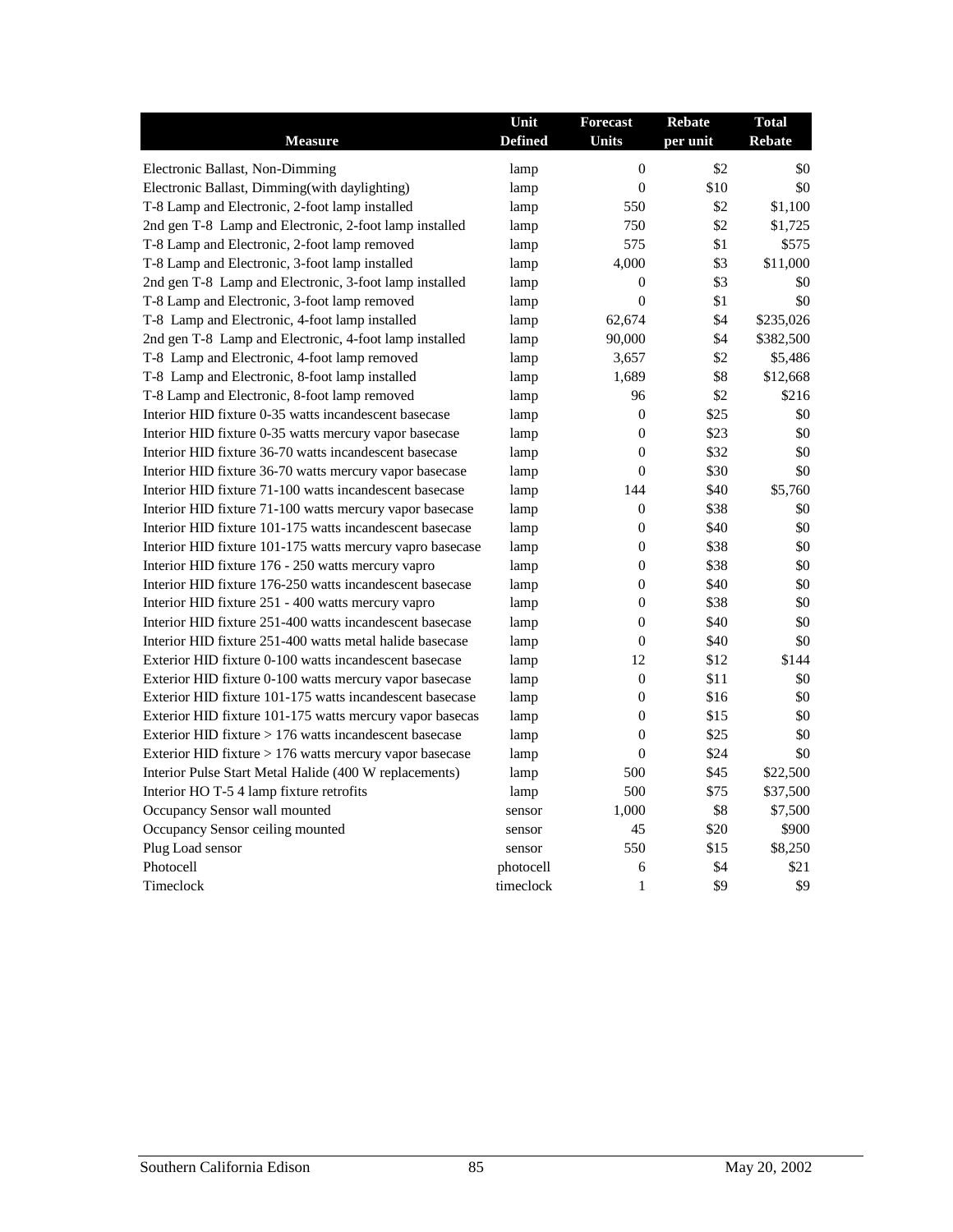| <b>Measure</b>                                              | Unit<br><b>Defined</b> | <b>Forecast</b><br><b>Units</b> | <b>Rebate</b><br>per unit | <b>Total</b><br><b>Rebate</b> |
|-------------------------------------------------------------|------------------------|---------------------------------|---------------------------|-------------------------------|
| Night Covers for Display Cases - med temp                   | linear ft              | 1,000                           | \$3                       | \$3,000                       |
| Night Covers for Display Cases - low temp                   | linear ft              | 1,000                           | \$3                       | \$3,000                       |
| Infiltration Barrier for Walk-ins (strip curtains)          | ft2                    | 1,250                           | \$1                       | \$1,250                       |
| Retrofit Glass doors on open vertical display cases (Low    | door                   | 300                             | \$100                     | \$30,000                      |
| Retrofit Glass doors on open vertical display cases         | door                   | 300                             | \$50                      | \$15,000                      |
| Replace reach in case w/doors with hi eff case with special | linear ft              | 500                             | \$200                     | \$100,000                     |
| New Low Temp reach in Display Case with doors(replace       | linear ft              | 200                             | \$200                     | \$40,000                      |
| New Medium Temp reach in Display Case with Doors            | linear ft              | 200                             | \$150                     | \$30,000                      |
| Special Doors with Low Anti-Sweat Heat low temp)            | door                   | 25                              | \$50                      | \$1,250                       |
| <b>Anti-Sweat Heat Controller</b>                           | linear ft              | 250                             | \$14                      | \$3,500                       |
| <b>Insulate Bare Suction Pipes</b>                          | linear ft              | 18                              | \$0                       | \$7                           |
| Main door Cooler Door Gaskets (Walk-in)                     | linear ft              | 25                              | \$2                       | \$50                          |
| Main Door Freezer Door Gaskets(Walk-in)                     | linear ft              | 25                              | \$2                       | \$50                          |
| Glass 'Cooler Door Gaskets (Reach-in or Walk-in)            | linear ft              | 25                              | \$1                       | \$25                          |
| <b>Auto-closer for Coolers</b>                              | closer                 | 25                              | \$40                      | \$1,000                       |
| <b>Auto-closer for Freezers</b>                             | closer                 | 25                              | \$40                      | \$1,000                       |
| <b>Oversized Air Cooled Condenser</b>                       | hp                     | 250                             | \$75                      | \$18,750                      |
| <b>Oversized Evaporative Cooled Condenser</b>               | hp                     | 250                             | \$75                      | \$18,750                      |
| Air cooled to Evaporative cooled condensers -               | hp                     | 125                             | \$150                     | \$18,750                      |
| Air cooled to Evaporative cooled condensers - multiplex     | hp                     | 125                             | \$75                      | \$9,375                       |
| Multiplex Compressor System air cooled                      | hp                     | 50                              | \$125                     | \$6,250                       |
| Multiplex Compressor System - evap cooled                   | hp                     | 50                              | \$150                     | \$7,500                       |
| Multiplex Compressor System w/ eff cond - air cooled        | hp                     | 50                              | \$150                     | \$7,500                       |
| Multiplex Compressor System w/ eff cond - evap cooled       | hp                     | 50                              | \$275                     | \$13,750                      |
| Floating Head Pressure Controller - air cooled              | hp                     | 25                              | \$50                      | \$1,250                       |
| Floating Head Pressure Controller - evap cooled             | hp                     | 25                              | \$75                      | \$1,875                       |
| Efficient Evaporator Fan Motors (SHP to PSC)                | motor                  | 250                             | \$15                      | \$3,750                       |
| Efficient Evaporator Fan Motors (SHP to ECM)                | motor                  | 125                             | \$10                      | \$1,250                       |
| <b>High Efficiency Compressor</b>                           | ton                    | 500                             | \$75                      | \$37,500                      |
| Vending Machine Controller                                  | controller             | 100                             | \$15                      | \$1,500                       |
| Sprinkler to Micro-Irrigation conversion                    | acre                   | 2,000                           | \$44                      | \$88,000                      |
| Low pressure impact sprinkler nozzles(permanent)            | nozzle                 | 500                             | \$0                       | \$175                         |
| Low pressure impact sprinkler nozzles(portable)             | nozzle                 | 500                             | \$0                       | \$175                         |
| Variable Frequency Drives for Dairy Pumps                   | hp                     | 100                             | \$34                      | \$3,400                       |
| Variable Frequency Drives for Injectin Molding Machines     | hp                     | 100                             | \$35                      | \$3,500                       |
| Motors 1-200 HP                                             | hp                     | 3,000                           | \$4                       | \$12,000                      |
| Total                                                       |                        |                                 |                           | \$4,141,645                   |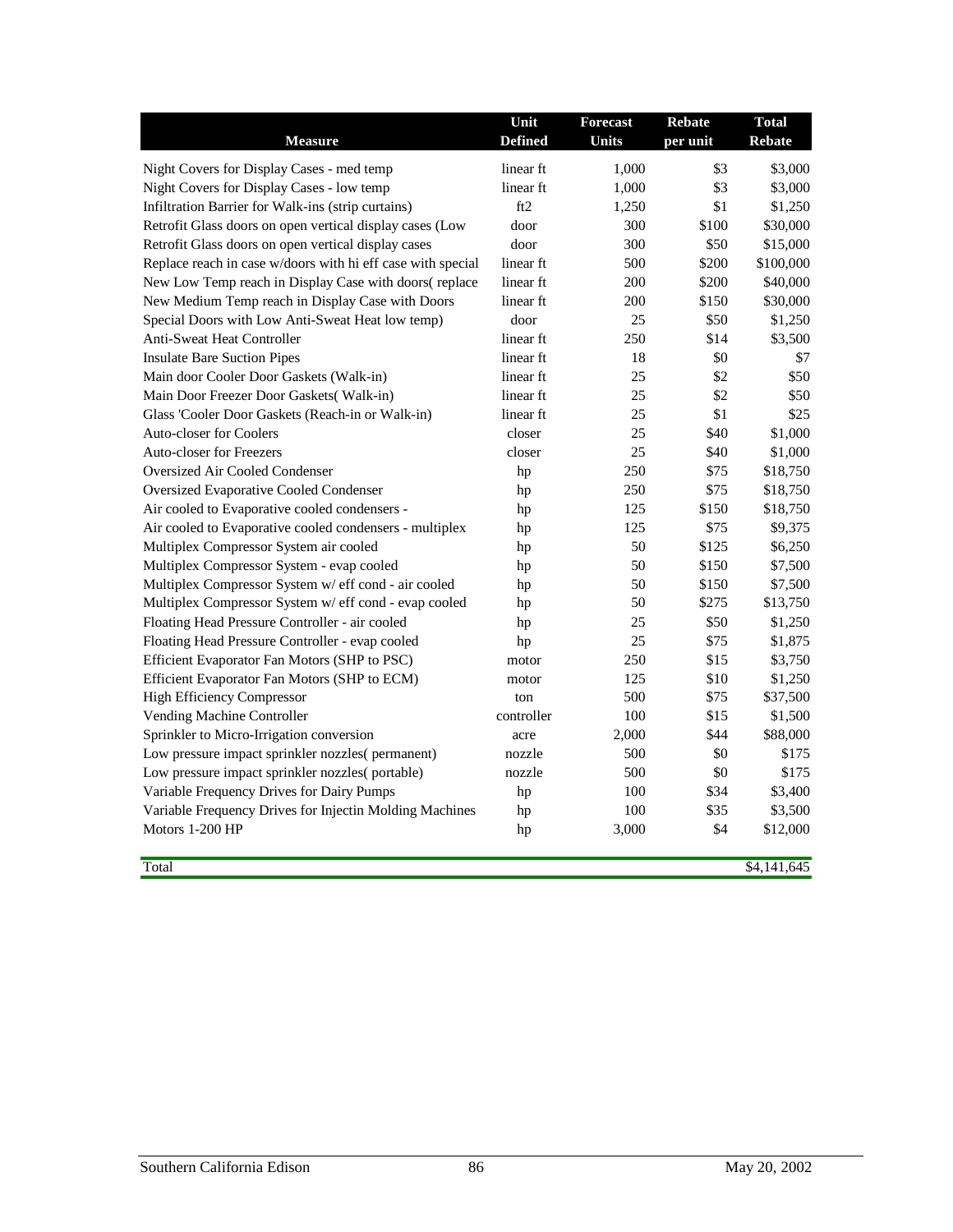# **Attachment B: Program Budget**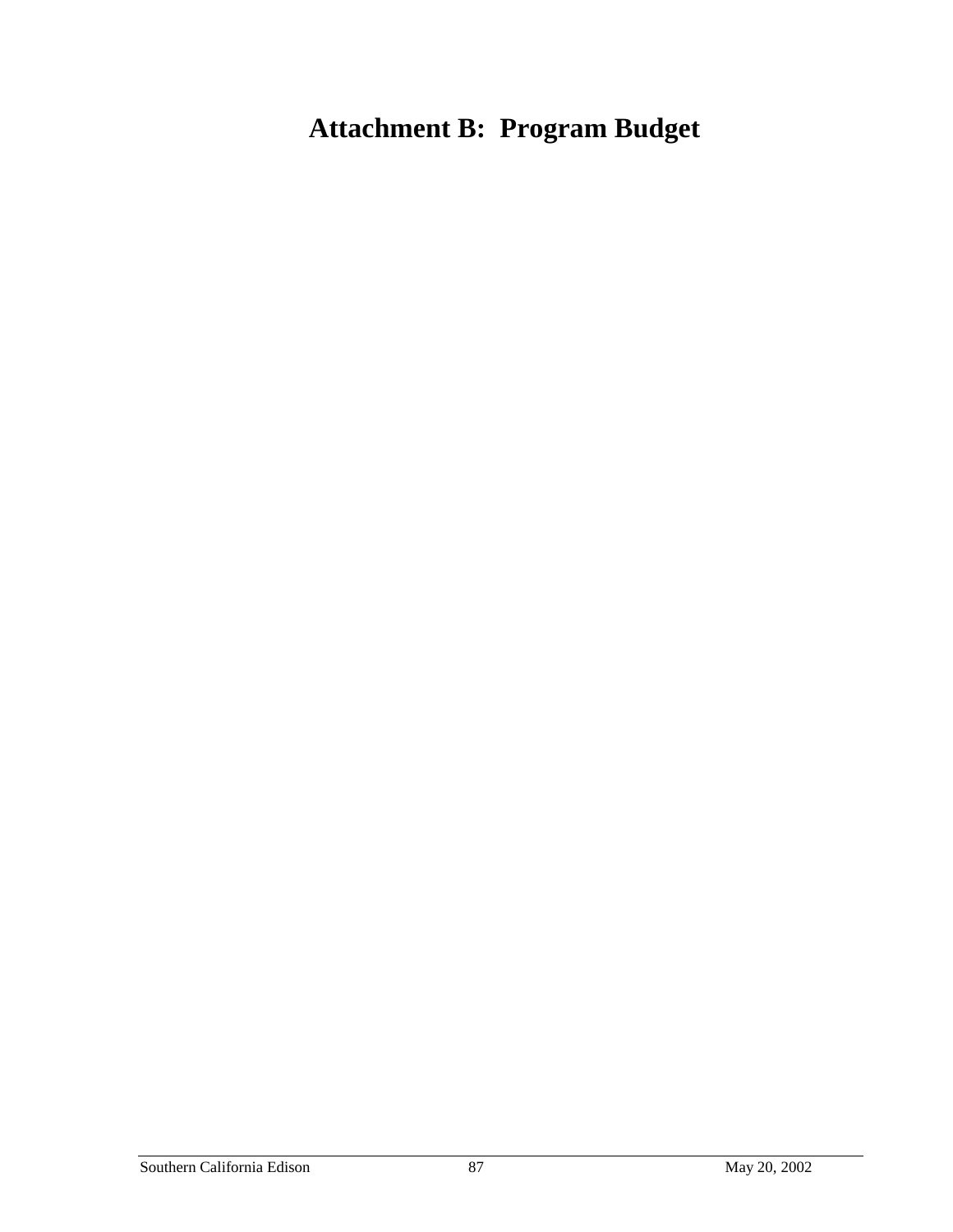#### **SOUTHERN CALIFORNIA EDISON NONRESIDENTIAL EXPRESS EFFICIENCY**

| <b>Program Budget Summary</b>                                                 |            |                                                              |                                                               |
|-------------------------------------------------------------------------------|------------|--------------------------------------------------------------|---------------------------------------------------------------|
| Item                                                                          | s          | <b>Methodology for Allocation</b><br>(Footnote if necessary) | <b>Percentage of</b><br><b>Total Program</b><br><b>Budget</b> |
| <b>Administrative Costs</b>                                                   |            |                                                              |                                                               |
| Labor                                                                         | 464,500    |                                                              | 7.7%                                                          |
| <b>Benefits</b>                                                               | 353,725    |                                                              | 5.9%                                                          |
| Travel/Conference/Training                                                    | 52,025     |                                                              | 0.9%                                                          |
| <b>Reporting/Tracking/Development - Information Services</b>                  | 145,000    |                                                              | 2.4%                                                          |
| <b>Materials &amp; Handling</b>                                               | 64.575     |                                                              | 1.1%                                                          |
| Overhead and General and Administrative costs                                 | 289,500    |                                                              | 4.8%                                                          |
| <b>Subcontractor Administrative costs</b>                                     | 450        |                                                              | 0.0%                                                          |
| <b>Total Administrative Costs</b>                                             | 1.369.775  |                                                              | 22.8%                                                         |
| Marketing/Advertising/Outreach Costs                                          |            |                                                              |                                                               |
| <b>Total Marketing/Advertising/Outreach Costs</b>                             | 280.000    |                                                              | 4.7%                                                          |
| <b>Direct Implementation Costs</b>                                            |            |                                                              |                                                               |
| <b>Financial Incentives</b>                                                   | 4,141,645  |                                                              | 69.0%                                                         |
| <b>Installation costs</b>                                                     | 75,150     |                                                              | 1.3%                                                          |
| <b>Activity costs</b>                                                         | 231,175    |                                                              | 3.9%                                                          |
| <b>Rebate Processing/Inspection</b>                                           | 255,980    |                                                              | 4.3%                                                          |
| <b>Total Direct Implementation costs</b>                                      | 4.703.950  |                                                              | 78.4%                                                         |
| <b>Evaluation. Measurement and Verification Costs</b>                         |            |                                                              |                                                               |
| Labor                                                                         |            |                                                              | $0.0\%$                                                       |
| <b>Benefits</b>                                                               |            |                                                              | $0.0\%$                                                       |
| <b>Travel/Conference/Training costs</b>                                       |            |                                                              | 0.0%                                                          |
| <b>EM&amp;V Reporting costs</b>                                               |            |                                                              | $0.0\%$                                                       |
| <b>Materials &amp; Handling</b>                                               |            |                                                              | $0.0\%$                                                       |
| <b>Overhead and General and Administrative costs</b>                          |            |                                                              | $0.0\%$                                                       |
| <b>Total Evaluation, Measurement and Verification Costs</b>                   | 242.000    |                                                              | 4.0%                                                          |
| <b>Other Costs</b>                                                            |            |                                                              |                                                               |
| <b>Financing Costs</b>                                                        |            |                                                              | $0.0\%$                                                       |
| <b>Bonding Costs</b>                                                          |            |                                                              | 0.0%                                                          |
| Less Costs Not Charged to this Program (e.g., benefits recovered by alternate |            |                                                              |                                                               |
| means, as noted above)                                                        | (595, 725) |                                                              | $-9.9%$                                                       |
|                                                                               |            |                                                              | $0.0\%$                                                       |
| <b>Budget Grand Total</b>                                                     | 6,000,000  |                                                              | 100.0%                                                        |

notes -

Administrative costs related to Marketing, Implementation, and EMV costs are categorized under Administrative Cost category. Administrative costs shown above are consistent with the cost categories defined by the EE Policy Manual. However, these costs categories are not intended to be consistent with other CPUC manuals such as the Standard Practice Manual, Reporting Requirements Manual, etc.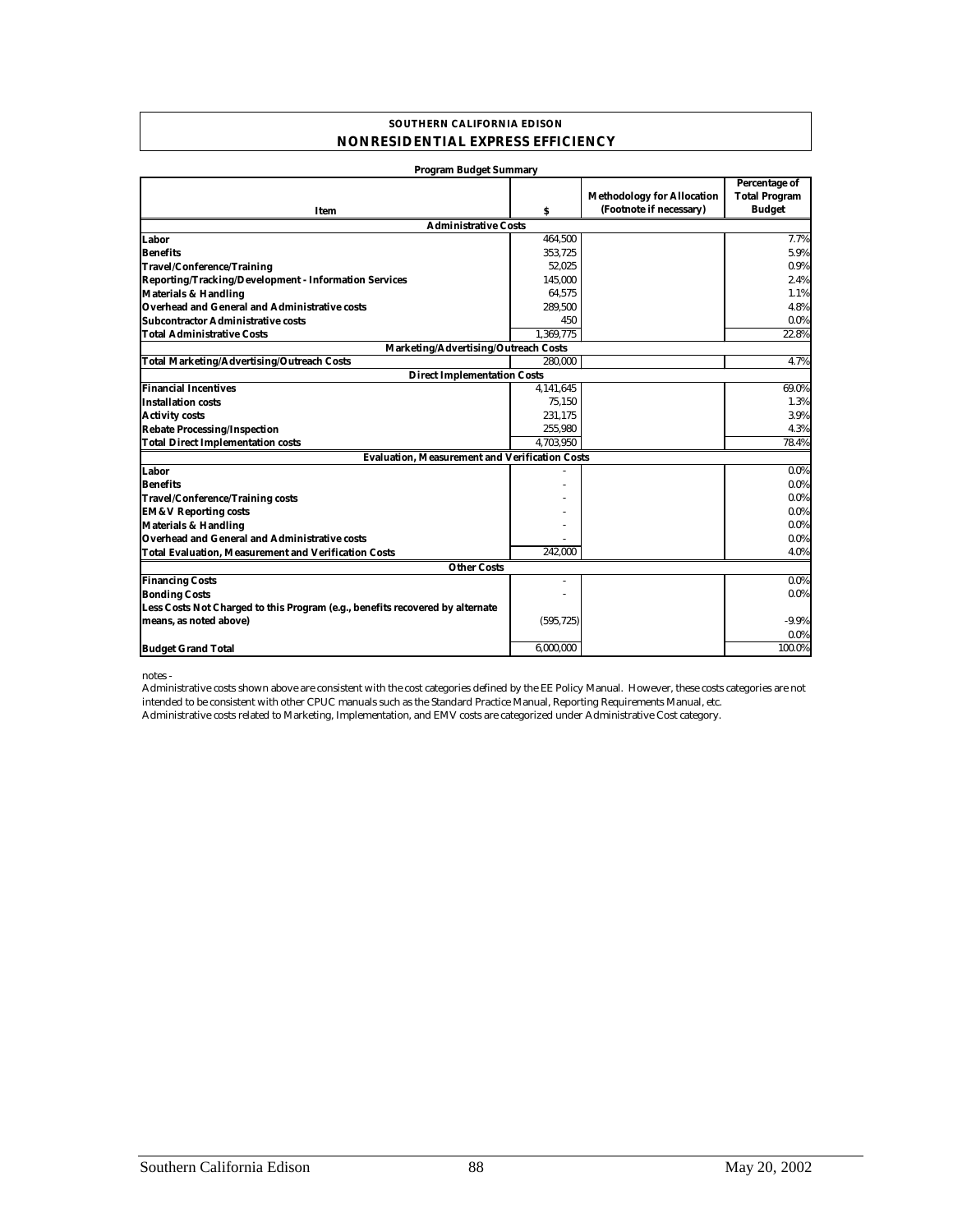#### **SOUTHERN CALIFORNIA EDISON NONRESIDENTIAL EXPRESS EFFICIENCY**

| Program Budget Detail                                                               |               |                                                              |                                                        |
|-------------------------------------------------------------------------------------|---------------|--------------------------------------------------------------|--------------------------------------------------------|
| Item                                                                                | s             | <b>Methodology for Allocation</b><br>(Footnote if necessary) | Percentage of<br><b>Total Program</b><br><b>Budget</b> |
| <b>Administrative Costs</b>                                                         |               |                                                              |                                                        |
| Labor                                                                               |               |                                                              |                                                        |
| Type A - Program Planning/Design/Program Mgmt.                                      | \$<br>304,375 |                                                              | 5.1%                                                   |
| Type B - Mgmt./Supervisor                                                           | 147,975       |                                                              | 2.5%                                                   |
| Type C - Clerical Support                                                           | 12,150        |                                                              | 0.2%                                                   |
| Subtotal Labor                                                                      | 464,500       |                                                              | 7.7%                                                   |
| <b>Benefits</b>                                                                     |               |                                                              |                                                        |
| Pensions & Benefits                                                                 |               | 306,975 48.6% of SCE Labor                                   | 5.1%                                                   |
| <b>Payroll Taxes</b>                                                                |               | 46,750 7.4% of SCE Labor                                     | 0.8%                                                   |
| <b>Subtotal Benefits</b>                                                            | 353.725       |                                                              | 5.9%                                                   |
| Travel/Conference/Training                                                          |               |                                                              |                                                        |
| Type A - Mileage and Parking                                                        | 15,200        |                                                              | 0.3%                                                   |
| Type B - Other - Meals, lodging, misc. expenses                                     | 29,550        |                                                              | 0.5%                                                   |
|                                                                                     |               |                                                              |                                                        |
| Type C - Conference/Training Activities                                             | 7,275         |                                                              | 0.1%                                                   |
| <b>Subtotal Travel costs</b>                                                        | 52,025        |                                                              | 0.9%                                                   |
| Reporting/Tracking/Development - Information Services                               | 145,000       |                                                              | 2.4%                                                   |
| <b>Materials &amp; Handling</b>                                                     | 64.575        |                                                              | 1.1%                                                   |
| Overhead and General and Administrative costs                                       |               |                                                              |                                                        |
| Type A - Regulatory Support                                                         | 88.700        |                                                              | 1.5%                                                   |
| Type B - Accounting Support                                                         | 66.900        |                                                              | 1.1%                                                   |
| Type C - Communications/Telecommunications/Automated Systems Support                | 99,400        |                                                              | 1.7%                                                   |
| Type D - Human Resources Support                                                    | 25,900        |                                                              | 0.4%                                                   |
| Type E - Facilities Support                                                         |               |                                                              | $0.0\%$                                                |
| Type F - Supervision                                                                | $\sim$        |                                                              | $0.0\%$                                                |
| <b>Type G - Corporate Services</b>                                                  |               |                                                              | $0.0\%$                                                |
| Type H - Transportation Services, Shop Services                                     | 6.000         |                                                              | 0.1%                                                   |
| Type I - Information Technology                                                     | 2,600         |                                                              | $0.0\%$                                                |
| Type J - Procurement and Material Management                                        |               |                                                              | $0.0\%$                                                |
| Subtotal Overhead and General and Administrative costs                              | 289,500       |                                                              | 4.8%                                                   |
| Subcontractor Administrative costs (administrative only, report other subcontractor |               |                                                              |                                                        |
| costs in the appropriate category)                                                  |               |                                                              |                                                        |
| Labor                                                                               | 450           |                                                              | $0.0\%$                                                |
| <b>Benefits</b>                                                                     |               |                                                              | $0.0\%$                                                |
| Overhead                                                                            |               |                                                              | $0.0\%$                                                |
| <b>Travel costs</b>                                                                 |               |                                                              | $0.0\%$                                                |
| <b>Reporting costs</b>                                                              |               |                                                              | $0.0\%$                                                |
| Materials & Handling                                                                |               |                                                              | $0.0\%$                                                |
| Overhead and General and Administrative costs                                       |               |                                                              | $0.0\%$                                                |
| Subtotal Subcontractor Administrative costs                                         | 450           |                                                              | $0.0\%$                                                |
| Profit                                                                              |               |                                                              |                                                        |
| <b>Total Administrative Costs</b>                                                   | 1,369,775     |                                                              | 22.8%                                                  |
| Marketing/Advertising/Outreach Costs                                                |               |                                                              |                                                        |
| Type A - Brochures/Booklets                                                         | 130,000       |                                                              | 2.2%                                                   |
| Type B - Media Support                                                              | 150,000       |                                                              | 2.5%                                                   |
| Type C - Outreach                                                                   |               |                                                              | $0.0\%$                                                |
| Total Marketing/Advertising/Outreach Costs                                          | 280.000       |                                                              | 4.7%                                                   |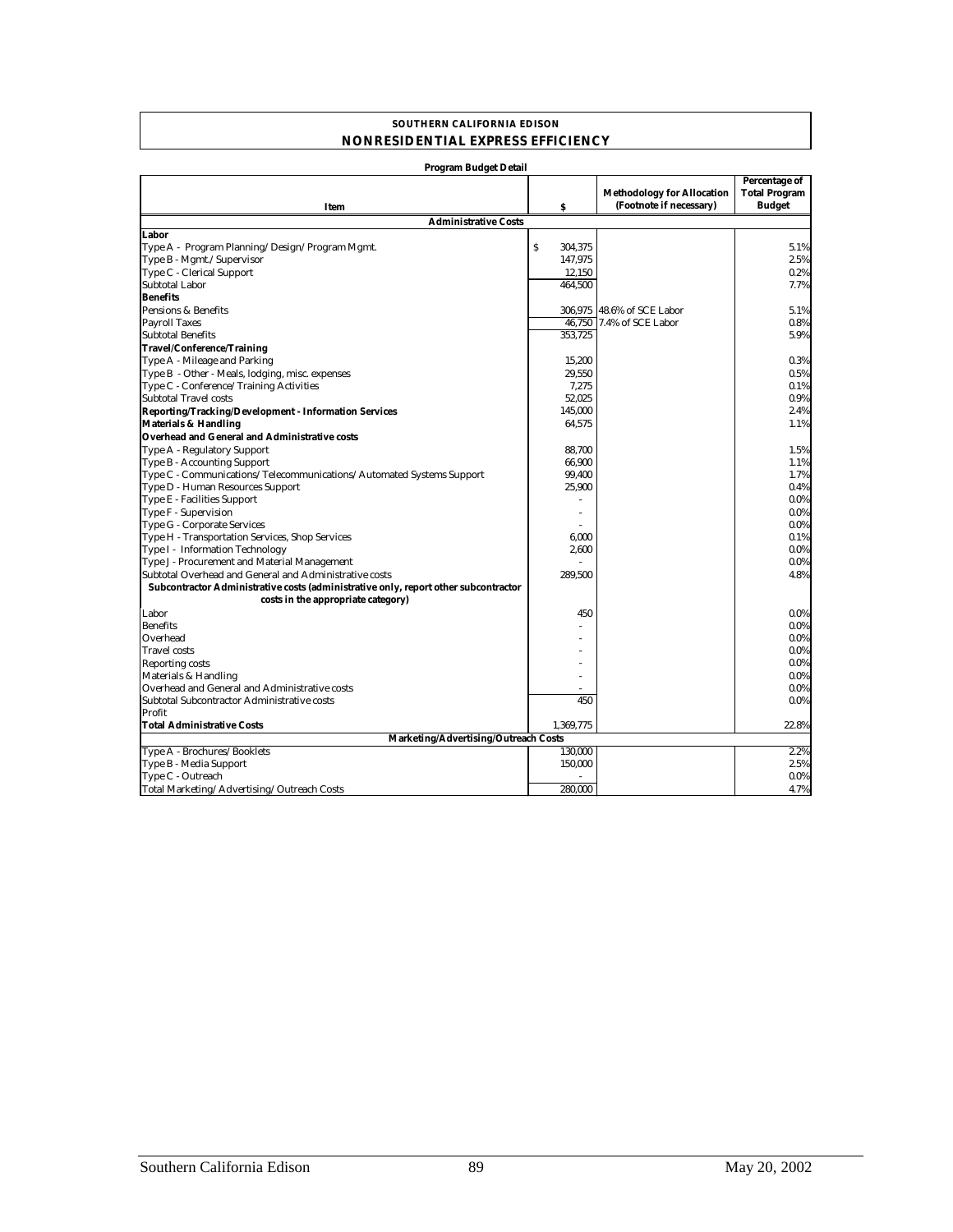#### **SOUTHERN CALIFORNIA EDISON NONRESIDENTIAL EXPRESS EFFICIENCY, Cont'd**

| <b>Program Budget Detail</b>                                         |           |                                                              |                                                               |
|----------------------------------------------------------------------|-----------|--------------------------------------------------------------|---------------------------------------------------------------|
|                                                                      |           | <b>Methodology for Allocation</b><br>(Footnote if necessary) | <b>Percentage of</b><br><b>Total Program</b><br><b>Budget</b> |
| <b>Item</b>                                                          | \$        |                                                              |                                                               |
| <b>Direct Implementation Costs</b>                                   |           |                                                              |                                                               |
| Itemized financial incentives                                        |           |                                                              | 0.0%                                                          |
| See, Attachment A, Measure Forecast Table                            | 4,141,645 |                                                              | 69.0%                                                         |
| <b>Subtotal Financial Incentives</b>                                 | 4,141,645 |                                                              | 69.0%                                                         |
| Itemized installation costs                                          |           |                                                              |                                                               |
|                                                                      | 75,150    |                                                              | 1.3%                                                          |
| Subtotal Installation costs                                          | 75.150    |                                                              | 1.3%                                                          |
| Itemized hardware/materials costs (primarily for direct install and  |           |                                                              |                                                               |
| information/education programs)                                      |           |                                                              |                                                               |
| <b>Itemized activity costs</b>                                       |           |                                                              |                                                               |
| <b>Technical Assistance</b>                                          | 231,175   |                                                              | 3.9%                                                          |
| <b>Subtotal Activity costs</b>                                       | 231,175   |                                                              | 3.9%                                                          |
| <b>Rebate Processing/Inspection</b>                                  |           |                                                              |                                                               |
| <b>Process EE Application</b>                                        | 255,980   |                                                              | 4.3%                                                          |
| Subtotal Rebate Processing/Inspection costs                          | 255,980   |                                                              | 4.3%                                                          |
| <b>Total Direct Implementation costs</b>                             | 4,703,950 |                                                              | 78.4%                                                         |
| <b>Evaluation, Measurement and Verification Costs</b>                |           |                                                              |                                                               |
| Labor                                                                |           |                                                              |                                                               |
| EM&V labor                                                           |           |                                                              | $0.0\%$                                                       |
| Subtotal EM&V Labor                                                  | ÷,        |                                                              | $0.0\%$                                                       |
| <b>Benefits</b>                                                      |           |                                                              |                                                               |
| Pensions & Benefits                                                  |           |                                                              | $0.0\%$                                                       |
| <b>Payroll Taxes</b>                                                 |           |                                                              | $0.0\%$                                                       |
| <b>Subtotal Benefits</b>                                             |           |                                                              | 0.0%                                                          |
| <b>Travel/Conference/Training costs</b>                              |           |                                                              |                                                               |
| Type A - Mileage and Parking                                         |           |                                                              | $0.0\%$                                                       |
| Type B - Other - Meals, lodging, misc. expenses                      |           |                                                              | $0.0\%$                                                       |
| Type C - Conference/Training Activities                              | ÷.        |                                                              | $0.0\%$                                                       |
| <b>Subtotal Travel Costs</b>                                         |           |                                                              | $0.0\%$                                                       |
| <b>Reporting costs</b>                                               |           |                                                              |                                                               |
| Report 1 (consultant cost)                                           |           |                                                              | $0.0\%$                                                       |
| Report 2 (consultant cost)                                           |           |                                                              | 0.0%                                                          |
| <b>Subtotal EM&amp;V Reporting Costs</b>                             |           |                                                              | $0.0\%$                                                       |
| <b>Materials &amp; Handling</b>                                      |           |                                                              | $0.0\%$                                                       |
| <b>Overhead and General and Administrative costs</b>                 |           |                                                              |                                                               |
| Type A - Regulatory Support                                          |           |                                                              | $0.0\%$                                                       |
| Type B - Accounting Support                                          |           |                                                              | $0.0\%$                                                       |
| Type C - Communications/Telecommunications/Automated Systems Support |           |                                                              | $0.0\%$                                                       |
| Type D - Human Resources Support                                     |           |                                                              | $0.0\%$                                                       |
| Type E - Facilities Support                                          |           |                                                              | $0.0\%$                                                       |
| Type F - Supervision                                                 |           |                                                              | 0.0%                                                          |
| Type G - Corporate Services                                          |           |                                                              | $0.0\%$                                                       |
| Type H - Transportation Services, Shop Services                      |           |                                                              | $0.0\%$                                                       |
| Type I - Information Technology                                      |           |                                                              | $0.0\%$                                                       |
| Type J - Procurement and Material Management                         |           |                                                              | 0.0%                                                          |
| Subtotal Overhead and General and Administrative costs               |           |                                                              | $0.0\%$                                                       |
|                                                                      | 242.000   |                                                              | 4.0%                                                          |
| Total Evaluation. Measurement and Verification Costs                 |           |                                                              |                                                               |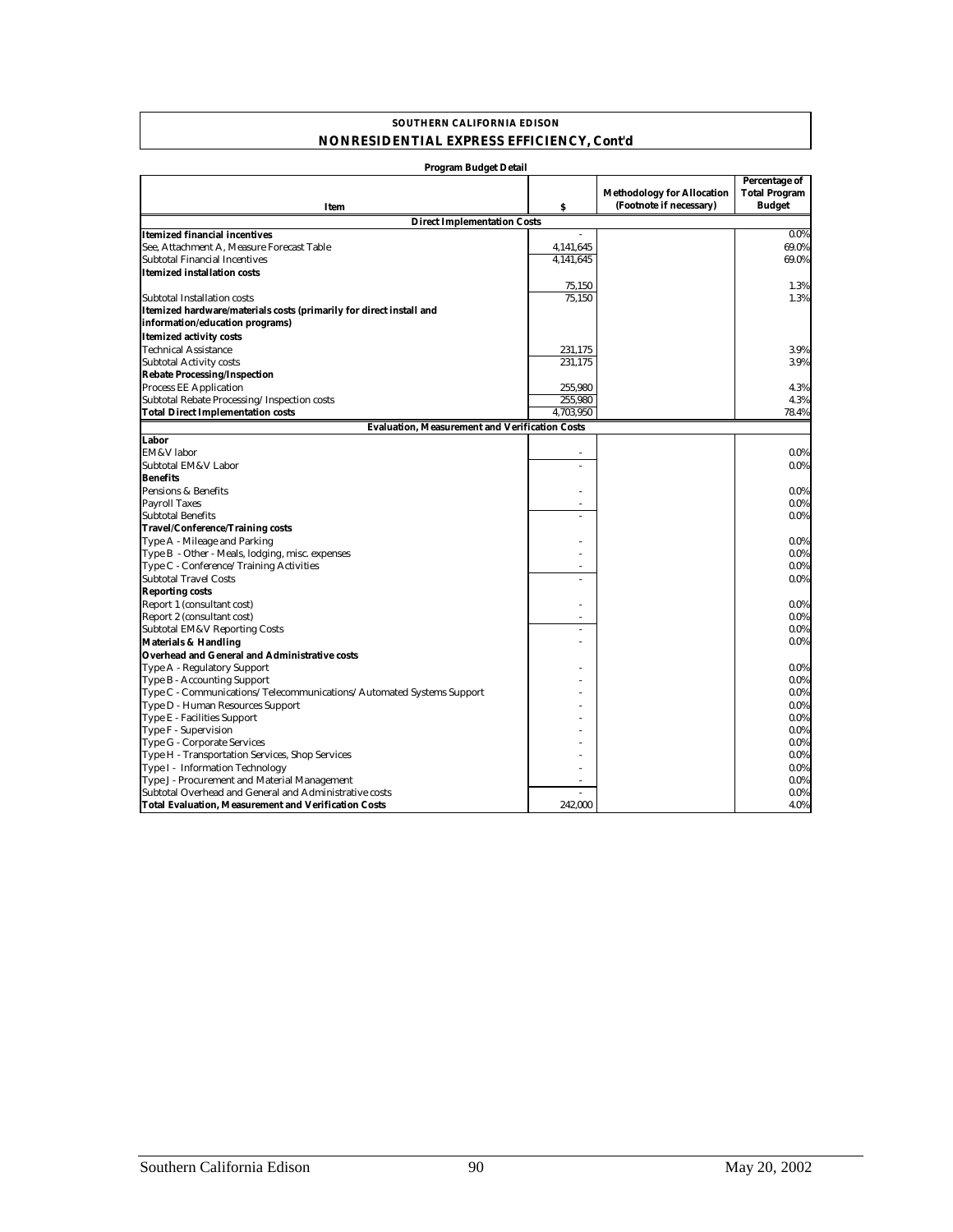#### **NONRESIDENTIAL EXPRESS EFFICIENCY, Cont'd SOUTHERN CALIFORNIA EDISON**

#### **Program Budget Detail**

|                                                                                      |            | <b>Methodology for Allocation</b><br>(Footnote if necessary) | Percentage of<br><b>Total Program</b><br><b>Budget</b> |
|--------------------------------------------------------------------------------------|------------|--------------------------------------------------------------|--------------------------------------------------------|
| Item                                                                                 |            |                                                              |                                                        |
| <b>Other Costs</b>                                                                   |            |                                                              |                                                        |
| Itemized, may include:                                                               |            |                                                              |                                                        |
| <b>Financing Costs</b>                                                               | ٠          |                                                              | $0.0\%$                                                |
| <b>Bonding Costs</b>                                                                 |            |                                                              | $0.0\%$                                                |
| Less Costs Not Charged to this Program (e.g., benefits recovered by alternate means, |            |                                                              |                                                        |
| as noted above)                                                                      | (595, 725) |                                                              | $-9.9%$                                                |
|                                                                                      |            |                                                              |                                                        |
| <b>Budget Grand Total</b>                                                            | 6.000.000  |                                                              | 100.0%                                                 |

notes -

Administrative costs shown above are consistent with the cost categories defined by the EE Policy Manual. However, these costs categories are not intended to be consistent with other CPUC manuals such as the Standard Practice Manual, Reporting Requiremen

Administrative costs related to Marketing, Implementation, and EMV costs are categorized under Administrative Cost category.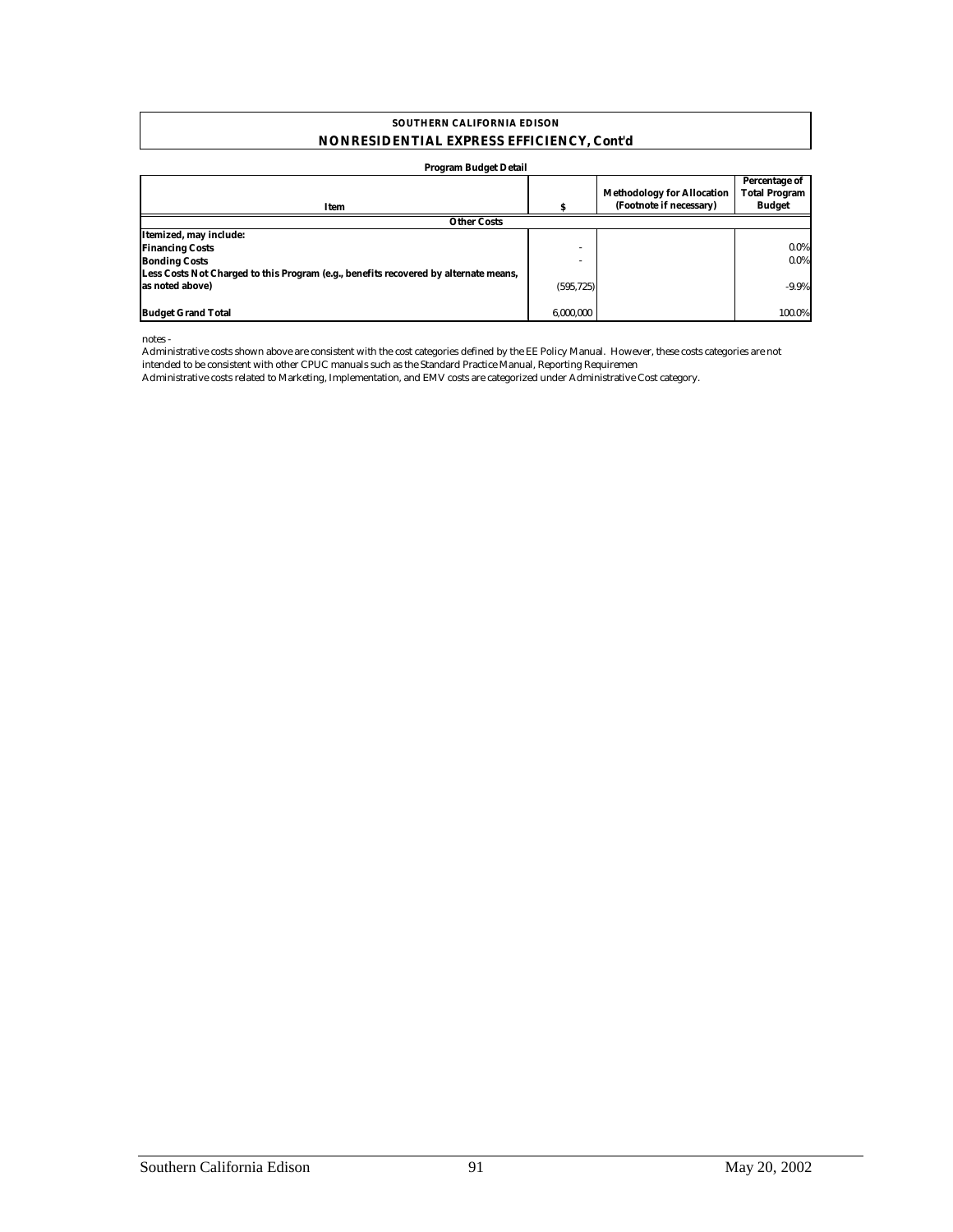## **Nonresidential Energy Audit Program Implementation Plan**

#### **1. Title of Individual Program**

Nonresidential Energy Audit Program

## **2. Plans to Implement This Decision's Changes to Original Proposals**

### **2.1 Program Summary**

The Nonresidential Energy Audit Program offers free energy evaluations through an energy audit to nonresidential customers. The energy audit provides customer assistance in the form of information on the benefits to the customer of installing measures or adopting practices that can reduce the customer's utility bills. The energy audit recommendations are based on the customer's recent billing history and/or customer-specific information regarding equipment and building characteristics.

The program is designed to equip nonresidential customers with the tools they need to make sound, informed decisions about implementing energy efficient measures in their businesses. The program provides a full range of professional technical assistance to educate customers on how to implement no cost, low cost measures and cost-effective energy-efficiency retrofits in their buildings to reduce energy consumption and lower their energy bills.

There are many different types of energy audits available to nonresidential customers. Small and medium customer options include a phone-based audit, mail-in audit, CD ROM audit, onsite energy audit or an on-line audit. In response to Decision 02-03-056, San Diego Gas and Electric (SDG&E) developed their on-line audit in 2000 and it was available to customers on December 28, 2000. In response to Decision 02-03-056, Pacific Gas & Electric (PG&E) developed an on-line audit that should be available by May 20, 2002. Audits for large customers include a prescreening process to select high energy saving end uses and secure customers' commitments for implementation.

This program will be marketed using various methods including bill inserts, mailings to specific market segments, utility Web sites, utility representatives, partnerships with public-private organizations (in energy efficiency, water conservation and pollution prevention), community and faith-based organizations, colleges and universities, municipal electric and gas utilities, and governmental agencies.

Several resources will be used to reach the hard-to-reach (HTR) customer segment. These may include one or more of the following:

- Distribution of mail-back audits and CD-ROMs at customer fairs, events and third party activities.
- Working with Community Based Organizations (CBO)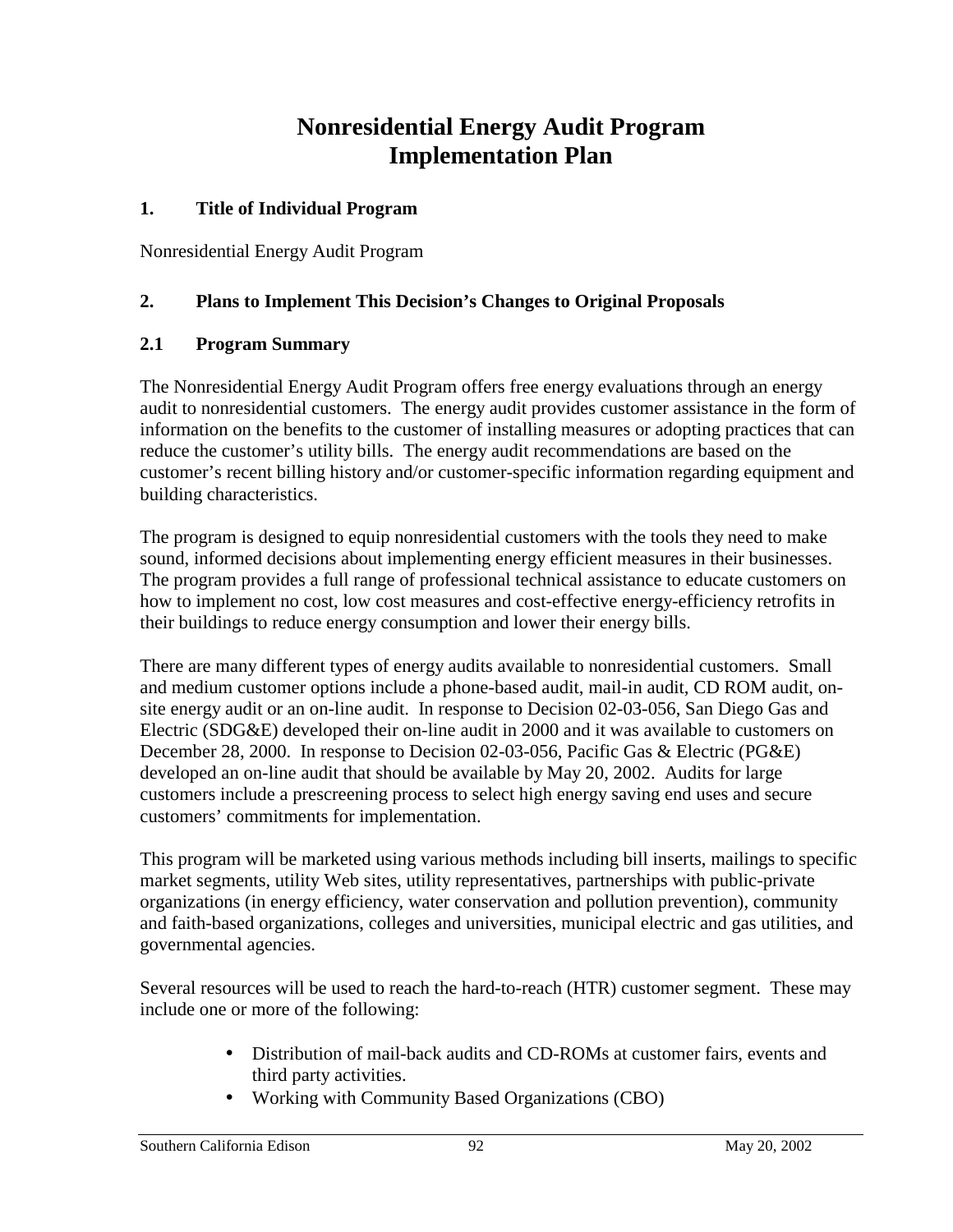- Making calls to customers identified as hard-to-reach.
- Mailing/Distributing CD-ROM self energy audit to selected businesses via mail, through CBOs and local agencies, or through utility representatives.
- Follow-up activities to answer questions about audit results, provide additional information regarding incentive programs, and assist in implementation of energy efficiency projects

The various types of audits available include:

- A Phone-Administered Energy Audit is conducted over-the-phone and provides energy information and technical assistance to customers. Utility phone representatives take a proactive approach in identifying callers who may benefit from an over-the-phone energy audit. The utility representative will gather the customer's information and produce a customized report containing energy efficiency recommendations that will be sent to the customer. This report also outlines the potential energy and dollar savings that the customer can realize if the recommended measures are implemented along with utility incentive program information. A representative may also provide post-audit follow up to identify and address barriers to implementing the recommended measures.
- A Mail-in audit is an audit questionnaire that is completed by the customer and mailed to the utility or its vendor. The questionnaire is analyzed and results are compiled into an audit report. This report is mailed to the customer and contains audit recommendations and information about utility incentive programs.
- A CD-ROM audit is a computer disk that contains an audit survey to be completed by the customer. This report contains energy efficiency recommendations and information about equipment upgrades. The report may also contain information on utility rebates & incentive programs. The CD-ROM has built in calculators and can generate (print) the report instantaneously from a customer's personal computer. All investor-owned utilities (IOUs) should have a CD-ROM audit available by the summer of 2002.
- An On-line Energy Audit is offered when a customer logs on to the utility Web site and links to the on-line energy audit questionnaire. Low cost and no cost measures are identified as well as those requiring an investment by the customer. Additionally, links to utility rebates and incentives are offered. The customer completes the entire survey on-line. Upon completion, the survey summary report can be printed from the customer's personal computer. Auditors may assist customers in completing rebate applications.
- An Onsite Energy Audit involves going to a customer's facility and performing an energy assessment. The energy use audit identifies ways that the customer can address immediate demand and energy savings by implementing no-cost, low-cost measures and recommended investment saving opportunities.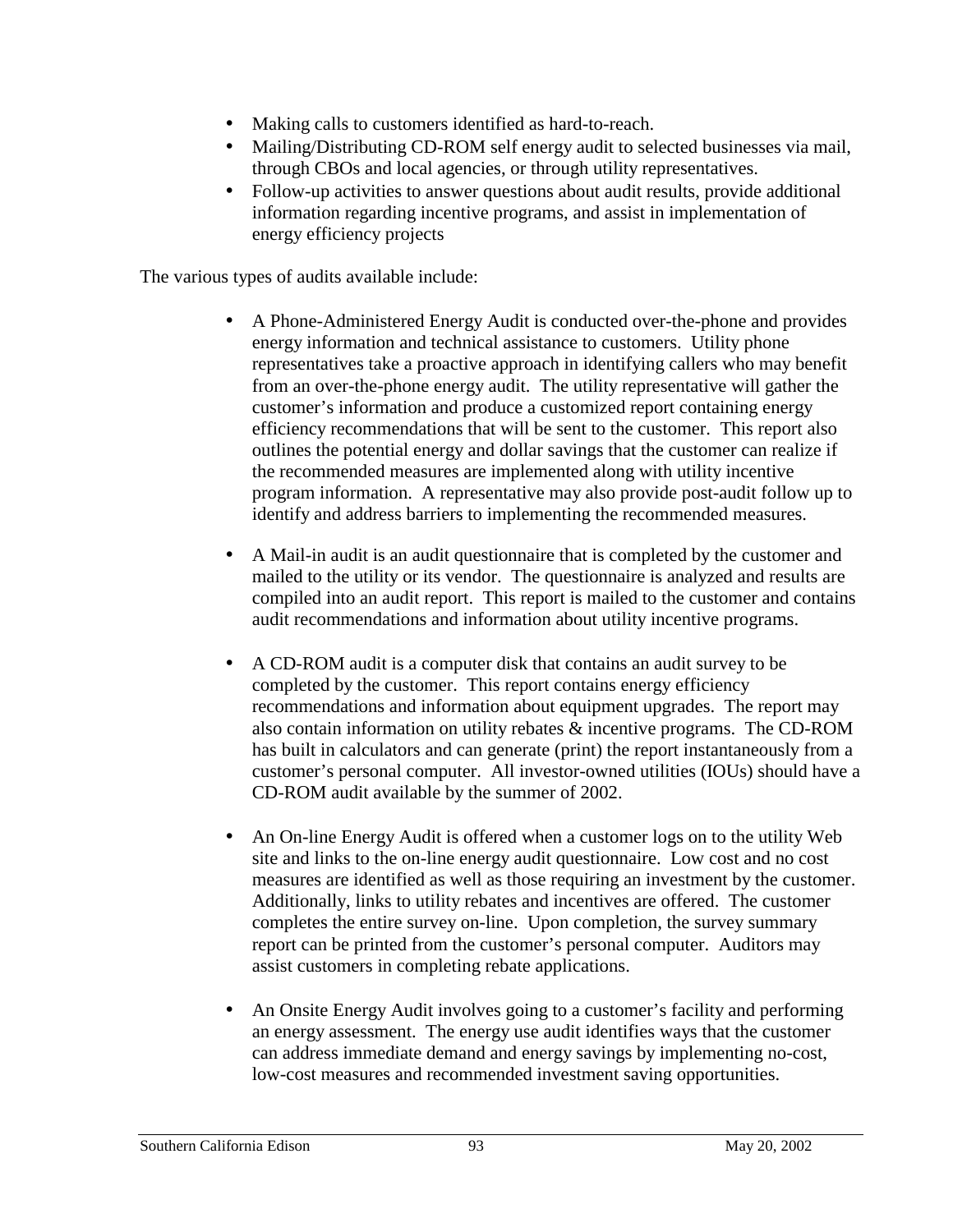Customers will receive an audit report that includes audit recommendations and information on utility rebate and incentive programs.

Small, medium and large business customers are eligible to participate in the Energy Audit Program. The IOUs offer on-site audits to the same set of customers with the same eligibility requirements. The customer segment and type of audit offered are listed in the following table:

| <b>Customer</b><br><b>Segment</b> | <b>Type of Audit</b> |        |         |       |         |
|-----------------------------------|----------------------|--------|---------|-------|---------|
|                                   | Mail-In              | CD Rom | On-Line | Phone | On-Site |
| Hard to Reach                     | ✓                    | ✓      |         | ✔     |         |
| Very Small                        |                      | ✔      |         |       |         |
| Small                             |                      |        |         | ✔     |         |
| Medium                            |                      | ✔      |         |       |         |
| Large $^\ast$                     |                      |        |         |       |         |

**Customer Eligibility for Surveys** 

\* This program is open to all nonresidential customers with the exception of large non-core gas customers that do not contribute to the gas public purpose programs as per AB1002

The "How To Do an Energy Audit" training component offers comprehensive energy audit training for organizations that promote energy efficiency opportunities in their communities. Opportunities to reduce the cost of lighting, heating, cooling, food service equipment and more will be highlighted. This training consists of the following: pre-qualification test, in-class training, ride along training option, and a final exam (certification of completion).

The IOUs will offer energy audit training as part of the Nonresidential Energy Audit Program or the Education and Training Services Program.

## **3. Energy and Peak Demand Savings Targets**

Based upon the California Public Utilities Commission (CPUC) approved Energy Efficiency Policy Manual, this information program implementation plan is not expected to provide energy savings targets. Program goals are provided below in sections 5 and 6.

## **4. Cost-Effectiveness**

There is no estimate of energy, capacity, therm savings, or cost effectiveness for this information program. Although it is the intention of each energy efficiency program to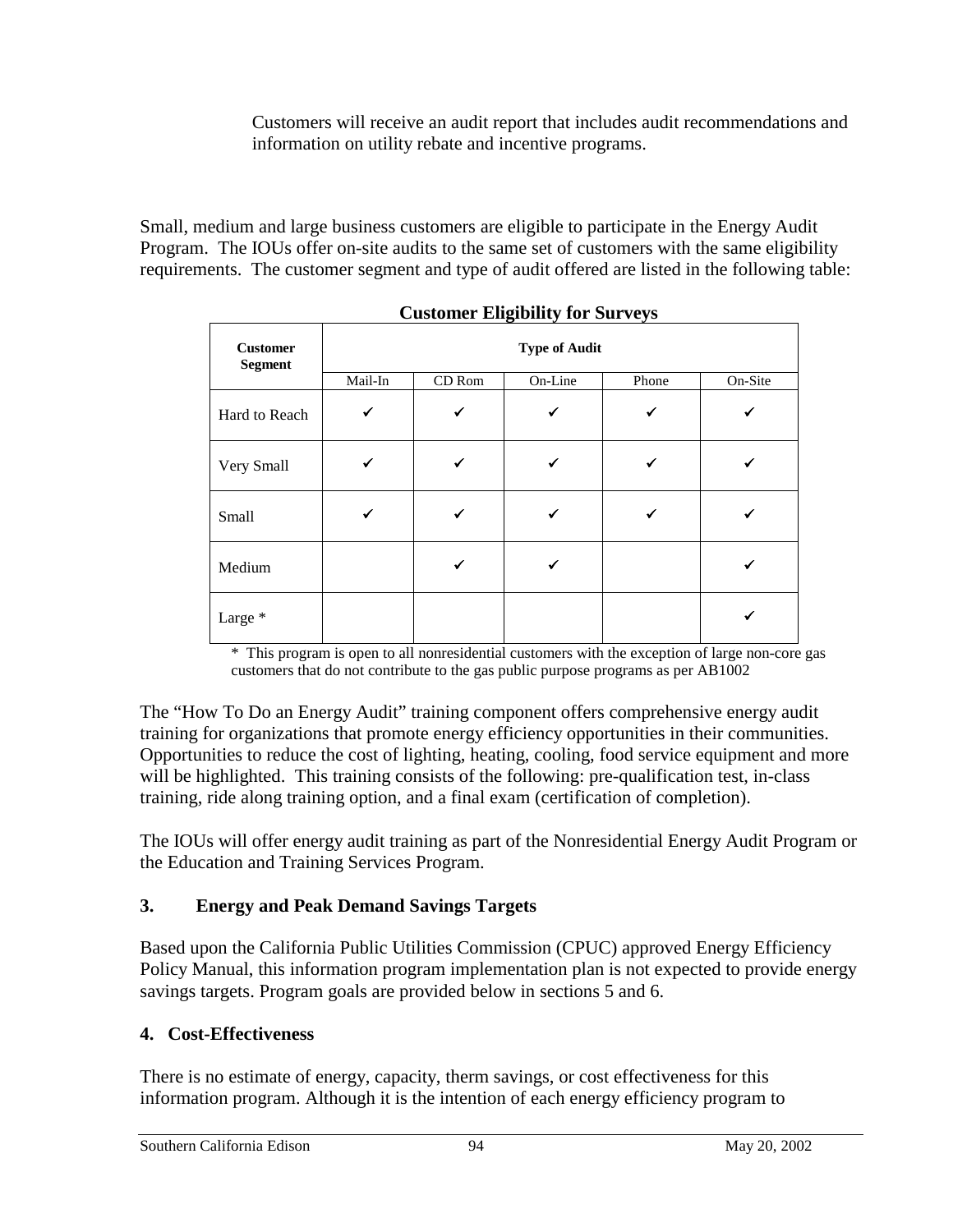encourage the efficient utilization of electricity and/or natural gas, the calculations performed for the 2002 program cost-effectiveness utilize energy, capacity, and therm savings estimates for measures and programs for which there is a lower degree of speculation. The lack of energy savings, capacity savings, therm savings, resource benefits, or a TRC ratio for any particular program (i.e., information programs) should not imply that a measure or program does not promote energy efficiency nor should it imply that there is not an impact to the customer's use of electricity or natural gas or a corresponding impact to the electricity or natural gas system. However, pursuant to the CPUC's approved Energy Efficiency Policy Manual (Policy Manual), this proposal for an information-only program is not reasonably expected to provide an estimate of energy savings.

#### **5. Evaluating Program Progress For Information-only Programs**

Conduct 4,500 energy audits for nonresidential customers. This goal will be tracked by the tabulating the number of each type of audit for nonresidential customers.

### **6. Hard-to-Reach Targets**

Conduct 1,800 energy audits for the HTR customers with a business size or geographic barrier as defined in the CPUC's Energy Efficiency Policy Manual. This goal will be tracked by the tabulating the number of audits for HTR nonresidential customers with a business size barrier or located in zip code areas identified as a geographic barrier.

## **7. Budget**

| <b>Program</b>                      | 2002 Budget |
|-------------------------------------|-------------|
| Nonresidential Energy Audit Program | \$1,400,000 |
| Notes:                              |             |

Program budget does not include EM&V activities funded from the statewide EM&V budget. See, Attachment B for a detailed budget.

#### **8. Payment Schedule**

The CPUC has adopted this program for the remaining nine months of calendar year 2002 thus the payment of funds to the sponsoring utility will be collected during the second, third and fourth quarter of 2002. This payment schedule is abbreviated from the two-year schedule outlined in CPUC's Energy Efficiency Policy Manual in recognition of the program's limited nine-month implementation period.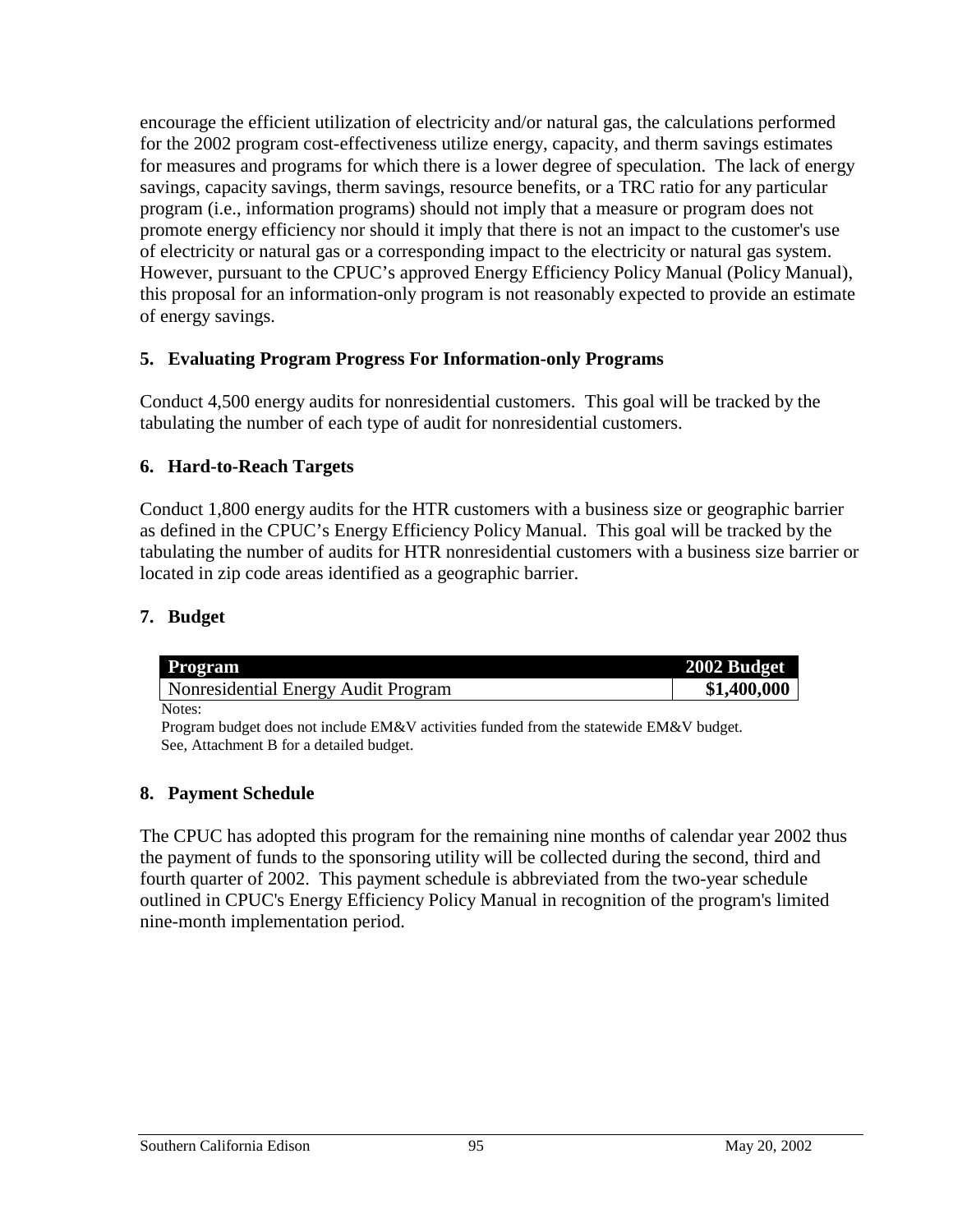# **Attachment A: Measure Forecast Table**

**Not Applicable**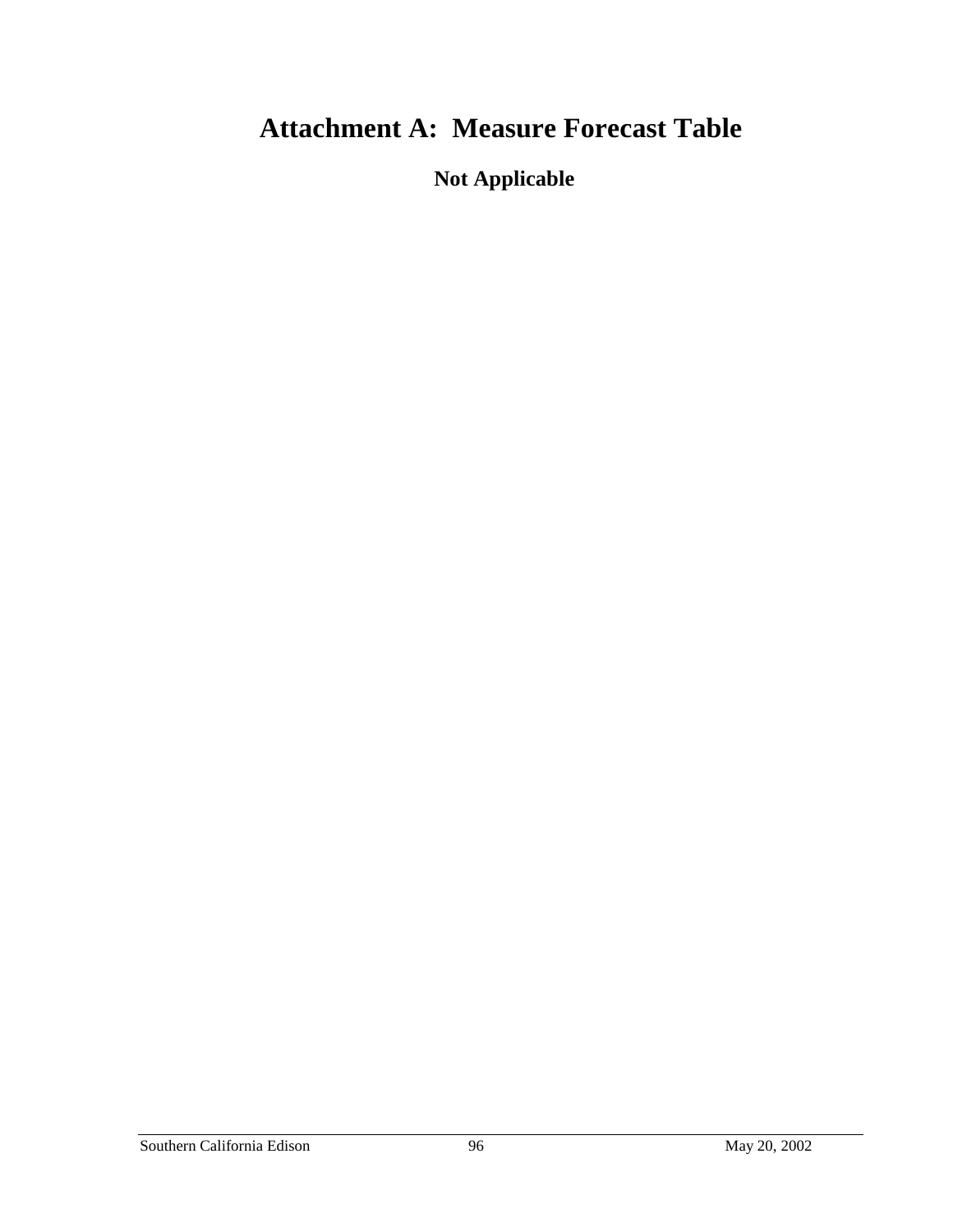# **Attachment B: Program Budget**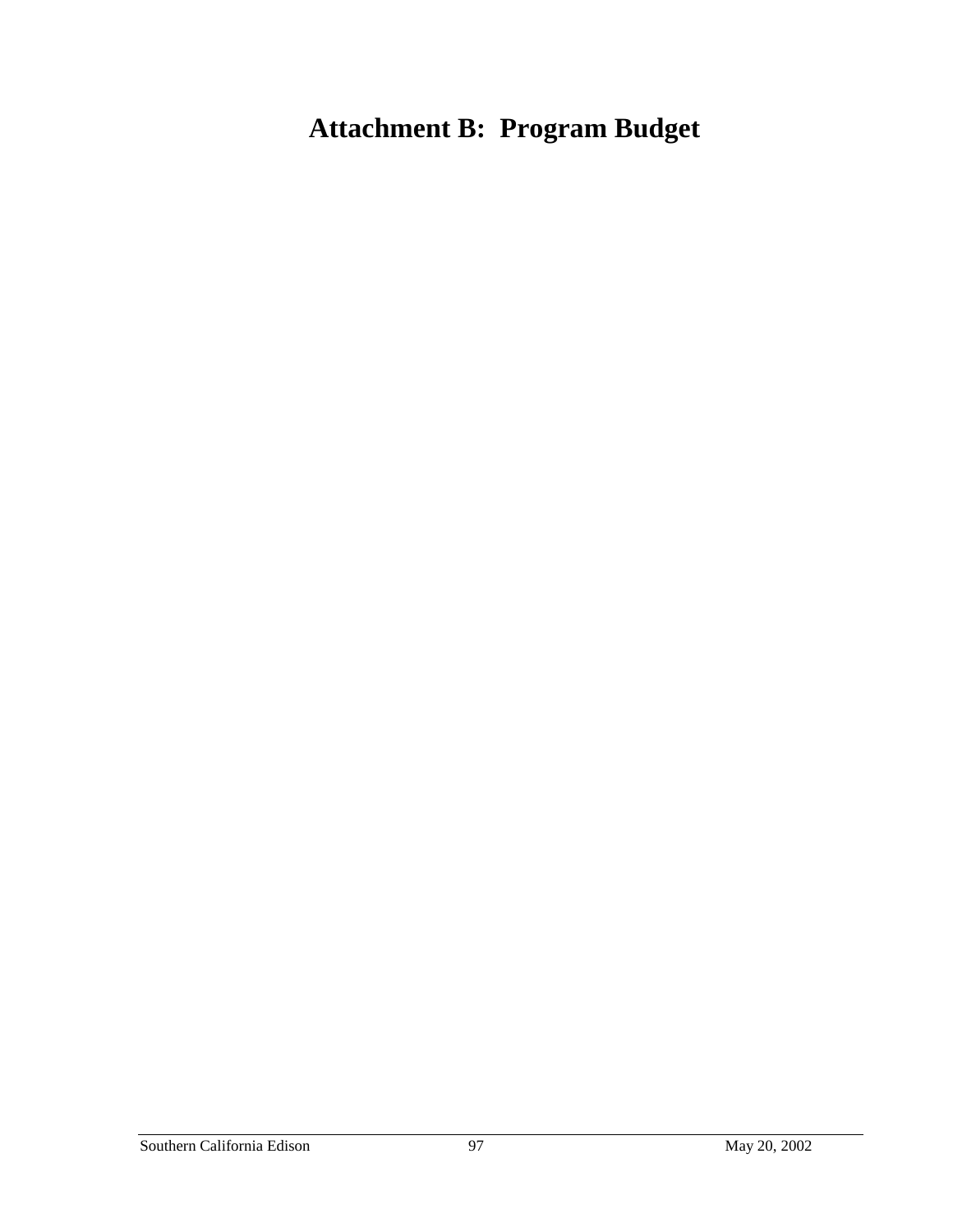#### **SOUTHERN CALIFORNIA EDISON NONRESIDENTIAL ENERGY AUDITS**

| <b>Program Budget Summary</b>                                                 |                |                                                              |                                                               |
|-------------------------------------------------------------------------------|----------------|--------------------------------------------------------------|---------------------------------------------------------------|
| Item                                                                          | s              | <b>Methodology for Allocation</b><br>(Footnote if necessary) | <b>Percentage of</b><br><b>Total Program</b><br><b>Budget</b> |
| <b>Administrative Costs</b>                                                   |                |                                                              |                                                               |
| Labor                                                                         | 257.800<br>S.  |                                                              | 20.3%                                                         |
| <b>Benefits</b>                                                               | 303,400        |                                                              | 23.8%                                                         |
| Travel/Conference/Training                                                    | 28,300         |                                                              | 2.2%                                                          |
| Reporting/Tracking/Development - Information Services                         |                |                                                              | 0.0%                                                          |
| <b>Materials &amp; Handling</b>                                               | 10,400         |                                                              | 0.8%                                                          |
| Overhead and General and Administrative costs                                 | 70,500         |                                                              | 5.5%                                                          |
| Subcontractor Administrative costs                                            | $\overline{a}$ |                                                              | 0.0%                                                          |
| <b>Total Administrative Costs</b>                                             | 670.400        |                                                              | 52.7%                                                         |
| Marketing/Advertising/Outreach Costs                                          |                |                                                              |                                                               |
| <b>Total Marketing/Advertising/Outreach Costs</b>                             | 107,400        |                                                              | 8.4%                                                          |
| <b>Direct Implementation Costs</b>                                            |                |                                                              |                                                               |
| <b>Financial Incentives</b>                                                   | $\sim$         |                                                              | $0.0\%$                                                       |
| <b>Installation costs</b>                                                     | 7.900          |                                                              | 0.6%                                                          |
| <b>Activity costs</b>                                                         | 790,600        |                                                              | 62.1%                                                         |
| <b>Rebate Processing/Inspection</b>                                           |                |                                                              | $0.0\%$                                                       |
| <b>Total Direct Implementation costs</b>                                      | 798.500        |                                                              | 62.7%                                                         |
| <b>Evaluation, Measurement and Verification Costs</b>                         |                |                                                              |                                                               |
| Labor                                                                         |                |                                                              | $0.0\%$                                                       |
| <b>Benefits</b>                                                               |                |                                                              | $0.0\%$                                                       |
| <b>Travel/Conference/Training costs</b>                                       |                |                                                              | $0.0\%$                                                       |
| <b>EM&amp;V Reporting costs</b>                                               |                |                                                              | $0.0\%$                                                       |
| <b>Materials &amp; Handling</b>                                               |                |                                                              | $0.0\%$                                                       |
| Overhead and General and Administrative costs                                 |                |                                                              | 0.0%                                                          |
| <b>Total Evaluation, Measurement and Verification Costs</b>                   | 173,000        |                                                              | 13.6%                                                         |
|                                                                               | 173,000        |                                                              | 13.6%                                                         |
| <b>Other Costs</b>                                                            |                |                                                              |                                                               |
| <b>Financing Costs</b>                                                        | ٠              |                                                              | 0.0%                                                          |
| <b>Bonding Costs</b>                                                          |                |                                                              | $0.0\%$                                                       |
| Less Costs Not Charged to this Program (e.g., benefits recovered by alternate |                |                                                              |                                                               |
| means, as noted above)                                                        | (476, 400)     |                                                              | $-37.4%$                                                      |
|                                                                               |                |                                                              | 0.0%                                                          |
| <b>Budget Grand Total</b>                                                     | S<br>1,272,900 |                                                              | 100.0%                                                        |
|                                                                               | 127.100        |                                                              |                                                               |

notes -

Administrative costs related to Marketing, Implementation, and EMV costs are categorized under Administrative Cost category. Administrative costs shown above are consistent with the cost categories defined by the EE Policy Manual. However, these costs categories are not intended to be consistent with other CPUC manuals such as the Standard Practice Manual, Reporting Requirements Manual, etc.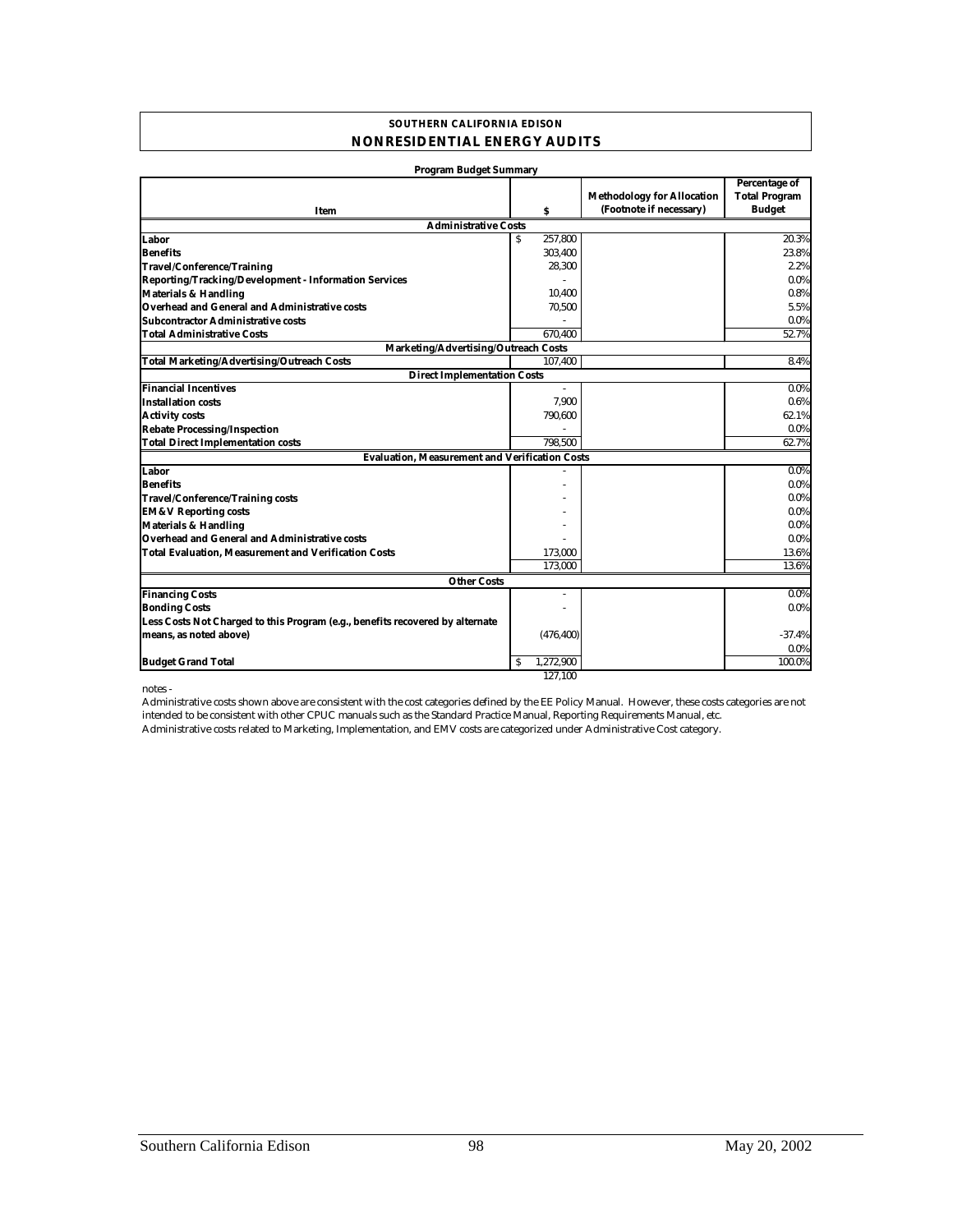#### **SOUTHERN CALIFORNIA EDISON NONRESIDENTIAL ENERGY AUDITS**

| <b>Program Budget Detail</b>                                                        |             |                                                              |                                                               |
|-------------------------------------------------------------------------------------|-------------|--------------------------------------------------------------|---------------------------------------------------------------|
| Item                                                                                | s           | <b>Methodology for Allocation</b><br>(Footnote if necessary) | <b>Percentage of</b><br><b>Total Program</b><br><b>Budget</b> |
| <b>Administrative Costs</b>                                                         |             |                                                              |                                                               |
| Labor                                                                               |             |                                                              |                                                               |
| Type A - Program Planning/Design/Program Mgmt.                                      | S<br>76,300 |                                                              | 6.0%                                                          |
| Type B - Mgmt./Supervisor                                                           | 134,300     |                                                              | 10.6%                                                         |
| Type C - Clerical Support                                                           | 47,200      |                                                              | 3.7%                                                          |
| Subtotal Labor                                                                      | 257.800     |                                                              | 20.3%                                                         |
| <b>Benefits</b>                                                                     |             |                                                              |                                                               |
| Pensions & Benefits                                                                 |             | 263,300 48.6% of SCE Labor                                   | 20.7%                                                         |
| <b>Payroll Taxes</b>                                                                |             | 40,100 7.4% of SCE Labor                                     | 3.2%                                                          |
| <b>Subtotal Benefits</b>                                                            | 303.400     |                                                              | 23.8%                                                         |
| Travel/Conference/Training                                                          |             |                                                              |                                                               |
| Type A - Mileage and Parking                                                        | 13,700      |                                                              | 1.1%                                                          |
| Type B - Other - Meals, lodging, misc. expenses                                     | 2.200       |                                                              | 0.2%                                                          |
| Type C - Conference/Training Activities                                             | 12,400      |                                                              | 1.0%                                                          |
| <b>Subtotal Travel costs</b>                                                        | 28,300      |                                                              | 2.2%                                                          |
| Reporting/Tracking/Development - Information Services                               |             |                                                              | $0.0\%$                                                       |
| <b>Materials &amp; Handling</b>                                                     | 10,400      |                                                              | 0.8%                                                          |
| Overhead and General and Administrative costs                                       |             |                                                              |                                                               |
| Type A - Regulatory Support                                                         | 20.700      |                                                              | 1.6%                                                          |
| Type B - Accounting Support                                                         | 15,600      |                                                              | 1.2%                                                          |
| Type C - Communications/Telecommunications/Automated Systems Support                | 23,200      |                                                              | 1.8%                                                          |
| Type D - Human Resources Support                                                    | 6,000       |                                                              | 0.5%                                                          |
| Type E - Facilities Support                                                         |             |                                                              | $0.0\%$                                                       |
| Type F - Supervision                                                                |             |                                                              | $0.0\%$                                                       |
| Type G - Corporate Services                                                         |             |                                                              | $0.0\%$                                                       |
| Type H - Transportation Services, Shop Services                                     |             |                                                              | $0.0\%$                                                       |
| Type I - Information Technology                                                     | 5,000       |                                                              | 0.4%                                                          |
| Type J - Procurement and Material Management                                        |             |                                                              | $0.0\%$                                                       |
| Subtotal Overhead and General and Administrative costs                              | 70.500      |                                                              | 5.5%                                                          |
| Subcontractor Administrative costs (administrative only, report other subcontractor |             |                                                              |                                                               |
| costs in the appropriate category)                                                  |             |                                                              |                                                               |
| Labor                                                                               |             |                                                              | $0.0\%$                                                       |
| <b>Benefits</b>                                                                     |             |                                                              | $0.0\%$                                                       |
| Overhead                                                                            |             |                                                              | $0.0\%$                                                       |
| <b>Travel</b> costs                                                                 |             |                                                              | $0.0\%$                                                       |
| <b>Reporting costs</b>                                                              |             |                                                              | $0.0\%$                                                       |
| Materials & Handling                                                                |             |                                                              | $0.0\%$                                                       |
| Overhead and General and Administrative costs                                       |             |                                                              | $0.0\%$                                                       |
| Subtotal Subcontractor Administrative costs                                         |             |                                                              | 0.0%                                                          |
| Profit                                                                              |             |                                                              | $0.0\%$                                                       |
| <b>Total Administrative Costs</b>                                                   | 670.400     |                                                              | 52.7%                                                         |
| Marketing/Advertising/Outreach Costs                                                |             |                                                              |                                                               |
| Type A - Brochures/Booklets                                                         | 49,200      |                                                              | 3.9%                                                          |
| Type B - Media Support                                                              | 58,200      |                                                              | 4.6%                                                          |
| Type C - Outreach                                                                   |             |                                                              | $0.0\%$                                                       |
| Total Marketing/Advertising/Outreach Costs                                          | 107,400     |                                                              | 8.4%                                                          |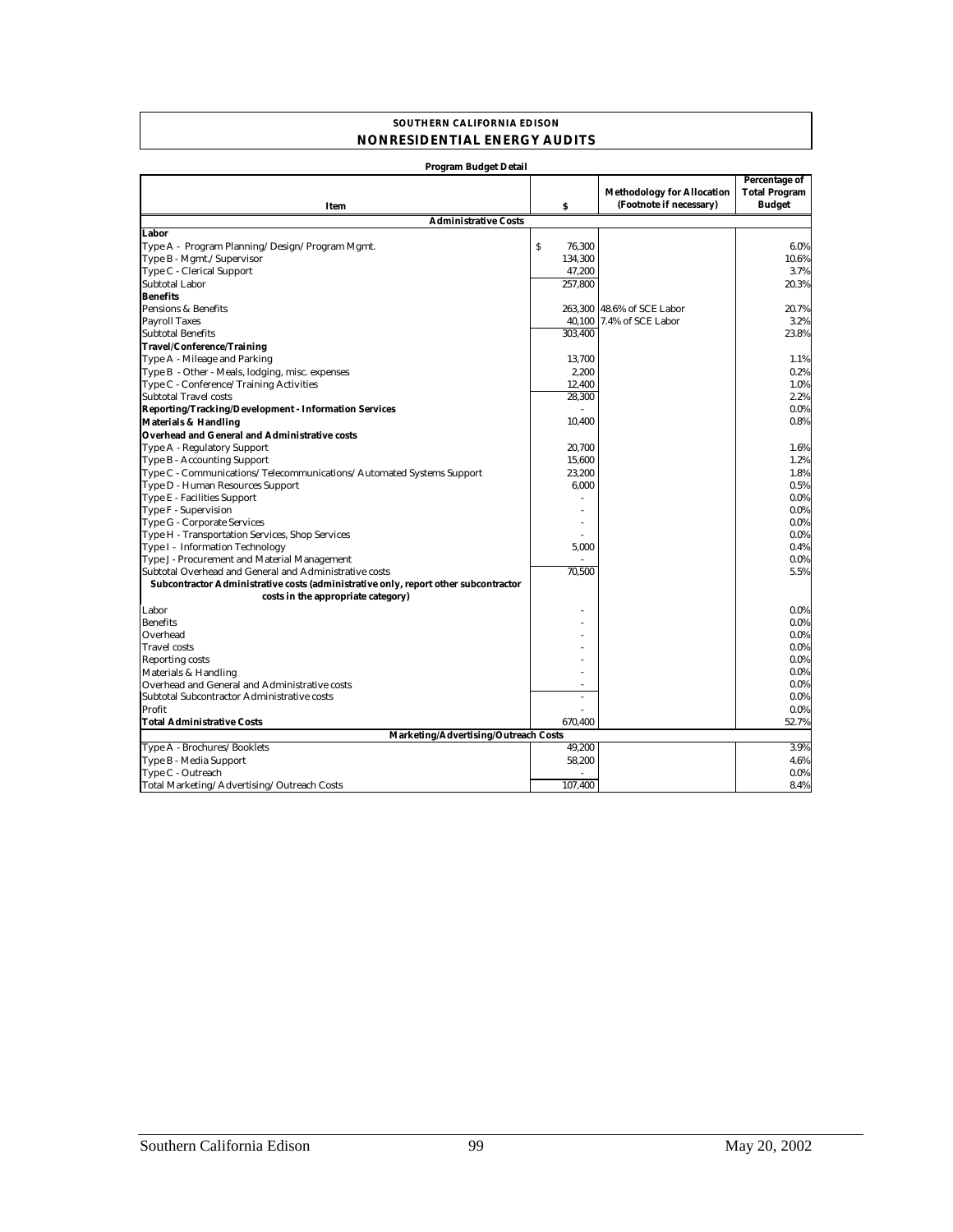#### **SOUTHERN CALIFORNIA EDISON NONRESIDENTIAL ENERGY AUDITS, Cont'd**

| Program Budget Detail                                                |                          |                                   |                                       |
|----------------------------------------------------------------------|--------------------------|-----------------------------------|---------------------------------------|
|                                                                      |                          | <b>Methodology for Allocation</b> | Percentage of<br><b>Total Program</b> |
| Item                                                                 | s                        | (Footnote if necessary)           | <b>Budget</b>                         |
| <b>Direct Implementation Costs</b>                                   |                          |                                   |                                       |
| Itemized financial incentives                                        |                          |                                   | $0.0\%$                               |
| Subtotal Financial Incentives                                        | ÷.                       |                                   | $0.0\%$                               |
| Itemized installation costs                                          |                          |                                   | $0.0\%$                               |
|                                                                      | 7,900                    |                                   | 0.6%                                  |
| Subtotal Installation costs                                          | 7.900                    |                                   | 0.6%                                  |
| Itemized hardware/materials costs (primarily for direct install and  |                          |                                   |                                       |
| information/education programs)                                      |                          |                                   |                                       |
| <b>Itemized activity costs</b>                                       |                          |                                   |                                       |
|                                                                      |                          |                                   | $0.0\%$                               |
|                                                                      | 790,600                  |                                   | 62.1%                                 |
| <b>Subtotal Activity costs</b>                                       | 790,600                  |                                   | 62.1%                                 |
| <b>Rebate Processing/Inspection</b>                                  |                          |                                   |                                       |
| Subtotal Rebate Processing/Inspection costs                          | $\overline{\phantom{a}}$ |                                   | $0.0\%$                               |
| <b>Total Direct Implementation costs</b>                             | 798,500                  |                                   | 62.7%                                 |
| <b>Evaluation, Measurement and Verification Costs</b>                |                          |                                   |                                       |
| Labor                                                                |                          |                                   |                                       |
| EM&V labor                                                           |                          |                                   |                                       |
|                                                                      |                          |                                   | $0.0\%$                               |
| Subtotal EM&V Labor                                                  |                          |                                   | $0.0\%$                               |
| <b>Benefits</b>                                                      |                          |                                   |                                       |
| Pensions & Benefits                                                  |                          |                                   | $0.0\%$                               |
| <b>Payroll Taxes</b>                                                 | ÷.                       |                                   | $0.0\%$                               |
| <b>Subtotal Benefits</b>                                             |                          |                                   | $0.0\%$                               |
| <b>Travel/Conference/Training costs</b>                              |                          |                                   |                                       |
| Type A - Mileage and Parking                                         |                          |                                   | $0.0\%$                               |
| Type B - Other - Meals, lodging, misc. expenses                      |                          |                                   | $0.0\%$                               |
| Type C - Conference/Training Activities                              |                          |                                   | $0.0\%$                               |
| <b>Subtotal Travel Costs</b>                                         | L.                       |                                   | $0.0\%$                               |
| <b>Reporting costs</b>                                               |                          |                                   |                                       |
| Report 1 (consultant cost)                                           |                          |                                   | $0.0\%$                               |
| Report 2 (consultant cost)                                           | ä,                       |                                   | $0.0\%$                               |
| Subtotal EM&V Reporting Costs                                        | L.                       |                                   | $0.0\%$                               |
| <b>Materials &amp; Handling</b>                                      |                          |                                   | $0.0\%$                               |
| Overhead and General and Administrative costs                        |                          |                                   |                                       |
| Type A - Regulatory Support                                          |                          |                                   | $0.0\%$                               |
| <b>Type B - Accounting Support</b>                                   |                          |                                   | $0.0\%$                               |
| Type C - Communications/Telecommunications/Automated Systems Support |                          |                                   | $0.0\%$                               |
| Type D - Human Resources Support                                     |                          |                                   | $0.0\%$                               |
| Type E - Facilities Support                                          |                          |                                   | $0.0\%$                               |
| Type F - Supervision                                                 |                          |                                   | $0.0\%$                               |
| Type G - Corporate Services                                          |                          |                                   | $0.0\%$                               |
| Type H - Transportation Services, Shop Services                      |                          |                                   | $0.0\%$                               |
| Type I - Information Technology                                      |                          |                                   | $0.0\%$                               |
| Type J - Procurement and Material Management                         |                          |                                   | $0.0\%$                               |
| Subtotal Overhead and General and Administrative costs               | ÷.                       |                                   | $0.0\%$                               |
| Total Evaluation, Measurement and Verification Costs                 | 173,000                  |                                   | 13.6%                                 |
|                                                                      |                          |                                   |                                       |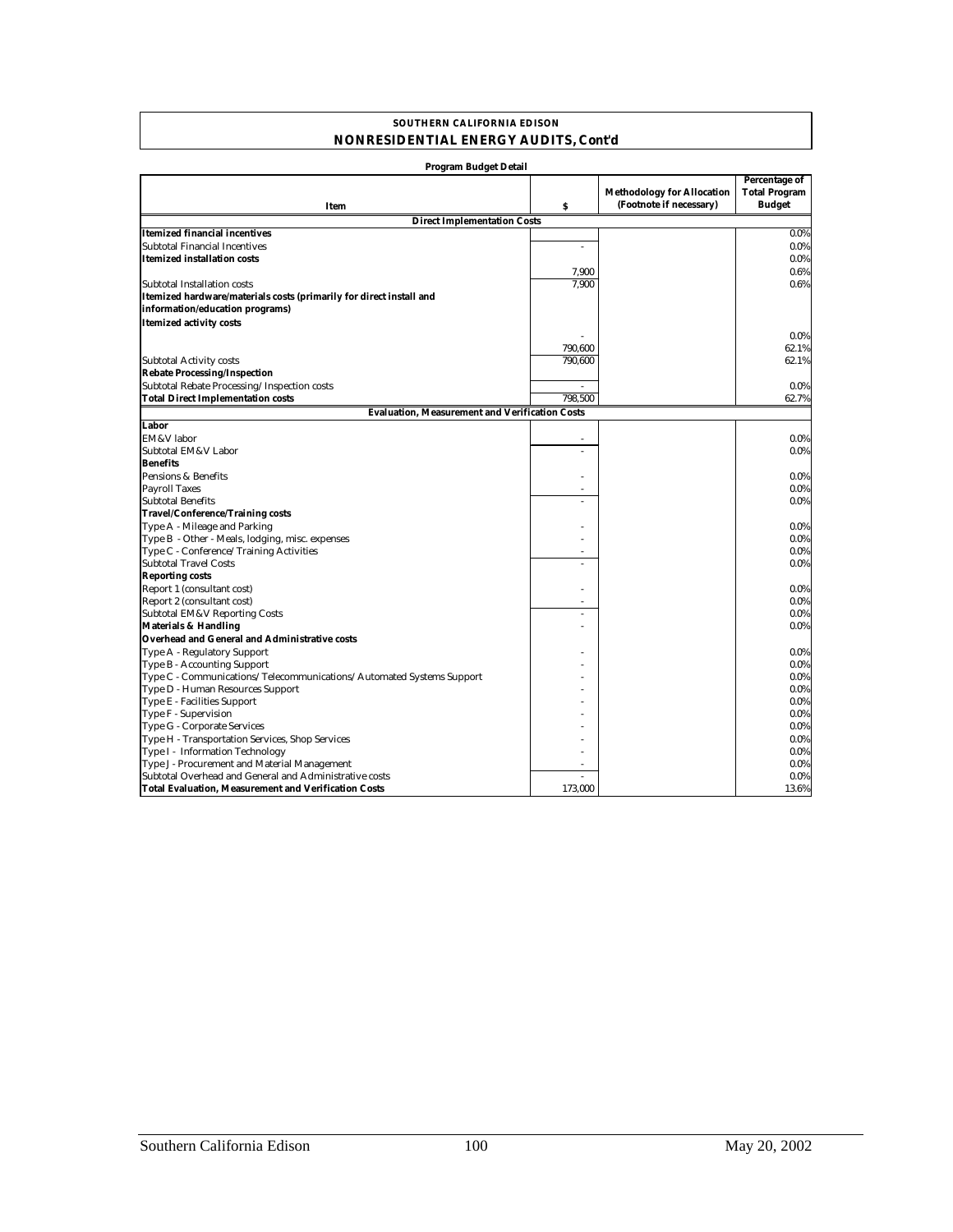#### **SOUTHERN CALIFORNIA EDISON NONRESIDENTIAL ENERGY AUDITS, Cont'd**

#### **Program Budget Detail**

| Item                                                                                    |                          | <b>Methodology for Allocation</b><br>(Footnote if necessary) | Percentage of<br><b>Total Program</b><br><b>Budget</b> |
|-----------------------------------------------------------------------------------------|--------------------------|--------------------------------------------------------------|--------------------------------------------------------|
| <b>Other Costs</b>                                                                      |                          |                                                              |                                                        |
| Itemized, may include:                                                                  |                          |                                                              |                                                        |
| <b>Financing Costs</b>                                                                  | $\overline{\phantom{a}}$ |                                                              | $0.0\%$                                                |
| <b>Bonding Costs</b>                                                                    |                          |                                                              | $0.0\%$                                                |
| Less Costs Not Charged to this Program (e.g., benefits recovered by alternate means, as |                          |                                                              |                                                        |
| noted above)                                                                            | (476, 400)               |                                                              | $-37.4%$                                               |
| <b>Budget Grand Total</b>                                                               | 1.272.900                |                                                              | 100.0%                                                 |
|                                                                                         |                          |                                                              |                                                        |

notes -

Administrative costs shown above are consistent with the cost categories defined by the EE Policy Manual. However, these costs categories are not intended to be consistent with other CPUC manuals such as the Standard Practice Manual, Reporting Requiremen

Administrative costs related to Marketing, Implementation, and EMV costs are categorized under Administrative Cost category.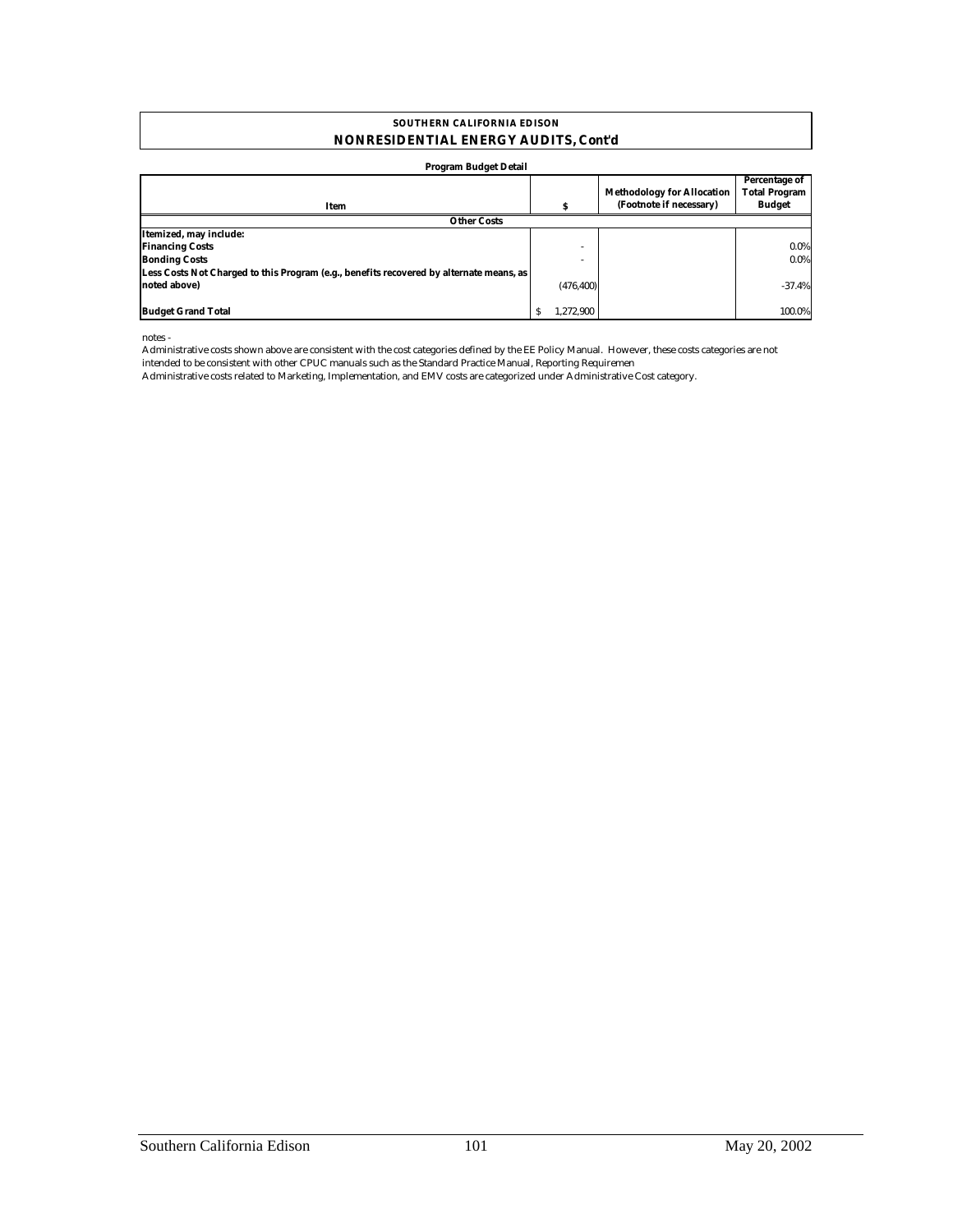## **Building Operator Certification and Training Program Implementation Plan**

### **1. Title of Individual Program**

Building Operator Certification and Training Program

### **2. Plans to Implement this Decision's Changes to Original Proposal**

#### **2.1 Program Summary**

The Building Operator Certification (BOC) and Training Program is a uniform statewide building operator training and certification program. Operators of medium and large commercial buildings (including governmental and institutional buildings and complexes) are the primary target group for this program. The program seeks to train operators of these buildings to identify and implement energy savings opportunities as an integral part of their operations and maintenance activities.

The program goal is to offer a uniform statewide building operator certification program designed to educate building operators on every major energy-using operating system in their facilities and certify their knowledge of building operations and maintenance. The goal of certification is to provide a recognized award to the participating building operators, which adds value to their jobs and recognition by their supervisors and throughout the state of California.

Building operators will learn to get the most out of their systems by improving their analytical and practical skills on the job. The training will include equipment operations, the latest methods of building operation and maintenance and how to incorporate energy efficiency opportunities. These opportunities range from installing more energy efficient equipment to proper maintenance of existing equipment for more efficient operations. The knowledge gained from this training program is expected to improve facility operations in both the short-term and long-term post-class periods. The increased awareness of energy saving knowledge for the building operator community will generate demand and energy savings statewide.

The training curricula would cover subjects pertaining to the equipment and day-to-day operations encountered by building operators. Classroom homework would require participants to identify energy saving opportunities at their facilities. The proposed curriculum is planned to include, but is not limited to, the following subjects:

- Facility Operations and Maintenance
- Lighting
- Heating, Ventilating and Air Conditioning (HVAC) System Design
- HVAC and Lighting Control Systems
- Boiler and Hot Water Systems
- Motors and Drives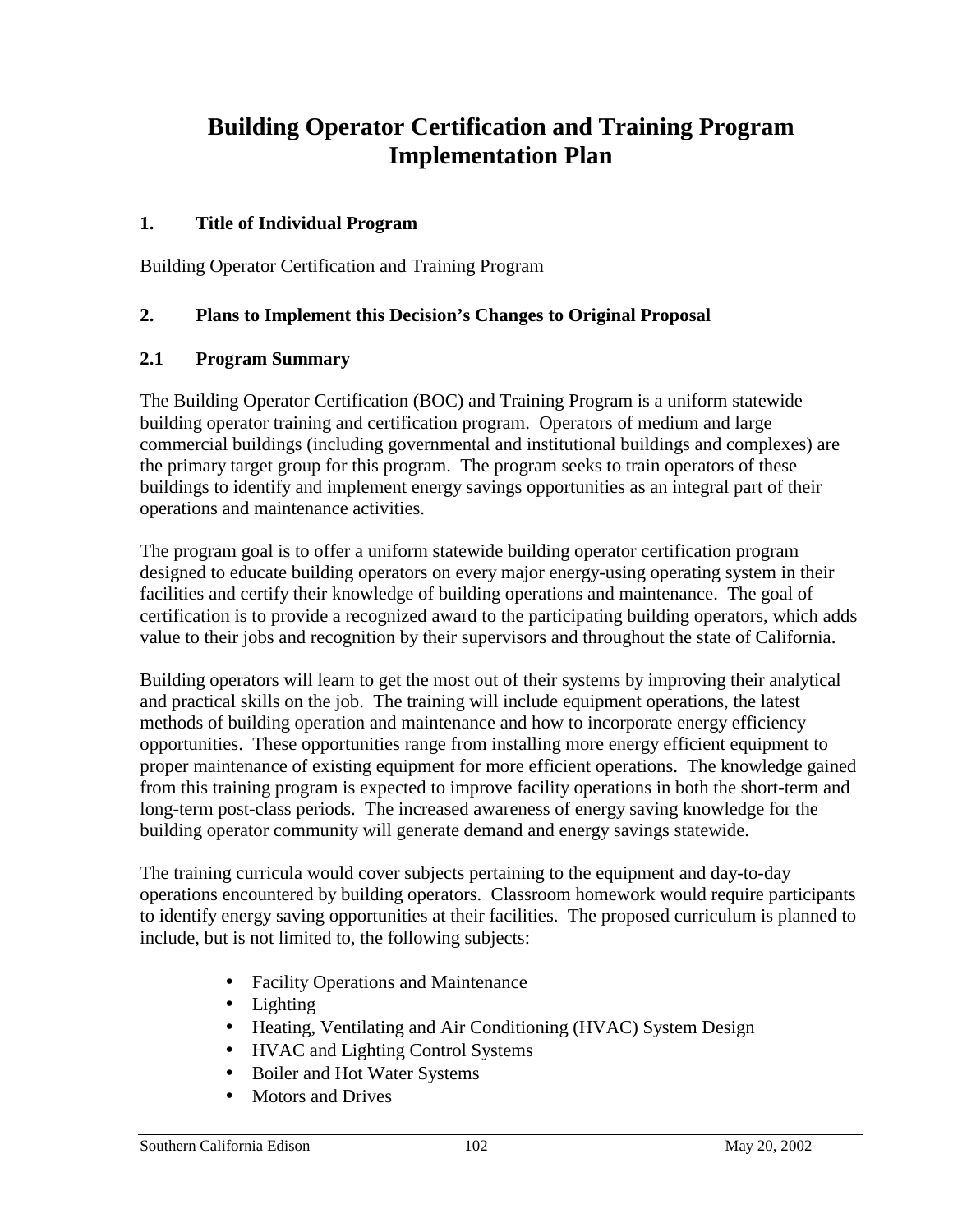- Energy Management Systems
- Power Quality
- Indoor Air Quality
- **Energy Efficiency**

The investor-owned utilities (IOUs) are currently reviewing different course materials and delivery options to meet the proposed curriculum.

Per Decision 02-03-056 Ordering Paragraph 13, the CPUC would retain ownership of the curricula and other aspects of the BOC program. However, the IOUs' objective is to select a certification program with existing materials, therefore, the IOUs believe the CPUC may not be entitled to ownership of these materials. If the selected certification program requires payment of a license fee to use the program and materials then continued use of these materials in future program years may be available as long as the administrator pays the appropriate license fees. If new training materials need to be developed for this program, the IOUs will notify the selected third party, as part of the contracting process, that the California Public Utilities Commission (CPUC) will retain ownership of the curricula and other aspects of the training material.

There will be testing of all participants to evaluate the amount of knowledge retained by the participants. These tests will be designed to confirm the participant's mastery of the subject material. If the participant completes all courses and passes all course tests, they will receive a certification at the end of the training program.

A certificate of course completion and recognition will be awarded to all students that successfully complete this training program and the required testing. This certificate provides documentation and recognition that the recipient has achieved a high level of knowledge in facility operations and building management. The participants in the certification program for program year 2002 are expected to complete the course curriculum in approximately seven months. This implies that the IOUs' implementation of this program will be completed in the first quarter of 2003.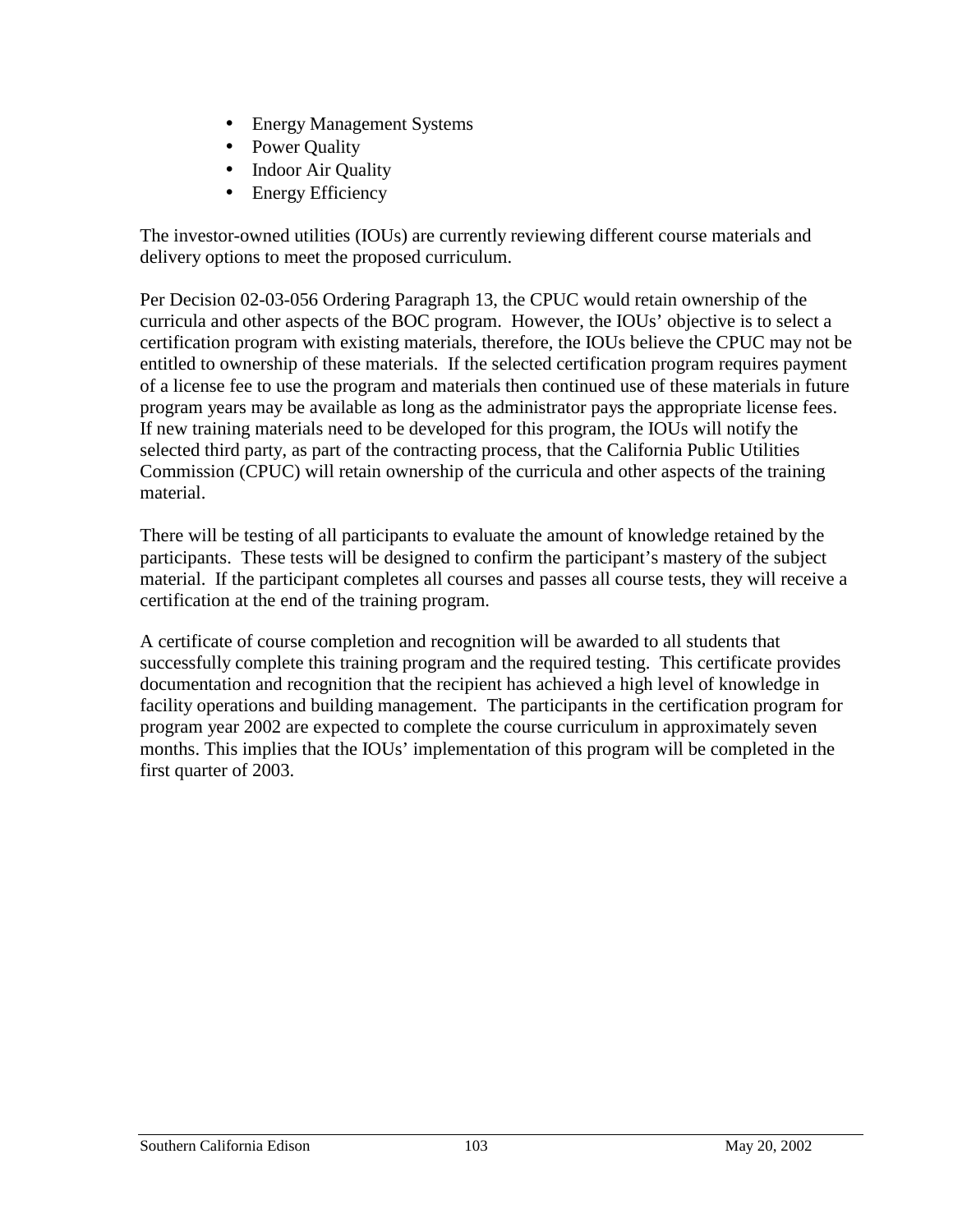| <b>Project Tasks</b>              | <b>Timeline</b>                    |
|-----------------------------------|------------------------------------|
| Develop statewide standards       | March $-$ April 2002               |
| Submit standards to CPUC          | April 22, 2002                     |
| Competitively bid curricula       | After CPUC approval                |
| Program roll-out                  | Within 30 days after CPUC approval |
| Recruit and train instructors     | $May - June 2002$                  |
| Schedule and recruit participants | $May - June 2002$                  |
| First training course             | <b>July 2002</b>                   |
| Second training course            | August 2002                        |
| Third training course             | September 2002                     |
| Fourth training course            | October 2002                       |
| Fifth training course             | November 2002                      |
| Sixth training course             | December 2002                      |
| Seventh training course           | January 2003                       |
| Issue BOC certificates            | February 2003                      |

Following is the proposed timeline of activities for this program:

The IOUs jointly developed standard training curricula, testing and other certification standards in consultation with the Energy Division. The IOUs submitted the BOC program curricula, testing and certification standards to the CPUC on April 22, 2002 per direction from the CPUC. After the CPUC or assigned Commissioner has approved the standard criteria, the IOUs will solicit competitive bids for the BOC training. The IOUs will ensure the subcontractors implement the program consistent with the approved standards. The IOUs will target the program roll out to begin within 30 days after CPUC or assigned Commissioner has approved the BOC standards and no later than July 2002.

## **3. Revised Energy and Peak Demand Savings Targets**

Based upon the CPUC approved Energy Efficiency Policy Manual, this information program implementation plan is not expected to provide energy savings targets. Program goals are provided below in sections 5 and 6.

#### **4. Cost-Effectiveness**

There is no estimate of energy, capacity, therm savings, or cost effectiveness for this information program. Although it is the intention of each energy efficiency program to encourage the efficient utilization of electricity and/or natural gas, the calculations performed for the 2002 program cost-effectiveness utilize energy, capacity, and therm savings estimates for measures and programs for which there is a lower degree of speculation. The lack of energy savings, capacity savings, therm savings, resource benefits, or a TRC ratio for any particular program (i.e., information programs) should not imply that a measure or program does not promote energy efficiency nor should it imply that there is not an impact to the customer's use of electricity or natural gas or a corresponding impact to the electricity or natural gas system. However, pursuant to the CPUC's approved Energy Efficiency Policy Manual (Policy Manual),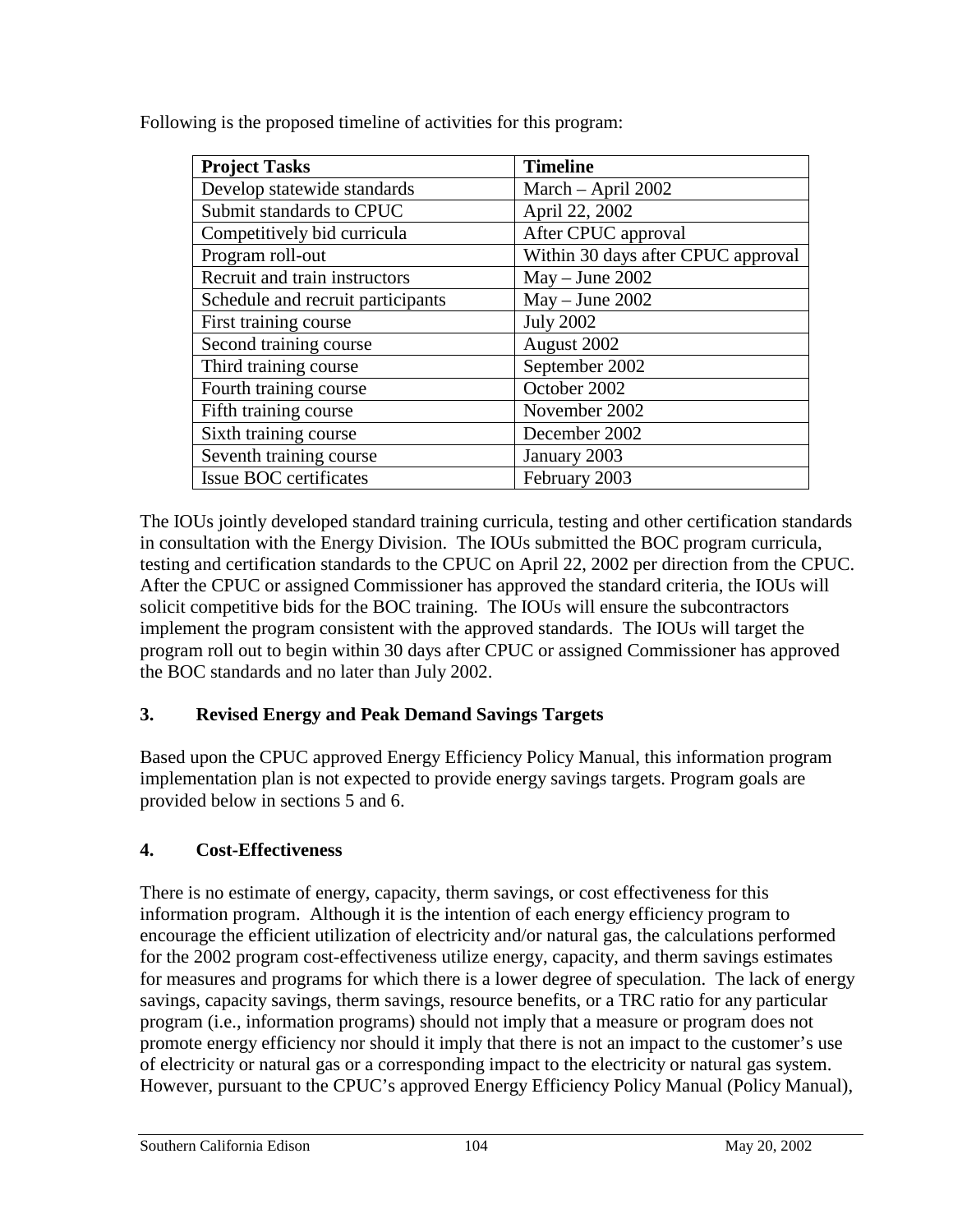this proposal for an information-only program is not reasonably expected to provide an estimate of energy savings.

## **5. Evaluation Program Progress For Information-only Programs**

- Enroll a minimum of 75 students in the BOC training course in 2002. This goal will be tracked by tabulating the number of students who sign up for the training session.
- Offer 3 training course sessions of the BOC program. This goal will be tracked by tabulating the number of training course sessions offered in 2002.

## **6. Hard-to-Reach Targets**

This program targets building operators of medium and large commercial facilities and is not designed for the small hard-to-reach (HTR) business customer. Interested HTR nonresidential customers may participate in the training program if they have a building operator for their facility. There is no HTR goal for this program, but the IOUs will encourage eligible HTR customers to participate in this training.

## **7. Budget**

| <b>Program</b>                                             | 2002 Budget |
|------------------------------------------------------------|-------------|
| <b>Builder Operator Certification and Training Program</b> | \$500,000   |
| Notes:                                                     |             |

Program budget does not include EM&V activities funded from the statewide EM&V budget. See, Attachment B for a detailed budget.

## **8. Payment Schedule**

The CPUC has adopted this program for the remaining nine months of calendar year 2002 thus the payment of funds to the sponsoring utility will be collected during the second, third and fourth quarter of 2002. This payment schedule is abbreviated from the two-year schedule outlined in CPUC's Energy Efficiency Policy Manual in recognition of the program's limited nine-month implementation period.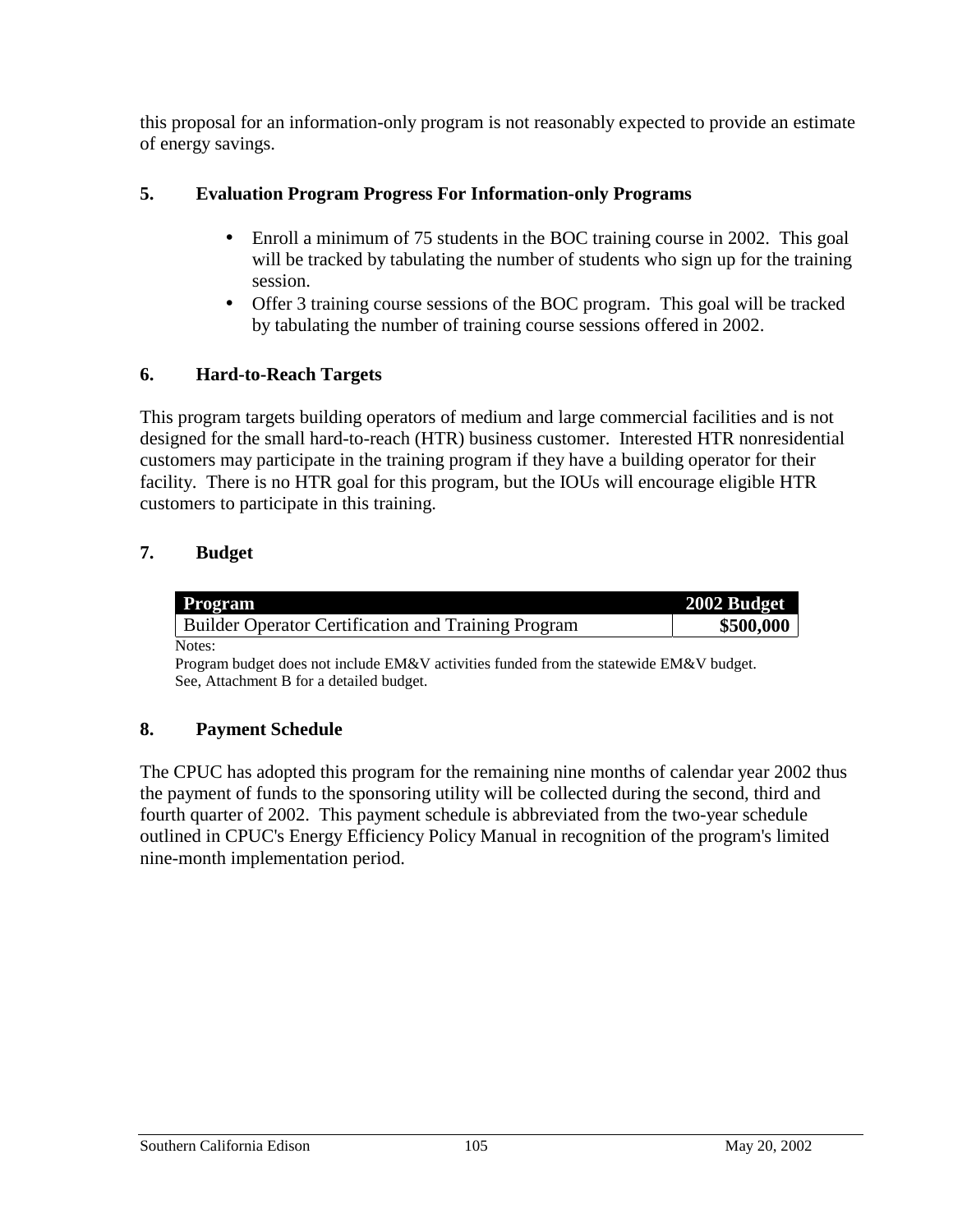# **Attachment A: Measure Forecast Table**

**Not Applicable**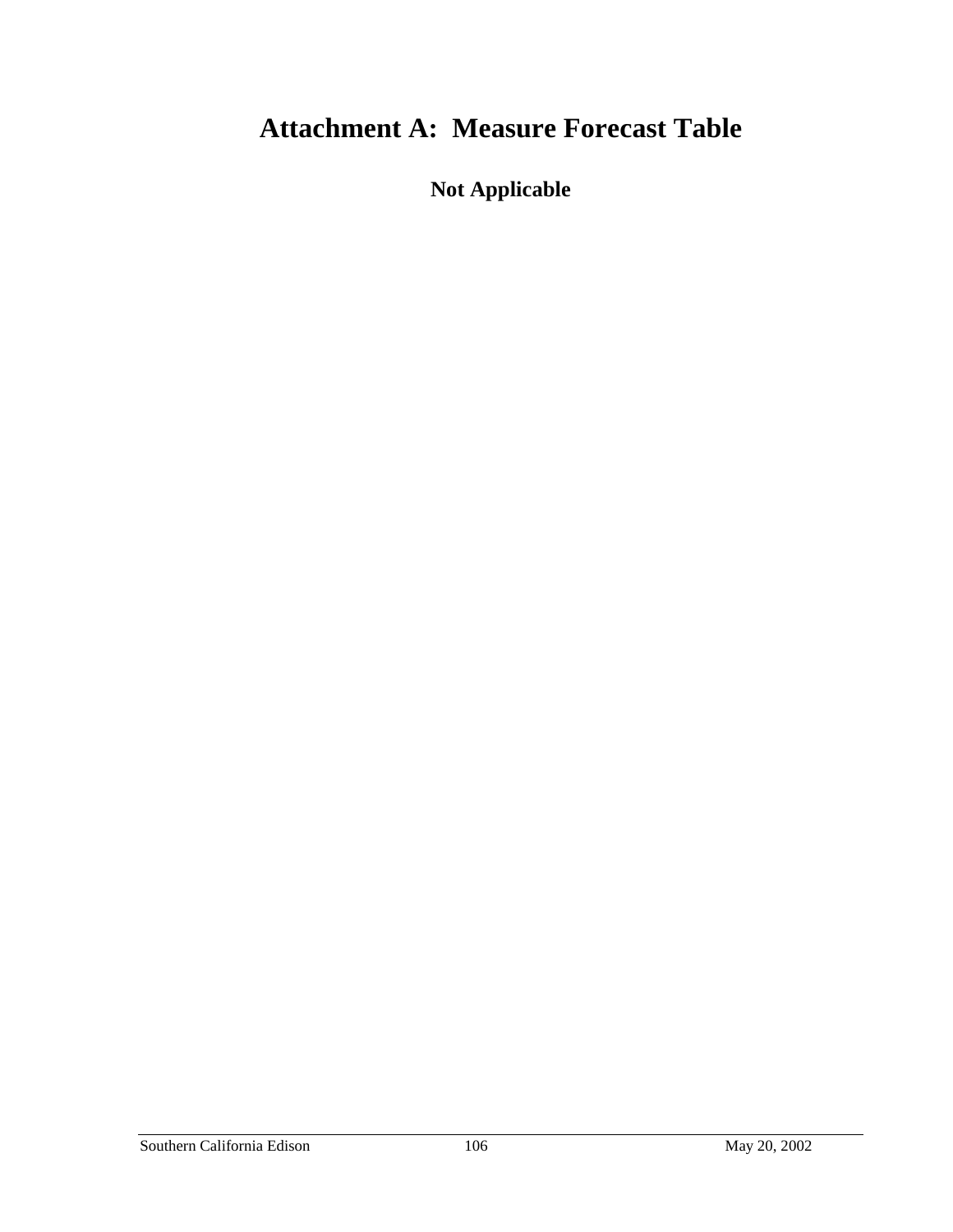# **Attachment B: Program Budget**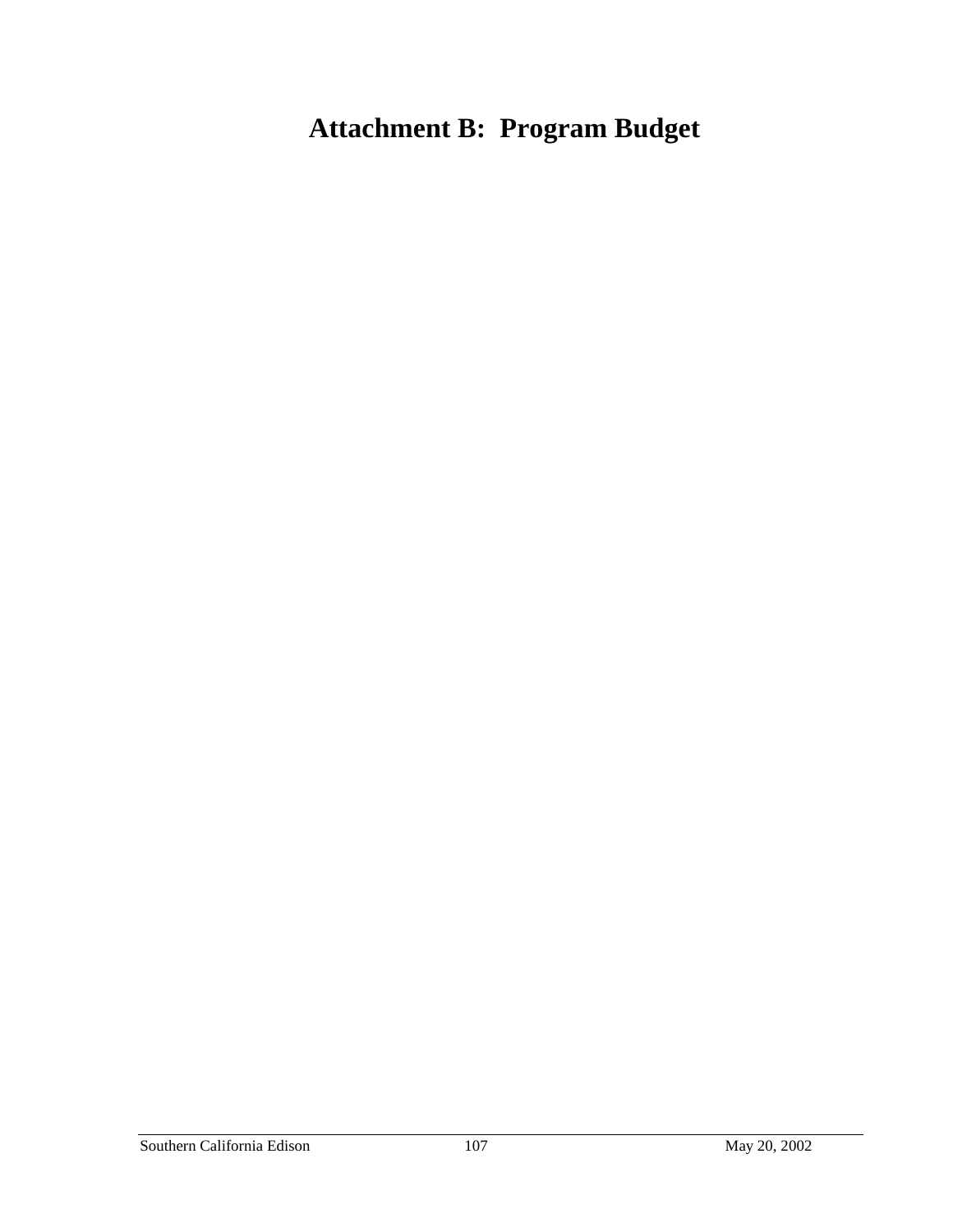#### **SOUTHERN CALIFORNIA EDISON BUILDING OPERATOR CERTIFICATION TRAINING**

| <b>Program Budget Summary</b>                                                 |              |                                                              |                                                               |
|-------------------------------------------------------------------------------|--------------|--------------------------------------------------------------|---------------------------------------------------------------|
| Item                                                                          | s            | <b>Methodology for Allocation</b><br>(Footnote if necessary) | <b>Percentage of</b><br><b>Total Program</b><br><b>Budget</b> |
| <b>Administrative Costs</b>                                                   |              |                                                              |                                                               |
| Labor                                                                         | 60.800<br>S. |                                                              | 11.6%                                                         |
| <b>Benefits</b>                                                               | 34,000       |                                                              | 6.5%                                                          |
| Travel/Conference/Training                                                    | 5,800        |                                                              | 1.1%                                                          |
| <b>Reporting/Tracking/Development - Information Services</b>                  | 50,000       |                                                              | 9.5%                                                          |
| <b>Materials &amp; Handling</b>                                               | 20,000       |                                                              | 3.8%                                                          |
| Overhead and General and Administrative costs                                 | 23,400       |                                                              | 4.5%                                                          |
| Subcontractor Administrative costs                                            | 86,000       |                                                              | 16.4%                                                         |
| <b>Total Administrative Costs</b>                                             | 280.000      |                                                              | 53.3%                                                         |
| <b>Marketing/Advertising/Outreach Costs</b>                                   |              |                                                              |                                                               |
| <b>Total Marketing/Advertising/Outreach Costs</b>                             | 55,000       |                                                              | 10.5%                                                         |
| <b>Direct Implementation Costs</b>                                            |              |                                                              |                                                               |
| <b>Financial Incentives</b>                                                   | ٠            |                                                              | $0.0\%$                                                       |
| <b>Installation costs</b>                                                     |              |                                                              | $0.0\%$                                                       |
| <b>Activity costs</b>                                                         | 224,000      |                                                              | 42.7%                                                         |
| <b>Rebate Processing/Inspection</b>                                           |              |                                                              | $0.0\%$                                                       |
| <b>Total Direct Implementation costs</b>                                      | 224.000      |                                                              | 42.7%                                                         |
| <b>Evaluation, Measurement and Verification Costs</b>                         |              |                                                              |                                                               |
| Labor                                                                         |              |                                                              | $0.0\%$                                                       |
| <b>Benefits</b>                                                               |              |                                                              | $0.0\%$                                                       |
| <b>Travel/Conference/Training costs</b>                                       |              |                                                              | $0.0\%$                                                       |
| <b>EM&amp;V Reporting costs</b>                                               |              |                                                              | $0.0\%$                                                       |
| <b>Materials &amp; Handling</b>                                               |              |                                                              | $0.0\%$                                                       |
| Overhead and General and Administrative costs                                 |              |                                                              | $0.0\%$                                                       |
| <b>Total Evaluation, Measurement and Verification Costs</b>                   | 26.000       |                                                              | 5.0%                                                          |
| <b>Other Costs</b>                                                            |              |                                                              |                                                               |
| <b>Financing Costs</b>                                                        | ٠            |                                                              | $0.0\%$                                                       |
| <b>Bonding Costs</b>                                                          |              |                                                              | $0.0\%$                                                       |
| Less Costs Not Charged to this Program (e.g., benefits recovered by alternate |              |                                                              |                                                               |
| means, as noted above)                                                        | (60,000)     |                                                              | $-11.4%$                                                      |
|                                                                               |              |                                                              | $0.0\%$                                                       |
| <b>Budget Grand Total</b>                                                     | S<br>525.000 |                                                              | 100.0%                                                        |

notes -

Administrative costs related to Marketing, Implementation, and EMV costs are categorized under Administrative Cost category. Administrative costs shown above are consistent with the cost categories defined by the EE Policy Manual. However, these costs categories are not intended to be consistent with other CPUC manuals such as the Standard Practice Manual, Reporting Requirements Manual, etc.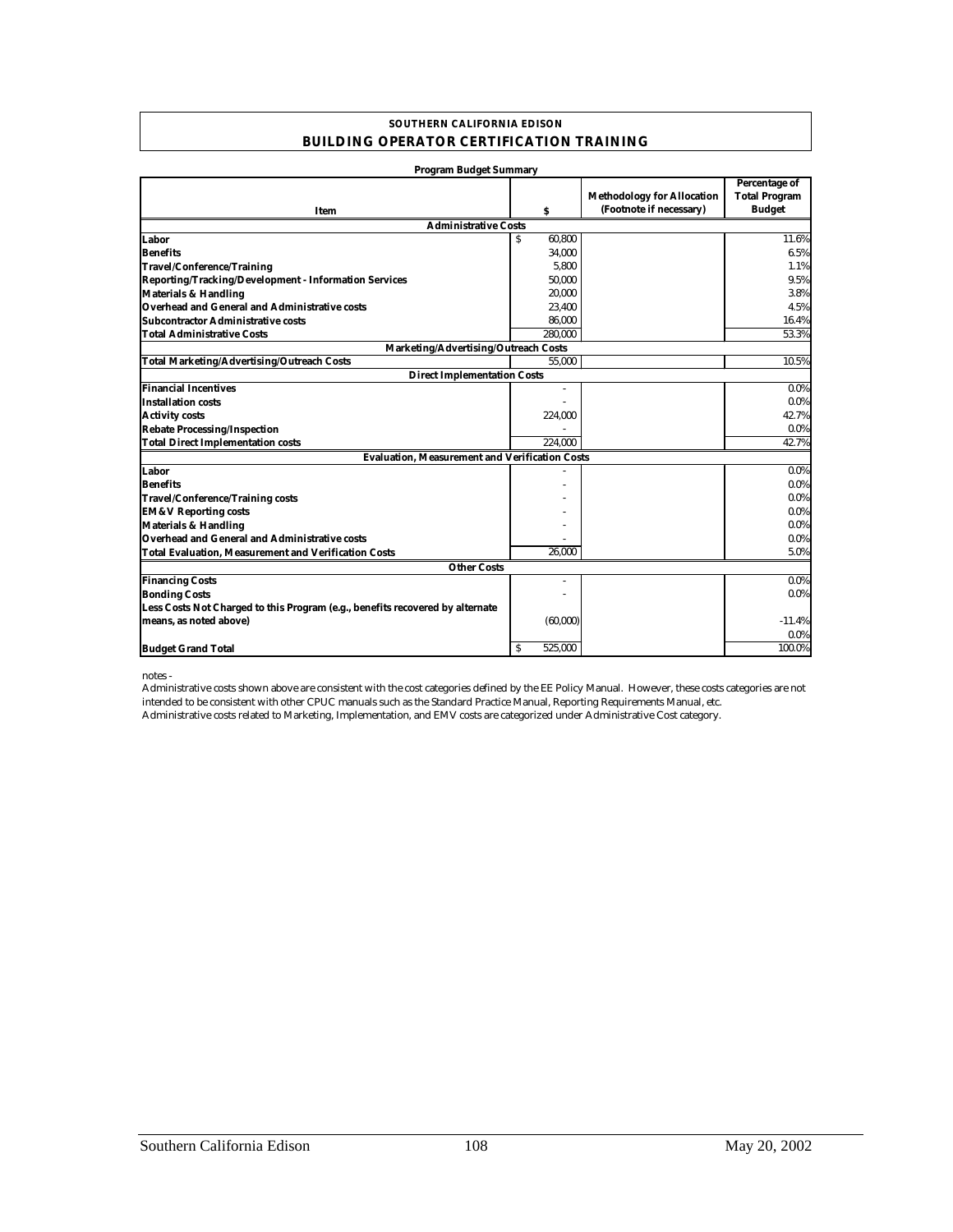#### **SOUTHERN CALIFORNIA EDISON BUILDING OPERATOR CERTIFICATION TRAINING**

| Program Budget Detail                                                               |             |                                                              |                                                        |
|-------------------------------------------------------------------------------------|-------------|--------------------------------------------------------------|--------------------------------------------------------|
| Item                                                                                | \$          | <b>Methodology for Allocation</b><br>(Footnote if necessary) | Percentage of<br><b>Total Program</b><br><b>Budget</b> |
| <b>Administrative Costs</b>                                                         |             |                                                              |                                                        |
| Labor                                                                               |             |                                                              |                                                        |
| Type A - Program Planning/Design/Program Mgmt.                                      | Ŝ<br>60,800 |                                                              | 12.2%                                                  |
| Type B - Mgmt./Supervisor                                                           |             |                                                              | $0.0\%$                                                |
| Type C - Clerical Support                                                           |             |                                                              | $0.0\%$                                                |
| <b>Subtotal Labor</b>                                                               | 60,800      |                                                              |                                                        |
| <b>Benefits</b>                                                                     |             |                                                              |                                                        |
| Pensions & Benefits                                                                 |             | 29.500 48.6% of SCE Labor                                    | 5.9%                                                   |
| <b>Payroll Taxes</b>                                                                |             | 4.500 7.4% of SCE Labor                                      | 0.9%                                                   |
| <b>Subtotal Benefits</b>                                                            | 34.000      |                                                              | 6.8%                                                   |
| <b>Travel/Conference/Training</b>                                                   |             |                                                              |                                                        |
| Type A - Mileage and Parking                                                        | 3,300       |                                                              | 0.7%                                                   |
| Type B - Other - Meals, lodging, misc. expenses                                     |             |                                                              | 0.0%                                                   |
| Type C - Conference/Training Activities                                             | 2,500       |                                                              | 0.5%                                                   |
| <b>Subtotal Travel costs</b>                                                        | 5,800       |                                                              | 1.2%                                                   |
| <b>Reporting/Tracking/Development - Information Services</b>                        | 50,000      |                                                              | 10.0%                                                  |
| <b>Materials &amp; Handling</b>                                                     | 20,000      |                                                              | 4.0%                                                   |
| Overhead and General and Administrative costs                                       |             |                                                              |                                                        |
| Type A - Regulatory Support                                                         | 7,400       |                                                              | 1.5%                                                   |
| Type B - Accounting Support                                                         | 5,600       |                                                              | 1.1%                                                   |
| Type C - Communications/Telecommunications/Automated Systems Support                | 8,200       |                                                              | 1.6%                                                   |
| Type D - Human Resources Support                                                    | 2,200       |                                                              | 0.4%                                                   |
| Type E - Facilities Support                                                         |             |                                                              | $0.0\%$                                                |
| Type F - Supervision                                                                |             |                                                              | $0.0\%$                                                |
| Type G - Corporate Services                                                         |             |                                                              | $0.0\%$                                                |
| Type H - Transportation Services, Shop Services                                     |             |                                                              | $0.0\%$                                                |
| Type I - Information Technology                                                     |             |                                                              | $0.0\%$                                                |
| Type J - Procurement and Material Management                                        |             |                                                              | 0.0%                                                   |
| Subtotal Overhead and General and Administrative costs                              | 23,400      |                                                              | 4.7%                                                   |
| Subcontractor Administrative costs (administrative only, report other subcontractor |             |                                                              |                                                        |
| costs in the appropriate category)                                                  |             |                                                              |                                                        |
| Labor                                                                               |             |                                                              | $0.0\%$                                                |
| <b>Benefits</b>                                                                     |             |                                                              | $0.0\%$                                                |
| Overhead                                                                            |             |                                                              | $0.0\%$                                                |
| <b>Travel</b> costs                                                                 |             |                                                              | $0.0\%$                                                |
| <b>Reporting costs</b>                                                              |             |                                                              | $0.0\%$                                                |
| Materials & Handling                                                                |             |                                                              | $0.0\%$                                                |
| Overhead and General and Administrative costs                                       |             |                                                              | $0.0\%$                                                |
| Subtotal Subcontractor Administrative costs                                         | 86,000      |                                                              | 17.2%                                                  |
| Profit                                                                              |             |                                                              |                                                        |
| <b>Total Administrative Costs</b>                                                   | 280,000     |                                                              | 56.0%                                                  |
| Marketing/Advertising/Outreach Costs                                                |             |                                                              |                                                        |
| Type A - Brochures/Booklets                                                         | 50,000      |                                                              | 10.0%                                                  |
| Type B - Media Support                                                              | 5,000       |                                                              | 1.0%                                                   |
| Type C - Outreach                                                                   |             |                                                              | $0.0\%$                                                |
| Total Marketing/Advertising/Outreach Costs                                          | 55,000      |                                                              | 11.0%                                                  |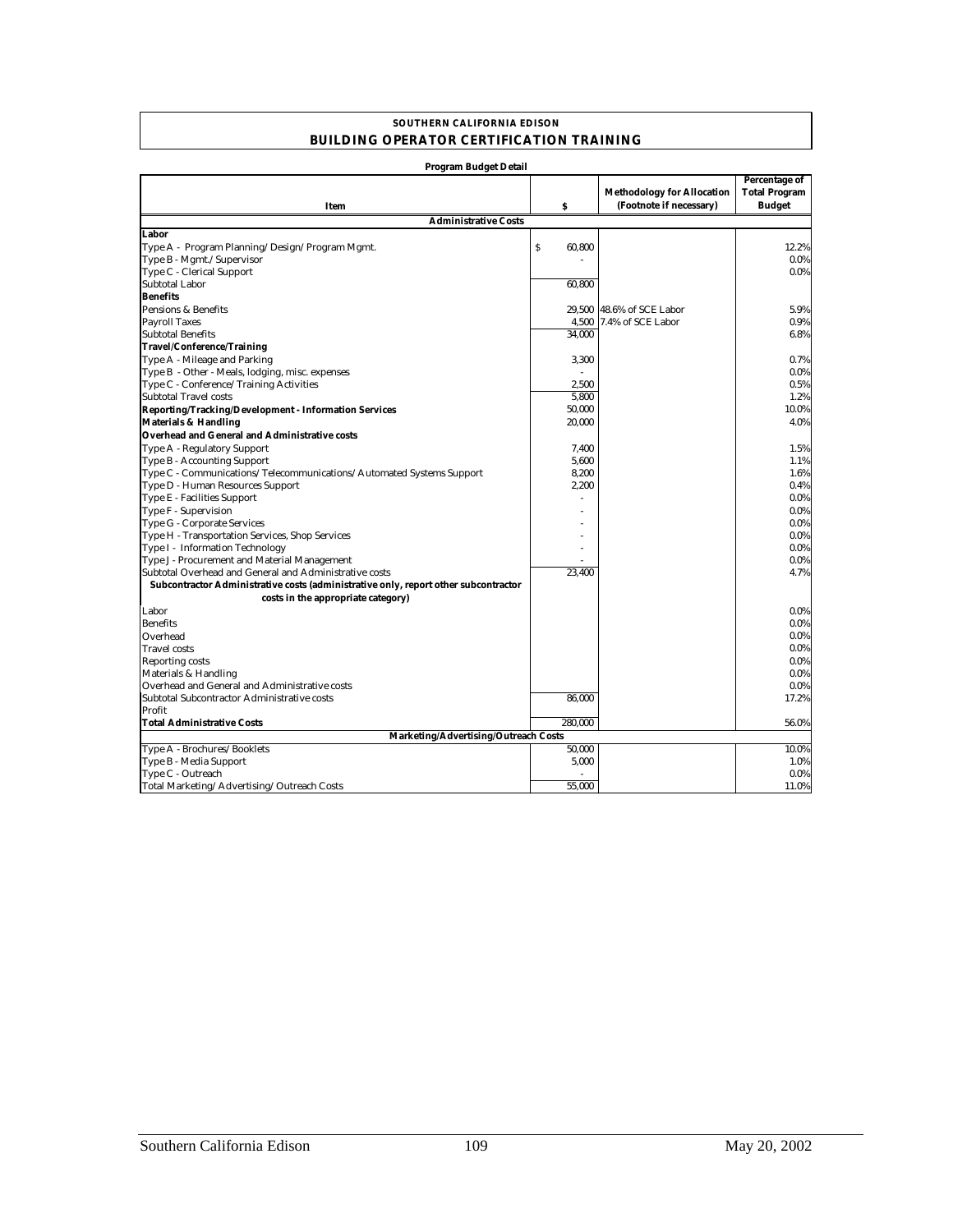#### **BUILDING OPERATOR CERTIFICATION TRAINING SOUTHERN CALIFORNIA EDISON**

| Program Budget Detail                                                |                  |                                                              |                                                        |
|----------------------------------------------------------------------|------------------|--------------------------------------------------------------|--------------------------------------------------------|
| Item                                                                 | $\boldsymbol{s}$ | <b>Methodology for Allocation</b><br>(Footnote if necessary) | Percentage of<br><b>Total Program</b><br><b>Budget</b> |
| <b>Direct Implementation Costs</b>                                   |                  |                                                              |                                                        |
| Itemized financial incentives                                        |                  |                                                              | $0.0\%$                                                |
| <b>Subtotal Financial Incentives</b>                                 | ä,               |                                                              | 0.0%                                                   |
| Itemized installation costs                                          |                  |                                                              | $0.0\%$                                                |
| Subtotal Installation costs                                          | L.               |                                                              | $0.0\%$                                                |
| Itemized hardware/materials costs (primarily for direct install and  |                  |                                                              |                                                        |
| information/education programs)                                      |                  |                                                              |                                                        |
|                                                                      |                  |                                                              |                                                        |
| <b>Itemized activity costs</b>                                       |                  |                                                              |                                                        |
| Conduct 3 separate training class series of 64 hours each @ \$58,000 | 174,000          |                                                              | 34.8%                                                  |
| Training materials and books                                         | 25,000           |                                                              | 5.0%                                                   |
| <b>Subtotal Activity costs</b>                                       | 199,000          |                                                              | 39.8%                                                  |
| <b>Rebate Processing/Inspection</b>                                  |                  |                                                              |                                                        |
| Subtotal Rebate Processing/Inspection costs                          | $\sim$           |                                                              | 0.0%                                                   |
| <b>Total Direct Implementation costs</b>                             | 199,000          |                                                              | 39.8%                                                  |
| <b>Evaluation, Measurement and Verification Costs</b>                |                  |                                                              |                                                        |
| Labor                                                                |                  |                                                              |                                                        |
| EM&V labor                                                           |                  |                                                              | $0.0\%$                                                |
| Subtotal EM&V Labor                                                  | $\overline{a}$   |                                                              | 0.0%                                                   |
| <b>Benefits</b>                                                      |                  |                                                              |                                                        |
| Pensions & Benefits                                                  |                  |                                                              | $0.0\%$                                                |
| <b>Payroll Taxes</b>                                                 |                  |                                                              | $0.0\%$                                                |
| <b>Subtotal Benefits</b>                                             |                  |                                                              | 0.0%                                                   |
| <b>Travel/Conference/Training costs</b>                              |                  |                                                              |                                                        |
| Type A - Mileage and Parking                                         |                  |                                                              | $0.0\%$                                                |
| Type B - Other - Meals, lodging, misc. expenses                      |                  |                                                              | $0.0\%$                                                |
| Type C - Conference/Training Activities                              |                  |                                                              | $0.0\%$                                                |
| <b>Subtotal Travel Costs</b>                                         | L.               |                                                              | $0.0\%$                                                |
| <b>Reporting costs</b>                                               |                  |                                                              |                                                        |
| Report 1 (consultant cost)                                           |                  |                                                              | $0.0\%$                                                |
| Report 2 (consultant cost)                                           |                  |                                                              | $0.0\%$                                                |
| <b>Subtotal EM&amp;V Reporting Costs</b>                             |                  |                                                              | $0.0\%$                                                |
| <b>Materials &amp; Handling</b>                                      |                  |                                                              | $0.0\%$                                                |
| Overhead and General and Administrative costs                        |                  |                                                              |                                                        |
| Type A - Regulatory Support                                          |                  |                                                              | $0.0\%$                                                |
| Type B - Accounting Support                                          |                  |                                                              | $0.0\%$                                                |
| Type C - Communications/Telecommunications/Automated Systems Support |                  |                                                              | $0.0\%$                                                |
| Type D - Human Resources Support                                     |                  |                                                              | $0.0\%$                                                |
| Type E - Facilities Support                                          |                  |                                                              | $0.0\%$                                                |
| Type F - Supervision                                                 |                  |                                                              | $0.0\%$                                                |
| Type G - Corporate Services                                          |                  |                                                              | $0.0\%$                                                |
| Type H - Transportation Services, Shop Services                      |                  |                                                              | $0.0\%$                                                |
| Type I - Information Technology                                      |                  |                                                              | $0.0\%$                                                |
| Type J - Procurement and Material Management                         |                  |                                                              | $0.0\%$                                                |
| Subtotal Overhead and General and Administrative costs               |                  |                                                              | $0.0\%$                                                |
| Total Evaluation. Measurement and Verification Costs                 | 26.000           |                                                              | 5.2%                                                   |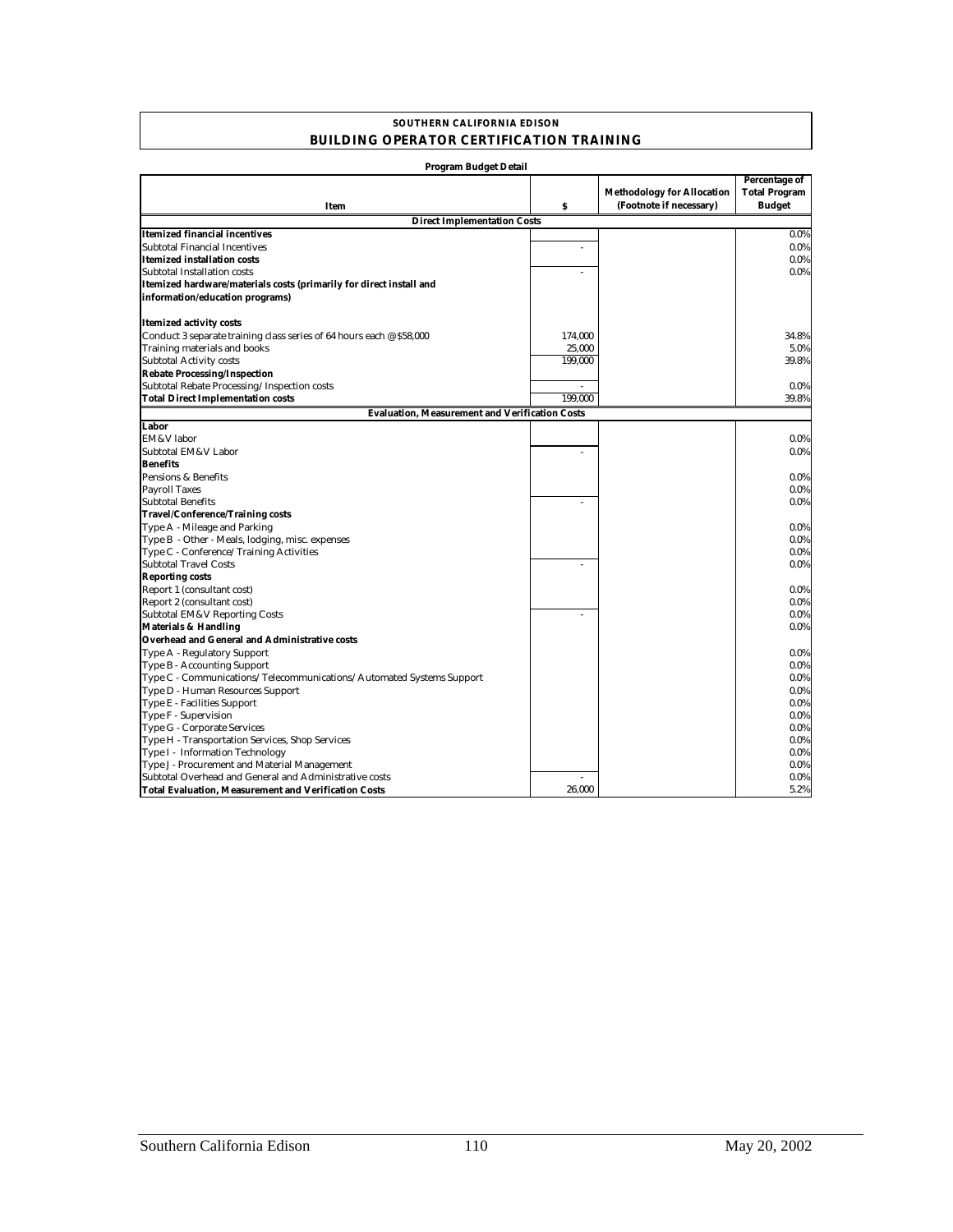#### **SOUTHERN CALIFORNIA EDISON BUILDING OPERATOR CERTIFICATION TRAINING**

#### **Program Budget Detail**

| Item                                                                                    | м            | <b>Methodology for Allocation</b><br>(Footnote if necessary) | Percentage of<br><b>Total Program</b><br><b>Budget</b> |
|-----------------------------------------------------------------------------------------|--------------|--------------------------------------------------------------|--------------------------------------------------------|
| <b>Other Costs</b>                                                                      |              |                                                              |                                                        |
| Itemized, may include:                                                                  |              |                                                              |                                                        |
| <b>Financing Costs</b>                                                                  |              |                                                              | $0.0\%$                                                |
| <b>Bonding Costs</b>                                                                    |              |                                                              | $0.0\%$                                                |
| Less Costs Not Charged to this Program (e.g., benefits recovered by alternate means, as |              |                                                              |                                                        |
| noted above)                                                                            | (60,000)     |                                                              | $-12.0%$                                               |
|                                                                                         |              |                                                              |                                                        |
| <b>Budget Grand Total</b>                                                               | 500.000<br>s |                                                              | 100.0%                                                 |

notes -

Administrative costs shown above are consistent with the cost categories defined by the EE Policy Manual. However, these costs categories are not intended to be consistent with other CPUC manuals such as the Standard Practice Manual, Reporting Requiremen

Administrative costs related to Marketing, Implementation, and EMV costs are categorized under Administrative Cost category.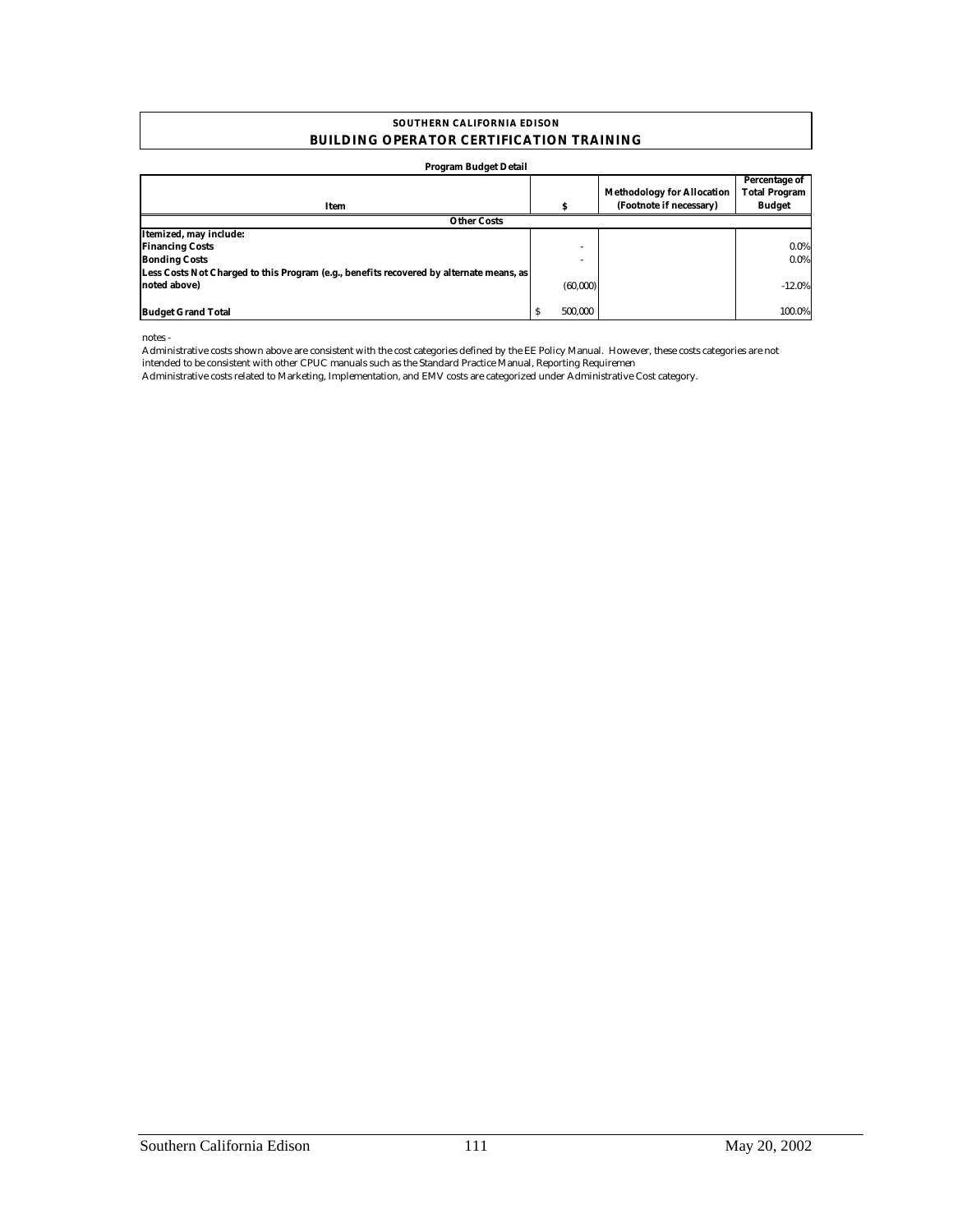# **Emerging Technologies Implementation Plans**

#### **1. Title of Individual Program**

Emerging Technologies

#### **2. Plans to Implement this Decision's Changes to Original Proposals**

#### **2.1 Program Summary**

The Statewide Emerging Technologies (ET) program is an information-only program that seeks to accelerate the introduction of energy efficient technologies, applications, and analytical tools that are not widely adopted in California. The program targets nonresidential customers, and is composed of two parts:

- Demonstration & Information Transfer, and the
- Emerging Technologies Coordinating Council (ETCC).

The Demonstration & Information Transfer portion of the program focuses on near-commercial and commercial energy efficient applications with low market penetration. Demonstration projects, conducted at either customer sites or in controlled environments, provide design, performance, and verification of novel energy efficient systems, helping to reduce the market barriers to their wider acceptance. The program's demonstration projects help to measure, verify, and document the potential future energy savings of specific applications in different market segments. Information Transfer efforts disseminate project results, and are customized to the targeted markets. A variety of means will be used, which may include:

- Detailed project reports,
- Design documentation,
- Professional and industry forums,
- Technical and non-technical publications,
- Trade journals,
- Trade shows,
- News stories.
- Video documentaries.
- Case Studies,
- Detailed project brochures and fact sheets,
- Newsletters
- Site visits and tours,
- Internet web pages,
- Analytical tools,
- Community-based organizations,
- Workshops, Seminars, Conferences, and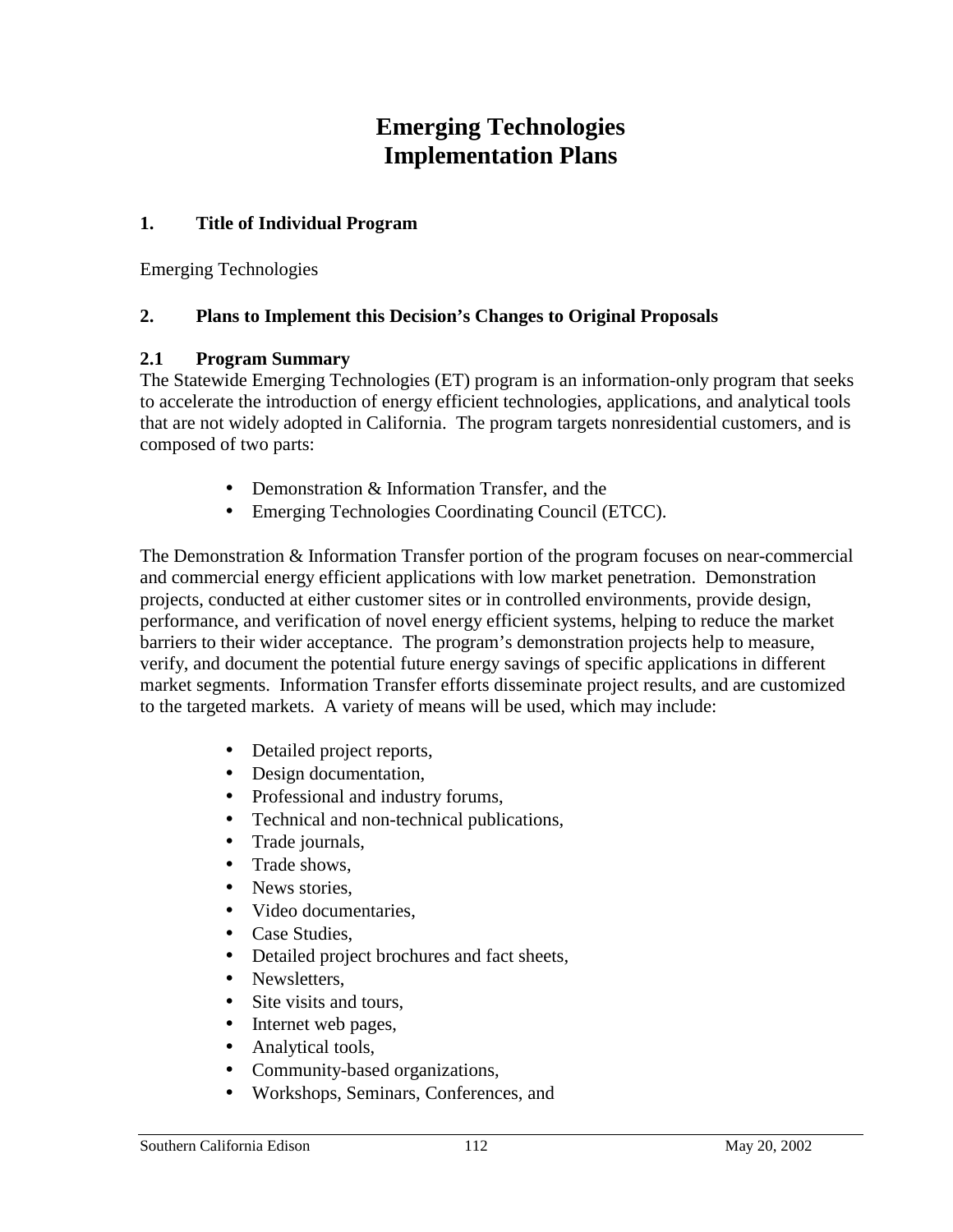• Mainstream energy efficiency programs such as the utilities statewide Express Efficiency, Standard Performance Contract, and third party offerings.

The ETCC is a statewide information exchange and coordination effort between Pacific Gas  $\&$ Electric (PG&E), Southern California Edison (SCE), Southern California Gas (SoCalGas), and San Diego Gas & Electric (SDG&E), and the California Energy Commission's (CEC) Public Interest Energy Research (PIER) program. The CEC PIER program, like many other public and private research & development (R&D) efforts, develops, tests, and demonstrates products up to the end of the R&D cycle as illustrated in the typical product development and commercialization cycle in Figure 1. As shown in the diagram, the utilities ET efforts form an important link in the commercialization of energy efficient emerging natural gas and electric technologies and applications.

Each utility Statewide Emerging Technology program consists of activities that may be coordinated with other utilities and the CEC, and activities that are unique to each utility service territory and customer base. The efforts that each utility undertakes as part of the statewide ET program will be guided by the prioritization of their customer base needs, coordinated ETCC activities, technology readiness, and their approved program funding level. In particular, the ETCC coordination effort ensures an effective linkage between entities involved in either the development or delivery of new energy efficient technologies in California.

These efforts include working with members of the research and design communities, manufacturers, energy efficiency advocates, and customer groups including, but not limited to, EPRI, GTI, Universities, E-Source, CIEE, ARI, ASHRAE, IES, IEEE, national laboratories, DOE, EPA, NASA, engineering firms, industry and trade groups, etc.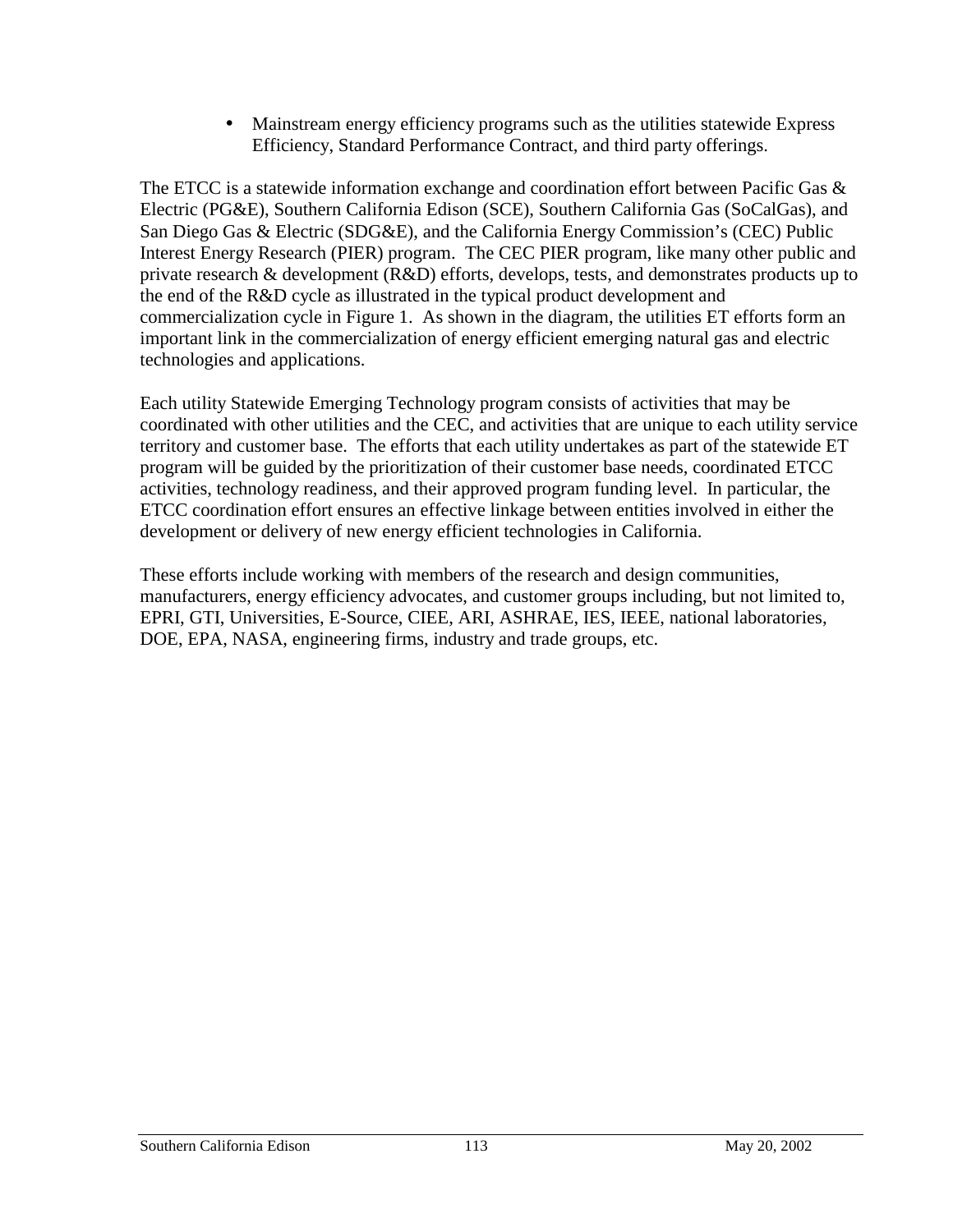

#### **2.2 Implementation Plans**

At the beginning of the  $2^{nd}$ Quarter of 2002, the ETCC will meet to develop an updated list of energy efficient natural gas and electric emerging technologies, products, processes and system improvements, etc. The updated list will more thoroughly identify the technologies evolving through the PIER program. The list will be used to update the Emerging Technologies Database available on the ETCC web site [\(http://www.ca-etcc.com/\)](http://www.ca-etcc.com/). The ETCC will assess whether each energy efficient emerging technology application has reached an appropriate stage of maturity for the utilities to consider them in their Statewide Emerging Technologies Programs efforts. Some emerging technology applications may be

**Figure 1. Typical Product Development & Commercialization Cycle.**

best evaluated through a local utility ET program opportunity initially. The status of the emerging technology application will be included in the ET Database listings. In addition, to better monitor PIER progress, utility staff members will attend the PIER project meetings as often as possible. This will allow the utilities to remain current of PIER project changes and developments.

In addition, the utilities will present to the ETCC a list of energy efficient emerging technologies identified and developed through research projects from various technical organizations, such as ASHRAE, DOE, GTI, EPRI, etc., along with their targeted applications. These emerging technology applications will also be added to the ET Database. Thus, the ETCC will create and maintain a comprehensive list of energy efficient emerging technologies and their applications, and track their market readiness.

Once the emerging technologies database is updated, the ETCC will evaluate the risk factors associated with the various emerging technologies. The utilities envision the ET database as a useful clearinghouse of information for a wide variety of stakeholders and interested parties. It is important to note that the less mature a technology is, the higher the risk that the technology may fail in an application. The identified risks will be among the many factors that the utilities will use to select technology applications for demonstration projects, and will help establish project contingency requirements.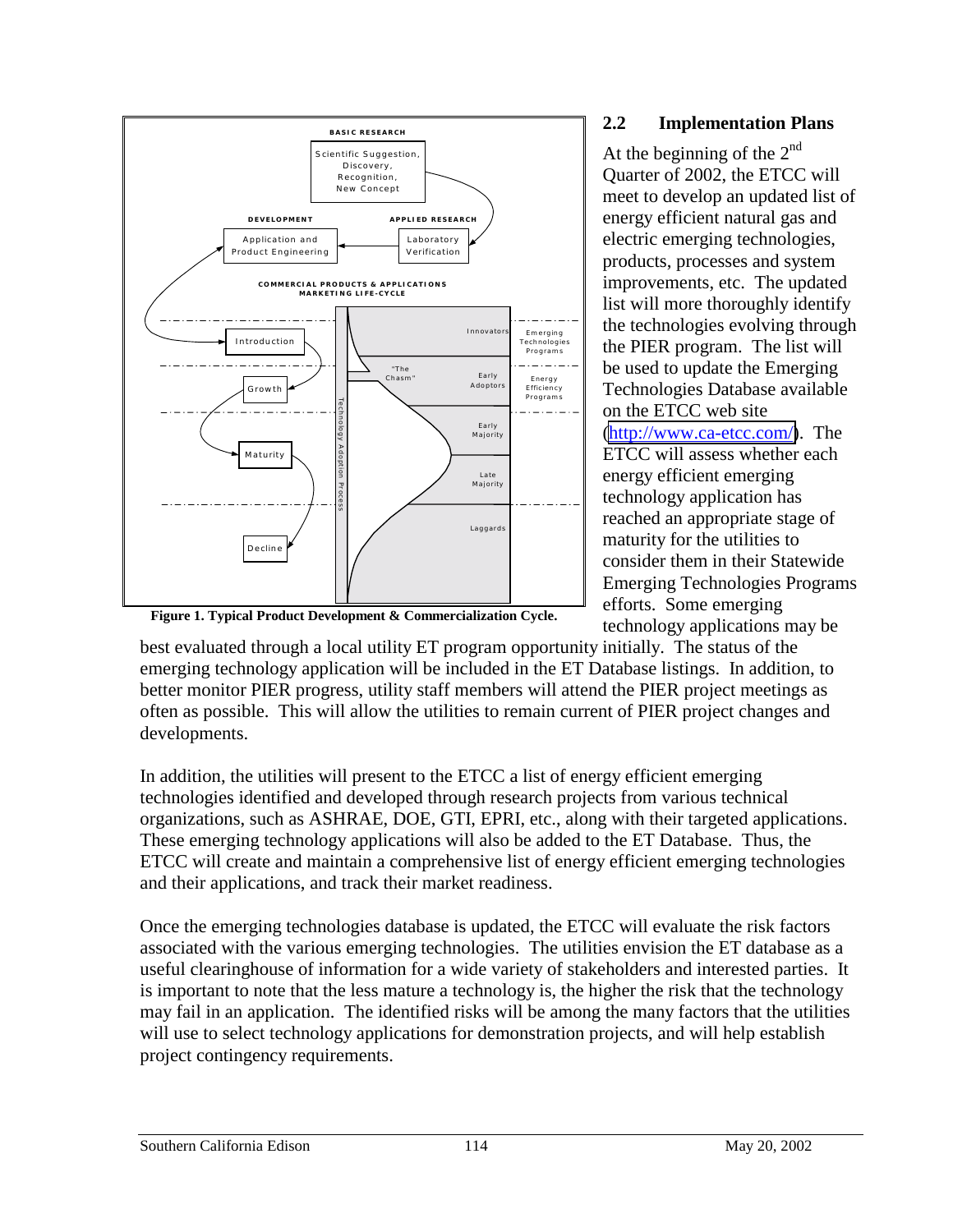*Delivery Approach.* The utilities will deliver the Statewide ET program to their customers through custom demonstration projects. Information Transfer will be disseminated through many different outlets, including the Energy Centers, utility personnel, community organizations, etc. The Information Transfer activities will leverage the utilities overall energy efficiency communication efforts. Through the demonstration projects, comprehensive design methods and tools may be developed and disseminated, along with the performance information of the energy efficient emerging technology measures. The statewide ET program will pursue projects targeting the nonresidential retrofit market segments. Among the demonstrations, there will be projects targeting hard-to-reach nonresidential customers, such as ethnic, small commercial customers. Figure 2 shows many of the considerations that go into demonstration projects at customer sites. These demonstration projects may come about in one of two manners:

- *Customer "Pull."* A utility account representative may approach the program staff on behalf of a customer interested in pursuing energy efficiency. The ET program staff will help the account representative address the customer's needs, and at the same time, consider a range of potential energy efficient emerging technology applications.
- *Technology "Push."* The second manner that a project may come about is when a significant new technology application emerges. ET program staff then approach the utility account representatives for a particular market segment, inform them about the new technology application, and ask them to help identify a potential demonstration site from among their customers.

As is evident from the above discussion, the program does not follow a mass marketing approach, but a targeted approach to work with "innovators" that may further influence other customers.

Some projects may not require a field demonstration at a customer site to evaluate equipment performance. But even for those types of projects, the ET program staff seeks to understand customer's needs and requirements. This helps ensure that project objectives are aligned with customer needs and expectations.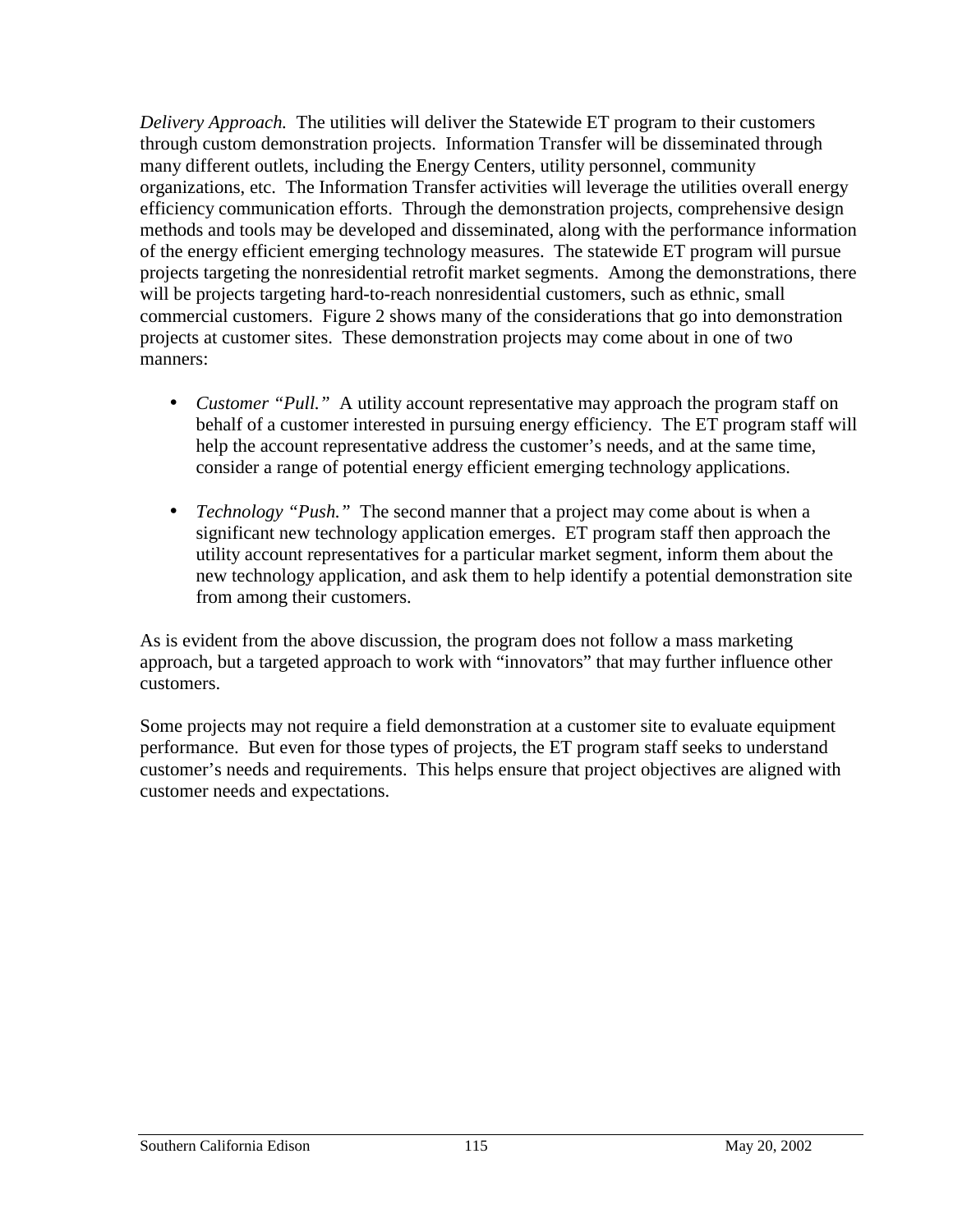Before a customer site demonstration project can take place, a legal agreement acceptable to both the customer and the utility is developed, negotiated, and signed. These agreements specify the terms of the projects, maximum duration, dispute resolution methods, termination provisions, general liability, etc. It is important to note that some demonstration projects may require up to three years to complete, commencing on the date an agreement is signed with a customer. The time required to complete a project will vary due to how complex a new technology application is, construction schedules, building and process commissioning, logistics, etc.

Despite careful planning and screening of emerging technology applications and customer sites, not all demonstration projects can be expected to be successful. Thus, project contingency plans are set to address problems if the project's outcome is not satisfactory and to lessen customer losses.



**Figure 2. ET Program Demonstration Process.**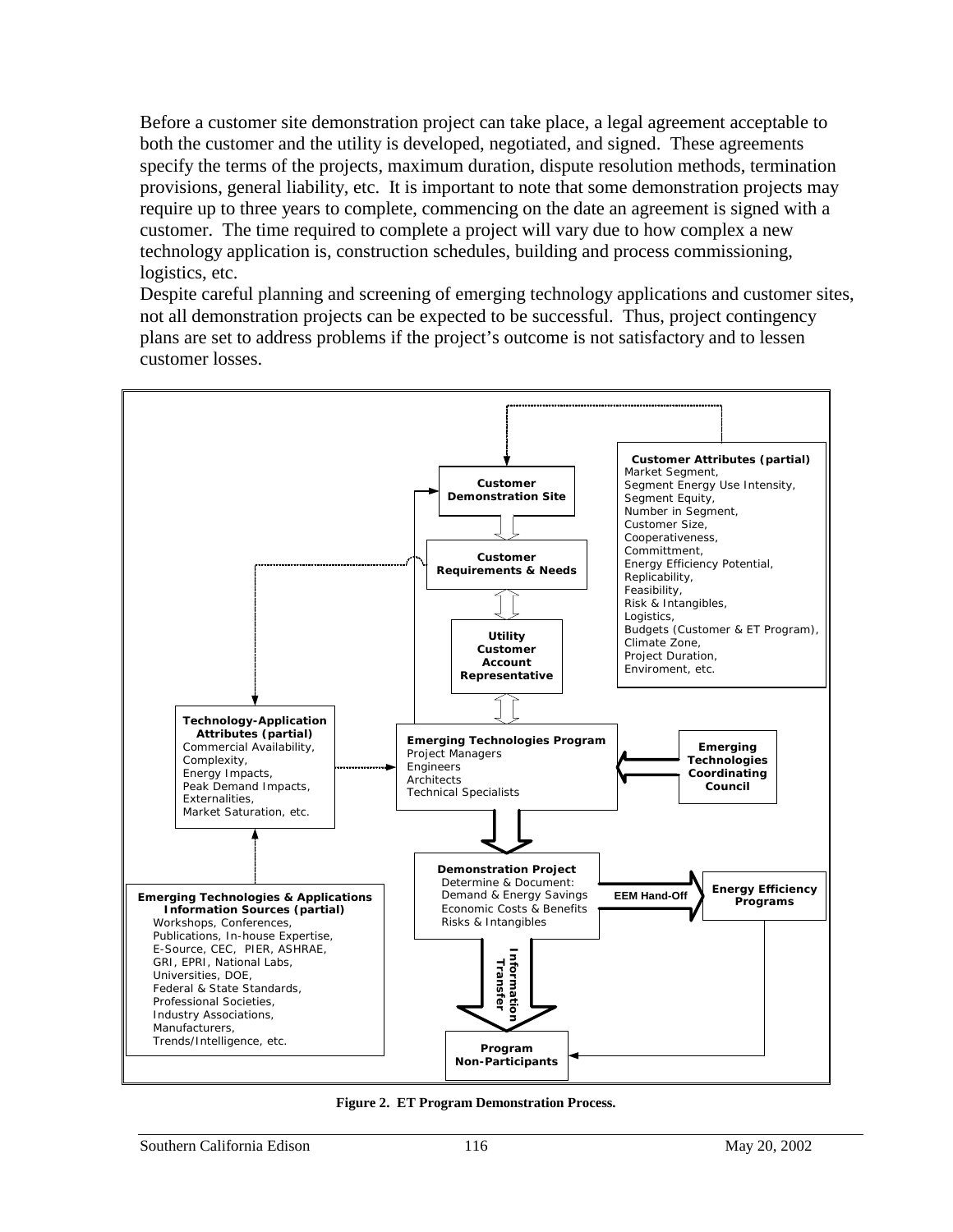*Program Synergies and Coordination.* The program's Information Transfer will be coordinated with the utilities Energy Centers and leveraged with the overall energy efficiency programs efforts. Also, it is important to note that SCE, under the Local Crosscutting category, proposed for local emerging technologies demonstration program. In SCE's case, the Local Demonstration & Information Transfer program, if adopted, will allow SCE to address other market segments, such as residential and new construction, besides the nonresidential retrofit market targeted through the statewide efforts.

Also, to ensure that ET applications that are ready to be part of energy efficiency statewide programs are indeed recognized by program planners, i.e., the energy efficiency measure (EEM) handoff shown in Figure 2, the ETTC will sponsor annual "ET Briefings" for program planners. The briefings will take place before the energy efficiency program planning efforts get underway for program year 2003.

*Evaluation, Measurement and Verification.* Statewide studies, funded through the statewide Market Assessment  $&$  Evaluation budget when approved, will evaluate the Statewide ET program success through a market assessment study. The study will measure indicators of program effectiveness and overall success, and test the assumptions underlying the program theory. A process evaluation, also funded through the Statewide Market Assessment & Evaluation budget when approved, will provide ongoing feedback and corrective guidance regarding program design and implementation.

# **3. Energy and Peak Demand Savings Targets**

Based upon the California Public Utilities Commission's (CPUC) approved Energy Efficiency Policy Manual, this information program implementation plan is not expected to provide energy savings targets. Program goals are provided below in sections 5 and 6.

# **4. Cost-Effectiveness**

There is no estimate of energy, capacity, therm savings, or cost effectiveness for this information program. Although it is the intention of each energy efficiency program to encourage the efficient utilization of electricity and/or natural gas, the calculations performed for the 2002 program cost-effectiveness utilize energy, capacity, and therm savings estimates for measures and programs for which there is a lower degree of speculation. The lack of energy savings, capacity savings, therm savings, resource benefits, or a TRC ratio for any particular program (i.e., information programs) should not imply that a measure or program does not promote energy efficiency nor should it imply that there is not an impact to the customer's use of electricity or natural gas or a corresponding impact to the electricity or natural gas system. However, pursuant to the CPUC's approved Energy Efficiency Policy Manual, this proposal for an information-only program is not reasonably expected to provide an estimate of energy savings.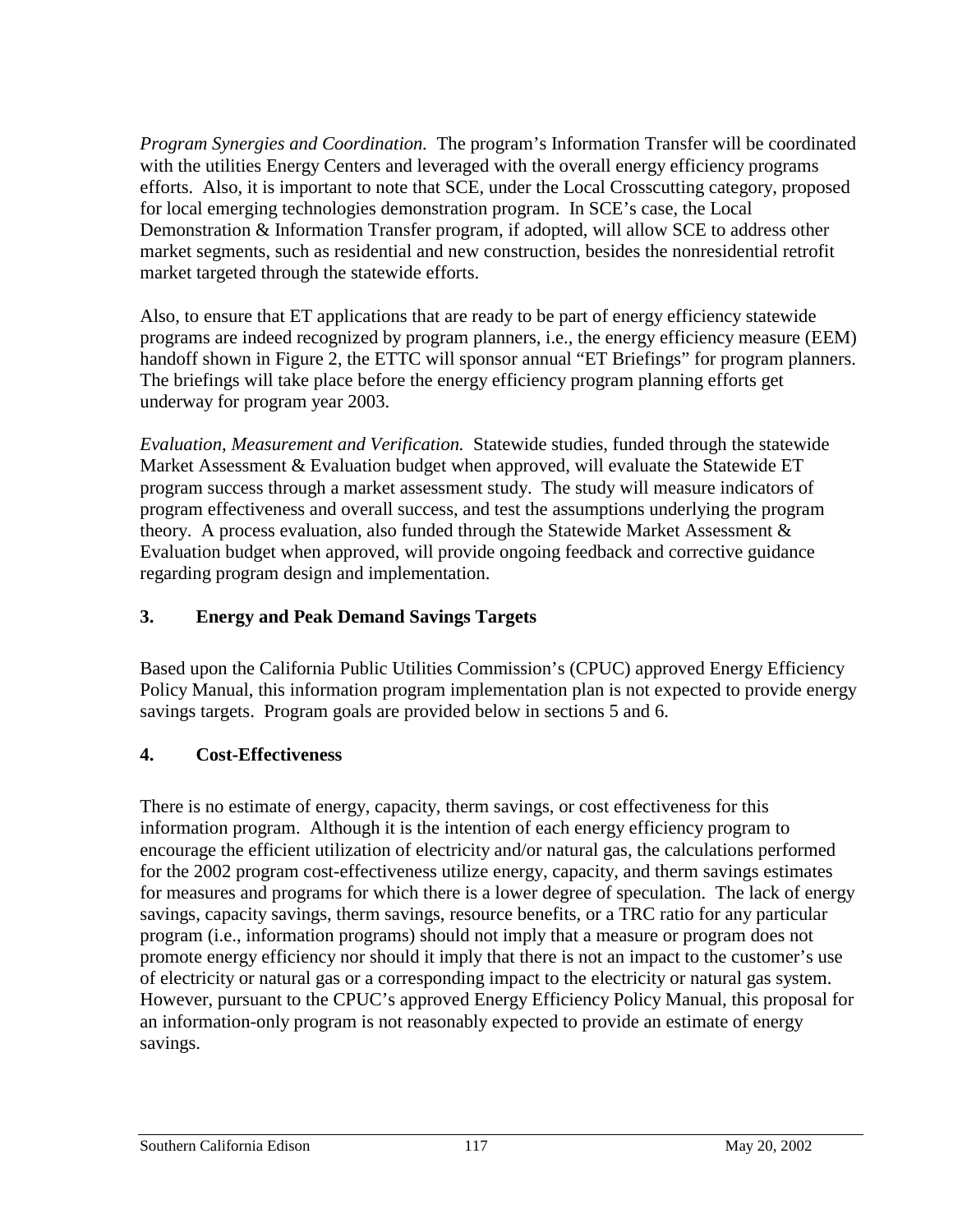### **5. Evaluating Program Progress For Information-only Programs**

The Statewide Emerging Technologies Program progress will be measured through the following two metrics:

- **Southern California Edison will perform eight Emerging Technology application assessments.** The technology-application assessments may consist of a diversity of project types including: feasibility studies, simulation analysis, field demonstrations, controlled environment tests, commercial product development, design methodologies and tool development. These assessments may take up to three years to complete.
- **Update the Emerging Technology Database**. The list of emerging technology applications on the Emerging Technology Coordinating Council website ([www.ca](http://www.ca-etcc.com/)[etcc.com\)](http://www.ca-etcc.com/) will be updated semi-annually.

### **6. Hard-to-Reach Targets**

The Statewide ET program does not have specific goals for the hard-to-reach market segments. In general, the information the program generates through its demonstration activities tends to benefit all customers. One of the aims of an ET program is to explore the extent of application a new technology has in various market segments, in an effort to characterize the widest possible deployment opportunities. Thus, the utilities will seek collaborative opportunities to host appropriate demonstration projects at hard-to-reach nonresidential customer sites, such as ethnic and small commercial customers. The statewide ET information transfer will leverage the utilities overall efforts aimed at hard-to-reach nonresidential customers.

# **7. Budget**

| <b>Program</b>                                 | 2002 Budget |
|------------------------------------------------|-------------|
| <b>Statewide Emerging Technologies Program</b> | \$650,000   |
| Notes:                                         |             |

Program budget includes EM&V activities funded from the statewide EM&V budget. See, Attachment B for a detailed budget.

#### **8. Payment Schedule**

The CPUC has adopted this program for the remaining nine months of calendar year 2002 thus the payment of funds to the sponsoring utility will be collected during the second, third and fourth quarter of 2002. This payment schedule is abbreviated from the two-year schedule outlined in CPUC's Energy Efficiency Policy Manual in recognition of the program's limited nine-month implementation period.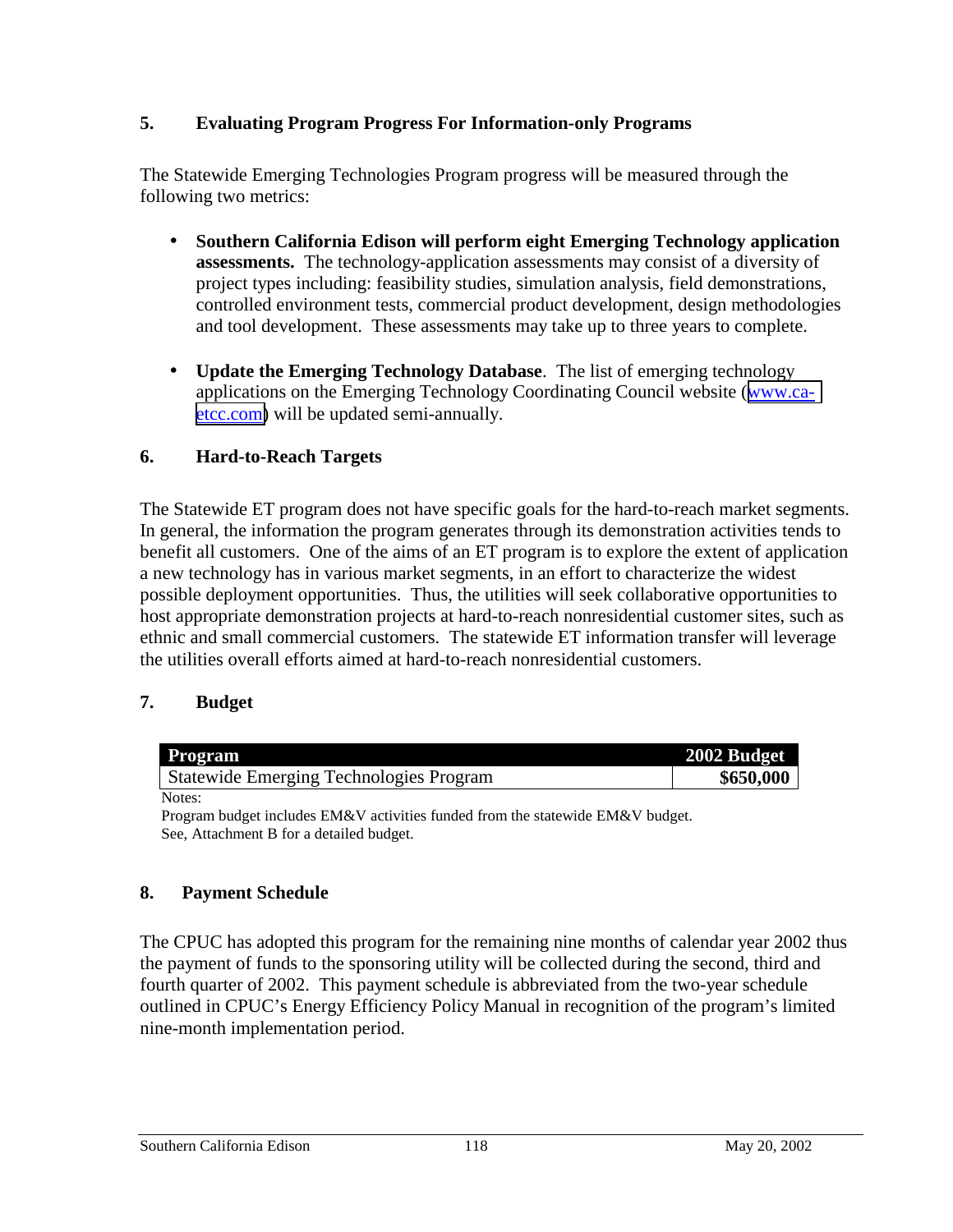# **Attachment A: Measure Forecast Table**

**Not Applicable**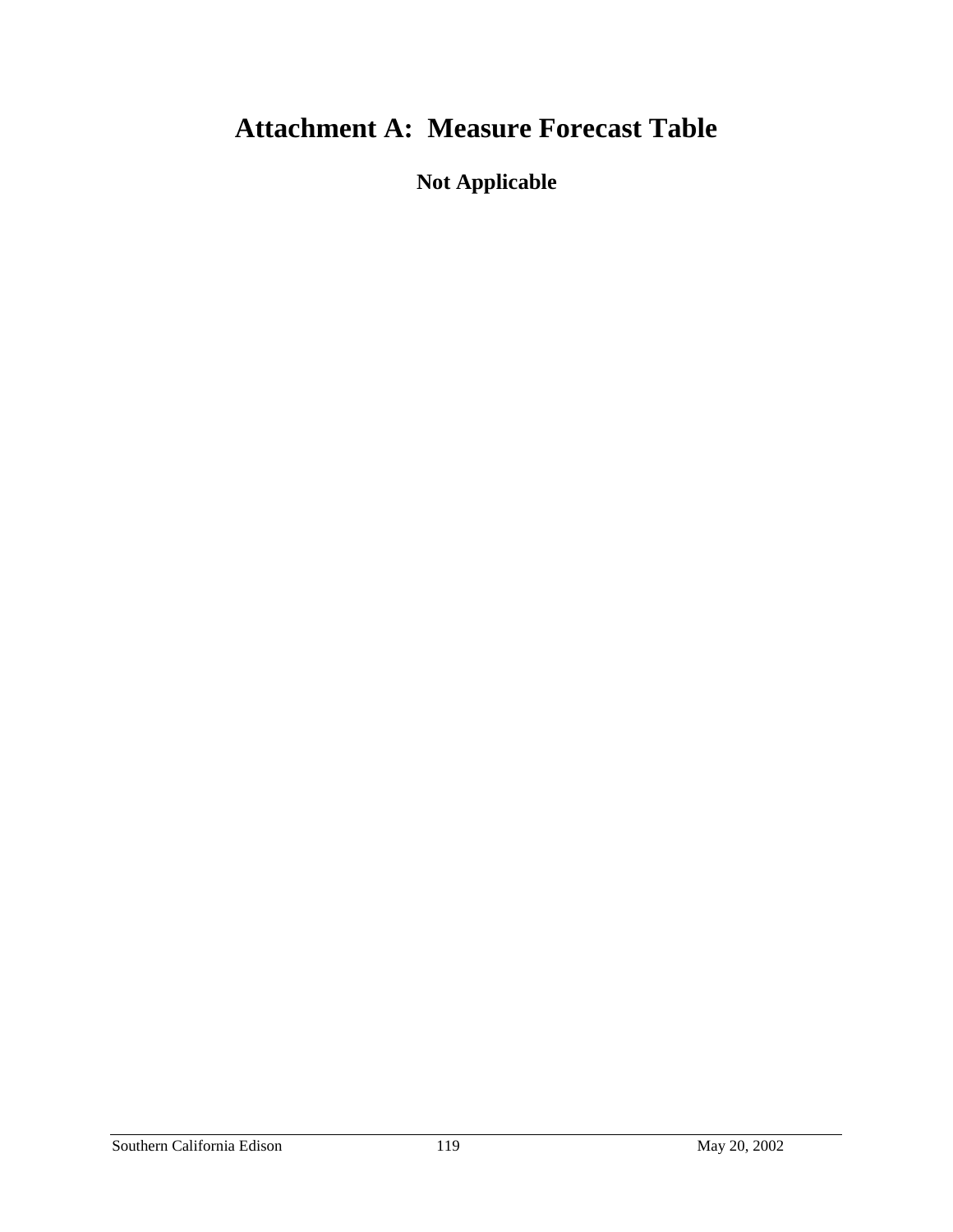# **Attachment B: Program Cost**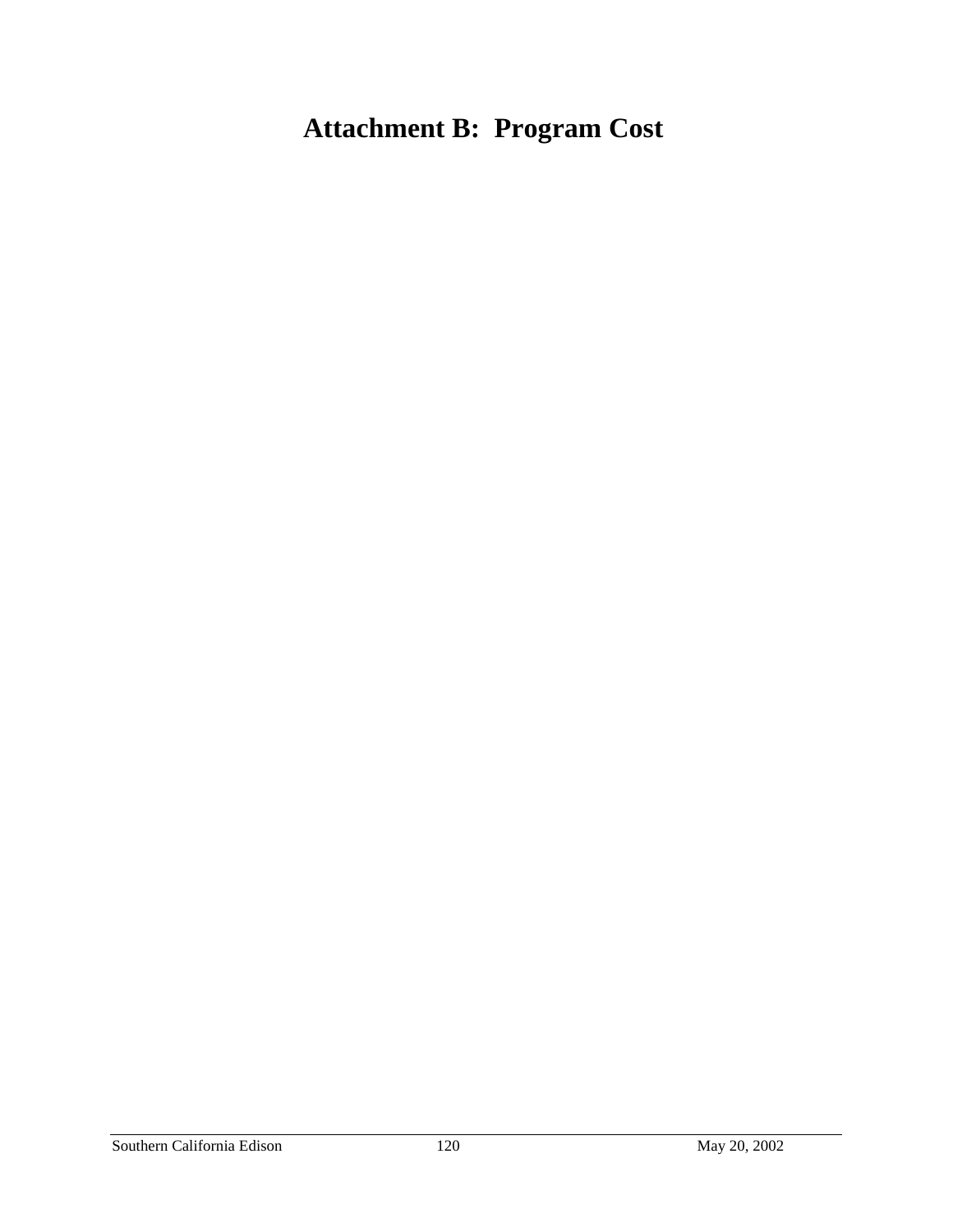#### **SOUTHERN CALIFORNIA EDISON EMERGING TECHNOLOGIES**

| <b>Program Budget Summary</b>                                                 |            |                                                              |                                                        |
|-------------------------------------------------------------------------------|------------|--------------------------------------------------------------|--------------------------------------------------------|
| Item                                                                          | s          | <b>Methodology for Allocation</b><br>(Footnote if necessary) | Percentage of<br><b>Total Program</b><br><b>Budget</b> |
| <b>Administrative Costs</b>                                                   |            |                                                              |                                                        |
| Labor                                                                         | 182,100    |                                                              | 28.0%                                                  |
| <b>Benefits</b>                                                               | 89,200     |                                                              | 13.7%                                                  |
| <b>Travel/Conference/Training</b>                                             | 4,800      |                                                              | 0.7%                                                   |
| Reporting/Tracking/Development - Information Services                         |            |                                                              | $0.0\%$                                                |
| <b>Materials &amp; Handling</b>                                               | 38,300     |                                                              | 5.9%                                                   |
| Overhead and General and Administrative costs                                 | 30,400     |                                                              | 4.7%                                                   |
| <b>Subcontractor Administrative costs</b>                                     |            |                                                              | $0.0\%$                                                |
| <b>Total Administrative Costs</b>                                             | 344.800    |                                                              | 53.0%                                                  |
| <b>Marketing/Advertising/Outreach Costs</b>                                   |            |                                                              |                                                        |
| <b>Total Marketing/Advertising/Outreach Costs</b>                             |            |                                                              | $0.0\%$                                                |
| <b>Direct Implementation Costs</b>                                            |            |                                                              |                                                        |
| <b>Financial Incentives</b>                                                   | $\bar{a}$  |                                                              | $0.0\%$                                                |
| <b>Installation costs</b>                                                     |            |                                                              | $0.0\%$                                                |
| <b>Activity costs</b>                                                         | 394,400    |                                                              | 60.7%                                                  |
| <b>Rebate Processing/Inspection</b>                                           |            |                                                              | $0.0\%$                                                |
| <b>Total Direct Implementation costs</b>                                      | 394.400    |                                                              | 60.7%                                                  |
| <b>Evaluation, Measurement and Verification Costs</b>                         |            |                                                              |                                                        |
| Labor                                                                         |            |                                                              | $0.0\%$                                                |
| <b>Benefits</b>                                                               |            |                                                              | $0.0\%$                                                |
| <b>Travel/Conference/Training costs</b>                                       |            |                                                              | 0.0%                                                   |
| <b>EM&amp;V Reporting costs</b>                                               |            |                                                              | $0.0\%$                                                |
| <b>Materials &amp; Handling</b>                                               |            |                                                              | $0.0\%$                                                |
| Overhead and General and Administrative costs                                 |            |                                                              | $0.0\%$                                                |
| <b>Total Evaluation, Measurement and Verification Costs</b>                   | 80.000     |                                                              | 12.3%                                                  |
| <b>Other Costs</b>                                                            |            |                                                              |                                                        |
| <b>Financing Costs</b>                                                        |            |                                                              | $0.0\%$                                                |
| <b>Bonding Costs</b>                                                          |            |                                                              | $0.0\%$                                                |
| Less Costs Not Charged to this Program (e.g., benefits recovered by alternate |            |                                                              |                                                        |
| means, as noted above)                                                        | (169, 200) |                                                              | $-26.0\%$                                              |
|                                                                               |            |                                                              | $0.0\%$                                                |
| <b>Budget Grand Total</b>                                                     | 650.000    |                                                              | 100.0%                                                 |

notes -

Administrative costs related to Marketing, Implementation, and EMV costs are categorized under Administrative Cost category. Administrative costs shown above are consistent with the cost categories defined by the EE Policy Manual. However, these costs categories are not intended to be consistent with other CPUC manuals such as the Standard Practice Manual, Reporting Requirements Manual, etc.

- 100 minutes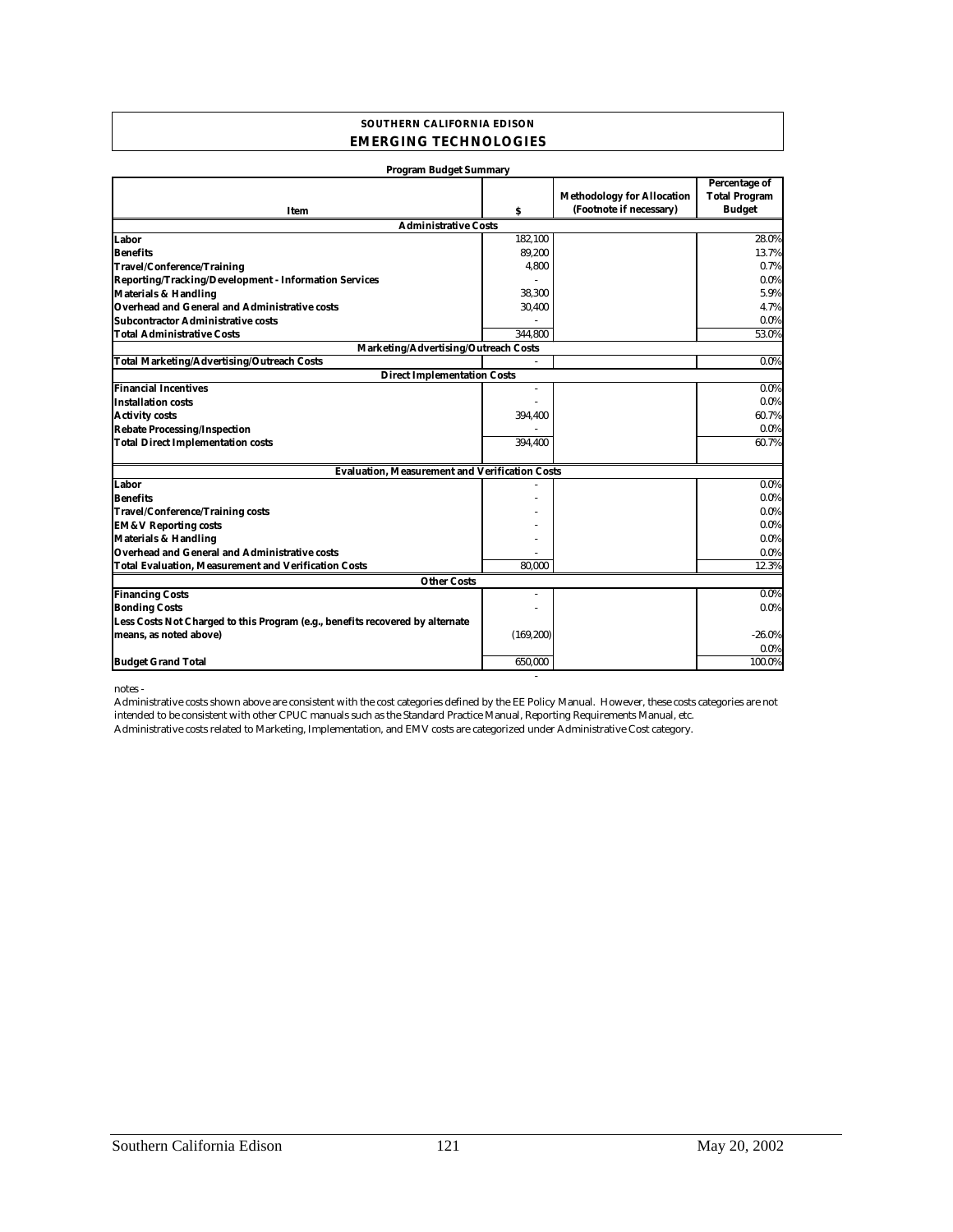#### **SOUTHERN CALIFORNIA EDISON EMERGING TECHNOLOGIES**

| Program Budget Detail                                                 |                  |                                   |                      |  |
|-----------------------------------------------------------------------|------------------|-----------------------------------|----------------------|--|
|                                                                       |                  |                                   | <b>Percentage of</b> |  |
|                                                                       |                  | <b>Methodology for Allocation</b> | <b>Total Program</b> |  |
| Item                                                                  | $\boldsymbol{s}$ | (Footnote if necessary)           | <b>Budget</b>        |  |
| <b>Administrative Costs</b>                                           |                  |                                   |                      |  |
| Labor                                                                 |                  |                                   |                      |  |
| Type A - Program Planning/Design/Program Mgmt.                        | S<br>168,400     |                                   | 25.9%                |  |
| Type B - Mgmt./Supervisor                                             |                  |                                   | $0.0\%$              |  |
| Type C - Clerical Support                                             | 13,700           |                                   | 2.1%                 |  |
| <b>Subtotal Labor</b>                                                 | 182,100          |                                   | 28.0%                |  |
| <b>Benefits</b>                                                       |                  |                                   |                      |  |
| Pensions & Benefits                                                   | 77,400           | 48.6% of SCE Labor                | 11.9%                |  |
| <b>Payroll Taxes</b>                                                  | 11,800           | 7.4% of SCE Labor                 | 1.8%                 |  |
| <b>Subtotal Benefits</b>                                              | 89.200           |                                   | 13.7%                |  |
| <b>Travel/Conference/Training</b>                                     |                  |                                   |                      |  |
| Type A - Mileage and Parking                                          | 1,900            |                                   | 0.3%                 |  |
| Type B - Other - Meals, lodging, misc. expenses                       | 1,900            |                                   | 0.3%                 |  |
| Type C - Conference/Training Activities                               | 1,000            |                                   | 0.2%                 |  |
| <b>Subtotal Travel costs</b>                                          | 4,800            |                                   | 0.7%                 |  |
| Reporting/Tracking/Development - Information Services                 |                  |                                   |                      |  |
| <b>Materials &amp; Handling</b>                                       | 38,300           |                                   | 5.9%                 |  |
| <b>Overhead and General and Administrative costs</b>                  |                  |                                   |                      |  |
| Type A - Regulatory Support                                           | 9,600            |                                   | 1.5%                 |  |
| Type B - Accounting Support                                           | 7,200            |                                   | 1.1%                 |  |
|                                                                       |                  |                                   |                      |  |
| Type C - Communications/Telecommunications/Automated Systems Support  | 10.800           |                                   | 1.7%                 |  |
| Type D - Human Resources Support                                      | 2,800            |                                   | 0.4%                 |  |
| <b>Type E - Facilities Support</b>                                    |                  |                                   | $0.0\%$              |  |
| Type F - Supervision                                                  |                  |                                   | $0.0\%$              |  |
| <b>Type G - Corporate Services</b>                                    |                  |                                   | 0.0%                 |  |
| Type H - Transportation Services, Shop Services                       |                  |                                   | $0.0\%$              |  |
| Type I - Information Technology                                       |                  |                                   | $0.0\%$              |  |
| Type J - Procurement and Material Management                          |                  |                                   | $0.0\%$              |  |
| Subtotal Overhead and General and Administrative costs                | 30.400           |                                   | 4.7%                 |  |
|                                                                       |                  |                                   |                      |  |
| Subcontractor Administrative costs (administrative only, report other |                  | provide total subcontractor       |                      |  |
| subcontractor costs in the appropriate category)                      |                  | costs (if have more than one)     |                      |  |
| Labor                                                                 |                  |                                   | $0.0\%$              |  |
| <b>Benefits</b>                                                       |                  |                                   | $0.0\%$              |  |
| Overhead                                                              |                  |                                   | $0.0\%$              |  |
| <b>Travel costs</b>                                                   |                  |                                   | 0.0%                 |  |
| <b>Reporting costs</b>                                                |                  |                                   | 0.0%                 |  |
| Materials & Handling                                                  |                  |                                   | $0.0\%$              |  |
| Overhead and General and Administrative costs                         |                  |                                   | $0.0\%$              |  |
| Subtotal Subcontractor Administrative costs                           |                  |                                   | $0.0\%$              |  |
| Profit                                                                |                  |                                   | 0.0%                 |  |
| <b>Total Administrative Costs</b>                                     | 344.800          |                                   | 53.0%                |  |
|                                                                       |                  |                                   |                      |  |
| <b>Marketing/Advertising/Outreach Costs</b>                           |                  |                                   |                      |  |
| Type A - Brochures/Booklets                                           |                  |                                   | $0.0\%$              |  |
| Type B - Media Support                                                |                  |                                   | $0.0\%$              |  |
| Type C - Outreach                                                     |                  |                                   | $0.0\%$              |  |
| Total Marketing/Advertising/Outreach Costs                            | $\overline{a}$   |                                   | $0.0\%$              |  |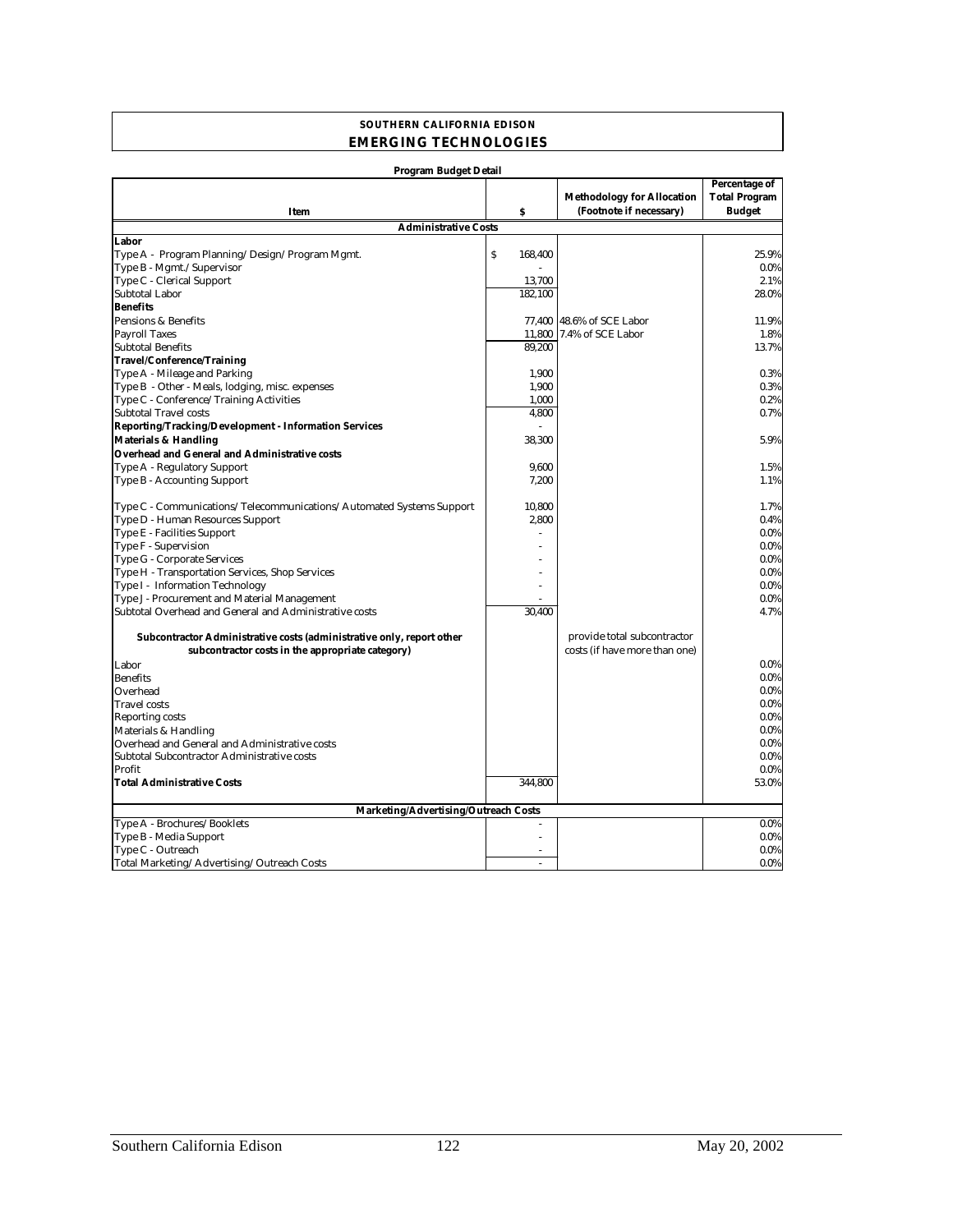#### **SOUTHERN CALIFORNIA EDISON EMERGING TECHNOLOGIES, Cont'd**

| Program Budget Detail                                                |         |                                   |                      |  |
|----------------------------------------------------------------------|---------|-----------------------------------|----------------------|--|
|                                                                      |         |                                   | <b>Percentage of</b> |  |
|                                                                      |         | <b>Methodology for Allocation</b> | <b>Total Program</b> |  |
| Item                                                                 | s       | (Footnote if necessary)           | <b>Budget</b>        |  |
| <b>Direct Implementation Costs</b>                                   |         |                                   |                      |  |
| <b>Itemized financial incentives</b>                                 |         |                                   | 0.0%                 |  |
| <b>Subtotal Financial Incentives</b>                                 | ä,      |                                   | 0.0%                 |  |
| <b>Itemized installation costs</b>                                   |         |                                   | 0.0%                 |  |
| Subtotal Installation costs                                          |         |                                   | $0.0\%$              |  |
| Itemized hardware/materials costs (primarily for direct install and  |         |                                   |                      |  |
| information/education programs)                                      |         |                                   | $0.0\%$              |  |
| <b>Itemized activity costs</b>                                       |         |                                   |                      |  |
| 8 Emerging Technology Applications @ \$50,000 each                   | 394,400 |                                   | 60.7%                |  |
| <b>Subtotal Activity costs</b>                                       | 394,400 |                                   | 60.7%                |  |
| <b>Rebate Processing/Inspection</b>                                  |         |                                   | $0.0\%$              |  |
| Subtotal Rebate Processing/Inspection costs                          |         |                                   | 0.0%                 |  |
| <b>Total Direct Implementation costs</b>                             | 394,400 |                                   | 60.7%                |  |
| <b>Evaluation, Measurement and Verification Costs</b>                |         |                                   |                      |  |
| Labor                                                                |         |                                   |                      |  |
| EM&V labor                                                           |         |                                   | $0.0\%$              |  |
| Subtotal EM&V Labor                                                  |         |                                   | 0.0%                 |  |
| <b>Benefits</b>                                                      |         |                                   |                      |  |
| Pensions & Benefits                                                  |         |                                   | 0.0%                 |  |
| <b>Payroll Taxes</b>                                                 |         |                                   | 0.0%                 |  |
| <b>Subtotal Benefits</b>                                             |         |                                   | $0.0\%$              |  |
| <b>Travel/Conference/Training costs</b>                              |         |                                   |                      |  |
| Type A - Mileage and Parking                                         |         |                                   | 0.0%                 |  |
| Type B - Other - Meals, lodging, misc. expenses                      |         |                                   | $0.0\%$              |  |
| Type C - Conference/Training Activities                              |         |                                   | $0.0\%$              |  |
| <b>Subtotal Travel Costs</b>                                         |         |                                   | $0.0\%$              |  |
| <b>Reporting costs</b>                                               |         |                                   |                      |  |
| Report 1 (consultant cost)                                           |         |                                   | 0.0%                 |  |
| Report 2 (consultant cost)                                           |         |                                   | $0.0\%$              |  |
| Subtotal EM&V Reporting Costs                                        |         |                                   | 0.0%                 |  |
| <b>Materials &amp; Handling</b>                                      |         |                                   | $0.0\%$              |  |
| <b>Overhead and General and Administrative costs</b>                 |         |                                   |                      |  |
| Type A - Regulatory Support                                          |         |                                   | 0.0%                 |  |
| <b>Type B - Accounting Support</b>                                   |         |                                   | $0.0\%$              |  |
|                                                                      |         |                                   |                      |  |
| Type C - Communications/Telecommunications/Automated Systems Support |         |                                   | 0.0%                 |  |
| Type D - Human Resources Support                                     |         |                                   | 0.0%                 |  |
| Type E - Facilities Support                                          |         |                                   | $0.0\%$              |  |
| Type F - Supervision                                                 |         |                                   | $0.0\%$              |  |
| <b>Type G - Corporate Services</b>                                   |         |                                   | $0.0\%$              |  |
| Type H - Transportation Services, Shop Services                      |         |                                   | 0.0%                 |  |
| Type I - Information Technology                                      |         |                                   | $0.0\%$              |  |
| Type J - Procurement and Material Management                         |         |                                   | $0.0\%$              |  |
| Subtotal Overhead and General and Administrative costs               |         |                                   | $0.0\%$              |  |
| <b>Total Evaluation, Measurement and Verification Costs</b>          | 80,000  |                                   | 12.3%                |  |
|                                                                      |         |                                   |                      |  |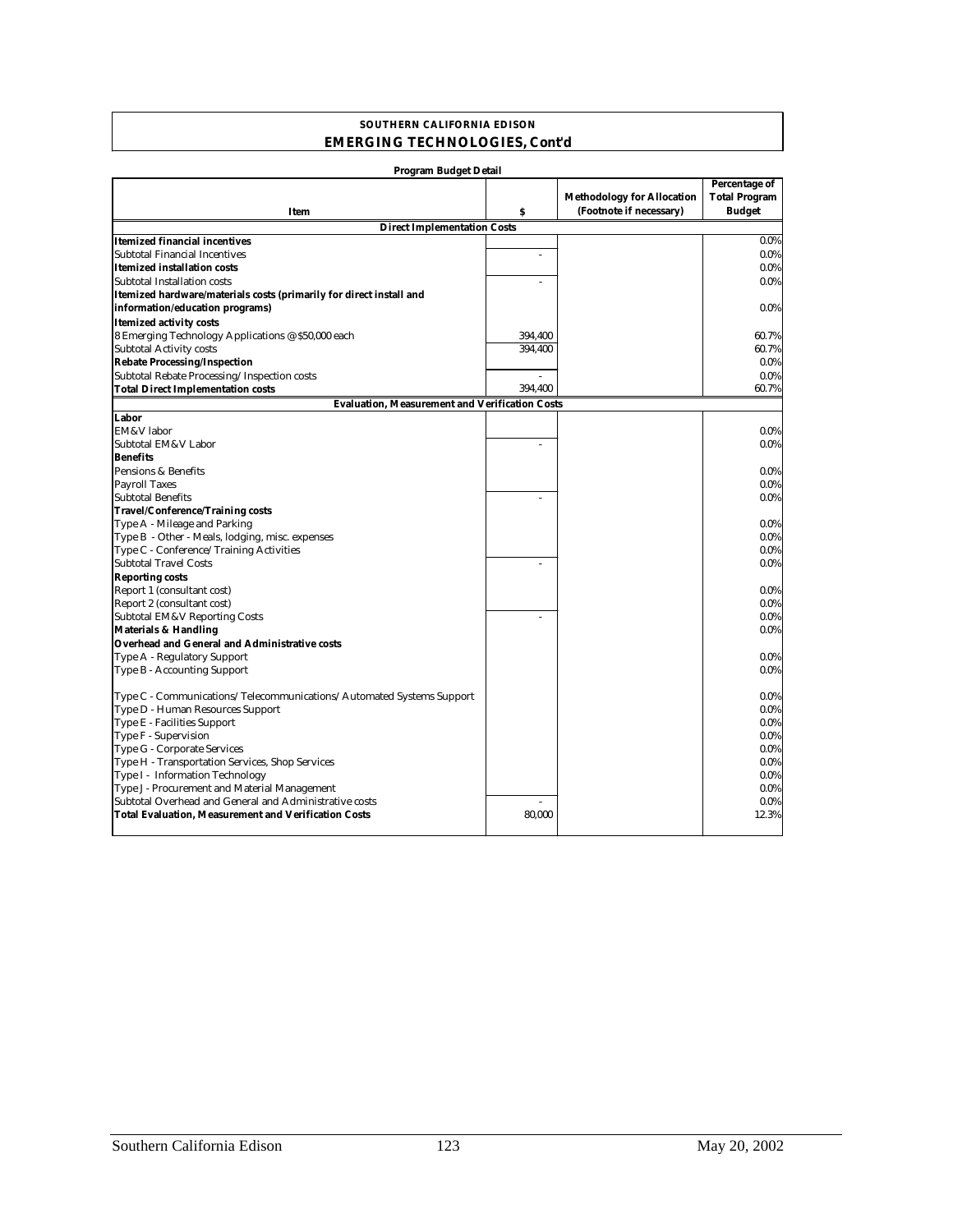#### **SOUTHERN CALIFORNIA EDISON EMERGING TECHNOLOGIES, Cont'd**

| <b>Program Budget Detail</b>                                                  |            |                                                              |                                                        |  |  |
|-------------------------------------------------------------------------------|------------|--------------------------------------------------------------|--------------------------------------------------------|--|--|
| Item                                                                          | s          | <b>Methodology for Allocation</b><br>(Footnote if necessary) | Percentage of<br><b>Total Program</b><br><b>Budget</b> |  |  |
| <b>Other Costs</b>                                                            |            |                                                              |                                                        |  |  |
| Itemized, may include:                                                        |            |                                                              |                                                        |  |  |
| <b>Financing Costs</b>                                                        | ۰          |                                                              | $0.0\%$                                                |  |  |
| <b>Bonding Costs</b>                                                          |            |                                                              | $0.0\%$                                                |  |  |
| Less Costs Not Charged to this Program (e.g., benefits recovered by alternate |            |                                                              |                                                        |  |  |
| means, as noted above)                                                        | (169, 200) |                                                              | $-26.0\%$                                              |  |  |
| <b>Budget Grand Total</b>                                                     | 650.000    |                                                              | 100.0%                                                 |  |  |

notes -

Administrative costs shown above are consistent with the cost categories defined by the EE Policy Manual. However, these costs categories are not intended to be consistent with other CPUC manuals such as the Standard Practice Manual, Reporting Requiremen

Administrative costs related to Marketing, Implementation, and EMV costs are categorized under Administrative Cost category.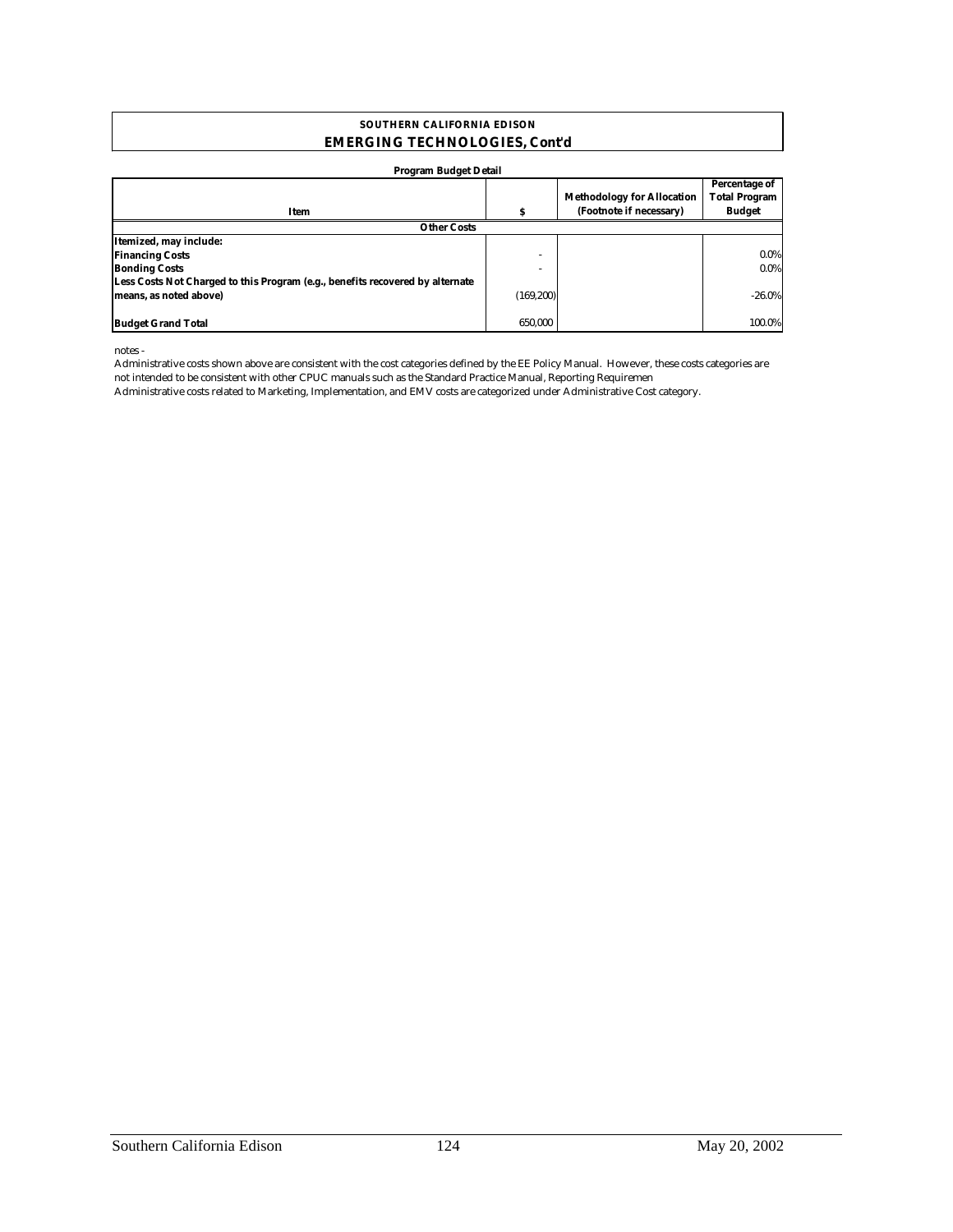# **Savings By Design Implementation Plan**

#### **1. Title of Individual Program**

Savings By Design

#### **2. Plans to Implement this Decision's Changes to Original Proposals**

#### **2.1 Program Summary**

The Savings By Design (SBD) program influences nonresidential building owners, tenants, and design teams to exceed current Title 24 standards (or industry standards for processes) by 10 percent or more for their new construction or renovation/remodel projects. SBD provides energy design education, design assistance, and cash incentives for all project types and sizes that meet the program's eligibility. SBD also leverages resources from industry relationships, strategic alliances, and other public purpose programs to accomplish the goals of energy savings, peak demand reductions, and long-term market change.

The program has three elements: the Whole-Building Approach, the Systems Approach, and education and outreach. The core strategy centers on an integrated design approach to optimize energy efficiency, known as the Whole-Building Approach. To include participants who would not normally consider a fully integrated design approach, the Systems Approach provides a simplified, performance-based method, which moves owners and design teams beyond prescriptive approaches. Finally, program education and outreach strategies, focused on the successful Energy Design Resources model, will address market barriers by providing owners and designers with the information, education, and tools to help them make the best possible energy efficiency choices. All three elements support the California Energy Commission's goals for market transition to the 2005 Title 24 code revision cycle.

**Whole-Building Approach:** As SBD's core intervention strategy, this approach promotes integrated, or whole building, design methodology. It provides design assistance and escalating incentives to both owners and design teams to maximize the energy efficiency of their projects. This approach allows an owner or design team to incorporate energy efficiency measures and systems into a particular project and provides the means for incorporating energy considerations into every part of the design process. The approach requires early project involvement, design team and owner commitment, and detailed energy and financial analysis. It is fuel neutral and can be applied to industrial and agricultural as well as commercial projects.

**Systems Approach:** The Systems Approach moves the decision-makers involved with less complex buildings to a higher level of design integration. The objective of this approach is to provide the decision-makers the incentive to identify and understand the long-term operational savings of energy-efficient design. This simplified performance-based approach is flexible enough to affect last minute project changes in order to maximize program market penetration and minimize lost opportunities.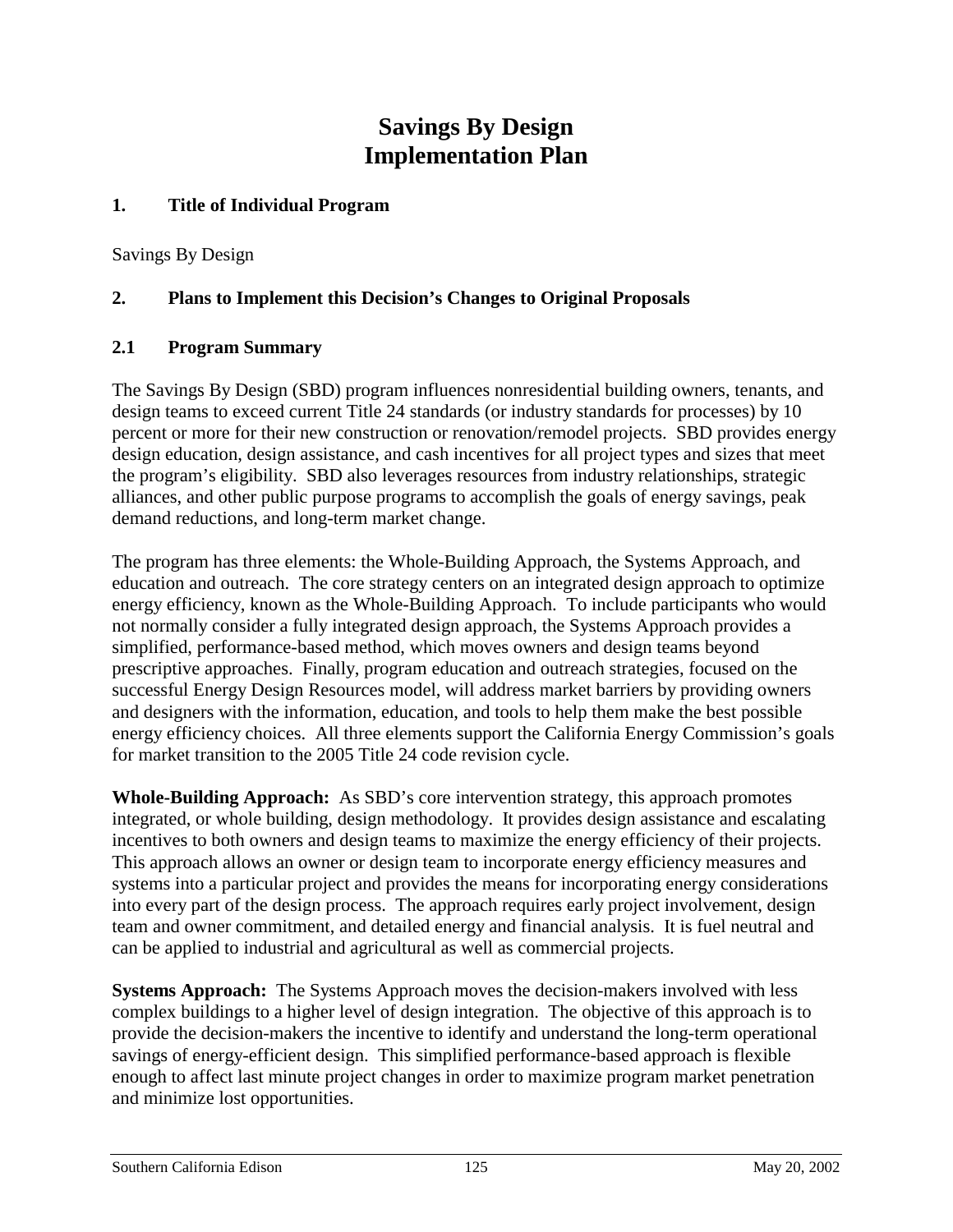**Education and Outreach:** The education and outreach element included in SBD supports both program approaches and integrates with energy center, academic, collaborative, and Codes and Standards efforts. This supporting element includes, through the Energy Design Resources (EDR) element, case studies and technology briefs, energy and design analysis tools, industry collaboration and design awards, training opportunities and support for forward-looking code enhancement. Development and dissemination of this type of broad-based design information in the marketplace is essential to the success of a fully functioning integrated-design program.

#### **Program Process:** Utility Marketing and Outreach

For 2002, SBD will continue and expand successful marketing and outreach activities, including:

- Reliance on existing and expanding customer relationships to provide early influence and involvement;
- Use of common statewide brochures, uniform program documents, and consistent procedures to reduce the potential for customer confusion and leverage participation opportunities throughout the state;
- Operation and expansion of the statewide SBD and EDR Web sites to promote program participation and integrated design practice;
- Design and delivery of training and educational opportunities in conjunction with allied industries, energy centers, and professional organizations;
- Partnering with the American Institute of Architects, California Council, to recognize outstanding energy-efficiency design through a cosponsored design awards program, the 2002 Savings By Design Energy Efficiency Integration Awards;
- Support for other effective industry alliances, governmental and industry collaborations, and energy-related initiatives; and
- Coordinated delivery of targeted messages through industry publications.

#### **Program Operation:** Program Participation

To participate in the SBD program:

- Customers, design teams, or utilities' representatives may initiate program participation.
- Customers/design teams submit a letter indicating their intent to participate and work with their SBD representative to determine how to maximize the efficiency of their project.
- Utility establishes eligibility. The program is available to all commercial, agricultural, and industrial customers within the service areas of Pacific Gas  $\&$ Electric (PG&E), San Diego Gas and Electric (SDG&E), Southern California Edison (SCE) and Southern California Gas Company (SoCalGas) who pay electric and/or gas public goods charge.
- An SBD representative works with the participant to determine which program path (Whole-Building Approach or Systems Approach) applies.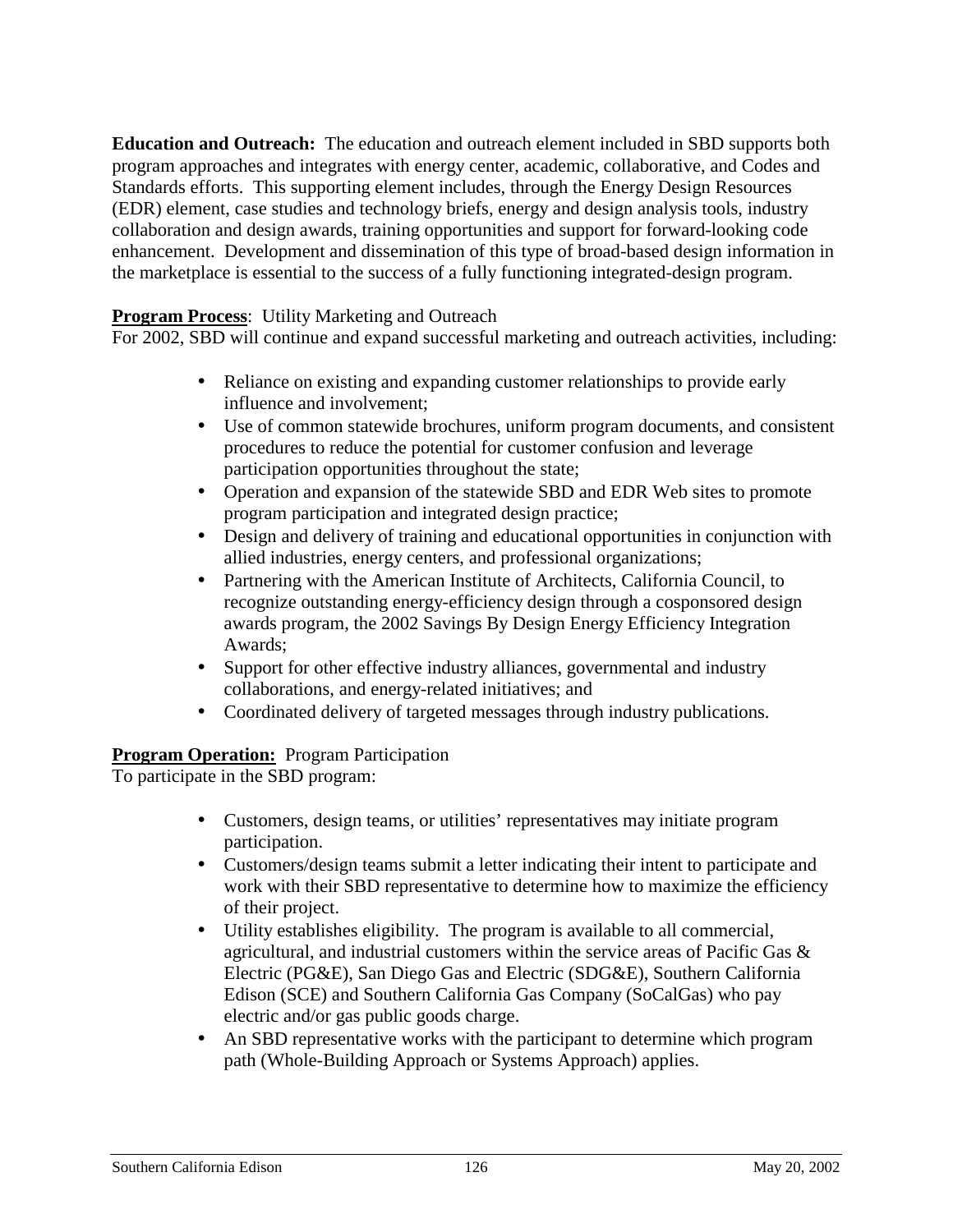- After energy efficiency enhancements are finalized, the SBD representative issues an agreement to the customer/design team delineating the proposed project details, incentive amounts, and terms and conditions.
- Customer/design team signs, dates, and returns the agreement to the SBD representative. Signing the agreement acknowledges that they have read and agree to all program eligibility requirements. The utility's counter-signature and date indicate funds have been reserved for the project for a period of 36 months. Program funding is "first-come, first-served."
- Once construction is substantially complete, the customer contacts the SBD representative to request an on-site verification.
- If the project is built as agreed and the customer meets all program requirements, the incentive is paid. If the installed equipment differs from that outlined in the incentive agreement, a recalculation of the incentive amount is performed and adjusted—up or down.
- The utility will not pay incentives on equipment and systems upon which the utility has paid, or has agreed to pay, incentive amounts under any other program. Such equipment and systems are not eligible for incentives under the SBD program.

### **Inter-utility Coordination, Tracking, and Reporting:**

To provide program continuity and consistency, the utilities will:

- Work together to implement the program with owners, designers, and others in multiple service territories;
- Coordinate and share design analysis assumptions and baselines;
- Provide referral to appropriate utility for potential projects encountered that fall outside their own service area;
- Conduct onsite installation verification for all completed projects;
- Collect, track, and compile comparable project information and results; and
- Provide monthly, quarterly, and annual progress updates detailing program accomplishments and status.

Despite the considerable costs that inefficient designs impose on owners, property managers, and tenants, new construction projects rarely include comprehensive energy efficiency strategies. The elements of the 2002 SBD program proposed above adhere to the changes to the original SBD proposal ordered by the California Public Utilities Commission (CPUC) while providing balanced, integrated strategies that address and leverage existing and new market relationships and conditions. This balanced approach will further a vibrant market for energy efficiency in the nonresidential new construction marketplace. New construction offers a unique opportunity to capture what would otherwise be lost energy efficiency opportunities. The money saved by energy-efficient design, construction, and operation will encourage energy efficiency practices in new processes and new buildings.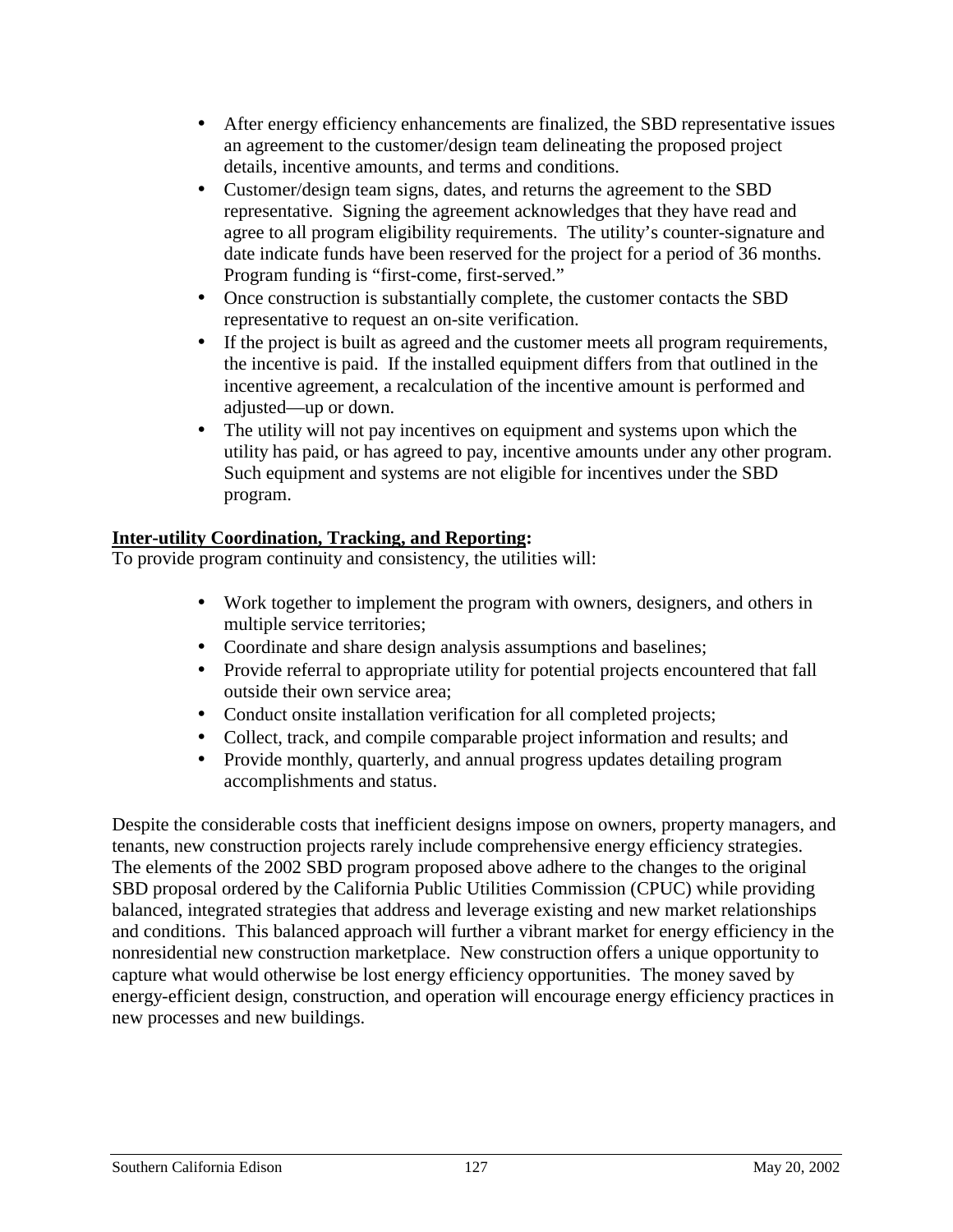### **3. Energy and Peak Demand Savings Targets**

In compliance with Decision 02-03-056, Ordering Paragraph 14, each investor-owned utility (IOU) will reserve 50% of the direct implementation funds for projects that are the Whole-Building Approach.

|                  | Unit      | Forecast     | Total      | Net kWh  | Total  | Net kW    |
|------------------|-----------|--------------|------------|----------|--------|-----------|
| <b>Measure</b>   | Defined   | <b>Units</b> | Net kWh    | per unit | Net kW | per unit  |
| Whole Building   | Gross kWh | 15.525.181   | 9.918.142  | 0.64     | 2.957  | 0.0001905 |
| Systems Approach | Gross kWh | 33.916.696   | 23.337.858 | 0.69     | 4.823  | 0.0001422 |
|                  |           |              |            |          |        |           |
| Total            |           |              | 33,256,000 |          | 7,780  |           |

Note: Total net energy savings forecasts may differ from the energy savings targets provided in Decision 02-03-056.

#### **4. Cost-Effectiveness**

|                                           | <b>Program</b><br><b>Benefits</b> | <b>Program</b><br><b>Costs</b> | <b>Net</b><br><b>Benefits</b> | <b>Benefit/Cost</b><br><b>Ratio</b> |
|-------------------------------------------|-----------------------------------|--------------------------------|-------------------------------|-------------------------------------|
| <b>Total Resource</b><br><b>Cost Test</b> | \$24,456,000                      | \$10,052,625                   | \$14,403,375                  | 2.43                                |
| <b>Participant Cost</b><br><b>Test</b>    | \$29,256,375                      | 6,923,000                      | 22,333,375                    | 4.23                                |

#### **5. Evaluating Program Progress For Information-only Programs**

Education, information, and outreach efforts are intrinsic to successful delivery of the SBD program. While the portion of budget dedicated to this purpose is delineated at varying levels within the budget tables, tracking and reporting for these activities will follow the same statewide procedure. SBD will track and report:

- A) On-line courses completed at the EDR Web site, with the goal of increasing completions by at least 100% over 2001 results.
- B) Custom project outreach efforts including design assistance, design charettes, on-site seminars, and project-specific integrated design training with the goal of maintaining 2001 training levels despite the 2002 reduced budget allocation.

#### **6. Hard-to-Reach Targets**

SBD will target geographically hard-to-reach (HTR) customers. To establish program impact on these market actors, the statewide group will track and report the number of projects from geographically HTR areas. SBD will pursue the goal of increasing the percentage of participating projects from geographically HTR customers by 25% over PY 2001 results. Chain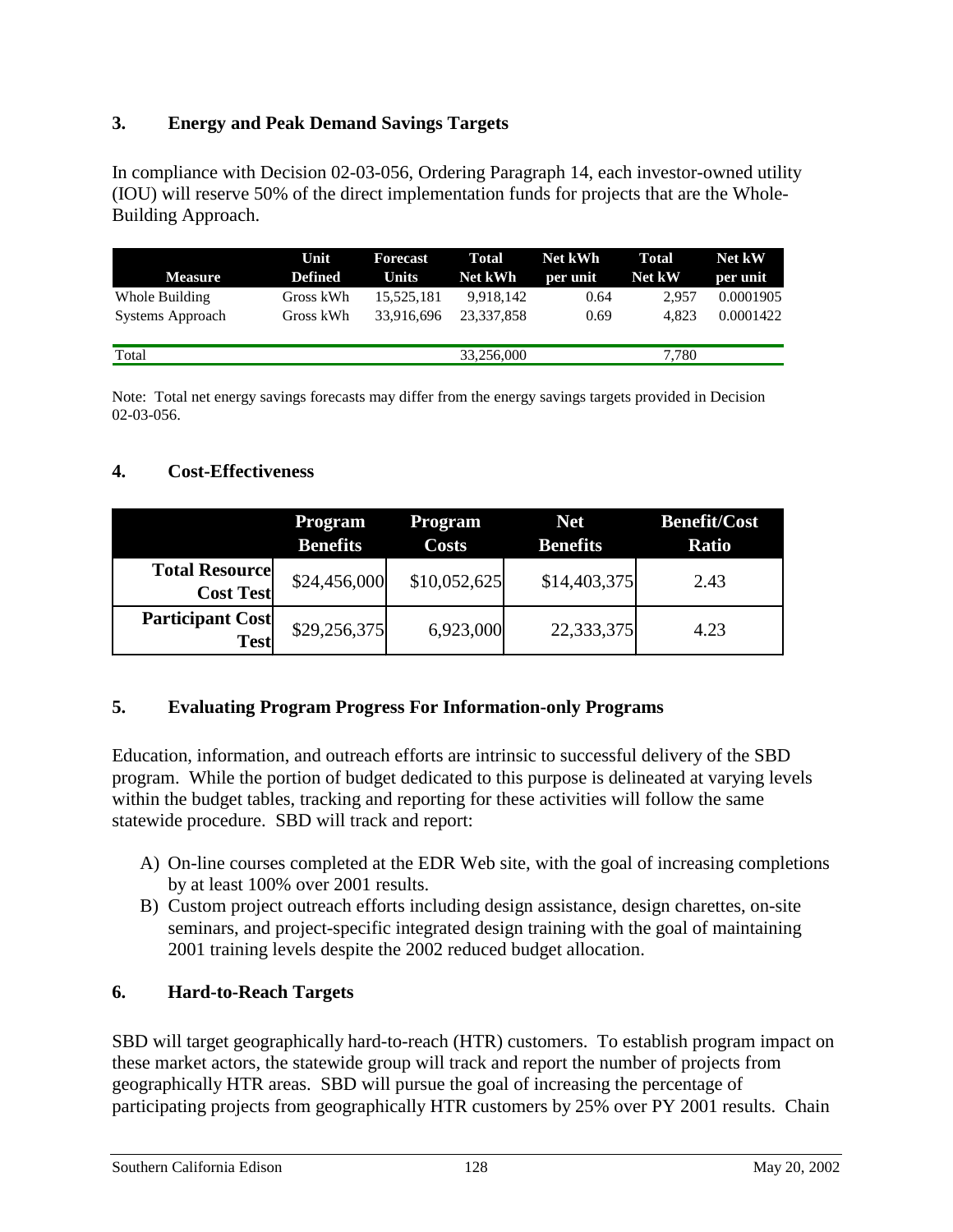accounts, where design decisions are centralized though a single corporate entity, will not be included in the count. These HTR areas are defined in the CPUC's Energy Efficiency Policy Manual.

#### **7. Budget**

| <b>Program</b>                           | 2002 Budget |
|------------------------------------------|-------------|
| Nonresidential Savings By Design Program | \$7,674,000 |
| Notes:                                   |             |

Program budget does not include EM&V activities funded from the statewide EM&V budget. See, Attachment B for a detailed budget.

#### **8. Payment Schedule**

The CPUC has adopted this program for the remaining nine months of calendar year 2002, thus the payment of funds to the sponsoring utility will be collected during the second, third and fourth quarter of 2002. This payment schedule is abbreviated from the two-year schedule outlined in the CPUC's Energy Efficiency Policy Manual in recognition of the program's limited nine-month implementation period.

SBD is a multi-year program. Since the SBD program offers participants up to three to complete their projects, funding committed to new construction projects in 2002 may not be paid until 2005.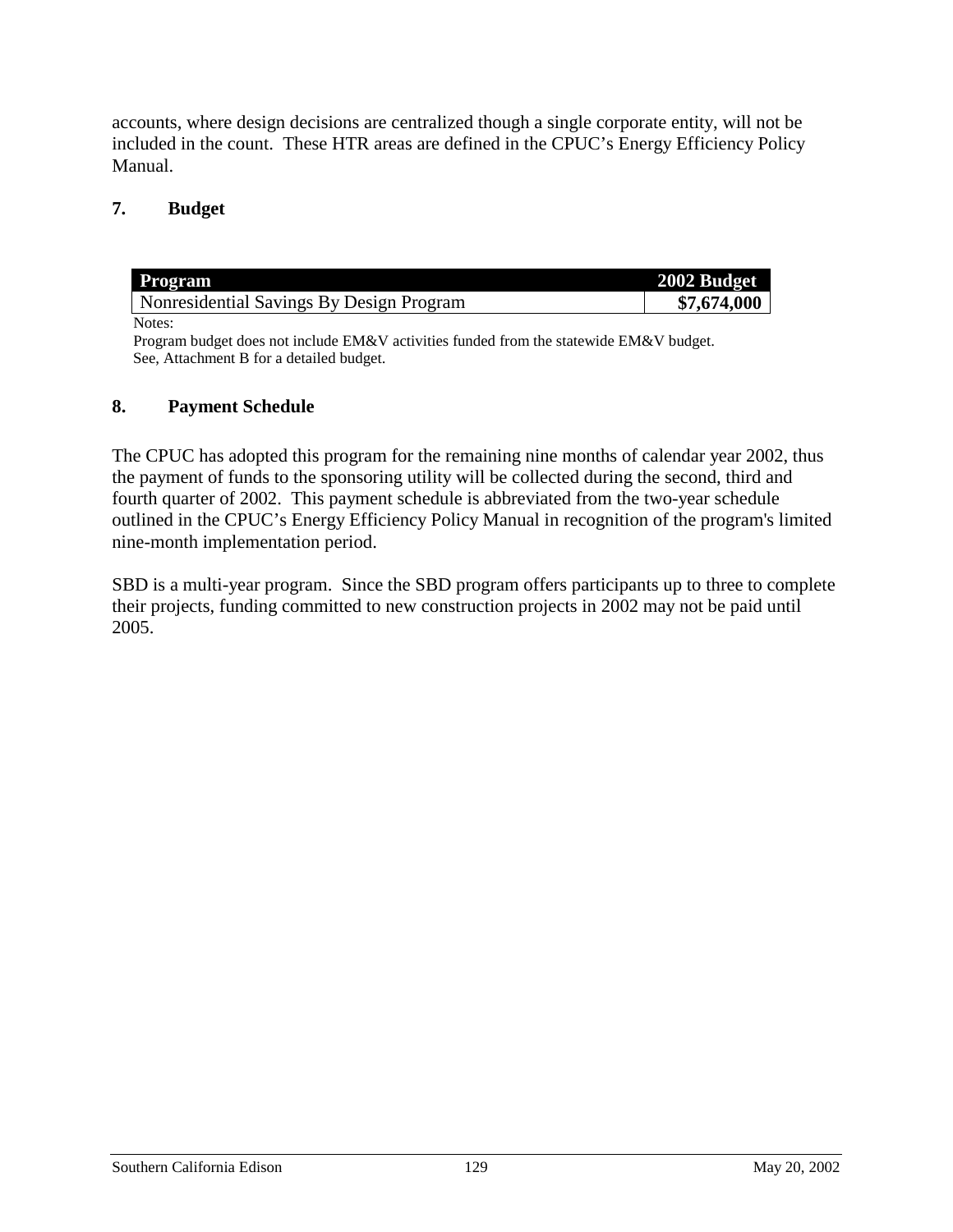# **Attachment A: Measure Forecast Table**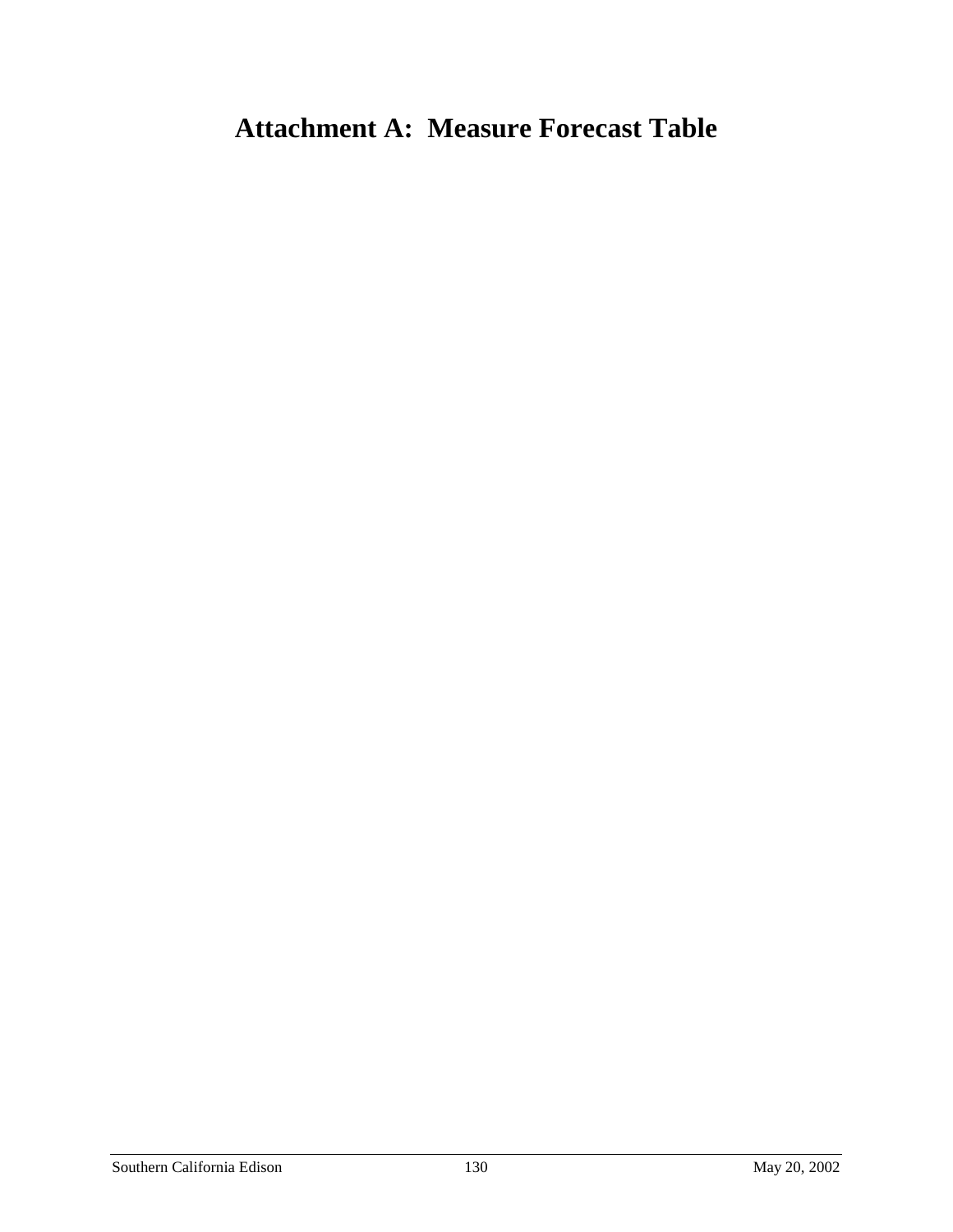|                         | Unit           | <b>Forecast</b> | <b>Rebate</b> | <b>Total</b>  |
|-------------------------|----------------|-----------------|---------------|---------------|
| <b>Measure</b>          | <b>Defined</b> | <b>Units</b>    | per unit      | <b>Rebate</b> |
| Whole Building          | Gross kWh      | 15,525,181      | \$0.17        | \$2,580,175   |
| <b>Systems Approach</b> | Gross kWh      | 33,916,696      | \$0.07        | \$2,220,200   |
|                         |                |                 |               |               |
| Total                   |                |                 |               | \$4,800,375   |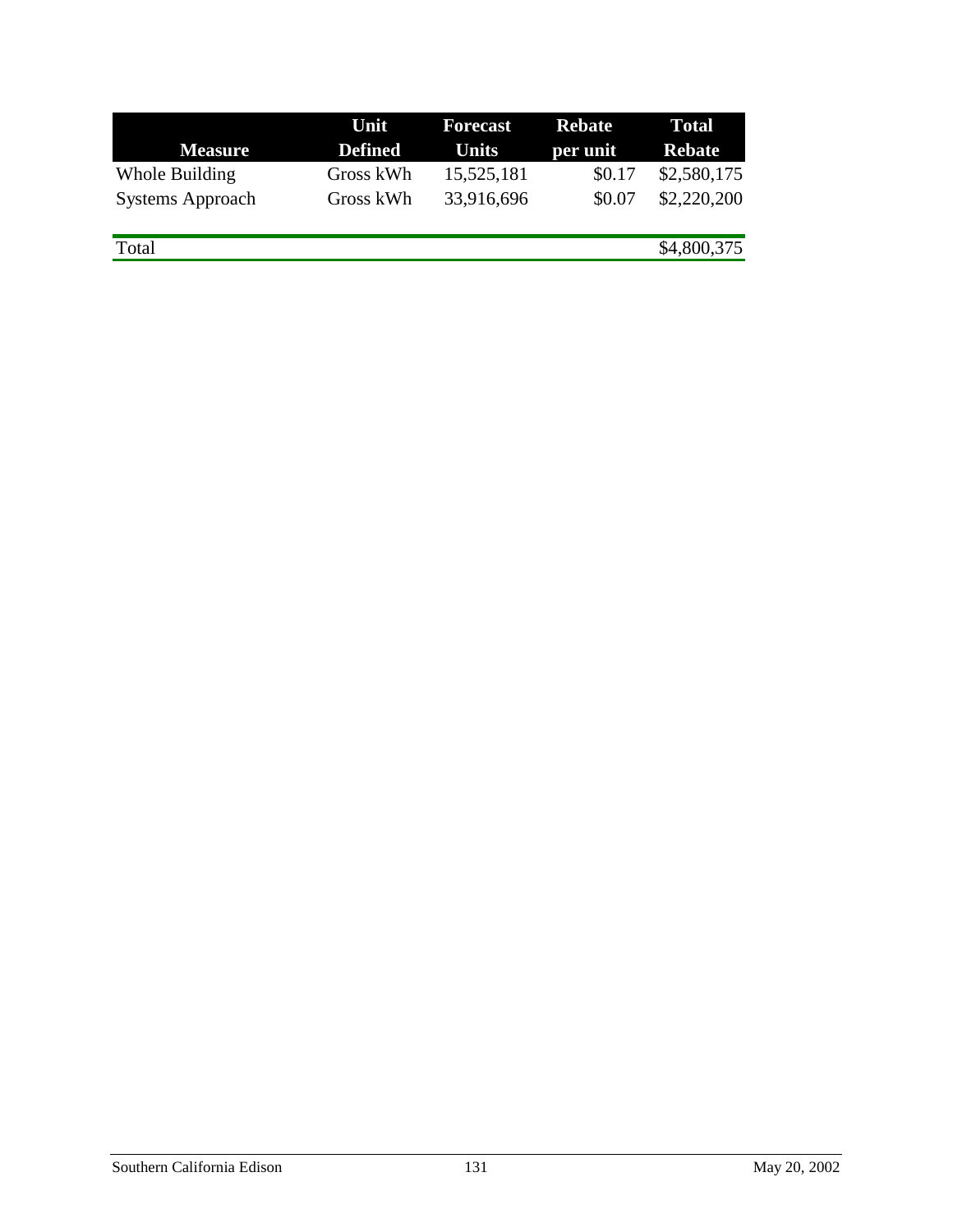# **Attachment B: Program Budget**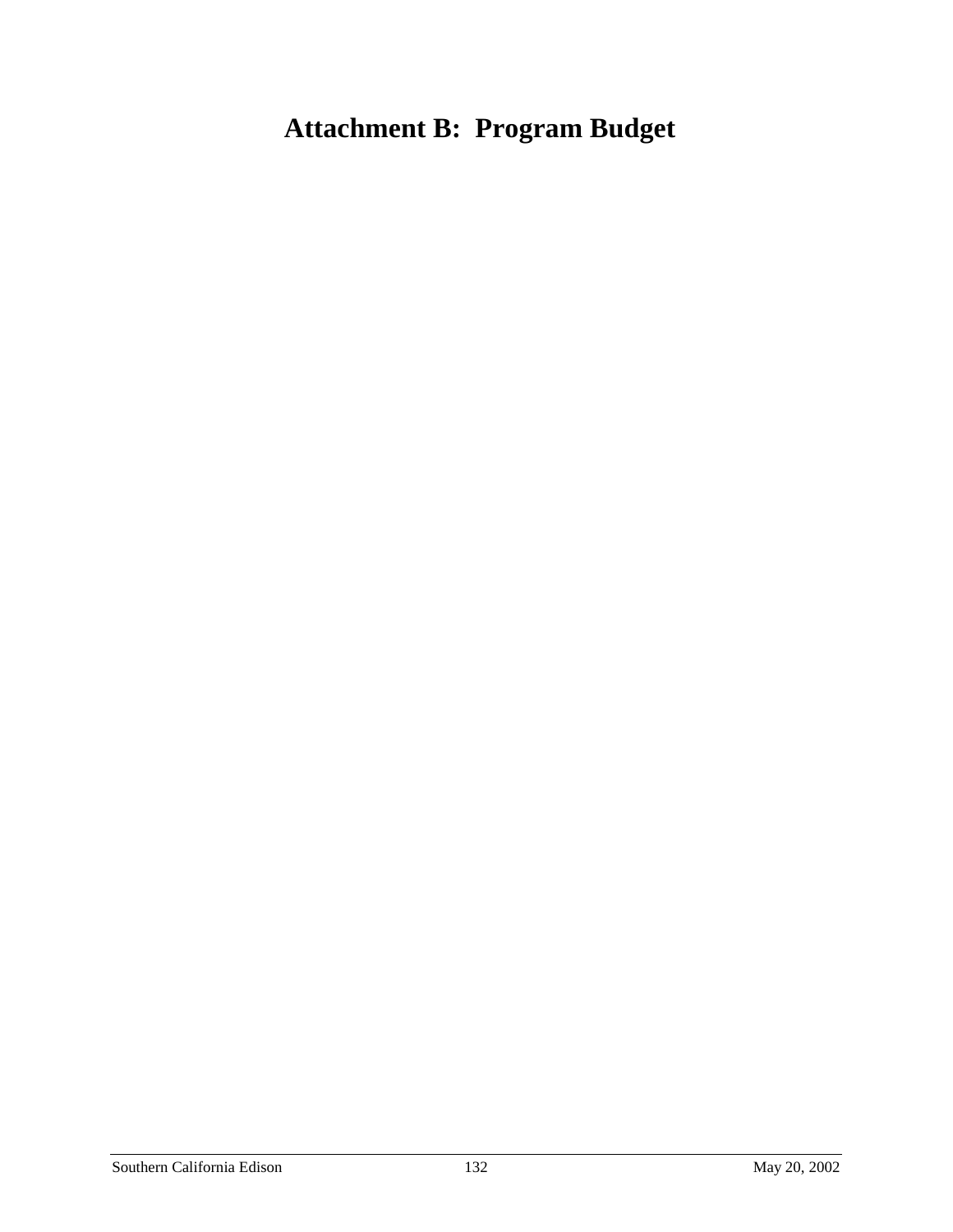#### **SOUTHERN CALIFORNIA EDISON SAVINGS BY DESIGN**

| <b>Program Budget Summary</b>                                                 |            |                                   |                                       |  |
|-------------------------------------------------------------------------------|------------|-----------------------------------|---------------------------------------|--|
|                                                                               |            | <b>Methodology for Allocation</b> | Percentage of<br><b>Total Program</b> |  |
| Item                                                                          | s          | (Footnote if necessary)           | <b>Budget</b>                         |  |
| <b>Administrative Costs</b>                                                   |            |                                   |                                       |  |
| Labor                                                                         | 231,900    |                                   | 3.0%                                  |  |
| <b>Benefits</b>                                                               | 364,200    |                                   | 4.7%                                  |  |
| <b>Travel/Conference/Training</b>                                             | 54.600     |                                   | 0.7%                                  |  |
| Reporting/Tracking/Development - Information Services                         | 30,000     |                                   | 0.4%                                  |  |
| <b>Materials &amp; Handling</b>                                               | 14,000     |                                   | 0.2%                                  |  |
| <b>Overhead and General and Administrative costs</b>                          | 359,300    |                                   | 4.7%                                  |  |
| Subcontractor Administrative costs                                            | 228,000    |                                   | 3.0%                                  |  |
| <b>Total Administrative Costs</b>                                             | 1,282,000  |                                   | 16.7%                                 |  |
| Marketing/Advertising/Outreach Costs                                          |            |                                   |                                       |  |
| <b>Total Marketing/Advertising/Outreach Costs</b>                             | 506.400    |                                   | 6.6%                                  |  |
| <b>Direct Implementation Costs</b>                                            |            |                                   |                                       |  |
| <b>Financial Incentives</b>                                                   | 4,800,200  |                                   | 62.6%                                 |  |
| <b>Installation costs</b>                                                     |            |                                   | $0.0\%$                               |  |
| <b>Activity costs</b>                                                         | 1,132,000  |                                   | 14.8%                                 |  |
| <b>Rebate Processing/Inspection</b>                                           | 317,600    |                                   | 4.1%                                  |  |
| <b>Total Direct Implementation costs</b>                                      | 6,249,800  |                                   | 81.4%                                 |  |
| <b>Evaluation. Measurement and Verification Costs</b>                         |            |                                   |                                       |  |
| Labor                                                                         |            |                                   | 0.0%                                  |  |
| <b>Benefits</b>                                                               |            |                                   | $0.0\%$                               |  |
| <b>Travel/Conference/Training costs</b>                                       |            |                                   | $0.0\%$                               |  |
| <b>EM&amp;V Reporting costs</b>                                               |            |                                   | $0.0\%$                               |  |
| <b>Materials &amp; Handling</b>                                               |            |                                   | $0.0\%$                               |  |
| <b>Overhead and General and Administrative costs</b>                          |            |                                   | $0.0\%$                               |  |
| <b>Total Evaluation, Measurement and Verification Costs</b>                   | 256.000    |                                   | 3.3%                                  |  |
| <b>Other Costs</b>                                                            |            |                                   |                                       |  |
| <b>Financing Costs</b>                                                        |            |                                   | $0.0\%$                               |  |
| <b>Bonding Costs</b>                                                          |            |                                   | $0.0\%$                               |  |
| Less Costs Not Charged to this Program (e.g., benefits recovered by alternate |            |                                   |                                       |  |
| means, as noted above)                                                        | (620, 200) |                                   | $-8.1%$                               |  |
| <b>Budget Grand Total</b>                                                     | 7,674,000  |                                   | 100.0%                                |  |
|                                                                               |            |                                   |                                       |  |

notes -

Administrative costs related to Marketing, Implementation, and EMV costs are categorized under Administrative Cost category. Administrative costs shown above are consistent with the cost categories defined by the EE Policy Manual. However, these costs categories are not intended to be consistent with other CPUC manuals such as the Standard Practice Manual, Reporting Requirements Manual, etc.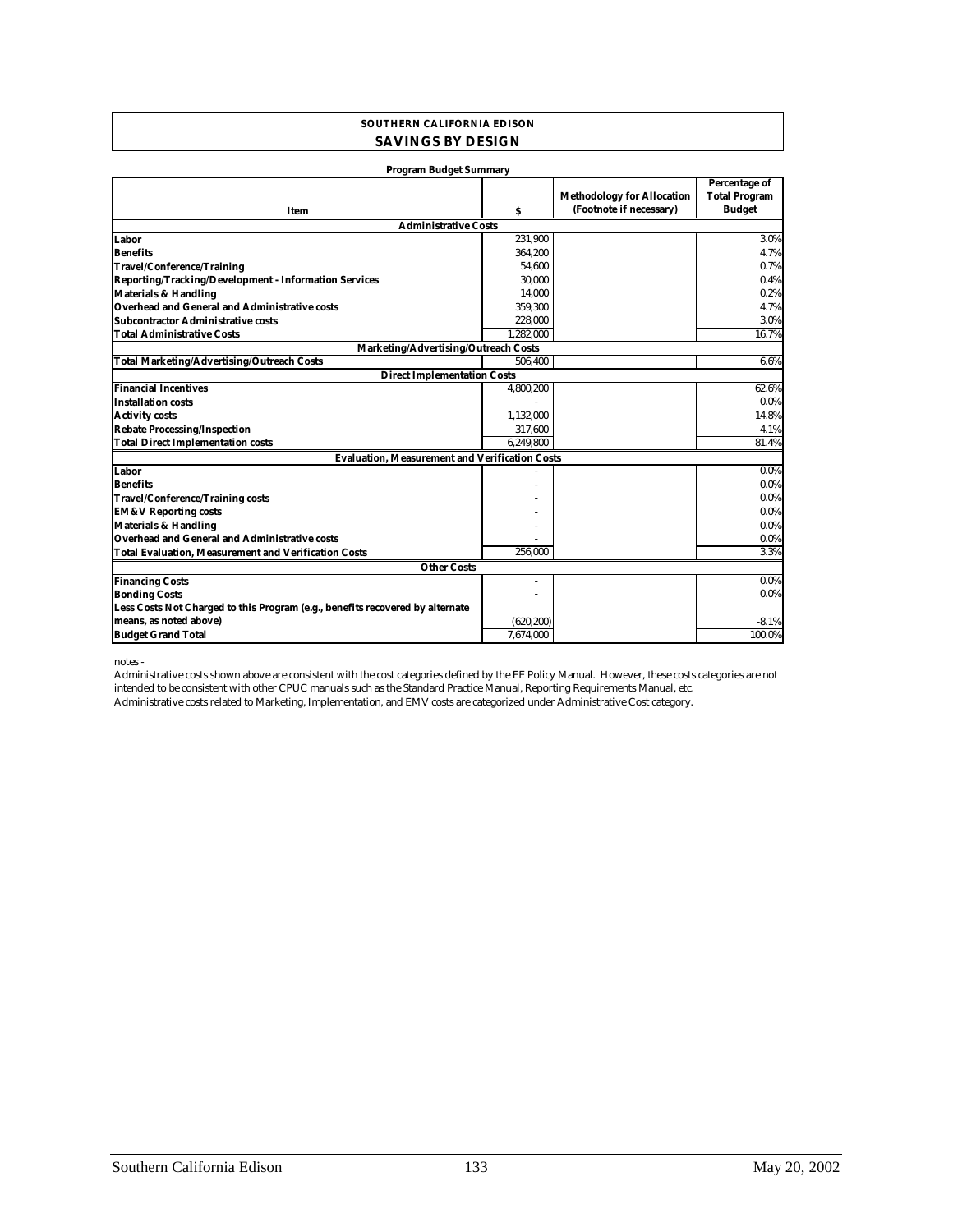#### **SOUTHERN CALIFORNIA EDISON SAVINGS BY DESIGN**

| <b>Program Budget Detail</b>                                                        |              |                                   |                      |
|-------------------------------------------------------------------------------------|--------------|-----------------------------------|----------------------|
|                                                                                     |              |                                   | <b>Percentage of</b> |
|                                                                                     |              | <b>Methodology for Allocation</b> | <b>Total Program</b> |
| Item                                                                                | \$           | (Footnote if necessary)           | <b>Budget</b>        |
| <b>Administrative Costs</b>                                                         |              |                                   |                      |
| <b>Labor</b>                                                                        |              |                                   |                      |
| Type A - Program Planning/Design/Program Mgmt.                                      | Ś<br>121.000 |                                   | 1.6%                 |
| Type B - Mgmt./Supervisor                                                           | 96,300       |                                   | 1.3%                 |
| Type C - Clerical Support                                                           | 14.600       |                                   | 0.2%                 |
| Subtotal Labor                                                                      | 231.900      |                                   | 3.0%                 |
| <b>Benefits</b>                                                                     |              |                                   |                      |
| Pensions & Benefits                                                                 |              | 316,000 48.6% of SCE Labor        | 4.1%                 |
| <b>Payroll Taxes</b>                                                                |              | 48,200 7.4% of SCE Labor          | 0.6%                 |
| <b>Subtotal Benefits</b>                                                            | 364.200      |                                   | 4.7%                 |
| <b>Travel/Conference/Training</b>                                                   |              |                                   |                      |
| Type A - Mileage and Parking                                                        | 26.600       |                                   | 0.3%                 |
| Type B - Other - Meals, lodging, misc. expenses                                     | 7,400        |                                   | 0.1%                 |
| Type C - Conference/Training Activities                                             | 20.600       |                                   | 0.3%                 |
| Subtotal Travel costs                                                               | 54.600       |                                   | 0.7%                 |
| Reporting/Tracking/Development - Information Services                               | 30.000       |                                   | 0.4%                 |
| <b>Materials &amp; Handling</b>                                                     | 14.000       |                                   | 0.2%                 |
| <b>Overhead and General and Administrative costs</b>                                |              |                                   |                      |
| Type A - Regulatory Support                                                         | 113,500      |                                   | 1.5%                 |
| Type B - Accounting Support                                                         | 85.600       |                                   | 1.1%                 |
| Type C - Communications/Telecommunications/Automated Systems Support                | 127,200      |                                   | 1.7%                 |
| Type D - Human Resources Support                                                    | 33.000       |                                   | 0.4%                 |
| Type E - Facilities Support                                                         |              |                                   | $0.0\%$              |
| Type F - Supervision                                                                |              |                                   | $0.0\%$              |
| Type G - Corporate Services                                                         |              |                                   | 0.0%                 |
| Type H - Transportation Services, Shop Services                                     |              |                                   | $0.0\%$              |
| Type I - Information Technology                                                     |              |                                   | $0.0\%$              |
| Type J - Procurement and Material Management                                        |              |                                   | 0.0%                 |
| Subtotal Overhead and General and Administrative costs                              | 359,300      |                                   | 4.7%                 |
| Subcontractor Administrative costs (administrative only, report other subcontractor |              |                                   |                      |
| costs in the appropriate category)                                                  |              |                                   |                      |
| Labor                                                                               | 180,000      |                                   | 2.3%                 |
| <b>Benefits</b>                                                                     |              |                                   | $0.0\%$              |
| Overhead                                                                            |              |                                   | $0.0\%$              |
| <b>Travel</b> costs                                                                 |              |                                   | $0.0\%$              |
| <b>Reporting costs</b>                                                              |              |                                   | 0.0%                 |
| Materials & Handling                                                                |              |                                   | $0.0\%$              |
| Overhead and General and Administrative costs                                       |              |                                   | 0.0%                 |
| Subtotal Subcontractor Administrative costs                                         | 180.000      |                                   | 2.3%                 |
| Profit                                                                              | 48,000       |                                   | 0.6%                 |
| <b>Total Administrative Costs</b>                                                   | 1.282.000    |                                   | 16.7%                |
|                                                                                     |              |                                   |                      |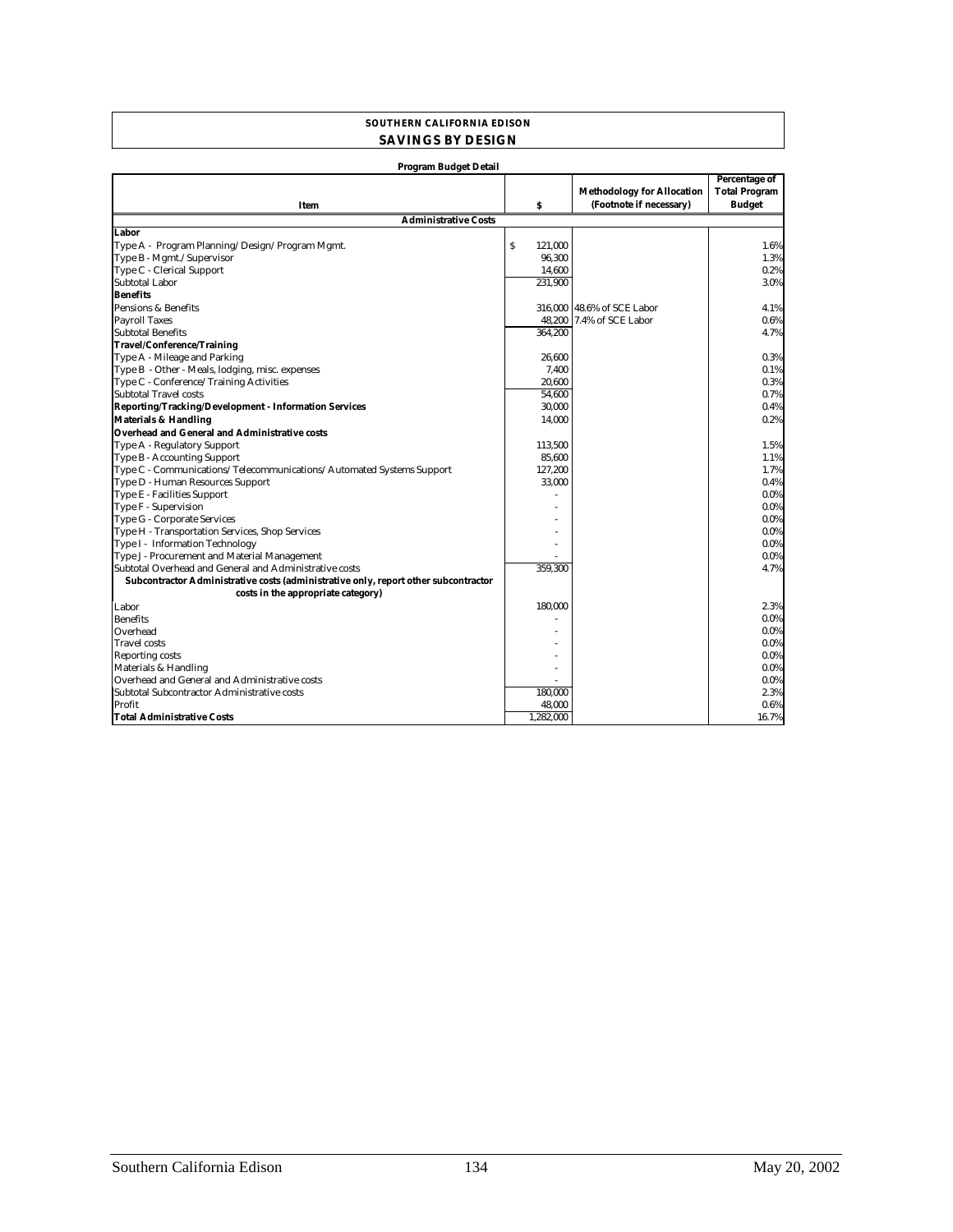#### **SOUTHERN CALIFORNIA EDISON SAVINGS BY DESIGN, Cont'd**

| <b>Program Budget Detail</b>                                         |           |                                                              |                                                               |  |
|----------------------------------------------------------------------|-----------|--------------------------------------------------------------|---------------------------------------------------------------|--|
| Item                                                                 | Ŝ         | <b>Methodology for Allocation</b><br>(Footnote if necessary) | <b>Percentage of</b><br><b>Total Program</b><br><b>Budget</b> |  |
| Marketing/Advertising/Outreach Costs                                 |           |                                                              |                                                               |  |
| Type A - Brochures/Booklets                                          | 25,000    |                                                              | 0.3%                                                          |  |
| Type B - Media Support                                               | 26,900    |                                                              | 0.4%                                                          |  |
| Type C - Outreach                                                    | 454,500   |                                                              | 5.9%                                                          |  |
| Total Marketing/Advertising/Outreach Costs                           | 506,400   |                                                              | 6.6%                                                          |  |
| <b>Direct Implementation Costs</b>                                   |           |                                                              |                                                               |  |
| <b>Itemized financial incentives</b>                                 |           |                                                              |                                                               |  |
| See, Attachment A, Measure Forecast Table                            | 4,800,200 |                                                              | 62.6%                                                         |  |
| Subtotal Financial Incentives                                        | 4,800,200 |                                                              | 62.6%                                                         |  |
| <b>Itemized installation costs</b>                                   |           |                                                              | 0.0%                                                          |  |
| Subtotal Installation costs                                          |           |                                                              | 0.0%                                                          |  |
| Itemized hardware/materials costs (primarily for direct install and  |           |                                                              |                                                               |  |
| information/education programs)                                      |           |                                                              |                                                               |  |
| <b>Itemized activity costs</b>                                       |           |                                                              |                                                               |  |
| 450 Design Assistance projects @ \$2,515 each                        | 1,132,000 |                                                              | 14.8%                                                         |  |
| <b>Subtotal Activity costs</b>                                       | 1,132,000 |                                                              | 14.8%                                                         |  |
| <b>Rebate Processing/Inspection</b>                                  |           |                                                              |                                                               |  |
| Process Application, Inspections (includes future years' costs)      | 317,600   |                                                              | 4.1%                                                          |  |
| Subtotal Rebate Processing/Inspection costs                          | 317,600   |                                                              | 4.1%                                                          |  |
| <b>Total Direct Implementation costs</b>                             | 6,249,800 |                                                              | 81.4%                                                         |  |
| <b>Evaluation, Measurement and Verification Costs</b>                |           |                                                              |                                                               |  |
| Labor                                                                |           |                                                              |                                                               |  |
| EM&V labor                                                           |           |                                                              | 0.0%                                                          |  |
| Subtotal EM&V Labor                                                  |           |                                                              | 0.0%                                                          |  |
| <b>Benefits</b>                                                      |           |                                                              |                                                               |  |
| Pensions & Benefits                                                  |           |                                                              | 0.0%                                                          |  |
| <b>Payroll Taxes</b>                                                 |           |                                                              | 0.0%                                                          |  |
| <b>Subtotal Benefits</b>                                             |           |                                                              | 0.0%                                                          |  |
| <b>Travel/Conference/Training costs</b>                              |           |                                                              |                                                               |  |
| Type A - Mileage and Parking                                         |           |                                                              | 0.0%                                                          |  |
| Type B - Other - Meals, lodging, misc. expenses                      |           |                                                              | 0.0%                                                          |  |
| Type C - Conference/Training Activities                              |           |                                                              | 0.0%                                                          |  |
| <b>Subtotal Travel Costs</b>                                         |           |                                                              | $0.0\%$                                                       |  |
| <b>Reporting costs</b>                                               |           |                                                              |                                                               |  |
| Report 1 (consultant cost)                                           |           |                                                              | 0.0%                                                          |  |
| Report 2 (consultant cost)                                           |           |                                                              | 0.0%                                                          |  |
| <b>Subtotal EM&amp;V Reporting Costs</b>                             |           |                                                              | 0.0%                                                          |  |
| <b>Materials &amp; Handling</b>                                      |           |                                                              | 0.0%                                                          |  |
| <b>Overhead and General and Administrative costs</b>                 |           |                                                              |                                                               |  |
| Type A - Regulatory Support                                          |           |                                                              | 0.0%                                                          |  |
| <b>Type B - Accounting Support</b>                                   |           |                                                              | 0.0%                                                          |  |
| Type C - Communications/Telecommunications/Automated Systems Support |           |                                                              | 0.0%                                                          |  |
| Type D - Human Resources Support                                     |           |                                                              | 0.0%                                                          |  |
| Type E - Facilities Support                                          |           |                                                              | 0.0%                                                          |  |
| Type F - Supervision                                                 |           |                                                              | 0.0%                                                          |  |
| Type G - Corporate Services                                          |           |                                                              | 0.0%                                                          |  |
| Type H - Transportation Services, Shop Services                      |           |                                                              | 0.0%                                                          |  |
| Type I - Information Technology                                      |           |                                                              | 0.0%                                                          |  |
| Type J - Procurement and Material Management                         |           |                                                              | 0.0%                                                          |  |
| Subtotal Overhead and General and Administrative costs               |           |                                                              | 0.0%                                                          |  |
| <b>Total Evaluation, Measurement and Verification Costs</b>          | 256,000   |                                                              | 3.3%                                                          |  |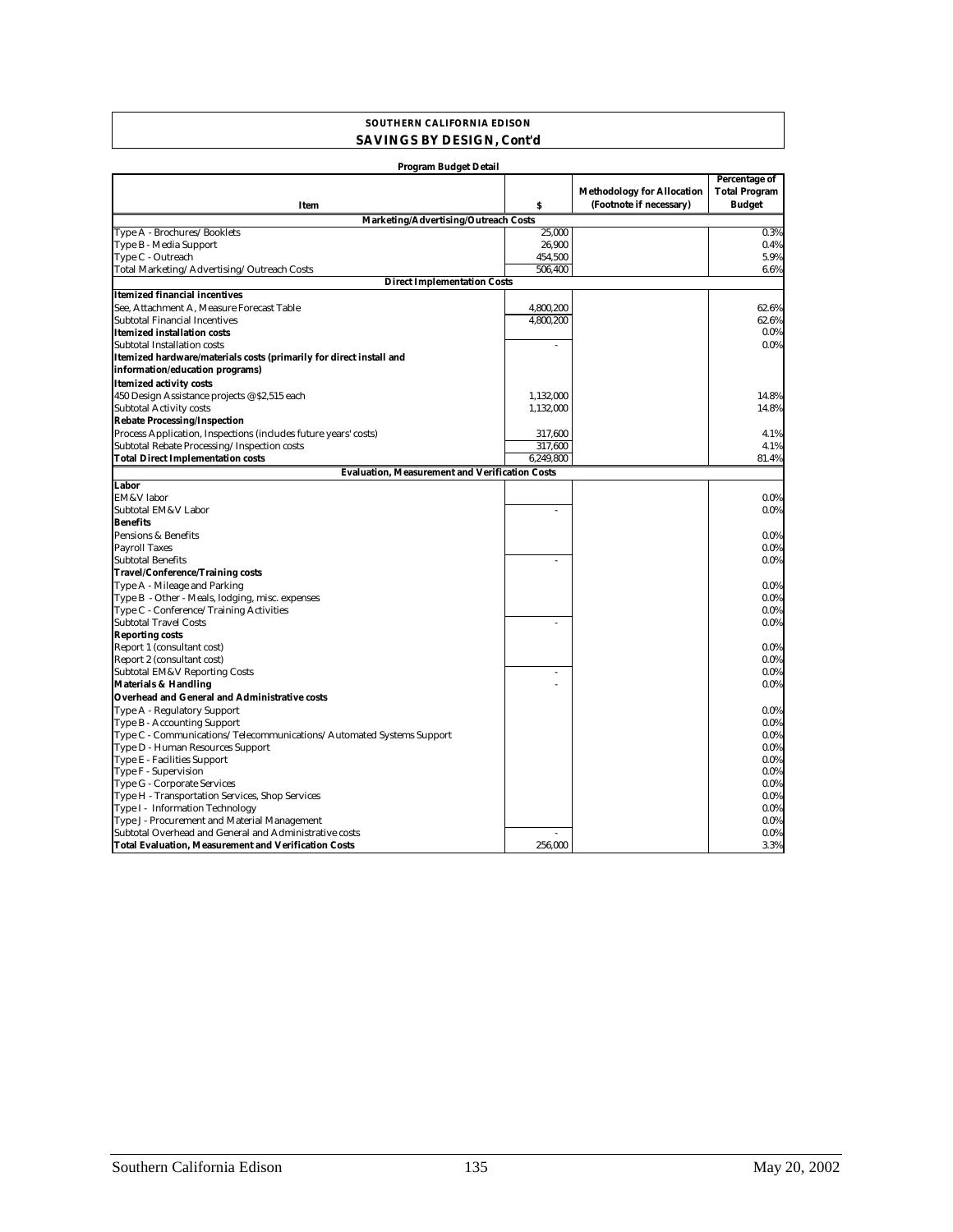#### **SAVINGS BY DESIGN, Cont'd SOUTHERN CALIFORNIA EDISON**

#### **Program Budget Detail**

| . .<br>$\cdot$                                                                          |            |                                                              |                                                        |
|-----------------------------------------------------------------------------------------|------------|--------------------------------------------------------------|--------------------------------------------------------|
|                                                                                         |            | <b>Methodology for Allocation</b><br>(Footnote if necessary) | Percentage of<br><b>Total Program</b><br><b>Budget</b> |
| Item                                                                                    |            |                                                              |                                                        |
| <b>Other Costs</b>                                                                      |            |                                                              |                                                        |
| Itemized, may include:                                                                  |            |                                                              |                                                        |
| <b>Financing Costs</b>                                                                  |            | -                                                            | $0.0\%$                                                |
| <b>Bonding Costs</b>                                                                    |            |                                                              | $0.0\%$                                                |
| Less Costs Not Charged to this Program (e.g., benefits recovered by alternate means, as |            |                                                              |                                                        |
| noted above)                                                                            | (620, 200) |                                                              | $-8.1%$                                                |
|                                                                                         |            |                                                              |                                                        |
| <b>Budget Grand Total</b>                                                               | 7.674.000  |                                                              | 100.0%                                                 |

notes -

Administrative costs shown above are consistent with the cost categories defined by the EE Policy Manual. However, these costs categories are not

intended to be consistent with other CPUC manuals such as the Standard Practice Manual, Reporting Requiremen

Administrative costs related to Marketing, Implementation, and EMV costs are categorized under Administrative Cost category.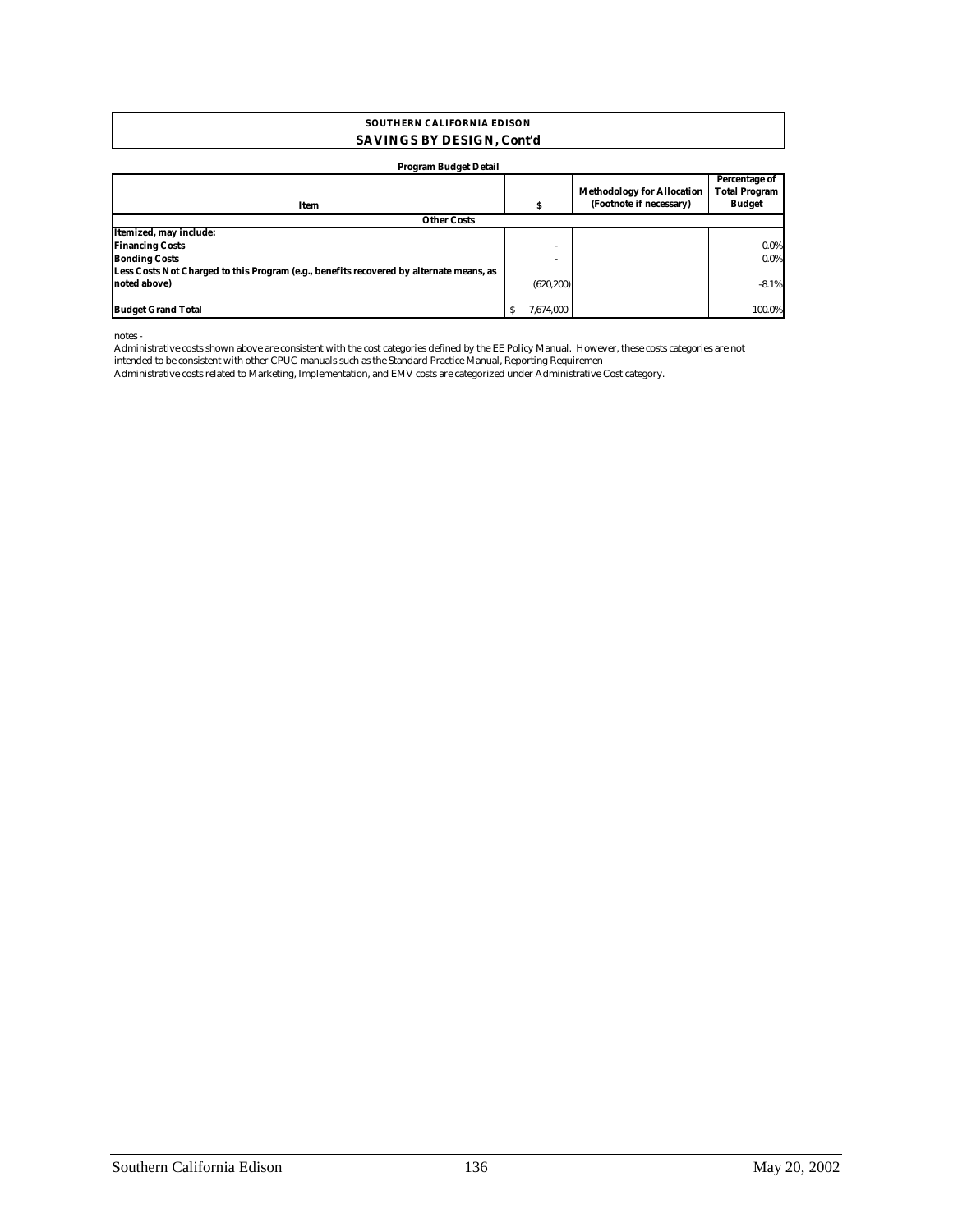# **Energy Efficiency Education And Training Implementation Plan**

#### **1. Title of Individual Program**

Energy Efficiency Education And Training Program

#### **2. Plans to Implement this Decision's Changes to Original Proposals**

#### **2.1 Program Summary**

The statewide Energy Efficiency Education and Training program is offered in the service territories of Pacific Gas & Electric (PG&E), Southern California Edison (SCE), San Diego Gas and Electric (SDG&E), and Southern California Gas Company (SoCalGas). Overall, the program promotes energy efficiency to a variety of customer segments through energy centers (physical and virtual) and other informational programs.

#### **2. 2 Energy Centers**

Three of the four utilities possess physical energy centers: PG&E, SCE, and SoCalGas. SDG&E does not possess a physical center, however, they offer a number of energy efficiency classes to customers using other utility facilities or non-utility sites. The term "energy centers" in this Implementation Plan is inclusive of SDG&E in any discussion of seminars or classes.

#### PG&E has two distinct energy centers:

The *Pacific Energy Center (PEC)* opened in 1991 and is located in downtown San Francisco. It focuses on commercial end-use customers, and on the engineering and design communities in support of new construction programs.

The *Energy Training Center (ETC), Stockton* was founded in 1978 as a residential low income weatherization school. It is located in the geographically hard-to-reach Central Valley. The ETC's focus has evolved to also include mid and upstream residential market actors, including contractors, building inspectors, and retailers.

#### SCE has two distinct energy centers:

The *Customer Technology Application Center (CTAC)***,** which opened in 1990, is located central to the metropolitan Los Angeles County and Orange County regions. It serves all commercial and industrial customers, from end-use to design and engineering.

The *Agricultural Technology Application Center (AGTAC)* opened in 1996 and is located in the heart of the northern agricultural region of the SCE service territory, the San Joaquin Valley. The center's focus is the agricultural community, although it also serves the commercial and industrial customers of the region.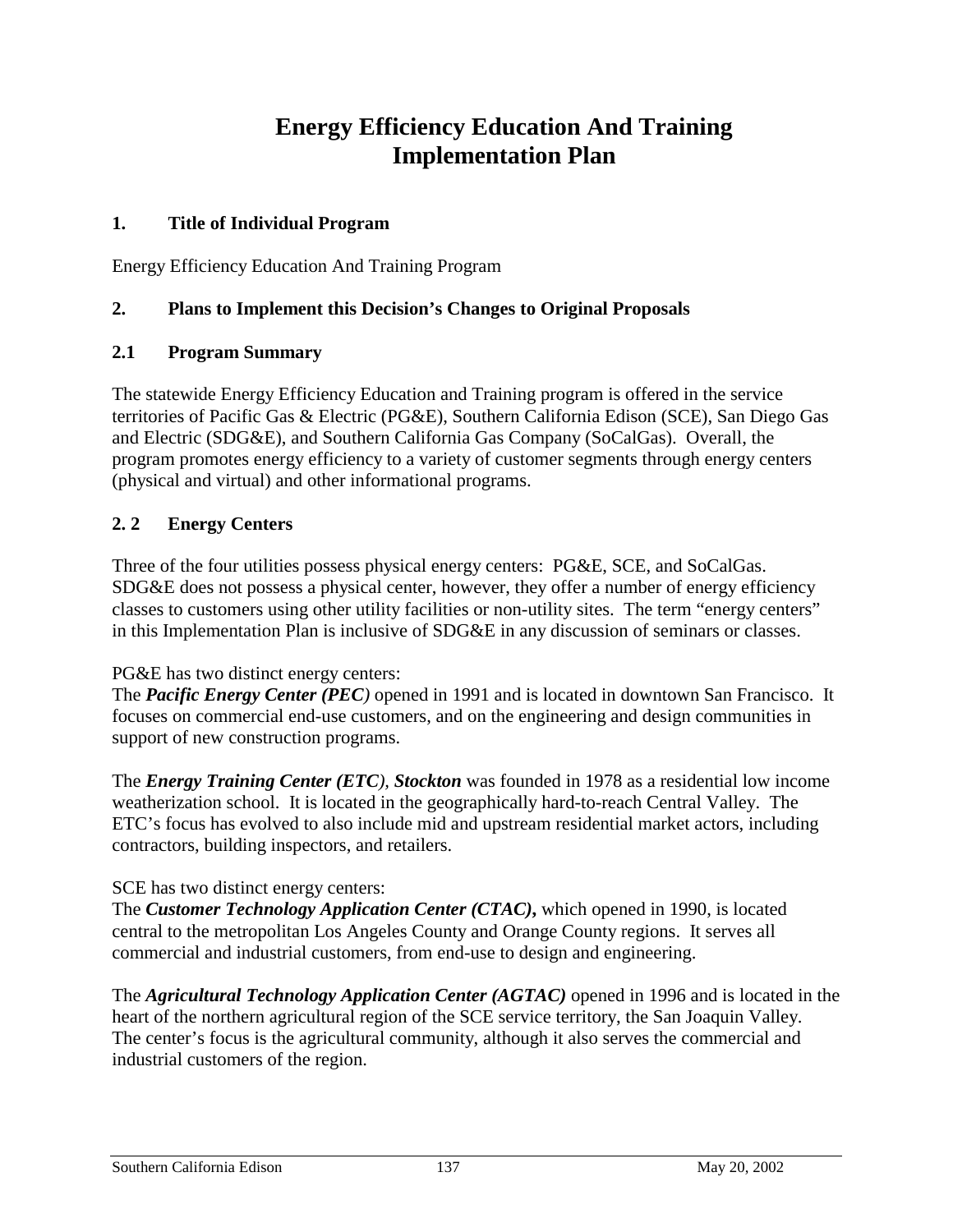#### SoCalGas has one energy center:

The Energy Resource Center (ERC) opened in 1995. Located in the City of Downey, it is conveniently accessible from Los Angeles County and Orange County. The facility showcases state-of-the-art technologies as well as offers seminars, meetings, workshops, demonstrations and presentations designed to yield greater energy savings opportunities for customers. While ERC's primary focus is on the non-residential market, it does serve the residential and new construction markets with programs targeted towards builders, contractors, and developers.

#### SDG&E Residential Information:

SDG&E provides residential marketing and outreach through distribution of printed brochures and fact sheets, SDG&E's web site and community event participation. Outreach to the hard-toreach communities includes distribution of energy savings information at community events and targeting community based organizations to enhance the distribution and dissemination of information efforts to their customer base. The program is targeted to all natural gas and electric consumers, with special emphasis on the hard-to-reach audience, including the low-income population, seniors and non-English speaking audiences of diverse ethnic backgrounds. The material is presented in an easy to understand language at an average comprehension level in English, Spanish and Vietnamese.

SDG&E's Energy Information Center (EIC) provides residential and nonresidential customers with detailed information related to various utility energy efficiency programs and services. Customers who call the EIC obtain information on both utility programs and services. In addition trained representatives explain program eligibility requirements and qualify customers for program participation.

The educational and information efforts of the energy centers and of SDG&E cover a broad spectrum of market actors including consumers, midstream actors such as design, engineering and contracting communities, and upstream market actors. The motivations to make use of energy center services encompass reducing operational costs, increasing productivity and profitability, and designing more efficient new buildings.

In the following program descriptions, the term "energy centers" is used. Reference to physical features of the centers involves PG&E, SCE, and SoCalGas only. Reference to seminars, upstream training and other informational materials includes SDG&E and PG&E.

#### **2.3 Program Objectives**

Two primary objectives of the energy centers are: 1) to disseminate information about energy efficient equipment and practices to utility customers for the purpose of assisting them to reduce energy usage, lower their bills, reduce operation and maintenance costs, and improve their productivity; and, 2) to provide services to a variety of market actors, architects, engineers, distributors, and contractors who use information and tools to design more efficient buildings or processes and to conduct energy efficiency retrofits and renovations. The centers also support other Public Goods Charge programs through the distribution of incentive and financing program promotional materials, providing field support, seminars, displays, equipment demonstrations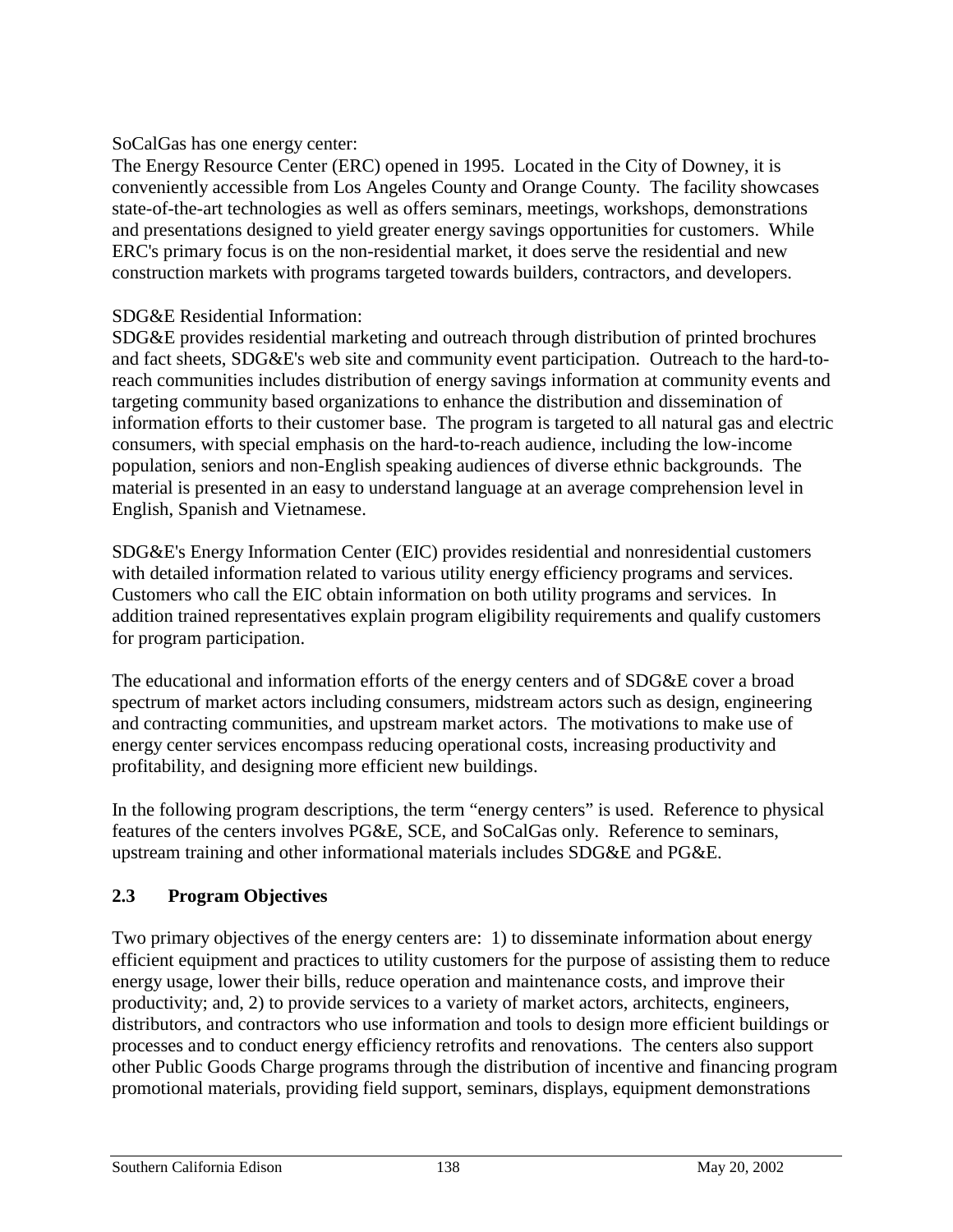and face-to-face contact with customers in a variety of venues, which can include trade shows and community meetings.

The centers collect, transfer, research, evaluate, demonstrate and showcase energy efficiency concepts, technologies, and products for manufacturers, businesses, researchers, educational institutions and the general public. They are a physical "one-stop shop" for the customer, a single-source contact to an abundance of energy efficiency resources.

The centers will continue to disseminate information about energy efficient technologies and practices to customers and the market place, covering both the residential and nonresidential markets. This is done primarily at the center facilities through education in the form of seminars, workshops, displays, demonstrations, technical consultations, facility presentations, fact sheets, and brochures. In addition, information is provided by taking specific seminars and presentations to offsite locations using community organizations, local government and trade associations as channels to a variety of constituencies.

Activities at the centers and at SDG&E will not change substantively in 2002 from 2001. Additional emphasis will be put toward creating programs for the hard-to-reach market as defined in the Energy Efficiency Policy Manual. Promotion of the centers' activities will be enhanced to more specifically include this market, although not to the exclusion of larger or urban customers, whose use of energy is substantial.

There are core seminars and workshops on which the centers have consistently relied to educate their markets. These include Commercial and Industrial Lighting, HVAC for Commercial Facilities, building envelope designs, daylighting, Motors/Adjustable Speed Drives, Energy Efficient Refrigeration, Prime Movers (Water Pumping Applications), Lighting Fundamentals, Benefits of Agricultural Pump Tests, Groundwater Wells & Pumps, Residential and Nonresidential Title 24 Compliance, Residential HVAC Quality Installation, and others. More specialized topics include Compressors/Air Leak Certification, HVAC Sizing and Duct Design, Energy Efficiency for Schools, and the Clean Water Conference. In 2002, the centers will work to further expand their offerings.

# **2.4 Partnerships with Third Parties**

The centers continue to seek collaboration with a wide variety of market actors, governmental agencies, educational institutions, and community groups in order to leverage their educational and informational efforts to larger audiences. Since inception, the centers have partnered with numerous vendors and manufacturers, as well as trade and educational organizations to provide customers and key market actors with up-to-date information to assist them in making decisions that reduce their energy costs, increase productivity, and improve installation quality. Manufacturers or vendors have provided much of the equipment on display at the centers. Subject matter experts from a substantial number of non-utility entities provide instruction and/or consultation for seminars, displays, demonstrations, and printed information provided to customers. Third parties also often make use of the centers to facilitate their own energy efficiency activities.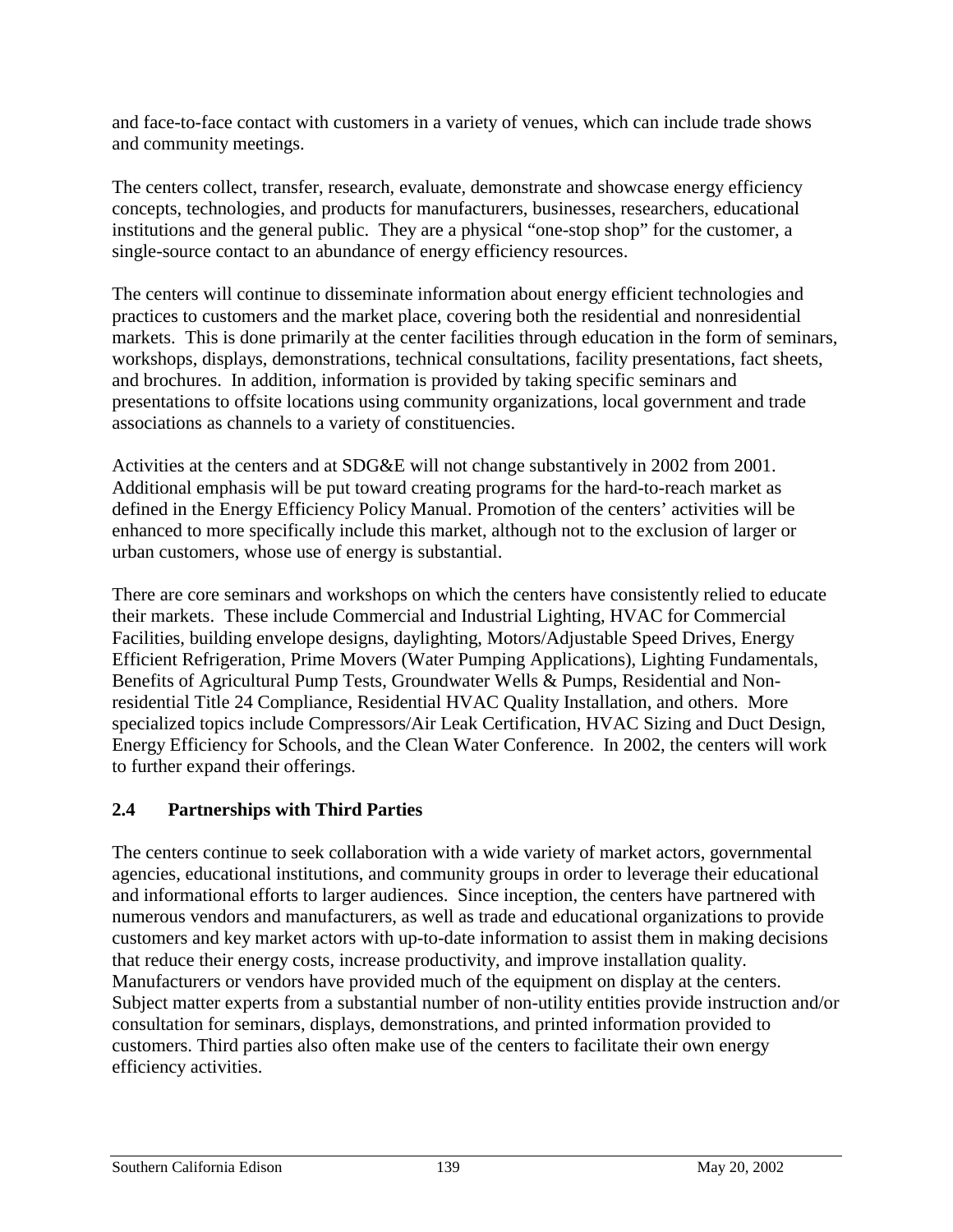### **2.5 Exhibits and Displays**

Supporting the educational curriculum at the centers are exhibits and displays that range from showcasing equipment to demonstrating technologies in specific applications. Their presence at the center reinforces information provided by seminars and workshops and provides information in areas that may span beyond what is contained in a specific class that a customer attends. They create an atmosphere of specialized knowledge in energy issues, which lends credibility to the available information. In addition to the displays at the energy centers, the Outreach program also has portable exhibits and demonstration equipment that can be utilized at trade shows, offsite seminars, and community events, which allows for the dissemination of information to a large number of attendees at one specific event.

Staff at the centers will continue to be available to provide consultation to customers and market actors regarding their energy information needs, insuring that they are advised in the most energy efficient methods to meet those needs. This is done in person, by phone, and by e-mail, both direct and web site generated.

At the energy centers, literature is provided and graphics and signage are designed to make connections for the customer between the exhibits and displays and other available Public Goods Charge programs. Links are also created between seminar materials and available programs to insure customers attending seminars are aware of those offerings.

### **2.6 Marketing and Outreach**

The centers use a variety of methods to market their offerings such as those listed below.

- Semi-annual and quarterly calendars are mailed listing the seminars available for that three-month period.
- Flyers are used to market specific seminars to targeted markets.
- Seminars are listed on the utilities' web sites and also on www.energyefficiencycenter.com.
- Descriptions of the technical centers, exhibits and demonstration capabilities are detailed on the web sites.
- General pamphlets and brochures list and briefly describe all the services available at the centers.
- Account Managers describe the centers' capabilities to customers and often hold customer meetings there to expose the customers directly to energy efficiency information.
- The centers are made available to customers as a venue for their own meetings and events, also providing exposure to the information in the centers.

# **2.7 Statewide Collaboration**

Energy centers' statewide collaboration will continue by enhancing the sharing of course materials and classes, instructors, and advertising. The sharing of these resources insures a more consistent energy efficiency message within the state. Also, shared training materials can reduce development costs, dependent on the subject and needs of the specific target audience.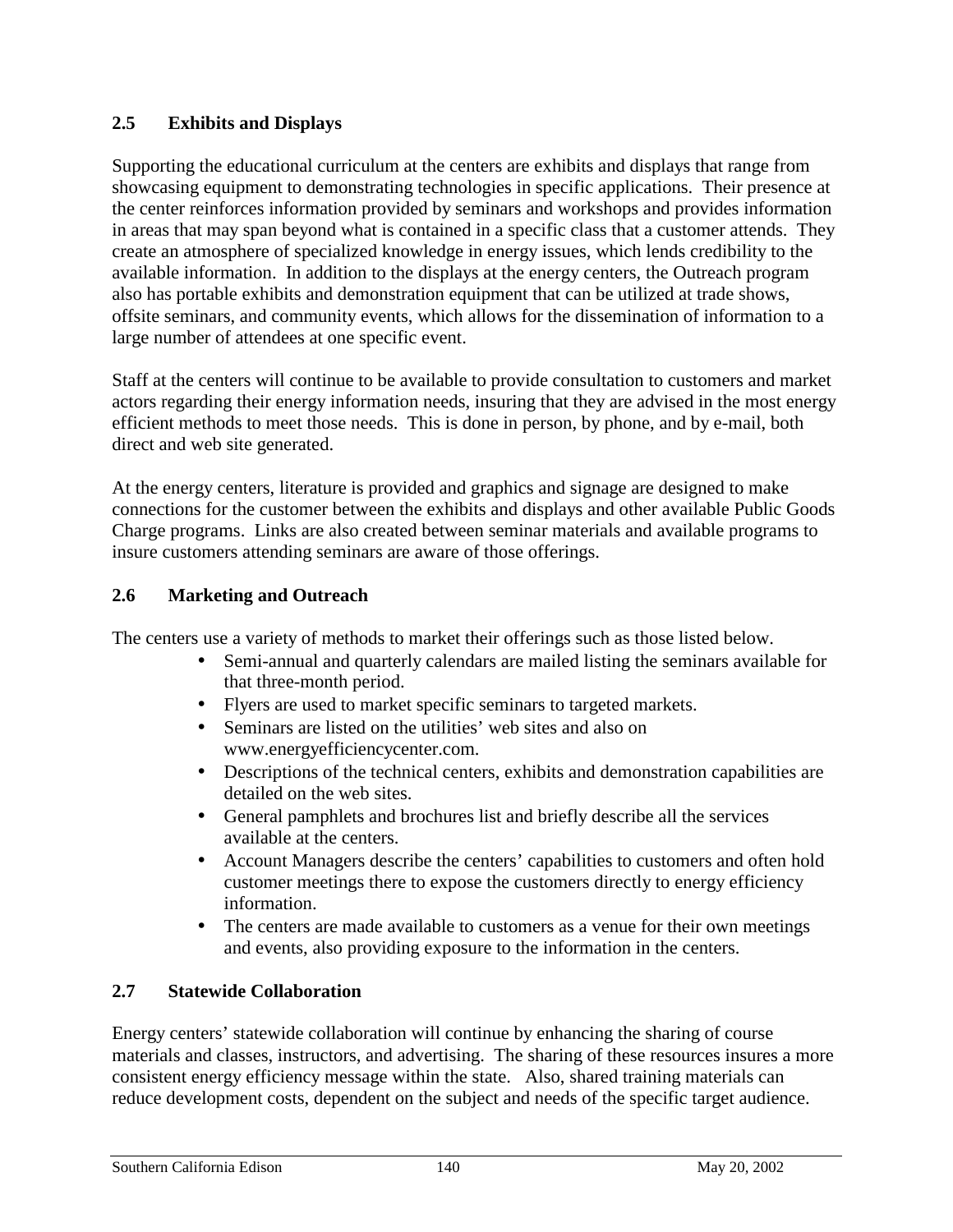In 2002, unlike prior years, this collaborative scope will include SDG&E. Although SDG&E does not have a physical energy center, they provide a variety of energy efficiency seminars to customers. Their offerings will be combined with those of the other three utilities and relevant seminars will be shared across the state. Also, the utilities will insure that the registration process is consistent among the utilities; and, all energy efficiency seminars at any location will be offered at no charge to participating customers.

Another expanded aspect of this statewide collaboration will be the sharing of marketing materials. Each of the four utilities will make available to customers the calendars and marketing flyers of the other utilities. In addition, each physical center will supply a list of their exhibits and displays so that customers who might desire to see specific types of exhibits can be referred to the host location(s).

Seminar information will also be posted on the www.energyefficiencycenter.com web site, which was established in 2000 as a collaborative effort of SoCalGas, SCE, and PG&E. The site lists all current seminar offerings and provides links to the web sites of each center. SDG&E will be added to the site. To increase its effectiveness, each utility will include a link on its own web site to the www.energyefficiencycenter.com site, and will cross-reference access to other utilities' seminar calendars.

### **3. Energy and Peak Demand Savings Targets**

Based upon the CPUC's approved Energy Efficiency Policy Manual, this information program implementation plan is not expected to provide energy savings targets. Program goals are provided below in sections 5 and 6.

# **4. Cost Effectiveness**

There is no estimate of energy, capacity, therm savings, or cost effectiveness for this information program. Although it is the intention of each energy efficiency program to encourage the efficient utilization of electricity and/or natural gas, the calculations performed for the 2002 program cost-effectiveness utilize energy, capacity, and therm savings estimates for measures and programs for which there is a lower degree of speculation. The lack of energy savings, capacity savings, therm savings, resource benefits, or a TRC ratio for any particular program (i.e., information programs) should not imply that a measure or program does not promote energy efficiency nor should it imply that there is not an impact to the customer's use of electricity or natural gas or a corresponding impact to the electricity or natural gas system. However, pursuant to the California Public Utilities Commission's (CPUC) approved Energy Efficiency Policy Manual, this proposal for an information-only program is not reasonably expected to provide an estimate of energy savings.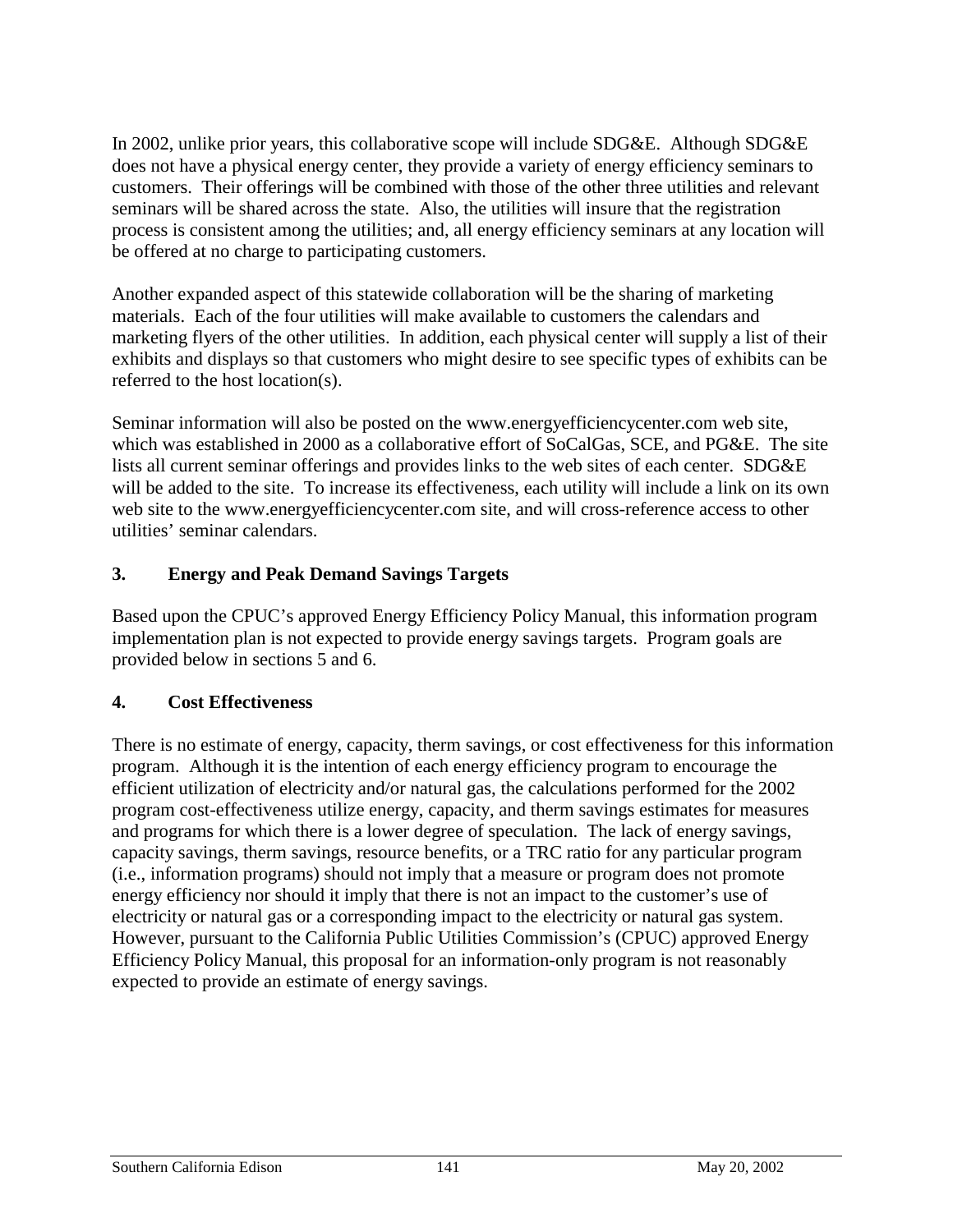## **5. Evaluating Program Process For Information-only Programs**

In 2002, the program will continue to offer seminars/workshops/field services focused on promoting energy efficiency to customers. In support of this activity, SCE proposes the following target:

> • SCE's Energy Efficiency Education and Training program will conduct 150 seminars/workshops during 2002 in support of energy efficiency promotion.

## **6. Hard-to-Reach Targets**

Program year 2002 is the first in which the educational efforts of all the IOUs will include targeting the hard-to-reach customer. Undoubtedly, these customers have always been included in the "mix" of customers served by the energy centers.

During the 2002 program year, each of the utilities will develop methods of tracking the participation of this market group in its education programs, based on the definition provided in the Energy Efficiency Policy Manual. In addition, SCE proposes the following HTR target:

> • SCE's Energy Efficiency Education and Training program will target 45 energy efficiency events to HTR customers.

## **7. Budget**

| Program                                                 | 2002 Budget |
|---------------------------------------------------------|-------------|
| <b>Energy Efficiency Education And Training Program</b> | \$3,813,000 |
| Notes:                                                  |             |

Program budget does not include EM&V activities funded from the statewide EM&V budget. See, Attachment B for a detailed budget.

### **8. Payment Schedule**

The CPUC has adopted this program for the remaining nine months of calendar year 2002 thus the payment of funds to the sponsoring utility will be collected during the second, third and fourth quarter of 2002. This payment schedule is abbreviated from the two-year schedule outlined in CPUC's Energy Efficiency Policy Manual in recognition of the program's limited nine-month implementation period.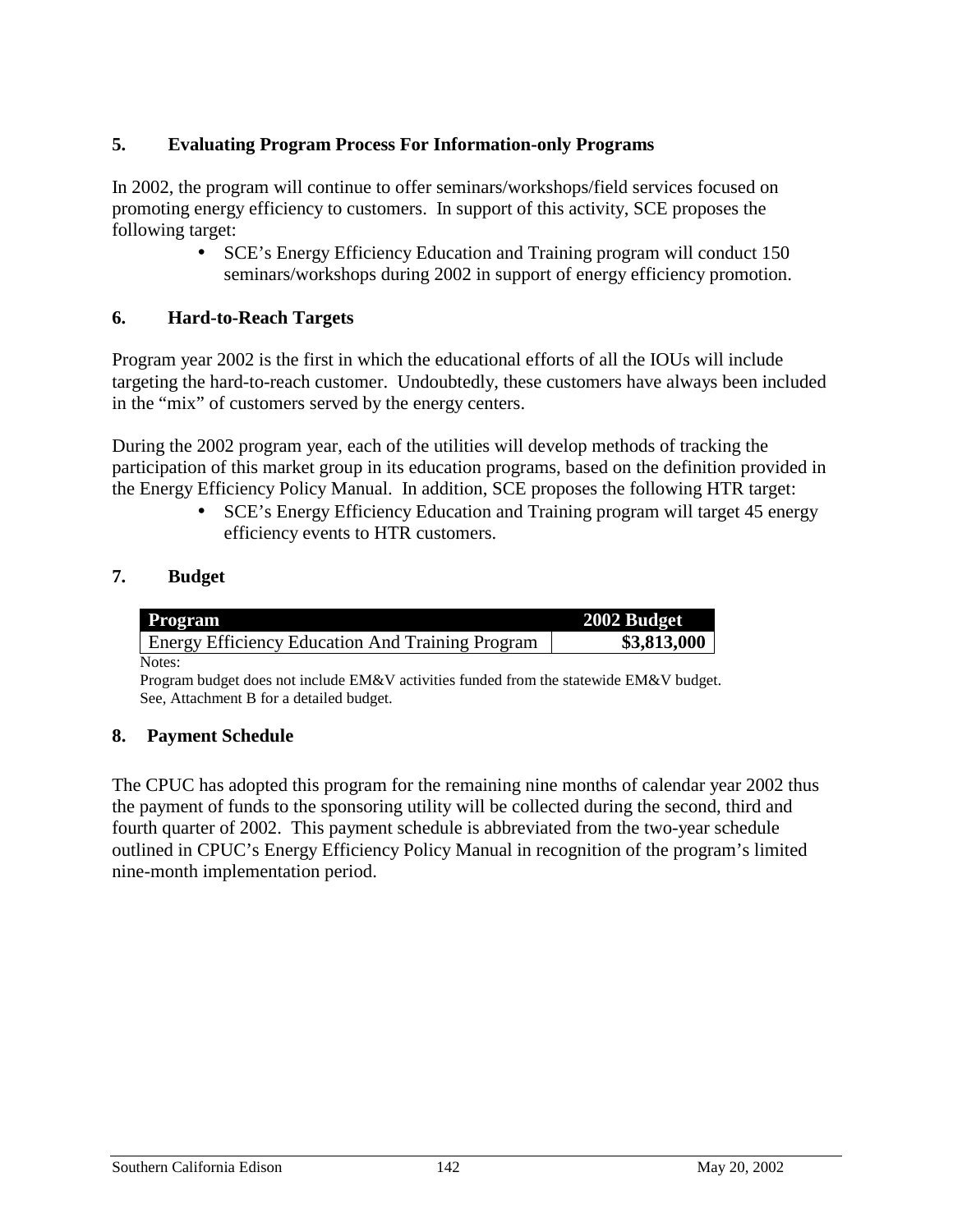## **Attachment A: Measure Forecast Table**

**Not Applicable**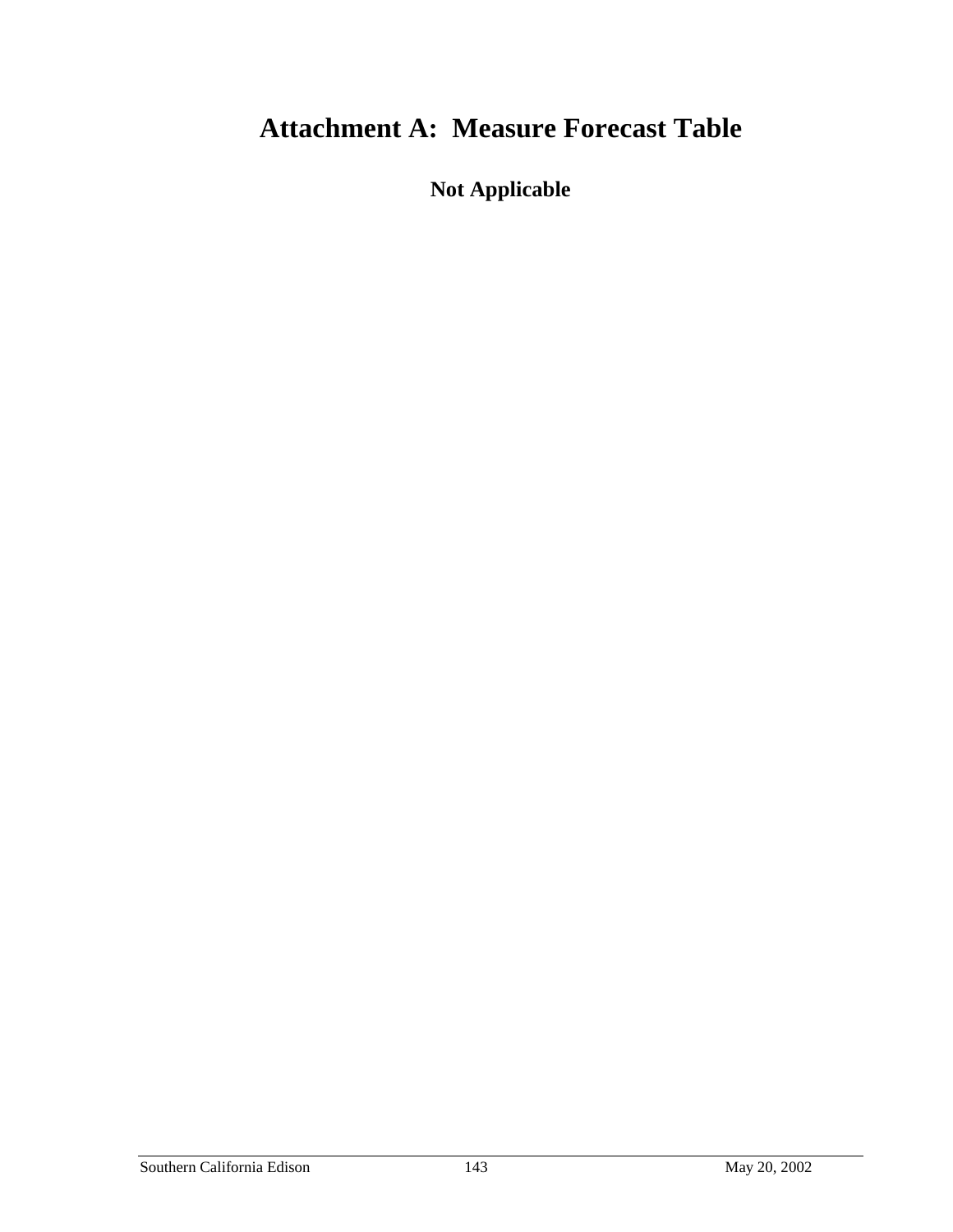# **Attachment B: Program Budget**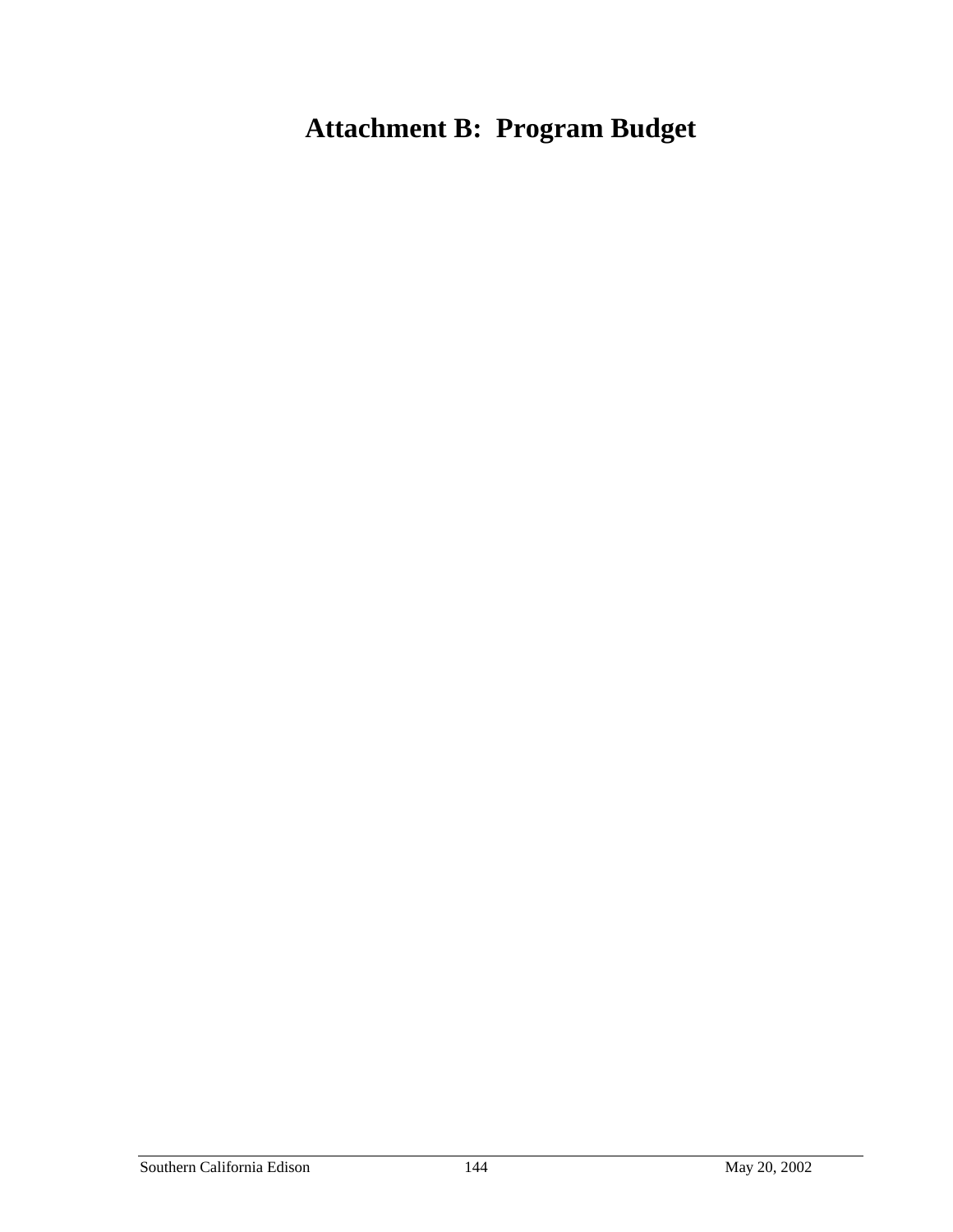### **SOUTHERN CALIFORNIA EDISON EDUCATION & TRAINING**

| <b>Program Budget Summary</b>                                                 |                |                                                              |                                                        |
|-------------------------------------------------------------------------------|----------------|--------------------------------------------------------------|--------------------------------------------------------|
| Item                                                                          | s              | <b>Methodology for Allocation</b><br>(Footnote if necessary) | Percentage of<br><b>Total Program</b><br><b>Budget</b> |
| <b>Administrative Costs</b>                                                   |                |                                                              |                                                        |
| Labor                                                                         | 1,133,700      |                                                              | 29.7%                                                  |
| <b>Benefits</b>                                                               | 974,900        |                                                              | 25.6%                                                  |
| <b>Travel/Conference/Training</b>                                             | 88.500         |                                                              | 2.3%                                                   |
| Reporting/Tracking/Development - Information Services                         | 18,400         |                                                              | 0.5%                                                   |
| <b>Materials &amp; Handling</b>                                               | 231,300        |                                                              | 6.1%                                                   |
| Overhead and General and Administrative costs                                 | 178,000        |                                                              | 4.7%                                                   |
| Subcontractor Administrative costs                                            | 54,400         |                                                              | 1.4%                                                   |
| <b>Total Administrative Costs</b>                                             | 2.679.200      |                                                              | 70.3%                                                  |
| Marketing/Advertising/Outreach Costs                                          |                |                                                              |                                                        |
| <b>Total Marketing/Advertising/Outreach Costs</b>                             | 274.900        |                                                              | 7.2%                                                   |
| <b>Direct Implementation Costs</b>                                            |                |                                                              |                                                        |
| <b>Financial Incentives</b>                                                   | ä,             |                                                              | 0.0%                                                   |
| <b>Installation costs</b>                                                     |                |                                                              | $0.0\%$                                                |
| <b>Activity costs</b>                                                         | 1,833,800      |                                                              | 48.1%                                                  |
| <b>Rebate Processing/Inspection</b>                                           |                |                                                              | $0.0\%$                                                |
| <b>Total Direct Implementation costs</b>                                      | 1,833,800      |                                                              | 48.1%                                                  |
| <b>Evaluation, Measurement and Verification Costs</b>                         |                |                                                              |                                                        |
| Labor                                                                         |                |                                                              | 0.0%                                                   |
| <b>Benefits</b>                                                               |                |                                                              | $0.0\%$                                                |
| <b>Travel/Conference/Training costs</b>                                       |                |                                                              | 0.0%                                                   |
| <b>EM&amp;V Reporting costs</b>                                               |                |                                                              | 0.0%                                                   |
| <b>Materials &amp; Handling</b>                                               |                |                                                              | $0.0\%$                                                |
| <b>Overhead and General and Administrative costs</b>                          |                |                                                              | $0.0\%$                                                |
| <b>Total Evaluation, Measurement and Verification Costs</b>                   | 104,000        |                                                              | 2.7%                                                   |
|                                                                               | 104,000        |                                                              | 2.7%                                                   |
| <b>Other Costs</b>                                                            |                |                                                              |                                                        |
| <b>Financing Costs</b>                                                        | $\overline{a}$ |                                                              | $0.0\%$                                                |
| <b>Bonding Costs</b>                                                          |                |                                                              | $0.0\%$                                                |
| Less Costs Not Charged to this Program (e.g., benefits recovered by alternate |                |                                                              |                                                        |
| means, as noted above)                                                        | (974, 900)     |                                                              | $-25.6%$                                               |
|                                                                               |                |                                                              | $0.0\%$                                                |
| <b>Budget Grand Total</b>                                                     | 3,813,000<br>S |                                                              | 100.0%                                                 |

notes -

Administrative costs related to Marketing, Implementation, and EMV costs are categorized under Administrative Cost category. Administrative costs shown above are consistent with the cost categories defined by the EE Policy Manual. However, these costs categories are not intended to be consistent with other CPUC manuals such as the Standard Practice Manual, Reporting Requirements Manual, etc.

- 100 minutes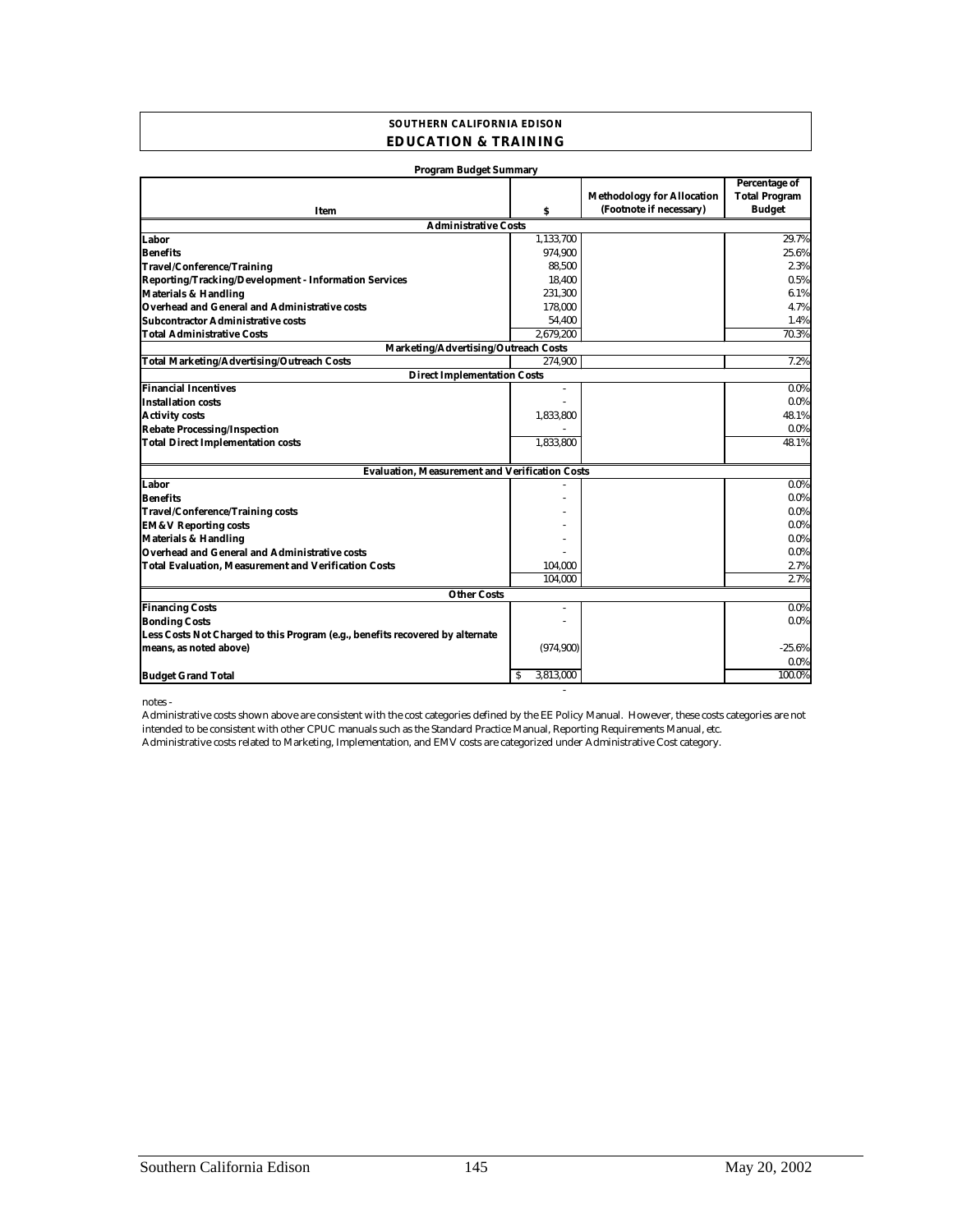#### **SOUTHERN CALIFORNIA EDISON EDUCATION & TRAINING**

| <b>Program Budget Detail</b>                                                        |                         |                                                              |                                                        |
|-------------------------------------------------------------------------------------|-------------------------|--------------------------------------------------------------|--------------------------------------------------------|
| Item                                                                                | $\mathbf{s}$            | <b>Methodology for Allocation</b><br>(Footnote if necessary) | Percentage of<br><b>Total Program</b><br><b>Budget</b> |
| <b>Administrative Costs</b>                                                         |                         |                                                              |                                                        |
| Labor                                                                               |                         |                                                              |                                                        |
| Type A - Program Planning/Design/Program Mgmt.                                      | $\mathsf{s}$<br>718,600 |                                                              | 18.3%                                                  |
| Type B - Mgmt./Supervisor                                                           | 347,500                 |                                                              | 8.9%                                                   |
| Type C - Clerical Support                                                           | 67,600                  |                                                              | 1.7%                                                   |
| Subtotal Labor                                                                      | 1.133.700               |                                                              | 28.9%                                                  |
| <b>Benefits</b>                                                                     |                         |                                                              |                                                        |
| Pensions & Benefits                                                                 |                         | 846.100 48.6% of SCE Labor                                   | 21.6%                                                  |
| <b>Payroll Taxes</b>                                                                |                         | 128,800 7.4% of SCE Labor                                    | 3.3%                                                   |
| <b>Subtotal Benefits</b>                                                            | 974,900                 |                                                              | 24.9%                                                  |
| Travel/Conference/Training                                                          |                         |                                                              |                                                        |
| Type A - Mileage and Parking                                                        | 51.800                  |                                                              | 1.3%                                                   |
| Type B - Other - Meals, lodging, misc. expenses                                     | 7,100                   |                                                              | 0.2%                                                   |
| Type C - Conference/Training Activities                                             | 29,600                  |                                                              | 0.8%                                                   |
| Subtotal Travel costs                                                               | 88,500                  |                                                              | 2.3%                                                   |
| Reporting/Tracking/Development - Information Services                               | 18,400                  |                                                              | 0.5%                                                   |
| <b>Materials &amp; Handling</b>                                                     | 231,300                 |                                                              | 5.9%                                                   |
| Overhead and General and Administrative costs                                       |                         |                                                              |                                                        |
| Type A - Regulatory Support                                                         | 50.600                  |                                                              | 1.3%                                                   |
| Type B - Accounting Support                                                         | 39.500                  |                                                              | 1.0%                                                   |
|                                                                                     |                         |                                                              |                                                        |
| Type C - Communications/Telecommunications/Automated Systems Support                | 58,000                  |                                                              | 1.5%                                                   |
| Type D - Human Resources Support                                                    | 17,700                  |                                                              | 0.5%                                                   |
| Type E - Facilities Support                                                         |                         |                                                              | $0.0\%$                                                |
| Type F - Supervision                                                                |                         |                                                              | $0.0\%$                                                |
| Type G - Corporate Services                                                         |                         |                                                              | 0.0%                                                   |
| Type H - Transportation Services, Shop Services                                     | 11.400                  |                                                              | 0.3%                                                   |
| Type I - Information Technology                                                     | 800                     |                                                              | 0.0%                                                   |
| Type J - Procurement and Material Management                                        |                         |                                                              | 0.0%                                                   |
| Subtotal Overhead and General and Administrative costs                              | 178,000                 |                                                              | 4.5%                                                   |
| Subcontractor Administrative costs (administrative only, report other subcontractor |                         |                                                              |                                                        |
| costs in the appropriate category)                                                  |                         |                                                              |                                                        |
| Labor                                                                               | 54,400                  |                                                              | 1.4%                                                   |
| <b>Benefits</b>                                                                     |                         |                                                              | 0.0%                                                   |
| Overhead                                                                            |                         |                                                              | 0.0%                                                   |
| <b>Travel costs</b>                                                                 |                         |                                                              | 0.0%                                                   |
| Reporting costs                                                                     |                         |                                                              | 0.0%                                                   |
| Materials & Handling                                                                |                         |                                                              | 0.0%                                                   |
| Overhead and General and Administrative costs                                       |                         |                                                              | 0.0%                                                   |
| Subtotal Subcontractor Administrative costs                                         | 54,400                  |                                                              | 1.4%                                                   |
| Profit                                                                              |                         |                                                              | 0.0%                                                   |
| <b>Total Administrative Costs</b>                                                   | 2,679,200               |                                                              | 68.4%                                                  |
|                                                                                     |                         |                                                              |                                                        |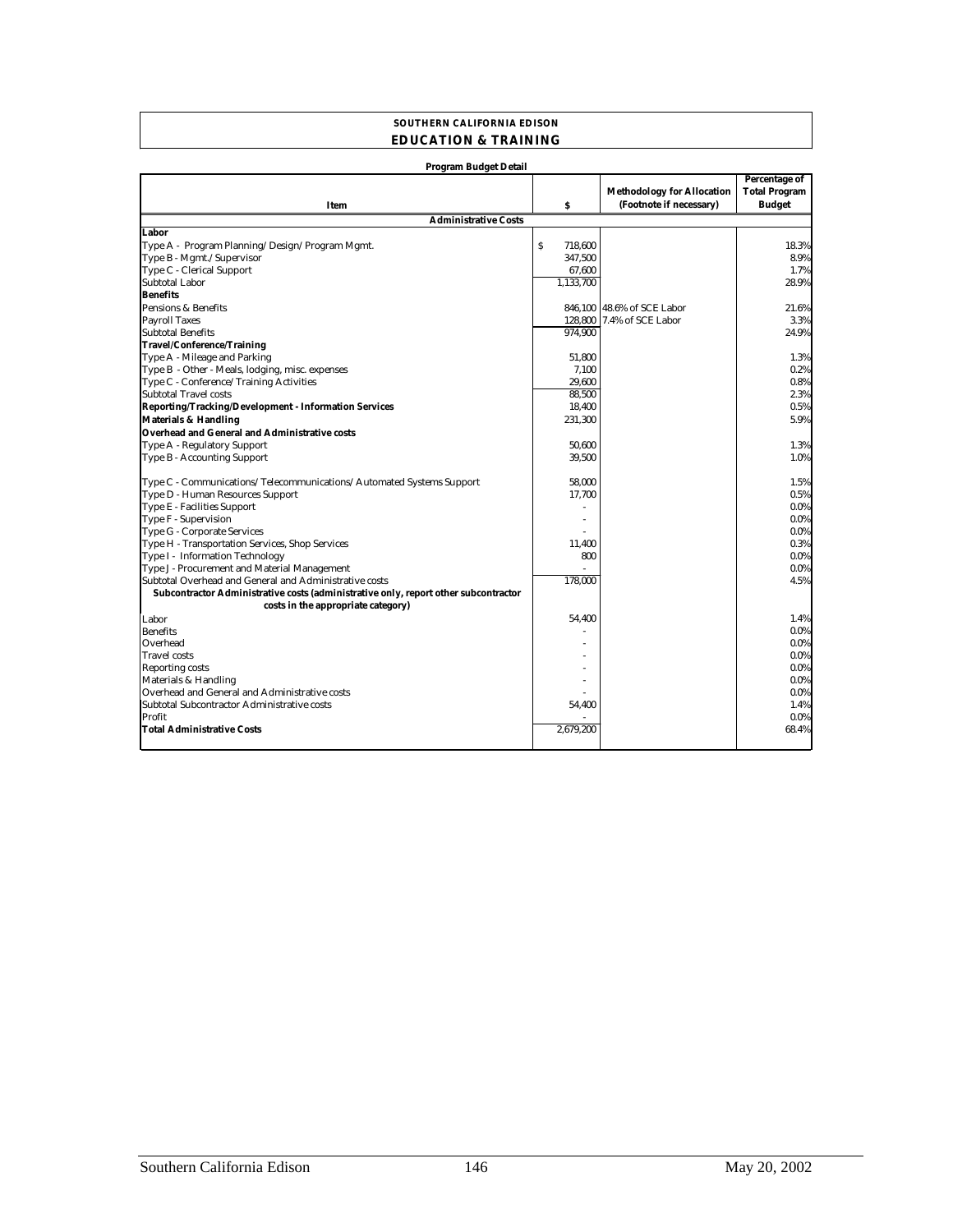| <b>Program Budget Detail</b>                                        |                          |                                                              |                                                               |
|---------------------------------------------------------------------|--------------------------|--------------------------------------------------------------|---------------------------------------------------------------|
| <b>Item</b>                                                         | s                        | <b>Methodology for Allocation</b><br>(Footnote if necessary) | <b>Percentage of</b><br><b>Total Program</b><br><b>Budget</b> |
| Marketing/Advertising/Outreach Costs                                |                          |                                                              |                                                               |
| Type A - Brochures/Booklets                                         | 177,000                  |                                                              | 4.5%                                                          |
| Type B - Media Support                                              | 70.000                   |                                                              | 1.8%                                                          |
| Type C - Outreach                                                   | 27,900                   |                                                              | 0.7%                                                          |
| Total Marketing/Advertising/Outreach Costs                          | 274,900                  |                                                              | 7.0%                                                          |
| <b>Direct Implementation Costs</b>                                  |                          |                                                              |                                                               |
| <b>Itemized financial incentives</b>                                | $\overline{\phantom{a}}$ |                                                              | $0.0\%$                                                       |
| Subtotal Financial Incentives                                       |                          |                                                              | $0.0\%$                                                       |
| <b>Itemized installation costs</b>                                  |                          |                                                              | $0.0\%$                                                       |
| Subtotal Installation costs                                         |                          |                                                              | 0.0%                                                          |
| Itemized hardware/materials costs (primarily for direct install and |                          |                                                              |                                                               |
| information/education programs)                                     |                          |                                                              |                                                               |
| <b>Itemized activity costs</b>                                      |                          |                                                              |                                                               |
| 450 In store visits @ \$231 per visit                               | 104,000                  |                                                              | 2.7%                                                          |
| 4400 visits @ \$162 per visit                                       | 712.900                  |                                                              | 18.2%                                                         |
| 150 events @ \$5700 per event                                       | 1,016,900                |                                                              | 26.0%                                                         |
| <b>Subtotal Activity costs</b>                                      | 1,833,800                |                                                              | 46.8%                                                         |
| <b>Rebate Processing/Inspection</b>                                 |                          |                                                              |                                                               |
| Subtotal Rebate Processing/Inspection costs                         |                          |                                                              | 0.0%                                                          |
| <b>Total Direct Implementation costs</b>                            | 1,833,800                |                                                              | 46.8%                                                         |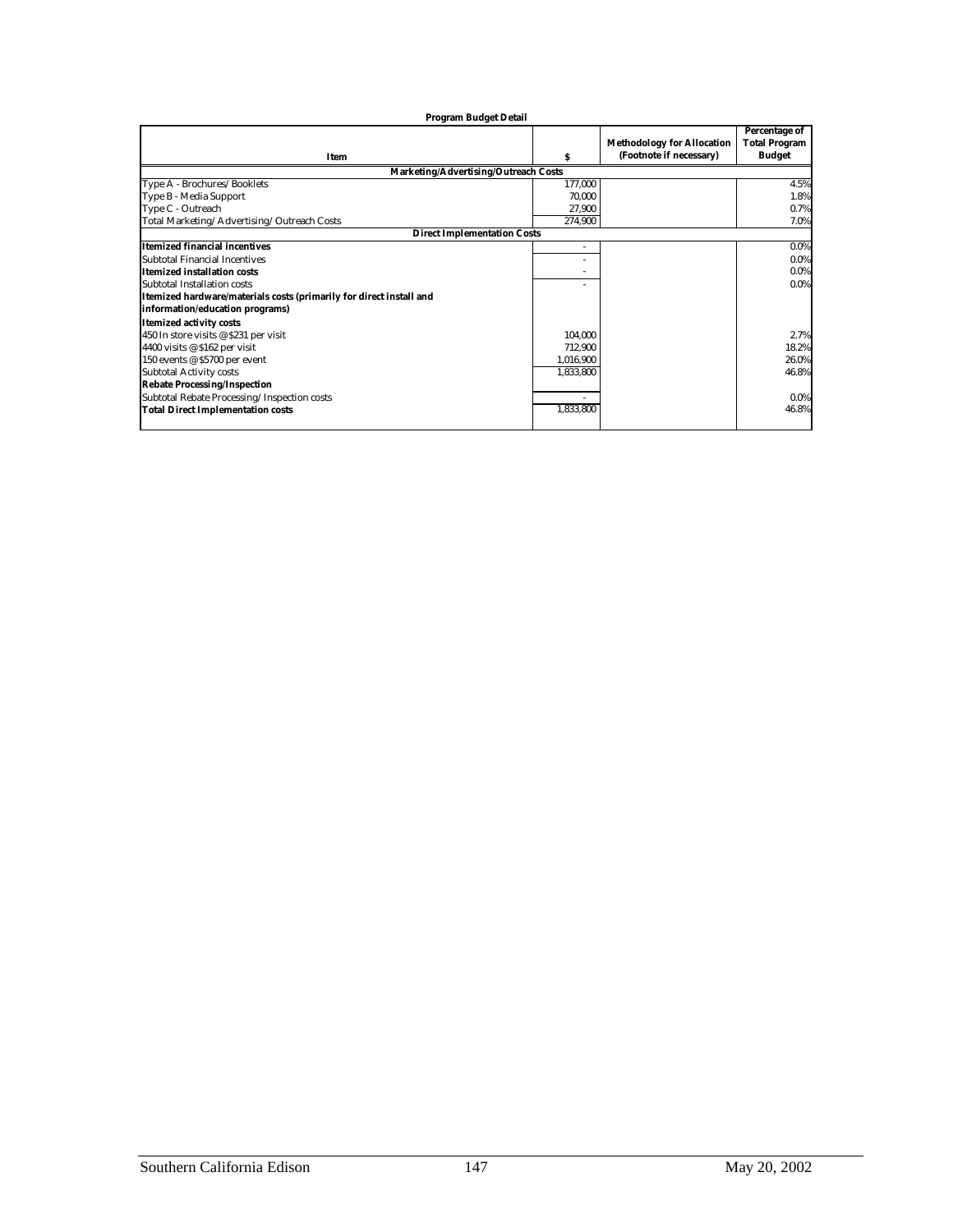| <b>Program Budget Detail</b>                                         |         |                                                              |                                                        |
|----------------------------------------------------------------------|---------|--------------------------------------------------------------|--------------------------------------------------------|
| Item                                                                 | s       | <b>Methodology for Allocation</b><br>(Footnote if necessary) | Percentage of<br><b>Total Program</b><br><b>Budget</b> |
| <b>Evaluation. Measurement and Verification Costs</b>                |         |                                                              |                                                        |
| Labor                                                                |         |                                                              |                                                        |
| EM&V labor                                                           |         |                                                              | 0.0%                                                   |
| Subtotal EM&V Labor                                                  |         |                                                              | $0.0\%$                                                |
| <b>Benefits</b>                                                      |         |                                                              |                                                        |
| Pensions & Benefits                                                  |         |                                                              | $0.0\%$                                                |
| <b>Payroll Taxes</b>                                                 |         |                                                              | $0.0\%$                                                |
| <b>Subtotal Benefits</b>                                             |         |                                                              | $0.0\%$                                                |
| Travel/Conference/Training costs                                     |         |                                                              |                                                        |
| Type A - Mileage and Parking                                         |         |                                                              | $0.0\%$                                                |
| Type B - Other - Meals, lodging, misc. expenses                      |         |                                                              | $0.0\%$                                                |
| Type C - Conference/Training Activities                              |         |                                                              | 0.0%                                                   |
| <b>Subtotal Travel Costs</b>                                         |         |                                                              | $0.0\%$                                                |
| <b>Reporting costs</b>                                               |         |                                                              |                                                        |
| Report 1 (consultant cost)                                           |         |                                                              | $0.0\%$                                                |
| Report 2 (consultant cost)                                           |         |                                                              | $0.0\%$                                                |
| <b>Subtotal EM&amp;V Reporting Costs</b>                             |         |                                                              | $0.0\%$                                                |
| <b>Materials &amp; Handling</b>                                      |         |                                                              | $0.0\%$                                                |
| Overhead and General and Administrative costs                        |         |                                                              |                                                        |
| Type A - Regulatory Support                                          |         |                                                              | 0.0%                                                   |
| <b>Type B - Accounting Support</b>                                   |         |                                                              | $0.0\%$                                                |
| Type C - Communications/Telecommunications/Automated Systems Support |         |                                                              | 0.0%                                                   |
| Type D - Human Resources Support                                     |         |                                                              | $0.0\%$                                                |
| Type E - Facilities Support                                          |         |                                                              | $0.0\%$                                                |
| Type F - Supervision                                                 |         |                                                              | $0.0\%$                                                |
| <b>Type G - Corporate Services</b>                                   |         |                                                              | $0.0\%$                                                |
| Type H - Transportation Services, Shop Services                      |         |                                                              | $0.0\%$                                                |
| Type I - Information Technology                                      |         |                                                              | 0.0%                                                   |
| Type J - Procurement and Material Management                         |         |                                                              | $0.0\%$                                                |
| Subtotal Overhead and General and Administrative costs               |         |                                                              | 0.0%                                                   |
| <b>Total Evaluation, Measurement and Verification Costs</b>          | 104.000 |                                                              | 2.7%                                                   |

### **EDUCATION & TRAINING, Cont'd SOUTHERN CALIFORNIA EDISON**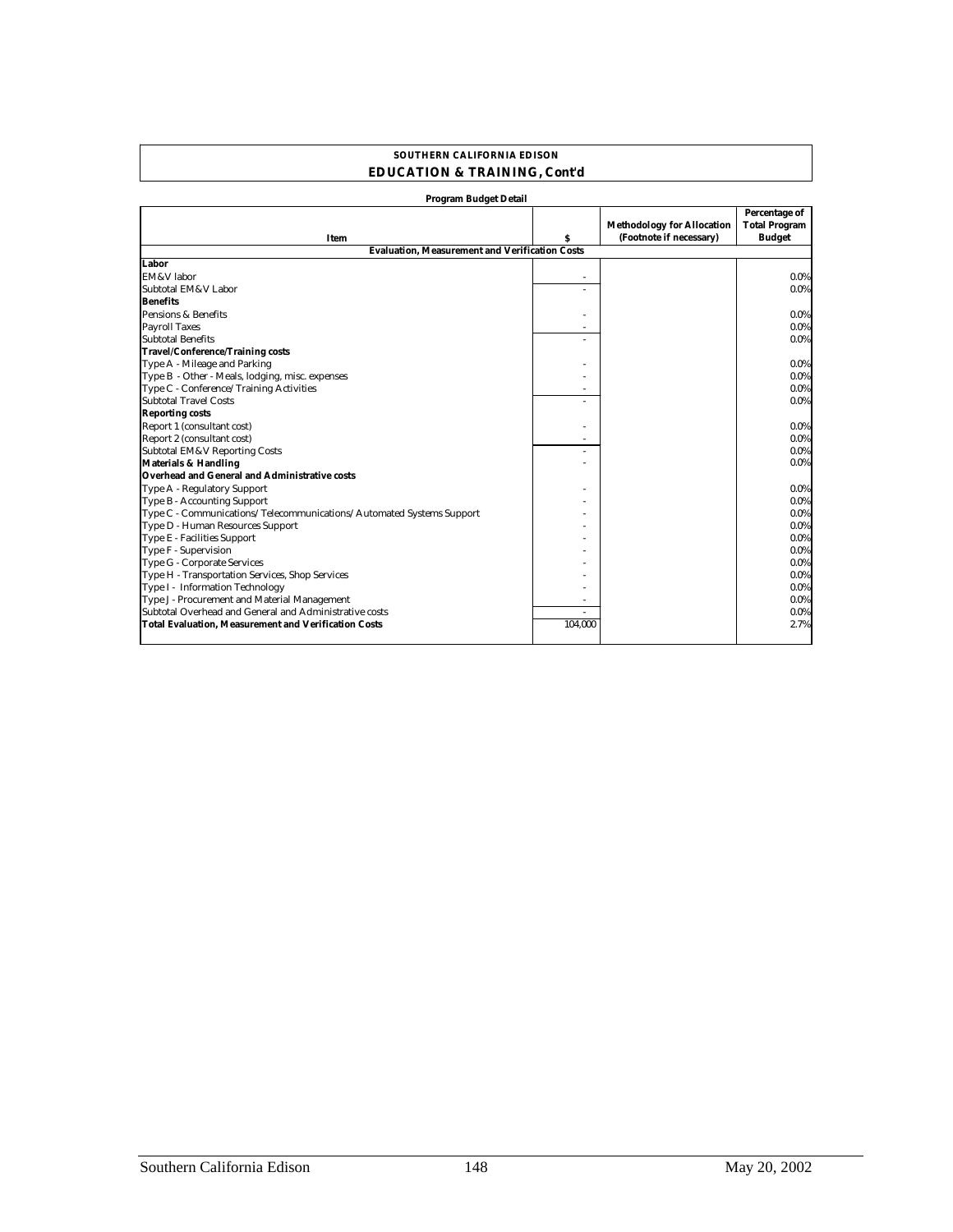#### **SOUTHERN CALIFORNIA EDISON EDUCATION & TRAINING, Cont'd**

#### **Program Budget Detail**

| $\bullet$                                                                               |                          |                                   |                                       |
|-----------------------------------------------------------------------------------------|--------------------------|-----------------------------------|---------------------------------------|
|                                                                                         |                          | <b>Methodology for Allocation</b> | Percentage of<br><b>Total Program</b> |
| Item                                                                                    | s                        | (Footnote if necessary)           | <b>Budget</b>                         |
| <b>Other Costs</b>                                                                      |                          |                                   |                                       |
| Itemized, may include:                                                                  |                          |                                   |                                       |
| <b>Financing Costs</b>                                                                  | $\overline{\phantom{a}}$ |                                   | 0.0%                                  |
| <b>Bonding Costs</b>                                                                    |                          |                                   | 0.0%                                  |
| Less Costs Not Charged to this Program (e.g., benefits recovered by alternate means, as |                          |                                   |                                       |
| noted above)                                                                            | (974, 900)               |                                   | $-24.9%$                              |
|                                                                                         |                          |                                   | 0.0%                                  |
| <b>Budget Grand Total</b>                                                               | 3.917.000                |                                   | 100.0%                                |

notes -

Administrative costs shown above are consistent with the cost categories defined by the EE Policy Manual. However, these costs categories are not intended to be consistent with other CPUC manuals such as the Standard Practice Manual, Reporting Requiremen

Administrative costs related to Marketing, Implementation, and EMV costs are categorized under Administrative Cost category.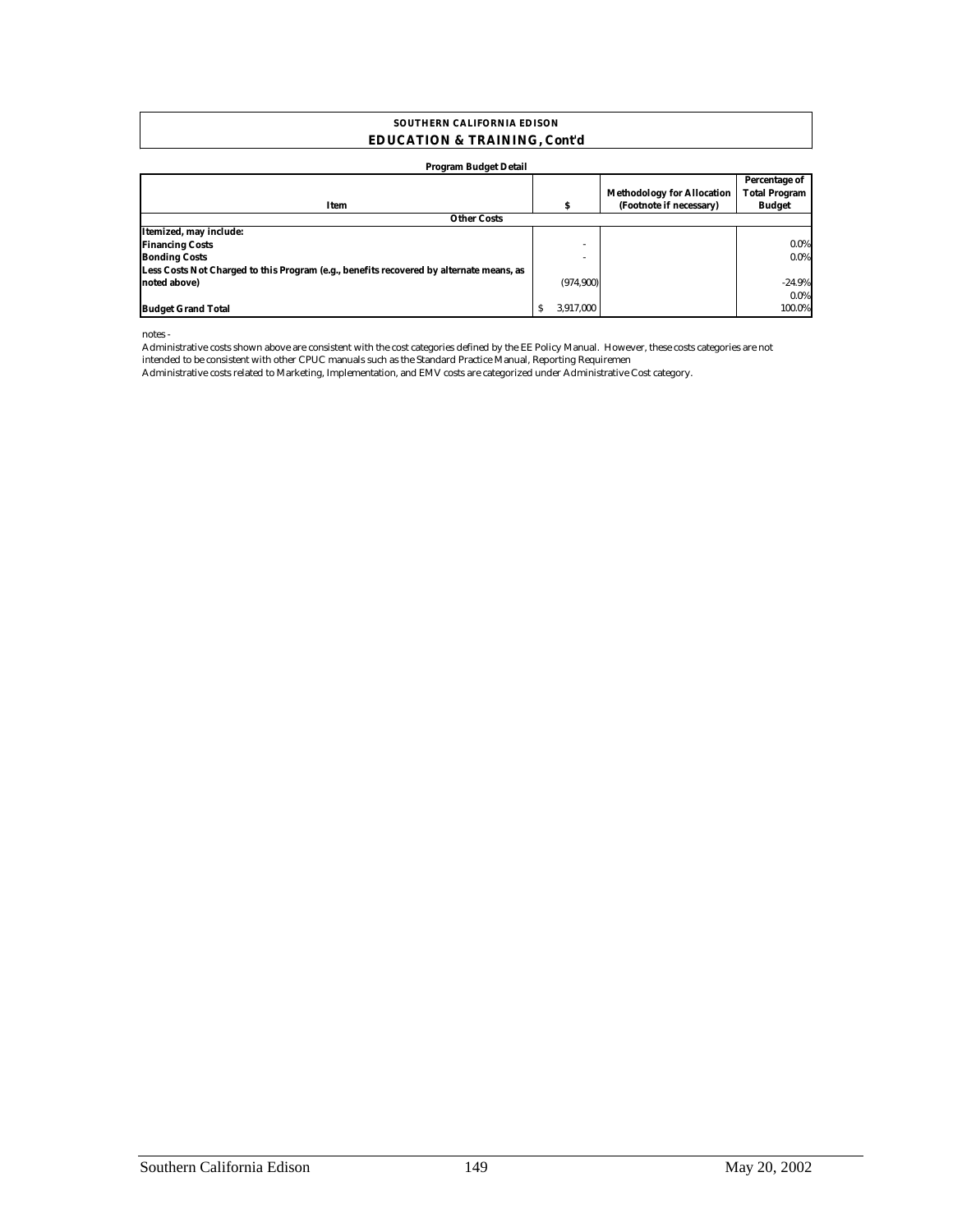## **Codes and Standards Advocacy Implementation Plan**

### **1. Title of Individual Program**

Codes and Standards Advocacy

## **2. Plans to Implement this Decision's Changes to Original Proposals**

## **2.1 Program Summary**

The Statewide Codes and Standards Advocacy Program (Codes and Standards) advocates upgrades and enhancements in energy efficiency standards and codes, thereby capturing the benefits for society from California's diverse energy efficiency efforts. Codes and Standards Enhancement (CASE) studies for energy efficiency improvements will be performed for promising design practices and technologies and will be presented to standards and code-setting bodies. Codes and Standards activities create synergies with other programs, such as Emerging Technologies, energy efficiency equipment rebates, and energy audits, through the advocacy of specific energy efficiency measures. 2002 Codes and Standards efforts are conducted within long-term code upgrade cycles; for example, building code cycles that are typically three years in California.

## **2.2 Implementation Plans**

Energy efficiency code and standards advocacy activities will include the following efforts with respect to Title 24 (residential and non-residential building standards) and Title 20 (appliance standards).

- Pacific Gas & Electric (PG&E), Southern California Edison (SCE), San Diego Gas & Electric (SDG&E), and Southern California Gas (SoCalGas) will consider and coordinate Codes And Standards Enhancement (CASE) initiatives on various cost effective building and appliance energy efficiency measures. Various HVAC efficiency measures such as the performance of HVAC equipment at high ambient temperatures may be included.
- Codes and Standards program staff will participate in California Energy Commission (CEC) standards workshops for the 2005, Title 24 rulemaking. Since the scope of the current rulemaking was established from previous input by the CEC, investor-owned utilities' (IOUs), and others, the majority of work in this area will be to defend and support CASE studies begun previously. Significant support is required to advance these efforts, for example, analytical assistance to address legitimate stakeholder issues and concerns, and other public process needs such as draft language for standards. Additionally, the IOUs will advocate cost effective energy efficiency measures for consumers in cooperation with the CEC.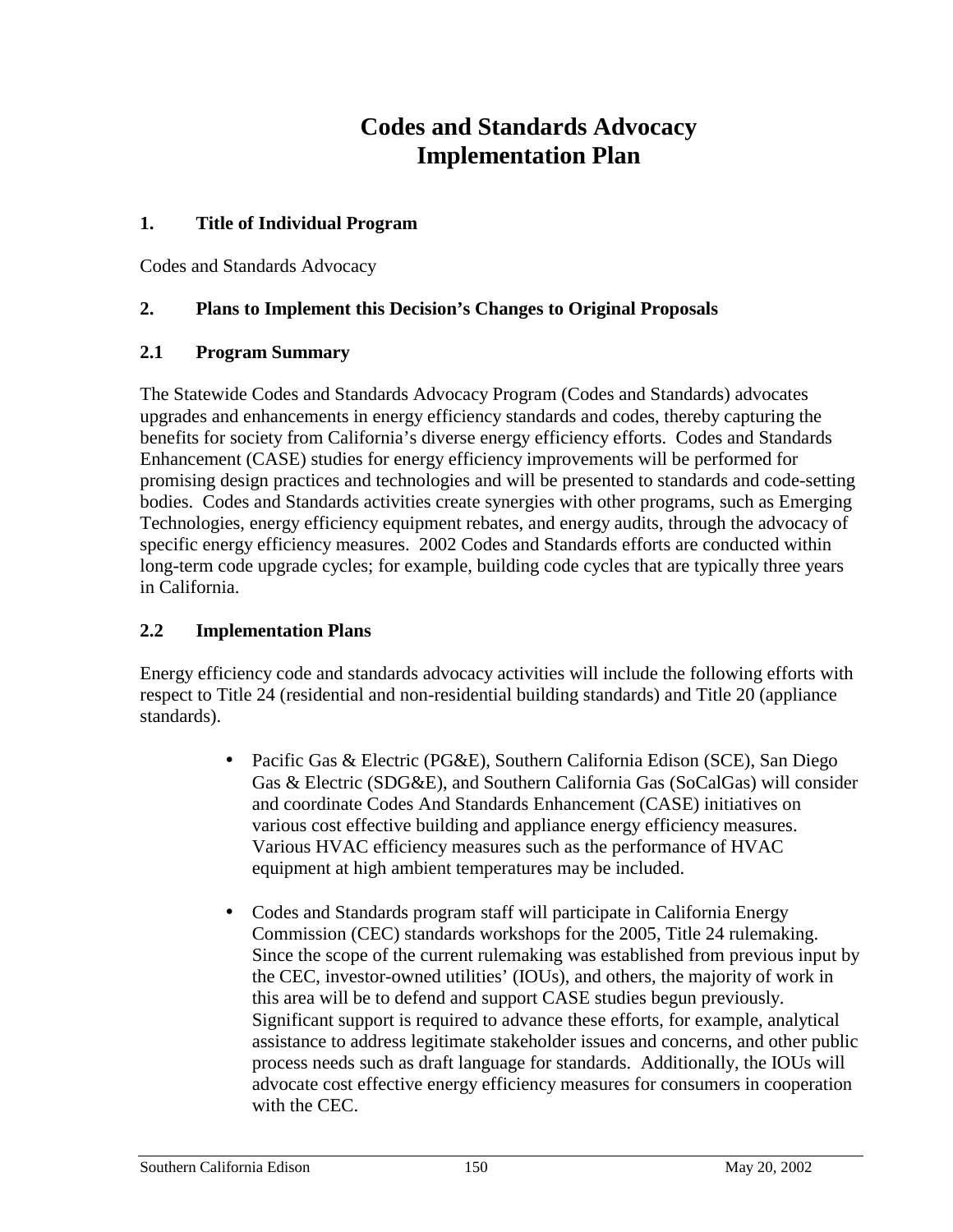- Codes and Standards program staff will participate in Title 20 appliance efficiency standards activities. Although specific workshop dates are uncertain, we expect the CEC to conduct workshops for defining the scope of the next rulemaking, and for commencing a new rulemaking. IOU support activities will include preparation in the form of further development of existing CASE studies, development of new CASE studies as appropriate based on consultations with the CEC and other stakeholders, and participation in workshops.
- The IOUs will support the development of a Performance Verification standard within the Title 24 building energy efficiency standards. Activities may include participation in the California Commissioning Collaborative.
- Additional activities may include advocacy in other forums affecting California codes and standards efforts.
- IOU's may support and participate in other energy efficiency standards activities such as those conducted by the Department of Energy, ASHRAE, Cool Roof Rating Council, National Fenestration Rating Council, EPA's Energy Star programs, other California rulemakings, targeted training, or scoping studies addressing retrofit residential and nonresidential building code opportunities.
- Codes and Standards program staffs will meet periodically to coordinate interutility activities so that the limited statewide funding is used efficiently.

## **3. Energy Savings and Demand Reductions Targets**

Based upon the CPUC's approved Energy Efficiency Policy Manual, this information program implementation plan is not expected to provide energy savings targets. Program goals are provided below in sections 5 and 6.

## **4. Cost-Effectiveness**

There is no estimate of energy, capacity, therm savings, or cost effectiveness for this information program. Although it is the intention of each energy efficiency program to encourage the efficient utilization of electricity and/or natural gas, the calculations performed for the 2002 program cost-effectiveness utilize energy, capacity, and therm savings estimates for measures and programs for which there is a lower degree of speculation. The lack of energy savings, capacity savings, therm savings, resource benefits, or a TRC ratio for any particular program (i.e., information programs) should not imply that a measure or program does not promote energy efficiency nor should it imply that there is not an impact to the customer's use of electricity or natural gas or a corresponding impact to the electricity or natural gas system. However, pursuant to the Commission's approved Energy Efficiency Policy Manual, this proposal for an information-only program is not reasonably expected to provide an estimate of energy savings.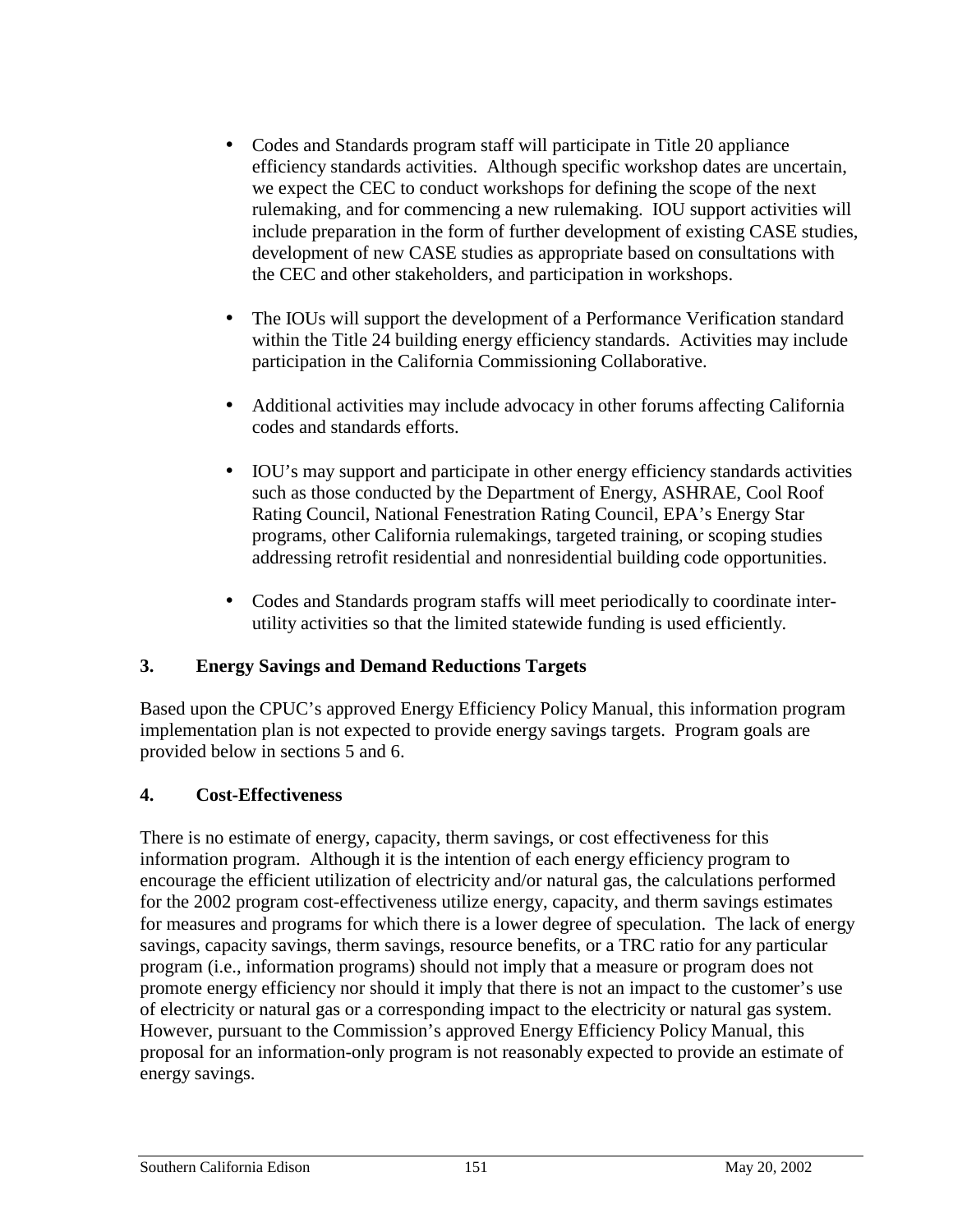## **5. Evaluating Program Progress For Information-only Programs**

To serve as a metric, each utility will provide summary reports on the status of each CASE study active within the current year. Southern California Edison will report on not fewer than ten CASE studies (new and existing) in 2002.

Reports on presentations to the CEC are available through transcripts of CEC standards workshops, typically posted on the CEC website after public hearings. The transcripts include comments made by stakeholders and advocates.

## **6. Hard-to-Reach Targets**

The Codes and Standards program does not have specific goals for the hard-to-reach market segments. In general, Codes and Standards activities support hard-to-reach market segments by advocating cost effective code enhancements that promote energy efficiency for all building types and appliances included in the California standards.

## **7. Budget**

| <b>Program</b>                               | 2002 Budget |
|----------------------------------------------|-------------|
| <b>Statewide Codes and Standards Program</b> | \$887,500   |
| Notes:                                       |             |

Program budget does not include EM&V activities funded from the statewide EM&V budget. See, Attachment B for a detailed budget.

## **8. Payment Schedule**

The CPUC has adopted this program for the remaining nine months of calendar year 2002 thus the payment of funds to the sponsoring utility will be collected during the second, third and fourth quarter of 2002. This payment schedule is abbreviated from the two-year schedule outlined in CPUC's Energy Efficiency Policy Manual in recognition of the program's limited nine-month implementation period.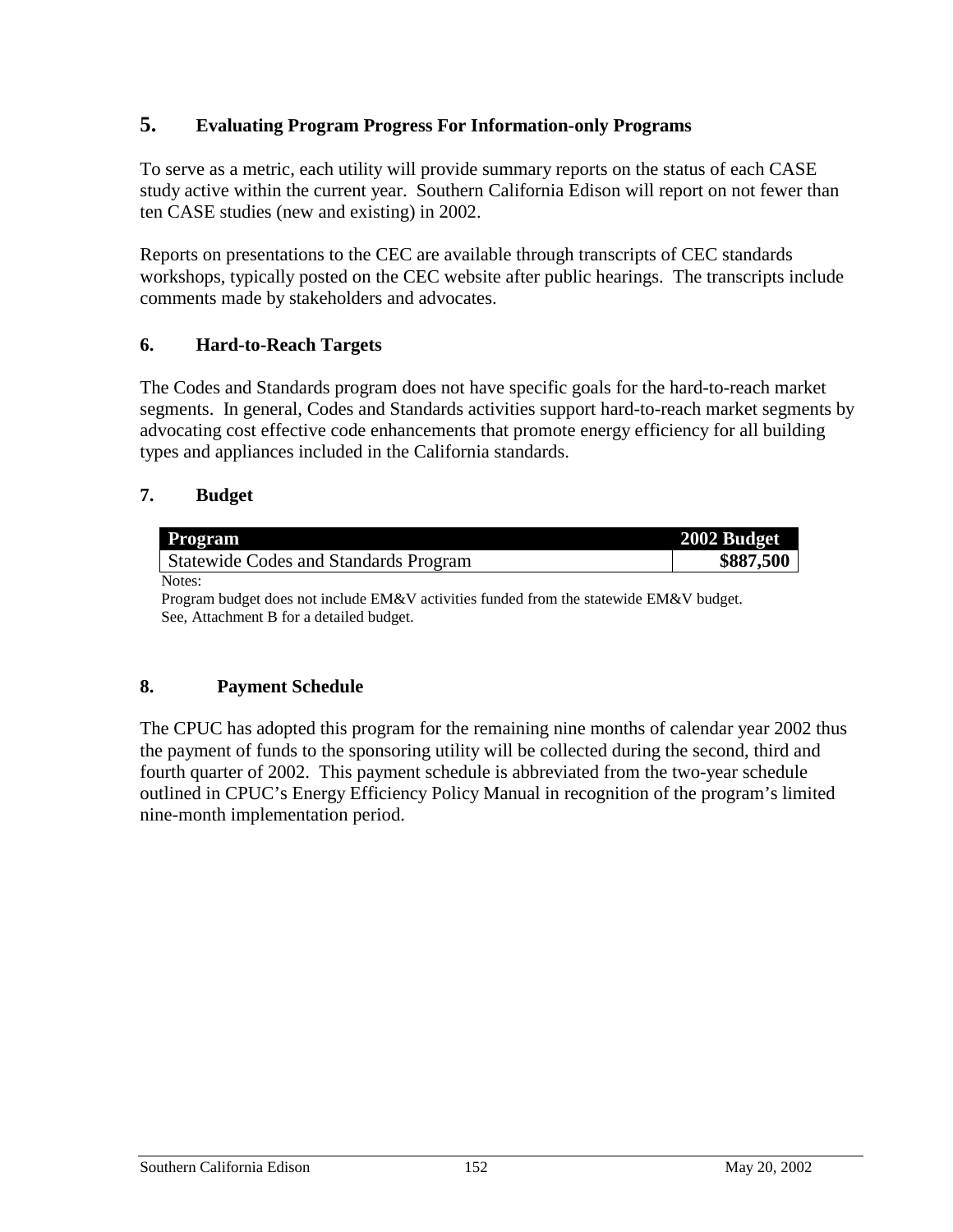## **Attachment A: Measure Forecast Table**

**Not Applicable**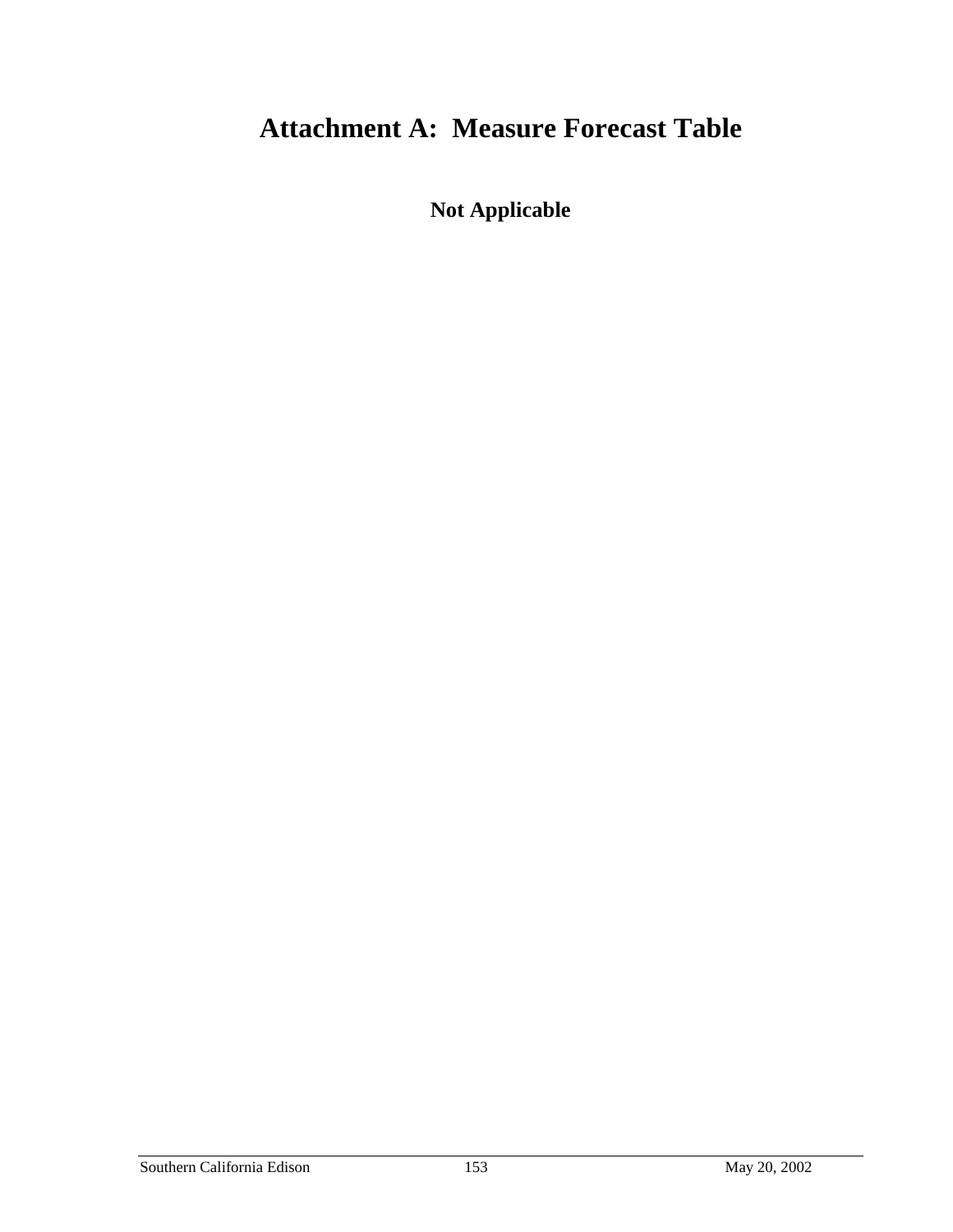# **Attachment B: Program Budget**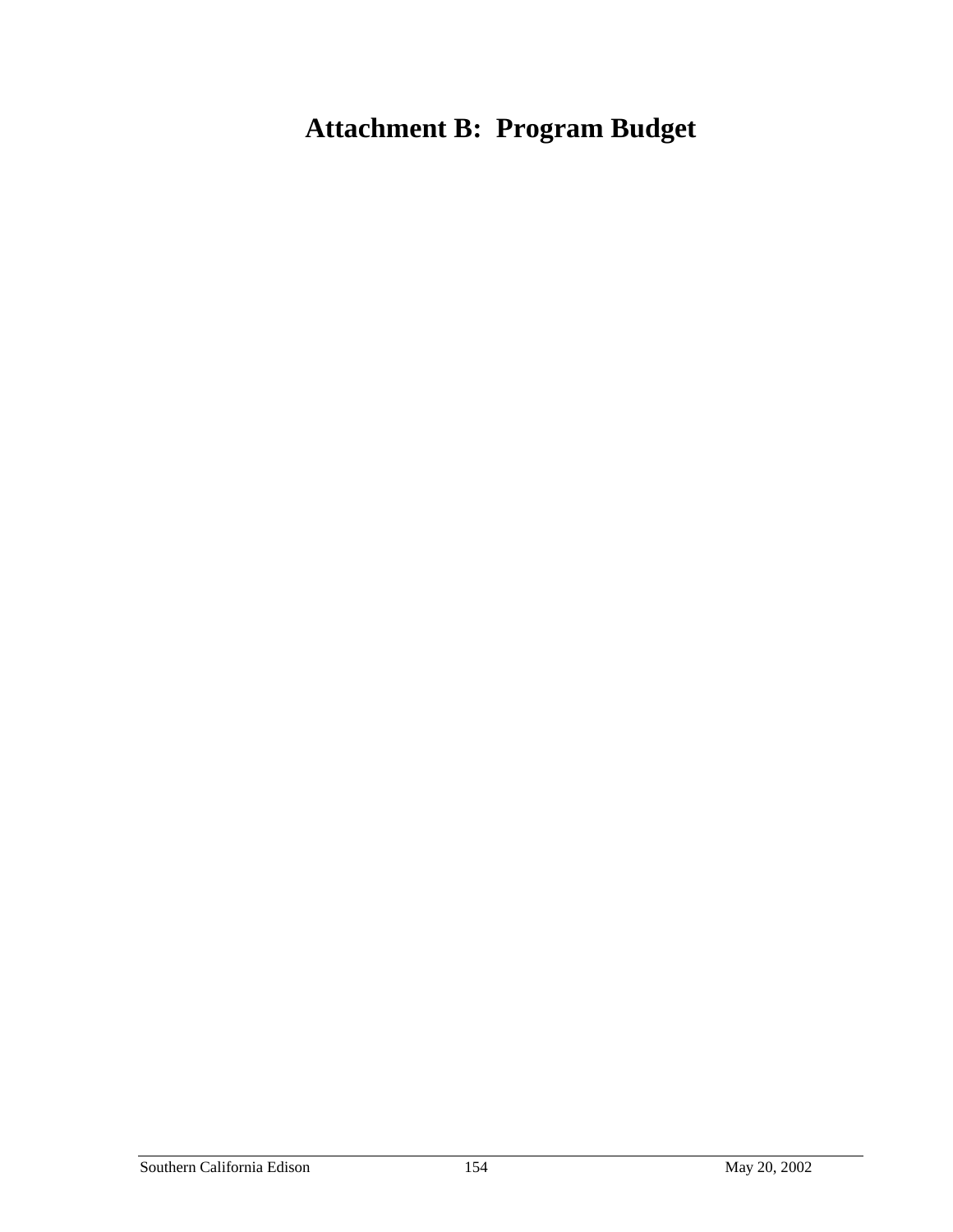### **SOUTHERN CALIFORNIA EDISON CODES AND STANDARDS**

| <b>Program Budget Summary</b>                                                 |                       |                                                              |                                                               |
|-------------------------------------------------------------------------------|-----------------------|--------------------------------------------------------------|---------------------------------------------------------------|
| Item                                                                          | s                     | <b>Methodology for Allocation</b><br>(Footnote if necessary) | <b>Percentage of</b><br><b>Total Program</b><br><b>Budget</b> |
| <b>Administrative Costs</b>                                                   |                       |                                                              |                                                               |
| Labor                                                                         | 38.600                |                                                              | 4.3%                                                          |
| <b>Benefits</b>                                                               | 21,700                |                                                              | 2.4%                                                          |
| <b>Travel/Conference/Training</b>                                             | 700                   |                                                              | 0.1%                                                          |
| Reporting/Tracking/Development - Information Services                         |                       |                                                              | 0.0%                                                          |
| <b>Materials &amp; Handling</b>                                               | 38,300                |                                                              | 4.3%                                                          |
| Overhead and General and Administrative costs                                 | 21,100                |                                                              | 2.4%                                                          |
| <b>Subcontractor Administrative costs</b>                                     |                       |                                                              | 0.0%                                                          |
| <b>Total Administrative Costs</b>                                             | 120.400               |                                                              | 13.6%                                                         |
| Marketing/Advertising/Outreach Costs                                          |                       |                                                              |                                                               |
| <b>Total Marketing/Advertising/Outreach Costs</b>                             |                       |                                                              | $0.0\%$                                                       |
| <b>Direct Implementation Costs</b>                                            |                       |                                                              |                                                               |
| <b>Financial Incentives</b>                                                   | $\tilde{\phantom{a}}$ |                                                              | $0.0\%$                                                       |
| <b>Installation costs</b>                                                     |                       |                                                              | $0.0\%$                                                       |
| <b>Activity costs</b>                                                         | 788,800               |                                                              | 88.9%                                                         |
| <b>Rebate Processing/Inspection</b>                                           |                       |                                                              | 0.0%                                                          |
| <b>Total Direct Implementation costs</b>                                      | 788.800               |                                                              | 88.9%                                                         |
| <b>Evaluation, Measurement and Verification Costs</b>                         |                       |                                                              |                                                               |
| Labor                                                                         |                       |                                                              | $0.0\%$                                                       |
| <b>Benefits</b>                                                               |                       |                                                              | $0.0\%$                                                       |
| <b>Travel/Conference/Training costs</b>                                       |                       |                                                              | $0.0\%$                                                       |
| <b>EM&amp;V Reporting costs</b>                                               |                       |                                                              | $0.0\%$                                                       |
| <b>Materials &amp; Handling</b>                                               |                       |                                                              | $0.0\%$                                                       |
| <b>Overhead and General and Administrative costs</b>                          |                       |                                                              | $0.0\%$                                                       |
| <b>Total Evaluation, Measurement and Verification Costs</b>                   | 21,000                |                                                              | 2.4%                                                          |
|                                                                               | 21.000                |                                                              | 2.4%                                                          |
| <b>Other Costs</b>                                                            |                       |                                                              |                                                               |
| <b>Financing Costs</b>                                                        | $\sim$                |                                                              | $0.0\%$                                                       |
| <b>Bonding Costs</b>                                                          |                       |                                                              | $0.0\%$                                                       |
| Less Costs Not Charged to this Program (e.g., benefits recovered by alternate |                       |                                                              |                                                               |
| means, as noted above)                                                        | (42,700)              |                                                              | $-4.8%$                                                       |
|                                                                               |                       |                                                              | $0.0\%$                                                       |
| <b>Budget Grand Total</b>                                                     | 887.500               |                                                              | 100.0%                                                        |

notes -

Administrative costs related to Marketing, Implementation, and EMV costs are categorized under Administrative Cost category. Administrative costs shown above are consistent with the cost categories defined by the EE Policy Manual. However, these costs categories are not intended to be consistent with other CPUC manuals such as the Standard Practice Manual, Reporting Requirements Manual, etc.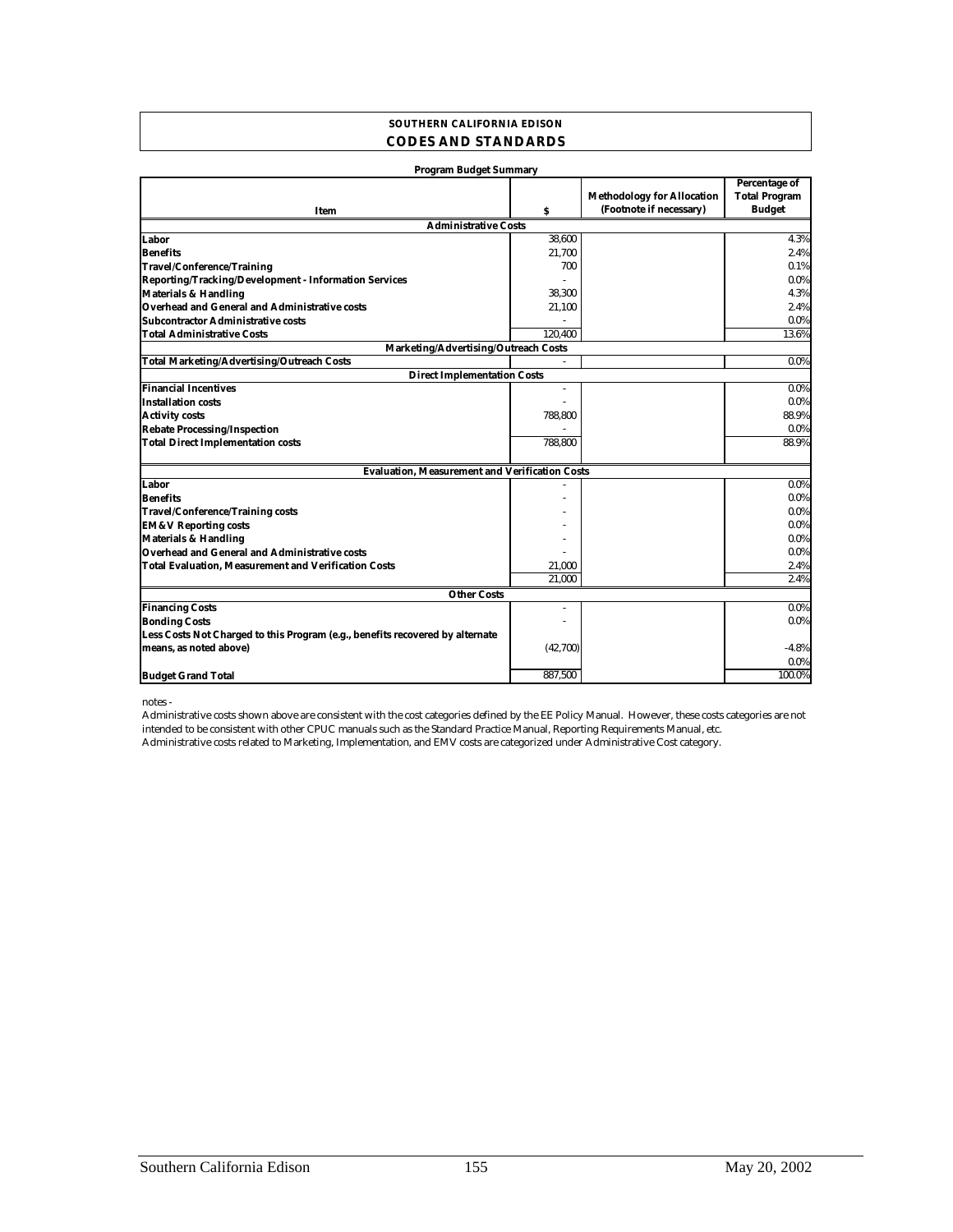#### **SOUTHERN CALIFORNIA EDISON CODES AND STANDARDS**

| Program Budget Detail                                                               |                                     |                                                              |                                                        |
|-------------------------------------------------------------------------------------|-------------------------------------|--------------------------------------------------------------|--------------------------------------------------------|
| Item                                                                                | Ŝ                                   | <b>Methodology for Allocation</b><br>(Footnote if necessary) | Percentage of<br><b>Total Program</b><br><b>Budget</b> |
| <b>Administrative Costs</b>                                                         |                                     |                                                              |                                                        |
| Labor                                                                               |                                     |                                                              |                                                        |
| Type A - Program Planning/Design/Program Mgmt.                                      | $\boldsymbol{\mathsf{S}}$<br>38,600 |                                                              | 4.3%                                                   |
| Type B - Mgmt./Supervisor                                                           |                                     |                                                              | 0.0%                                                   |
| Type C - Clerical Support                                                           |                                     |                                                              | 0.0%                                                   |
| <b>Subtotal Labor</b>                                                               | 38,600                              |                                                              | 4.3%                                                   |
| <b>Benefits</b>                                                                     |                                     |                                                              |                                                        |
| Pensions & Benefits                                                                 | 18,800                              | 48.6% of SCE Labor                                           | 2.1%                                                   |
| <b>Payroll Taxes</b>                                                                |                                     | 2,900 7.4% of SCE Labor                                      | 0.3%                                                   |
| <b>Subtotal Benefits</b>                                                            | 21.700                              |                                                              | 2.4%                                                   |
| Travel/Conference/Training                                                          |                                     |                                                              |                                                        |
| Type A - Mileage and Parking                                                        | 300                                 |                                                              | $0.0\%$                                                |
| Type B - Other - Meals, lodging, misc. expenses                                     | 400                                 |                                                              | 0.0%                                                   |
| Type C - Conference/Training Activities                                             |                                     |                                                              | 0.0%                                                   |
| <b>Subtotal Travel costs</b>                                                        | 700                                 |                                                              | 0.1%                                                   |
| Reporting/Tracking/Development - Information Services                               |                                     |                                                              | 0.0%                                                   |
| <b>Materials &amp; Handling</b>                                                     | 38.300                              |                                                              | 4.3%                                                   |
| <b>Overhead and General and Administrative costs</b>                                |                                     |                                                              |                                                        |
| Type A - Regulatory Support                                                         | 6,700                               |                                                              | 0.8%                                                   |
| Type B - Accounting Support                                                         | 5,000                               |                                                              | 0.6%                                                   |
| Type C - Communications/Telecommunications/Automated Systems Support                | 7,500                               |                                                              | 0.8%                                                   |
| Type D - Human Resources Support                                                    | 1,900                               |                                                              | 0.2%                                                   |
| Type E - Facilities Support                                                         |                                     |                                                              | $0.0\%$                                                |
| Type F - Supervision                                                                |                                     |                                                              | 0.0%                                                   |
| Type G - Corporate Services                                                         |                                     |                                                              | 0.0%                                                   |
| Type H - Transportation Services, Shop Services                                     |                                     |                                                              | 0.0%                                                   |
| Type I - Information Technology                                                     |                                     |                                                              | 0.0%                                                   |
| Type J - Procurement and Material Management                                        |                                     |                                                              | 0.0%                                                   |
| Subtotal Overhead and General and Administrative costs                              | 21.100                              |                                                              | 2.4%                                                   |
| Subcontractor Administrative costs (administrative only, report other subcontractor |                                     |                                                              |                                                        |
| costs in the appropriate category)                                                  |                                     |                                                              |                                                        |
| Labor<br><b>Benefits</b>                                                            |                                     |                                                              | $0.0\%$                                                |
| Overhead                                                                            |                                     |                                                              | 0.0%<br>0.0%                                           |
| <b>Travel</b> costs                                                                 |                                     |                                                              | 0.0%                                                   |
|                                                                                     |                                     |                                                              | $0.0\%$                                                |
| <b>Reporting costs</b><br>Materials & Handling                                      |                                     |                                                              | 0.0%                                                   |
| Overhead and General and Administrative costs                                       |                                     |                                                              | 0.0%                                                   |
| Subtotal Subcontractor Administrative costs                                         |                                     |                                                              | 0.0%                                                   |
| Profit                                                                              |                                     |                                                              | 0.0%                                                   |
| <b>Total Administrative Costs</b>                                                   | 120.400                             |                                                              | 13.6%                                                  |
|                                                                                     |                                     |                                                              |                                                        |
| Marketing/Advertising/Outreach Costs                                                |                                     |                                                              |                                                        |
| Type A - Brochures/Booklets                                                         | ÷.                                  |                                                              | $0.0\%$                                                |
| Type B - Media Support                                                              | ÷,                                  |                                                              | 0.0%                                                   |
| Type C - Outreach                                                                   |                                     |                                                              | $0.0\%$                                                |
| Total Marketing/Advertising/Outreach Costs                                          |                                     |                                                              | 0.0%                                                   |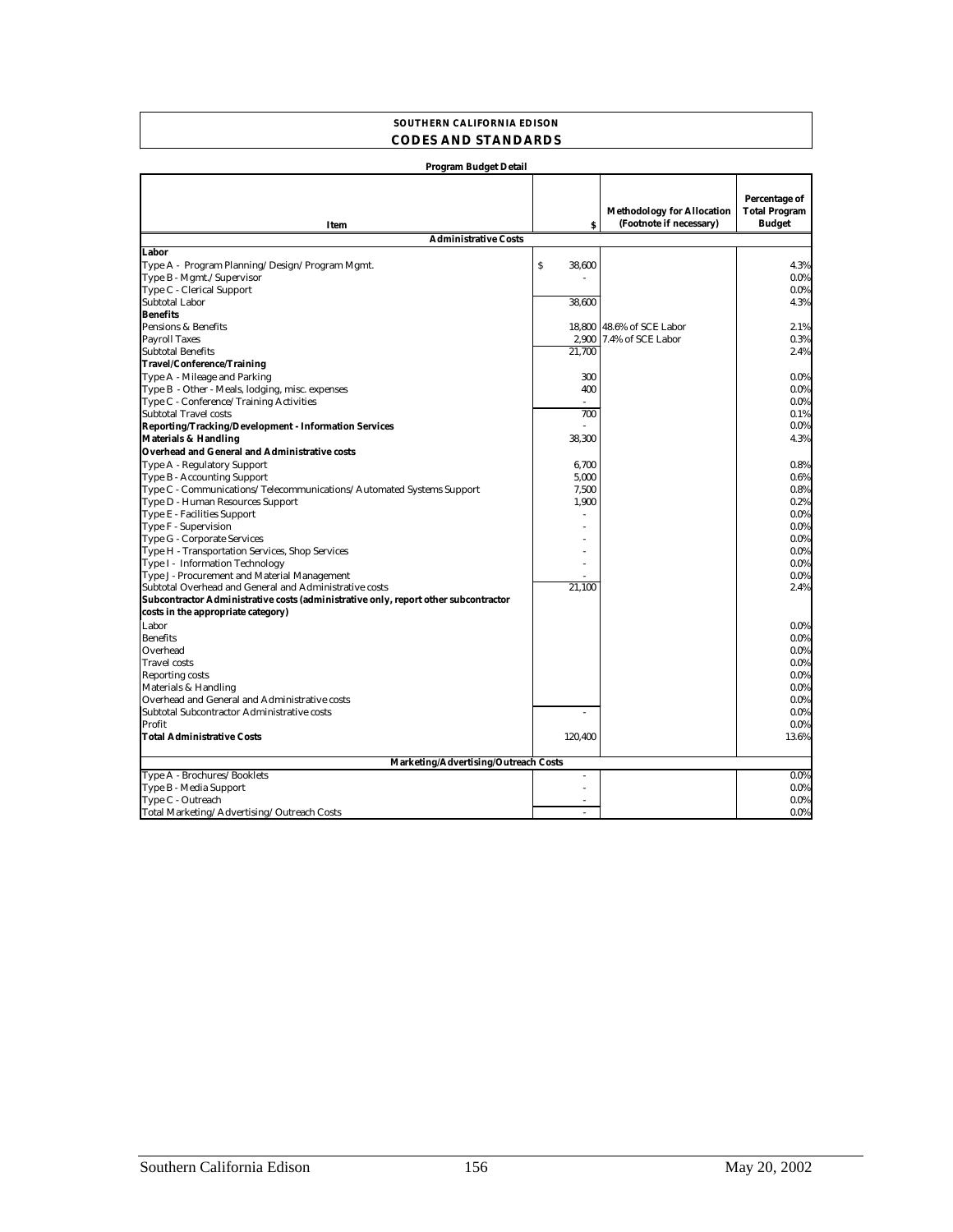### **SOUTHERN CALIFORNIA EDISON CODES AND STANDARDS, Cont'd**

| <b>Program Budget Detail</b>                                         |         |                                                              |                                                        |
|----------------------------------------------------------------------|---------|--------------------------------------------------------------|--------------------------------------------------------|
| Item                                                                 | Š       | <b>Methodology for Allocation</b><br>(Footnote if necessary) | Percentage of<br><b>Total Program</b><br><b>Budget</b> |
| <b>Direct Implementation Costs</b>                                   |         |                                                              |                                                        |
| <b>Itemized financial incentives</b>                                 |         |                                                              |                                                        |
| Subtotal Financial Incentives                                        |         |                                                              | 0.0%                                                   |
| Itemized installation costs                                          |         |                                                              |                                                        |
| Subtotal Installation costs                                          |         |                                                              | $0.0\%$                                                |
| Itemized hardware/materials costs (primarily for direct install and  |         |                                                              |                                                        |
| information/education programs)                                      |         |                                                              |                                                        |
| <b>Itemized activity costs</b>                                       |         |                                                              |                                                        |
| CASE Studies (10 @ \$70,000 each)                                    | 700.000 |                                                              | 78.9%                                                  |
| Codes and Standards Advocacy                                         | 88,800  |                                                              | 10.0%                                                  |
| <b>Subtotal Activity costs</b>                                       | 788,800 |                                                              | 88.9%                                                  |
| <b>Rebate Processing/Inspection</b>                                  |         |                                                              |                                                        |
| Subtotal Rebate Processing/Inspection costs                          |         |                                                              | $0.0\%$                                                |
| <b>Total Direct Implementation costs</b>                             | 788,800 |                                                              | 88.9%                                                  |
|                                                                      |         |                                                              |                                                        |
| <b>Evaluation, Measurement and Verification Costs</b>                |         |                                                              |                                                        |
| Labor                                                                |         |                                                              | 0.0%                                                   |
| EM&V labor                                                           |         |                                                              | 0.0%                                                   |
| Subtotal EM&V Labor                                                  | ÷,      |                                                              | 0.0%                                                   |
| <b>Benefits</b>                                                      |         |                                                              |                                                        |
| Pensions & Benefits                                                  |         |                                                              | 0.0%                                                   |
| <b>Payroll Taxes</b>                                                 |         |                                                              | 0.0%                                                   |
| <b>Subtotal Benefits</b>                                             |         |                                                              | 0.0%                                                   |
| <b>Travel/Conference/Training costs</b>                              |         |                                                              |                                                        |
| Type A - Mileage and Parking                                         |         |                                                              | $0.0\%$                                                |
| Type B - Other - Meals, lodging, misc. expenses                      |         |                                                              | 0.0%                                                   |
| Type C - Conference/Training Activities                              |         |                                                              | 0.0%                                                   |
| <b>Subtotal Travel Costs</b>                                         |         |                                                              | 0.0%                                                   |
| <b>Reporting costs</b>                                               |         |                                                              |                                                        |
| Report 1 (consultant cost)                                           |         |                                                              | 0.0%                                                   |
| Report 2 (consultant cost)                                           |         |                                                              | 0.0%                                                   |
| <b>Subtotal EM&amp;V Reporting Costs</b>                             | ÷,      |                                                              | 0.0%                                                   |
| <b>Materials &amp; Handling</b>                                      |         |                                                              | 0.0%                                                   |
| Overhead and General and Administrative costs                        |         |                                                              |                                                        |
| Type A - Regulatory Support                                          |         |                                                              | 0.0%                                                   |
| Type B - Accounting Support                                          |         |                                                              | $0.0\%$                                                |
| Type C - Communications/Telecommunications/Automated Systems Support |         |                                                              | 0.0%                                                   |
| Type D - Human Resources Support                                     |         |                                                              | 0.0%                                                   |
| Type E - Facilities Support<br>Type F - Supervision                  |         |                                                              | 0.0%<br>0.0%                                           |
| Type G - Corporate Services                                          |         |                                                              | 0.0%                                                   |
| Type H - Transportation Services, Shop Services                      |         |                                                              | 0.0%                                                   |
| Type I - Information Technology                                      |         |                                                              | 0.0%                                                   |
| Type J - Procurement and Material Management                         |         |                                                              | 0.0%                                                   |
| Subtotal Overhead and General and Administrative costs               |         |                                                              | 0.0%                                                   |
| <b>Total Evaluation, Measurement and Verification Costs</b>          | 21,000  |                                                              | 2.4%                                                   |
|                                                                      |         |                                                              |                                                        |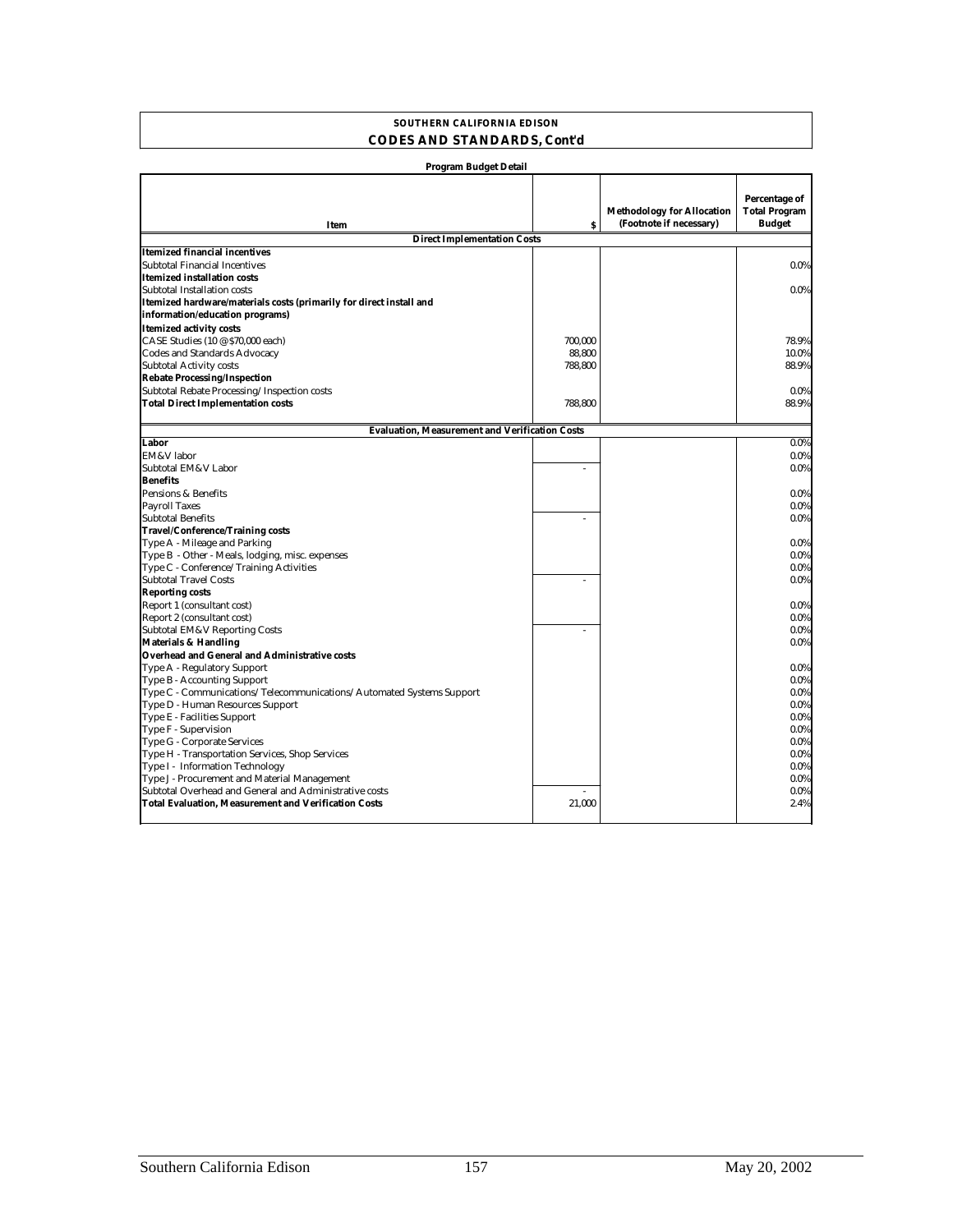### **CODES AND STANDARDS, Cont'd SOUTHERN CALIFORNIA EDISON**

#### **Program Budget Detail**

| Item                                                                                    | s        | <b>Methodology for Allocation</b><br>(Footnote if necessary) | Percentage of<br><b>Total Program</b><br><b>Budget</b> |
|-----------------------------------------------------------------------------------------|----------|--------------------------------------------------------------|--------------------------------------------------------|
| <b>Other Costs</b>                                                                      |          |                                                              |                                                        |
| Itemized, may include:                                                                  |          |                                                              |                                                        |
| <b>Financing Costs</b>                                                                  | ۰        |                                                              | 0.0%                                                   |
| <b>Bonding Costs</b>                                                                    | ۰        |                                                              | 0.0%                                                   |
| Less Costs Not Charged to this Program (e.g., benefits recovered by alternate means, as |          |                                                              |                                                        |
| noted above)                                                                            | (42,700) |                                                              | $-4.8%$                                                |
| <b>Budget Grand Total</b>                                                               | 887.500  |                                                              | 100.0%                                                 |

notes -

Administrative costs shown above are consistent with the cost categories defined by the EE Policy Manual. However, these costs categories are not intended to be consistent with other CPUC manuals such as the Standard Practice Manual, Reporting Requiremen

Administrative costs related to Marketing, Implementation, and EMV costs are categorized under Administrative Cost category.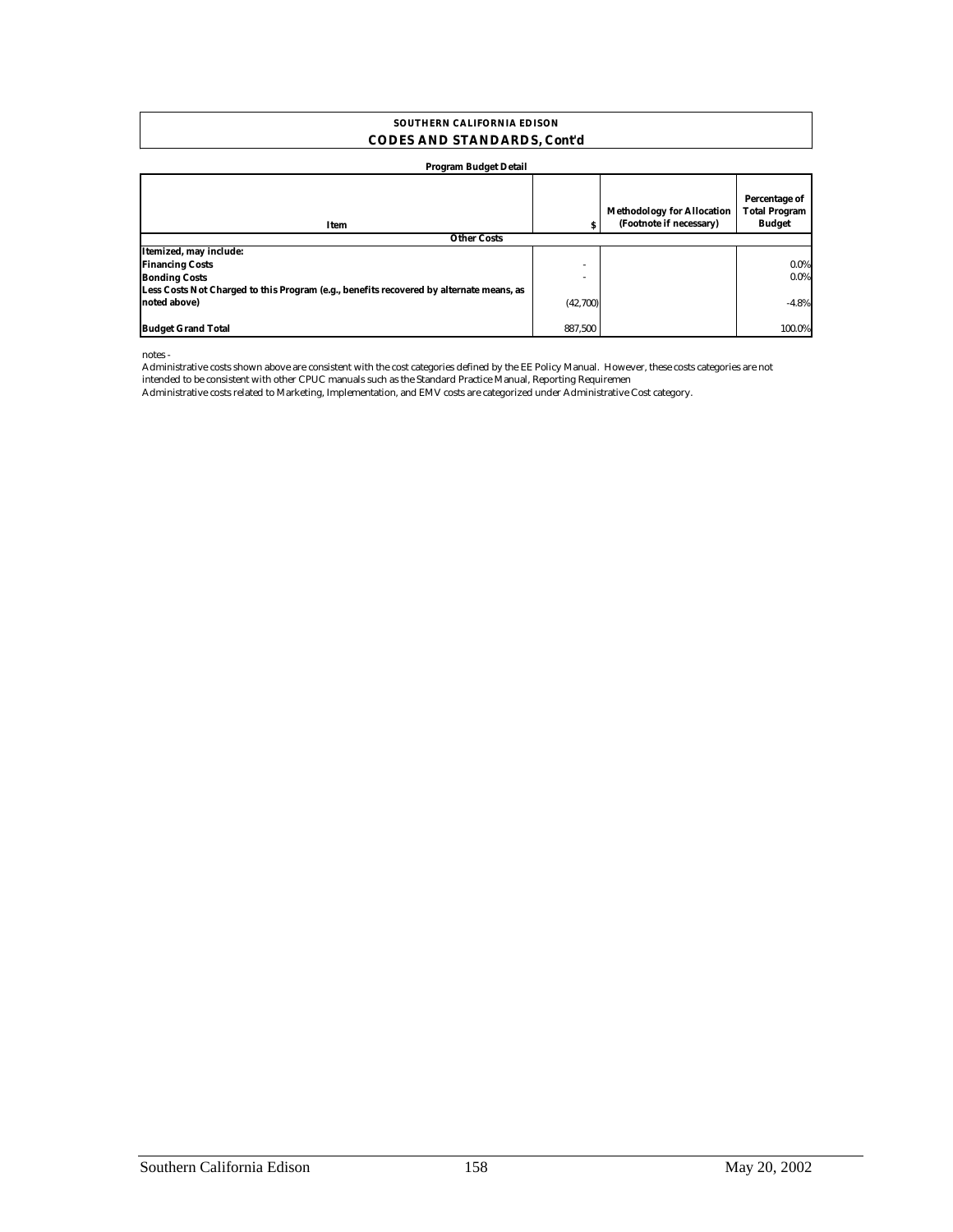## **Upstream Residential Lighting Implementation Plan**

## **1. Title of Individual Program**

Upstream Residential Lighting

## **2. Plans to Implement this Decision's Changes to Original Proposals**

## **2.1 Program Summary**

Upstream Residential Lighting is a statewide program coordinated among the electric investorowned utilities (IOUs). This program will also be coordinated with the Crosscutting Marketing and Outreach program. This type of collaboration has tremendous potential for impacting the marketplace. With years of experience marketing energy efficiency in the state, the IOUs are trusted by consumers as the source for accurate, nonbiased information on energy efficiency. The IOUs established working relationships with retailers and manufacturers that allow for effective and strategic delivery of program objectives. The retailers know that accountability exists with the IOUs.

## **Program Description**

This statewide program will collaborate with interested multi-location retailers and manufacturers to offer point-of-sale (POS) discounts for Energy Star<sup>®</sup> lighting products. Customers will receive a \$2 per lamp discount by purchasing compact fluorescent lamps (CFLs) at participating retailers. Customers will receive a \$10 per fixture discount by purchasing Energy Star $^{\circledR}$  hard-wired indoor, outdoor or torchiere lighting. A \$20 incentive will be available for Energy Star $^{\circledR}$  ceiling fans with light kits. The retailers will be reimbursed for the discounts provided to consumers during the promotion period by providing the sales information for the promotion period to the IOUs. For retailers unable to comply with sales data requirements, the IOUs will work with manufacturers that the retailers select. In addition, manufacturers will also be allocated incentive funds directly from the IOUs and work with their retailers to administer rebates to customers in the traditional upstream approach. Manufacturers shipping to retailers who are participating in the statewide program will not be eligible for incentive payments on the same product for which the retailer receives incentive payments, i.e. manufacturer shipments to retailer A, B, C, X and Y are not eligible because retailers A, B, C, X and Y are participating retailers. Independent regional retailers will be included on a case-bycase basis as funds allow.

The 2002 program will build upon 2001 success by collaboration with multi-location retailers desiring to offer the instant discount such as Costco, Home Depot, Lowe's, Sam's Club, Wal-Mart and other interested chain or independent retailers. Outreach to grocery and drug stores either directly or through manufacturers will have specific focus to ensure meeting the hard-toreach goals. Coordinated timing with the respective retailers, IOU Web sites, statewide advertising and retailer promotion will be attractive to the consumers.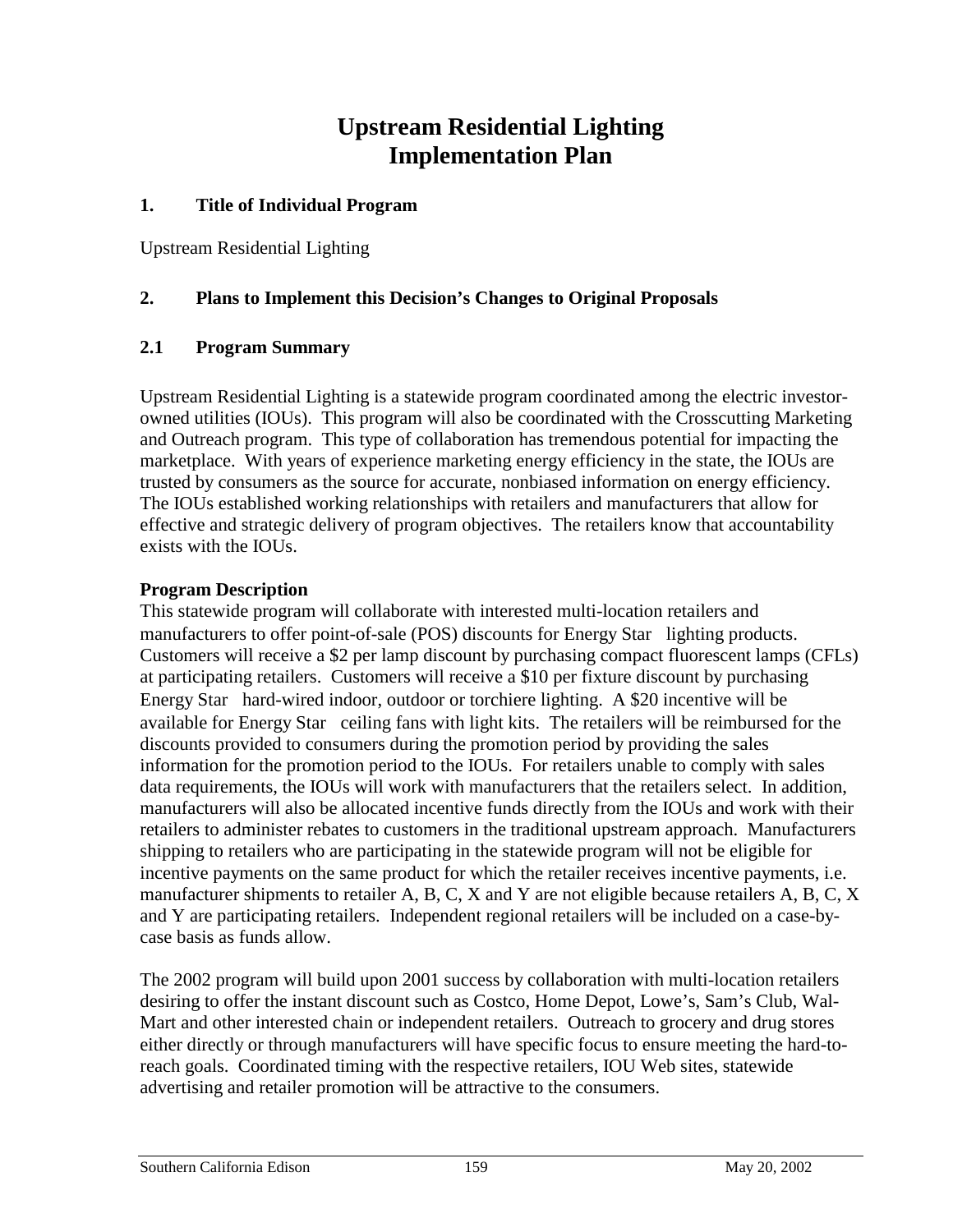## **Marketing**

The IOUs will ensure that appropriate agreements are in place that specifies terms and conditions for collaboration and promotions. Timing will be agreed to with retailers, manufacturers and the Crosscutting Marketing and Outreach Program. Coordination with the Environmental Protection Agency's (EPA) fall season "Change a Light" promotional activities are anticipated as well.

## **Outreach**

The IOUs will have accurate information on their websites, phone centers and may generate bill inserts as appropriate prior to the promotion period. The Crosscutting Marketing and Outreach will coordinate any radio or print advertising to support product promotion. Lastly retailers' advertising and promotions enforce the messages.

## **Tracking**

As the proposed budgets are significantly lower than the combined budgets for 2001, the IOUs will provide program end accomplishments as the promotion is not expected to last beyond three months and will likely be expended within a two-month period beginning in September 2002. The portion of funds to promote Energy Star<sup>®</sup> ceiling fans may begin in the spring along with cooling measures from other programs and will be reported in the appropriate monthly reports.

|                                | Unit           | <b>Forecast</b> | Total          | Net kWh  | Total  | Net kW   |
|--------------------------------|----------------|-----------------|----------------|----------|--------|----------|
| <b>Measure</b>                 | <b>Defined</b> | <b>Units</b>    | <b>Net kWh</b> | per unit | Net kW | per unit |
| Screw-in CFL 15 Watt           | Unit           | $\Omega$        | $\Omega$       | 26       | 0      | 0.00     |
| Screw-in CFL 25 Watt           | Unit           | 161.650         | 8.276.480      | 51       | 1.293  | 0.01     |
| Screw-in CFL 30 Watt           | Unit           | 50,000          | 3.560,000      | 71       | 560    | 0.01     |
| <b>Indoor Fixtures</b>         | Unit           | 5.145           | 366,324        | 71       | 58     | 0.01     |
| Retail - Torchiere Floor Lamps | Unit           | 43.950          | 9.704.160      | 221      | 0      | 0.00     |
| Outdoor Fixtures Flood 13 Watt | Unit           | 23.130          | 2.035.440      | 88       | 0      | 0.00     |
| Outdoor Fixtures Flood 27 Watt | Unit           | 6.420           | 1,119,648      | 174      | 0      | 0.00     |
| Energy Star Ceiling Fan w/ CFL | Unit           | 3.525           | 564,000        | 160      | 39     | 0.01     |
|                                |                |                 |                |          |        |          |
| Total                          |                |                 | 25.626.052     |          | 1.950  |          |

## **3. Revised Energy and Peak Demand Savings Targets**

NOTE: Total net energy savings may differ from the energy savings targets provided in Decision 02-03-056.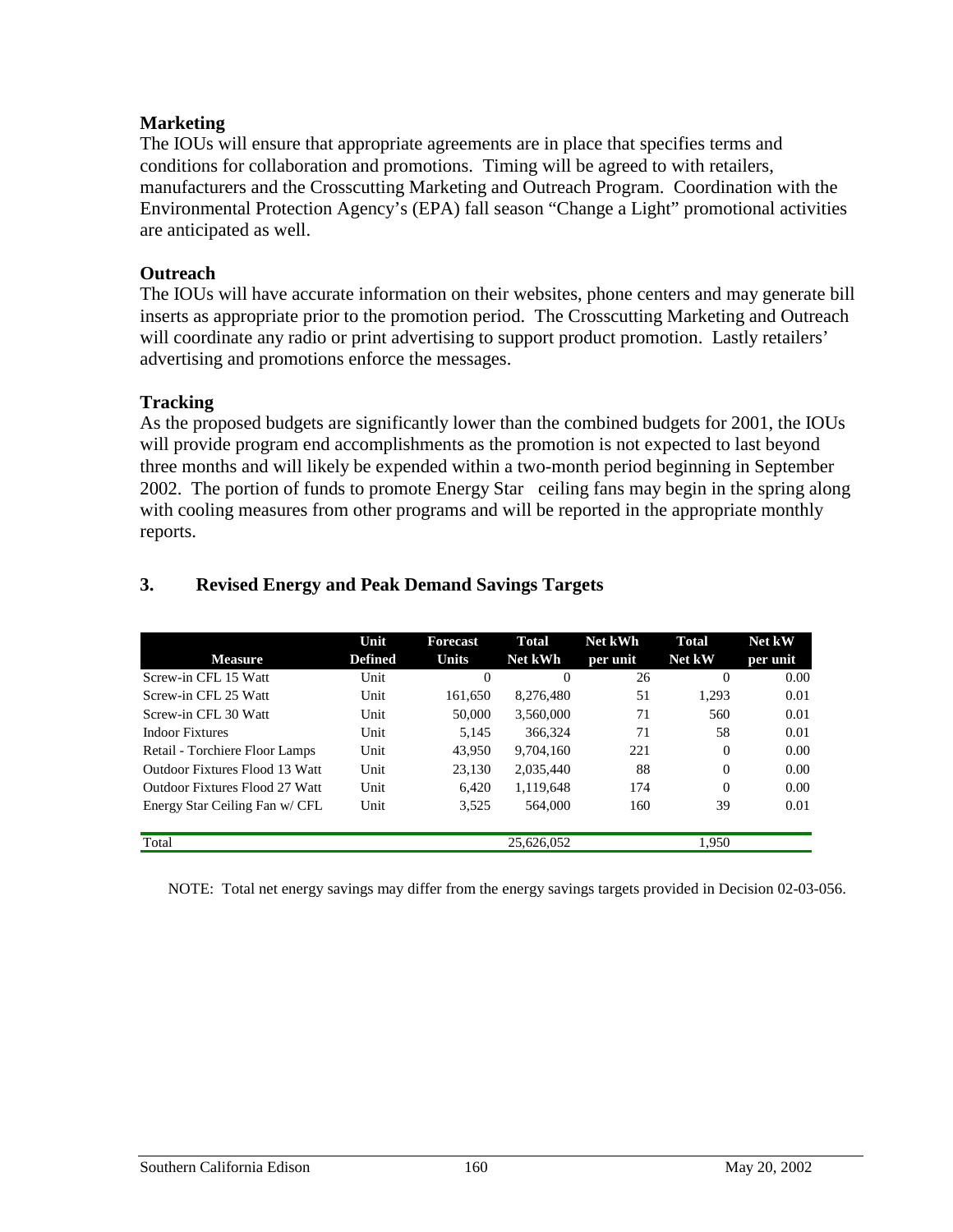## **4. Cost-Effectiveness**

|                                           | <b>Program</b><br><b>Benefits</b> | <b>Program</b><br><b>Costs</b> | <b>Net</b><br><b>Benefits</b> | <b>Benefit/Cost</b><br><b>Ratio</b> |
|-------------------------------------------|-----------------------------------|--------------------------------|-------------------------------|-------------------------------------|
| <b>Total Resource</b><br><b>Cost Test</b> | \$14,062,000                      | \$3,365,176                    | \$10,696,824                  | 4.18                                |
| <b>Participant Cost</b><br><b>Test</b>    | \$15,342,250                      | 2,506,000                      | 12,836,250                    | 6.12                                |

## **5. Evaluating Program Progress For Information-only Programs**

Section is not applicable to this non-information program.

## **6. Hard-to-Reach Targets**

The IOUs are challenged with ensuring that at least 15% of program incentive budgets are provided via retailers that are outside the urban center areas. The IOUs will provide data, either sales data from the retailers or shipment data from the manufacturers to the retailers. The data will include the store address and zip code as evidence of meeting the hard-to-reach goal. The units sold by the retailers or shipped by the manufacturers times the incentive amount paid will give the achieved budget amount that can be compared to the targeted hard-to-reach dollar amount.

Similarly, the IOUs are challenged with ensuring that at least 10% of program incentive budgets are via the grocery and drug stores.The IOUs will provide sales data from retailers or shipment data from manufacturers of units provided via food or drug retailers. The retailer, the address and zip code of the store and the units distributed through the stores times the incentive amount paid per unit will give the achieved budget amount. This can be compared to the targeted grocery and drug store dollar amount for each IOU. Specific opportunities to impact a community within each of the IOUs' service areas will be pursued by each respective IOU. Opportunities to collaborate will be explored and implemented as funds allow.

## **7. Budget**

| <b>Program</b>                                                                         | 2002 Budget |
|----------------------------------------------------------------------------------------|-------------|
| Upstream Residential Lighting Program                                                  | 1,999,500   |
| Notes:                                                                                 |             |
| Program budget does not include EM&V activities funded from the statewide EM&V budget. |             |

Program budget does not include EM&V activities funded from the statewide EM&V budget. See, Attachment B for a detailed budget.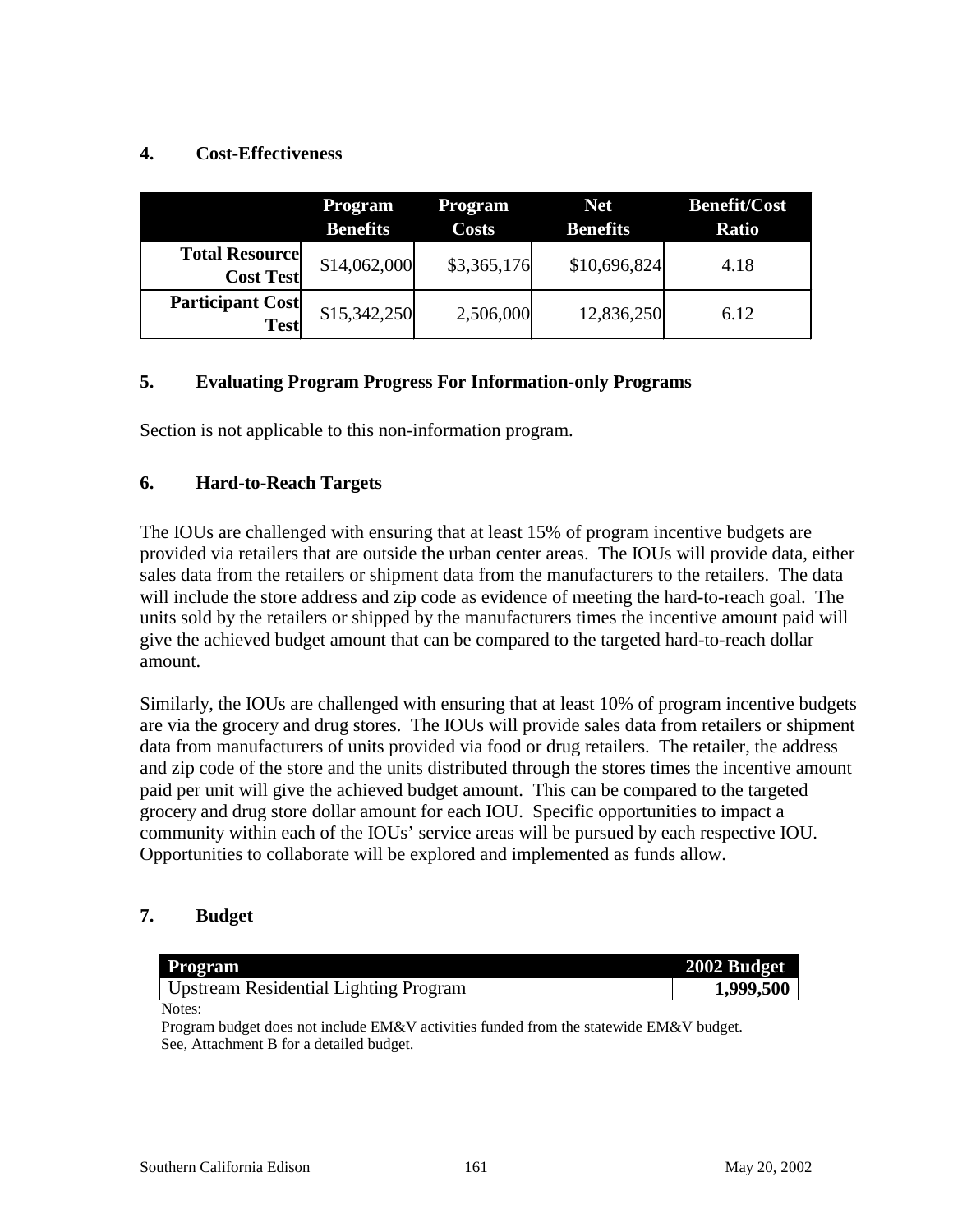## **8. Payment Schedule**

The Commission has adopted this program for the remaining nine months of calendar year 2002, thus the payment of funds to the sponsoring utility will be collected during the second, third and fourth quarter of 2002. This payment schedule is abbreviated from the two-year schedule outlined in the Commission's Energy Efficiency Policy Manual in recognition of the program's limited nine-month implementation period.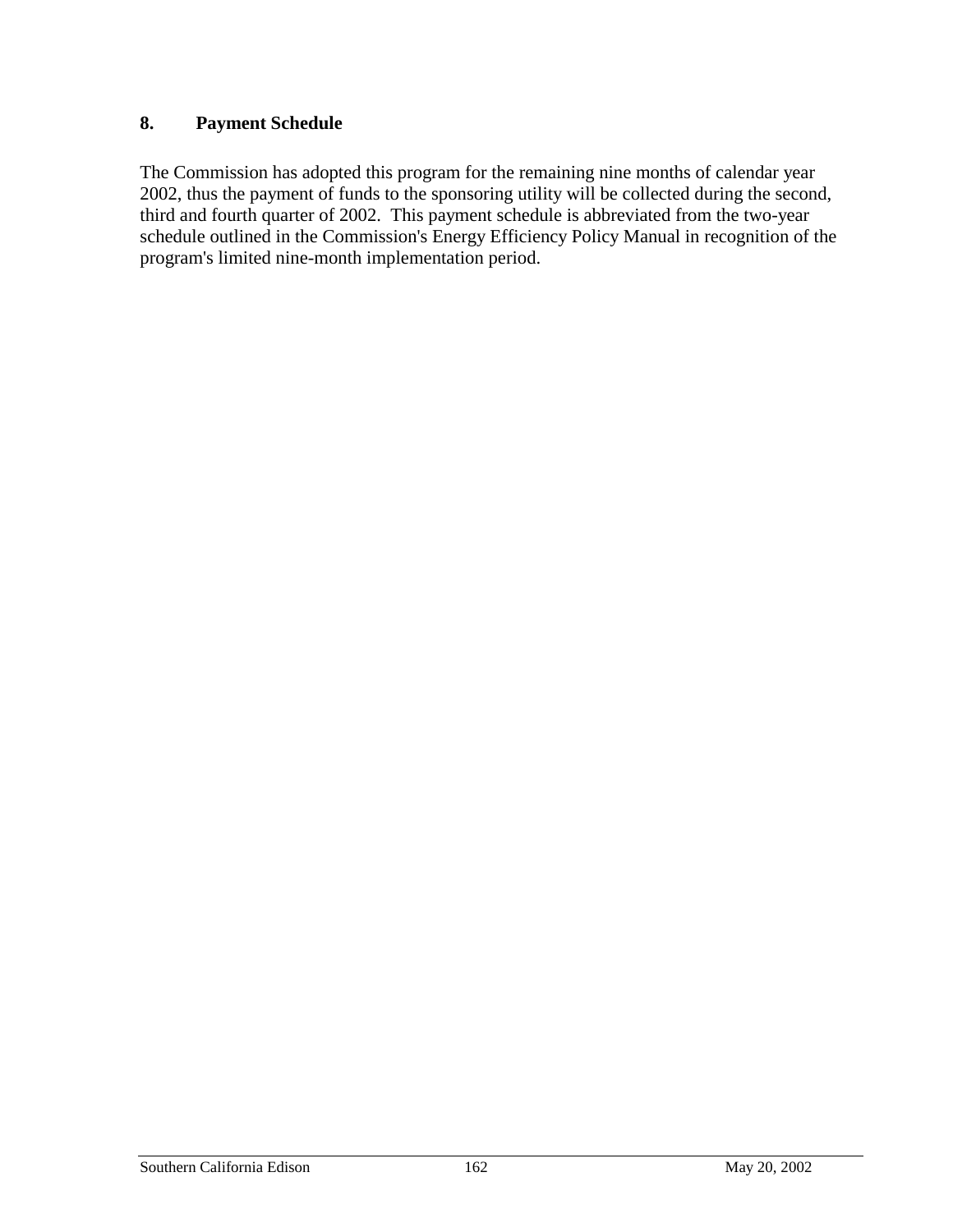## **Attachment A: Measure Forecast Table**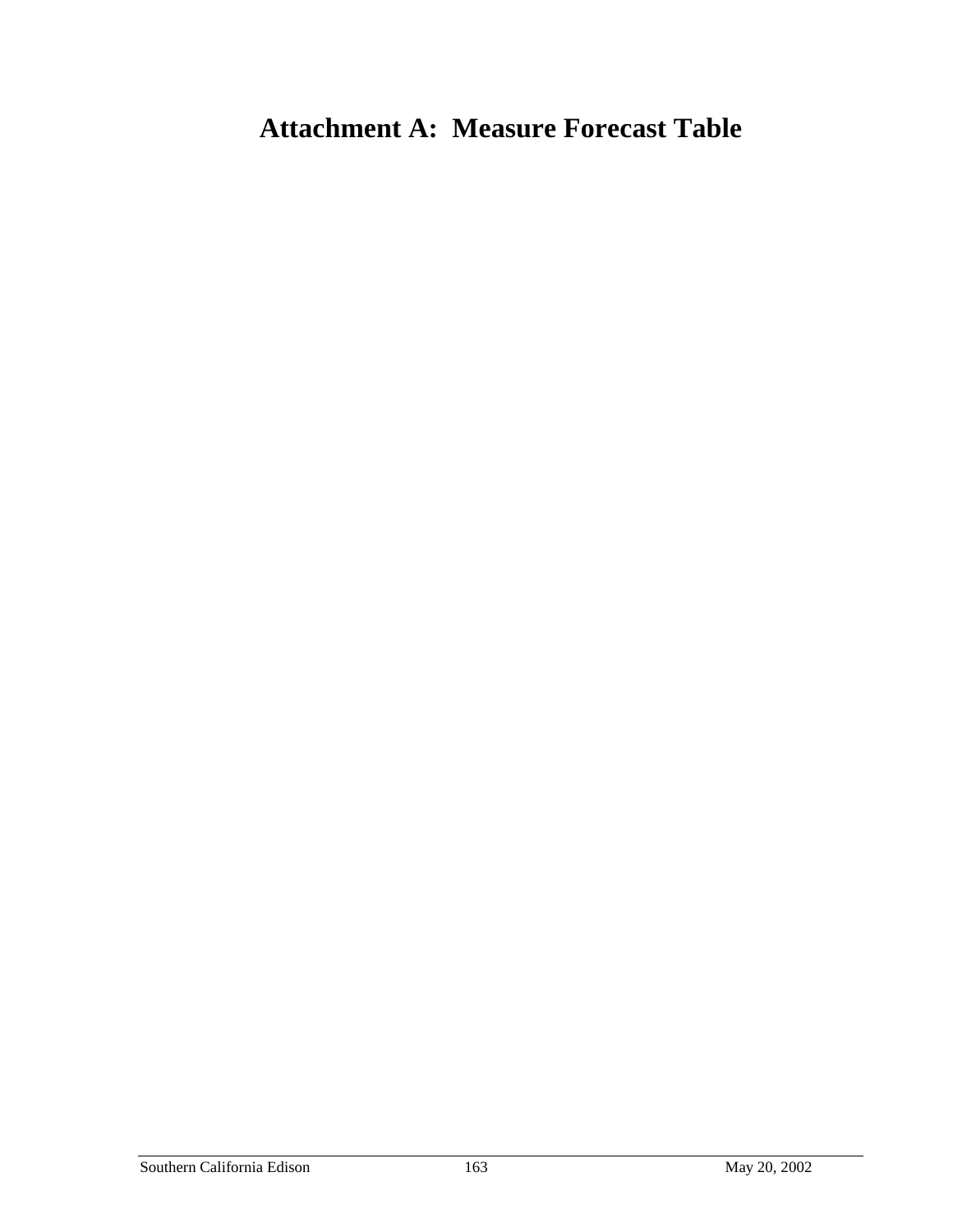|                                | Unit           | <b>Forecast</b>  | <b>Rebate</b> | <b>Total</b>  |
|--------------------------------|----------------|------------------|---------------|---------------|
| <b>Measure</b>                 | <b>Defined</b> | <b>Units</b>     | per unit      | <b>Rebate</b> |
| Screw-in CFL 15 Watt           | Unit           | $\boldsymbol{0}$ | \$2           | \$0           |
| Screw-in CFL 25 Watt           | Unit           | 161,650          | \$2           | \$323,300     |
| Screw-in CFL 30 Watt           | Unit           | 50,000           | \$2           | \$100,000     |
| <b>Indoor Fixtures</b>         | Unit           | 5,145            | \$10          | \$51,450      |
| Retail - Torchiere Floor Lamps | Unit           | 43,950           | \$10          | \$439,500     |
| Outdoor Fixtures Flood 13 Watt | Unit           | 23,130           | \$10          | \$231,300     |
| Outdoor Fixtures Flood 27 Watt | Unit           | 6,420            | \$10          | \$64,200      |
| Energy Star Ceiling Fan w/ CFL | Unit           | 3,525            | \$20          | \$70,500      |
|                                |                |                  |               |               |
| Total                          |                |                  |               | \$1,280,250   |
|                                |                |                  |               |               |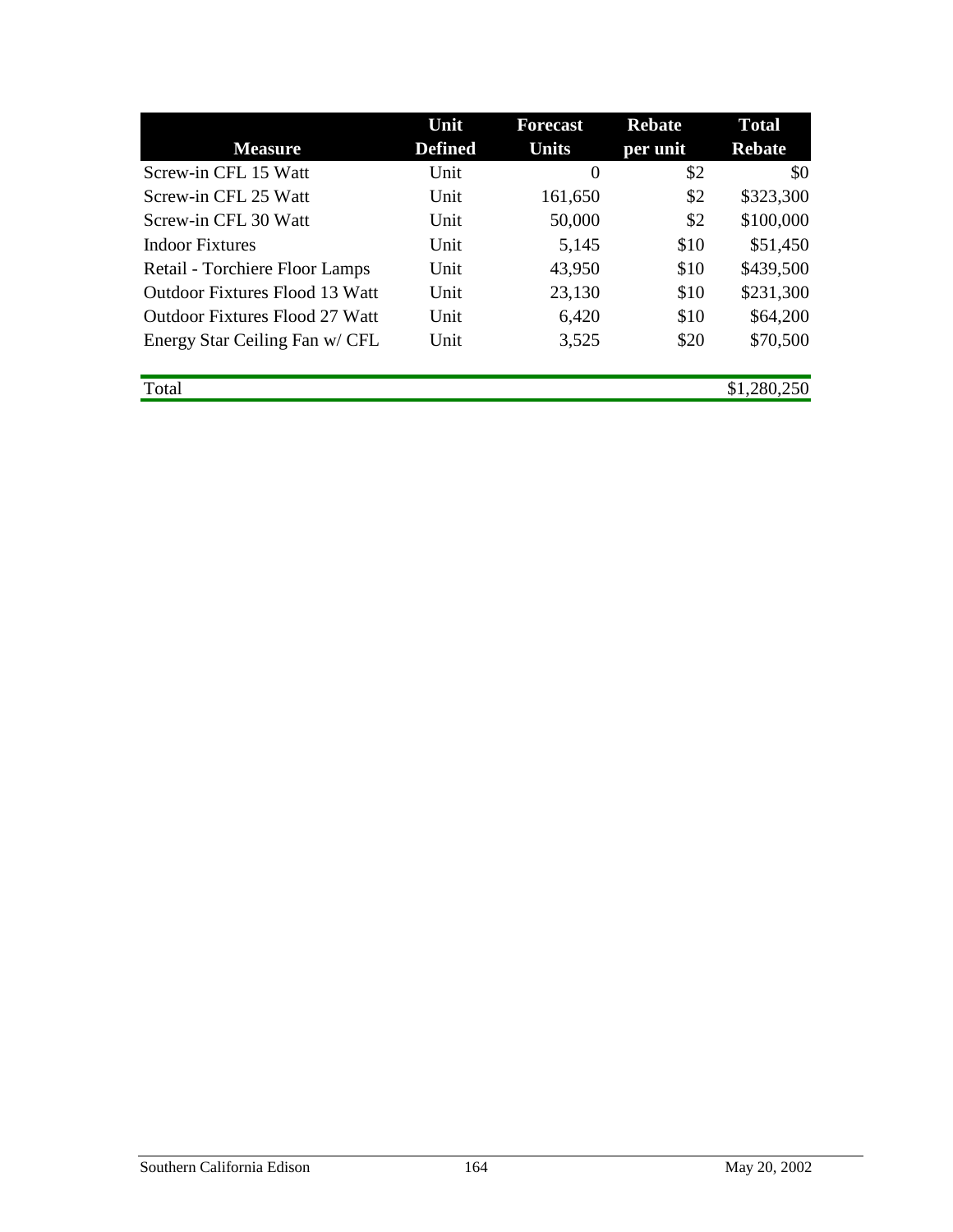# **Attachment B: Program Budget**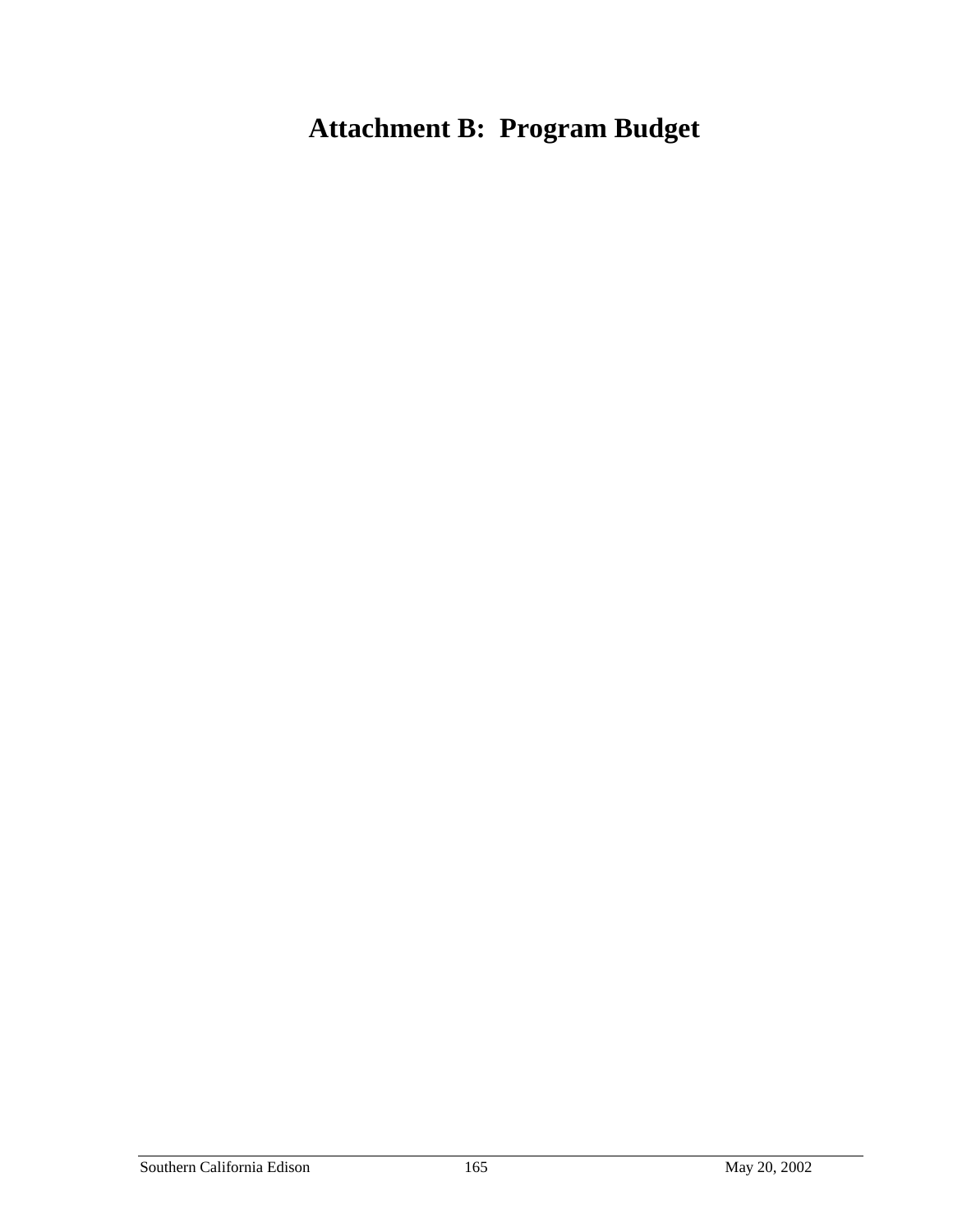#### **SOUTHERN CALIFORNIA EDISON RESIDENTIAL UPSTREAM LIGHTING**

| <b>Program Budget Summary</b>                                                 |                |                                                              |                                                        |  |  |  |
|-------------------------------------------------------------------------------|----------------|--------------------------------------------------------------|--------------------------------------------------------|--|--|--|
| Item                                                                          | S              | <b>Methodology for Allocation</b><br>(Footnote if necessary) | Percentage of<br><b>Total Program</b><br><b>Budget</b> |  |  |  |
| <b>Administrative Costs</b>                                                   |                |                                                              |                                                        |  |  |  |
| Labor                                                                         | 106,800<br>S   |                                                              | 5.3%                                                   |  |  |  |
| <b>Benefits</b>                                                               | 59.800         |                                                              | 3.0%                                                   |  |  |  |
| <b>Travel/Conference/Training</b>                                             | 3,400          |                                                              | 0.2%                                                   |  |  |  |
| Reporting/Tracking/Development - Information Services                         |                |                                                              | $0.0\%$                                                |  |  |  |
| <b>Materials &amp; Handling</b>                                               | 16,700         |                                                              | 0.8%                                                   |  |  |  |
| <b>Overhead and General and Administrative costs</b>                          | 101,700        |                                                              | 5.1%                                                   |  |  |  |
| <b>Subcontractor Administrative costs</b>                                     |                |                                                              | $0.0\%$                                                |  |  |  |
| <b>Total Administrative Costs</b>                                             | 288.400        |                                                              | 14.4%                                                  |  |  |  |
| Marketing/Advertising/Outreach Costs                                          |                |                                                              |                                                        |  |  |  |
| <b>Total Marketing/Advertising/Outreach Costs</b>                             | 261,400        |                                                              | 13.1%                                                  |  |  |  |
| <b>Direct Implementation Costs</b>                                            |                |                                                              |                                                        |  |  |  |
| <b>Financial Incentives</b>                                                   | 1,280,000      |                                                              | 64.0%                                                  |  |  |  |
| <b>Installation costs</b>                                                     |                |                                                              | 0.0%                                                   |  |  |  |
| <b>Activity costs</b>                                                         | 197,500        |                                                              | 9.9%                                                   |  |  |  |
| <b>Rebate Processing/Inspection</b>                                           | 32,000         |                                                              | 1.6%                                                   |  |  |  |
| <b>Total Direct Implementation costs</b>                                      | 1,509,500      |                                                              | 75.5%                                                  |  |  |  |
| <b>Evaluation, Measurement and Verification Costs</b>                         |                |                                                              |                                                        |  |  |  |
| Labor                                                                         |                |                                                              | 0.0%                                                   |  |  |  |
| <b>Benefits</b>                                                               |                |                                                              | $0.0\%$                                                |  |  |  |
| <b>Travel/Conference/Training costs</b>                                       |                |                                                              | $0.0\%$                                                |  |  |  |
| <b>EM&amp;V Reporting costs</b>                                               |                |                                                              | $0.0\%$                                                |  |  |  |
| <b>Materials &amp; Handling</b>                                               |                |                                                              | $0.0\%$                                                |  |  |  |
| Overhead and General and Administrative costs                                 |                |                                                              | $0.0\%$                                                |  |  |  |
| <b>Total Evaluation, Measurement and Verification Costs</b>                   | 140,000        |                                                              | 7.0%                                                   |  |  |  |
| <b>Other Costs</b>                                                            |                |                                                              |                                                        |  |  |  |
| <b>Financing Costs</b>                                                        | $\overline{a}$ |                                                              | $0.0\%$                                                |  |  |  |
| <b>Bonding Costs</b>                                                          |                |                                                              | $0.0\%$                                                |  |  |  |
| Less Costs Not Charged to this Program (e.g., benefits recovered by alternate |                |                                                              |                                                        |  |  |  |
| means, as noted above)                                                        | (199, 800)     |                                                              | $-10.0\%$                                              |  |  |  |
|                                                                               |                |                                                              | 0.0%                                                   |  |  |  |
| <b>Budget Grand Total</b>                                                     | 1.999.500<br>s |                                                              | 100.0%                                                 |  |  |  |

notes -

Administrative costs related to Marketing, Implementation, and EMV costs are categorized under Administrative Cost category. Administrative costs shown above are consistent with the cost categories defined by the EE Policy Manual. However, these costs categories are not intended to be consistent with other CPUC manuals such as the Standard Practice Manual, Reporting Requirements Manual, etc.

- 100 minutes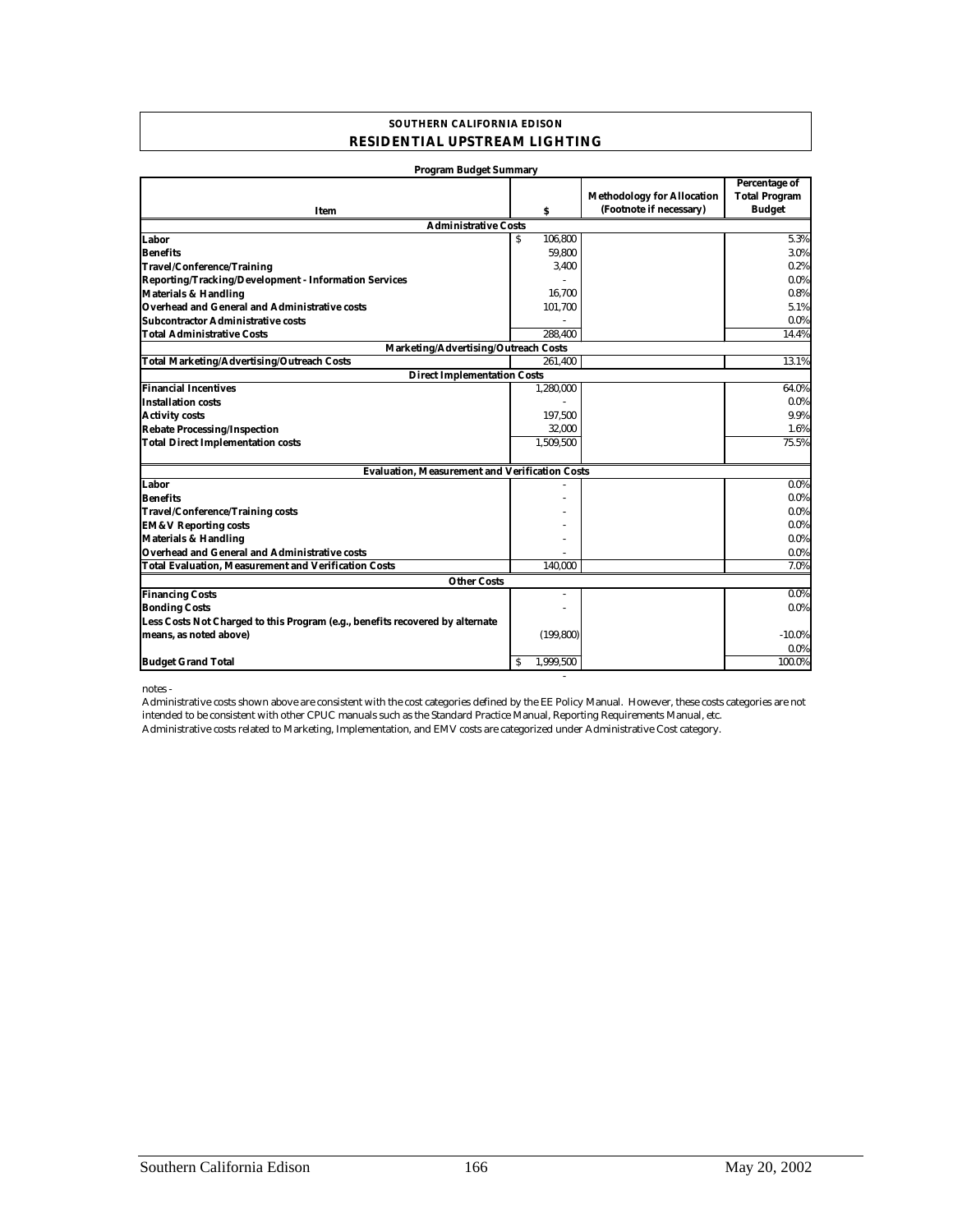#### **SOUTHERN CALIFORNIA EDISON RESIDENTIAL UPSTREAM LIGHTING**

| <b>Program Budget Detail</b>                                                        |                                      |                                                              |                                                        |  |  |
|-------------------------------------------------------------------------------------|--------------------------------------|--------------------------------------------------------------|--------------------------------------------------------|--|--|
| Item                                                                                | \$                                   | <b>Methodology for Allocation</b><br>(Footnote if necessary) | Percentage of<br><b>Total Program</b><br><b>Budget</b> |  |  |
| <b>Administrative Costs</b>                                                         |                                      |                                                              |                                                        |  |  |
| Labor                                                                               |                                      |                                                              |                                                        |  |  |
| Type A - Program Planning/Design/Program Mgmt.                                      | $\boldsymbol{\mathsf{S}}$<br>106,800 |                                                              | 5.3%                                                   |  |  |
| Type B - Mgmt./Supervisor                                                           |                                      |                                                              | $0.0\%$                                                |  |  |
| Type C - Clerical Support                                                           |                                      |                                                              | $0.0\%$                                                |  |  |
| Subtotal Labor                                                                      | 106,800                              |                                                              | 5.3%                                                   |  |  |
| <b>Benefits</b>                                                                     |                                      |                                                              |                                                        |  |  |
| Pensions & Benefits                                                                 |                                      | 51,900 48.6% of SCE Labor                                    | 2.6%                                                   |  |  |
| <b>Payroll Taxes</b>                                                                | 7.900                                | 7.4% of SCE Labor                                            | 0.4%                                                   |  |  |
| <b>Subtotal Benefits</b>                                                            | 59,800                               |                                                              | 3.0%                                                   |  |  |
| <b>Travel/Conference/Training</b>                                                   |                                      |                                                              |                                                        |  |  |
| Type A - Mileage and Parking                                                        | 900                                  |                                                              | $0.0\%$                                                |  |  |
| Type B - Other - Meals, lodging, misc. expenses                                     |                                      |                                                              | $0.0\%$                                                |  |  |
| Type C - Conference/Training Activities                                             | 2,500                                |                                                              | 0.1%                                                   |  |  |
| Subtotal Travel costs                                                               | 3,400                                |                                                              | 0.2%                                                   |  |  |
| <b>Reporting/Tracking/Development - Information Services</b>                        |                                      |                                                              | $0.0\%$                                                |  |  |
| <b>Materials &amp; Handling</b>                                                     | 16,700                               |                                                              | 0.8%                                                   |  |  |
| <b>Overhead and General and Administrative costs</b>                                |                                      |                                                              |                                                        |  |  |
| Type A - Regulatory Support                                                         | 31.800                               |                                                              | 1.6%                                                   |  |  |
| Type B - Accounting Support                                                         | 24,000                               |                                                              | 1.2%                                                   |  |  |
| Type C - Communications/Telecommunications/Automated Systems Support                | 35,600                               |                                                              | 1.8%                                                   |  |  |
| Type D - Human Resources Support                                                    | 9,300                                |                                                              | 0.5%                                                   |  |  |
| Type E - Facilities Support                                                         |                                      |                                                              | $0.0\%$                                                |  |  |
| Type F - Supervision                                                                |                                      |                                                              | $0.0\%$                                                |  |  |
| Type G - Corporate Services                                                         |                                      |                                                              | $0.0\%$                                                |  |  |
| Type H - Transportation Services, Shop Services                                     |                                      |                                                              | $0.0\%$                                                |  |  |
| Type I - Information Technology                                                     | 1,000                                |                                                              | 0.1%                                                   |  |  |
| Type J - Procurement and Material Management                                        |                                      |                                                              | $0.0\%$                                                |  |  |
| Subtotal Overhead and General and Administrative costs                              | 101,700                              |                                                              | 5.1%                                                   |  |  |
| Subcontractor Administrative costs (administrative only, report other subcontractor |                                      |                                                              |                                                        |  |  |
| costs in the appropriate category)                                                  |                                      |                                                              |                                                        |  |  |
| Labor                                                                               |                                      |                                                              | $0.0\%$                                                |  |  |
| <b>Benefits</b>                                                                     |                                      |                                                              | $0.0\%$                                                |  |  |
| Overhead                                                                            |                                      |                                                              | $0.0\%$                                                |  |  |
| <b>Travel</b> costs                                                                 |                                      |                                                              | $0.0\%$                                                |  |  |
| <b>Reporting costs</b>                                                              |                                      |                                                              | $0.0\%$                                                |  |  |
| Materials & Handling                                                                |                                      |                                                              | $0.0\%$                                                |  |  |
| Overhead and General and Administrative costs                                       |                                      |                                                              | $0.0\%$                                                |  |  |
| Subtotal Subcontractor Administrative costs                                         |                                      |                                                              | $0.0\%$                                                |  |  |
| Profit                                                                              |                                      |                                                              |                                                        |  |  |
| <b>Total Administrative Costs</b>                                                   | 288.400                              |                                                              | 14.4%                                                  |  |  |
| Marketing/Advertising/Outreach Costs                                                |                                      |                                                              |                                                        |  |  |
| Type A - Brochures/Booklets                                                         | 61,400                               |                                                              | 3.1%                                                   |  |  |
| Type B - Media Support                                                              | 200,000                              |                                                              | 10.0%                                                  |  |  |
| Type C - Outreach                                                                   |                                      |                                                              | 0.0%                                                   |  |  |
| Total Marketing/Advertising/Outreach Costs                                          | 261,400                              |                                                              | 13.1%                                                  |  |  |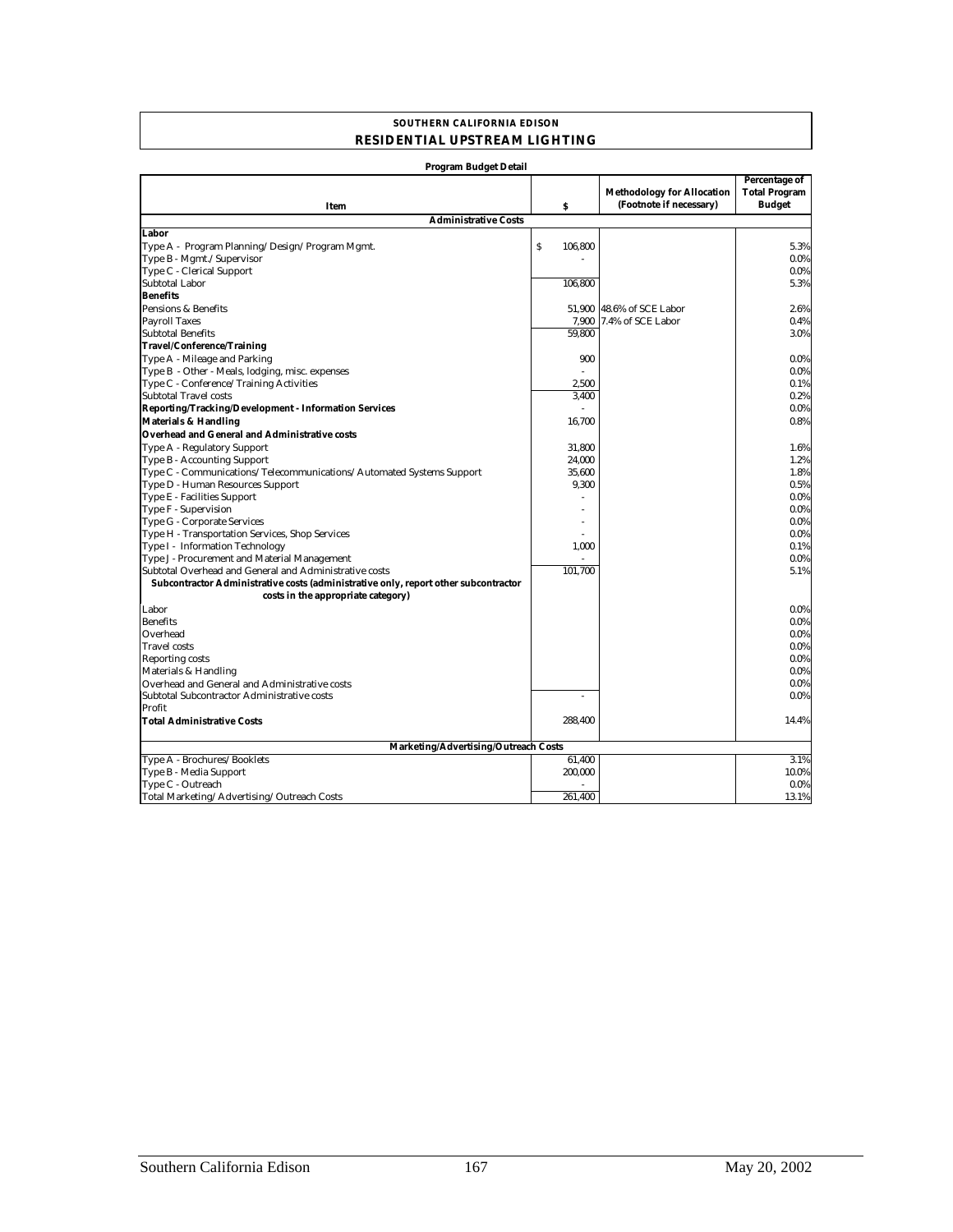### **SOUTHERN CALIFORNIA EDISON RESIDENTIAL UPSTREAM LIGHTING, Cont'd**

| <b>Program Budget Detail</b>                                                                                          |           |                                                              |                                                               |  |  |
|-----------------------------------------------------------------------------------------------------------------------|-----------|--------------------------------------------------------------|---------------------------------------------------------------|--|--|
| Item                                                                                                                  | \$        | <b>Methodology for Allocation</b><br>(Footnote if necessary) | <b>Percentage of</b><br><b>Total Program</b><br><b>Budget</b> |  |  |
| <b>Direct Implementation Costs</b>                                                                                    |           |                                                              |                                                               |  |  |
| <b>Itemized financial incentives</b>                                                                                  |           |                                                              |                                                               |  |  |
| See Table A - Measure Forecast Table                                                                                  | 1,280,000 |                                                              | 64.0%                                                         |  |  |
| Subtotal Financial Incentives                                                                                         | 1,280,000 |                                                              | 64.0%                                                         |  |  |
| Itemized installation costs                                                                                           |           |                                                              | $0.0\%$                                                       |  |  |
| Subtotal Installation costs                                                                                           | ÷,        |                                                              | $0.0\%$                                                       |  |  |
| Itemized hardware/materials costs (primarily for direct install and                                                   |           |                                                              |                                                               |  |  |
| information/education programs)                                                                                       |           |                                                              |                                                               |  |  |
| <b>Itemized activity costs</b>                                                                                        |           |                                                              |                                                               |  |  |
|                                                                                                                       | 59,250    |                                                              | 3.0%                                                          |  |  |
| <b>Subtotal Activity costs</b>                                                                                        | 59,250    |                                                              | 3.0%                                                          |  |  |
| <b>Rebate Processing/Inspection</b>                                                                                   |           |                                                              |                                                               |  |  |
| <b>Retailer Invoice Processing</b>                                                                                    | 98,750    |                                                              |                                                               |  |  |
| <b>Energy Efficiency Call Center Support</b>                                                                          | 32,000    |                                                              | 1.6%                                                          |  |  |
| Subtotal Rebate Processing/Inspection costs                                                                           | 130,750   |                                                              | 6.5%                                                          |  |  |
| <b>Total Direct Implementation costs</b>                                                                              | 1,470,000 |                                                              | 73.5%                                                         |  |  |
|                                                                                                                       |           |                                                              |                                                               |  |  |
| <b>Evaluation, Measurement and Verification Costs</b>                                                                 |           |                                                              |                                                               |  |  |
| Labor                                                                                                                 |           |                                                              |                                                               |  |  |
| EM&V labor                                                                                                            |           |                                                              | $0.0\%$                                                       |  |  |
| Subtotal EM&V Labor                                                                                                   | J.        |                                                              | $0.0\%$                                                       |  |  |
| <b>Benefits</b>                                                                                                       |           |                                                              |                                                               |  |  |
| Pensions & Benefits                                                                                                   |           |                                                              | $0.0\%$                                                       |  |  |
| <b>Payroll Taxes</b>                                                                                                  |           |                                                              | $0.0\%$                                                       |  |  |
| <b>Subtotal Benefits</b>                                                                                              |           |                                                              | $0.0\%$                                                       |  |  |
| <b>Travel/Conference/Training costs</b>                                                                               |           |                                                              |                                                               |  |  |
| Type A - Mileage and Parking<br>Type B - Other - Meals, lodging, misc. expenses                                       |           |                                                              | $0.0\%$<br>$0.0\%$                                            |  |  |
| Type C - Conference/Training Activities                                                                               |           |                                                              | $0.0\%$                                                       |  |  |
| <b>Subtotal Travel Costs</b>                                                                                          | ä,        |                                                              | $0.0\%$                                                       |  |  |
| <b>Reporting costs</b>                                                                                                |           |                                                              |                                                               |  |  |
| Report 1 (consultant cost)                                                                                            |           |                                                              | $0.0\%$                                                       |  |  |
| Report 2 (consultant cost)                                                                                            |           |                                                              | 0.0%                                                          |  |  |
| Subtotal EM&V Reporting Costs                                                                                         | L.        |                                                              | $0.0\%$                                                       |  |  |
| <b>Materials &amp; Handling</b>                                                                                       |           |                                                              | $0.0\%$                                                       |  |  |
| Overhead and General and Administrative costs                                                                         |           |                                                              |                                                               |  |  |
| Type A - Regulatory Support                                                                                           |           |                                                              | $0.0\%$                                                       |  |  |
| Type B - Accounting Support                                                                                           |           |                                                              | $0.0\%$                                                       |  |  |
| Type C - Communications/Telecommunications/Automated Systems Support                                                  |           |                                                              | $0.0\%$                                                       |  |  |
| Type D - Human Resources Support                                                                                      |           |                                                              | 0.0%                                                          |  |  |
| Type E - Facilities Support                                                                                           |           |                                                              | $0.0\%$                                                       |  |  |
| Type F - Supervision                                                                                                  |           |                                                              | $0.0\%$                                                       |  |  |
| Type G - Corporate Services                                                                                           |           |                                                              | $0.0\%$                                                       |  |  |
| Type H - Transportation Services, Shop Services                                                                       |           |                                                              | $0.0\%$                                                       |  |  |
| Type I - Information Technology                                                                                       |           |                                                              | $0.0\%$                                                       |  |  |
| Type J - Procurement and Material Management                                                                          |           |                                                              | $0.0\%$                                                       |  |  |
| Subtotal Overhead and General and Administrative costs<br><b>Total Evaluation, Measurement and Verification Costs</b> | 140,000   |                                                              | $0.0\%$<br>7.0%                                               |  |  |
|                                                                                                                       |           |                                                              |                                                               |  |  |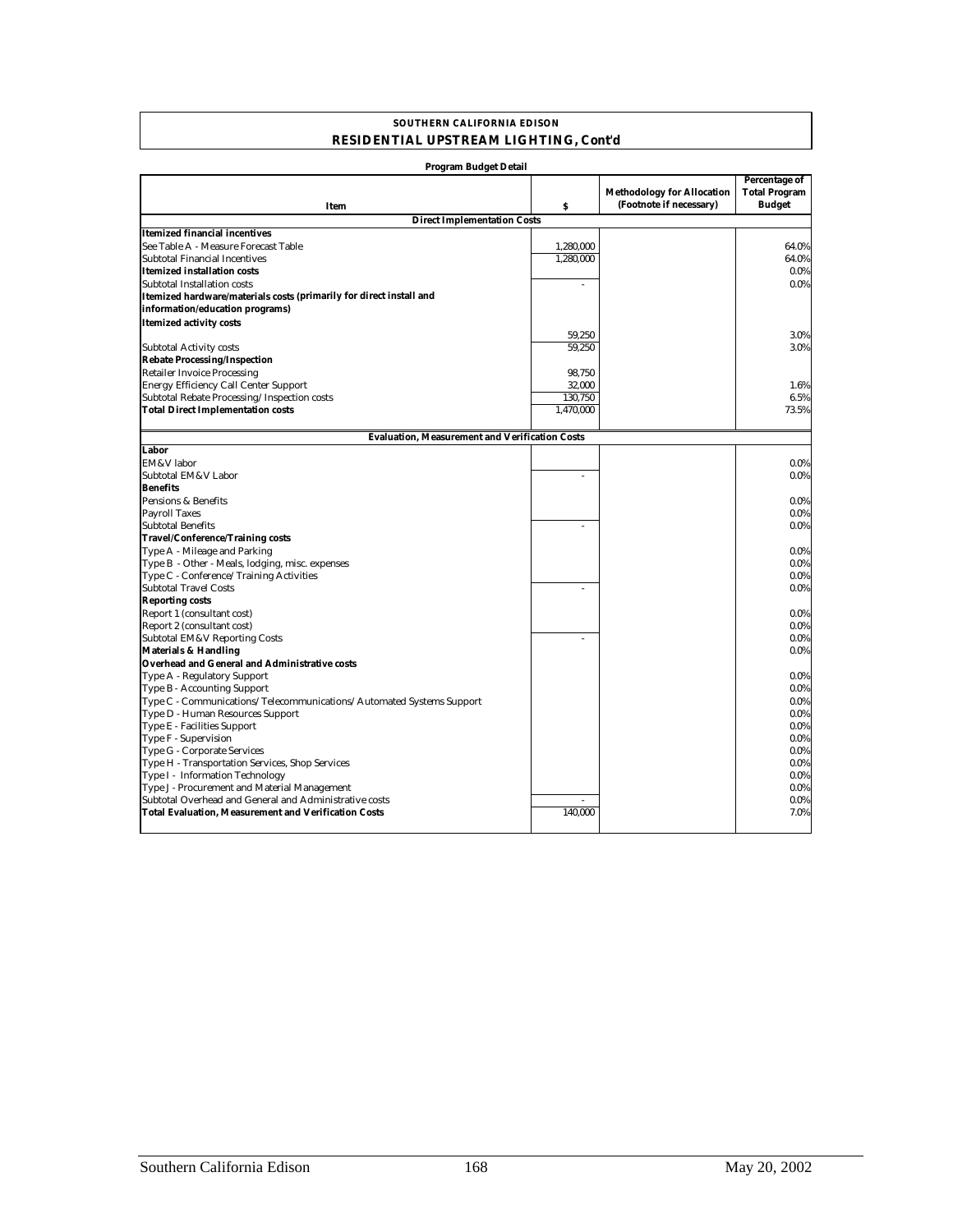#### **RESIDENTIAL UPSTREAM LIGHTING, Cont'd SOUTHERN CALIFORNIA EDISON**

#### **Program Budget Detail**

| Item                                                                                    |              | s          | <b>Methodology for Allocation</b><br>(Footnote if necessary) | Percentage of<br><b>Total Program</b><br>Budget |
|-----------------------------------------------------------------------------------------|--------------|------------|--------------------------------------------------------------|-------------------------------------------------|
| <b>Other Costs</b>                                                                      |              |            |                                                              |                                                 |
| Itemized, may include:                                                                  |              |            |                                                              |                                                 |
| <b>Financing Costs</b>                                                                  |              |            |                                                              | 0.0%                                            |
| <b>Bonding Costs</b>                                                                    |              |            |                                                              | 0.0%                                            |
| Less Costs Not Charged to this Program (e.g., benefits recovered by alternate means, as |              |            |                                                              |                                                 |
| noted above)                                                                            |              | (199, 800) |                                                              | $-10.0\%$                                       |
|                                                                                         |              |            |                                                              |                                                 |
| <b>Budget Grand Total</b>                                                               | <sub>S</sub> | 1.999.500  |                                                              | 100.0%                                          |

notes -

Administrative costs shown above are consistent with the cost categories defined by the EE Policy Manual. However, these costs categories are not intended to be consistent with other CPUC manuals such as the Standard Practice Manual, Reporting Requiremen

Administrative costs related to Marketing, Implementation, and EMV costs are categorized under Administrative Cost category.